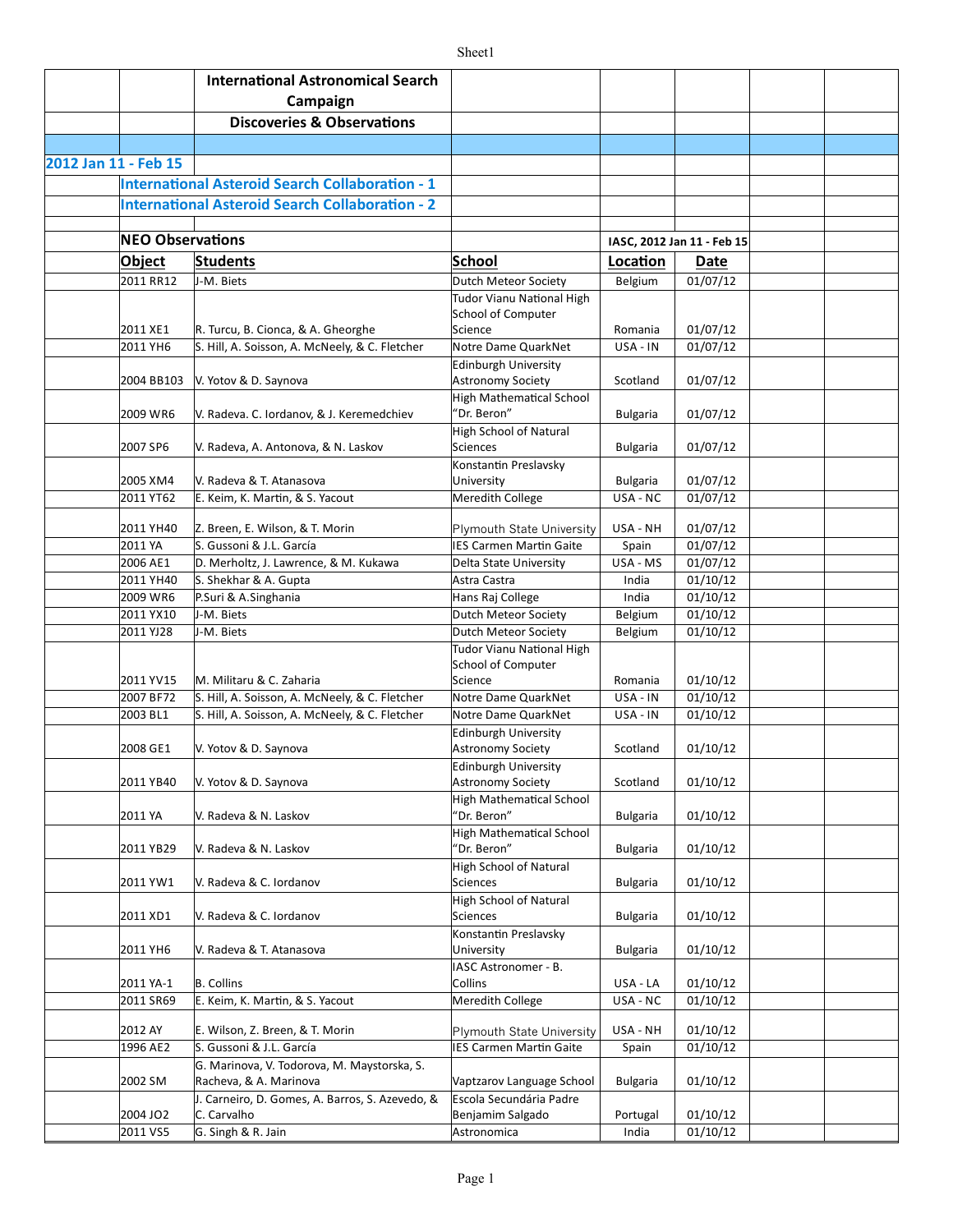|                        | B. Cromie, B. Baltenberger, N. Allen, & K.                         |                                                     |                            |                               |  |
|------------------------|--------------------------------------------------------------------|-----------------------------------------------------|----------------------------|-------------------------------|--|
| 2011 XE1               | Constable                                                          | Lee County High School                              | USA-GA                     | 01/10/12                      |  |
| 2012 AB3               | J. Domínguez, S. Ramos, & G. Rosa                                  | <b>IES Octavio Paz</b>                              | Spain                      | 01/10/12                      |  |
| 2011 FZ2               | S. Agrawal & G. Powale                                             | Broad Run High School                               | USA-VA                     | 01/10/12                      |  |
|                        | V. Radeva & T. Atanasova                                           | Konstantin Preslavsky                               |                            |                               |  |
| 2004 QJ7               |                                                                    | University                                          | <b>Bulgaria</b>            | 01/11/12                      |  |
| 2011 YQ10              | S. Gussoni & J.L. García                                           | <b>IES Carmen Martin Gaite</b>                      | Spain                      | 01/11/12                      |  |
| 2011 YW1               | D. Mincheva, U. Ahmed, S. Syuleiman, & A.<br>Marinova              | Vaptzarov Language School                           | <b>Bulgaria</b>            | 01/11/12                      |  |
| 2011 XE1               | N. Engelfried                                                      | Hohenstaufen-Gymnasium                              | Germany                    | 01/11/12                      |  |
|                        |                                                                    | Escola EB 2,3 do Bairro                             |                            |                               |  |
| 2012 AE1               | A. Olival                                                          | Padre Cruz                                          | Portugal                   | 01/11/12                      |  |
|                        | J. Carneiro, C. Carvalho, D. Gomes, J. Gonçalves,                  | Escola Secundária Padre                             |                            |                               |  |
| 2011 VR5               | & J. Rocha                                                         | Benjamim Salgado                                    | Portugal                   | 01/11/12                      |  |
|                        |                                                                    | Navy Children School, New                           |                            |                               |  |
| 2011 YH40              | K. Ranjan                                                          | Delhi                                               | India                      | 01/14/12                      |  |
|                        |                                                                    | <b>High Mathematical School</b>                     |                            |                               |  |
| 2012 AS10              | V. Radeva & N. Laskov                                              | 'Dr. Beron"                                         | Bulgaria                   | 01/15/12                      |  |
| 2012 AM10              | E. Keim, K. Martin, & S. Yacout                                    | Meredith College                                    | USA - NC                   | 01/15/12                      |  |
| 2012 AY                | J-M. Biets                                                         | Dutch Meteor Society                                | Belgium                    | 01/15/12                      |  |
|                        |                                                                    | Arwachin Bhawan Senior                              |                            |                               |  |
| 2012 AE1               | V. Sharma                                                          | Secodary School                                     | India                      | 01/15/12                      |  |
|                        |                                                                    | <b>Tudor Vianu National High</b>                    |                            |                               |  |
|                        |                                                                    | School of Computer                                  |                            |                               |  |
| 2011 YH40              | M. Militaru, C. Popescu, & C. Zaharia                              | Science                                             | Romania                    | 01/16/12                      |  |
|                        |                                                                    | India Astronomers - A.                              |                            |                               |  |
| 2011 YH40              | V. Sharma                                                          | Shrivastav                                          | India                      | 01/16/12                      |  |
|                        |                                                                    | Navy Children School, New                           |                            |                               |  |
| 2011 YM63              | K. Ranjan                                                          | Delhi                                               | India                      | 01/16/12                      |  |
| 2011 YV15              | J-M. Biets                                                         | Dutch Meteor Society                                | Belgium                    | 01/16/12                      |  |
|                        |                                                                    | Yerkes Asteroid Search                              |                            |                               |  |
| 2012 AW10              | J. Cudworth & V. Hoette                                            | Team                                                | USA-WI                     | 01/16/12                      |  |
|                        |                                                                    |                                                     |                            |                               |  |
| 2012 AP10              | E. Wilson & Z. Breen                                               | Plymouth State University                           | USA-NH                     | 01/16/12                      |  |
| 2012 AS10              | J. Domínguez, S. Ramos, J. Corone, & G. Rosa                       | <b>IES Octavio Paz</b>                              | Spain                      | 01/16/12                      |  |
| 2012 AM10              | S. Gussoni & J.L. García                                           | IES Carmen Martin Gaite                             | Spain                      | 01/16/12<br>01/16/12          |  |
| 2012 AC3               | S. Hoskins, W. Martin, & M. Kukawa                                 | Delta State University                              | USA-MS                     | $\frac{1}{01}{\frac{16}{12}}$ |  |
| 2011 XE1<br>2011 SL102 | P. Zhendova & A. Marinova<br>N. Engelfried                         | Vaptzarov Language School<br>Hohenstaufen-Gymnasium | <b>Bulgaria</b><br>Germany | 01/16/12                      |  |
|                        |                                                                    |                                                     |                            |                               |  |
| 2012 AE1               | D. Conceição, I.Silva, A. Cardoso, D. Encarnação,<br>& J. Teixeira | Escola EB 2,3 do Bairro<br>Padre Cruz               | Portugal                   | 01/16/12                      |  |
| 2011 QF14              | J-M. Biets                                                         | Dutch Meteor Society                                | Belgium                    | 01/20/12                      |  |
|                        |                                                                    | <b>Tudor Vianu National High</b>                    |                            |                               |  |
|                        |                                                                    | School of Computer                                  |                            |                               |  |
| 2012 BV13              | M. Militaru & C. Zaharia                                           | Science                                             | Romania                    | 01/24/12                      |  |
| 2012 AE3               | S. Hill, A. Soisson, A. McNeely, & C. Fletcher                     | Notre Dame QuarkNet                                 | USA - IN                   | 01/24/12                      |  |
|                        |                                                                    | <b>Edinburgh University</b>                         |                            |                               |  |
| 2012 AY                | V. Yotov & D. Saynova                                              | Astronomy Society                                   | Scotland                   | 01/24/12                      |  |
|                        |                                                                    | <b>High Mathematical School</b>                     |                            |                               |  |
| 2011 YH6               | V. Radeva                                                          | "Dr. Beron"                                         | <b>Bulgaria</b>            | 01/24/12                      |  |
|                        |                                                                    | Konstantin Preslavsky                               |                            |                               |  |
| 2012 AA11              | V. Radeva & T. Atanasova                                           | University                                          | <b>Bulgaria</b>            | 01/24/12                      |  |
| 2011 YV15              | S. Shekhar & A. Gupta                                              | Astra Castra                                        | India                      | 01/25/12                      |  |
| 2011 YL6               | S. Gussoni & J.L. García                                           | <b>IES Carmen Martin Gaite</b>                      | Spain                      | 01/25/12                      |  |
| 2012 AC13              | S. Hoskins, J. Walker, & M. Kukawa                                 | Delta State University                              | USA - MS                   | 01/25/12                      |  |
| 2012 BA14              | P. Zhendova & A. Marinova                                          | Vaptzarov Language School                           | <b>Bulgaria</b>            | 01/25/12                      |  |
|                        | S. Knab, K. Greger, L. Hoffmann, L. Christian, &                   |                                                     |                            |                               |  |
| 2012 BT23              | N. Engelfried                                                      | Hohenstaufen-Gymnasium                              | Germany                    | 01/25/12                      |  |
|                        | J. Carneiro, J. Gonçalves, D. Gomes, F. Brandão,                   | Escola Secundária Padre                             |                            |                               |  |
| 2012 BX1               | & S. Azevedo                                                       | Benjamim Salgado                                    | Portugal                   | 01/25/12                      |  |
| 2012 YW62              | G. Singh & R. Jain                                                 | Astronomica                                         | India                      | 01/25/12                      |  |
|                        | Victor, C. Bezerra, M. Moura, P. Ramón, R.C.                       |                                                     |                            |                               |  |
| 2012 BJ11              | Mariano, & D. Weaver                                               | <b>GEPAC</b>                                        | Brazil                     | 01/25/12                      |  |
| 2012 BB2               | J. Domínguez, S. Ramos, & G. Rosa                                  | <b>IES Octavio Paz</b>                              | Portugal                   | 01/25/12                      |  |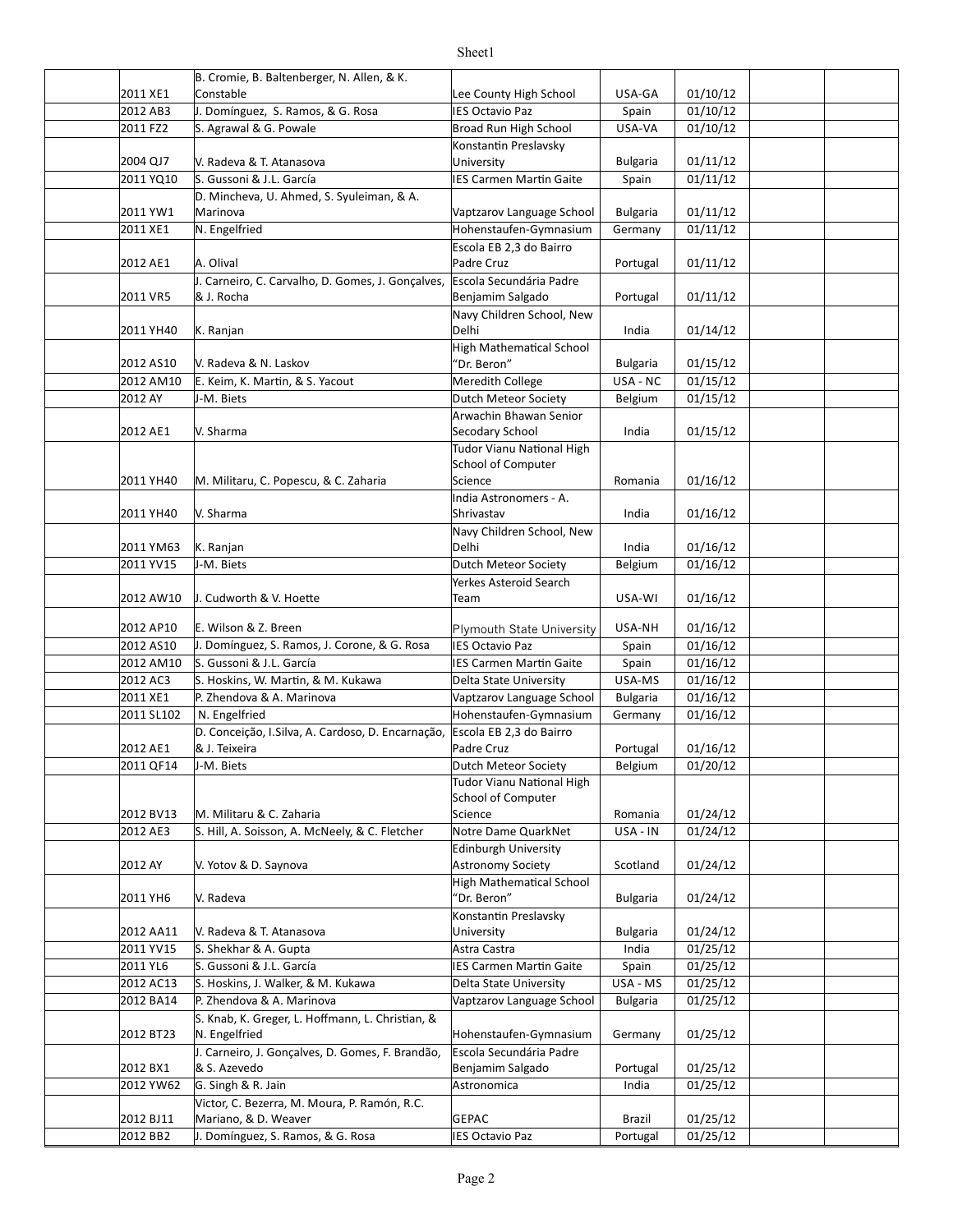#### 2012 BG14 L. Fábio, D. Conceição, & J. Teixeira (Padre Cruz Prortugal | 01/25/12 2012 BV13 J-M. Biets **Dutch Meteor Society** Belgium 01/29/12 2011 QF14 M. Militaru & C. Zaharia New York Science New York Romania | 01/29/12 2012 AA11 Candelaria Canton College of Idaho USA - ID 01/29/12 2012 BU61 Bulgaria 01/29/12 2011 YX10 USA - WI 01/29/12 J. Cudworth & V. Hoeie 2011 XE1 Bulgaria 01/29/12 V. Radeva & T. Atanasova 2012 BT23 E. Keim, K. Martin, & S. Yacout Meredith College Music Langley 2012 USA - NC | 01/29/12 2011 WL2 Spain 01/29/12 S. Gussoni & J.L. García IES Carmen Mar]n Gaite 2011 WM46 Delta State University USA - GA 01/29/12 D. Meerholz, W. MAr]n, & M. Kukawa 2011 YD40 N. Vasilev, P. Zhendova, & A. Marinova Vaptzarov Language School | Bulgaria | 01/29/12 2012 BT61 Portugal 01/29/12 2012 BF77 Hans Raj College India 01/30/12 2012 AE1 J-M. Biets **Dutch Meteor Society** Belgium 01/30/12 2012 BK77 M. Militaru & C. Zaharia 1988 1988 Science 1988 Science 2013 Romania 201/30/12 2012 BD27 N. Yotov, D. Saynova, & V. Ivanov Astronomy Society Scotland | 01/30/12 2012 BB77 Bulgaria 01/30/12 V. Radeva & N. Jankov 2012 AA11 Bulgaria 01/30/12 V. Radeva & T. Atanasova 2011 CP4 N. Vasilev & A. Marinova Naptal Capitarov Language School | Bulgaria | 01/31/12 2012 BT61 Portugal 01/31/12 F. Lombá, & D. Mendonça 2012 AU10 | J. Carneiro, D. Gomes, & C. Carvalho | Benjamim Salgado | Portugal | 01/31/12 2012 AA11 Bareket Observatory Students Bareket Observatory - 2 | Israel 02/06/12 2011 QF14 S. Shekhar & A. Gupta Astra Castra Astra Castra Astra Castra Astro di India (192/06/12 2011 YW1 KVL Akshay **College** | India | 02/06/12 2012 BC124 J-M. Biets **Dutch Meteor Society** Belgium 02/06/12 2011 XO3 V. Lishova, & K. Georgieva Astronomy Society | Scotland | 02/06/12 2012 BJ86 | V. Radeva, N. Laskov, & P. Daskalov | Sciences | Sciences | Bulgaria | 02/06/12 2004 YU5 Bulgaria 02/06/12 V. Radeva & T. Atanasova 2011 XE1 B. Collins Collins Collins Collins Collins USA - LA 02/06/12 2011 BK77 |T. Morin, Z. Breen, & E. Wilson Plymouth State University | USA - NH | 02/06/12 2011 KP17 | A. Singhania, P. Rastogi, & P. Suri | Hans Raj College | India | 02/12/12 2012 CN2 C. Zaharia 2002 COMPOS CONCRETE SCIENCE CONTROLLER SCIENCE CONTROLLER SCIENCE CONTROLLER SCIENCE CONT 2004 YU5 | S. Gussoni & J.L. García | IES Carmen Martin Gaite | Spain | 02/12/12 2005 JA22 | N. Vasilev & A. Marinova Vaptzarov Language School | Bulgaria | 02/12/12 2012 AA11 N. Radeva & N. Jankov (1998) (Pr. Beron" Bulgaria | 02/13/12 2012 BO77 |V. Radeva & T. Atanasova University Bulgaria 02/13/12 2012 BE86 G. Singh & R. Jain **India** 02/13/12 Escola EB 2,3 do Bairro Padre Cruz J-M. Biets Tudor Vianu National High School of Computer Science A. Hugill, K. Middleton, M. Rider, E. Dull, & T. Candelaria V. Radeva High Mathematical School "Dr. Beron" Yerkes Asteroid Search Team Konstantin Preslavsky University D. Conceicao Escola EB 2,3 do Bairro Padre Cruz G. Bansal J-M. Biets **Tudor Vianu National High** School of Computer Science Edinburgh University Astronomy Society High Mathematical School "Dr. Beron" Konstantin Preslavsky University T. Moreira, C. Silva, D. Encarnação, W. Moreno, Escola EB 2,3 do Bairro Padre Cruz Escola Secundária Padre Benjamim Salgado KVL Akshay J-M. Biets V. Yotov, D. Saynova, V. Ivanov, J. Major, L. Kean, **Edinburgh University** Astronomy Society High School of Natural Sciences Konstantin Preslavsky University IASC Astronomer - B. Collins  $R$ . Turcu, B. Cionca, A. Gheorghe, M. Militaru & C. Zaharia **Tudor Vianu National High** School of Computer Science **High Mathematical School** "Dr. Beron" Konstantin Preslavsky University Astronomica

**NEO Confirmations IASC, 2012 Jan 11 - Feb 15 Object Students School Loca.on Date**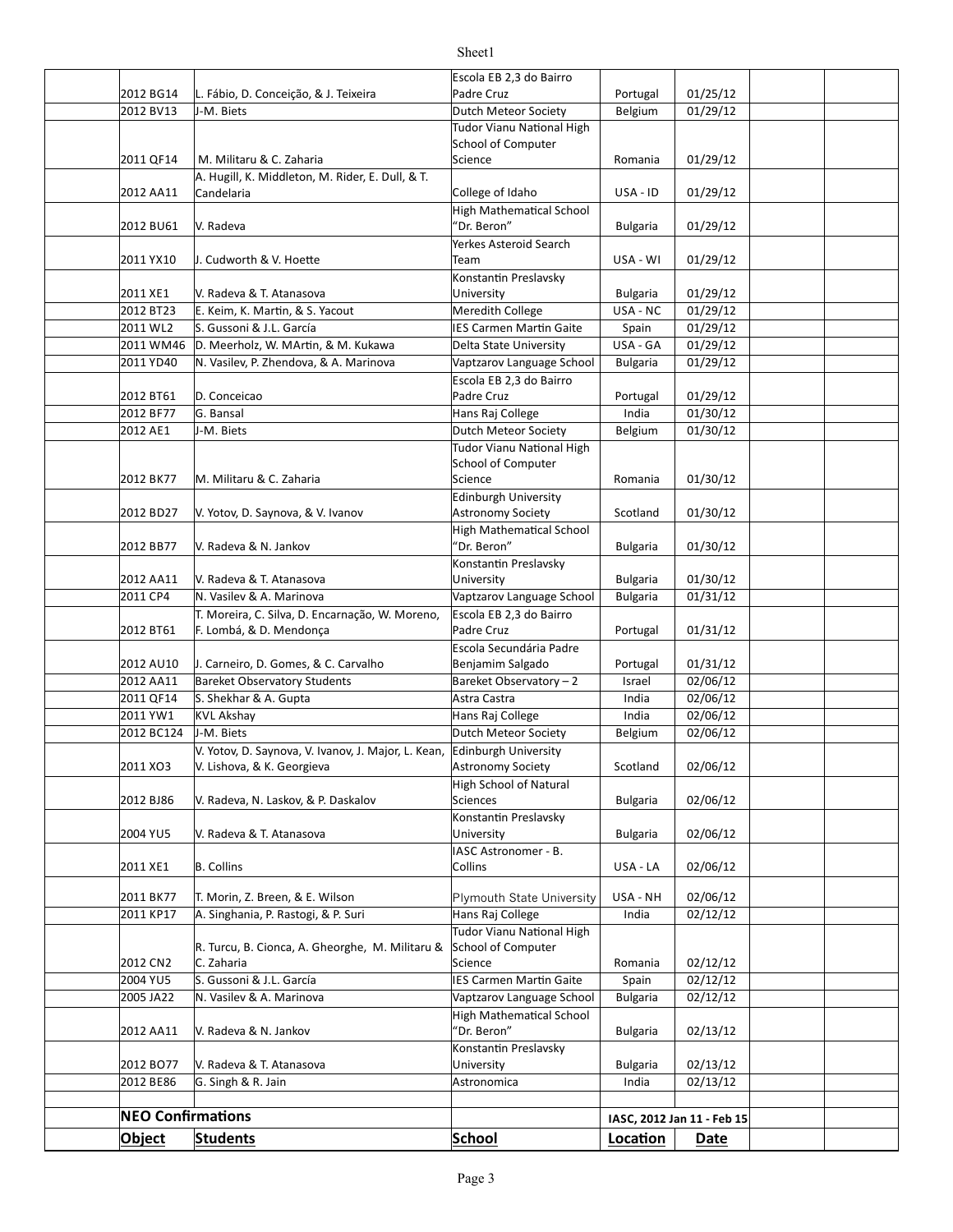|                      |                                                                                                    | Edinburgh University            |                 |                                          |             |                |
|----------------------|----------------------------------------------------------------------------------------------------|---------------------------------|-----------------|------------------------------------------|-------------|----------------|
| 2012 AA11            | V. Yotov & D. Petrova                                                                              | <b>Astronomy Society</b>        | Scotland        | 01/15/12                                 |             |                |
| 2012 AO11            | J. Burke & J. Himler                                                                               | Broad Run High School           | USA - VA        | 01/16/12                                 |             |                |
|                      |                                                                                                    | <b>High Mathematical School</b> |                 |                                          |             |                |
| 2012 BM11            | V. Radeva & N. Laskov                                                                              | "Dr. Beron"                     | <b>Bulgaria</b> | 01/20/12                                 |             |                |
|                      |                                                                                                    | <b>High School of Natural</b>   |                 |                                          |             |                |
| 2012 BN11            | V. Radeva & C. Jordanov                                                                            | <b>Sciences</b>                 | <b>Bulgaria</b> | 01/20/12                                 |             |                |
|                      |                                                                                                    | Edinburgh University            |                 |                                          |             |                |
| 2012 BX13            | V. Yotov & D. Saynova                                                                              | Astronomy Society               | Scotland        | 01/20/12                                 |             |                |
| 2012 AK17            | G. Rosa, S. Ramos, & J. Domínguez                                                                  | <b>IES Octavio Paz</b>          | Spain           | 01/20/12                                 |             |                |
|                      |                                                                                                    | High School of Natural          |                 |                                          |             |                |
| 21NB034              | V. Radeva                                                                                          | <b>Sciences</b>                 | <b>Bulgaria</b> | 01/24/12                                 |             |                |
|                      |                                                                                                    | Edinburgh University            |                 |                                          |             |                |
| 2012 BF86            | V. Yotov & D. Saynova                                                                              | Astronomy Society               | Scotland        | 01/29/12                                 |             |                |
|                      |                                                                                                    | High School of Natural          |                 |                                          |             |                |
| 2012 BJ86            | V. Radeva & C. Iordanov                                                                            | Sciences                        | <b>Bulgaria</b> | 01/30/12                                 |             |                |
|                      |                                                                                                    | High School of Natural          |                 |                                          |             |                |
| 2012 CL19            | V. Radeva & C. Iordanov                                                                            | Sciences                        | <b>Bulgaria</b> | 02/13/12                                 |             |                |
|                      | <b>Main Belt Asteroid Discoveries</b>                                                              |                                 |                 |                                          |             |                |
|                      |                                                                                                    |                                 |                 | IASC, 2012 Jan 11 - Feb 15               |             |                |
| <b>Object</b>        | <b>Students</b>                                                                                    | School                          | Location        | <b>Status</b>                            | <b>Date</b> | Linked         |
| 2012 AG11            | G. Singh & R. Jain                                                                                 | <b>Astronomica</b>              | India           | <b>Provisional</b>                       | 01/10/12    | <b>AST0002</b> |
| 2012 BG17            | B. Shinn, M. Rider, & E. Dull                                                                      | <b>College of Idaho</b>         | USA-ID          | <b>Provisional</b>                       | 01/15/12    | <b>CO10003</b> |
| 2012 BH17            | B. Shinn, M. Rider, & E. Dull                                                                      | <b>College of Idaho</b>         | <b>USA-ID</b>   | <b>Provisional</b>                       | 01/15/12    | <b>CO10002</b> |
|                      |                                                                                                    | <b>High School of Natural</b>   |                 |                                          |             |                |
| 2012 AN19            | V. Radeva & C. Iordanov                                                                            | <b>Sciences</b>                 | <b>Bulgaria</b> | <b>Provisional</b>                       | 01/15/12    | <b>VSR01</b>   |
| TOV5J2               | J-M. Biets                                                                                         | Dutch Meteor Society            | Belgium         | Preliminary                              | 01/15/12    | JMB0309        |
| TOV5JS               | A. Hugill, K. Middleton, & B. Shinn                                                                | College of Idaho                | USA-ID          | Preliminary                              | 01/20/12    | CO10004        |
| TOV5JX               | S. Hill, A. Soisson, A. McNeely, & C. Fletcher                                                     | Notre Dame QuarkNet             | USA - IN        | Preliminary                              | 01/20/12    | QND0001        |
|                      |                                                                                                    | Yerkes Asteroid Search          |                 |                                          |             |                |
| TOV5KE               | J. Cudworth & V. Hoette                                                                            | Team                            | USA - WI        | Preliminary                              | 01/24/12    | K03D00G        |
| TOV5KR               | P. Zhendova & A. Marinova                                                                          | Vaptzarov Language School       | <b>Bulgaria</b> | Preliminary                              | 01/25/12    | <b>PPP222</b>  |
| TOV5KL               | J. Domínguez, S. Ramos, & G. Rosa                                                                  | <b>IES Octavio Paz</b>          | Spain           | Preliminary                              | 01/25/12    | IOP0004        |
| TOV5KP               | J. Domínguez, S. Ramos, & G. Rosa                                                                  | <b>IES Octavio Paz</b>          | Spain           | Preliminary                              | 01/25/12    | IOP0005        |
| TOV5LX               | N. Vasilev, P. Zhendova, & A. Marinova                                                             | Vaptzarov Language School       | <b>Bulgaria</b> | Preliminary                              | 01/29/12    | K04C84S        |
| 12SF07               | E. Dull, K. Middleton, A. Hugill, & M. Rider                                                       | College of Idaho                | USA-ID          | Preliminary                              | 01/30/12    | K11Y75K        |
| TOV5NL               | G. Singh & R. Jain                                                                                 | Astronomica                     | India           | Preliminary                              | 02/13/12    | AST5001        |
|                      |                                                                                                    |                                 |                 |                                          |             |                |
|                      |                                                                                                    |                                 |                 |                                          |             |                |
| 2012 Feb 16 - Mar 22 |                                                                                                    |                                 |                 |                                          |             |                |
|                      | <b>International Asteroid Search Collaboration</b>                                                 |                                 |                 |                                          |             |                |
|                      | <b>All-Portugal Asteroid Search Collaboration</b>                                                  |                                 |                 |                                          |             |                |
|                      |                                                                                                    |                                 |                 |                                          |             |                |
|                      |                                                                                                    |                                 |                 |                                          |             |                |
|                      |                                                                                                    |                                 |                 |                                          |             |                |
|                      | <b>NEO Observations</b>                                                                            |                                 |                 | IASC, All-Portugal, 2012 Feb 16 - Mar 22 |             |                |
| <b>Object</b>        | <b>Students</b>                                                                                    | School                          | Location        | Date                                     |             |                |
|                      |                                                                                                    | <b>High School of Natural</b>   |                 |                                          |             |                |
| 2008 ER              | V. Radeva, C. Iordanov, & J. Keremedchiev                                                          | <b>Sciences</b>                 | <b>Bulgaria</b> | 02/17/12                                 |             |                |
|                      |                                                                                                    | Language School "Frederic       |                 |                                          |             |                |
| 2012 CA21            | V. Radeva & N. Yankov                                                                              | Joilot Curie"                   | <b>Bulgaria</b> | 02/17/12                                 |             |                |
|                      |                                                                                                    | Konstantin Preslavsky           |                 |                                          |             |                |
| 2012 AA11            | V. Radeva & T. Atanasova                                                                           | University                      | <b>Bulgaria</b> | 02/17/12                                 |             |                |
|                      |                                                                                                    | Agrupamento de Escolas de       |                 |                                          |             |                |
| 2011 XO3             | L. Pires, A. Ferreira Filho, & C. Alves                                                            | Valpaços                        | Portugal        | 02/17/12                                 |             |                |
|                      | A. Ferreira, C. Marques, C. Silva, J. Carvalho, & J.                                               | Escola Secundária de            |                 |                                          |             |                |
| 1950 DA              | Codeço                                                                                             | Caldas das Taipas               | Portugal        | 02/17/12                                 |             |                |
|                      |                                                                                                    | Escola Básica 2,3 e             |                 |                                          |             |                |
| 2012 BC124           | R. Silva, A. Costa, & J. Carolino                                                                  | Secundária de Alvide            | Portugal        | 02/17/12                                 |             |                |
| 2012 BO77            | P. Barqueiro, R.Amaral, & I. Girio                                                                 | Escola 2,3/S da Belavista       | Portugal        | 02/17/12                                 |             |                |
|                      |                                                                                                    | Escola Secundária Maria         |                 |                                          |             |                |
|                      | 2012 BO77-1 N. Correia & A. Faria                                                                  | Lamas                           | Portugal        | 02/17/12                                 |             |                |
| 2012 BB2             | M. Viegas, T. Simões, M. Ferreira, F. José, T. Dias, Escola Secundária de<br>S. Santo, & M. Pessoa | <b>Matias Aires</b>             | Portugal        | 02/17/12                                 |             |                |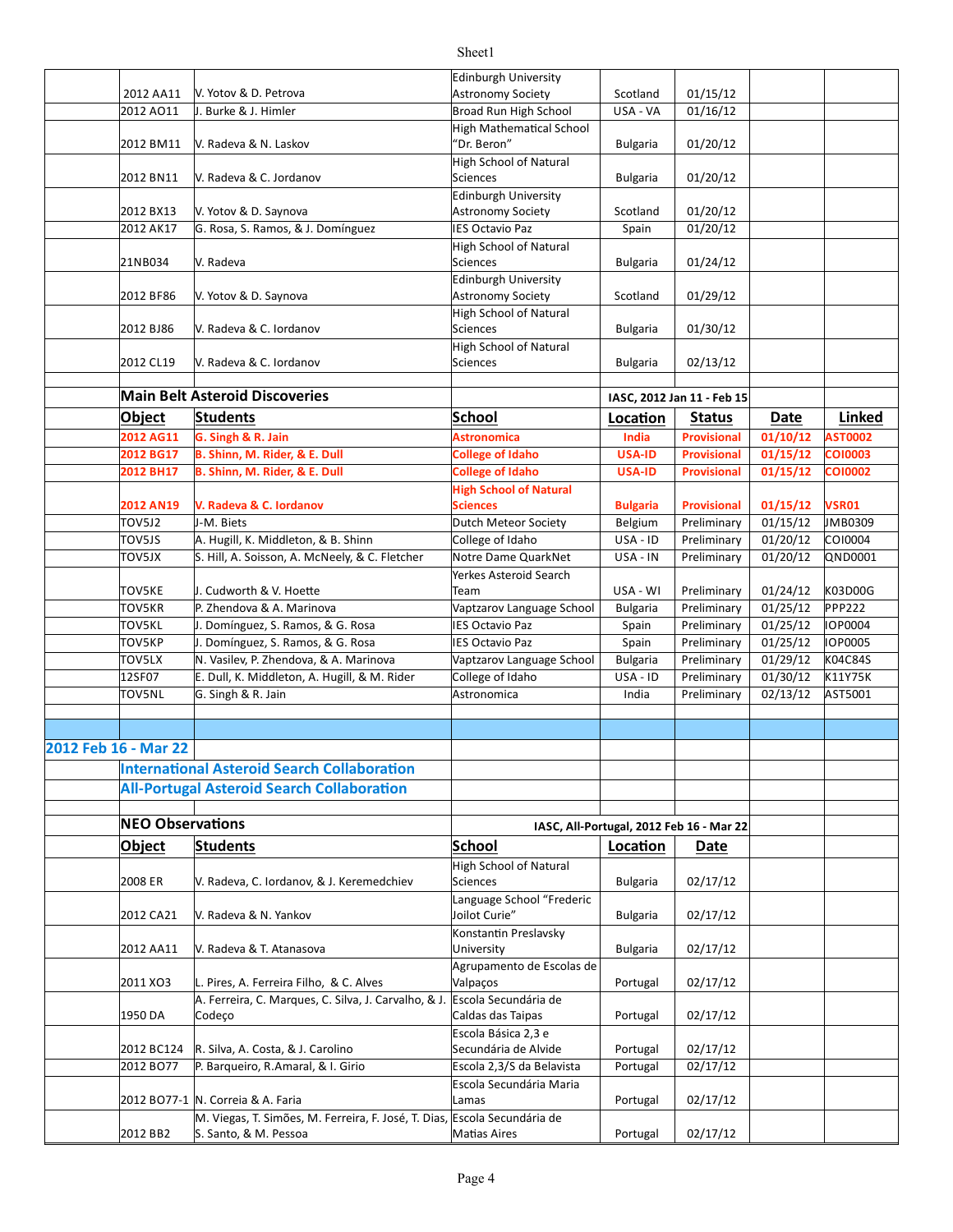|           | S. Bruschy, S. Gouveia, G. Nascimento, C.Duarte, Escola Secundária da          |                                 |                 |          |  |
|-----------|--------------------------------------------------------------------------------|---------------------------------|-----------------|----------|--|
| 2012 CD18 | & J. Felix                                                                     | Cidadela                        | Portugal        | 02/17/12 |  |
| 2012 BC20 | D. Fonseca & M. Lima                                                           | Escola Básica Duarte Lopes      | Portugal        | 02/17/12 |  |
|           |                                                                                | Escola Secundária Luís de       |                 |          |  |
| 2012 BJ11 | M. Ferreira                                                                    | Freitas Branco                  | Portugal        | 02/17/12 |  |
|           |                                                                                | Escola Básica 2,3 Matilde       |                 |          |  |
| 2012 BR23 | C. Costa & P. Furtado                                                          | Rosa Araújo                     | Portugal        | 02/17/12 |  |
|           | A. Benabdeljalil, G. Abarbou, A. Tazi, H.                                      | Al Akhawayn University in       |                 |          |  |
| 2012 AA11 | Moumen, & I. Garara                                                            | Ifrane                          | Morocco         | 02/18/12 |  |
|           |                                                                                | Hohenstaufen-Gymnasium          |                 |          |  |
| 2012 BO77 | N. Engelfried                                                                  | Göppingen                       | Germany         | 02/18/12 |  |
| 2012 BT23 | L. Taber                                                                       | Carmel High School              | USA - NY        | 02/18/12 |  |
|           |                                                                                | <b>High Mathematical School</b> |                 |          |  |
| 2012 CT   | V. Radeva & P. Daskalov                                                        | "Dr. Beron"                     | <b>Bulgaria</b> | 02/18/12 |  |
|           |                                                                                | High School of Natural          |                 |          |  |
| 2012 CC17 | V. Radeva & C. Iordanov                                                        | <b>Sciences</b>                 | <b>Bulgaria</b> | 02/18/12 |  |
|           | A. Queiroz, A. Mendes, B. Caetano, C. Santos, D.                               | Escola Básica e Secundária      |                 |          |  |
| 2012 CA21 | Pereira, & F. Vassallo                                                         | Ibn Mucana                      | Portugal        | 02/18/12 |  |
|           | M. Barbosa, I. Pereira, M. Pereira, A. Moreira, &                              | Escola Básica de Vilar de       |                 |          |  |
| 99942     | P. Carneiro                                                                    | Andorinho                       | Portugal        | 02/18/12 |  |
|           |                                                                                |                                 |                 |          |  |
|           |                                                                                | Hohenstaufen-Gymnasium          |                 |          |  |
| 2012 CN46 | N. Engelfried                                                                  | Göppingen                       | Germany         | 02/19/12 |  |
|           |                                                                                | Language School "Frederic       |                 |          |  |
| 2012 CA21 | V. Radeva & N. Yankov                                                          | Joilot Curie"                   | <b>Bulgaria</b> | 02/19/12 |  |
|           |                                                                                | Konstantin Preslavsky           |                 |          |  |
| 29075     | V. Radeva & T. Atanasova                                                       | University                      | <b>Bulgaria</b> | 02/19/12 |  |
|           |                                                                                | Escola Básica 2,3 Matilde       |                 |          |  |
| 2012 BT23 | C. Costa & P. Furtado                                                          | Rosa Araújo                     | Portugal        | 02/19/12 |  |
| 2012 CC17 | M.J.M. Bento, L. Morgado, & P. Guedes                                          | ESB3 Fernão de Magalhães        | Portugal        | 02/19/12 |  |
|           | A. Queiroz, A. Mendes, B. Caetano, C. Santos, D.                               | Escola Básica e Secundária      |                 |          |  |
| 2012 DO   | Pereira, & F. Vassallo                                                         | Ibn Mucana                      | Portugal        | 02/19/12 |  |
|           |                                                                                | Escola Básica 2,3 Cego do       |                 |          |  |
| 2012 AA11 | R. Oliveira                                                                    | Maio                            | Portugal        | 02/19/12 |  |
|           |                                                                                | Escola Secundária de            |                 |          |  |
| 2012 BS23 | M. Calado                                                                      | Sacavém                         | Portugal        | 02/19/12 |  |
|           |                                                                                | Escola Básica 2,3 D.            |                 |          |  |
|           |                                                                                | Martinho Vaz de Castelo         |                 |          |  |
| 2011 XE1  | B. Ferreira, F. Ferreira, & J. Ramos                                           | Branco                          | Portugal        | 02/19/12 |  |
|           | J. Santos, L. Ferreira, R. Rodrigues, M. Oliveira, & Escola Secundária Augusto |                                 |                 |          |  |
| 2011 XO3  | J. Rei                                                                         | Gomes                           | Portugal        | 02/19/12 |  |
| 2005 BS27 | J. Cudworth & V. Hoette                                                        | Yerkes Observatory              | USA - WI        | 02/20/12 |  |
|           |                                                                                |                                 |                 |          |  |
|           |                                                                                | Language School "Frederic       |                 |          |  |
| 2012 DZ   | V. Radeva & N. Yankov                                                          | Joilot Curie"                   | <b>Bulgaria</b> | 02/20/12 |  |
|           | A. Batista, A. Rafael, C. Teixeira, D. Parauta, E.                             | Agrupamento de Escolas de       |                 |          |  |
| 2012 DY   | Alves, & R. Alves                                                              | Valpaços                        | Portugal        | 02/20/12 |  |
|           | T. Simões, N. Cá, M. Araújo, K. Fernandes, M.                                  | Escola Secundária de            |                 |          |  |
| 2012 DX   | Oliveira, F. Moniz, & M. Pessoa                                                | <b>Matias Aires</b>             | Portugal        | 02/20/12 |  |
|           |                                                                                | Escola Secundária da            |                 |          |  |
| 2012 CD29 | G. Nascimento                                                                  | Cidadela                        | Portugal        | 02/20/12 |  |
| 2011 OL51 | A. Conceição & S. Bilbao                                                       | Escola Básica Duarte Lopes      | Portugal        | 02/20/12 |  |
|           |                                                                                | Escola Básica 2,3 Cego do       |                 |          |  |
| 2012 CP46 | R. Oliveira                                                                    | Maio                            | Portugal        | 02/20/12 |  |
|           |                                                                                | Escola Básica 2,3 D.            |                 |          |  |
|           |                                                                                | Martinho Vaz de Castelo         |                 |          |  |
| 2011 YW15 | S. Dias, P. Costa, & M. Carvalho                                               | <b>Branco</b>                   | Portugal        | 02/20/12 |  |
|           | H. Oulasri, I. Garara, A. Benabdeljalil, S. Berrada,                           | Al Akhawayn University in       |                 |          |  |
| 2012 CC17 | & M. Lebbar                                                                    | Ifrane                          | Morocco         | 02/22/12 |  |
|           |                                                                                | Hohenstaufen-Gymnasium          |                 |          |  |
| 2012 CT   | N. Engelfried                                                                  | Göppingen                       | Germany         | 02/22/12 |  |
|           |                                                                                |                                 |                 |          |  |
| 2012 DL4  | U. Brink                                                                       | Gerog-Büchner-Oberschule        | Germany         | 02/22/12 |  |
|           |                                                                                | <b>High Mathematical School</b> |                 |          |  |
| 2012 DH4  | V. Radeva & C. Jordanov                                                        | 'Dr. Beron"                     | <b>Bulgaria</b> | 02/22/12 |  |
|           |                                                                                |                                 |                 |          |  |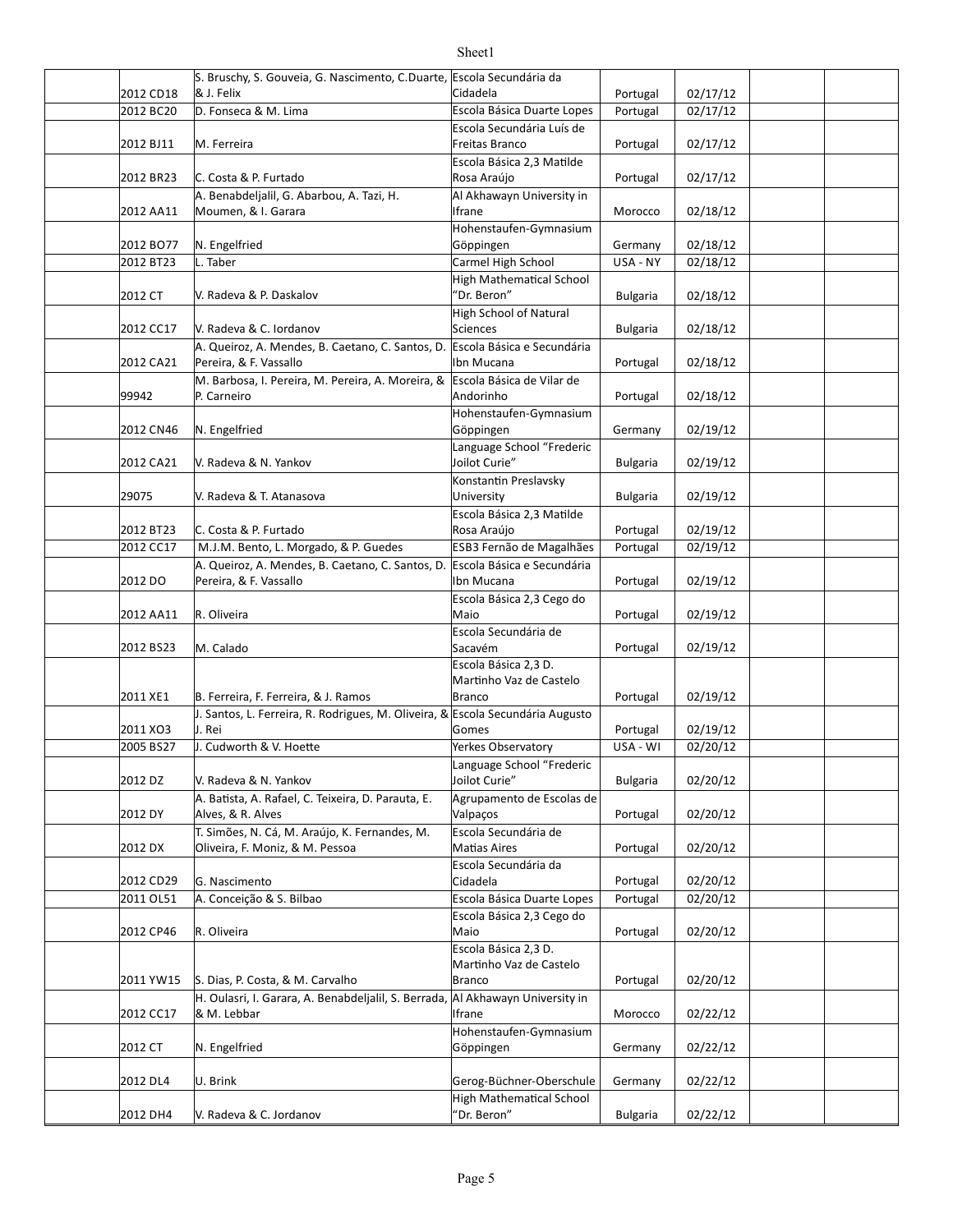#### 2012 BJ11 Codeço Caldas das Taipas Portugal 02/22/12 2005 ND7 N. Correia, A. Faria, & S. Martins Lamas Lamas 2005 ND7 Portugal 22/22/12 2012 DP S. Bravo, & M. Pessoa entrants and Matias Aires the Portugal | 02/22/12 2012 DY A. Silva, A. Santos, & J. Coelho Cidadela Portugal | 02/22/12 2012 CR45 B. Fernandez & F. Bilbao Bilbao Basica Duarte Lopes | Portugal | 02/22/12 2003 UN12 |I. Peça, C. Silva, & M. Ferreira Freitas Branco Portugal | 02/22/12 2012 CD18 M. Calado Sacavém Portugal | 02/22/12 2012 CA21 Portugal 02/22/12 Guedes ESB3 Fernão de Magalhães 2012 DK4 A. Queiroz Portugal 02/22/12 2012 CP36 Portugal 02/22/12 2012 BN11 |J. Cudworth & V. Hoette |Yerkes Observatory | USA - WI | 02/22/12 2010 DB34 J. Cudworth & V. Hoette |Yerkes Observatory USA - WI | 02/26/12 99942 Bulgaria 02/26/12 V. Radeva & P. Daskalov 2012 BS23 V. Radeva & C. Jordanov Sciences Sciences Bulgaria | 02/26/12 2012 BT23 Bulgaria 02/26/12 V. Radeva & N. Yankov 2012 DK4 Bulgaria 02/26/12 2012 DK14 Portugal 02/26/12 Caldas das Taipas 2012 BT61 Portugal 02/26/12 2012 BC124 N. Correia, S. Martins, & I. Cambé Lamas Lamas Laman and Portugal | 02/27/12 2012 DK4 Portugal 02/27/12 2010 DB34 R. Nascimento en esta en la esta de Magalhães Portugal | 02/27/12 2005 OE3 A. Queiroz Portugal 02/27/12 2012 BL86 Portugal 02/27/12 2012 DK31 N. Felsch & U. Brink Gerog-Büchner-Oberschule Germany | 02/28/12 2012 DM32 Germany 02/28/12 2012 DQ32 Portugal 02/28/12 Caldas das Taipas 2012 DN14 |N. Correia, S. Martins, & I. Cambé | Lamas | Portugal | 02/28/12 2012 DH4 T. Simões, M. Viegas, F. Moniz, & M. Pessoa Matias Aires Portugal 02/28/12 2012 DS32 | A. Silva, D.San Martin, H. Brites, & J. Coelho | Cidadela | external | Portugal | 02/28/12 2012 DQ8 M. Ferreira, A. Freire, & I. Peça Freitas Branco | Portugal | 02/28/12 2012 DP P. Santos, M. Pereira, & R. Ribeiro Branco Branco Resolution of Portugal | 02/28/12 2002 NX18 A. Pinheiro, C. Andrade, & J. Santos Gomes Gomes Comes and Portugal | 02/28/12 A. Ferreira, C. Marques, C. Silva, J. Carvalho, & J. Escola Secundária de Codeço Escola Secundária Maria Lamas O. Lemos, J. Lopes, E. Barros, L. Vilcu, E. Manso, Escola Secundária de **Matias Aires Escola Secundária da** Cidadela Escola Secundária Luís de Freitas Branco M. Calado Escola Secundária de Sacavém L. Morgado, D. Soares, D. Moura, J. Chaves, & P. Escola Básica e Secundária Ibn Mucana M. Barbosa, I. Pereira, P. Teixeira, R. Antunes, & P. Carneiro Escola Básica de Vilar de Andorinho **High Mathematical School** "Dr. Beron" High School of Natural Sciences Language School "Frederic Joilot Curie" V. Radeva Konstantin Preslavsky University C. Marques, C. Silva, J. Freitas, B. Santos, & J. Codeço Escola Secundária de M. Calado Escola Secundária de Sacavém Escola Secundária Maria Lamas R. Silvestre Escola Secundária da Cidadela J. Bento, D. Moura, J. Chaves, Liliane, D. Soares, Escola Básica e Secundária Ibn Mucana M. Barbosa, I. Pereira, P. Teixeira, R. Antunes, & P. Carneiro Escola Básica de Vilar de Andorinho A. Raasch, S. Luhn, R. Sattler, A. Burghardt, & P. Deubach Albert-Schweitzer-Gymnasium C. Marques, C. Silva, J. Freitas, B. Santos, & J. Codeço Escola Secundária de Escola Secundária Maria Lamas Escola Secundária de **Matias Aires Escola Secundária da** Cidadela Escola Secundária Luís de Freitas Branco Escola Básica 2,3 D. Martinho Vaz de Castelo Branco Escola Secundária Augusto Gomes

### Sheet1

2012 DG31 |J. Cudworth & V. Hoette |Yerkes Observatory | USA - WI | 03/01/12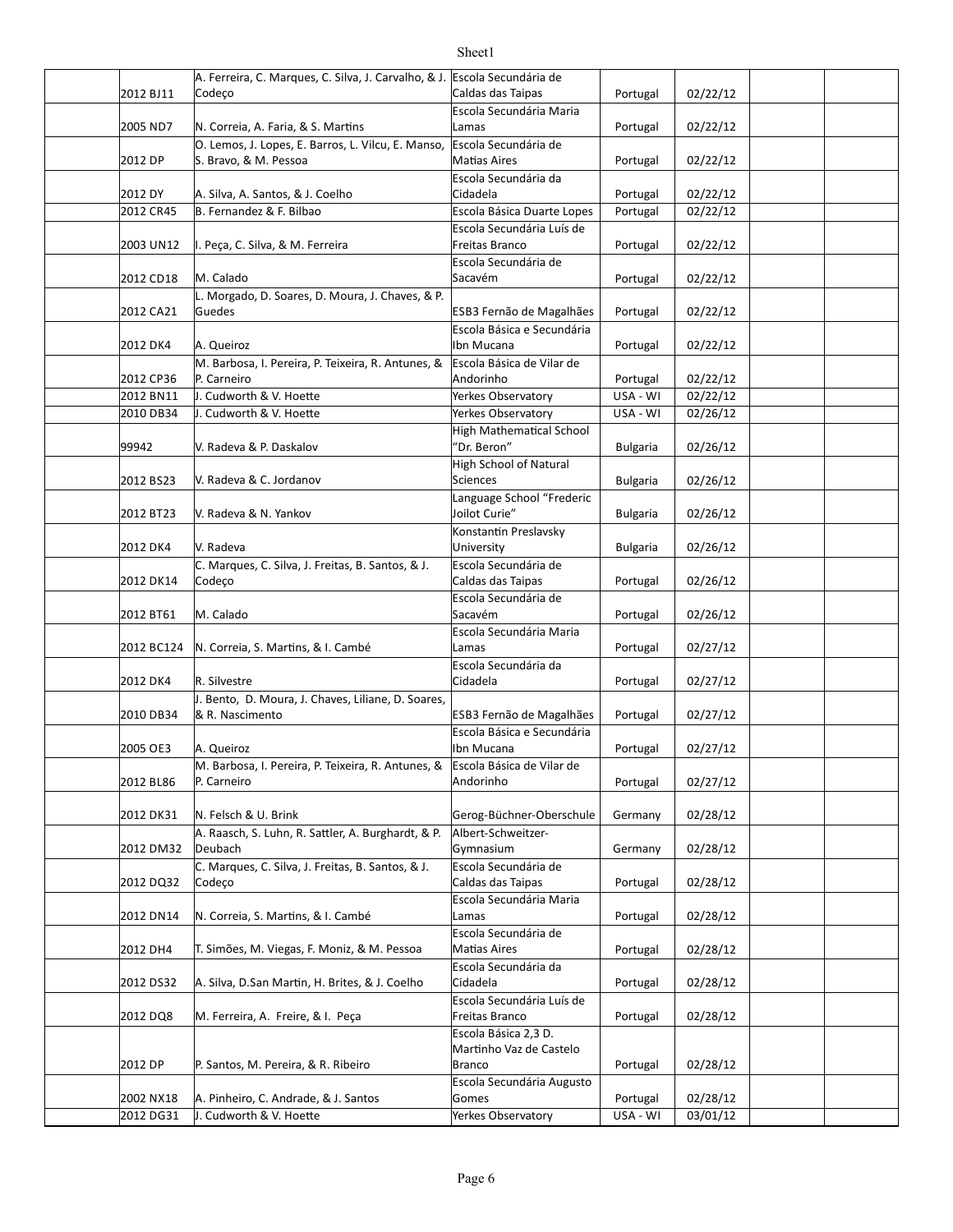|                         |                                                                        | Escola Básica 2,3 Matilde<br>Rosa Araújo         |                      |                      |  |
|-------------------------|------------------------------------------------------------------------|--------------------------------------------------|----------------------|----------------------|--|
| 2012 DV32               | C. Costa & J. Costa                                                    | Escola Básica e Secundária                       | Portugal             | 03/01/12             |  |
| 2012 DZ32               | A. Queiroz                                                             | Ibn Mucana                                       | Portugal             | 03/01/12             |  |
|                         |                                                                        | <b>High School of Natural</b>                    |                      |                      |  |
| 2012 EA2                | V. Radeva & C. Iordanov                                                | <b>Sciences</b><br>Language School "Frederic     | <b>Bulgaria</b>      | 03/04/12             |  |
| 2012 DR32               | V. Radeva & N. Yankov                                                  | Joilot Curie"                                    | <b>Bulgaria</b>      | 03/04/12             |  |
|                         | A. Raasch, S. Luhn, R. Sattler, A. Burghardt, & P.                     | Albert-Schweitzer-                               |                      |                      |  |
| 2012 EA                 | Deubach                                                                | Gymnasium                                        | Germany              | 03/04/12             |  |
| 2012 BM77               | V. Radeva & N. Laskov                                                  | <b>High Mathematical School</b><br>"Dr. Beron"   | <b>Bulgaria</b>      | 03/04/12             |  |
|                         |                                                                        | Escola Secundária de                             |                      |                      |  |
| 2012 DQ8                | T. Dias, F. José, & M. Pessoa                                          | Matias Aires                                     | Portugal             | 03/04/12             |  |
| 2012 DW60               | A. Silva, A. Santos, & J. Coelho                                       | Escola Secundária da<br>Cidadela                 | Portugal             | 03/04/12             |  |
| 2012 DV32               | V. Inês & H. Ricardo                                                   | Escola Básica Duarte Lopes                       | Portugal             | 03/04/12             |  |
|                         |                                                                        | Escola Secundária de                             |                      |                      |  |
| 2012 DQ8                | T. Dias, F. José, & M. Pessoa                                          | <b>Matias Aires</b>                              | Portugal             | 03/04/12             |  |
|                         |                                                                        | Escola Secundária da                             |                      |                      |  |
| 2012 DW60<br>2012 DV32  | A. Silva, A. Santos, & J. Coelho<br>V. Inês & H. Ricardo               | Cidadela<br>Escola Básica Duarte Lopes           | Portugal<br>Portugal | 03/04/12<br>03/04/12 |  |
|                         |                                                                        | Escola Secundária Luís de                        |                      |                      |  |
| <b>TEB6D61</b>          | I. Peça, A. Freire, & M. Ferreira                                      | Freitas Branco                                   | Portugal             | 03/04/12             |  |
|                         |                                                                        | Escola Básica 2,3 Cego do                        |                      |                      |  |
| 2012 DH4                | R. Oliveira                                                            | Maio                                             | Portugal             | 03/04/12             |  |
|                         |                                                                        | Escola Básica 2.3 D.                             |                      |                      |  |
| 2012 DX75               | F. Menoito, S. Dias, F. Ferreira, & B. Ferreira                        | Martinho Vaz de Castelo<br><b>Branco</b>         | Portugal             | 03/04/12             |  |
|                         |                                                                        | Escola Secundária Augusto                        |                      |                      |  |
| 2012 DW32               | C. Andrade, J. Santos, & A. Pinheiro                                   | Gomes                                            | Portugal             | 03/04/12             |  |
|                         |                                                                        | Escola Básica 2,3                                |                      |                      |  |
| 2012 DG31               | A. Ribeiro, A. Rodrigues, R. Ribeiro, & D. Oliveira Bernardino Machado |                                                  | Portugal             | 03/04/12             |  |
| 2012 BT23               | L. Morgado, D. Soares, D. Moura, J. Bento, J.                          |                                                  |                      | 03/04/12             |  |
|                         | Chaves, & R. Nascimento                                                | ESB3 Fernão de Magalhães<br>Escola Básica 2,3 de | Portugal             |                      |  |
| 2012 EB                 | A. Areosa & A. Coelho                                                  | Alapraia                                         | Portugal             | 03/04/12             |  |
|                         |                                                                        | Escola Básica e Secundária                       |                      |                      |  |
| 2012 DW30               | A. Queiroz                                                             | Ibn Mucana                                       | Portugal             | 03/04/12             |  |
| 2012 EA2                | V. Radeva & D. Genchev                                                 | High School of Natural<br>Sciences               | <b>Bulgaria</b>      | 03/06/12             |  |
|                         |                                                                        | Language School "Frederic                        |                      |                      |  |
| 29075                   | V. Radeva & N. Yankov                                                  | Joilot Curie"                                    | <b>Bulgaria</b>      | 03/06/12             |  |
|                         |                                                                        | Konstantin Preslavsky                            |                      |                      |  |
| 2012 DK31               | V. Radeva & T. Atanasova                                               | University                                       | <b>Bulgaria</b>      | 03/06/12             |  |
| 2011 XO3                | C. Alves, A. Filho, D. Parauta, E. Alves, R. Alves,<br>& A. Batista    | Agrupamento de Escolas de<br>Valpaços            | Portugal             | 03/06/12             |  |
|                         | C. Marques, C. Silva, J. Freitas, B. Santos, & J.                      | Escola Secundária de                             |                      |                      |  |
| 2012 BZ76               | Codeço                                                                 | Caldas das Taipas                                | Portugal             | 03/06/12             |  |
|                         |                                                                        | Escola Secundária de                             |                      |                      |  |
| 2009 AM15               | O. Lemos, L. Vilcu, J. Lopes, & M. Pessoa                              | <b>Matias Aires</b>                              | Portugal             | 03/06/12             |  |
| 2012 QF14<br>2011 SL102 | B. Fernandes & M. Teles<br>J. Cudworth & V. Hoette                     | Escola Básica Duarte Lopes<br>Yerkes Observatory | Portugal             | 03/06/12<br>03/09/12 |  |
|                         | M. Damaso, A. Rodrigues, B. Miguel, & A.                               | Escola Secundária de                             | USA - WI             |                      |  |
| 1950 DA                 | Marques                                                                | Sacavém                                          | Portugal             | 03/09/12             |  |
|                         |                                                                        | Escola Básica 2,3 D.                             |                      |                      |  |
|                         |                                                                        | Martinho Vaz de Castelo                          |                      |                      |  |
| 2012 EA2                | C. Direitinho                                                          | <b>Branco</b>                                    | Portugal             | 03/09/12             |  |
| 2012 AA11               | A. Ribeiro, A. Rodrigues, R. Ribeiro, & D. Oliveira                    | Escola Básica 2,3<br>Bernardino Machado          | Portugal             | 03/09/12             |  |
|                         | A. Raasch, S. Luhn, R. Sattler, A. Burghardt, & P.                     | Albert-Schweitzer-                               |                      |                      |  |
| 2012 EA2                | Deubach                                                                | Gymnasium                                        | Germany              | 03/10/12             |  |
| 2012 DJ61               | J. Cudworth & V. Hoette                                                | Yerkes Observatory                               | USA - WI             | 03/10/12             |  |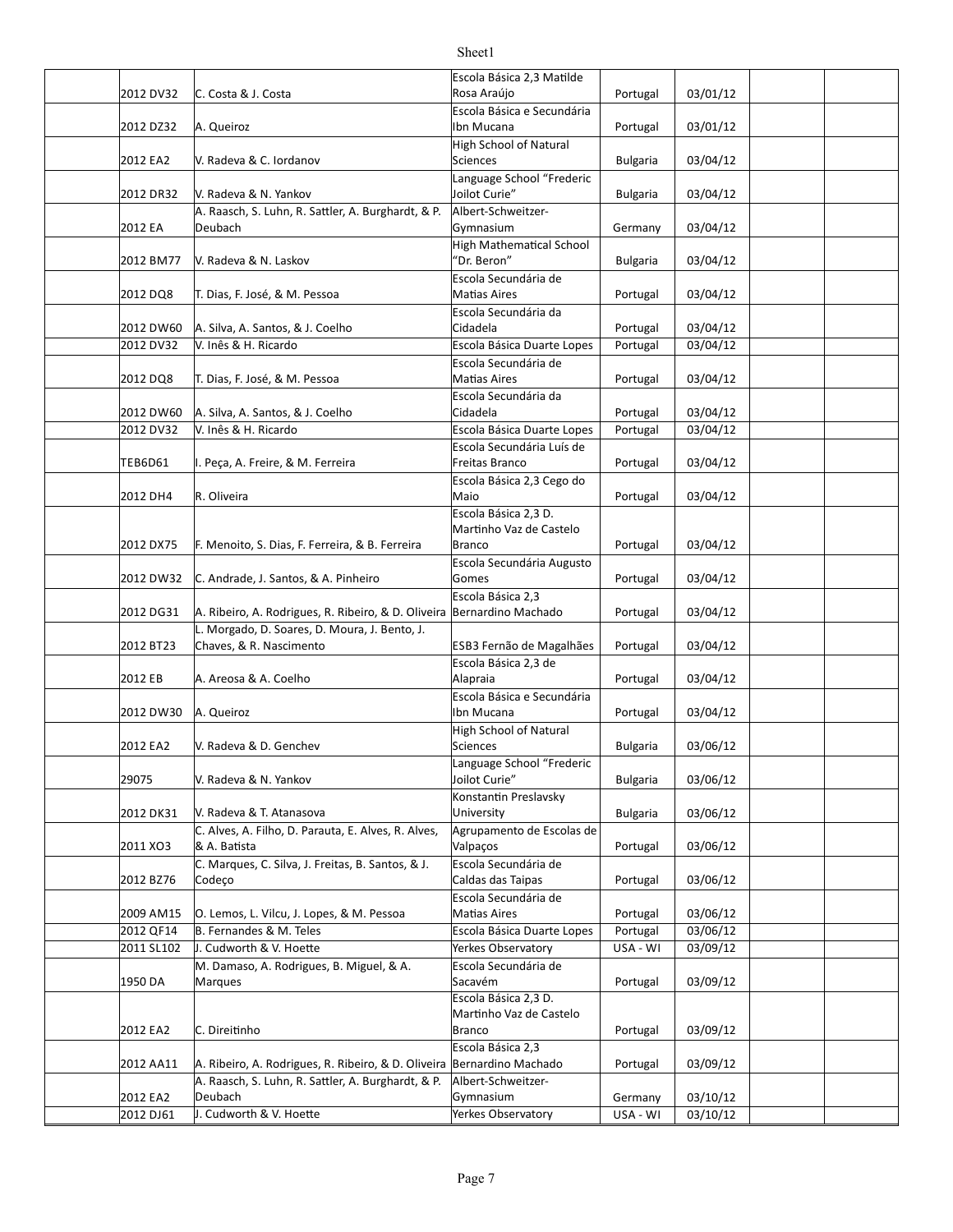| 2012 CD29             | V. Radeva & N. Laskov                                                               | <b>High Mathematical School</b><br>"Dr. Beron"    | <b>Bulgaria</b>      | 03/10/12             |  |
|-----------------------|-------------------------------------------------------------------------------------|---------------------------------------------------|----------------------|----------------------|--|
| 2012 CC17             | V. Radeva & T. Atanassova                                                           | Konstantin Preslavsky<br>University               | <b>Bulgaria</b>      | 03/10/12             |  |
|                       | C. Marques, C. Silva, J. Freitas, B. Santos, & J.                                   | Escola Secundária de                              |                      |                      |  |
| 2012 DH61             | Codeço                                                                              | Caldas das Taipas                                 | Portugal             | 03/10/12             |  |
| 2012 DQ8              | A. Costa & J.Carolino                                                               | Escola Básica 2,3 e<br>Secundária de Alvide       | Portugal             | 03/10/12             |  |
| 2004 QJ7              | N. Correia, E. Lucas, A. Faria, & S. Martins                                        | Escola Secundária Maria<br>Lamas                  | Portugal             | 03/10/12             |  |
| 2012 DH4              | T. Dias & M. Pessoa                                                                 | Escola Secundária de<br><b>Matias Aires</b>       | Portugal             | 03/10/12             |  |
|                       |                                                                                     | Escola Secundária da                              |                      |                      |  |
| 2012 DV32             | S. Bruschy & M. Marques                                                             | Cidadela                                          | Portugal             | 03/10/12             |  |
| 2011 YV15             | A. Freire, I. Peça, & M. Ferreira                                                   | Escola Secundária Luís de<br>Freitas Branco       | Portugal             | 03/10/12             |  |
| 2012 EN3              | R. Oliveira, D. Barroso, E. Nova, E. Azevedo, B.<br>Ventura, & R. Soares            | Escola Básica 2,3 Cego do<br>Maio                 | Portugal             | 03/10/12             |  |
| 2012 EQ3              | A. Queiroz, F. Vassallo, D. Pereira, C. Santos, A.<br>Mendes, & B. Caetano          | Escola Básica e Secundária<br>Ibn Mucana          | Portugal             | 03/10/12             |  |
|                       | M. Barbosa, I. Pereira, P. Teixeira, R. Antunes, &                                  | Escola Básica de Vilar de                         |                      |                      |  |
| 2012 DL31             | P. Carneiro                                                                         | Andorinho<br><b>High Mathematical School</b>      | Portugal             | 03/10/12             |  |
| 2012 DY32             | V. Radeva, N. Laskov, & D. Genchev                                                  | "Dr. Beron"                                       | <b>Bulgaria</b>      | 03/11/12             |  |
| 2012 BB124            | V. Radeva, N. Iankov, & D. Genchev                                                  | Language School "Frederic<br>Joilot Curie"        | <b>Bulgaria</b>      | 03/11/12             |  |
| 2012 CP36             | V. Radeva, T. Atanasova, & D. Genchev                                               | Konstantin Preslavsky<br>University               | <b>Bulgaria</b>      | 03/11/12             |  |
|                       | D. Parauta, C. Alves, A. Filho, L. Pires, E. Alves, & Agrupamento de Escolas de     |                                                   |                      |                      |  |
| 2012 EQ3              | R. Alves                                                                            | Valpaços                                          | Portugal             | 03/11/12             |  |
| 2012 DW30             | C. Marques, C. Silva, J. Freitas, B. Santos & J.<br>Codeço                          | Escola Secundária de<br>Caldas das Taipas         | Portugal             | 03/11/12             |  |
|                       | R. Silva, M. Borges, C. Martins, R. Costa, A.                                       | Escola Básica 2,3 e                               |                      |                      |  |
| 2012 DH4              | Costa, & J. Carolino                                                                | Secundária de Alvide                              | Portugal             | 03/11/12             |  |
| 2012 DQ32             | P. Barqueiro, A. Silva, P. Robalo, D. deligniere, S.<br>Silva, A. Rocha, & I. Girio | Escola 2,3/S da Belavista                         |                      | 03/11/12             |  |
|                       |                                                                                     | Escola Secundária Maria                           | Portugal             |                      |  |
| 2012 DX61             | N. Correia, E. Lucas, & A. Faria                                                    | Lamas                                             | Portugal             | 03/11/12             |  |
|                       |                                                                                     | Escola Secundária de                              |                      |                      |  |
| 2012 AN23<br>2012 ER3 | T. Dias & M. Pessoa<br>D. Fonseca & S. Bilbao                                       | <b>Matias Aires</b><br>Escola Básica Duarte Lopes | Portugal<br>Portugal | 03/11/12<br>03/11/12 |  |
|                       |                                                                                     | Escola Secundária Luís de                         |                      |                      |  |
| 2012 DG31             | A. Freire, I. Peça, & M. Ferreira                                                   | Freitas Branco                                    | Portugal             | 03/11/12             |  |
|                       |                                                                                     | Escola Básica 2,3 Cego do                         |                      |                      |  |
| 2012 ER3              | D. Oliveira & J. Ferreira                                                           | Maio<br>Escola Básica 2,3 D.                      | Portugal             | 03/11/12             |  |
|                       |                                                                                     | Martinho Vaz de Castelo                           |                      |                      |  |
| 2012 DG31             | C. Direitinho                                                                       | <b>Branco</b>                                     | Portugal             | 03/11/12             |  |
| 2011 YV15             | S. Bruschy & M. Marques                                                             | Escola Secundária da<br>Cidadela                  | Portugal             | 03/11/12             |  |
| 2012 EN3              | J. Cudworth & V. Hoette                                                             | Yerkes Observatory                                | USA - WI             | 03/13/12             |  |
| 2012 DV32             | V. Radeva & N. Laskov                                                               | <b>High Mathematical School</b><br>"Dr. Beron"    |                      |                      |  |
|                       |                                                                                     | High School of Natural                            | <b>Bulgaria</b>      | 03/13/12             |  |
| 2012 DX75             | V. Radeva & S. Torki                                                                | Sciences                                          | <b>Bulgaria</b>      | 03/13/12             |  |
| 2012 DH4              | V. Radeva & T. Atanasova                                                            | Konstantin Preslavsky<br>University               | <b>Bulgaria</b>      | 03/13/12             |  |
| 2012 DN14             | R. ALves, E. Alves, A. Lopes, C. Teixeira, A. Filho,<br>& D. Parauta                | Agrupamento de Escolas de<br>Valpaços             | Portugal             | 03/13/12             |  |
| 2011 VO5              | P. Barqueiro, A. Silva, P. Sousa, R. Paixão, D.<br>Moutinho, & I. Girio             | Escola 2,3/S da Belavista                         | Portugal             | 03/13/12             |  |
|                       |                                                                                     | Escola Secundária Maria                           |                      |                      |  |
| 2004 QD17             | N. Correia & S. Martins                                                             | Lamas                                             | Portugal             | 03/13/12             |  |
| 2012 BV61             | S. Bilbao & F. Bilbao                                                               | Escola Básica Duarte Lopes                        | Portugal             | 03/13/12             |  |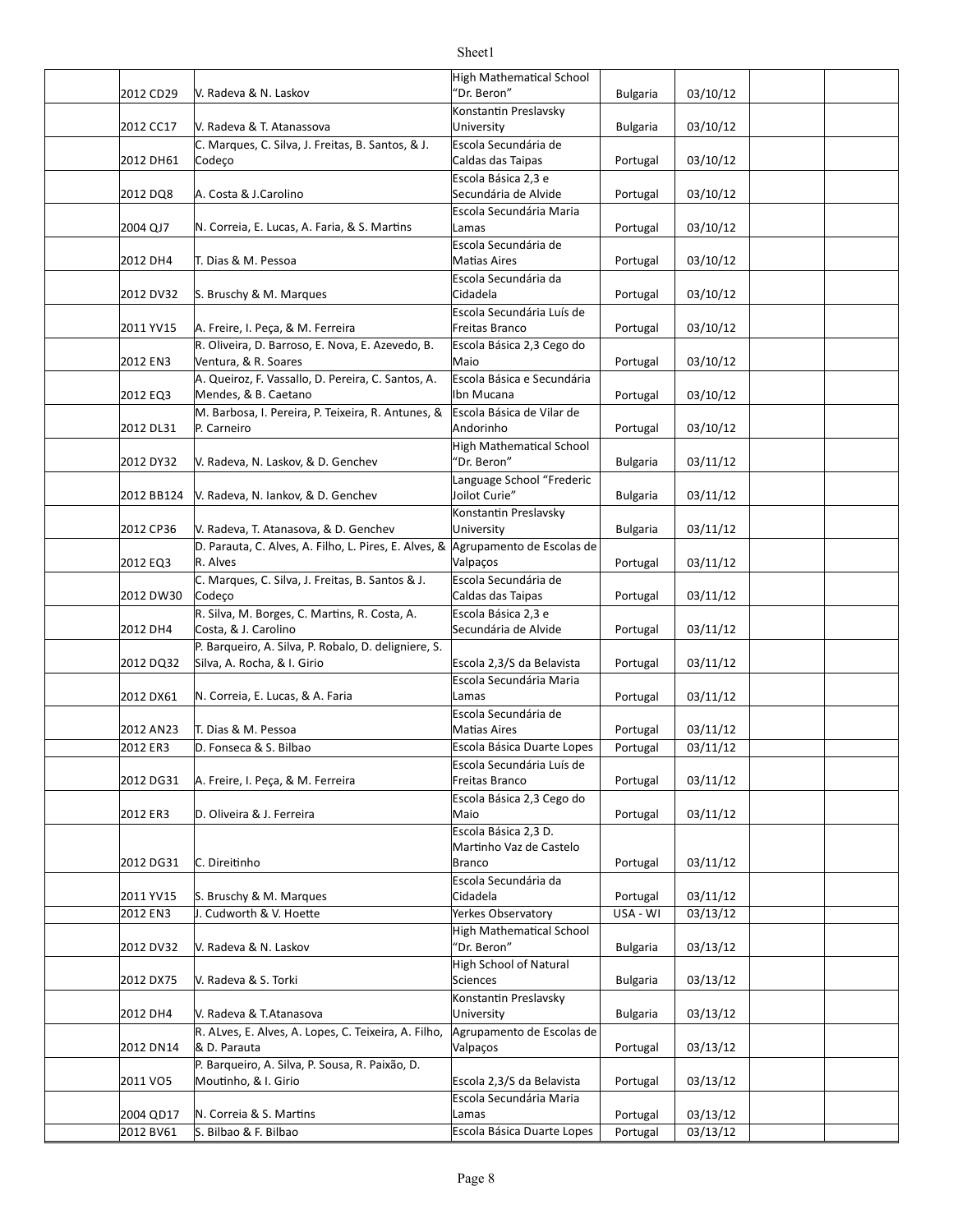| 2012 DZ32 | C. Silva, I. Peça, A. Freire, & M. Ferreira                                   | Escola Secundária Luís de<br>Freitas Branco | Portugal        | 03/13/12 |  |
|-----------|-------------------------------------------------------------------------------|---------------------------------------------|-----------------|----------|--|
|           |                                                                               | Escola Básica 2,3                           |                 |          |  |
| 2012 DG31 | S. Ribeiro & M. Fernandes                                                     | Bernardino Machado                          | Portugal        | 03/13/12 |  |
|           | L. Morgado, D. Soares, D. Moura, J.Bento, J.                                  |                                             |                 |          |  |
| 2012 BJ11 | Chaves, & R.Nascimento                                                        | ESB3 Fernão de Magalhães                    | Portugal        | 03/13/12 |  |
|           |                                                                               | Escola Básica e Secundária                  |                 |          |  |
| 2012 DY32 | A. Queiroz                                                                    | Ibn Mucana                                  | Portugal        | 03/13/12 |  |
|           | T. Dias, T. Simões, M. Viegas, S. Santo, F. Moniz,                            | Escola Secundária de                        |                 |          |  |
| 2012 DL14 | M. Araújo, & M. Pessoa                                                        | <b>Matias Aires</b>                         | Portugal        | 03/13/12 |  |
|           |                                                                               | Escola Básica 2,3 Cego do                   |                 |          |  |
| 2012 DQ32 | A. Silva & J. Coelho                                                          | Maio                                        | Portugal        | 03/13/12 |  |
| 2012 DA14 | A. Damaso, A. Rodrigues, B. Miguel, & A.                                      | Escola Secundária de<br>Sacavém             |                 | 03/13/12 |  |
|           | Marques<br>A. Raasch, S. Luhn, R. Sattler, A. Burghardt, & P.                 | Albert-Schweitzer-                          | Portugal        |          |  |
| 2012 DF61 | Deubach                                                                       | Gymnasium                                   | Germany         | 03/14/12 |  |
|           |                                                                               | Language School "Frederic                   |                 |          |  |
| 2012 DN14 | V. Radeva & N. Yankov                                                         | Joilot Curie"                               | <b>Bulgaria</b> | 03/14/12 |  |
|           | Barqueiro, Silva, Sousa, Paixão, Moutinho,                                    |                                             |                 |          |  |
| 2012 DX75 | Amado, Correia, Marques & Girio                                               | Escola 2,3/S da Belavista                   | Portugal        | 03/14/12 |  |
|           |                                                                               | Escola Secundária Luís de                   |                 |          |  |
| 2012 BA35 | I. Peça, M. Ferreira, & A. Freire                                             | Freitas Branco                              | Portugal        | 03/14/12 |  |
|           |                                                                               | Escola Básica e Secundária                  |                 |          |  |
| 2012 AA11 | A. Queiroz, F. Vassallo, D. Pereira, & F. Silva                               | Ibn Mucana                                  | Portugal        | 03/14/12 |  |
|           |                                                                               | Escola Secundária da                        |                 |          |  |
| 2012 DZ32 | A. Silva & J. Coelho                                                          | Cidadela                                    | Portugal        | 03/14/12 |  |
| 2008 EC69 | B. Fernandes & M. Teles                                                       | Escola Básica Duarte Lopes                  | Portugal        | 03/14/12 |  |
|           | M. Barbosa, I. Pereira, P. Carneiro                                           | Escola Básica de Vilar de<br>Andorinho      |                 | 03/13/12 |  |
| 2012 CC17 | I. Garara, M. Lebbar, S. Berrada, A. Benabdeljalil, Al Akhawayn University in |                                             | Portugal        |          |  |
| 2012 EO3  | A. Tazi                                                                       | <b>Ifrane</b>                               | Morocco         | 03/14/12 |  |
| 2012 DU30 | J. Cudworth & V. Hoette                                                       | Yerkes Observatory                          | USA - WI        | 03/14/12 |  |
|           |                                                                               | Language School "Frederic                   |                 |          |  |
| 2012 DN14 | V. Radeva & N. Yankov                                                         | Joilot Curie"                               | <b>Bulgaria</b> | 03/14/12 |  |
|           | R. Oliveira, D. Barroso, E. Nova, E. Azevedo, B.                              | Escola Básica 2,3 Cego do                   |                 |          |  |
| 2012 CO46 | Ventura, & R. Soares                                                          | Maio                                        | Portugal        | 03/14/12 |  |
|           |                                                                               | Escola Básica 2.3 D.                        |                 |          |  |
|           |                                                                               | Martinho Vaz de Castelo                     |                 |          |  |
| 2012 BV61 | C. Direitinho                                                                 | <b>Branco</b>                               | Portugal        | 03/14/12 |  |
| 2012 DN31 | S. Ribeiro & M. Fernandes                                                     | Escola Básica 2,3<br>Bernardino Machado     | Portugal        | 03/14/12 |  |
|           |                                                                               | High School of Natural                      |                 |          |  |
| 2011 QS2  | V. Radeva                                                                     | <b>Sciences</b>                             | <b>Bulgaria</b> | 03/15/12 |  |
|           |                                                                               | Language School "Frederic                   |                 |          |  |
| 2012 DX75 | V. Radeva & N. Yankov                                                         | Joilot Curie"                               | <b>Bulgaria</b> | 03/15/12 |  |
|           |                                                                               | Konstantin Preslavsky                       |                 |          |  |
| 2012 BV61 | V. Radeva & T. Atanasova                                                      | University                                  | <b>Bulgaria</b> | 03/15/12 |  |
|           |                                                                               | Escola Básica e Secundária                  |                 |          |  |
| 2012 DF61 | A. Queiroz & F. Vassallo                                                      | Ibn Mucana                                  | Portugal        | 03/15/12 |  |
|           | A. Batista, A. Rafael, D. Cidre, D. Parauta, A.                               | Agrupamento de Escolas de                   |                 |          |  |
| 2011 HS60 | Filho, & C. Alves                                                             | Valpaços                                    | Portugal        | 03/15/12 |  |
|           | M. Barbosa, I. Pereira, P. Teixeira, R. Antunes, &                            | Escola Básica de Vilar de                   |                 |          |  |
| 2012 EN5  | P. Carneiro                                                                   | Andorinho                                   | Portugal        | 03/15/12 |  |
| 2012 DX75 | I. Garara, A. Benabdeljalil, M. Lebbar, A. Tazi, &<br>H. Oulasri              | Al Akhawayn University in<br>Ifrane         | Morocco         | 03/17/12 |  |
| 2012 BJ34 | J. Cudworth & V. Hoette                                                       | <b>Yerkes Observatory</b>                   | USA - WI        | 03/17/12 |  |
| 2012 VW5  | A. Taber                                                                      | Carmel High School                          | USA - NY        | 03/17/12 |  |
|           |                                                                               | <b>High Mathematical School</b>             |                 |          |  |
| 2011 UP91 | V. Radeva & N. Laskov                                                         | "Dr. Beron"                                 | <b>Bulgaria</b> | 03/17/12 |  |
|           |                                                                               | <b>High School of Natural</b>               |                 |          |  |
| 2012 DE31 | V. Radeva & J. Keremedchiev                                                   | Sciences                                    | <b>Bulgaria</b> | 03/17/12 |  |
|           |                                                                               | Language School "Frederic                   |                 |          |  |
| 2012 DM4  | C. Jordanov & V. Radeva                                                       | Joilot Curie"                               | <b>Bulgaria</b> | 03/17/12 |  |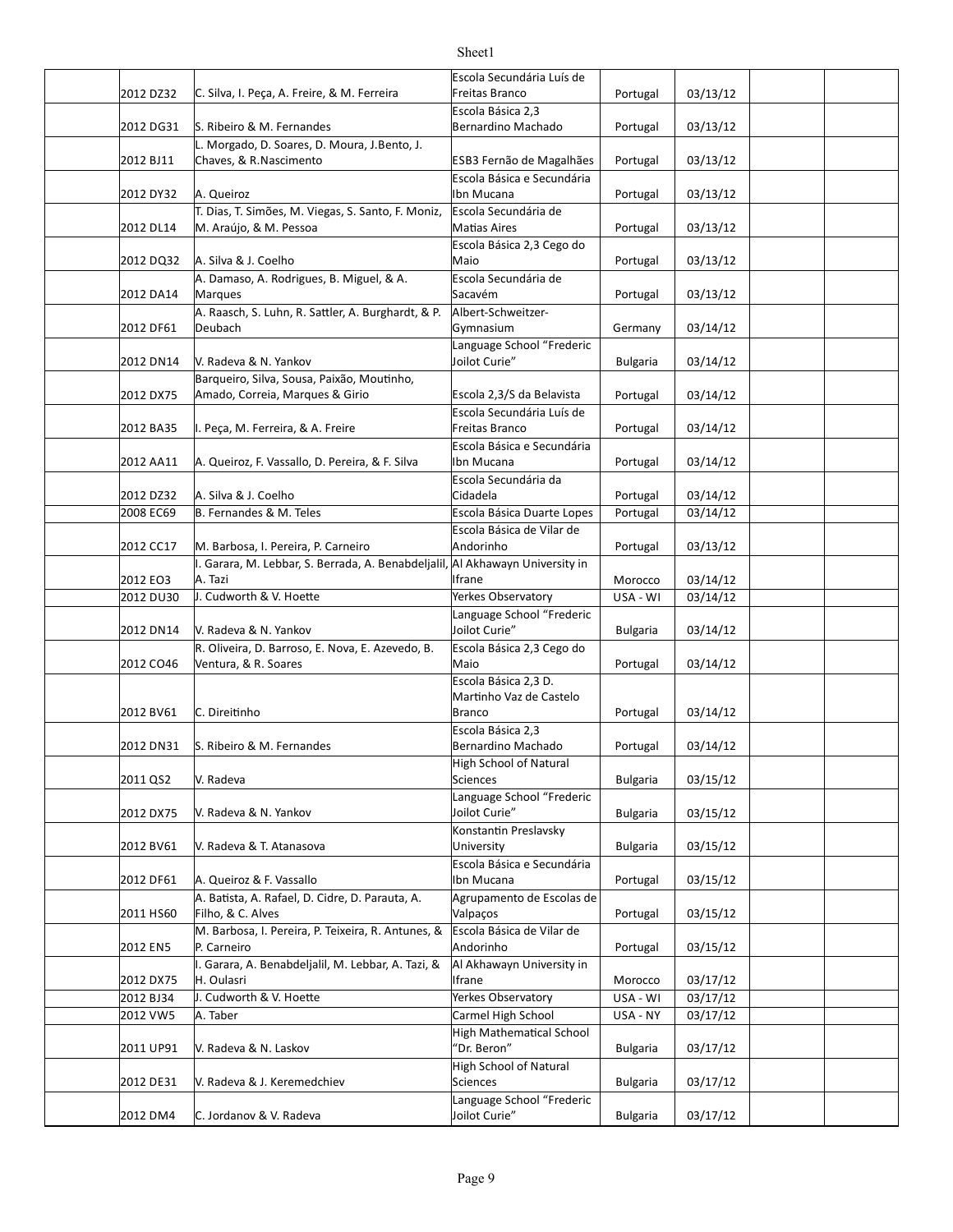|                          |                                                      | Agrupamento de Escolas de                          |                 |                                          |             |               |
|--------------------------|------------------------------------------------------|----------------------------------------------------|-----------------|------------------------------------------|-------------|---------------|
| 2012 AX                  | E. Alves, L. Pires, C. Alves, D. Parauta, & A. FIlho | Valpaços                                           | Portugal        | 03/17/12                                 |             |               |
|                          |                                                      | Escola Básica 2,3 e                                |                 |                                          |             |               |
| 2012 EF5                 | A. Costa & J. Carolino                               | Secundária de Alvide                               | Portugal        | 03/17/12                                 |             |               |
|                          | T. Santos, R. Costa, R. Silva, C. Martins, A.Costa,  | Escola Básica 2.3 e                                |                 |                                          |             |               |
| 2012 DG31                | & J. Carolino                                        | Secundária de Alvide                               | Portugal        | 03/17/12                                 |             |               |
|                          |                                                      | Escola Secundária Maria                            |                 |                                          |             |               |
| 2012 AA11                | N. Correia & S. Martins                              | Lamas                                              | Portugal        | 03/17/12                                 |             |               |
|                          | L. Morgado, D. Soares, D. Moura, J. Bento, J.        |                                                    |                 |                                          |             |               |
| 2012 EO8                 | Chaves, & R. Nascimento                              | ESB3 Fernão de Magalhães                           | Portugal        | 03/17/12                                 |             |               |
|                          |                                                      | Escola Básica e Secundária                         |                 |                                          |             |               |
| 2012 EQ10                | A. Queiroz                                           | Ibn Mucana                                         | Portugal        | 03/17/12                                 |             |               |
|                          | M. Barbosa, I. Pereira, P. Teixeira, R. Antunes, P.  | Escola Básica de Vilar de                          |                 |                                          |             |               |
| 2012 EN10                | Carneiro                                             | Andorinho                                          | Portugal        | 03/17/12                                 |             |               |
|                          |                                                      |                                                    |                 |                                          |             |               |
| <b>NEO Confirmations</b> |                                                      |                                                    |                 | IASC, All-Portugal, 2012 Feb 16 - Mar 22 |             |               |
| Object                   | <b>Students</b>                                      | <b>School</b>                                      | Location        | Date                                     |             |               |
|                          |                                                      | Escola Secundária Maria                            |                 |                                          |             |               |
| 2012 DN4                 | N. Correia & S. Martins                              | Lamas                                              | Portugal        | 02/19/12                                 |             |               |
| 2012 DE4                 | S. Fonseca & D. Oliveira                             | Escola Básica Duarte Lopes                         | Portugal        | 02/19/12                                 |             |               |
|                          |                                                      | <b>High Mathematical School</b>                    |                 |                                          |             |               |
| 2012 DM4                 | V. Radeva                                            | 'Dr. Beron"                                        | <b>Bulgaria</b> | 02/20/12                                 |             |               |
|                          |                                                      | <b>High School of Natural</b>                      |                 |                                          |             |               |
| 2012 DL4                 | V. Radeva & C. Jordanov                              | <b>Sciences</b>                                    | <b>Bulgaria</b> | 02/20/12                                 |             |               |
|                          |                                                      | Konstantin Preslavsky                              |                 |                                          |             |               |
| 2012 DH4                 | V. Radeva & T. Atanasova                             | University                                         | <b>Bulgaria</b> | 02/20/12                                 |             |               |
|                          |                                                      | <b>High School of Natural</b>                      |                 |                                          |             |               |
| 2012 DR8                 | V. Radeva, C. Jordanov, & J. Keremedchiev            | <b>Sciences</b>                                    | <b>Bulgaria</b> | 02/22/12                                 |             |               |
|                          |                                                      | Language School "Frederic                          |                 |                                          |             |               |
| 2012 CU42                | V. Radeva & N. Yankov                                | Joilot Curie"                                      | <b>Bulgaria</b> | 02/22/12                                 |             |               |
| 2012 DO8                 |                                                      | Konstantin Preslavsky                              |                 |                                          |             |               |
|                          | V. Radeva, C. Jordanov, & T. Atanasova               | University<br>Escola Básica 2,3 D.                 | <b>Bulgaria</b> | 02/22/12                                 |             |               |
|                          |                                                      | Martinho Vaz de Castelo                            |                 |                                          |             |               |
| 2012 DK31                | D. Antunes, A. Silva, & C. Rodrigues                 | Branco                                             | Portugal        | 02/26/12                                 |             |               |
|                          |                                                      | Escola Secundária Luís de                          |                 |                                          |             |               |
| 2012 DM32                | I. Peça, M. Ferreira, & A. Freire                    | Freitas Branco                                     | Portugal        | 02/27/12                                 |             |               |
|                          |                                                      | Escola Básica 2.3 D.                               |                 |                                          |             |               |
|                          |                                                      | Martinho Vaz de Castelo                            |                 |                                          |             |               |
| 2012 DQ32                | T. Conde, R. Santos, & N. Fitas                      | Branco                                             | Portugal        | 02/27/12                                 |             |               |
|                          | G. Abarbou, A. Benabdeljalil, I. Garara, M.          | Al Akhawayn University in                          |                 |                                          |             |               |
| 2012 DX75                | Lebbar, & H. Oulasri                                 | Ifrane                                             | Morocco         | 03/01/12                                 |             |               |
|                          |                                                      | Konstantin Preslavsky                              |                 |                                          |             |               |
| 2012 DK14                | V. Radeva & T. Atanasova                             | University                                         | <b>Bulgaria</b> | 03/04/12                                 |             |               |
|                          | C. Marques, C. Silva, J. Freitas, B. Santos, & J.    | Escola Secundária de                               |                 |                                          |             |               |
| 2012 EO3                 | Codeço                                               | Caldas das Taipas                                  | Portugal        | 03/04/12                                 |             |               |
|                          |                                                      | Language School "Frederic                          |                 |                                          |             |               |
| 2012 DP31                | V. Radeva & N. Yankov                                | Joilot Curie"                                      | <b>Bulgaria</b> | 03/13/12                                 |             |               |
|                          |                                                      | Escola Secundária de                               |                 |                                          |             |               |
| 2012 EN3                 | C. Marques, J. Freitas, L. Mota, & J. Codeço         | Caldas das Taipas<br><b>High School of Natural</b> | Portugal        | 03/13/12                                 |             |               |
| 2012 DS4                 | V. Radeva & D. Genchev                               | <b>Sciences</b>                                    | <b>Bulgaria</b> | 03/14/12                                 |             |               |
| 2012 EK5                 | J. Cudworth & V. Hoette                              | Yerkes Observatory                                 | USA - WI        | 03/14/12                                 |             |               |
|                          |                                                      | Escola Secundária de                               |                 |                                          |             |               |
| 2012 EL5                 | O. Lemos, L. Vilcu, J. Lopes, & M. Pessoa            | Matias Aires                                       | Portugal        | 03/14/12                                 |             |               |
|                          |                                                      | <b>High Mathematical School</b>                    |                 |                                          |             |               |
| 2012 EN10                | V. Radeva & N. Laskov                                | "Dr. Beron"                                        | <b>Bulgaria</b> | 03/15/12                                 |             |               |
|                          |                                                      | Escola Secundária da                               |                 |                                          |             |               |
| 2012 ET14                | G. Nascimento, S. Bruschy, & M. Marques              | Cidadela                                           | Portugal        | 03/17/12                                 |             |               |
|                          |                                                      |                                                    |                 |                                          |             |               |
|                          | <b>Main Belt Asteroid Discoveries</b>                |                                                    |                 | IASC, All-Portugal, 2012 Feb 16 - Mar 22 |             |               |
| <b>Object</b>            | <b>Students</b>                                      | <b>School</b>                                      | Location        | <b>Status</b>                            | <b>Date</b> | <b>Linked</b> |
|                          |                                                      | <b>High Mathematical School</b>                    |                 |                                          |             |               |
| 12SF19                   | V. Radeva & P. Daskalov                              | 'Dr. Beron"                                        | <b>Bulgaria</b> | Preliminary                              | 02/17/12    | K08E57P       |
|                          |                                                      |                                                    |                 |                                          |             |               |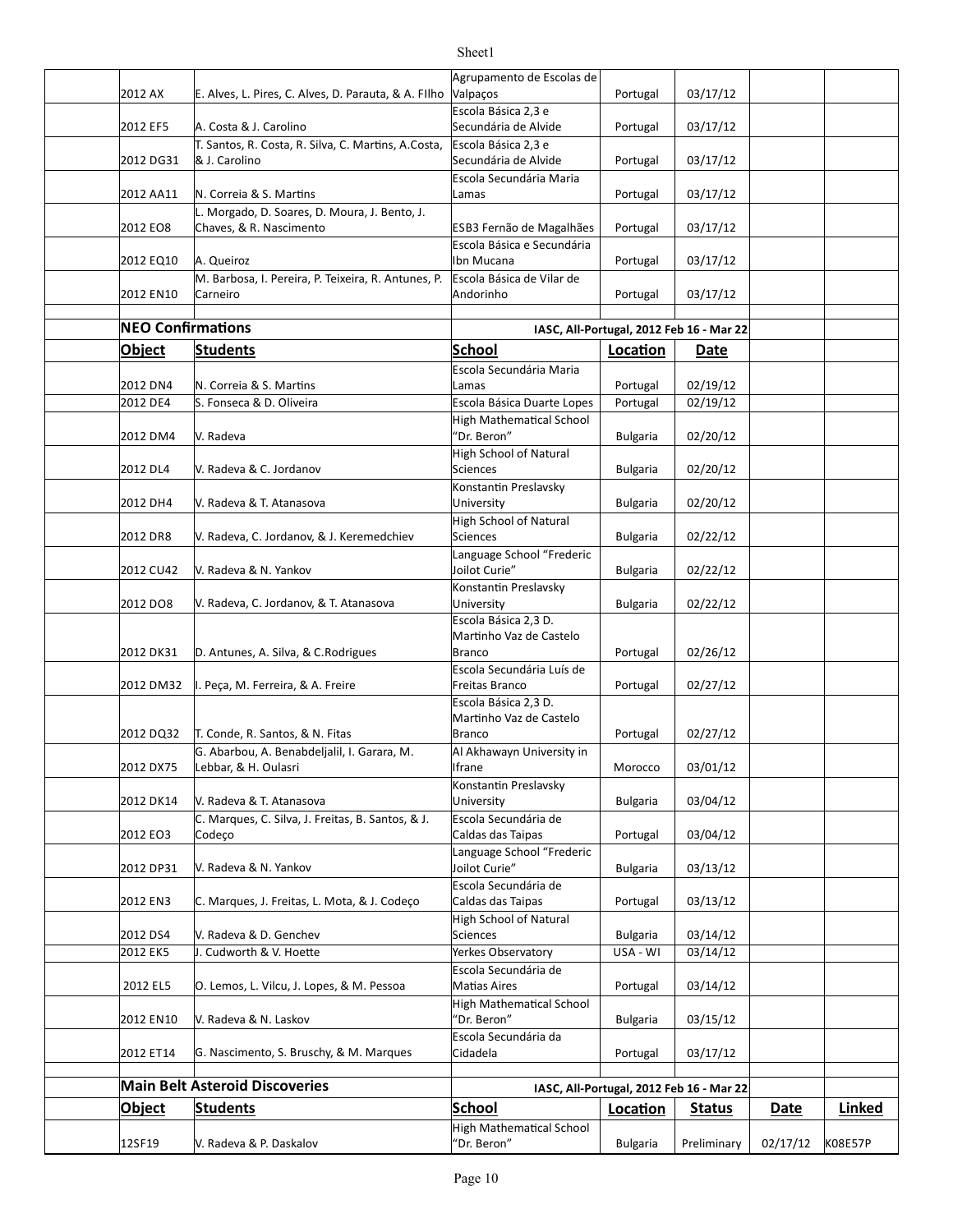#### 12SF20 Bulgaria Preliminary 02/17/12 2012 DZ V. Radeva & P. Daskalov **2012 DX7 Bulgaria Provisional 02/17/12 VSR01 V. Radeva, C. Iordanov, & J. Keremedchiev** TOV5OB D. Fonseca & M. Lima Portugal Preliminary Protugal Preliminary | 02/17/12 K05YN9W TOV5OU | T. Liliane , Daniel , Ricardo, Diogo, & João | ESB3 Fernão de Magalhães | Portugal | Preliminary | 02/17/12 | SFM0001 12SF29 Bulgaria Preliminary 02/20/12 VSR01 TOV5QR |V. Radeva & T. Atanasova |University Bulgaria | Preliminary | 02/20/12 |VRT01 **2012 DW18 Bulgaria Provisional 02/20/12 VSR01** 12SF2C Portugal Preliminary 02/22/12 DCP0005 D. Parauta, L. Pires, & C. Alves TOV5T6 Silva, A. Rocha, & I. Girio enterior enterial escola 2,3/S da Belavista | Portugal | Preliminary | 02/22/12 |EBV0007 TOV5TA A. Silva, A. Santos, & J. Coelho Portugal Preliminary 02/22/12 ESC0004 TOV5V0 Portugal Preliminary 02/26/12 EST0008 Caldas das Taipas TOV5V3 Portugal Preliminary 02/27/12 K12D06S T. Conde, R. Santos, & N. Fitas TOV5V4 T. Conde, R. Santos, & N. Fitas **Register Stand Assembly** Portugal Preliminary | 02/27/12 |EDM0005 12SF2F Bulgaria Preliminary 02/28/12 VSR01 TOV5X5 Portugal Preliminary 03/01/12 SFM0004 Chaves, & R. Nascimento ESB3 Fernão de Magalhães TOV5Y9 Germany Preliminary 03/04/12 GBO0005 N. Felsch Gerog-Büchner-Oberschule TOV5Y3 |M. Barbosa, I. Pereira, & P. Carneiro |Andorinho | Portugal | Preliminary | 03/04/12 |EVA0082 **2012 EK6 Portugal Provisional 03/13/12 LFB0001 C. Silva, I. Peça, A. Freire, & M. Ferreira** TOV5YV Portugal Preliminary 03/13/12 RMA0013 **2012 EM11 S. Bilbao & F. Bilbao Portugal Provisional 03/13/12 EDL0002 Escola Básica Duarte Lopes** TOV5YM Morocco Preliminary 03/13/12 K08H09J TOV5ZE Bulgaria Preliminary 03/14/12 K12D35H V. Radeva & D. Genchev CGS1694 USA - WI Preliminary 03/14/12 YRKS001 J. Cudworth & V. Hoeie Yerkes Observatory TOV5ZR A. Silva & J. Coelho Portugal Preliminary 03/14/12 ESC0017 TOV5ZK Alves And Alves Controller Controller and March 2011 Portugal Preliminary 03/14/12 DGR010 TOV64I C. Direitinho Branco Portugal Preliminary | 03/14/12 EDM0013 TOV648 Portugal Preliminary 03/14/12 EDM0014 TOV649 Portugal Preliminary 03/14/12 EDM0012 TOV64B Portugal Preliminary 03/14/12 V8113 TOV65V A. Taber Carmel High School USA - NY Preliminary 03/17/12 2012 VW5 **2012 Mar 23 - Apr 27** High Mathematical School "Dr. Beron" **High School of Natural Sciences** V. Radeva High Mathematical School "Dr. Beron" Konstantin Preslavsky University **V. Radeva High Mathematical School "Dr. Beron"** Agrupamento de Escolas de Valpaços P. Barqueiro, A. Silva, P. Robalo, D. Deligniere, S. Escola Secundária da Cidadela C. Marques, C. Silva, J. Freitas, B. Santos, & J. Codeço Escola Secundária de Escola Básica 2,3 D. Martinho Vaz de Castelo Branco Escola Básica 2,3 D. Martinho Vaz de Castelo Branco V. Radeva Konstantin Preslavsky University L. Morgado, D. Soares, D. Moura, J. Bento, J. Escola Básica de Vilar de Andorinho **Escola Secundária Luís de Freitas Branco**  R. ALves, E. Alves, A. Lopes, C. Teixeira, A. Filho, & D. Parauta Agrupamento de Escolas de Valpaços A. Benabdeljalil, M. Lebbar, H. Oulasri, A. Tazi, I. |Al Akhawayn University in Garara Ifrane High School of Natural Sciences Escola Secundária da Cidadela D. Rodrigues, H. Carrico, A. Filho, D. Parauta, C. Alves **Agrupamento de Escolas de** Valpaços C. Direitinho Escola Básica 2,3 D. Martinho Vaz de Castelo Branco C. Direitinho Escola Básica 2,3 D. Martinho Vaz de Castelo Branco C. Direitinho Escola Básica 2,3 D. Martinho Vaz de Castelo Branco C. Direitinho Escola Básica 2.3 D. Martinho Vaz de Castelo Branco A. Taber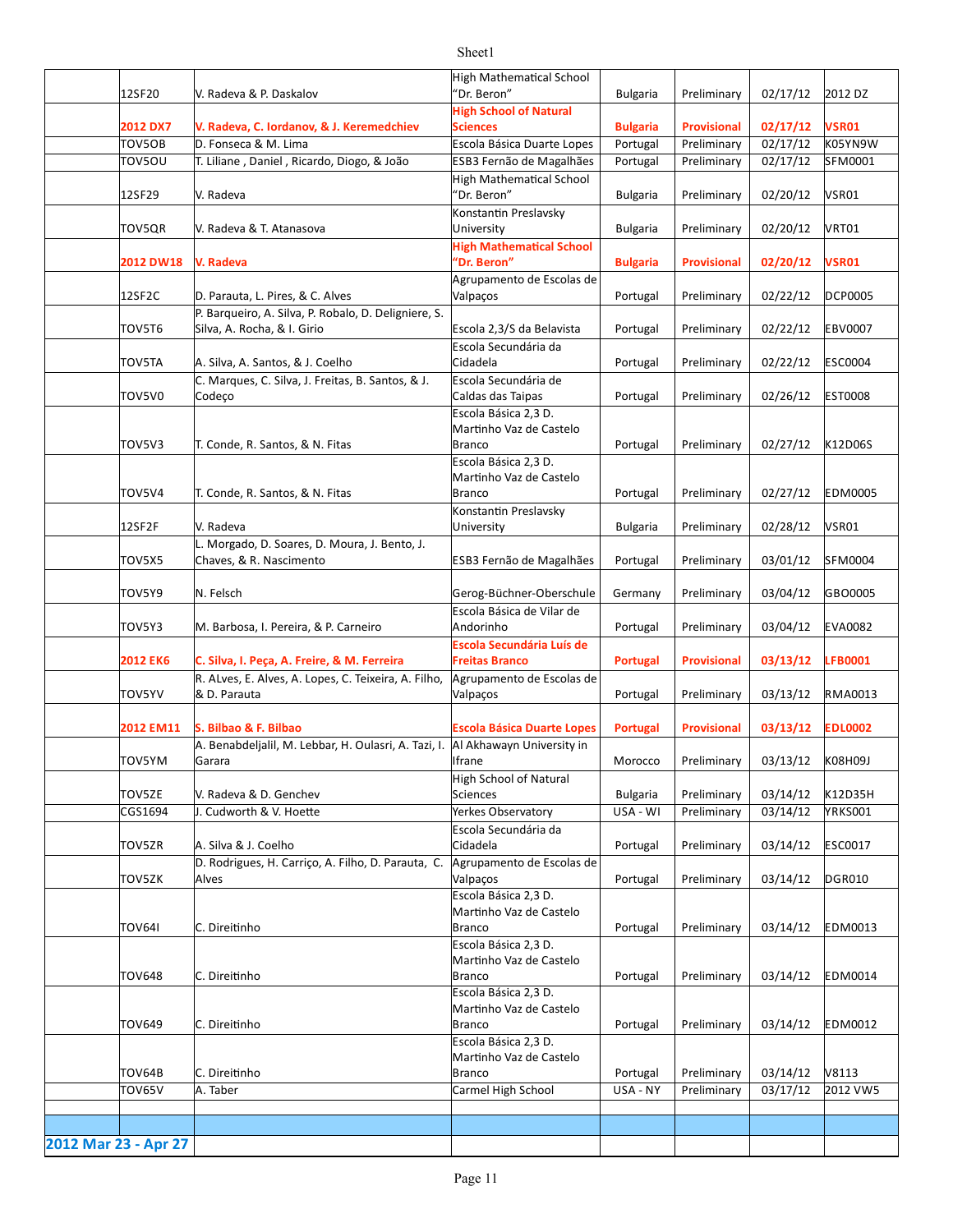|                         | <b>International Asteroid Search Campaign</b>                                             |                                                                         |                                 |                      |  |
|-------------------------|-------------------------------------------------------------------------------------------|-------------------------------------------------------------------------|---------------------------------|----------------------|--|
|                         | <b>GAM Asteroid Search Campaign</b>                                                       |                                                                         |                                 |                      |  |
|                         |                                                                                           |                                                                         |                                 |                      |  |
| <b>NEO Observations</b> |                                                                                           |                                                                         | IASC, GAM, 2012 Mar 23 - Apr 27 |                      |  |
| <b>Object</b>           | <b>Students</b>                                                                           | <b>School</b>                                                           | Location                        | Date                 |  |
| 2012 AA11               | J. Vieira, B. Igreja, P. Oliveira, S. Lopes, & S.<br>Fernandes                            | Escola Secundária D. Maria<br>II - Braga                                | Portugal                        | 03/24/12             |  |
| 2012 DN                 | K. Wang, H. Yao, H. Sun, & P. Li                                                          | China Hands-On Universe                                                 | China                           | 03/25/12             |  |
| 2011 YW1                | V. Radeva, J. Keremedchiev, & C. Yordanov                                                 | High School of Natural<br>Sciences                                      | <b>Bulgaria</b>                 | 03/26/12             |  |
| 2012 FS23               | V. Radeva & T. Atanasova                                                                  | Konstantin Preslavsky<br>University                                     | <b>Bulgaria</b>                 | 03/26/12             |  |
| 2012 FN35               | F. Carvalho. J. Carolino, R. Ferreira, D. Jaentilal,<br>M. Vyver, & R. Lourenço           | Escola Portuguesa de<br>Moçambique                                      | Moçambique                      | 03/26/12             |  |
| 2012 FM35               | J. Vieira, B. Igreja, P. Oliveira, S. Lopes, & S.<br>Fernandes                            | Escola Secundária D. Maria<br>II - Braga                                | Portugal                        | 03/26/12             |  |
| 2008 AN33               | M.C. Molina, B.P. Carneiro, J.E.S. Fonseca, & F.B. Paulista "Júlio de Mesquita<br>Ribeiro | Universidade Estadual<br>Filho"                                         | Brazil                          | 03/26/12             |  |
|                         |                                                                                           | Instituto Superior                                                      |                                 |                      |  |
| 2012 BB2                | J. Pereira, N. Afonso, W. Pires, & Y. Barros                                              | Politécnico de São Tomé e<br>Príncipe                                   | São Tomé                        | 03/26/12             |  |
|                         | I. Buta, A. Anghelus, C. Artene, V. Prodan, & F.                                          | Miron Costin Theoretical                                                |                                 |                      |  |
| 2012 FL35               | Vasluianu                                                                                 | High School                                                             | Romania                         | 03/26/12             |  |
| 2012 ES14               | L. Marinov & V. Gandeva                                                                   | Astronomy Club,<br>Astronomical Observatory<br>High Mathematical School | <b>Bulgaria</b>                 | 03/27/12             |  |
| 2008 AV28               | V. Radeva & C. Yordanov                                                                   | 'Dr. Petar Beron"                                                       | <b>Bulgaria</b>                 | 03/27/12             |  |
|                         |                                                                                           | High School of Natural<br>Sciences                                      |                                 |                      |  |
| 2011 SR69               | V. Radeva & J. Keremedciev                                                                | Konstantin Preslavsky                                                   | <b>Bulgaria</b>                 | 03/27/12             |  |
| 2012 FX13               | V. Radeva & T. Atanasova                                                                  | University                                                              | <b>Bulgaria</b>                 | 03/27/12             |  |
| 2012 FZ23               | J-M. Biets                                                                                | Dutch Meteor Society                                                    | Belgium                         | 03/27/12             |  |
| 2011 XO3                | Y. Jethva, P. Vaghadiya, D. Pisavadiya, & A. Pagda H.J. Doshi IT Institute                |                                                                         | India                           | 03/27/12             |  |
| 2012 FO35               | C. Mishler                                                                                | <b>Tarrant County College</b>                                           | USA - TX                        | 03/27/12             |  |
|                         |                                                                                           | Universidade Eduardo                                                    |                                 |                      |  |
| 2012 FU35               | C. Paulo                                                                                  | Mondlane                                                                | Moçambique                      | 03/28/12             |  |
| 2012 EP5                | F. Carvalho. J. Carolino, R. Ferreira, D. Jaentilal,<br>M. Vyver, R. Lourenço             | Escola Portuguesa de<br>Moçambique                                      | Moçambique                      | 03/28/12             |  |
| 2012 FO35               | B. Carapito                                                                               | Escola Básica e Secundária<br>da Batalha                                | Portugal                        | 03/28/12             |  |
| 2012 DX75               | J. Vieira, S. Lopes, S. Fernandes, P. Oliveira, & B.<br>Igreja                            | Escola Secundária D. Maria<br>II - Braga                                | Portugal                        | 03/28/12             |  |
|                         |                                                                                           | Miron Costin Theoretical                                                |                                 |                      |  |
| 2012 EM8<br>2012 CC17   | I. Buta, A. Anghelus, D. Paiu, & A. Vasluianu<br>J-M.Biets                                | High School<br>Dutch Meteor Society                                     | Romania<br>Belgium              | 03/28/12<br>03/28/12 |  |
|                         | T. Balalis, S. Nikolakopoulos, T. Marnellos, & J.                                         |                                                                         |                                 |                      |  |
| 2012 BZ76               | Dogas                                                                                     | 1st Gel Elliniko                                                        | Greece                          | 03/28/12             |  |
| 2012 FA14               | J. Li, M. Cui, & S. Li                                                                    | Beijing No. 35 Middle<br>School                                         | China                           | 03/28/12             |  |
| 2012 FA14               | H. Zou, N. Zhu, & Z. Zhou                                                                 | Beijing 101 High School                                                 | China                           | 03/28/12             |  |
| 2012 FZ44               | A. Salinas, R. Gonzalez, Y. Ergas, A. Verdes, & D.<br>Gastelu                             | Liceo Barros Blancos No. 2<br>- Observatorio                            | Uruguay                         | 03/28/12             |  |
| 2012 EL5                | J. Reith & C. Hafey                                                                       | Brookhaven College                                                      | USA - TX                        | 03/28/12             |  |
| 2012 FZ23               | V. Radeva & J. Kremedchiev                                                                | Astronomy Club,<br>Astronomical Observatory                             | <b>Bulgaria</b>                 | 03/30/12             |  |
| 2012 BZ76               | V. Radeva, A. Fukita, & I. Popov                                                          | High Mathematical School<br>'Dr. Petar Beron"                           | <b>Bulgaria</b>                 | 03/30/12             |  |
|                         |                                                                                           | High School of Natural                                                  |                                 |                      |  |
| 2012 FS23               | V. Radeva & J. Kremedchiev                                                                | Sciences                                                                | <b>Bulgaria</b>                 | 03/30/12             |  |
| 2012 EA2                | V. Radeva                                                                                 | Konstantin Preslavsky<br>University                                     | <b>Bulgaria</b>                 | 03/30/12             |  |
| 2012 DF61               | E. Keim, K. Martin, & S. Yacout                                                           | Meredith College                                                        | USA - NC                        | 03/30/12             |  |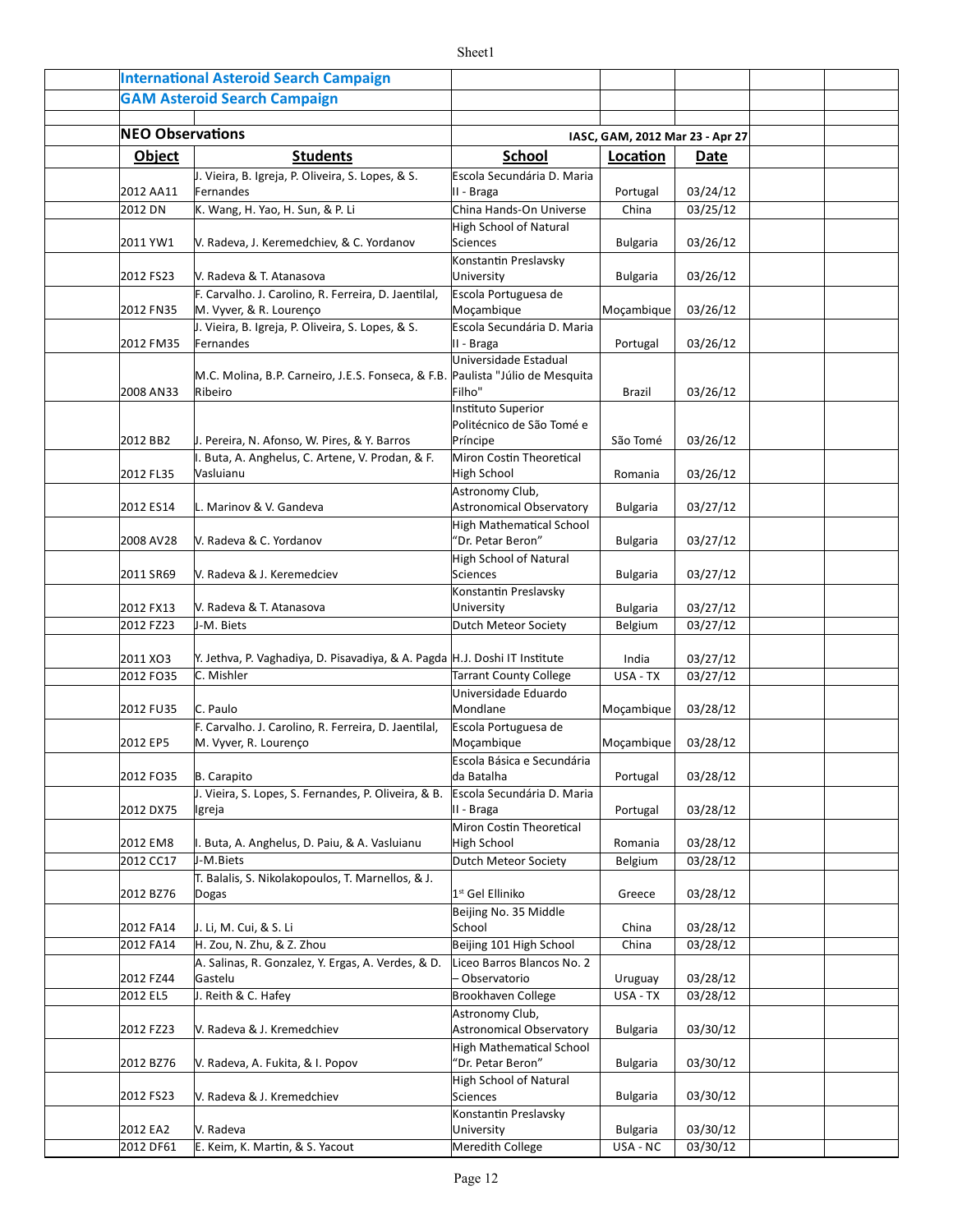| 2012 FZ44  | C. Cruz, N. Afonso, & A. Conceição                                              | Instituto Superior<br>Politécnico de São Tomé e<br>Príncipe                 | São Tomé        | 03/30/12 |  |
|------------|---------------------------------------------------------------------------------|-----------------------------------------------------------------------------|-----------------|----------|--|
| 2012 FK35  | F. Carvalho, J. Carolino, R. Ferreira, D. Jaentilal,<br>M. Vyver, & R. Lourenço | Escola Portuguesa de<br>Moçambique                                          | Moçambique      | 03/30/12 |  |
| 2012 FQ35  | B. Carapito                                                                     | Escola Básica e Secundária<br>da Batalha                                    | Portugal        | 03/30/12 |  |
| 2012 DP8   | T. Balalis, S. Koutsopoulos, & K. Flemetakis                                    | 1st Gel Elliniko                                                            | Greece          | 03/30/12 |  |
| 2012 FJ15  | V. Chitroda, B. Kateshiya, A. Vehvaria, & S.<br>Gokani                          | H.J. Doshi IT Institute                                                     | India           | 03/30/12 |  |
| 2012 FR52  | J. Li, M. Cui, & S. Li                                                          | Beijing No. 35 Middle<br>School                                             | China           | 03/30/12 |  |
| 2012 FR52  | H. Zou, N. Zhu, & Z. Zhou                                                       | Beijing 101 High School                                                     | China           | 03/30/12 |  |
| 2012 FZ13  | A. Salinas, R. Gonzalez, Y. Ergas, A. Verdes, & D.<br>Gastelu                   | Liceo Barros Blancos No. 2<br>Observatorio                                  | Uruguay         | 03/30/12 |  |
|            | L. Marinov, R. Yaneva, V. Gandeva, P. Zhendova,                                 |                                                                             |                 |          |  |
| 2012 FH38  | & A. Marinova                                                                   | Vaptzarov Language School                                                   | <b>Bulgaria</b> | 03/31/12 |  |
| 2012 FP52  | V. Radeva & N. Yankov                                                           | Astronomy Club,<br><b>Astronomical Observatory</b><br>Konstantin Preslavsky | <b>Bulgaria</b> | 03/31/12 |  |
| 2012 DF61  | V. Radeva & T. Atanasova                                                        | University                                                                  | <b>Bulgaria</b> | 03/31/12 |  |
| 2012 AA11  | E. Keim, K. Martin, & S. Yacout                                                 | Meredith College                                                            | USA - NC        | 03/31/12 |  |
|            | S. Uthman, A. Othman, Z. Isadriana, R. Andrea,                                  |                                                                             |                 |          |  |
| 2012 FA57  | & H. Jimmy<br>C. dos Santos, M. Menezes, R. Santos, T. de                       | Pierre & Marie Curie School<br>Liceu Nacional de São Tomé                   | Nicaragua       | 03/31/12 |  |
| 2011 QD48  | Ceita, & V. Trindade                                                            | e Príncipe                                                                  | São Tomé        | 04/01/12 |  |
| 2012 EA2   | F. Carvalho, J. Carolino, R. Ferreira, D. Jaentilal,<br>M. Vyver, & R. Lourenço | Escola Portuguesa de<br>Moçambique                                          | Moçambique      | 04/01/12 |  |
| 2012 FA57  | Carapito                                                                        | Escola Básica e Secundária<br>da Batalha                                    | Portugal        | 04/01/12 |  |
| 2012 FB57  | F. Nelson, G. Mirace, & D. Arnaldo                                              | Universidade Eduardo<br>Mondlane                                            | Moçambique      | 04/01/12 |  |
| 2012 FO52  | J. Pereira, N. Afonso, W. Pires, & C.Cruz                                       | Instituto Superior<br>Politécnico de São Tomé e<br>Príncipe                 | São Tomé        | 04/02/12 |  |
| 2012 FZ44  | C. dos Santos, M. Menezes, & R. Santos                                          | Liceu Nacional de São Tomé<br>e Príncipe                                    | São Tomé        | 04/02/12 |  |
| 2012 FH58  | A. Mendonca, J. Mahumane, & F. Mata                                             | Universidade Eduardo<br>Mondlane                                            | Moçambique      | 04/02/12 |  |
| 2012 FP62  | J. Vieira, S. Lopes, S. Fernandes, P. Oliveira, & B.<br>Igreja                  | Escola Secundária D. Maria<br>II - Braga                                    | Portugal        | 04/02/12 |  |
| 2000 DQ110 | C. Artene, F. Vasluianu, A. Vasluianu, V. Prodan,<br>& D. Paiu                  | Miron Costin Theoretical<br>High School                                     | Romania         | 04/02/12 |  |
|            |                                                                                 | Miron Costin Theoretical                                                    |                 |          |  |
| 2012 FG58  | I. Buta & A. Anghelus<br>A. Agapitos, B. Katsanaki, P. Kontra, S. Balalis, &    | High School                                                                 | Romania         | 04/02/12 |  |
| 2012 FN52  | M. Flemetakis                                                                   | 1 <sup>st</sup> Gel Elliniko                                                | Greece          | 04/02/12 |  |
| 2012 FJ    | B. Chandarana, M. Mehta, J. Sukhwani, & S.<br>Rathod                            | H.J. Doshi IT Institute                                                     | India           | 04/02/12 |  |
| 2011 SL102 | A. Salinas, R. Gonzalez, Y. Ergas, A. Verdes, & D.<br>Gastelu                   | Liceo Barros Blancos No. 2<br>Observatorio                                  | Uruguay         | 04/02/12 |  |
| 2004 QJ7   | O. Buca & R. Tudorescu                                                          | <b>Traian National College</b>                                              | Romania         | 04/02/12 |  |
| 2012 EL5   | N.Vasilev, R. Zidarova, V. Gandeva, V. Yaneva, &<br>A. Marinova                 | Vaptzarov Language School                                                   | <b>Bulgaria</b> | 04/02/12 |  |
| 2012 DX75  | V. Radeva & N. Yankov                                                           | Astronomy Club,<br><b>Astronomical Observatory</b>                          | <b>Bulgaria</b> | 04/02/12 |  |
| 2012 BJ11  | V. Radeva & T. Atanasova                                                        | Konstantin Preslavsky<br>University                                         | <b>Bulgaria</b> | 04/02/12 |  |
| 2004 FF29  | E. Keim, K. Martin, & S. Yacout                                                 | Meredith College                                                            | USA - NC        | 04/02/12 |  |
| 2012 FN62  | F. Carvalho, J. Carolino, R. Ferreira, D. Jaentilal,<br>M. Vyver, & R. Lourenço | Escola Portuguesa de<br>Moçambique                                          | Moçambique      | 04/02/12 |  |
| 2011 QD48  | J-M. Biet                                                                       | Dutch Meteor Society                                                        | Belgium         | 04/02/12 |  |
|            |                                                                                 | Astronomy Club,                                                             |                 |          |  |
| 2012 FJ    | V. Radeva & N. Yankov                                                           | <b>Astronomical Observatory</b>                                             | <b>Bulgaria</b> | 04/03/12 |  |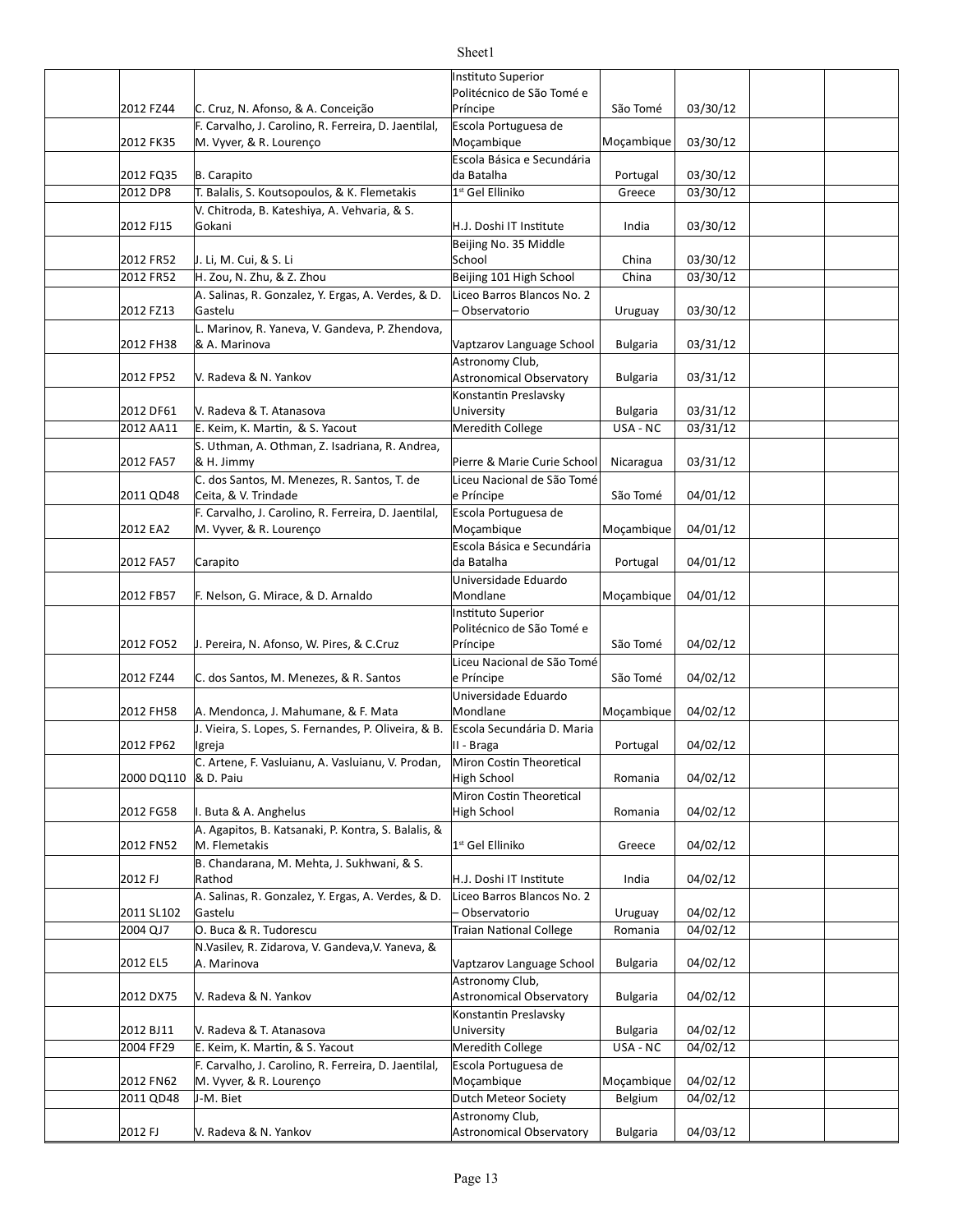|                        |                                                                    | <b>High School of Natural</b>                    |                             |                      |  |
|------------------------|--------------------------------------------------------------------|--------------------------------------------------|-----------------------------|----------------------|--|
| 2004 VB                | V. Radeva & C. Yordanov                                            | <b>Sciences</b>                                  | <b>Bulgaria</b>             | 04/03/12             |  |
|                        | A. Salinas, R. Gonzalez, Y. Ergas, A. Verdes, & D.<br>Gastelu      | Liceo Barros Blancos No. 2                       |                             | 04/03/12             |  |
| 2012 FZ23<br>2011 QD48 | O. Buca & R. Tudorescu                                             | - Observatorio<br><b>Traian National College</b> | Uruguay<br>Romania          | 04/03/12             |  |
|                        |                                                                    | Universidade Estadual                            |                             |                      |  |
|                        | M.C. Molina, B.P. Carneiro, J.E.S. Fonseca, & F.B.                 | Paulista "Júlio de Mesquita                      |                             |                      |  |
| 2012 FG58              | Ribeiro                                                            | Filho"                                           | Brazil                      | 04/03/12             |  |
|                        | S. Uthman, A. Othman, Z. Isadriana, R. Andrea,                     |                                                  |                             |                      |  |
| 2012 FQ52              | & H. Jimmy                                                         | Pierre & Marie Curie School                      | Nicaragua                   | 04/03/12             |  |
| 2012 GE                | C. Hafey                                                           | Brookhaven College                               | USA - TX                    | 04/03/12             |  |
|                        |                                                                    | Konstantin Preslavsky                            |                             |                      |  |
| 2012 BZ76              | V. Radeva & A. Antonova                                            | University                                       | <b>Bulgaria</b>             | 04/06/12             |  |
|                        |                                                                    |                                                  |                             |                      |  |
| 2011 FR143             | A. Kostin<br>N. Sapariya, J. Vadher, D. Meshvaniya, & N.           | A. Kostin, IASC Astronomer                       | USA - TX                    | 04/06/12             |  |
| 2012 FB57              | Negandhi                                                           | H.J. Doshi IT Institute                          | India                       | 04/06/12             |  |
|                        | N. Zhu, Z. Zhou, C. Sun, L. Sa, H. Chen, & J. Chen                 |                                                  |                             |                      |  |
| 2012 FZ44              | (BYS)                                                              | Beijing 101 High School                          | China                       | 04/06/12             |  |
|                        | A. Salinas, R. Gonzalez, Y. Ergas, A. Verdes, & D.                 | Liceo Barros Blancos No. 2                       |                             |                      |  |
| 2011 SL102             | Gastelu                                                            | - Observatorio                                   | Uruguay                     | 04/06/12             |  |
| 2011 QD48              | E. Keim, K. Martin, & S. Yacout                                    | Meredith College                                 | USA - NC                    | 04/06/12             |  |
| 2012 FZ44              | C. Mishler                                                         | <b>Tarrant County College</b>                    | USA - TX                    | 04/06/12             |  |
|                        |                                                                    | Instituto Superior                               |                             |                      |  |
|                        |                                                                    | Politécnico de São Tomé e                        |                             |                      |  |
| 2012 CC17              | J. Pereira, N. Afonso, W. Pires, & Y. Barros<br>J-M.Biets          | Príncipe<br><b>Dutch Meteor Society</b>          | São Tomé                    | 04/06/12             |  |
| 2012 EM8               | K.Koutsopoulos, I. Marnellos, S. Ballalis, K.                      |                                                  | Belgium                     | 04/06/12             |  |
| 2012 DO                | Dogas, & A. Agapitos                                               | 1st Gel Elliniko                                 | Greece                      | 04/06/12             |  |
|                        | D. Mincheva, N. Shenol, S. Velinova, S. Suleiman,                  |                                                  |                             |                      |  |
| 2011 QD48              | Y. Ahmed, & A. Marinova                                            | Portage Collegiate Institute                     | Canada                      | 04/07/12             |  |
|                        | F. Carvalho, J. Carolino, R. Ferreira, D. Jaentilal,               | Escola Portuguesa de                             |                             |                      |  |
| 2012 FR35              | M. Vyver, & R. Lourenço                                            | Moçambique                                       | Moçambique                  | 04/07/12             |  |
|                        |                                                                    |                                                  |                             |                      |  |
| 2012 DU130             | A. Kostin                                                          | A. Kostin, IASC Astronomer                       | USA - TX                    | 04/07/12             |  |
| 2012 FJ                | A. Le, Y. Gao, & W. Sun                                            | China Hands-On Universe                          | China                       | 04/07/12             |  |
| 2012 FJ                |                                                                    | Beijing No. 35 Middle<br>School                  |                             |                      |  |
| 2012 FP62              | J. Li, M. Cui, & S. Li<br>E. Keim, K. Martin, & S. Yacout          | Meredith College                                 | China<br>USA - NC           | 04/07/12<br>04/07/12 |  |
|                        |                                                                    | Instituto Superior                               |                             |                      |  |
|                        |                                                                    | Politécnico de São Tomé e                        |                             |                      |  |
| 2003 HB6               | C. Cruz, N. Afonso, & A. Conceição                                 | Príncipe                                         | São Tomé                    | 04/07/12             |  |
|                        | J. Vieira, S. Lopes, S. Fernandes, P. Oliveira, & B.               | Escola Secundária D. Maria                       |                             |                      |  |
| 2008 UK90              | Igreja                                                             | II - Braga                                       | Portugal                    | 04/07/12             |  |
| 2012 FQ35              | J-M. Biets                                                         | <b>Dutch Meteor Society</b>                      | Belgium                     | 04/07/12             |  |
|                        | K. Koutsopoulos, S. Ballalis, M. Flemetakis, B.                    |                                                  |                             |                      |  |
| 2012 DG31              | Katsanaki, & P. Kontra                                             | 1st Gel Elliniko<br>Universidade Estadual        | Greece                      | 04/07/12             |  |
|                        | M.C. Molina, B.P. Carneiro, J.E.S. Fonseca, & F.B.                 | Paulista "Júlio de Mesquita                      |                             |                      |  |
| 1950 DA                | Ribeiro                                                            | Filho"                                           | Brazil                      | 04/07/12             |  |
|                        |                                                                    | Astronomy Club,                                  |                             |                      |  |
| 2012 EC                | V. Radeva & P.Daskalov                                             | <b>Astronomical Observatory</b>                  | <b>Bulgaria</b>             | 04/09/12             |  |
|                        |                                                                    | <b>High Mathematical School</b>                  |                             |                      |  |
| 2012 ET14              | V. Radeva, N. Laskov, & I. Popov                                   | 'Dr. Petar Beron"                                | <b>Bulgaria</b>             | 04/09/12             |  |
|                        |                                                                    | <b>High School of Natural</b>                    |                             |                      |  |
| 2012 GC                | V. Radeva & J. Keremedchiev                                        | Sciences                                         | <b>Bulgaria</b>             | 04/09/12             |  |
|                        |                                                                    | Konstantin Preslavsky                            |                             |                      |  |
| 2012 FK35<br>2012 FD1  | E. Keim, K. Martin, & S. Yacout<br>E. Keim, K. Martin, & S. Yacout | University<br>Meredith College                   | <b>Bulgaria</b><br>USA - NC | 04/09/12<br>04/09/12 |  |
|                        |                                                                    | Instituto Superior                               |                             |                      |  |
|                        |                                                                    | Politécnico de São Tomé e                        |                             |                      |  |
| 2012 EL5               | A. Costa, N. Afonso, & W. Pires                                    | Príncipe                                         | São Tomé                    | 04/09/12             |  |
|                        | A. Salinas, R. Gonzalez, Y. Ergas, A. Verdes, & D.                 | Liceo Barros Blancos No. 2                       |                             |                      |  |
| 2011 QD48              | Gastelu                                                            | Observatorio                                     | Uruguay                     | 04/09/12             |  |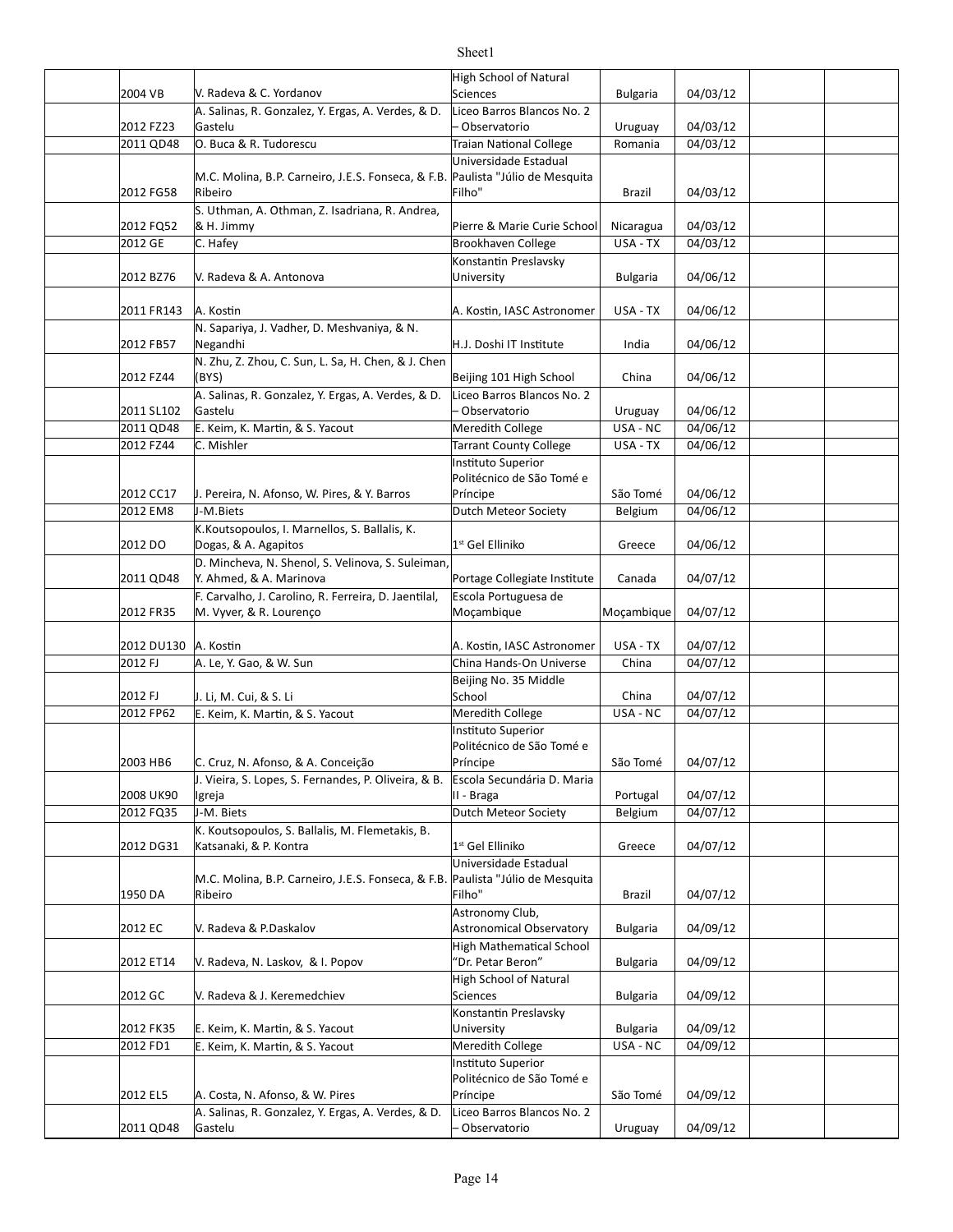#### 2012 FZ44 Brazil 04/09/12 2012 FN62 V. Radeva & S. Torki North Christian Astronomical Observatory | Bulgaria | 04/10/12 2012 DZ32 | V. Radeva & J. Keremedchiev Sciences Bulgaria 04/10/12 2012 FS62 V. Radeva & T. Atanasova University Bulgaria 04/10/12 2011 QD48 J. Massango Mondlane Moçambique | 04/10/12 2008 CC119 M. Vyver, & R. Lourenço Material Mocambique Mocambique Mocambique Mocambique 04/10/12 2012 CP36 USA - TX 04/10/12 A. Kos]n A. Kos]n, IASC Astronomer 2012 FZ44 Portugal 04/10/12 2012 FR35 Romania 04/10/12 2012 GC |J-M.Biets | Dutch Meteor Society | Belgium | 04/10/12 2012 FY23 Uruguay 04/10/12 – Observatorio 2012 ES14 |& H. Jimmy **Dierre & Marie Curie School** Nicaragua | 04/10/12 2004 FF29 C. Hafey **Brookhaven College** USA - TX 04/10/12 2012 GK Bulgaria 04/11/12 L. Marinov & A. Marinova Vaptzarov Language School 2012 ES14 | V. Radeva & I. Popov | Natronomical Observatory | Bulgaria | 04/11/12 2012 EL5 Bulgaria 04/11/12 V. Radeva & I. Popov 2012 FR1 V. Radeva & J. Keremedchiev Sciences Bulgaria 04/11/12 2008 GG2 Bulgaria 04/11/12 V. Radeva & T. Atanasova 2012 FP52 M. Vyver, & R. Lourenço Mogambique Moçambique Moçambique 1/12 2012 FQ35 |A. Kostin |A. Kostin, IASC Astronomer | USA - TX | 04/11/12 2011 YL6 Romania 04/11/12 2012 DG61 Brazil 04/11/12 2012 FA14 S. José **Pierre & Marie Curie School** Nicaragua | 04/11/12 2012 DN14 Portugal 04/11/12 2012 DL31 N. Radeva, N. Laskov, & N. Yankov Bulgaria | Dulversity | Bulgaria | 04/12/12 2012 EZ11 A. Costa, N. Afonso, & W. Pires Príncipe Research Costa São Tomé | 04/12/12 2012 FJ M. Vyver, & R. Lourenço Matter of Mocambique Mocambique Mocambique (04/12/12 2012 EA2 S. Kubavat, M. Pandya, V. Maury, & A. Madam H.J. Doshi IT Institute India | 04/12/12 2012 FZ44 Liang (BYS) China Beijing 101 High School China 04/12/12 2012 DG31 Y. Ahmed, & A. Marinova Vaptzarov Language School | Bulgaria | 04/12/12 2012 EO5 F. Keim, K. Martin, & S. Yacout Meredith College Music Langley Article 24/12/12 2011 QD48 Dutch Meteor Society Belgium 04/12/12 2012 GD5 Bulgaria 04/17/12 M.C. Molina, B.P. Carneiro, J.E.S. Fonseca, & F.B. Ribeiro Universidade Estadual Paulista "Júlio de Mesquita Filho" V. Radeva & S. Torki Astronomy Club, High School of Natural Sciences Konstantin Preslavsky University J. Massango Universidade Eduardo Mondlane Mocambique F. Carvalho, J. Carolino, R. Ferreira, D. Jaentilal, Escola Portuguesa de Moçambique Moçambique J. Vieira, S. Lopes, S. Fernandes, P. Oliveira, & B. Igreja Escola Secundária D. Maria II - Braga Buta, A. Anghelus, C. Artene, V. Prodan, & D. Paiu Miron Costin Theoretical High School J-M.Biets A. Salinas, R. Gonzalez, Y. Ergas, A. Verdes, & D. Gastelu Liceo Barros Blancos No. 2 S. Uthman, A. Othman, Z. Isadriana, R. Andrea, & H. Jimmy C. Hafey V. Radeva & I. Popov Astronomy Club, **High Mathematical School** "Dr. Petar Beron" **High School of Natural** Sciences Konstantin Preslavsky University F. Carvalho, J. Carolino, R. Ferreira, D. Jaentilal, Escola Portuguesa de Moçambique Moçambique . Buta, A. Anghelus, C. Artene, V. Prodan, & D. Paiu Miron Costin Theoretical High School M.C. Molina, B.P. Carneiro, J.E.S. Fonseca, F.B. Ribeiro Universidade Estadual Paulista "Júlio de Mesquita Filho" E. Sandra, F.Layilee, F. Musa, E. René, S. Javier, & S. José B. Carapito Escola Básica e Secundária da Batalha Konstantin Preslavsky University **Instituto Superior** Politécnico de São Tomé e Príncipe F. Carvalho, J. Carolino, R. Ferreira, D. Jaentilal, Escola Portuguesa de Moçambique Moçambique Z. Zhou, N. Zhu, H. Zou, H. Chen, C. Sun, & S. Liang (BYS) D. Mincheva, N. Shenol, S. Velinova, S. Suleiman J-M. Biets V. Radeva High School of Natural Sciences Konstantin Preslavsky

Sheet1

University

2009 OB3 Bulgaria 04/17/12 V. Radeva & N. Laskov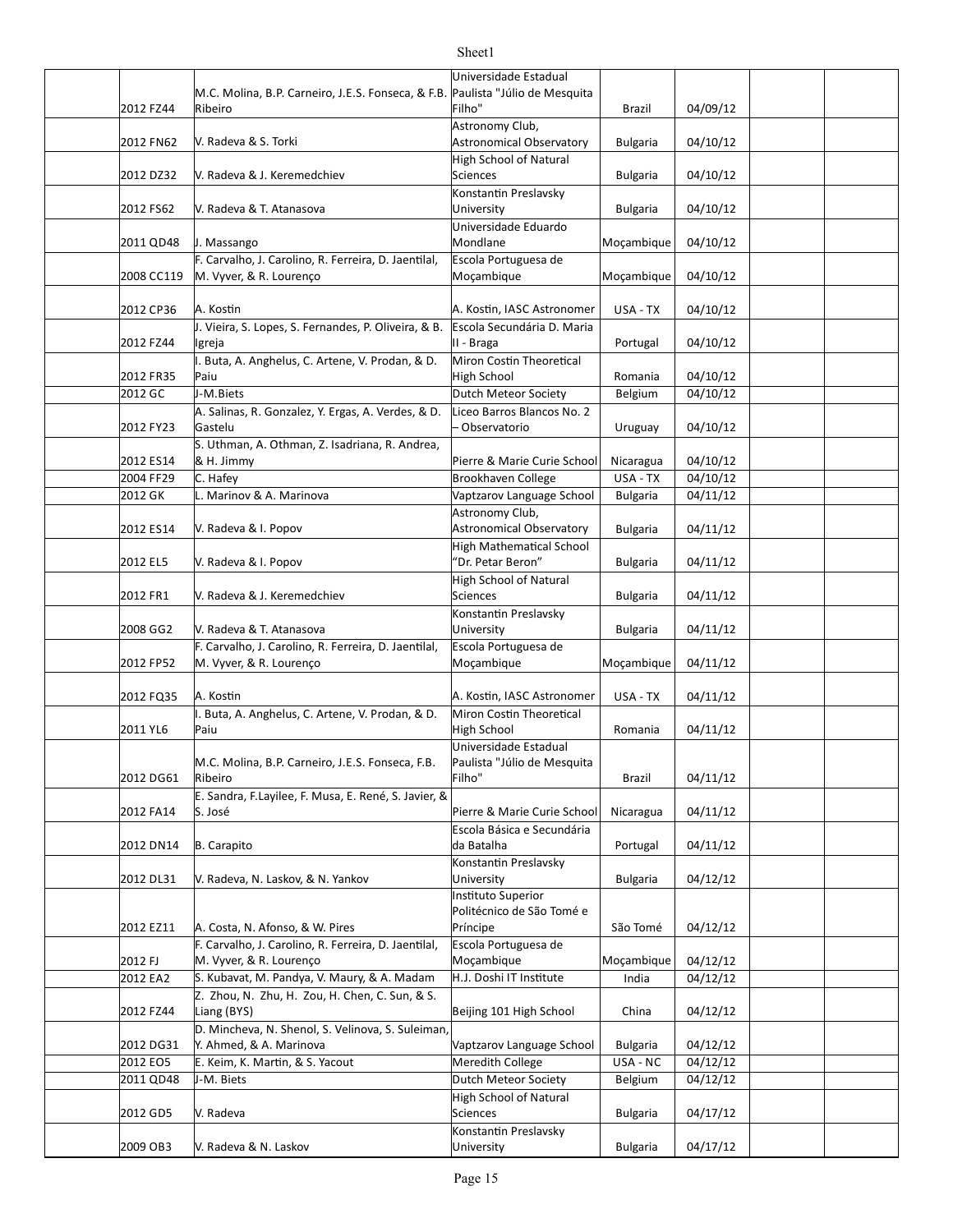#### 2012 FZ23 Portugal 04/17/12 2012 FR35 J-M.Biets **Dutch Meteor Society** Belgium 04/17/12 2012 ET14 Y. Ahmed, & A. Marinova Vaptzarov Language School Bulgaria | 04/17/12 2012 FR52 Hodgson, & I. Zelaya **Pierre & Marie Curie School** Nicaragua | 04/18/12 2009 OB3 T. Lehman & A. Wilson Portage Collegiate Institute Canada 04/18/12 2012 CD22 Syuleyman, Y. Ahmed, & A. Marinova Vaptzarov Language School | Bulgaria | 04/18/12 2012 BK77 Brazil 04/18/12 2011 QD48 Bulgaria 04/19/12 Astronomical Observatory 2012 DG61 N. Radeva & N. Yankov North States (1990) (Petar Beron" Bulgaria | 04/19/12 2012 GC2 Portugal 04/19/12 2012 GP1 D. Zala, S. Vadodariya, P. Chandliya, & P. Kaur H.J. Doshi IT Institute India 04/19/12 2012 FD58 A. Le & Y. Gao China Hands-On Universe China 04/19/12 2012 FD58 N. Zhu, H. Zou, H. Chen & Z. Zhou Beijing 101 High School China | 04/19/12 2004 EN20 S. Javier **Pierre & Marie Curie School** Nicaragua 04/19/12 2004 EN20 | Javier, & S. Jose | National Pierre & Marie Curie School | Nicaragua | 04/19/12 2012 HQ E. Keim, K. Martin, & S. Yacout |Meredith College | USA - NC | 04/19/12 2012 HL M. Mercer & J. Brandt National County College | USA - TX | 04/19/12 2012 HM G. Cutts & K. Stephens **Roseland Observatory** | England | 04/19/12 2012 HO J-M.Biets **Dutch Meteor Society** Belgium 04/19/12 1998 OK1 J. Reith & C. Hafey Brookhaven College USA - TX 04/19/12 2011 QD48 S. Hill, A. Soisson, A. McNeely, & C. Fletcher Notre Dame QuarkNet  $\parallel$  USA - IN  $\parallel$  04/23/12 2008 NU S. Hill, A. Soisson, A. McNeely, & C. Fletcher | Notre Dame QuarkNet | USA - IN | 04/23/12 1994 XD Bulgaria 04/23/12 V. Gandeva, P. Zhendova, & A. Marinova Vaptzarov Language School 2012 FZ44 | V. Radeva & A. Antonova Astronomical Observatory | Bulgaria | 04/23/12 2012 FR35 Bulgaria 04/23/12 V. Radeva & A. Antonova 2012 HA2 V. Radeva & A. Antonova Sciences Bulgaria 04/23/12 2012 HL Meredith College USA - NC 04/23/12 E. Keim, K. Mar]n, & S. Yacout 2012 HM1 J. Brandt USA - TX 04/23/12 Tarrant County College 2012 HH8 R & I. Buta New York Strong High School New York Romania | 04/23/12 2012 HF2 G. Cutts & K. Stephen **Roseland Observatory** | England | 04/23/12 2012 HR2 India 04/23/12 Meshvaniya, & N. Negandhi H.J. Doshi IT Ins]tute 2012 HG2 Uruguay 04/23/12 – Observatorio 2012 HO1 V. Radeva, D. Genchev, & S. Tork Astronomical Observatory | Bulgaria | 04/24/12 2012 HA2 | V. Radeva, D. Genchev, & S. Tork Sciences States and Bulgaria | 04/24/12 2012 HO8 Portugal 04/24/12 1994 XD J-M. Biets **Dutch Meteor Society** Belgium 04/24/12 2009 NH India 04/24/12 M. Mehta H.J. Doshi IT Ins]tute 2012 HL C. Wishart, D. Taris, & A. Wilson Portage Collegiate Institute | Canada | 04/25/12 2012 GK S. Hill, A. Soisson, A. McNeely, & C. Fletcher Arotre Dame QuarkNet | USA - IN | 04/25/12 2012 HG8 Bulgaria 04/25/12 Marinova Vaptzarov Language School 2012 HM8 Bulgaria 04/25/12 Astronomical ObservatoryJ. Vieira, S. Lopes, S. Fernandes, P. Oliveira, & B. Igreja Escola Secundária D. Maria II - Braga J-M.Biets D. Mincheva, N.Shenol, S. Velinova, S. Suleiman, U. Salama, O. Alkhuffash, A. Rodriguez, J. Hodgson, & I. Zelaya D. Mincheva, N. Shenol, S. Velinova, S. M.C. Molina, B.P. Carneiro, J.E.S. Fonseca, & F.B. Ribeiro Universidade Estadual Paulista "Júlio de Mesquita Filho" V. Radeva & N. Yankov Astronomy Club, High Mathematical School 'Dr. Petar Beron" J. Vieira, S. Lopes, B Igreja, S. Fernandes & P. Oliveira Escola Secundária D. Maria II - Braga A. Le & Y. Gao E.Sandra, F. Layilee, F. Musa, E. René, S. José, & S. Javier E. Rene, E. Sandra, F. Layilee, F. Farhoud, S. Javier, & S. Jose J-M.Biets J. Reith & C. Hafey V. Radeva & A. Antonova Astronomy Club, High Mathematical School 'Dr. Petar Beron" High School of Natural Sciences A. Vasluianu, C. Artene, V. Prodan, A. Anghelus, & I. Buta Miron Costin Theoretical High School N. Sapariya, S. Visani, B. Chandarana, D. A. Salinas, R. Gonzalez, Y. Ergas, A. Verdes, & D. Gastelu Liceo Barros Blancos No. 2 Astronomy Club, Astronomical Observatory High School of Natural Sciences J. Vieira, S. Lopes, S. Fernandes, P. Oliveira, & B. Igreja Escola Secundária D. Maria II - Braga J-M. Biets S. Kubavat, M. Pandya, V. Maury, A. Madam, & L. Marinov, V. Gandeva, P. Zhendova, & A. V. Radeva & S. Tork Astronomy Club,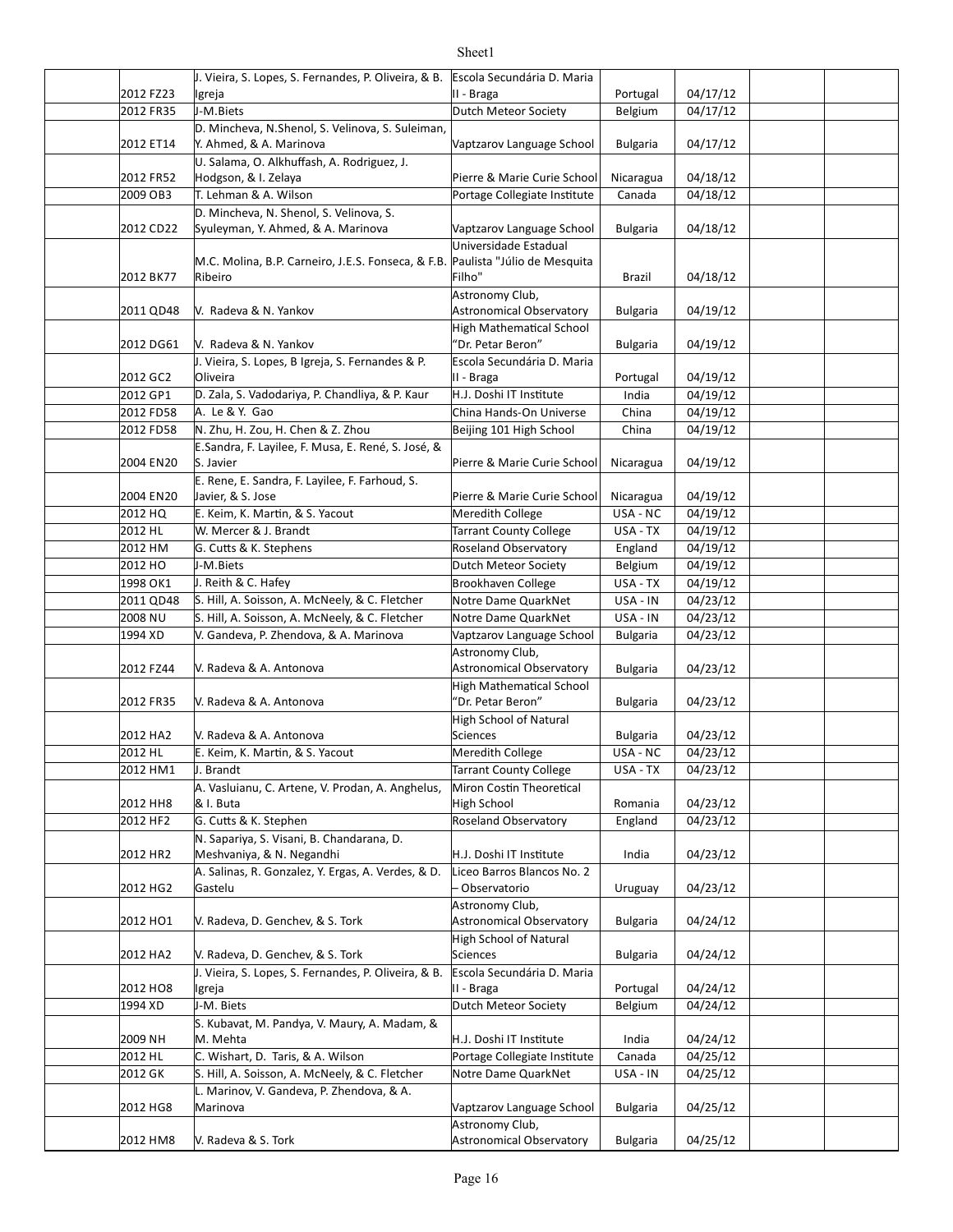|                          |                                                                                  | <b>High Mathematical School</b>                      |                                 |                    |          |                |
|--------------------------|----------------------------------------------------------------------------------|------------------------------------------------------|---------------------------------|--------------------|----------|----------------|
| 2012 FM52                | V. Radeva & S. Tork                                                              | "Dr. Petar Beron"                                    | <b>Bulgaria</b>                 | 04/25/12           |          |                |
|                          |                                                                                  | Konstantin Preslavsky                                |                                 |                    |          |                |
| 2012 HH8                 | V. Radeva & S. Tork                                                              | University                                           | <b>Bulgaria</b>                 | 04/25/12           |          |                |
| 2012 HF2                 | E. Keim, K. Martin, & S. Yacout                                                  | Meredith College                                     | USA - NC                        | 04/25/12           |          |                |
| 2012 HP13                | G. Cutts & K. Stephen                                                            | Roseland Observatory                                 | England                         | 04/25/12           |          |                |
| 2009 NH                  | J-M. Biets                                                                       | Dutch Meteor Society                                 | Belgium                         | 04/25/12           |          |                |
| 2012 HO1                 | J. Reith & C. Hafey                                                              | <b>Brookhaven College</b>                            | USA - TX                        | 04/25/12           |          |                |
|                          |                                                                                  |                                                      |                                 |                    |          |                |
| <b>NEO Confirmations</b> |                                                                                  |                                                      | IASC, GAM, 2012 Mar 23 - Apr 27 |                    |          |                |
| <b>Object</b>            | <b>Students</b>                                                                  | <b>School</b>                                        | Location                        | Date               |          |                |
| 2012 FO60                | J-M.Biets                                                                        | Dutch Meteor Society                                 | Belgium                         | 03/25/12           |          |                |
|                          |                                                                                  |                                                      |                                 |                    |          |                |
| 2012 FZ35                | Marinov, Mincheva, Shenol, Velinova, Suleiman Vaptzarov Language School          |                                                      | <b>Bulgaria</b>                 | 03/26/12           |          |                |
| 2012 FF62                | V. Radeva & N. Yankov                                                            | Astronomy Club,<br><b>Astronomical Observatory</b>   | <b>Bulgaria</b>                 | 03/31/12           |          |                |
|                          |                                                                                  | <b>High Mathematical School</b>                      |                                 |                    |          |                |
| 2012 FK62                | V. Radeva & I. Popov                                                             | "Dr. Petar Beron"                                    | <b>Bulgaria</b>                 | 03/31/12           |          |                |
|                          |                                                                                  | Escola Básica e Secundária                           |                                 |                    |          |                |
| 2012 EW11                | B. Carapito                                                                      | da Batalha                                           | Portugal                        | 04/02/12           |          |                |
| 2012 GN                  | O. Buca, R. Tudorescu, & D. Negru                                                | <b>Traian National College</b>                       | Romania                         | 04/06/12           |          |                |
|                          |                                                                                  | <b>High Mathematical School</b>                      |                                 |                    |          |                |
| 2012 GT                  | V. Radeva, I. Popov, N. Laskov, & A. Antonova                                    | 'Dr. Petar Beron"                                    | <b>Bulgaria</b>                 | 04/07/12           |          |                |
|                          |                                                                                  | <b>High Mathematical School</b>                      |                                 |                    |          |                |
| 2012 GF01                | V. Radeva & N. Laskov                                                            | "Dr. Petar Beron"                                    | <b>Bulgaria</b>                 | 04/10/12           |          |                |
|                          |                                                                                  | <b>High Mathematical School</b>                      |                                 |                    |          |                |
| 2012 DO67                | V. Radeva, N.Yankov, & N. Laskov                                                 | "Dr. Petar Beron"                                    | <b>Bulgaria</b>                 | 04/12/12           |          |                |
| 2012 DH25                | R. Tudorescu                                                                     | <b>Traian National College</b>                       | Romania                         | 04/12/12           |          |                |
|                          |                                                                                  | Astronomy Club,                                      |                                 |                    |          |                |
| 2012 FH38                | V. Radeva & N. Yankov                                                            | Astronomical Observatory                             | <b>Bulgaria</b>                 | 04/17/12           |          |                |
| 2012 HM                  | O. Buca, R. Tudorescu, D. Negru, & L. Bejenaru                                   | Traian National College                              | Romania                         | 04/17/12           |          |                |
| 2012 HS                  | O. Buca, R. Tudorescu, D. Negru, & L. Bejenaru                                   | Traian National College                              | Romania                         | 04/18/12           |          |                |
|                          |                                                                                  | <b>High School of Natural</b>                        |                                 |                    |          |                |
| 2012 DZ23                | V. Radeva & N. Yankov                                                            | Sciences                                             | <b>Bulgaria</b>                 | 04/19/12           |          |                |
|                          |                                                                                  | Escola Básica e Secundária                           |                                 |                    |          |                |
| 2012 HD2                 | <b>B.</b> Carapito                                                               | da Batalha                                           | Portugal                        | 04/19/12           |          |                |
|                          | O. Buca, R. Tudorescu, , D.L. Negru, & L.                                        |                                                      |                                 |                    |          |                |
| 2012 HP13                | Bejenaru                                                                         | <b>Traian National College</b>                       | Romania                         | 04/23/12           |          |                |
| 2012 HH <sub>2</sub>     | E. Sandra, F. Layilee, F. Musa, E. René, & S. Javier Pierre & Marie Curie School |                                                      | Nicaragua                       | 04/23/12           |          |                |
| 2010 FH92                | J. Reith & C. Hafey                                                              | Brookhaven College                                   | USA - TX                        | 04/23/12           |          |                |
|                          |                                                                                  | Konstantin Preslavsky                                |                                 |                    |          |                |
| 2012 HX13                | V. Radeva, D. Genchev, & S. Tork                                                 | University                                           | <b>Bulgaria</b>                 | 04/24/12           |          |                |
|                          |                                                                                  | <b>High School of Natural</b>                        |                                 |                    |          |                |
| 2012 HX15                | V. Radeva & S. Tork                                                              | <b>Sciences</b>                                      | <b>Bulgaria</b>                 | 04/25/12           |          |                |
|                          |                                                                                  |                                                      |                                 |                    |          |                |
| 2012 HR15                | O. Buca, R. Tudorescu, D.L. Negru, & L. Bejenaru Traian National College         |                                                      | Romania                         | 04/25/12           |          |                |
|                          |                                                                                  |                                                      |                                 |                    |          |                |
|                          | <b>Main Belt Asteroid Discoveries</b>                                            |                                                      | IASC, GAM, 2012 Mar 23 - Apr 27 |                    |          |                |
| <b>Object</b>            | <b>Students</b>                                                                  | <b>School</b>                                        | Location                        | <b>Status</b>      | Date     | Linked         |
| 2012 FX42                | K. Wang, H. Yao, W. Sun, & P. Li                                                 | <b>China Hands-On Universe</b>                       | China                           | <b>Provisional</b> | 03/25/12 | <b>CNC0001</b> |
|                          | S. Uthman A. Othman Z. Isadriana R. Andrea &                                     | <b>Pierre &amp; Marie Curie</b>                      |                                 |                    |          |                |
| <b>2012 FE52</b>         | H. Jimmy                                                                         | School                                               | <b>Nicaragua</b>                | <b>Provisional</b> | 03/25/12 | <b>PMC0004</b> |
|                          | J. Vieira, S. Lopes, S. Fernandes, P. Oliveira, & B.                             | Escola Secundária D. Maria                           |                                 |                    |          |                |
| TOV683                   | Igreja                                                                           | II - Braga                                           | Portugal                        | Preliminary        | 03/28/12 | EDM0001        |
|                          |                                                                                  | <b>High Mathematical School</b>                      |                                 |                    |          |                |
| TOV69V                   | V. Radeva, N. Laskov, & I. Popov                                                 | 'Dr. Petar Beron"                                    | <b>Bulgaria</b>                 | Preliminary        | 04/09/12 | VSR0001        |
|                          |                                                                                  |                                                      |                                 |                    |          |                |
| AVK0007                  | A. Kostin                                                                        | A. Kostin, IASC Astronomer                           | USA - TX                        | Preliminary        | 04/10/12 | AVK0007        |
| TOV69Z                   | V. Radeva & I. Popov                                                             | <b>High Mathematical School</b><br>"Dr. Petar Beron" | <b>Bulgaria</b>                 | Preliminary        | 04/11/12 | <b>VRI01</b>   |
|                          | A. Salinas, R. Gonzalez, Y. Ergas, A. Verdes, & D.                               | Liceo Barros Blancos No. 2                           |                                 |                    |          |                |
| TOV6A4                   | Gastelu                                                                          | Observatorio                                         | Uruguay                         | Preliminary        | 04/12/12 | LBB0011        |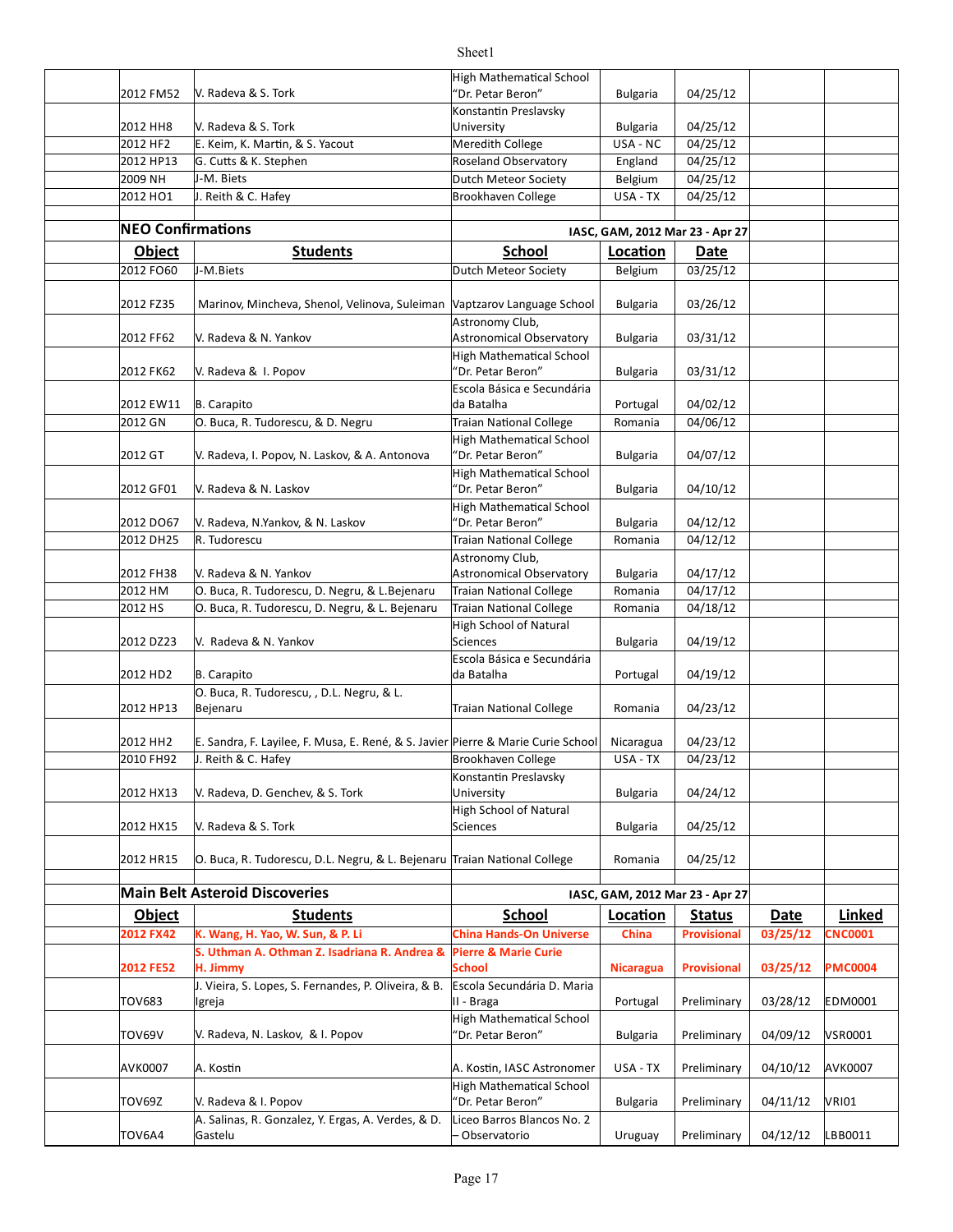|                     |                         | A. Salinas, R. Gonzalez, Y. Ergas, A. Verdes, & D.           | Liceo Barros Blancos No. 2             |                                      |                    |          |                |
|---------------------|-------------------------|--------------------------------------------------------------|----------------------------------------|--------------------------------------|--------------------|----------|----------------|
|                     | TOV6A3                  | Gastelu                                                      | Observatorio                           | Uruguay                              | Preliminary        | 04/12/12 | LBB0012        |
|                     |                         |                                                              | Universidade Estadual                  |                                      |                    |          |                |
|                     |                         | M.C. Molina, B.P. Carneiro, J.E.S. Fonseca, & F.B.           | Paulista "Júlio de Mesquita            |                                      |                    |          |                |
|                     | TOV6A0                  | Ribeiro                                                      | Filho"                                 | Brazil                               | Preliminary        | 04/12/12 | UNP0001        |
|                     | TOV6AN                  | S. Uthman, A. Othman, Z. Isadriana, R. Andrea,<br>& H. Jimmy | Pierre & Marie Curie School            | Nicaragua                            | Preliminary        | 04/17/12 | <b>PMC0033</b> |
|                     |                         | J. Vieira, S. Lopes, B Igreja, s. Fernandes, & P.            | Escola Secundária D. Maria             |                                      |                    |          |                |
|                     | TOV6BO                  | Oliveira                                                     | II - Braga                             | Portugal                             | Preliminary        | 04/18/12 | <b>EDM0001</b> |
|                     |                         | V. Chitroda, B. Kateshiya, A. Vehvaria, & S.                 |                                        |                                      |                    |          |                |
|                     | TOV6BR                  | Gokani                                                       | H.J. Doshi IT Institute                | India                                | Preliminary        | 04/18/12 | <b>HJD0006</b> |
|                     | TOV6C3                  | C. Hafey                                                     | Brookhaven College                     | USA - TX                             | Preliminary        | 04/18/12 | <b>BHC0912</b> |
|                     |                         | A. Salinas, R. Gonzalez, Y. Ergas, A. Verdes, & D.           | <b>Liceo Barros Blancos No. 2</b>      |                                      |                    |          |                |
|                     | 2012 HC10               | Gastelu                                                      | - Observatorio                         | <b>Uruguay</b>                       | <b>Provisional</b> | 04/19/12 | <b>LBB0014</b> |
|                     |                         | O. Buca, R. Tudorescu, D.L. Negrescu, & L.                   |                                        |                                      |                    |          |                |
|                     | TOV6CQ                  | Bejenaru                                                     | <b>Traian National College</b>         | Romania                              | Preliminary        | 04/19/12 | K06C01V        |
|                     | TOV6DH                  | J-M. Biets                                                   | Dutch Meteor Society                   | Belgium                              | Preliminary        | 04/24/12 | K03T56A        |
|                     | TOV6DJ                  | A. Le & Y. Gao                                               | China Hands-On Universe                | China                                | Preliminary        | 04/24/12 | <b>CNC0103</b> |
|                     |                         |                                                              | Beijing No. 35 Middle                  |                                      |                    |          |                |
|                     | TOV6DJ                  | J. Li, M. Cui, & S. Li                                       | School                                 | China                                | Preliminary        | 04/24/12 | <b>CNC0103</b> |
|                     | TOV6DJ                  | N. Zhu                                                       | Beijing 101 High School                | China                                | Preliminary        | 04/24/12 | <b>CNC0103</b> |
|                     | TOV6DZ                  | E. Keim, K. Martin, & S. Yacout                              | Meredith College                       | USA - NC                             | Preliminary        | 04/25/12 | MPC001         |
|                     |                         |                                                              | Escola Básica e Secundária             |                                      |                    |          |                |
|                     | TOV6E4                  | B. Carapito                                                  | da Batalha                             | Portugal                             | Preliminary        | 04/25/12 | K12H08T        |
|                     |                         | J. Vieira, S. Lopes, S. Fernandes, P. Oliveira, & B.         | Escola Secundária D. Maria             |                                      |                    |          |                |
|                     | AVK0012                 | Igreja                                                       | II - Braga                             | Portugal                             | Preliminary        | 04/25/12 | <b>EDM0001</b> |
|                     |                         | C. Artene, A. Vasluianu, V. Prodan, D. Paiu, & I.            | Miron Costin Theoretical               |                                      |                    |          |                |
|                     | AVK018A                 | <b>Buta</b>                                                  | High School                            | Romania                              | Preliminary        | 04/25/12 | <b>K08UA3U</b> |
|                     | TOV6DQ                  | J-M. Biets                                                   | Dutch Meteor Society                   | Belgium                              | Preliminary        | 04/25/12 | JMB0430        |
|                     | TOV6DU                  | J. Reith & C. Hafey                                          | Brookhaven College                     | USA - TX                             | Preliminary        | 04/25/12 | <b>BHC1112</b> |
|                     |                         |                                                              |                                        |                                      |                    |          |                |
|                     |                         |                                                              |                                        |                                      |                    |          |                |
|                     |                         |                                                              |                                        |                                      |                    |          |                |
| 2012 Apr 28 - Jun 2 |                         |                                                              |                                        |                                      |                    |          |                |
|                     |                         | <b>International Asteroid Search Campaign</b>                |                                        |                                      |                    |          |                |
|                     |                         | All-India Asteroid Search Campaign - 1                       |                                        |                                      |                    |          |                |
|                     |                         |                                                              |                                        |                                      |                    |          |                |
|                     | <b>NEO Observations</b> |                                                              |                                        | IASC, All-India, 2012 Apr 28 - Jun 2 |                    |          |                |
|                     |                         |                                                              |                                        |                                      |                    |          |                |
|                     | <b>Object</b>           | <b>Students</b>                                              | School                                 | Location                             | Date               |          |                |
|                     | 2012 HR15               | A. Ekwerike                                                  | Space Science Medicine                 | USA - TX                             | 05/01/12           |          |                |
|                     |                         | A. Salinas, R. Gonzalez, Y. Ergas, A. Verdes, & D.           | Liceo Barros Blancos No. 2 -           |                                      |                    |          |                |
|                     | 2012 HZ33               | Gastelu                                                      | Observatorio                           | Uruguay                              | 05/01/12           |          |                |
|                     | 2012 HL31               | P. Sharma                                                    | Ahlcon Public School                   | India                                | 05/01/12           |          |                |
|                     | 2012 HG8                | M. Tanwar & D. Bhimwal                                       | Ryan International School,<br>Rohini   | India                                | 05/02/12           |          |                |
|                     |                         |                                                              |                                        |                                      |                    |          |                |
|                     | 2012 HJ1                | S. Arora & P. Agrawal                                        | Apeejay School, Sheikh<br>Sarai        | India                                | 05/02/12           |          |                |
|                     |                         |                                                              | Bal Bharati Public School,             |                                      |                    |          |                |
|                     | 2012 HL                 | D. Singhal & R.P. Singh                                      | Rohini                                 | India                                | 05/02/12           |          |                |
|                     |                         |                                                              | Springdales School, Pusa               |                                      |                    |          |                |
|                     | 2012 GK                 | H. Bhambhani & G. Singh                                      | Road                                   | India                                | 05/02/12           |          |                |
|                     |                         |                                                              | Arwachin Bharti Bhawan                 |                                      |                    |          |                |
|                     | 2012 DO                 | H. Saxena & U. Saxena                                        | Senior Secondary School                | India                                | 05/02/12           |          |                |
|                     |                         |                                                              | Indraprastha Inernational              |                                      |                    |          |                |
|                     | 2012 FR62               | P. Shukla & S. Sharma                                        | School, Dwarka                         | India                                | 05/02/12           |          |                |
|                     |                         |                                                              | Indraprastha World School,             |                                      |                    |          |                |
|                     | 2012 HN13               | M. Rajora & D. Aggarwal                                      | Paschim Vihar                          | India                                | 05/02/12           |          |                |
|                     |                         |                                                              |                                        |                                      |                    |          |                |
|                     | 2012 HL31               | Y. Gupta & N. Gajaria                                        | Step by Step School, Noida             | India                                | 05/02/12           |          |                |
|                     |                         |                                                              | Amity International School,            |                                      |                    |          |                |
|                     | 2012 HG2                | V. Sandhu & S. Sharma                                        | Saket                                  | India                                | 05/02/12           |          |                |
|                     | 2012 HG8                | P. Sharma                                                    | Ahlcon Public School                   | India                                | 05/03/12           |          |                |
|                     | 2012 HL                 | M. Barbosa, I. Pereira, & P. Carneiro                        | Escola Básica de Vilar de<br>Andorinho | Portugal                             | 05/03/12           |          |                |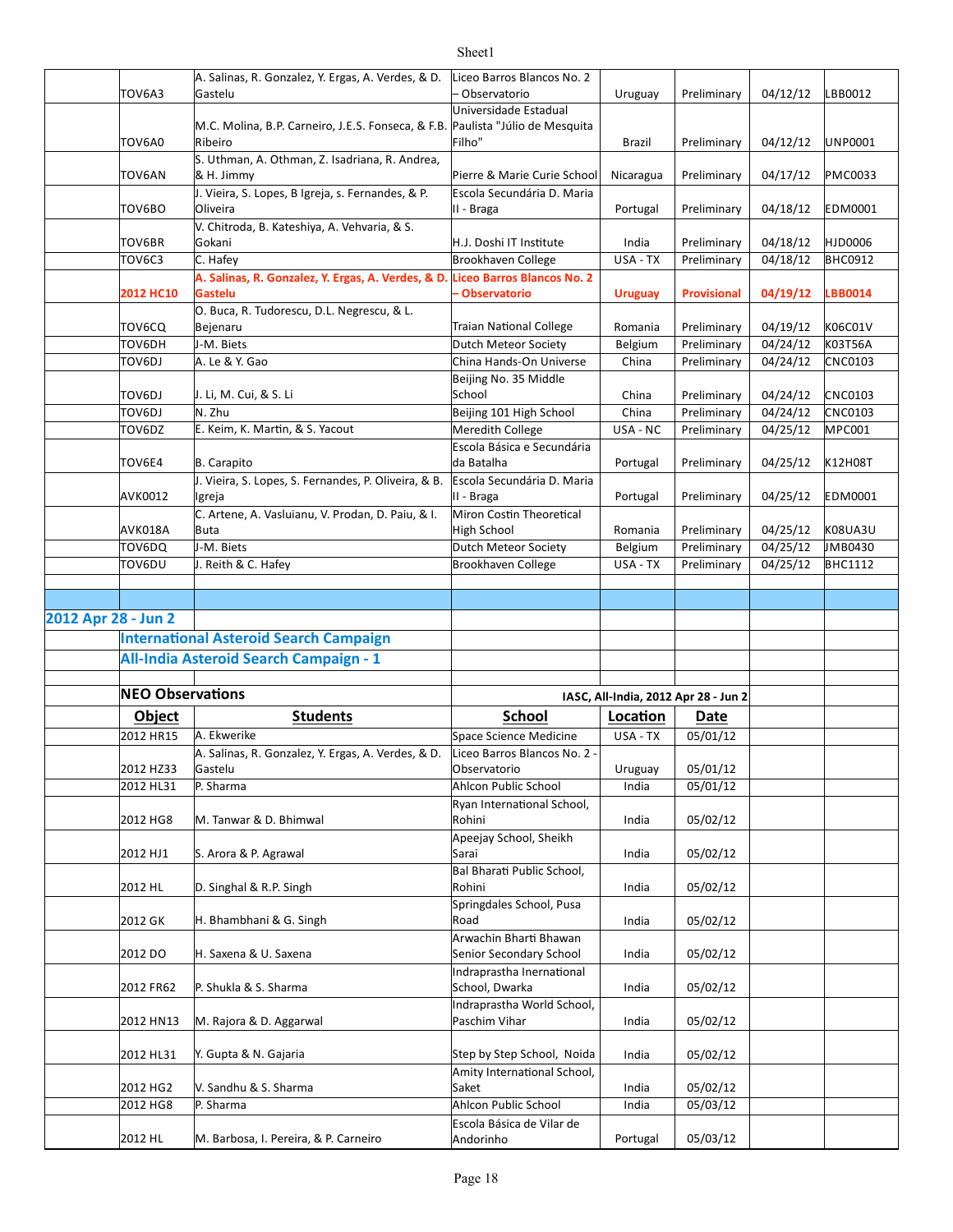#### 2012 HD25 A. Fernando Gomes Portugal | 05/03/12 2012 HC20 M. Tanwar & D. Bhimwal **Canada Accord Relations** Rohini Martin Martin (195/03/12 2012 FJ S. Arora & P. Agrawal Sarai Sarai Sarai 195/03/12 2012 HN8 D. Singhal & R.P. Singh the control of the control Rohini the control of the control of the control o 2001 QN142 |H. Bhabhani & G. Singh Road India 05/03/12 2012 HR15 India 05/03/12 Senior Secondary School 2012 GS5 P. Shukla & S. Sharma (School, Dwarka National Lindia | 05/03/12 2012 HL India 05/03/12 N. Gajaria & Y. Gupta Step by Step School, Noida 2004 FF29 M. Kundalia, B. Kundalia, & I. Sriwastva Vihar Vihar 105/03/12 2012 HJ31 G. Singh India 05/03/12 2012 HW1 S. Mohanty & S. Kesari Astronomicans – Alpha | India | 05/03/12 2011 QD48 L. Palm, D. van Deest, & R. Rogge Georg-Büchner-Oberschule Germany | 05/03/12 2001 SW169 |A. Schmiedl & T. Schnagl |Gymnasium | Germany | 05/03/12 2012 JA |A. Schmiedl & T. Schnagl Gymnasium | Germany | 05/03/12 2012 HN2 Portugal 05/03/12 Sebas]ão de Mértola 2012 HJ1 B. Figueiredo **Martin American State Cate Castro** Refugal | 05/03/12 2012 HM8 R. Gupta India India India India India India India India India India India India India India India I 2012 HZ33 |M. Rajora & D. Aggarwal Paschim Vihar India 05/03/12 2012 GK DP. Aggarwal & A. Sharma GDGO Goenka School, Rohini | India | 05/03/12 2012 HB34 India 05/03/12 V. Sandhu & S. Sharma 2012 HZ33 V. Radeva & N. Laskov Canopus Astronomical Club Bulgaria 05/08/12 2012 DO M. Barbosa, I. Pereira, P. Miranda, & P. Carneiro Andorinho (2012 DO Portugal | 05/08/12 2012 HLS Lopes (Sebastião de Mértola de Portugal | 05/08/12 2012 FD1 B. Figueiredo en el estableceu en la lunes de Castro de Portugal | 05/08/12 2012 HM8 M. Chawla & N. Sharma (Vasant Kunj Vasant Kunj lndia | 05/08/12 2006 VY13 R. Gupta India India India India India India 195/08/12 2012 LJ14 India 05/08/12 P. Agarwal & S. Arora 2012 HN13 India 05/08/12 2012 HN8 |H. Bhabhani & G. Singh Road India 05/08/12 2011 QD48 Uruguay 05/10/12 2012 GD5 |V. Radeva & C. Jordanov | Canopus Astronomical Club | Bulgaria | 05/10/12 T. Mesquita, C. Ferreira, H. Ribeiro, N. Nunes, & A. Fernando Escola Secundária Augusto Gomes Ryan International School, Rohini Apeejay School, Sheikh Sarai **Bal Bharati Public School,** Rohini Springdales School, Pusa Road H. Saxena & U. Saxena Arwachin Bharti Bhawan Indraprastha Inernational School, Dwarka Hillwood Academy, Preet Vihar Ryan International School, Noida Joseph-von-Fraunhofer-Gymnasium Joseph-von-Fraunhofer-Gymnasium E. Teixeira, F. Mourão, J. Medeiro, J. Bento, & S. Lopes  $E.B. 2,3/ES$  de São B. Figueiredo Escola Secundária de D. Inês de Castro Indraprastha World School, Paschim Vihar Amity International School, Saket V. Radeva & N. Laskov Escola Básica de Vilar de Andorinho A. Catarino, E. Teixeira, F. Mourão, J. Medeiro, & S. Lopes E.B. 2,3/ES de São Escola Secundária de D. Inês de Castro Ryan International School, Vasant Kunj Apeejay School, Sheikh Sarai D. Singhal **Bal Bharati Public School,** Rohini Springdales School, Pusa Road A. Salinas, R. Gonzalez, Y. Ergas, A. Verdes, & D. Gastelu Liceo Barros Blancos No. 2 -Observatorio V. Radeva & C. Jordanov Escola Básica de Vilar de

School, Dwarka

Andorinho

Arwachin Bharti Bhawan

Indraprastha Inernational

2012 HN8 M. Barbosa, I. Pereira, P. Miranda, & P. Carneiro Andorinho (2012 | Portugal | 05/10/12

2012 HZ33 H. Saxena & U. Saxena Senior Secondary School India 05/10/12

H. Saxena & U. Saxena

2012 GS5 India 05/10/12 P. Shukla & S. Sharma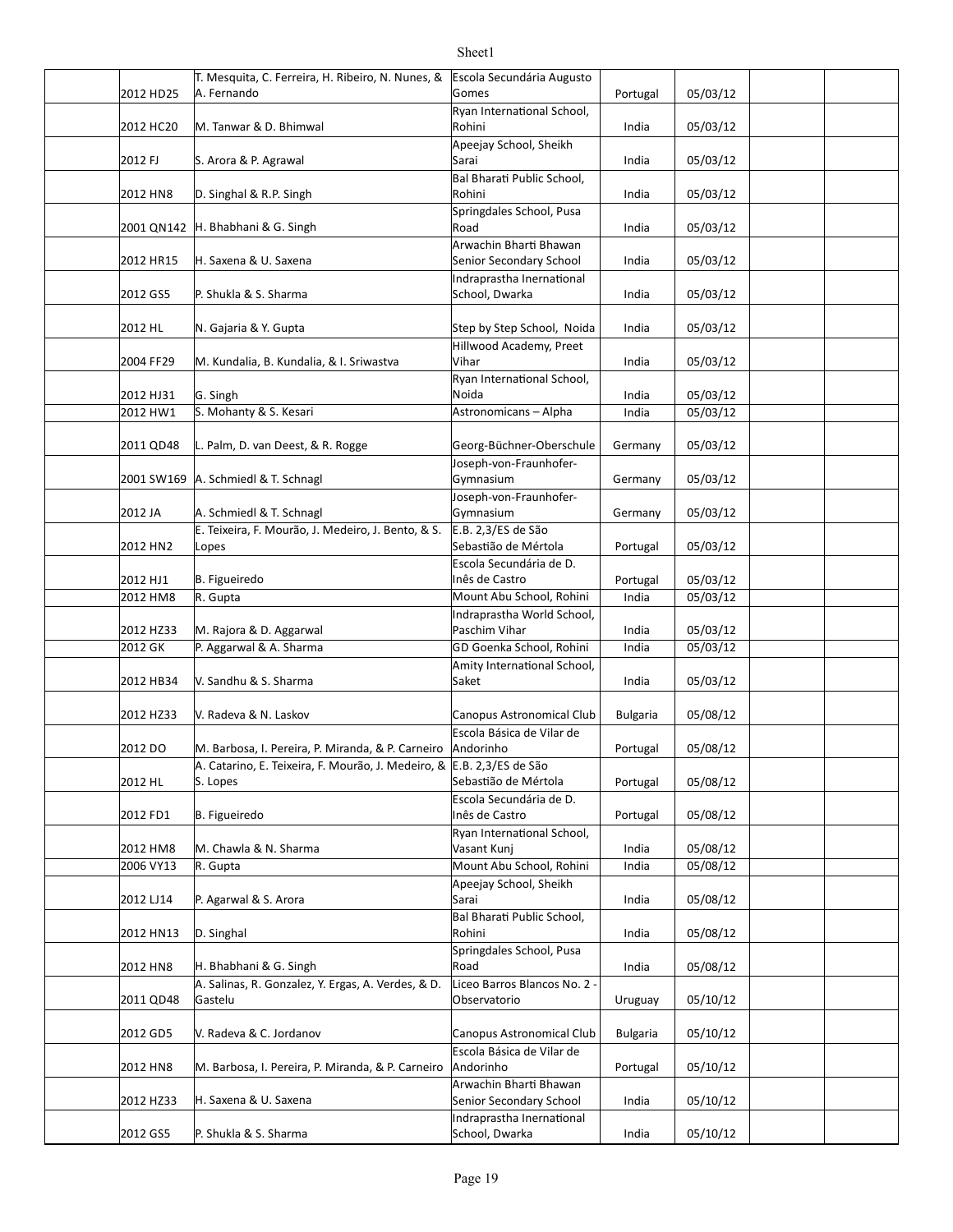|                       |                                                    | Indraprastha World School,  |                 |          |  |
|-----------------------|----------------------------------------------------|-----------------------------|-----------------|----------|--|
| 2012 GK               | M. Rajora & D. Aggarwal                            | Paschim Vihar               | India           | 05/10/12 |  |
| 2012 HR15             | P. Aggarwal & A. Sharma                            | GD Goenka School, Rohini    | India           | 05/10/12 |  |
|                       |                                                    |                             |                 |          |  |
| 2012 HL31             | Y. Gupta & N. Gajaria                              | Step by Step School, Noida  | India           | 05/10/12 |  |
|                       |                                                    | Ryan International School,  |                 |          |  |
| 2012 HG8              | G. Singh & A. Saini                                | Noida                       | India           | 05/10/12 |  |
|                       |                                                    | Escola Secundária de D.     |                 |          |  |
| 2012 DH61             | B. Figueiredo                                      | Inês de Castro              | Portugal        | 05/11/12 |  |
|                       |                                                    | Bal Bharati Public School,  |                 |          |  |
| 2012 FN52             | D. Singhal                                         | Rohini                      | India           | 05/11/12 |  |
|                       |                                                    | Indraprastha Inernational   |                 |          |  |
| 2012 HW1              | P. Shukla & S. Sharma                              | School, Dwarka              | India           | 05/11/12 |  |
| 2012 FE58             | P. Aggarwal & A. Sharma                            | GD Goenka School, Rohini    | India           | 05/11/12 |  |
|                       |                                                    |                             |                 |          |  |
|                       |                                                    |                             |                 |          |  |
| 2011 QD48             | N. Gajaria & Y. Gupta                              | Step by Step School, Noida  | India           | 05/11/12 |  |
|                       |                                                    | Ryan International School,  |                 |          |  |
| 2012 BD27             | R. Saini & G. Singh                                | Noida                       | India           | 05/11/12 |  |
| 2012 HL               | K. Ranjan & A. Mathur                              | Astronomicans - Beta        | India           | 05/11/12 |  |
|                       |                                                    |                             |                 |          |  |
| 2012 HK31             | V. Radeva & C. Yordanov                            | Canopus Astronomical Club   | <b>Bulgaria</b> | 05/13/12 |  |
|                       |                                                    | <b>ASN Senior Secondary</b> |                 |          |  |
| 2012 HD20             | P. Maheshwari & L. Joshi                           | School                      | India           | 05/13/12 |  |
|                       |                                                    | Ryan International School,  |                 |          |  |
| 2012 HL               | M. Tanwar & D. Bhimwal                             | Rohini                      | India           | 05/13/12 |  |
| 2012 HN8              | R. Gupta                                           | Mount Abu School, Rohini    | India           | 05/13/12 |  |
|                       |                                                    | Apeejay School, Sheikh      |                 |          |  |
| 2012 JU               | S. Arora & P. Agrawal                              | Sarai                       | India           | 05/13/12 |  |
|                       |                                                    | Bal Bharati Public School,  |                 |          |  |
| 2012 CM29             | D. Singha                                          | Rohini                      | India           | 05/13/12 |  |
|                       |                                                    | Springdales School, Pusa    |                 |          |  |
| 2004 LE               | H. Bhabhani & G. Singh                             | Road                        | India           | 05/13/12 |  |
|                       |                                                    | Arwachin Bharti Bhawan      |                 |          |  |
| 2008 AF32             | H. Saxena & U. Saxena                              | Senior Secondary School     | India           | 05/13/12 |  |
| 2011 MM4              | A. Sharma & P. Aggarwal                            | GD Goenka School, Rohini    | India           | 05/14/12 |  |
|                       |                                                    | Hillwood Academy, Preet     |                 |          |  |
| 2012 HD20             | M. Kundalia, B. Kundalia, & I. Srivastwa           | Vihar                       | India           | 05/14/12 |  |
|                       |                                                    | Ryan International School,  |                 |          |  |
| 2001 QG96             | G. Singh & A. Saini                                | Noida                       | India           | 05/14/12 |  |
| 2012 HR15             | A. Ekwerike                                        | Space Science Medicine      | USA - TX        | 05/15/12 |  |
|                       |                                                    |                             |                 |          |  |
|                       |                                                    |                             |                 | 05/15/12 |  |
| 2012 HG8              | N. Felsch                                          | Georg-Büchner-Oberschule    | Germany         |          |  |
| 2012 JR4              | P. Sharma                                          | Ahlcon Public School        | India           | 05/15/12 |  |
|                       |                                                    |                             |                 |          |  |
| 2004 LE               | V. Radeva & C. Yordanov                            | Canopus Astronomical Club   | <b>Bulgaria</b> | 05/15/12 |  |
|                       |                                                    | Escola Secundária Augusto   |                 |          |  |
| 2012 FJ               | F. Fontes, M. Morgado, & J. Oliveira               | Gomes                       | Portugal        | 05/15/12 |  |
| 2012 HZ33             | S. Mohanty & S. Kesari                             | Astronomicans - Alpha       | India           | 05/15/12 |  |
| 2012 JN4              | K. Ranjan & A. Mathur                              | Astronomicans - Beta        | India           | 05/15/12 |  |
|                       |                                                    | Arwachin Bharti Bhawan      |                 |          |  |
| 2012 HD <sub>20</sub> | H. Saxena & U. Saxena                              | Senior Secondary School     | India           | 05/16/12 |  |
|                       |                                                    | Indraprastha Inernational   |                 |          |  |
| 2012 QD48             | P. Shukla & S. Sharma                              | School, Dwarka              | India           | 05/16/12 |  |
| 2012 HJ1              | P. Aggaral & A. Sharma                             | GD Goenka School, Rohini    | India           | 05/16/12 |  |
|                       |                                                    |                             |                 |          |  |
| 2012 JQ               | Y. Gupta & N. Gajaria                              | Step by Step School, Noida  | India           | 05/16/12 |  |
|                       |                                                    |                             |                 |          |  |
| 2012 HJ1              | N. Felsch                                          | Georg-Büchner-Oberschule    | Germany         | 05/17/12 |  |
| 2012 JR4              | P. Sharma                                          | Ahlcon Public School        | India           | 05/17/12 |  |
|                       |                                                    |                             |                 |          |  |
| 2012 AN23             | V. Radeva & C. Yordanov                            | Canopus Astronomical Club   | <b>Bulgaria</b> | 05/17/12 |  |
|                       | A. Catarino, E. Teixeira, F. Mourão, J. Medeiro, & | $E.B. 2,3/ES$ de São        |                 |          |  |
| 2012 KA               | S. Lopes                                           | Sebastião de Mértola        | Portugal        | 05/17/12 |  |
|                       |                                                    |                             |                 |          |  |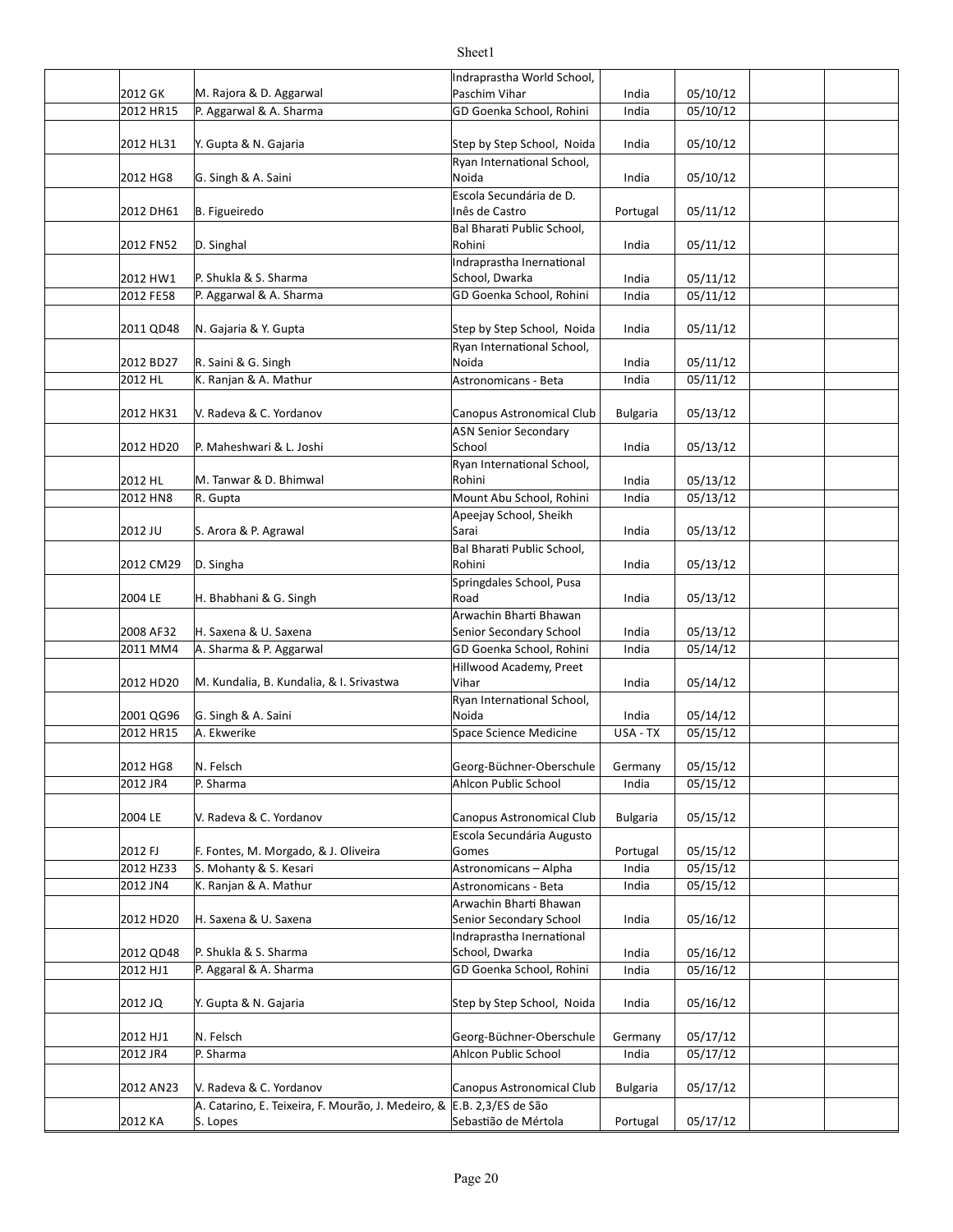|           |                                                                         | Ryan International School,                |                 |          |  |
|-----------|-------------------------------------------------------------------------|-------------------------------------------|-----------------|----------|--|
| 2012 JX11 | M. Chawla & N. Sharma                                                   | Vasant Kunj                               | India           | 05/17/12 |  |
|           |                                                                         | <b>ASN Senior Secondary</b>               |                 |          |  |
| 2012 CA21 | L. Joshi & P. Maheshwari                                                | School                                    | India           | 05/17/12 |  |
| 2012 JN4  | S. Mohanty & S. Kesari                                                  | Astronomicans - Alpha                     | India           | 05/17/12 |  |
| 2012 HK31 | K. Ranjan & A. Mathur                                                   | Astronomicans - Beta                      | India           | 05/17/12 |  |
| 2012 HG8  | A. Ekwerike                                                             | Space Science Medicine                    | USA - TX        | 05/17/12 |  |
|           |                                                                         |                                           |                 |          |  |
| 2012 KW   | N. Felsch                                                               | Georg-Büchner-Oberschule                  | Germany         | 05/18/12 |  |
| 2012 HO   | P. Sharma                                                               | Ahlcon Public School                      | India           | 05/18/12 |  |
|           |                                                                         |                                           |                 |          |  |
| TJA91B4   | Y. Gupta & N. Gajaria                                                   | Step by Step School, Noida                | India           | 05/18/12 |  |
|           |                                                                         | Ryan International School,                |                 |          |  |
| 2012 KX   | G. Singh & A. Saini                                                     | Noida                                     | India           | 05/18/12 |  |
|           |                                                                         | Joseph-von-Fraunhofer-                    |                 |          |  |
| 2012 GD5  | T. Schnagl & A. Schmiedl                                                | Gymnasium                                 | Germany         | 05/18/12 |  |
|           |                                                                         |                                           |                 |          |  |
| 2012 JP4  |                                                                         |                                           |                 |          |  |
|           | V. Radeva & C. Yordanov                                                 | Canopus Astronomical Club                 | <b>Bulgaria</b> | 05/18/12 |  |
|           |                                                                         | Amity International School,               |                 |          |  |
| 2012 JS11 | V. Sandhu & S. Sharma                                                   | Saket                                     | India           | 05/18/12 |  |
|           | A. Catarino, F. Mourão, J. Bento, J. Medeiro, & S. E.B. 2,3/ES de São   |                                           |                 |          |  |
| 2012 HZ33 | Lopes                                                                   | Sebastião de Mértola                      | Portugal        | 05/19/12 |  |
|           |                                                                         | Ryan International School,                |                 |          |  |
| 2012 HS15 | M. Chawla & N. Sharma                                                   | Vasant Kunj                               | India           | 05/19/12 |  |
|           |                                                                         | Bal Bharati Public School,                |                 |          |  |
| 2012 JS17 | D. Singhal                                                              | Rohini                                    | India           | 05/19/12 |  |
|           |                                                                         | Arwachin Bharti Bhawan                    |                 |          |  |
| 2012 JB16 | H. Saxena & U. Saxena                                                   | Senior Secondary School                   | India           | 05/19/12 |  |
| 2012 XJ8  | $R.$ Sharma                                                             | Mount Abu School, Rohini                  | India           | 05/19/12 |  |
|           |                                                                         | Indraprastha World School,                |                 |          |  |
| 2012 JH11 | M. Rajora & D. Aggarwal                                                 | Paschim Vihar                             | India           | 05/19/12 |  |
|           |                                                                         |                                           |                 |          |  |
| 2012 KW   | Y. Gupta & N. Gajaria                                                   | Step by Step School, Noida                | India           | 05/19/12 |  |
|           |                                                                         | Hillwood Academy, Preet                   |                 |          |  |
| 2012 GD5  | M. Kundalia, B. Kundalia, & I. Srivastwa                                | Vihar                                     | India           | 05/19/12 |  |
|           |                                                                         | Ryan International School,                |                 |          |  |
| 2012 HP15 | G. Singh & A. Saini                                                     | Noida                                     | India           | 05/19/12 |  |
| 2012 JP4  | S. Mohanty & S. Kesari                                                  | Astronomicans - Alpha                     | India           | 05/19/12 |  |
|           | A. Salinas, R. Gonzalez, Y. Ergas, A. Verdes, & D.                      | Liceo Barros Blancos No. 2 -              |                 |          |  |
| 2012 KY3  | Gastelu                                                                 | Observatorio                              | Uruguay         | 05/20/12 |  |
|           | A. Catarino, E. Teixeira, J. Bento, J. Medeiro, & F. E.B. 2,3/ES de São |                                           |                 |          |  |
| 2012 KX   | Mourão                                                                  | Sebastião de Mértola                      | Portugal        | 05/20/12 |  |
|           |                                                                         | Escola Secundária de D.                   |                 |          |  |
| 2012 JB16 | N. Levytska                                                             | Inês de Castro                            | Portugal        | 05/20/12 |  |
|           |                                                                         | Ryan International School,                |                 |          |  |
| 2012 KW   | M. Chawla & N. Sharma                                                   | Vasant Kunj                               | India           | 05/20/12 |  |
|           |                                                                         | Bal Bharati Public School,                |                 |          |  |
| 2012 HK   | D. Singhal & R.P. Singh                                                 | Rohini                                    | India           | 05/20/12 |  |
|           |                                                                         | Arwachin Bharti Bhawan                    |                 |          |  |
| 2004 FJ29 | H. Saxena & U. Saxena                                                   | Senior Secondary School                   | India           | 05/20/12 |  |
| 2012 KX   | P. Sharma                                                               | Ahlcon Public School                      | India           | 05/22/12 |  |
|           | M. Barbosa, I. Pereira, P. Miranda, D. Santos, &                        | Escola Básica de Vilar de                 |                 |          |  |
| 2012 HJ1  | P. Carneiro                                                             | Andorinho                                 | Portugal        | 05/22/12 |  |
| 2012 HN8  | P. Sharma                                                               | Ahlcon Public School                      | India           | 05/23/12 |  |
|           |                                                                         |                                           |                 |          |  |
|           |                                                                         | Ryan International School,<br>Vasant Kunj |                 |          |  |
| 2012 KD6  | M. Chawla & N. Sharma                                                   |                                           | India           | 05/23/12 |  |
|           |                                                                         | <b>ASN Senior Secondary</b>               |                 |          |  |
| 2012 KA4  | L. Joshi & P. Maheshwari                                                | School                                    | India           | 05/23/12 |  |
|           |                                                                         | Indraprastha Inernational                 |                 |          |  |
| 2012 JB16 | P. Shukla & S. Sharma                                                   | School, Dwarka                            | India           | 05/23/12 |  |
| 2012 KC6  | P. Aggarwal & A. Sharma                                                 | GD Goenka School, Rohini                  | India           | 05/23/12 |  |
|           |                                                                         | Ryan International School,                |                 |          |  |
| 2012 JX11 | G. Singh & A. Saini                                                     | Noida                                     | India           | 05/23/12 |  |
| 2012 HW1  | R. Sharma                                                               | Mount Abu School, Rohini                  | India           | 05/23/12 |  |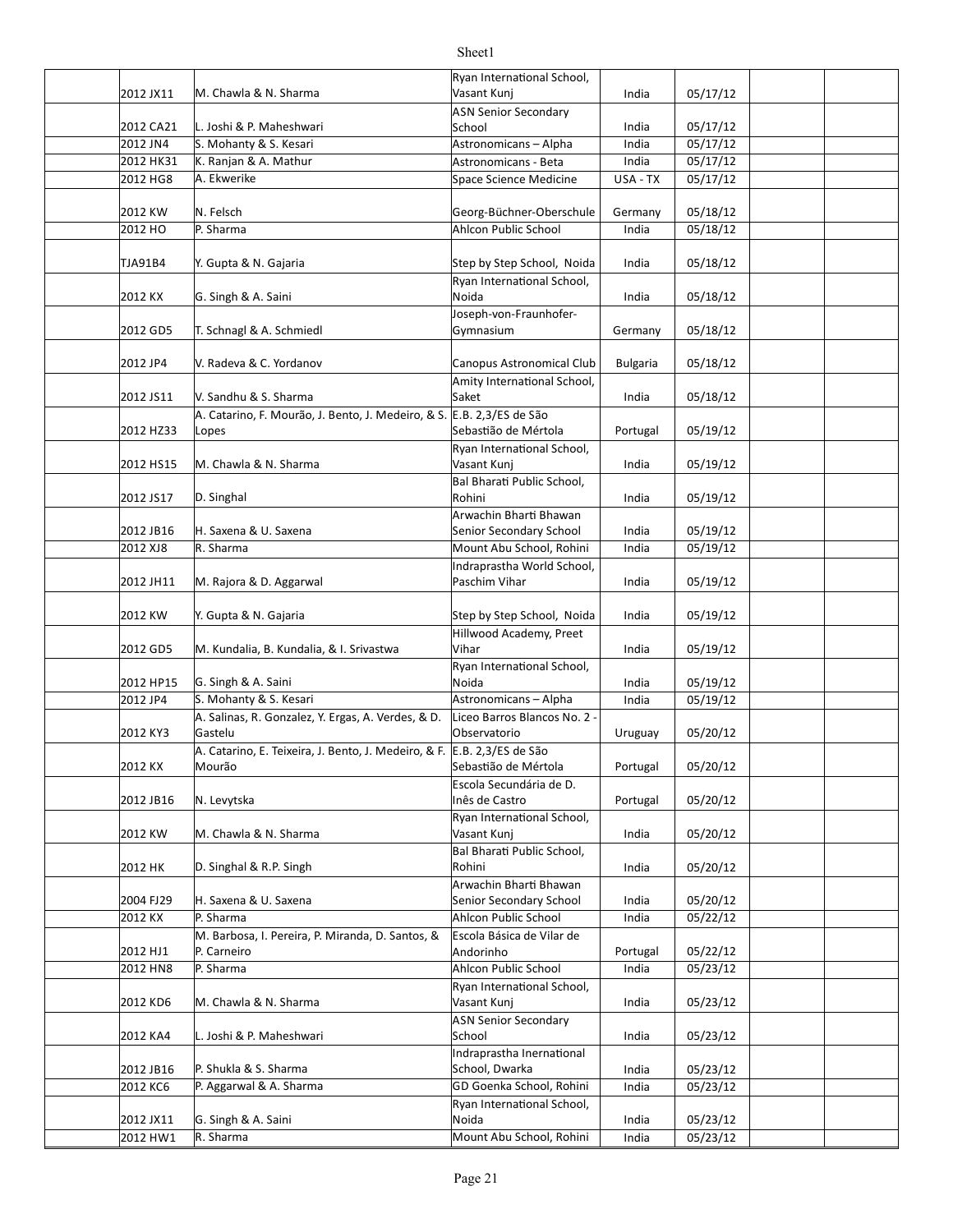| 2012 JT17     | P. Abarwal & S. Arora                                         | Apeejay School, Sheikh<br>Sarai              | India          | 05/23/12                             |             |                |
|---------------|---------------------------------------------------------------|----------------------------------------------|----------------|--------------------------------------|-------------|----------------|
|               |                                                               | Springdales School, Pusa                     |                |                                      |             |                |
| 2012 JS11     | H. Bhabhani & G. Singh                                        | Road                                         | India          | 05/23/12                             |             |                |
| 2012 JR17     | R. Sharma                                                     | Mount Abu School, Rohini                     | India          | 05/24/12                             |             |                |
| 2012 KX       | P. Aggarwal & A. Sharma                                       | GD Goenka School, Rohini                     | India          | 05/24/12                             |             |                |
| 2012 KA4      | P. Sharma                                                     | Ahlcon Public School                         | India          | 05/24/12                             |             |                |
|               |                                                               | Ryan International School,                   |                |                                      |             |                |
| 2012 JB16     | M. Chawla & N. Sharma                                         | Vasant Kunj                                  | India          | 05/24/12                             |             |                |
|               |                                                               | Indraprastha World School,<br>Paschim Vihar  |                |                                      |             |                |
| 2012 KD6      | M. Rajora & D. Aggarwal<br>P. Sharma                          | Ahlcon Public School                         | India<br>India | 05/24/12                             |             |                |
| 2012 KK11     |                                                               | Ryan International School,                   |                | 05/27/12                             |             |                |
| 2012 KO18     | G. Singh & A. Saini                                           | Noida                                        | India          | 05/27/12                             |             |                |
| 2012 KD6      | K. Ranjan & A. Mathur                                         | Astronomicans - Beta                         | India          | 05/27/12                             |             |                |
|               |                                                               | <b>ASN Senior Secondary</b>                  |                |                                      |             |                |
| 2012 KE25     | L. Joshi & P. Maheshwari                                      | School                                       | India          | 05/28/12                             |             |                |
| 2012 KO18     | R. Sharma                                                     | Mount Abu School, Rohini                     | India          | 05/28/12                             |             |                |
|               |                                                               | Apeejay School, Sheikh                       |                |                                      |             |                |
| 2012 KD6      | P. Agarwal & S. Arora                                         | Sarai                                        | India          | 05/28/12                             |             |                |
|               |                                                               | Bal Bharati Public School,                   |                |                                      |             |                |
| 2012 KA4      | D. Singhal & R.P. Singh                                       | Rohini                                       | India          | 05/28/12                             |             |                |
|               |                                                               | Springdales School, Pusa                     |                |                                      |             |                |
| 2012 DH61     | H. Bhabhani & G. Singh                                        | Road                                         | India          | 05/28/12                             |             |                |
|               |                                                               | Arwachin Bharti Bhawan                       |                |                                      |             |                |
| 2012 KL11     | H. Saxena & U. Saxena                                         | Senior Secondary School                      | India          | 05/28/12                             |             |                |
|               |                                                               | Indraprastha Inernational                    |                |                                      |             |                |
| 2012 JB16     | P. Shukla & S. Sharma                                         | School, Dwarka                               | India          | 05/28/12                             |             |                |
|               |                                                               | Indraprastha World School,<br>Paschim Vihar  | India          |                                      |             |                |
| 2012 KP24     | M. Rajora & D. Aggarwal                                       |                                              |                | 05/28/12                             |             |                |
| 2012 KK11     | Y. Gupta & N. Gajaria                                         | Step by Step School, Noida                   | India          | 05/28/12                             |             |                |
|               |                                                               | Ryan International School,                   |                |                                      |             |                |
| 2012 KX       | G. Singh & A. Saini                                           | Noida                                        | India          | 05/28/12                             |             |                |
| 2012 FJ       | S. Mohanty & S. Kesari                                        | Astronomicans - Alpha                        | India          | 05/28/12                             |             |                |
| 2012 KP24     | K. Ranjan & A. Mathur                                         | Astronomicans - Beta                         | India          | 05/28/12                             |             |                |
| 2012 KT42     | P. Sharma                                                     | Ahlcon Public School                         | India          | 05/29/12                             |             |                |
|               |                                                               | Ryan International School,                   |                |                                      |             |                |
| 2012 KL11     | M. Chawla & N. Sharma                                         | Vasant Kunj                                  | India          | 05/29/12                             |             |                |
|               |                                                               | <b>ASN Senior Secondary</b>                  |                |                                      |             |                |
| 2012 KO18     | L. Joshi & P. Maheshwari                                      | School                                       | India          | 05/30/12                             |             |                |
|               |                                                               | Springdales School, Pusa                     |                |                                      |             |                |
| 2012 KD6      | H. Bhabhani & G. Singh                                        | Road                                         | India          | 05/30/12                             |             |                |
|               |                                                               | Arwachin Bharti Bhawan                       |                |                                      |             |                |
| 2012 HD20     | H. Saxena & U. Saxena                                         | Senior Secondary School                      | India          | 05/30/12                             |             |                |
| 2012 KK11     | P. Aggarwal & A. Sharma                                       | GD Goenka School, Rohini                     | India          | 05/30/12                             |             |                |
| 2012 JB16     | K. Ranjan & A. Mathur                                         | Astronomicans - Beta                         | India          | 05/30/12                             |             |                |
|               | <b>Main Belt Asteroid Discoveries</b>                         |                                              |                |                                      |             |                |
|               |                                                               |                                              |                | IASC, All-India, 2012 Apr 28 - Jun 2 |             |                |
| <b>Object</b> | <b>Students</b>                                               | School                                       | Location       | <b>Status</b>                        | <b>Date</b> | Linked         |
| TOV6ED        | A. Salinas, R. Gonzalez, Y. Ergas, A. Verdes, & D.<br>Gastelu | Liceo Barros Blancos No. 2 -<br>Observatorio |                | Preliminary                          |             | LBB0017        |
|               |                                                               | Amity International School,                  | Uruguay        |                                      | 05/02/12    |                |
| TOV6EC        | V. Sandhu & S. Sharma                                         | Saket                                        | India          | Preliminary                          | 05/02/12    | ABC1239        |
|               |                                                               | Ryan International School,                   |                |                                      |             |                |
| TOV6EW        | M. Chawla & N. Sharma                                         | Vasant Kunj                                  | India          | Preliminary                          | 05/13/12    | <b>MNS0000</b> |
| TOV6F6        | P. Sharma                                                     | Ahlcon Public School                         | India          | Preliminary                          | 05/15/12    | PRA0002        |
|               | M. Barbosa, I. Pereira, P. Miranda, & P.                      | Escola Básica de Vilar de                    |                |                                      |             |                |
| 2012 JB14     | <b>Carneiro</b>                                               | <b>Andorinho</b>                             | Portugal       | <b>Provisional</b>                   | 05/15/12    | <b>EVA2565</b> |
|               | A. Salinas, R. Gonzalez, Y. Ergas, A. Verdes, & D.            | Liceo Barros Blancos No. 2 -                 |                |                                      |             |                |
| AVK0021       | Gastelu                                                       | Observatorio                                 | Uruguay        | Preliminary                          | 05/17/12    | K03WF2L        |
| <b>TOV6FK</b> | P. Sharma                                                     | Ahlcon Public School                         | India          | Preliminary                          | 05/17/12    | K12J13T        |
|               |                                                               | Escola Secundária de D.                      |                |                                      |             |                |
| TOV6FT        | N. Levytska                                                   | Inês de Castro                               | Portugal       | Preliminary                          | 05/17/12    | K12K02M        |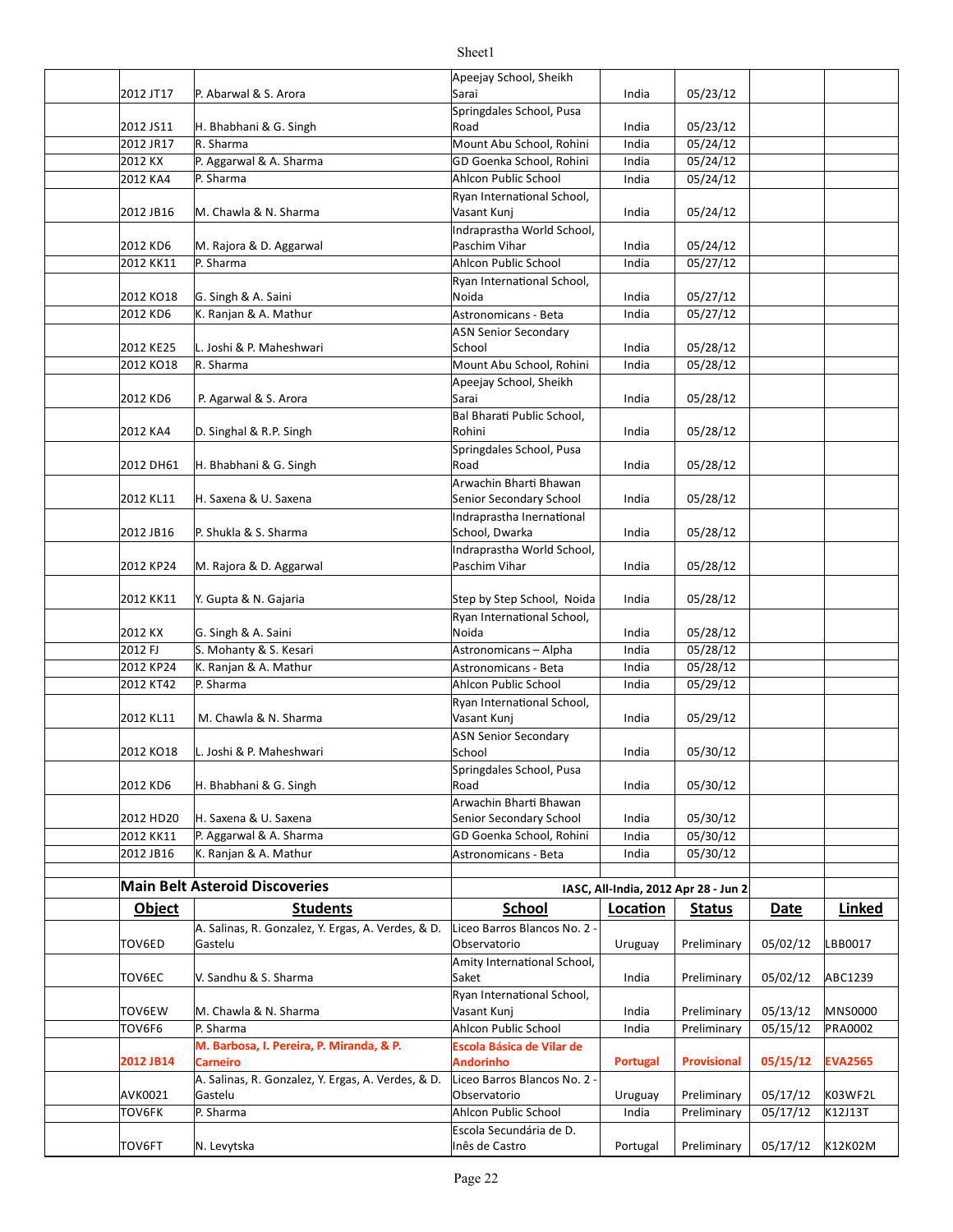|                    |                          |                                                  | Hillwood Academy, Preet                 |                                      |                               |          |                |
|--------------------|--------------------------|--------------------------------------------------|-----------------------------------------|--------------------------------------|-------------------------------|----------|----------------|
|                    | TOV6GM                   | M. Kundalia, B. Kundalia, & I. Srivastwa         | Vihar                                   | India                                | Preliminary                   | 05/19/12 | HILL0002       |
|                    | TOV6GS                   | P. Sharma                                        | Ahlcon Public School                    | India                                | Preliminary                   | 05/20/12 | <b>PRA0006</b> |
|                    |                          | M. Barbosa, I. Pereira, P. Miranda, D. Santos, & | Escola Básica de Vilar de               |                                      |                               |          |                |
|                    | TOV6GT                   | P. Carneiro                                      | Andorinho                               | Portugal                             | Preliminary                   | 05/20/12 | K12K10Z        |
|                    |                          |                                                  | Escola Secundária Augusto               |                                      |                               |          |                |
|                    | TOV6GU                   | J. Silva, A. Pinheiro, & C. Andrade              | Gomes                                   | Portugal                             | Preliminary                   | 05/20/12 | <b>EAG0003</b> |
|                    |                          |                                                  | Escola Secundária de D.                 |                                      |                               |          |                |
|                    | 2012 KD19                | N. Levytska                                      | <b>Inês de Castro</b>                   | Portugal                             | <b>Provisional</b>            | 05/20/12 | <b>EIC0323</b> |
|                    | TOV6I0                   |                                                  | Escola Secundária Augusto               |                                      |                               |          |                |
|                    |                          | A. Pinheiro, J. Santos, & C. Andrade             | Gomes                                   | Portugal                             | Preliminary                   | 05/22/12 | <b>EAG0004</b> |
|                    | <b>NEO Confirmations</b> |                                                  |                                         | IASC, All-India, 2012 Apr 28 - Jun 2 |                               |          |                |
|                    |                          |                                                  |                                         |                                      |                               |          |                |
|                    | <b>Object</b>            | <b>Students</b>                                  | <b>School</b>                           | Location                             | Date                          |          |                |
|                    |                          |                                                  | Escola Secundária de D.                 |                                      |                               |          |                |
|                    | 2012 JK4                 | N. Levytska                                      | Inês de Castro                          | Portugal                             | 05/13/12                      |          |                |
|                    |                          |                                                  | Hillwood Academy, Preet                 |                                      |                               |          |                |
|                    | 2012 KO3                 | M. Kundalia, B. Kundalia, & I. Srivastwa         | Vihar                                   | India                                | 05/22/12                      |          |                |
|                    | 2012 KF18                | H. Saxena & U. Saxena                            | Arwachin Bharti Bhawan                  | India                                |                               |          |                |
|                    |                          |                                                  | Senior Secondary School                 |                                      | 05/23/12                      |          |                |
|                    |                          |                                                  |                                         |                                      |                               |          |                |
| 2012 Jun 3 - Jul 8 |                          |                                                  |                                         |                                      |                               |          |                |
|                    |                          |                                                  |                                         |                                      |                               |          |                |
|                    |                          | All-India Asteroid Search Campaign - 2           |                                         |                                      |                               |          |                |
|                    |                          | All-India Asteroid Search Campaign - 3           |                                         |                                      |                               |          |                |
|                    |                          |                                                  |                                         |                                      |                               |          |                |
|                    | <b>NEO Observations</b>  |                                                  |                                         |                                      | All-India, 2012 Jun 3 - Jul 8 |          |                |
|                    | <b>Object</b>            | <b>Students</b>                                  | <b>School</b>                           | Location                             | <b>Date</b>                   |          |                |
|                    | 2011 YV15                | S. Jain & S. Gupta                               | G.D Goenka Gaziabad                     | India                                | 06/02/12                      |          |                |
|                    |                          |                                                  | Ryan Interational Sohna                 |                                      |                               |          |                |
|                    | 2012 JB16                | A. Vats & S. Biswas                              | Gurgaon                                 | India                                | 06/02/12                      |          |                |
|                    | 2006 VY13                | V. Narayan & S. Singhal                          | St. Columbus School                     | India                                | 06/02/12                      |          |                |
|                    |                          |                                                  | Apeejay School, Shekh                   |                                      |                               |          |                |
|                    | 2012 JH11                | N. Malhotra & S. Gupta                           | Sarai                                   | India                                | 06/02/12                      |          |                |
|                    |                          |                                                  | Navy Children School,                   |                                      |                               |          |                |
|                    | 2011 YU62                | A. Gosain & P. Lekhi                             | Chanakyapuri                            | India                                | 06/02/12                      |          |                |
|                    |                          |                                                  | Bal Bharti Public School,               |                                      |                               |          |                |
|                    | 2012 KU42                | V. Kaushik & P. Nayak                            | Dwarka                                  | India                                | 06/02/12                      |          |                |
|                    |                          |                                                  | Delhi Public School.                    |                                      |                               |          |                |
|                    | 2012 KZ41                | A. Rawat & V. Jain                               | Mathura Road                            | India                                | 06/02/12                      |          |                |
|                    | 2012 JR17                | U. Sachdeva & D. Mishra                          | Amity International, Saket              | India                                | 06/02/12                      |          |                |
|                    |                          |                                                  | Air Force School, Subroto               |                                      |                               |          |                |
|                    | 2012 KK11                | G. Singh & A. Bali                               | Park, Delhi                             | India                                | 06/02/12                      |          |                |
|                    | 2012 KX                  | C. Luthra & R. Singh                             | Bal Bharti Public School,<br>Brij Vihar | India                                | 06/02/12                      |          |                |
|                    | 2001 WN1                 | S.S. Mago & A. Sarkar                            | Astronomicans - 3                       | India                                | 06/02/12                      |          |                |
|                    | TK81220                  | K. Kaushik & V. Sapra                            | Astronomicans - 4                       | India                                | 06/02/12                      |          |                |
|                    |                          |                                                  | <b>Bangalore Astronomical</b>           |                                      |                               |          |                |
|                    | 2012 KZ41                | K. Tikare & N. Nanjundappa                       | Society                                 | India                                | 06/02/12                      |          |                |
|                    |                          |                                                  | Ryan International School,              |                                      |                               |          |                |
|                    | 2006 VY13                | V. Kaushik & P. Nayak                            | Greater Noida                           | India                                | 06/03/12                      |          |                |
|                    | 2012 GX11                | S. Jain & S. Gupta                               | G.D Goenka Gaziabad                     | India                                | 06/03/12                      |          |                |
|                    |                          |                                                  | Ryan Interational Sohna                 |                                      |                               |          |                |
|                    | 2006 SZ217               | A. Vats & S. Biswas                              | Gurgaon                                 | India                                | 06/03/12                      |          |                |
|                    | 2012 HS15                | S. Singhal & V. Narayan                          | St. Columbus School                     | India                                | 06/03/12                      |          |                |
|                    |                          |                                                  | Bal Bharti Public School,               |                                      |                               |          |                |
|                    | 2012 KC6                 | K. Aggarwal & R. Kalra                           | Gangaram Hospital                       | India                                | 06/03/12                      |          |                |
|                    |                          |                                                  | Apeejay School, Shekh                   |                                      |                               |          |                |
|                    | 2012 FJ                  | S. Gupta & N. Malhotra                           | Sarai                                   | India                                | 06/03/12                      |          |                |
|                    |                          |                                                  | KR Mangalam World                       |                                      |                               |          |                |
|                    | 2012 LA                  | C. Singh & K. Bhardwaj                           | School, Vikas Puri                      | India                                | 06/03/12                      |          |                |
|                    |                          |                                                  | Navy Children School,                   |                                      |                               |          |                |
|                    | 2012 KN18                | P. Lekhi & A. Gosain                             | Chanakyapuri                            | India                                | 06/03/12                      |          |                |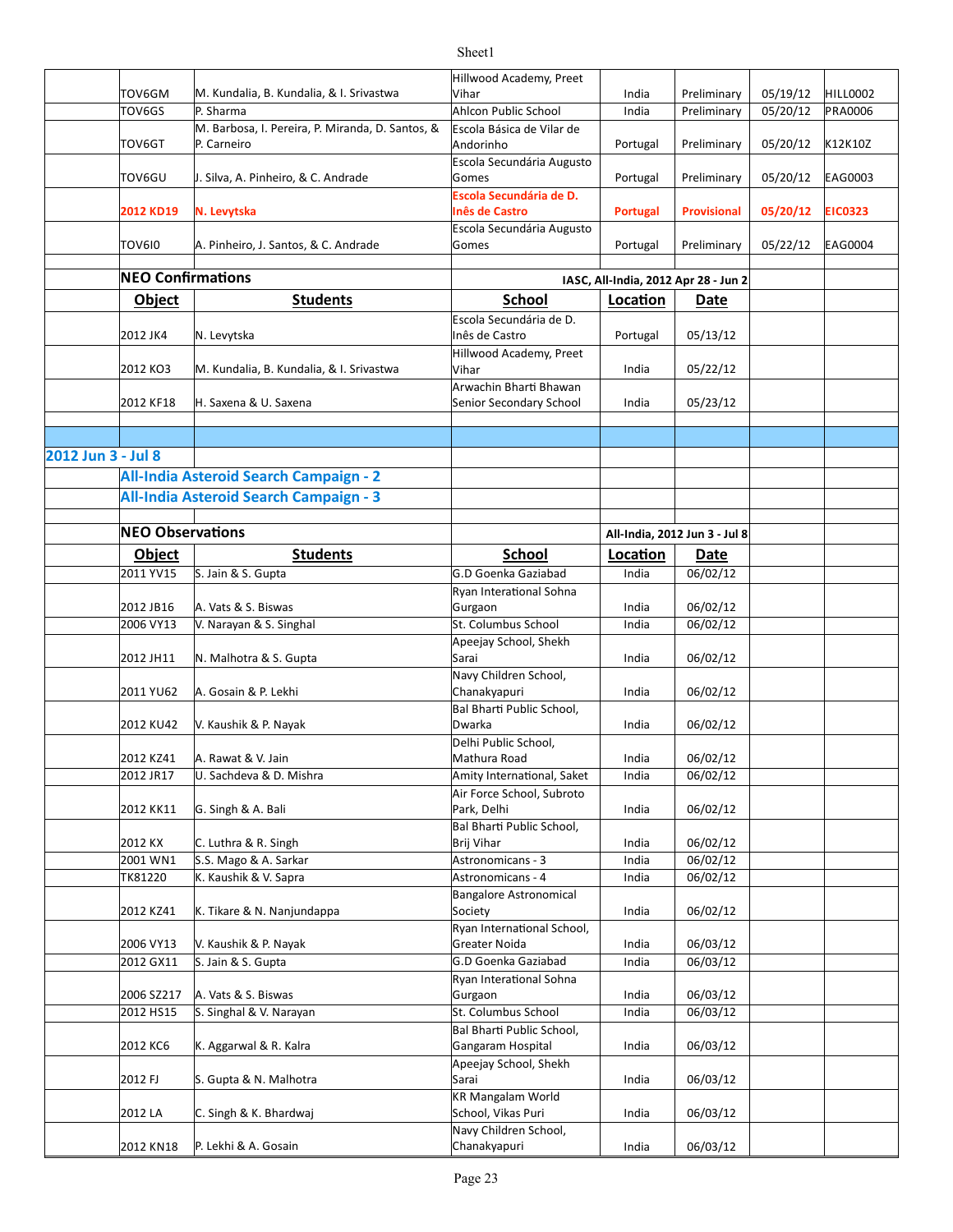|            |                                                | Bal Bharti Public School,                                  |        |          |  |
|------------|------------------------------------------------|------------------------------------------------------------|--------|----------|--|
| 2012 KX    | N. Chaturvedi & R. Popli                       | Dwarka                                                     | India  | 06/03/12 |  |
|            |                                                | Delhi Public School,                                       |        |          |  |
| 2012 DU30  | A. Rawat & V. Jain                             | Mathura Road                                               | India  | 06/03/12 |  |
|            |                                                | Birla Vidya Niketan, Pushp                                 |        |          |  |
| 2012 JR17  | T. Rakheja & S. Dutt                           | Vihar                                                      | India  | 06/03/12 |  |
| 2012 KU42  | U. Sachdeva & D. Mishra                        | Amity International, Saket                                 | India  | 06/03/12 |  |
| 2012 JB16  | P. Chawla & P. Sharma                          | Astronomicans - 5                                          | India  | 06/03/12 |  |
|            |                                                | Ryan International School,                                 |        |          |  |
| 2012 KC6   | P. Nayak & V. Kaushi                           | Greater Noida                                              | India  | 06/05/12 |  |
| 2012 KN18  | S. Jain & S. Gupta                             | G.D Goenka Gaziabad                                        | India  | 06/05/12 |  |
|            |                                                | Bal Bharti Public School,                                  |        |          |  |
| 2006 VY13  | C. Luthra & R. Singh                           | Brij Vihar                                                 | India  | 06/05/12 |  |
| 2012 JS11  | S. Bahmba, C. Devgun, & M. Mitra               | SPACE Team                                                 | India  | 06/05/12 |  |
|            | A. McNeely, M. McNeely, L. McNeely, R.         |                                                            |        |          |  |
| 2012 KM45  | McNeely, & W. McNeely                          | Notre Dame QuarkNet                                        | USA-IN | 06/05/12 |  |
| 2008 JQ14  | V. Narayan & S. Singhal                        | St. Columbus School                                        | India  | 06/05/12 |  |
|            |                                                | The Celestial eXplorers                                    |        |          |  |
| 2012 DU30  | A. Ravi & S. Kumar                             | (TCX)                                                      | India  | 06/05/12 |  |
|            |                                                | Blue Bells International                                   |        |          |  |
| 2012 HJ1   | D. Sapra & N. Mailk                            | School, East of Kailash                                    | India  | 06/05/12 |  |
|            | M. Anandhi, V. Srivatsan, S. Sriramkumar, & S. |                                                            |        |          |  |
| 2012 JB16  | Sivanesh                                       | GD Goenka School - Rohini                                  | India  | 06/05/12 |  |
|            |                                                | Bal Bharti Public School,                                  |        |          |  |
| 2012 KM45  | K. Aggarwal & R. Kalra                         | Gangaram Hospital                                          | India  | 06/06/12 |  |
|            |                                                | Apeejay School, Shekh                                      |        |          |  |
| 2008 WM64  | S. Gupta & N. Malhotra                         | Sarai                                                      | India  | 06/06/12 |  |
|            |                                                | <b>KR Mangalam World</b>                                   |        |          |  |
| 2012 HJ1   | C. Singh & K. Bhardwaj                         | School, Vikas Puri                                         | India  | 06/06/12 |  |
|            |                                                | Navy Children School,                                      |        |          |  |
| 2012 JB16  | A. Gosain & P. Lekhi                           | Chanakyapuri                                               | India  | 06/06/12 |  |
|            |                                                | Bal Bharti Public School,<br>Dwarka                        |        | 06/06/12 |  |
| 2006 VY13  | N. Chaturvedi & R. Popli                       |                                                            | India  |          |  |
| 2012 DO    | T. Rakheja & S. Dutt                           | Birla Vidya Niketan, Pushp<br>Vihar                        |        | 06/06/12 |  |
| 1998 PG    | D. Mishra & U. Sachdeva                        | Amity International, Saket                                 | India  | 06/06/12 |  |
|            |                                                |                                                            | India  |          |  |
| 2000 YV137 | D. Sapra & N. Malik                            | <b>Blue Bells International</b><br>School, East of Kailash | India  | 06/06/12 |  |
|            |                                                | Air Force School, Subroto                                  |        |          |  |
| 2012 KU42  | G. Singh & A. Bali                             | Park, Delhi                                                | India  | 06/06/12 |  |
|            |                                                | Bal Bharti Public School,                                  |        |          |  |
| 2012 JR17  | S. Katyal & S. Kalra                           | Pitampura                                                  | India  | 06/06/12 |  |
| 2001 FM129 | S.S. Mago & A. Sarkar                          | Astronomicans - 3                                          | India  | 06/06/12 |  |
| 2012 FR62  | V. Sapra & K. Kaushik                          | Astronomicans - 4                                          | India  | 06/06/12 |  |
|            |                                                | <b>Bangalore Astronomical</b>                              |        |          |  |
| 2010 LJ14  | S. Rajendra, A. Jamadagni, & S. Gobbannavar    | Society                                                    | India  | 06/06/12 |  |
|            |                                                | Star Gazing Club of                                        |        |          |  |
|            |                                                | National Institute of                                      |        |          |  |
| 2012 KF47  | L. Kumar & K. Balavignesh                      | Technology                                                 | India  | 06/06/12 |  |
| 2012 KC6   | S. Goyal & G. Garg                             | Doon School                                                | India  | 06/06/12 |  |
|            |                                                | Tagore International                                       |        |          |  |
| 2012 HG31  | R. Srivastava & P. Chopra                      | School, Vasant Vihar                                       | India  | 06/07/12 |  |
| 2008 WM64  | S. Jain & S. Gupta                             | G.D Goenka Gaziabad                                        | India  | 06/07/12 |  |
|            |                                                | Ryan Interational Sohna                                    |        |          |  |
| 2012 KF47  | L. Kumar & K. Balavignesh                      | Gurgaon                                                    | India  | 06/07/12 |  |
|            |                                                | The Celestial eXplorers                                    |        |          |  |
| 2001 WC47  | R. Aditya & K. Sanath                          | (TCX)                                                      | India  | 06/07/12 |  |
|            |                                                | Bal Bharti Public School,                                  |        |          |  |
| 1999 JU3   | K. Aggarwal & R. Kalra                         | Gangaram Hospital                                          | India  | 06/07/12 |  |
|            |                                                | <b>KR Mangalam World</b>                                   |        |          |  |
| TL81F79    | C. Singh & K. Bhardwaj                         | School, Vikas Puri                                         | India  | 06/07/12 |  |
|            |                                                | Navy Children School,                                      |        |          |  |
| 2012 JR17  | A. Gosain & P. Lekhi                           | Chanakyapuri                                               | India  | 06/07/12 |  |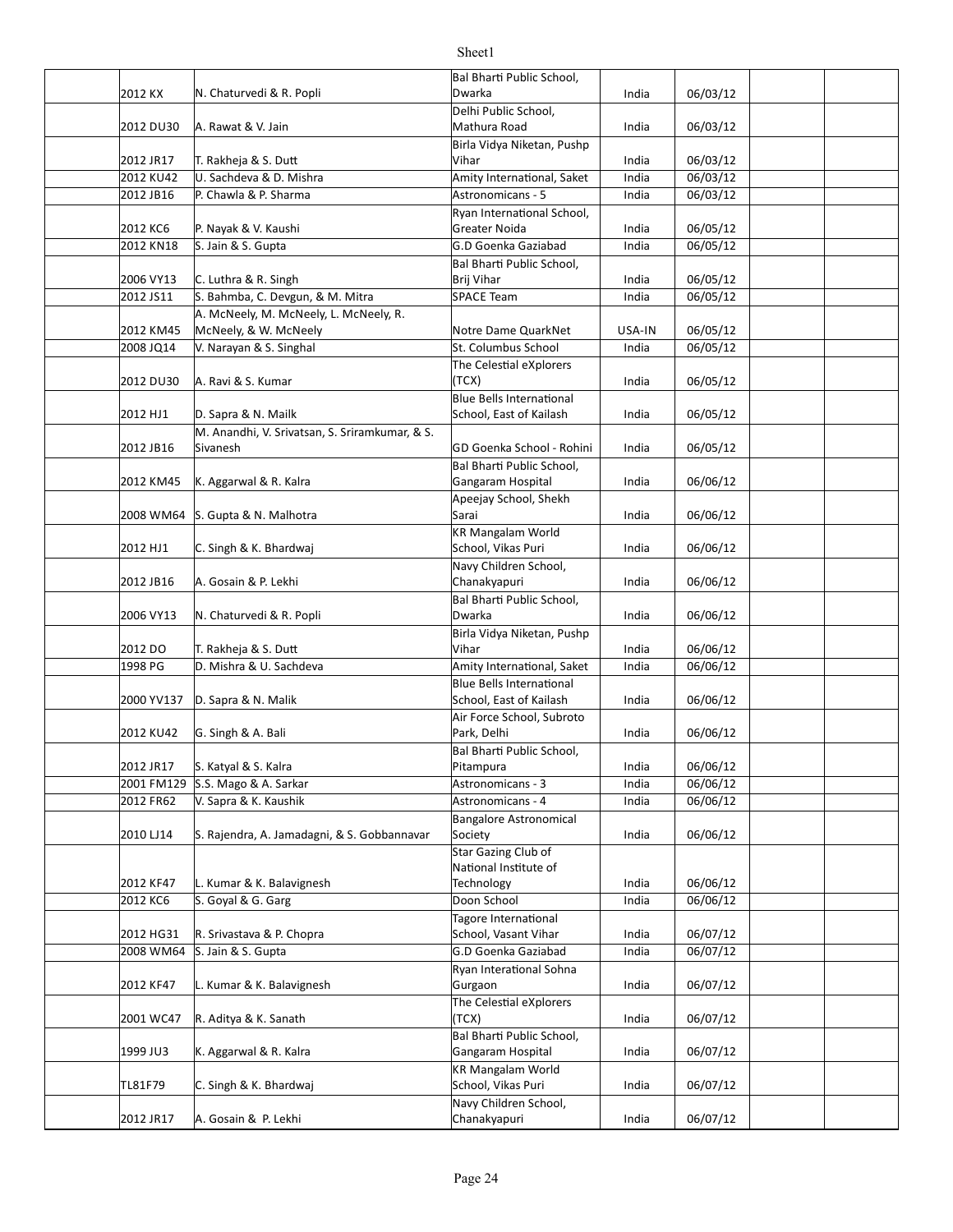|           |                                                            | Bal Bharti Public School,               |        |          |  |
|-----------|------------------------------------------------------------|-----------------------------------------|--------|----------|--|
| 2003 OS13 | R. Popli & N. Chaturvedi                                   | Dwarka                                  | India  | 06/07/12 |  |
|           |                                                            | Delhi Public School,                    |        |          |  |
| 2012 BD27 | A. Rawat & V. Jain                                         | Mathura Road                            | India  | 06/07/12 |  |
|           |                                                            | Birla Vidya Niketan, Pushp              |        |          |  |
| 2012 DG31 | T. Rakheja & S. Dutt                                       | Vihar                                   | India  | 06/07/12 |  |
| 2012 CA21 | U. Sachdeva & D. Mishra                                    | Amity International, Saket              | India  | 06/07/12 |  |
|           |                                                            | Air Force School, Subroto               |        |          |  |
| 2012 CA21 | G. Singh & A. Bali                                         | Park, Delhi                             | India  | 06/07/12 |  |
| 2012 KA4  | P. Chawla & P. Sharma                                      | Astronomicans - 5                       | India  | 06/07/12 |  |
|           | A. McNeely, M. McNeely, L. McNeely, R.                     |                                         |        |          |  |
| 2012 JB16 | McNeely, & W. McNeely                                      | Notre Dame QuarkNet                     | USA-IN | 06/07/12 |  |
|           |                                                            | Ryan International School,              |        |          |  |
| 2012 JB16 | V. Kaushik & P. Nayak                                      | Greater Noida                           | India  | 06/08/12 |  |
|           |                                                            | Tagore International                    |        |          |  |
| 2012 HG8  | R. Srivastava & P. Chopra                                  | School, Vasant Vihar                    | India  | 06/08/12 |  |
| 2012 DO   | S. Jain & S. Gupta                                         | G.D Goenka Gaziabad                     | India  | 06/08/12 |  |
|           |                                                            | Ryan Interational Sohna                 |        |          |  |
| 2012 FJ   | S. Biswas & A. Vats                                        | Gurgaon                                 | India  | 06/08/12 |  |
|           |                                                            | The Celestial eXplorers                 |        |          |  |
| 2012 LA   | R. Aditya & K. Sanath                                      | (TCX)                                   | India  | 06/08/12 |  |
|           |                                                            | Bal Bharti Public School,               |        |          |  |
| 2012 HN8  | K. Aggarwal & R. Kalra                                     | Gangaram Hospital                       | India  | 06/08/12 |  |
| 2012 GV11 | V. Sapra & K. Kaushik                                      | Astronomicans - 4                       | India  | 06/08/12 |  |
|           | M. Anandhi, V. Srivatsan, S. Sriramkumar, & S.<br>Sivanesh | Shri Natesan Vidyasala                  |        |          |  |
| 2012 HG31 |                                                            | <b>Marticulation School</b>             | India  | 06/08/12 |  |
| 2012 KF47 | S. Goval & G.Garg                                          | Doon School                             | India  | 06/08/12 |  |
| 2012 JR17 | P. Chawla & P. Sharma                                      | Astronomicans - 5                       | India  | 06/08/12 |  |
|           | A. McNeely, M. McNeely, L. McNeely, R.                     |                                         |        |          |  |
| 2012 JX11 | McNeely, & W. McNeely                                      | Notre Dame QuarkNet                     | USA-IN | 06/08/12 |  |
|           |                                                            | KR Mangalam World                       |        |          |  |
| 2012 JG11 | C. Singh & K. Bhardwaj                                     | School, Vikas Puri                      | India  | 06/09/12 |  |
|           |                                                            | Navy Children School,                   |        |          |  |
| 2012 JS17 | A. Gosain & P. Lekhi                                       | Chanakyapuri                            | India  | 06/09/12 |  |
|           |                                                            | Bal Bharti Public School,<br>Dwarka     |        |          |  |
| 2012 HG31 | N. Chaturvedi & R. Popli                                   |                                         | India  | 06/09/12 |  |
| 2012 KU42 | C. Luthra & R. Singh                                       | Bal Bharti Public School,<br>Brij Vihar | India  | 06/09/12 |  |
| 2012 KM18 | K. Kaushik & V. Sapra                                      | Astronomicans - 4                       | India  | 06/09/12 |  |
|           | M. Anandhi, V. Srivatsan, S. Sriramkumar, & S.             | Shri Natesan Vidyasala                  |        |          |  |
| 2012 LA   | Sivanesh                                                   | <b>Marticulation School</b>             | India  | 06/09/12 |  |
| 2012 KC6  | S. Goyal & G. Garg                                         | Doon School                             | India  | 06/09/12 |  |
|           | A. McNeely, M. McNeely, L. McNeely, R.                     |                                         |        |          |  |
| 2012 HN8  | McNeely, & W. McNeely                                      | Notre Dame QuarkNet                     | USA-IN | 06/09/12 |  |
| 2012 KF47 | S. Jain & S. Gupta                                         | G.D Goenka Gaziabad                     | India  | 06/10/12 |  |
|           |                                                            | Ryan Interational Sohna                 |        |          |  |
| 2012 LJ   | A. Vats & S. Biswas                                        | Gurgaon                                 | India  | 06/10/12 |  |
|           |                                                            | The Celestial eXplorers                 |        |          |  |
| 2012 JR17 | R. Aditya & K. Sanath                                      | (TCX)                                   | India  | 06/10/12 |  |
|           |                                                            | Bal Bharti Public School,               |        |          |  |
| 2012 KM18 | K. Agarwal & R. Kalra                                      | Gangaram Hospital                       | India  | 06/10/12 |  |
|           |                                                            | Apeejay School, Shekh                   |        |          |  |
| 2012 LA   | S. Gupta & N. Malhotra                                     | Sarai                                   | India  | 06/10/12 |  |
|           |                                                            | Navy Children School,                   |        |          |  |
| 2012 KK11 | P. Lekhi & A. Gosain                                       | Chanakyapuri                            | India  | 06/10/12 |  |
|           |                                                            | Bal Bharti Public School,               |        |          |  |
| 2012 KX   | N. Chaturvedi & R. Popli                                   | Dwarka                                  | India  | 06/10/12 |  |
|           |                                                            | Delhi Public School,                    |        |          |  |
| 2012 HN8  | A. Rawat & V. Jain                                         | Mathura Road                            | India  | 06/10/12 |  |
| 2012 JU11 | P. Chawla & P. Sharma                                      | Astronomicans - 5                       | India  | 06/10/12 |  |
| 2012 HS15 | U. Sachdeva & D. Mishra                                    | Amity International, Saket              | India  | 06/11/12 |  |
|           |                                                            | Bal Bharti Public School,               |        |          |  |
| 2012 KM18 | C. Luthra & R. Singh                                       | Brij Vihar                              | India  | 06/11/12 |  |
| 2004 QU24 | V. Sapra & K. Kaushik                                      | Astronomicans - 4                       | India  | 06/11/12 |  |
|           |                                                            |                                         |        |          |  |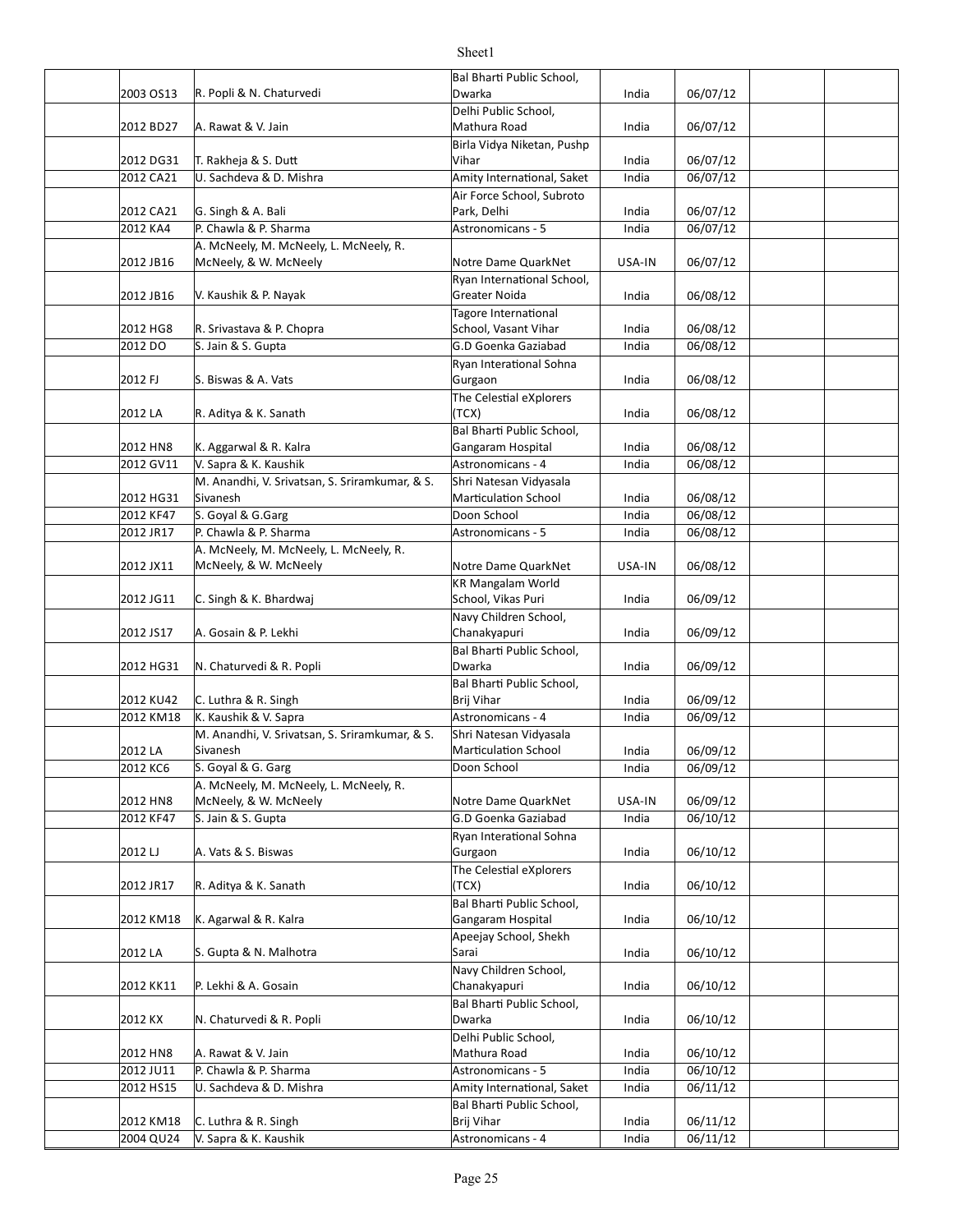### 2012 KM45 Anandhi Marticulation School India 06/12/12 2012 LU India 06/12/12 L. Kumar & K. Balavignesh 2003 EN16 P. Chawla & P. Sharma Astronomicans - 5 Astronomicans - 5 Astronomicans - 5 Astronomicans - 5 Astronomicans - 5 Astronomicans - 5 Astronomicans - 5 Astronomicans - 5 Astronomicans - 5 Astronomicans - 5 Astronomic 2006 BZ27 McNeely, & W. McNeely Notre Dame QuarkNet USA-IN 06/12/12 2012 LC1 India 06/12/12 K. Kiran & P.D. Prasad 2012 KF47 S. Goyal & G. Garg North Control Control of Louis Control of Louis Control of Louis Control of Louis 2012 LR1 India 06/13/12 A. Rawat & V. Jain 2012 LA K. Kaushik & V. Sapra Astronomicans - 4 Media 196/13/12 2012 KM45 S. Jain & S. Gupta India 06/13/12 G.D Goenka Gaziabad 2012 LP1 India 06/13/12 A. Vats & S. Biswas 2012 JB16 S. Singhal & V. Narayan Same St. Columbus School and India (196/13/12) 2012 LU | K. Aggarwal & R. Kalra Gangaram Hospital | India | 06/13/12 2012 KM18 India 06/13/12 C. Luthra & R. Singh 2012 FD1 Sriramkumar Marticulation School India 06/13/12 2012 LJ2 S. Jain & S. Gupta India India India India India India India India India 2012 LR1 S. Biswas & A. Vats National Commence of Surgaon Commence of the Unit of the O6/14/12 2012 LK2 India 06/14/12 R. Aditya & K. Sanath 2012 HO India 06/14/12 A. Rawat & V. Jain 2012 LC1 S. Goyal & G. Garg North Controll Doon School North Control of the Unit of the O6/14/12 2012 KM45 T. Kapoor & A. Sawhney Pitampura Team 1 India 06/14/12 2012 LG4 P. Chawla & P. Sharma Astronomicans - 5 and a complete that the Unit of the Music Point Point Astronomicans - 5 and 106/14/12 2012 KX Wayne Notre Dame QuarkNet USA-IN 06/14/12 2012 LD1 R. Srivastava & P. Chopra School, Vasant Vihar India 06/15/12 2012 KM18 S. Jain & S. Gupta India 06/15/12 G.D Goenka Gaziabad 2012 HO India 06/15/12 A. Vats & S. Biswas 2012 LA Singhal & V. Narayan St. Columbus School | India | 06/15/12 2012 LK2 India 06/15/12 R. Aditya & K. Sanath 2012 LZ1 India 06/15/12 C. Singh & K. Bhardwaj 2012 LC1 D. Sapra & N. Malik School, East of Kailash India 06/15/12 2008 AF32 S.S. Mago Astronomicans - 3 and a lot of 15/12 2012 LU Anandhi Marticulation School India 06/15/12 2012 LR1 S. Goyal & G. Garg North Corp. 2007 School North Corp. 11 | 11dia | 06/15/12 2012 JR17 Wayne **Wayne Example 2012 JR17 Wayne** Motre Dame QuarkNet USA-IN 06/15/12 2012 LC19 India 06/16/12 A. Gosain & P. Lekhi 2012 LD1 D. Mishra & U. Sachdeva Amity International, Saket | India | 06/16/12 2012 LU D. Sapra & N. Malik School, East of Kailash India 06/16/12 2012 LJ2 G. Singh & A. Bali India 06/16/12 2012 LT7 S.S. Mago **Astronomicans** - 3 | India | 06/16/12 2012 LU7 K. Kaushik & V. Sapra Astronomicans - 4 Astronomicans - 4 Astronomicans - 4 Astronomicans - 4 Astronomicans - 4 Astronomicans - 4 Astronomicans - 4 Astronomicans - 4 Astronomicans - 4 Astronomicans - 4 Astronomica V. Srivatsan, K. Sivanesh, R. Sriramkumar, & M. Anandhi Shri Natesan Vidyasala **Star Gazing Club of** National Institute of **Technology** A. McNeely, M. McNeely, L. McNeely, R. Bangalore Astronomical Society Delhi Public School, Mathura Road Ryan Interational Sohna Gurgaon Bal Bharti Public School, Gangaram Hospital Bal Bharti Public School, Brij Vihar M. Anandhi, V. Srivatsan, K. Sivanesh, & R. Sriramkumar Shri Natesan Vidyasala Ryan Interational Sohna Gurgaon The Celestial eXplorers (TCX) Delhi Public School, Mathura Road Bal Bharati Public School -Pitampura Team 1 A. McNeely, D. Walsh, J. Ferlic, M. Griffin, & N. Wayne Tagore International School, Vasant Vihar Ryan Interational Sohna Gurgaon The Celestial eXplorers (TCX) KR Mangalam World School, Vikas Puri D. Sapra & N. Malik **Blue Bells International** V. Srivatsan, K. Sivanesh, R. Sriramkumar, & M. Anandhi Shri Natesan Vidyasala A. McNeely, D. Walsh, J. Ferlic, M. Griffin, & N. Wayne Navy Children School, Chanakyapuri D. Sapra & N. Malik **Blue Bells International** Air Force School, Subroto Park, Delhi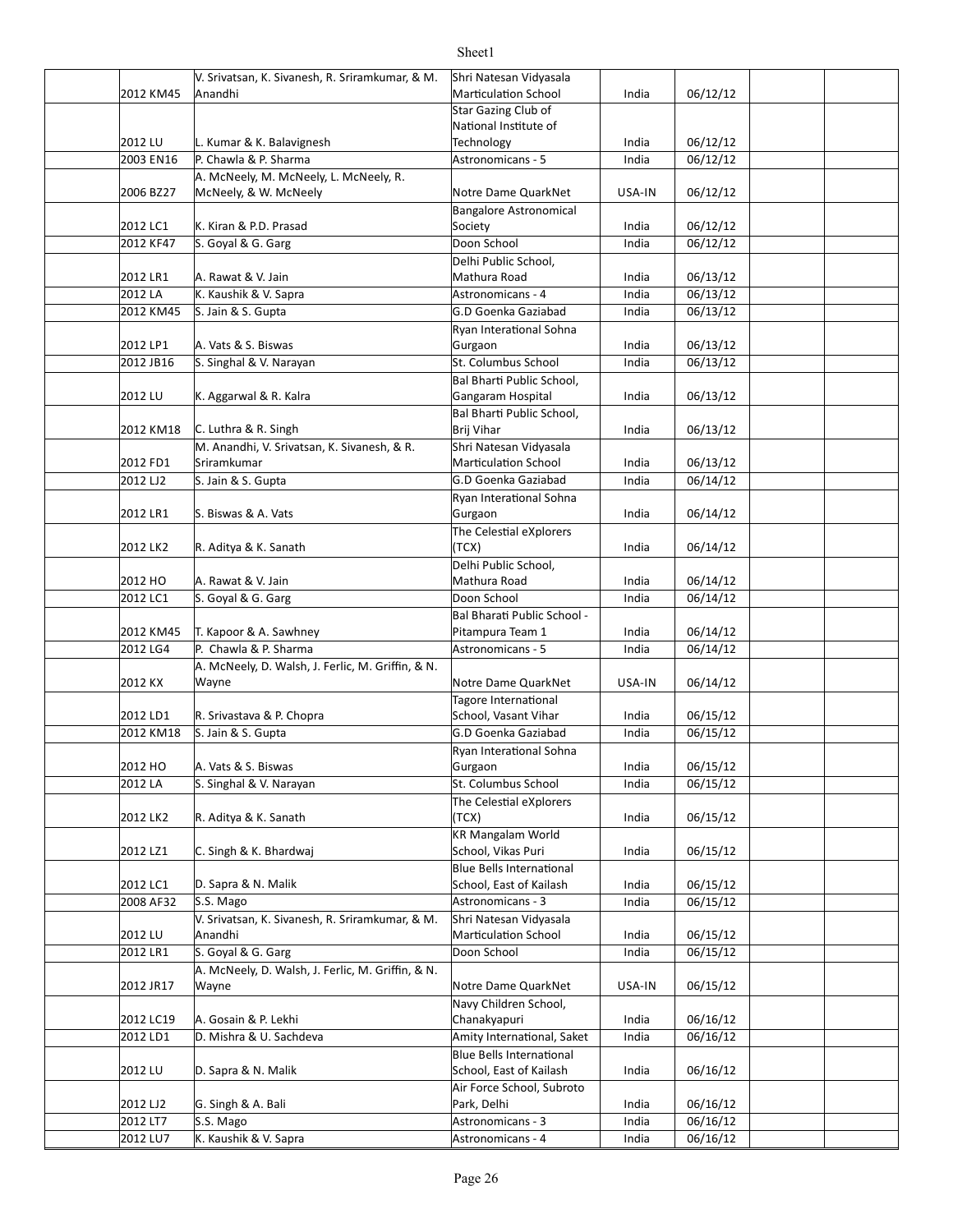| 2012 LK2               | K. Tikare, K. Kiran, & N. Nanjundappa             | <b>Bangalore Astronomical</b>                       |                |                      |  |
|------------------------|---------------------------------------------------|-----------------------------------------------------|----------------|----------------------|--|
|                        |                                                   | Society<br>Ryan International School,               | India          | 06/16/12             |  |
| 2009 VA26              | P. Nayak & V. Kaushik                             | Greater Noida                                       | India          | 06/18/12             |  |
|                        |                                                   | Tagore International                                |                |                      |  |
| 2012 LW7               | R. Srivastava & P. Chopra                         | School, Vasant Vihar<br>Bal Bharti Public School,   | India          | 06/18/12             |  |
| 2012 LD1               | N. Chaturvedi & R. Popli                          | Dwarka                                              | India          | 06/18/12             |  |
|                        |                                                   | Delhi Public School,                                |                |                      |  |
| 2012 LL9               | A. Rawat & V. Jain                                | Mathura Road                                        | India          | 06/18/12             |  |
| TOV6JB                 | U. Sachdeva & D. Mishra                           | Amity International, Saket<br>Star Gazing Club of   | India          | 06/18/12             |  |
|                        |                                                   | National Institute of                               |                |                      |  |
| 2012 LK11              | L. Kumar & K. Balavignesh                         | Technology                                          | India          | 06/18/12             |  |
|                        |                                                   | Bal Bharati Public School -                         |                |                      |  |
| 2012 LA11              | A. Sawhney & T. Kapoor                            | Pitampura Team 1                                    | India          | 06/18/12             |  |
| 2012 LG11              | P. Chawla & P. Sharma                             | Astronomicans - 5                                   | India          | 06/18/12             |  |
|                        | A. McNeely, D. Walsh, J. Ferlic, M. Griffin, & N. |                                                     |                |                      |  |
| 2012 LZ1               | Wayne                                             | Notre Dame QuarkNet<br>Bal Bharati Public School -  | USA-IN         | 06/18/12             |  |
| 2012 LR1               | S. Kalra & S. Katyal                              | Pitampura Team 2                                    | India          | 06/18/12             |  |
|                        |                                                   | Indirapuram Public School,                          |                |                      |  |
| 2012 LK9               | P. Mehrotra & S. Thakur                           | Gaziabad                                            | India          | 06/19/12             |  |
|                        |                                                   | Air Force School, Subroto                           |                |                      |  |
| 2012 LJ2               | G. Singh & A. Bali                                | Park, Delhi                                         | India          | 06/19/12             |  |
|                        |                                                   | Bal Bharti Public School,                           |                |                      |  |
| 2012 LJ11<br>2012 LG11 | C. Luthra & R. Singh<br>K. Kaushik & V. Sapra     | Brij Vihar<br>Astronomicans - 4                     | India<br>India | 06/19/12<br>06/19/12 |  |
|                        | R. Sriramkumar, K. Sivanesh, V. Srivathsan, & M.  | Shri Natesan Vidyasala                              |                |                      |  |
| 2012 LF4               | Anandhi                                           | Marticulation School                                | India          | 06/19/12             |  |
|                        |                                                   | Star Gazing Club of                                 |                |                      |  |
|                        |                                                   | National Institute of                               |                |                      |  |
| 2012 LK2               | L.Kumar & K. Balavignesh                          | Technology                                          | India          | 06/19/12             |  |
| 2012 MP                | R. Aditya & K. Sanath                             | The Celestial eXplorers<br>(TCX)                    | India          | 06/20/12             |  |
|                        |                                                   | Bal Bharti Public School,                           |                |                      |  |
| 2012 LK11              | K. Aggarwal & R. Kalra                            | Gangaram Hospital                                   | India          | 06/20/12             |  |
| 2003 EN16              | A. Gosain & P. Lekhi                              | Navy Children School,<br>Chanakyapuri               | India          | 06/20/12             |  |
|                        |                                                   | Delhi Public School,                                |                |                      |  |
|                        | 2002 PQ142   V. Jain & A. Rawat                   | Mathura Road                                        | India          | 06/20/12             |  |
| 2012 LK9               | P. Chawla & P. Sharma                             | Astronomicans - 5                                   | India          | 06/20/12             |  |
| 2012 LC1               | D. Sapra & N. Malik                               | Blue Bells International<br>School, East of Kailash | India          | 06/21/12             |  |
|                        |                                                   | <b>KR Mangalam World</b>                            |                |                      |  |
| 2012 BD27              | C. Singh & K. Bhardwaj                            | School, Vikas Puri                                  | India          | 06/20/12             |  |
|                        | M. McNeely, D. Walsh, N. Wayne, J. Ferlic, & M.   |                                                     |                |                      |  |
| 2012 LG4               | Griffin                                           | Notre Dame QuarkNet                                 | USA-IN         | 06/20/12             |  |
|                        |                                                   | Ryan International School,                          |                |                      |  |
| 2012 LA11              | P. Nayak & V. Kaushik                             | Greater Noida                                       | India          | 06/21/12             |  |
| 2012 LC13              | S. Jain & S. Gupta                                | G.D Goenka Gaziabad                                 | India          | 06/21/12             |  |
| 2012 LU7               | R. Aditya & K. Sanath                             | The Celestial eXplorers<br>(TCX)                    | India          | 06/21/12             |  |
|                        |                                                   | Bal Bharti Public School,                           |                |                      |  |
| 2012 HR2               | K. Aggarwal & R. Kalra                            | Gangaram Hospital                                   | India          | 06/21/12             |  |
| 2012 MU2               | U. Sachdeva & D. Mishra                           | Amity International, Saket                          | India          | 06/21/12             |  |
|                        |                                                   | Star Gazing Club of                                 |                |                      |  |
|                        |                                                   | National Institute of                               |                |                      |  |
| 2012 LG11              | L. Kumar & K. Balavignesh                         | Technology                                          | India          | 06/21/12             |  |
| 2012 MW1               | G. Singh & A. Bali                                | Air Force School, Subroto<br>Park, Delhi            | India          | 06/21/12             |  |
|                        |                                                   | Bal Bharti Public School,                           |                |                      |  |
| 2012 LL9               | C. Luthra & R. Singh                              | Brij Vihar                                          | India          | 06/21/12             |  |
| 2012 LR1               | K. Kaushik & V. Sapra                             | Astronomicans - 4                                   | India          | 06/21/12             |  |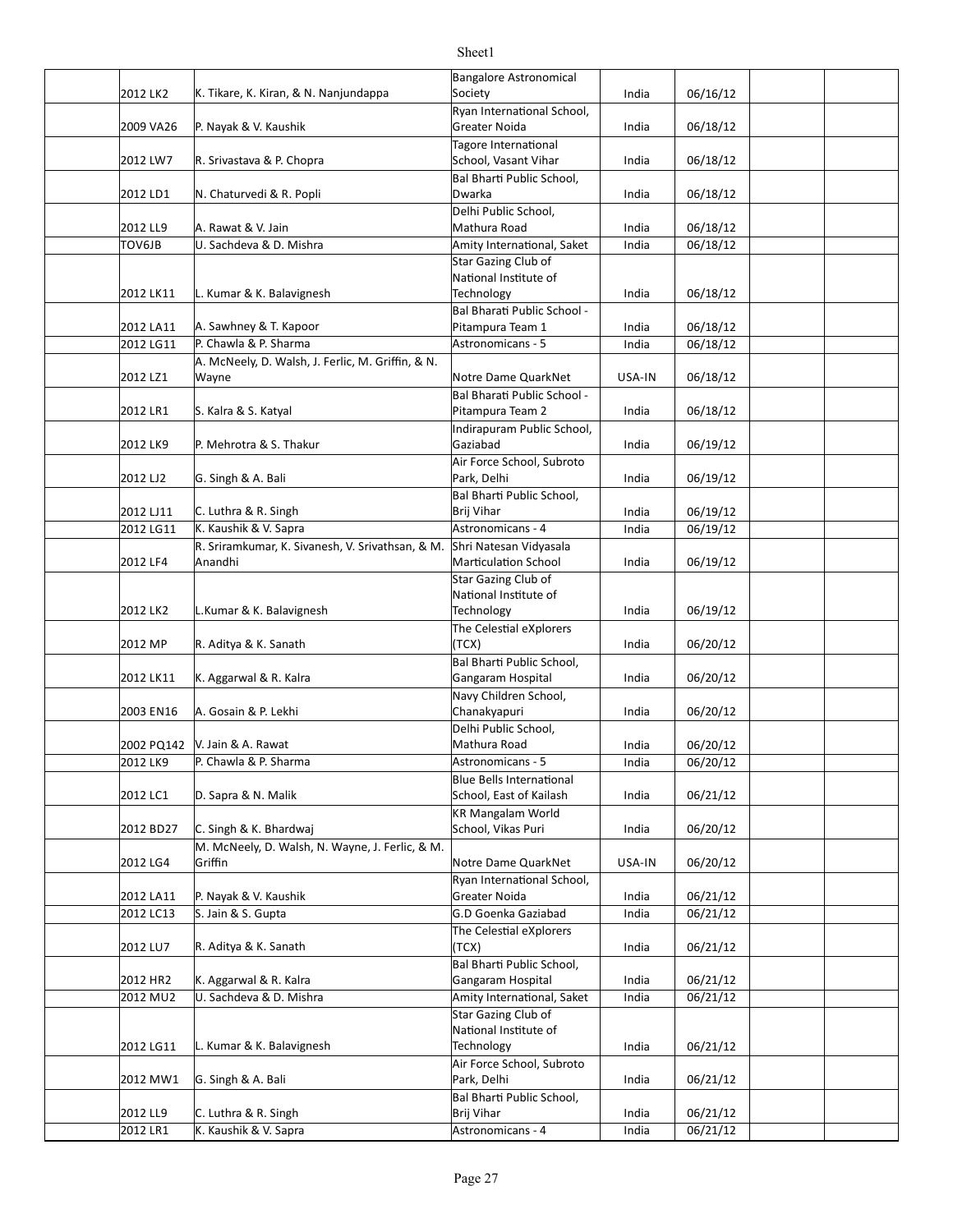|                       | K. Sivanesh, V. Srivatsan, R. Sriramkumar, & M.   | Shri Natesan Vidyasala                                    |        |          |  |
|-----------------------|---------------------------------------------------|-----------------------------------------------------------|--------|----------|--|
| 2012 LF11             | Anandhi                                           | <b>Marticulation School</b>                               | India  | 06/21/12 |  |
| 2012 LT7              | P. Chawla & P. Sharma                             | Astronomicans - 5                                         | India  | 06/21/12 |  |
|                       |                                                   | <b>KR Mangalam World</b>                                  |        |          |  |
| 2012 MY2              | C. Singh & K. Bhardwaj                            | School, Vikas Puri                                        | India  | 06/21/12 |  |
|                       |                                                   | Navy Children School,                                     |        |          |  |
| 2012 LC1              | A. Gosain & P. Lekhi                              | Chanakyapuri                                              | India  | 06/21/12 |  |
|                       |                                                   | Bal Bharti Public School,                                 |        |          |  |
| 2012 MU2              | R. Popli & N. Chaturvedi                          | Dwarka                                                    | India  | 06/21/12 |  |
|                       | A. Rawat & V. Jain                                | Delhi Public School,<br>Mathura Road                      | India  |          |  |
| 2012 KM45<br>2012 LL9 | D. Mishra & U. Sachdeva                           |                                                           | India  | 06/21/12 |  |
|                       |                                                   | Amity International, Saket<br>Bal Bharati Public School - |        | 06/21/12 |  |
| 2004 PM2              | S. Kalra & S. Katyal                              | Pitampura Team 2                                          | India  | 06/21/12 |  |
| 2012 LJ11             | S. Chaudhary & N. Sharma                          | GD Goenka School - Rohini                                 | India  | 06/21/12 |  |
|                       | M. Griffin, A. McNeely, D. Walsh, J. Ferlic, & N. |                                                           |        |          |  |
| 2135                  | Wayne                                             | Notre Dame QuarkNet                                       | USA-IN | 06/21/12 |  |
| 2012 MW1              | V. Narayan & S. Singhal                           | St. Columbus School                                       | India  | 06/23/12 |  |
|                       |                                                   | Bal Bharti Public School,                                 |        |          |  |
| 2012 LL9              | K. Aggarwal & R. Kalra                            | Gangaram Hospital                                         | India  | 06/23/12 |  |
|                       |                                                   | Apeejay School, Shekh                                     |        |          |  |
| 2012 MS4              | S. Gupta & N. Malhotra                            | Sarai                                                     | India  | 06/23/12 |  |
|                       |                                                   | <b>KR Mangalam World</b>                                  |        |          |  |
| 2012 MY2              | C. Singh & K. Bhardwaj                            | School, Vikas Puri                                        | India  | 06/23/12 |  |
|                       |                                                   | Navy Children School,                                     |        |          |  |
| 2012 LF11             | A. Gosain & P. Lekhi                              | Chanakyapuri                                              | India  | 06/23/12 |  |
|                       |                                                   | Bal Bharti Public School,                                 |        |          |  |
| 2012 LJ11             | R. Popli & N. Chaturvedi                          | Dwarka                                                    | India  | 06/23/12 |  |
|                       |                                                   | Indirapuram Public School,                                |        |          |  |
| 2001 DF47             | G. Singh & A. Bali                                | Gaziabad                                                  | India  | 06/23/12 |  |
|                       |                                                   | Star Gazing Club of                                       |        |          |  |
| 2012 MW1              | L. Kumar & K. Balavignesh                         | National Institute of<br>Technology                       | India  | 06/25/12 |  |
|                       |                                                   | Bal Bharati Public School -                               |        |          |  |
| 2012 LA11             | S. Kalra & S. Katya                               | Pitampura Team 2                                          | India  | 06/25/12 |  |
|                       |                                                   | Ryan International School,                                |        |          |  |
| 2012 MC7              | V. Kaushik & P. Nayak                             | Greater Noida                                             | India  | 06/26/12 |  |
|                       |                                                   | Bal Bharti Public School,                                 |        |          |  |
| 2012 MX2              | K. Aggarwal & R. Kalra                            | Gangaram Hospital                                         | India  | 06/26/12 |  |
|                       |                                                   | Navy Children School,                                     |        |          |  |
| <b>TOV6JU</b>         | A. Gosain & P. Lekhi                              | Chanakyapuri                                              | India  | 06/26/12 |  |
|                       |                                                   | Bal Bharti Public School,                                 |        |          |  |
| 2012 MS4              | R. Popli & N. Chaturvedi                          | Dwarka                                                    | India  | 06/26/12 |  |
|                       |                                                   | Delhi Public School,                                      |        |          |  |
| 2012 KL11             | V. Jain & A. Rawat                                | Mathura Road                                              | India  | 06/26/12 |  |
|                       |                                                   | Indirapuram Public School,                                |        |          |  |
| 2012 LU7              | P. Mehrotra & S. Thakur                           | Gaziabad                                                  | India  | 06/26/12 |  |
|                       |                                                   | Air Force School, Subroto                                 |        |          |  |
| 2012 MG7              | G. Singh & A. Bali                                | Park, Delhi<br>Bal Bharti Public School,                  | India  | 06/26/12 |  |
| 2012 MZ6              | C. Luthra & R. Singh                              | Brij Vihar                                                | India  | 06/26/12 |  |
| 2012 CA55             | S.S. Mago & A. Sarkar                             | Astronomicans - 3                                         | India  | 06/26/12 |  |
|                       | N. Wayne, J. Ferlic, M. Griffin, D. Walsh, & M.   |                                                           |        |          |  |
| 2012 MB7              | McNeely                                           | Notre Dame QuarkNet                                       | USA-IN | 06/26/12 |  |
|                       |                                                   | Ryan International School,                                |        |          |  |
| 2012 LF11             | V. Kaushik & P. Nayak                             | Greater Noida                                             | India  | 06/27/12 |  |
| 2012 MM11             | S. Jain & S. Gupta                                | G.D Goenka Gaziabad                                       | India  | 06/27/12 |  |
|                       |                                                   | The Celestial eXplorers                                   |        |          |  |
| 2012 MP               | R. Aditya, S. Kumar, & P. Udayan                  | (TCX)                                                     | India  | 06/27/12 |  |
|                       |                                                   | Bal Bharti Public School,                                 |        |          |  |
| 2012 MZ6              | K. Aggarwal & R. Kalra                            | Gangaram Hospital                                         | India  | 06/27/12 |  |
|                       |                                                   | <b>KR Mangalam World</b>                                  |        |          |  |
| 2004 BE68             | C. Singh & K. Bhardwaj                            | School, Vikas Puri                                        | India  | 06/27/12 |  |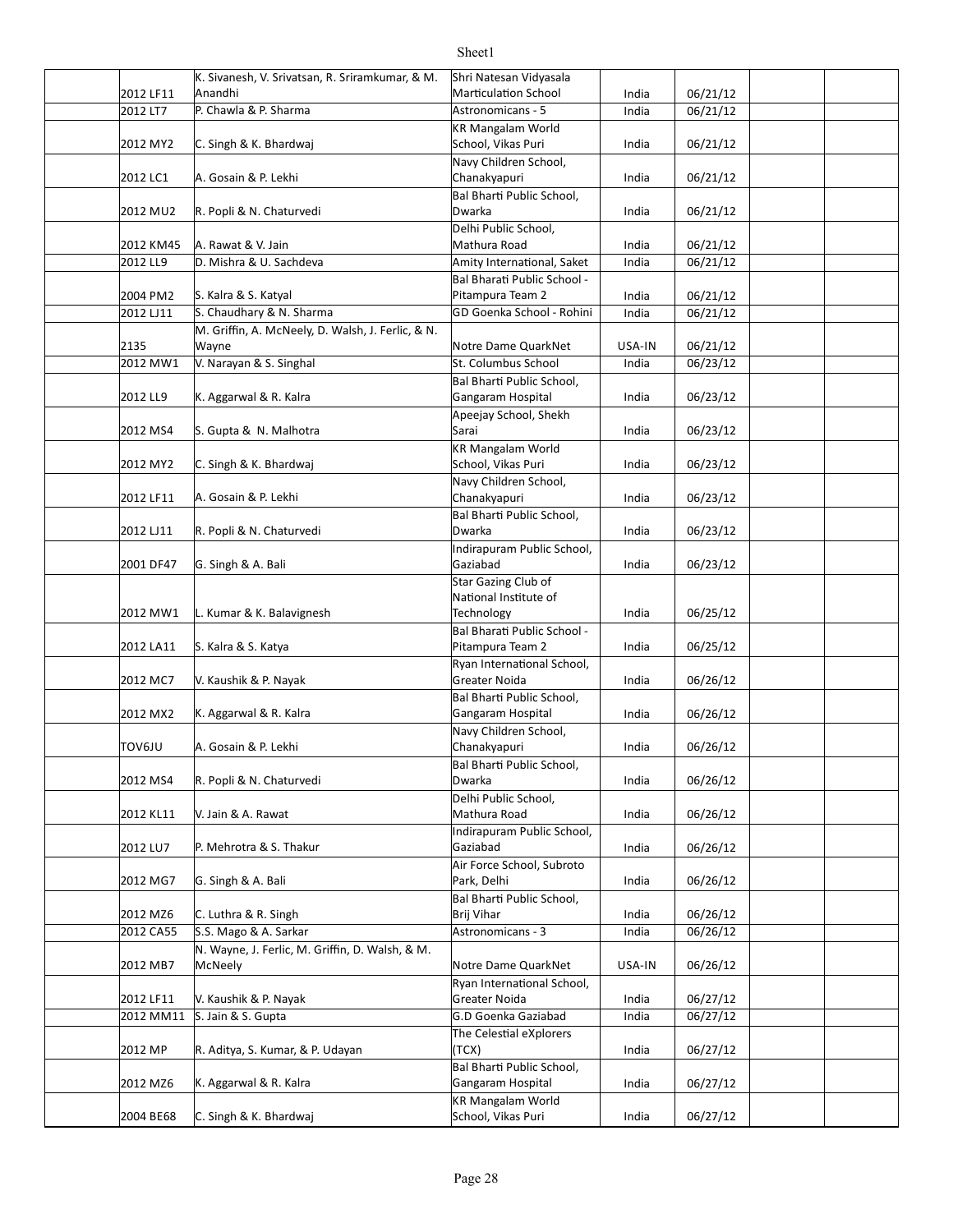### 2002 FG7 India 06/27/12 A. Gosain & P. Lekhi 2012 LJ11 India 06/27/12 R. Popli & N. Chaturvedi 2012 LH11 | A. Rawat & V. Jain | Nathura Road | Communisty | Mathura Road | Communisty | Of | Of | 27 | 12 2012 KM45 K. Tikare, N. Nanjundappa, & S. Gobbannavar Society and the state of the late of the of the of the o 2012 MU2 L. Kumar & K. Balavignesh Technology India 06/27/12 2012 LL9 India 06/27/12 S. Kalra & S. Katyal 2012 LG11 P. Chawla & P. Sharma Astronomicans - 5 Astronomicans - 5 Astronomicans - 5 Astronomicans - 5 Astronomicans - 5 Astronomicans - 5 Astronomicans - 5 Astronomicans - 5 Astronomicans - 5 Astronomicans - 5 Astronomic 2012 HG31 Wayne **Notice 1 Accord Accord Plane** Notre Dame QuarkNet | USA-IN | 06/27/12 2012 LH11 India 06/28/12 V. Kaushik & P. Nayak 2012 MB7 N. Malik & D. Sapra School, East of Kailash India 06/28/12 2012 MW1 | G. Singh & A. Bali **India** | Dark, Delhi **India** | 06/28/12 2012 MY2 C. Luthr & R. Singh the control of the set of the set of the set of the control of the control of the c 2012 MC7 India 06/28/12 V. Sapra & K. Kaushik Astronomicans - 4 2012 LG11 |L. Kumar & K. Balavignesh Technology India 06/28/12 2012 MF7 India 06/28/12 T. Kapoor & A. Sawhney 2012 LZ1 India 06/28/12 S. Kalra & S. Katyal 2012 KC6 P. Chawla & P. Shama Astronomicans - 5 Astronomicans - 5 Astronomicans - 5 Astronomicans - 5 Astronomicans - 5 Astronomicans - 5 Astronomicans - 5 Astronomicans - 5 Astronomicans - 5 Astronomicans - 5 Astronomican 2012 LT7 Anandhi Marticulation School India 06/28/12 2012 MP Wayne **Wayne COME ACCOMPONE ACCOMPONE IN** Notre Dame QuarkNet | India | 06/28/12 2001 SE286 T. Kapoor & A. Swahney Pitampura Team 1 India 06/29/12 2012 MY2 India 06/29/12 R. Aditya & K. Sanath 2012 LL9 C. Singh India 06/29/12 School, Vikas Puri 2012 MM11 India 06/29/12 A. Gosain & P. Lekhi 2012 MR7 India 06/29/12 R. Popli & N. Chaturvedi 2012 MG7 A. Rawat & V. Jain Mathura Road India 06/29/12 2012 MK6 U. Sachdeva & D. Mishra Amity International, Saket India 06/29/12 2012 MV4 N. Malik & D. Sapra New York School, East of Kailash | India | 06/29/12 2012 MQ3 India 06/29/12 P. Mehrotra & S. Thakur 2012 LK11 G. Singh & A. Bali **India 1988** Park, Delhi **India 196/29/12** 2012 MC7 C. Luthra & R. Singh Carries and Communism of the Unit of the Unit of the Unit of the Unit of the Unit 2012 LF11 India 06/29/12 S.S.Mago & A. Sarkar Astronomicans - 3 2012 LA11 K. Kaushik & V. Sapra Astronomicans - 4 Astronomicans - 4 Astronomicans - 4 Astronomicans - 4 Astronomicans - 4 Astronomicans - 4 Astronomicans - 4 Astronomicans - 4 Astronomicans - 4 Astronomicans - 4 Astronomic 2012 LT7 | K. Tikare & N. Nanjundappa Society India | 06/29/12 2012 LG11 India 06/29/12 Mar]cula]on SchoolNavy Children School, Chanakyapuri **Bal Bharti Public School,** Dwarka Delhi Public School, Mathura Road Bangalore Astronomical Society **Star Gazing Club of** National Institute of **Technology** Bal Bharati Public School -Pitampura Team 2 M. Griffin, A. McNeely, D. Walsh, J. Ferlic, & N. Wayne Ryan International School, Greater Noida N. Malik & D. Sapra **Blue Bells International** Air Force School, Subroto Park, Delhi **Bal Bharti Public School,** Brij Vihar Star Gazing Club of National Institute of **Technology** Bal Bharati Public School -Pitampura Team 1 Bal Bharati Public School -Pitampura Team 2 K. Sivanesh, V. Srivathsan, R. Sriramkumar, & M. Anandhi Shri Natesan Vidyasala A. McNeely, D. Walsh, J. Ferlic, M. Griffin, & N. Wayne Bal Bharati Public School -Pitampura Team 1 The Celestial eXplorers (TCX) KR Mangalam World Navy Children School, Chanakyapuri Bal Bharti Public School, Dwarka Delhi Public School, Mathura Road **Blue Bells International** School, East of Kailash Indirapuram Public School, Gaziabad Air Force School, Subroto Park, Delhi Bal Bharti Public School, Brij Vihar Bangalore Astronomical Society V. Srivathsan, K. Sivanesh, R. Sriramkumar, & M. Anandhi Shri Natesan Vidyasala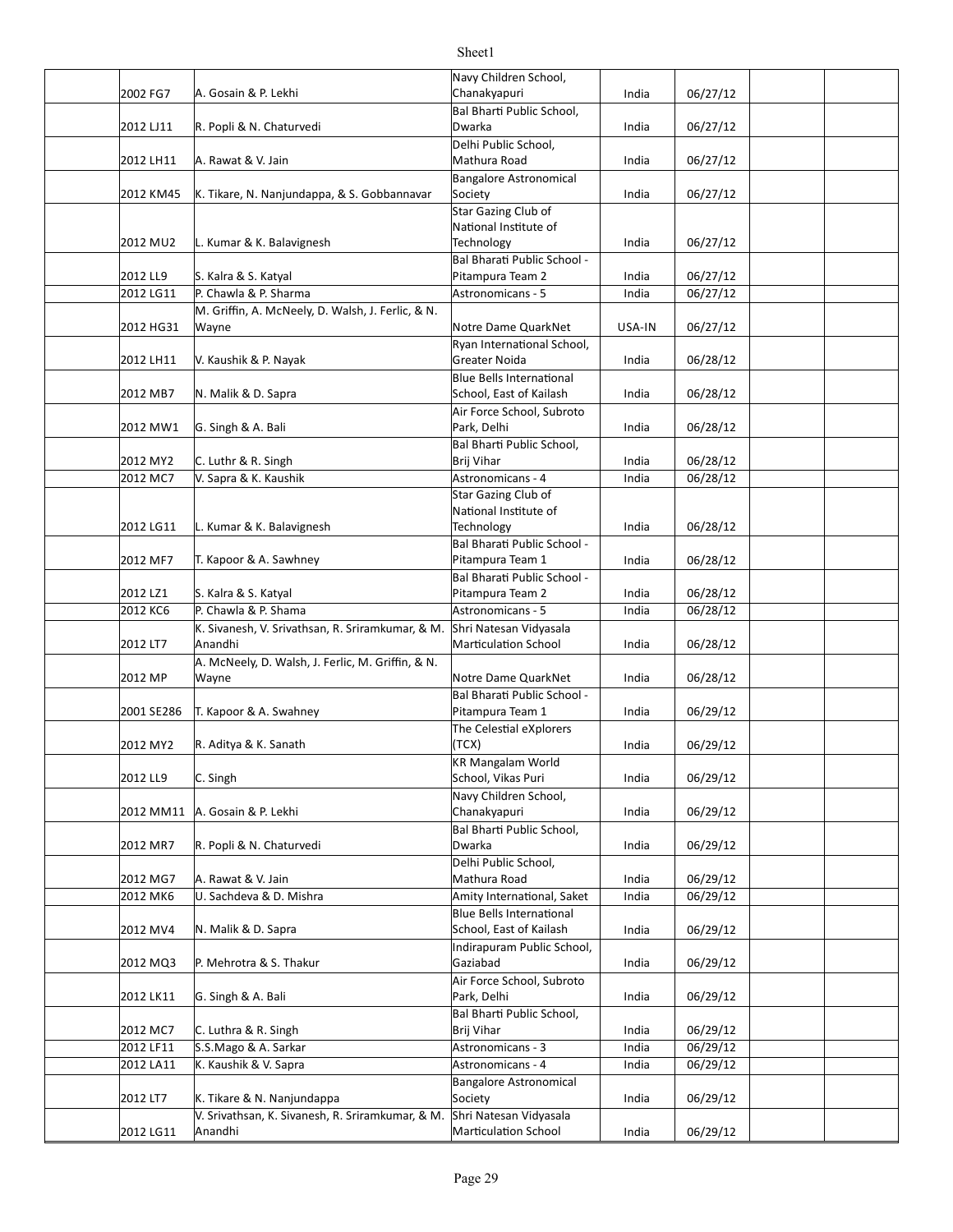### 2001 FA1 India 06/29/12 S. Kalra & S. Katyal 2012 LF11 K. Aggarwal & R. Kalra Names Cangaram Hospital North Conditional Article 1 and 106/30/12 2012 LG11 N. Malhotra & S. Gupta Sarai India | 06/30/12 2007 MM13 India 06/30/12 C. Singh & K. Bhardwaj 2006 KM103 India 06/30/12 A. Gosain & P. Lekhi 2012 LU7 India 06/30/12 R. Popli & N. Chaturvedi 2012 MM11 |A. Rawat & V. Jain Mathura Road India 06/30/12 2012 MY2 S. Chaudhary & N. Sharma Games GD Goenka School - Rohini | India | 06/30/12 2012 MD7 P. Chawla & P. Sharma Astronomicans - 5 Astronomicans - 5 Astronomicans - 5 Astronomicans - 5 Astronomicans - 5 Astronomicans - 5 Astronomicans - 5 Astronomicans - 5 Astronomicans - 5 Astronomicans - 5 Astronomica 2012 LC1 McNeely **COMEN COMENT WAS CONSUMED** Motre Dame QuarkNet India 06/30/12 2012 MU2 D. Mishra & U. Sachdeva Amity International, Saket | India 07/02/12 2012 HG31 D. Sapra & N. Malik School, East of Kailash India 07/02/12 2012 LL9 India 07/02/12 2012 MV4 G. Singh & A. Bali **India** 2012 MV4 G. Singh & A. Bali **India** 1 07/02/12 2012 MQ3 C. Luthra & R. Singh Carries and Communism of Brij Vihar Communism india (197/02/12 2012 MK6 India 07/02/12 K. Kaushik & V. Sapra Astronomicans - 4 2012 LG11 |L. Kumar & K. Balavignesh Technology India | 07/02/12 2007 MM13 India 07/02/12 T. Kapoor & A. Sawhney 2009 LS S. Kalra & S. Katyal Servetted and Letter and Pitampura Team 2 and india (197/02/12 2012 MM11 N. Sharma & S. Chaudary Games (GD Goenka School - Rohini | India | 07/02/12 2012 MP DP. Chawla & P. Sharma Astronomicans - 5 Astronomicans - 5 Astronomicans - 5 Astronomicans - 5 Astronomicans - 5 Astronomicans - 5 Astronomicans - 5 Astronomicans - 5 Astronomicans - 5 Astronomicans - 5 Astronomica 2012 MK6 Wayne **Note Dame QuarkNet** India 07/02/12 2012 MU2 P. Nayak & V. Kaushik Greater Noida India 07/04/12 2012 LL9 S. Jain & S. Gupta India 07/04/12 G.D Goenka Gaziabad 2012 HG31 N. Malik & D. Sapra 1988 (Surgaon 1988) States 1, 19704/12 2012 MS4 St. Columbus School India 07/04/12 V. Narayan & S. Singhal 2012 MP India 07/04/12 R. Aditya & K. Sanath 2012 LE11 India 07/04/12 C. Singh & K. Bhardwaj 2001 QG142 India 07/04/12 A. Gosain & P. Lekhi 2012 MV4 India 07/04/12 R. Popli & N. Chaturvedi 2012 LK11 | V. Jain & A. Rawat 1 1 | 102 | 102 | 103 | 104 | 104 | 107/04/12 2007 MM13 India 07/04/12 2011 YU62 C. Luthra & R. Singh Brij Vihar India | 07/04/12 2012 LU7 S. Wadhwa & A. Gupta Astronomicans - 3 Astronomicans - 3 Astronomicans - 3 Astronomicans - 3 Astronomicans - 3 Astronomicans - 3 Astronomicans - 3 Astronomicans - 3 Astronomicans - 3 Astronomicans - 3 Astronomican 2009 AV India 07/05/12 V. Kaushik & P. Nayak 2012 MB7 India 07/05/12 R. Aditya & K. Sanath Bal Bharati Public School -Pitampura Team 2 **Bal Bharti Public School,** Gangaram Hospital Apeejay School, Shekh Sarai KR Mangalam World School, Vikas Puri Navy Children School, Chanakyapuri Bal Bharti Public School, Dwarka Delhi Public School, Mathura Road N. Wayne, J. Ferlic, M. Griffin, D. Walsh, & M. McNeely D. Sapra & N. Malik Blue Bells International P. Mehrotra Indirapuram Public School, Gaziabad Air Force School, Subroto Park, Delhi Bal Bharti Public School, Brij Vihar Star Gazing Club of National Institute of **Technology** Bal Bharati Public School -Pitampura Team 1 Bal Bharati Public School -Pitampura Team 2 A. McNeely, D. Walsh, J. Ferlic, M. Griffin, & N. Wayne Ryan International School. Greater Noida Ryan Interational Sohna Gurgaon The Celestial eXplorers (TCX) KR Mangalam World School, Vikas Puri Navy Children School, Chanakyapuri Bal Bharti Public School, Dwarka Delhi Public School, Mathura Road P. Mehrotra Indirapuram Public School, Gaziabad Bal Bharti Public School, Brij Vihar **Ryan International School,** Greater Noida The Celestial eXplorers (TCX)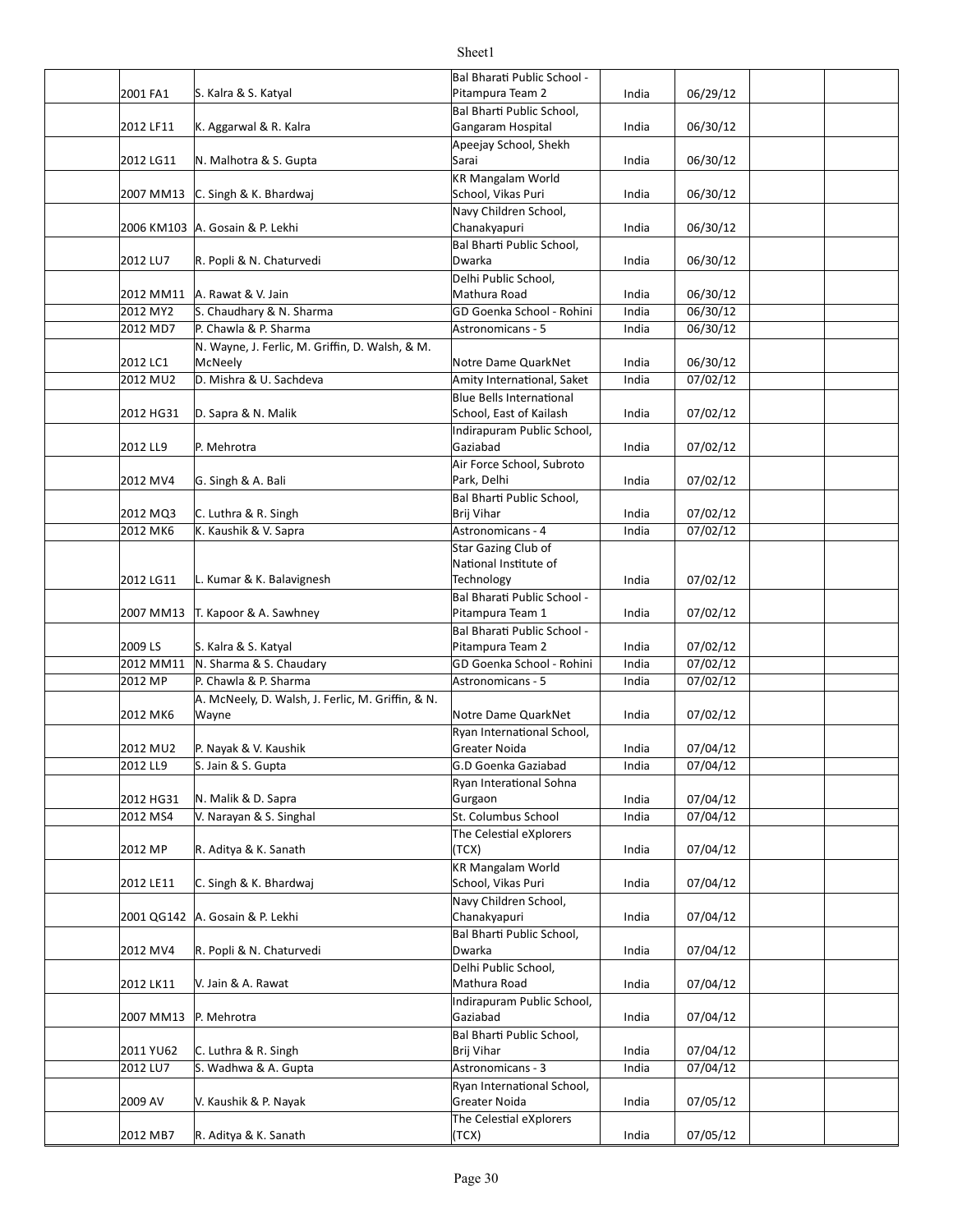|                     |                          |                                                   | Bal Bharti Public School,                       |                   |                               |                  |                          |
|---------------------|--------------------------|---------------------------------------------------|-------------------------------------------------|-------------------|-------------------------------|------------------|--------------------------|
|                     | 2012 MS4                 | R. Kalra & K. Aggarwal                            | Gangaram Hospital                               | India             | 07/05/12                      |                  |                          |
|                     |                          |                                                   | KR Mangalam World                               |                   |                               |                  |                          |
|                     | 2012 MK6                 | C. Singh & K. Bhardwaj                            | School, Vikas Puri                              | India             | 07/05/12                      |                  |                          |
|                     | 2012 ML6                 | A. Gosain & P. Lekhi                              | Navy Children School,<br>Chanakyapuri           | India             | 07/05/12                      |                  |                          |
|                     |                          |                                                   | Star Gazing Club of                             |                   |                               |                  |                          |
|                     |                          |                                                   | National Institute of                           |                   |                               |                  |                          |
|                     | 2012 LC1                 | V. Narayan & S. Singhal                           | Technology                                      | India             | 07/05/12                      |                  |                          |
|                     |                          |                                                   | Bal Bharati Public School -                     |                   |                               |                  |                          |
|                     | 2012 MU2                 | T. Kapoor & A. Sawhney                            | Pitampura Team 1                                | India             | 07/05/12                      |                  |                          |
|                     |                          |                                                   | Bal Bharati Public School -                     |                   |                               |                  |                          |
|                     | 2001 WC47                | S. Kalra & S. Katyal                              | Pitampura Team 2                                | India             | 07/05/12                      |                  |                          |
|                     | 2012 MP                  | P. Chawla & P. Sharma                             | Astronomicans - 5                               | India             | 07/05/12                      |                  |                          |
|                     |                          | A. McNeely, D. Walsh, J. Ferlic, M. Griffin, & N. |                                                 |                   |                               |                  |                          |
|                     | 2012 MC7                 | Wayne                                             | Notre Dame QuarkNet                             | India             | 07/05/12                      |                  |                          |
|                     |                          | <b>Main Belt Asteroid Discoveries</b>             |                                                 |                   | All-India, 2012 Jun 3 - Jul 8 |                  |                          |
|                     | Object                   | <b>Students</b>                                   | <b>School</b>                                   |                   |                               | <b>Date</b>      |                          |
|                     | TOV6IR                   | V. Sapra & K. Kaushik                             | Astronomicans - 4                               | Location<br>India | <b>Status</b>                 | 06/06/12         | Linked<br><b>ATC0402</b> |
|                     |                          |                                                   | Star Gazing Club of                             |                   | Preliminary                   |                  |                          |
|                     |                          |                                                   | National Institute of                           |                   |                               |                  |                          |
|                     | TOV6IU                   | L. Kumar & K. Balavignesh                         | Technology                                      | India             | Preliminary                   | 06/08/12         | <b>NITK0002</b>          |
|                     |                          |                                                   | Bal Bharti Public School,                       |                   |                               |                  |                          |
|                     | TOV6J5                   | C. Luthra & R. Singh                              | Brij Vihar                                      | India             | Preliminary                   | 06/13/12         | <b>RAM0002</b>           |
|                     |                          |                                                   | The Celestial eXplorers                         |                   |                               |                  |                          |
|                     | LLOV6JJ                  | R. Aditya & K. Sanath                             | (TCX)                                           | India             | Preliminary                   | 06/19/12         | <b>TCX0004</b>           |
|                     |                          |                                                   | The Celestial eXplorers                         |                   |                               |                  |                          |
|                     | OLOVOT                   | R. Aditya & K. Sanath                             | (TCX)                                           | India             | Preliminary                   | 06/21/12         | <b>TCX2002</b>           |
|                     | TOV6JP                   | T. Kapoor & A. Sawhney                            | Bal Bharati Public School -<br>Pitampura Team 1 | India             | Preliminary                   | 06/22/12         | <b>BBP0041</b>           |
|                     |                          | V. Srivatsan, R. Sriramkumar, K. Sivanesh, & M.   | Shri Natesan Vidyasala                          |                   |                               |                  |                          |
|                     | TOV6JN                   | Anandhi                                           | <b>Marticulation School</b>                     | India             | Preliminary                   | 06/22/12         | SNV0003                  |
|                     |                          |                                                   | Bal Bharati Public School -                     |                   |                               |                  |                          |
|                     | ΤΟν6JQ                   | S. Kalra & S. Katyal                              | Pitampura Team 2                                | India             | Preliminary                   | 06/22/12         | <b>BBP0121</b>           |
|                     | VLOVOT                   | S. Gain & S. Gupta                                | G.D Goenka Gaziabad                             | India             | Preliminary                   | 06/23/12         | GDG9212                  |
|                     |                          |                                                   | Apeejay School, Shekh                           |                   |                               |                  |                          |
|                     | TOV6K0                   | S. Gupta & N. Malhotra                            | Sarai                                           | India             | Preliminary                   | 06/26/12         | APJ0002                  |
|                     |                          |                                                   | KR Mangalam World                               |                   |                               |                  |                          |
|                     | TOV6K4                   | C. Singh & K. Bhardwaj                            | School, Vikas Puri                              | India             | Preliminary                   | 06/27/12         | <b>KRM3302</b>           |
|                     | TOV6K6                   | T. Kapoor & A. Swahney                            | Bal Bharati Public School -<br>Pitampura Team 1 | India             | Preliminary                   | 06/29/12 BBP0204 |                          |
|                     |                          |                                                   |                                                 |                   |                               |                  |                          |
|                     | <b>NEO Confirmations</b> |                                                   |                                                 |                   | All-India, 2012 Jun 3 - Jul 8 |                  |                          |
|                     | Object                   | <b>Students</b>                                   | <b>School</b>                                   | Location          | Date                          |                  |                          |
|                     | 2012 LE                  | U. Sachdeva & D. Mishra                           | Amity International, Saket                      | India             | 06/09/12                      |                  |                          |
|                     |                          |                                                   | Navy Children School,                           |                   |                               |                  |                          |
|                     | 2012 LH5                 | A. Gosain & P. Lekhi                              | Chanakyapuri                                    | India             | 06/14/12                      |                  |                          |
|                     |                          | A. McNeely, D. Walsh, J. Ferlic, M. Griffin, & N. |                                                 |                   |                               |                  |                          |
|                     | 2012 JO26                | Wayne                                             | Notre Dame QuarkNet                             | USA-IN            | 06/16/12                      |                  |                          |
|                     |                          |                                                   |                                                 |                   |                               |                  |                          |
|                     |                          |                                                   |                                                 |                   |                               |                  |                          |
| 2012 Jul 9 - Aug 13 |                          |                                                   |                                                 |                   |                               |                  |                          |
|                     |                          | All-India Asteroid Search Campaign - 4            |                                                 |                   |                               |                  |                          |
|                     |                          | <b>All-India Asteroid Search Campaign - 5</b>     |                                                 |                   |                               |                  |                          |

Puram

Delhi Public School RK

**NEO Observations All-India, 2012 Jul 9 - Aug 13 Object Students Students School Location Date** 2012 MD7 S. Wadhwa & A. Gupta Astronomican I Astronomican I Astronomican I Astronomican I Astronomican I Astronomican I 2012 MU2  $\left|$  S. Sehgal & S. Agarwal  $\left| \right|$  Sun City School  $\left| \right|$  India  $\left| \right|$  07/07/12

2012 MS4 India 07/07/12 R. Jain & P. Alag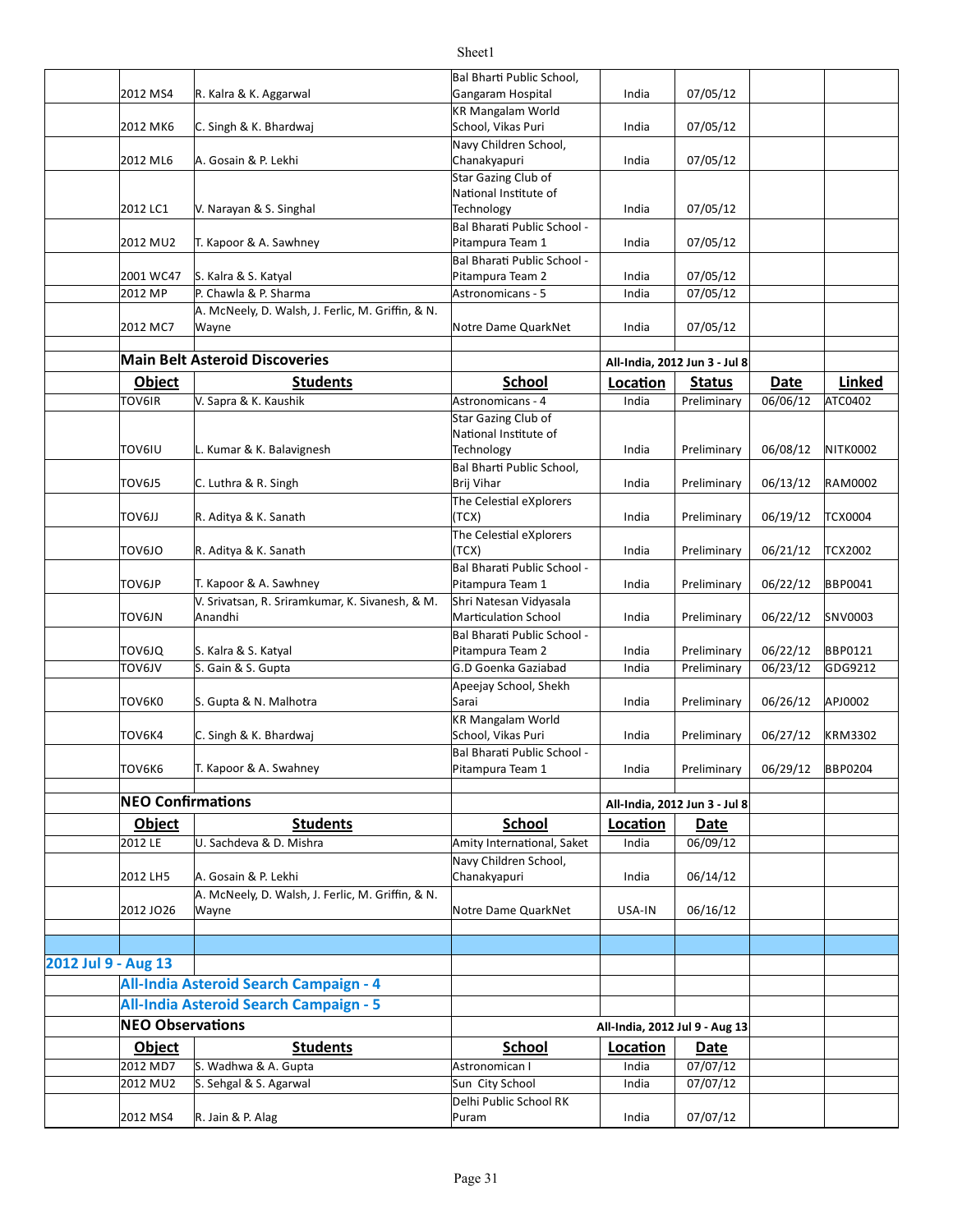|           |                                                   | Ajay Model Sen. Sec.          |        |          |  |
|-----------|---------------------------------------------------|-------------------------------|--------|----------|--|
| 2012 MV4  | Y. Raj & S. Singh                                 | School, Himachal Pradesh      | India  | 07/07/12 |  |
| 2012 KU24 | N. Shah & A. Dubey                                | Navrachna School, Gujarat     | India  | 07/07/12 |  |
|           |                                                   | M.P. Birla Institute of       |        |          |  |
|           |                                                   | Fundamental Research &        |        |          |  |
| 2012 LA11 | N. Dibyajyoti & S. Amar                           | Nikaya Observatory            | India  | 07/07/12 |  |
| 2012 LD1  | M. Deka & S. Sharma                               | SPACE Team I                  | India  | 07/07/12 |  |
| 2005 GN59 | P. Mittal & P. Gupta                              | <b>BBPS Pitampura</b>         | India  | 07/07/12 |  |
|           |                                                   | Maharani Gayatri Devi Girls   |        |          |  |
| 2012 MM11 | K. Gupta & A. Bumb                                | School, Jaipur                | India  | 07/07/12 |  |
|           |                                                   |                               |        |          |  |
|           |                                                   | Indo Public School & Aimer    |        |          |  |
| 2012 MP   | A. Shirbhate & A. Shrivastva                      | Institute of Technology       | India  | 07/07/12 |  |
| 2012 BC20 | R. Aditya & P. Pradeep                            | Parsec India                  | India  | 07/07/12 |  |
|           |                                                   | Ajay Model Sen. Sec.          |        |          |  |
| 2012 MV4  | Y. Raj & S. Singh                                 | School, Himachal Pradesh      | India  | 07/07/12 |  |
|           |                                                   | Sheratans Astronomy Club,     |        |          |  |
| 2012 MC7  | K. Akshay, B. Arun, & G. Aishwara                 | JGI Group                     | India  | 07/08/12 |  |
| 2012 MZ6  | A. Adarsh                                         | Jain University, Bangalore    | India  | 07/08/12 |  |
|           |                                                   | Maruthi International High    |        |          |  |
| 2012 MM11 | U.A. Pavan & M.B. Madhu                           | School, Tumkur, Karnataka     | India  | 07/08/12 |  |
|           |                                                   | Mayoor International          |        |          |  |
| 2012 MG7  | R. Arora                                          | School, Noida                 | India  | 07/08/12 |  |
| 2011 YU62 | P. Sharma & R. Chhabra                            | <b>SPACE Team II</b>          | India  | 07/10/12 |  |
| 2012 MB7  | S. Wadhwa, & A. Gupta                             | Astronomican I                | India  | 07/10/12 |  |
| 2012 LL9  | S. Sehgal & S. Agarwal                            | Sun City School               | India  | 07/10/12 |  |
|           |                                                   | DAV Centenary Public          |        |          |  |
| 2012 MS4  | S. Sharma & M. Sharma                             | School                        | India  | 07/10/12 |  |
|           |                                                   | Delhi Public School RK        |        |          |  |
| 2012 LF11 | R. Jain & P. Alag                                 | Puram                         | India  | 07/10/12 |  |
|           |                                                   | Modern School, Vasant         |        |          |  |
| 2012 LG11 | N. Jagga & J. Yadav                               | Vihar                         | India  | 07/10/12 |  |
|           |                                                   | Ajay Model Sen. Sec.          |        |          |  |
| 2012 LT7  | Y. Raj & S. Singh                                 | School, Himachal Pradesh      | India  | 07/10/12 |  |
|           |                                                   | Navy Children School,         |        |          |  |
| 2012 LE11 | N.D ibyajyoti & S. Amar                           | Chanakyapuri                  | India  | 07/10/12 |  |
| 2012 JR17 | P. Mittal & P. Gupta                              | <b>BBPS Pitampura</b>         | India  | 07/10/12 |  |
|           |                                                   | Maharani Gayatri Devi Girls   |        |          |  |
| 2012 DO   | A. Bumb & K. Gupta                                | School, Jaipur                | India  | 07/10/12 |  |
| 2012 LH11 | Y. Gupta & N. Gajaria                             | Step by Step, Noida           | India  | 07/10/12 |  |
|           | A. McNeely, D. Walsh, J. Ferlic, M. Griffin, & N. | Notre Dame QuarkNet           |        |          |  |
| 2012 MU2  | Wayne                                             | Team                          | USA-IN | 07/10/12 |  |
| 2012 MA7  | A. Singh & S. Dhawan                              | Astronomican II               | India  | 07/10/12 |  |
| 2012 MP   | A. Gupta, & S. Wadhwa                             | Astronomican I                | India  | 07/11/12 |  |
| 2012 LZ1  | S. Sehgal & S. Agarwal                            | Sun City School               | India  | 07/11/12 |  |
| 2012 MS4  | R. Aditya & K. Sanath                             | The Celestial eXplorers       | India  | 07/11/12 |  |
|           |                                                   | Sheratans Astronomy Club,     |        |          |  |
| 2012 LF11 | M. Vasist, V. Mohan, & S. Kumble                  | JGI Group                     | India  | 07/11/12 |  |
| 2012 MK6  | V. Narayan & S. Singhal                           | St. Columbas School           | India  | 07/11/12 |  |
|           |                                                   | Maruthi International High    |        |          |  |
| 2012 MN2  | U.A. Pavan & M.B. Madhu                           | School, Tumkur, Karnataka     | India  | 07/11/12 |  |
|           |                                                   | Mayoor International          |        |          |  |
| 2012 BC20 | R. Arora                                          | School, Noida                 | India  | 07/11/12 |  |
|           |                                                   | Notre Dame QuarkNet           |        |          |  |
| 2012 FY23 | J. Ferlic, M. Griffin, N. Wayne, & G. Irons       | Team                          | USA-IN | 07/11/12 |  |
| 2012 MB7  | R. Aditya & P. Pradeep                            | Parsec India                  | India  | 07/11/12 |  |
| 2012 MC7  | R. Aditya                                         | Jain College                  | India  | 07/11/12 |  |
|           |                                                   | <b>Bangalore Astronomical</b> |        |          |  |
| 2012 LU7  | K. Tikare, N. Nanjundappa, & K. Kiran             | Society                       | India  | 07/11/12 |  |
| 2012 ML6  | A. Adarsh, K Sharath, & P. Prerana                | Jain University, Bangalore    | India  | 07/11/12 |  |
|           |                                                   | Delhi Public School RK        |        |          |  |
| 2012 LC1  | P. Alag & R. Jain                                 | Puram                         | India  | 07/12/12 |  |
|           |                                                   | Modern School, Vasant         |        |          |  |
| 2012 MU2  | J. Yadav & N. Jagga                               | Vihar                         | India  | 07/12/12 |  |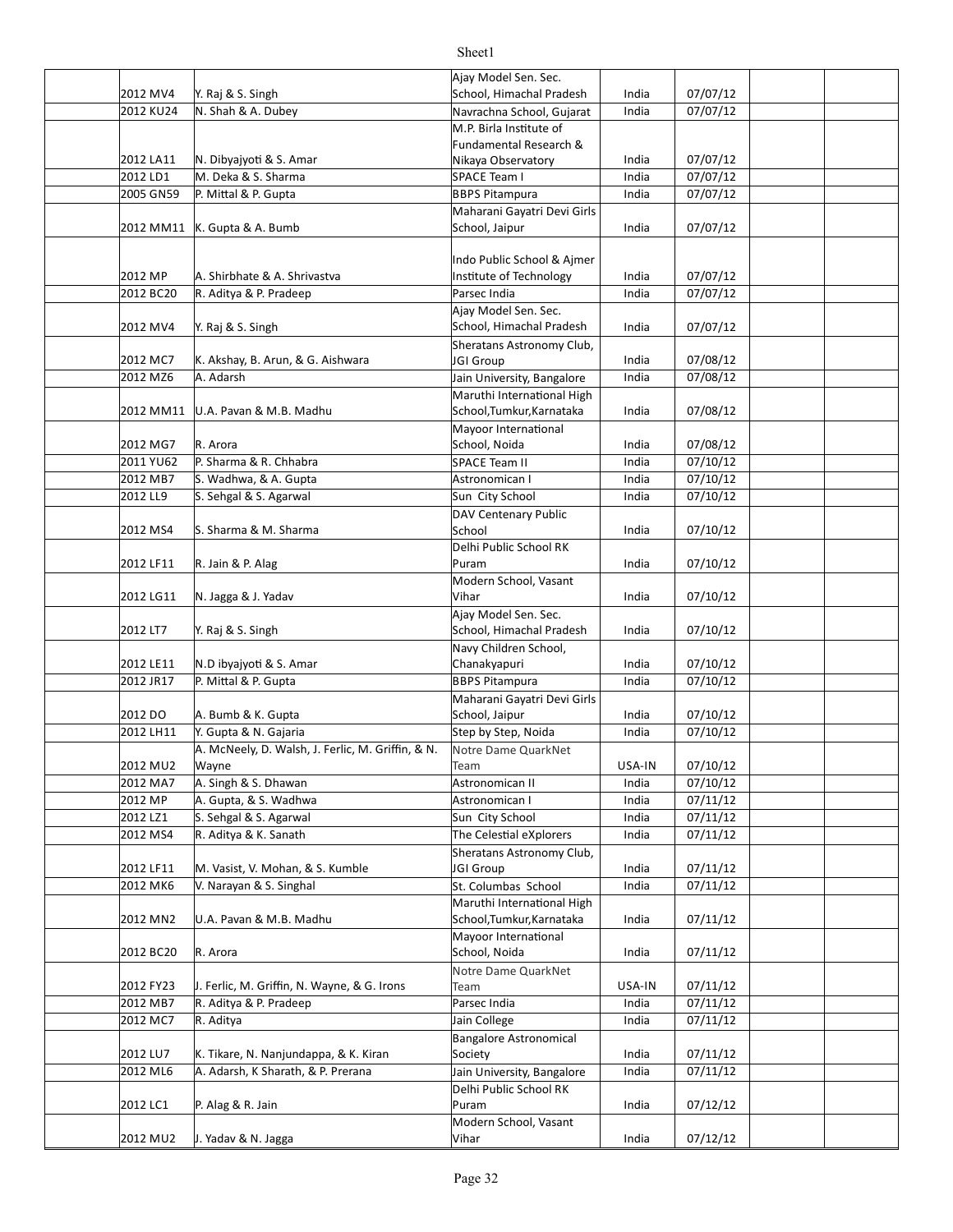| 2012 DO   | M. Kundalia, B. Kundalia, & J. Arora              | Hillwood Academy             | India  | 07/12/12 |  |
|-----------|---------------------------------------------------|------------------------------|--------|----------|--|
| 2012 LJ11 | R. Aditya & D. Pradeep                            | Parsec India                 | India  | 07/12/12 |  |
| 2012 MG7  | R. Aditya, K. Sanath, & V. Aniruddha              | The Celestial eXplorers      | India  | 07/12/12 |  |
| 2012 MM11 | P. Shriya & G. Medhini                            | Jain College                 | India  | 07/12/12 |  |
|           |                                                   | Bangalore Astronomical       |        |          |  |
| 2012 MK6  | K. Tikare, N. Nanjundappa, & K. Kiran             | Society                      | India  | 07/12/12 |  |
| 2012 ML6  | A. Adarsh, K. Sharath, & R. Anupama               | Jain University, Bangalore   | India  | 07/12/12 |  |
|           |                                                   | DAV Centenary Public         |        |          |  |
| 2012 MV4  | S. Sharma & M. Sharma                             | School                       | India  | 07/14/12 |  |
|           |                                                   | Ajay Model Sen. Sec.         |        |          |  |
| 2012 JH11 | Y. Raj & S. Singh                                 | School, Himachal Pradesh     | India  | 07/14/12 |  |
|           |                                                   | Periyar University/ MP Birla |        |          |  |
| 2012 MP   | S. Subramanya & S. Vinodhinee                     | Institute                    | India  | 07/14/12 |  |
|           |                                                   | M.P. Birla Institute of      |        |          |  |
|           |                                                   | Fundamental Research &       |        |          |  |
| 2012 MR7  | N. Dibyajyoti & S. Amar                           | Nikaya Observatory           | India  | 07/14/12 |  |
| 2012 LZ1  | P. Mittal & P. Gupta                              | <b>BBPS Pitampura</b>        | India  | 07/14/12 |  |
|           |                                                   | Maruthi International High   |        |          |  |
| 2012 MU2  | U.A. Pavan & M.B. Madhu                           | School, Tumkur, Karnataka    | India  | 07/14/12 |  |
|           |                                                   | Mayoor International         |        |          |  |
| 2012 LG11 | R. Arora                                          | School, Noida                | India  | 07/14/12 |  |
|           | A. McNeely, D. Walsh, J. Ferlic, M. Griffin, & N. | Notre Dame QuarkNet          |        |          |  |
| 2012 LL9  | Wayne                                             | Team                         | USA-IN | 07/14/12 |  |
| 2012 JX11 | S. Wadhwa, & A. Gupta                             | Astronomican I               | India  | 07/15/12 |  |
|           |                                                   |                              |        |          |  |
| 2012 FJ   | D. Akash                                          | Jain College                 | India  | 07/15/12 |  |
|           |                                                   | Sheratans Astronomy Club,    |        |          |  |
| 2012 MR7  | K. Akshay, B. Arun, & G. Aishwarya                | JGI Group                    | India  | 07/15/12 |  |
| 2012 MP   | A. Adarsh                                         | Jain University, Bangalore   | India  | 07/15/12 |  |
|           |                                                   | Maruthi International High   |        |          |  |
| 2012 LZ1  | U.A. Pavan & M.B. Madhu                           | School, Tumkur, Karnataka    | India  | 07/15/12 |  |
|           |                                                   | Delhi Public School RK       |        |          |  |
| 2012 LL9  | P. Alag & R. Jain                                 | Puram                        | India  | 07/16/12 |  |
|           |                                                   | Ajay Model Sen. Sec.         |        |          |  |
| 2012 NN   | Y. Raj & S. Singh                                 | School, Himachal Pradesh     | India  | 07/16/12 |  |
|           |                                                   | M.P. Birla Institute of      |        |          |  |
|           |                                                   | Fundamental Research &       |        |          |  |
| 2012 LG11 | N. Dibyajyoti & S. Amar                           | Nikaya Observatory           | India  | 07/16/12 |  |
|           |                                                   | Maharani Gayatri Devi Girls  |        |          |  |
| 2012 NP   | A. Bumb & K. Gupta                                | School, Jaipur               | India  | 07/16/12 |  |
| 2012 BT23 | R. Aditya & D. Pradeep                            | Parsec India                 | India  | 07/16/12 |  |
| 2012 KJ18 | R. Aditya, K. Sanath, & V. Aniruddha              | The Celestial eXplorers      | India  | 07/16/12 |  |
| 2012 MC7  | P. Shriya, D. Akash, & R. Aditya                  | Jain College                 | India  | 07/16/12 |  |
|           |                                                   | Maruthi International High   |        |          |  |
| 2009 YV6  | U.A. Pavan & M.B. Madhu                           | School, Tumkur, Karnataka    | India  | 07/16/12 |  |
| 2012 KL18 | S. Wadhwa & A. Gupta                              | Astronomican I               | India  | 07/17/12 |  |
|           |                                                   | Ajay Model Sen. Sec.         |        |          |  |
| 2012 LZ1  | Y. Raj & S. Singh                                 | School, Himachal Pradesh     | India  | 07/17/12 |  |
|           |                                                   | M.P. Birla Institute of      |        |          |  |
|           |                                                   | Fundamental Research &       |        |          |  |
| 2012 ML6  | N. Dibyajyoti & S. Amar                           | Nikaya Observatory           | India  | 07/17/12 |  |
|           |                                                   | Maharani Gayatri Devi Girls  |        |          |  |
| 2012 LH11 | A. Bumb & K. Gupta                                | School, Jaipur               | India  | 07/17/12 |  |
| 2012 HR2  | Y. Gupta & N. Gajaria                             | Step by Step, Noida          | India  | 07/17/12 |  |
|           |                                                   | Mayoor International         |        |          |  |
| 2012 FJ   | R. Arora                                          | School, Noida                | India  | 07/17/12 |  |
|           | A. McNeely, D. Walsh, J. Ferlic, M. Griffin, & N. | Notre Dame QuarkNet          |        |          |  |
| 2012 MC7  |                                                   | Team                         | USA-IN | 07/17/12 |  |
|           | Wayne<br>A. Singh & S. Dhawan                     | Astronomican II              | India  |          |  |
| 2012 MG7  |                                                   |                              |        | 07/17/12 |  |
|           |                                                   | Periyar University/ MP Birla |        |          |  |
| 2012 MN2  | S. Subramanya & S. Vinodhinee                     | Institute                    | India  | 07/17/12 |  |
| 2012 LA11 | A. Singh & S. Dhawan                              | Astronomican II              | India  | 07/18/12 |  |
|           |                                                   | Sheratans Astronomy Club,    |        |          |  |
| 2012 MU2  | M. Vasist, V. Mohan, & S. Kumble                  | JGI Group                    | India  | 07/18/12 |  |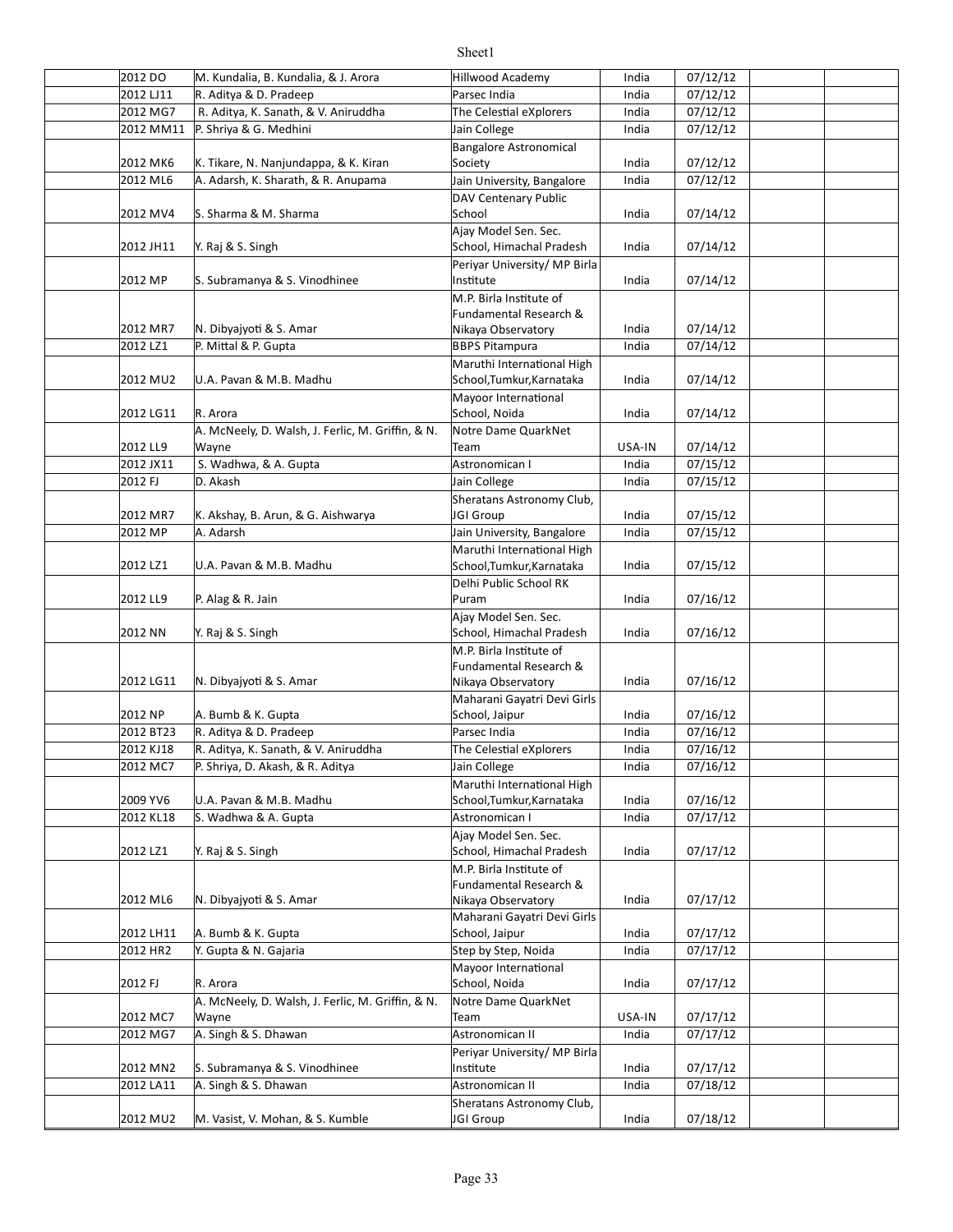### 2012 LG11 K. Tikare, N. Nanjundappa, & K. Kiran Society National Society (197/18/12 2007 JJ35 S. Agarwal & S. Seghal Sun City School India 07/18/12 2009 YV6 India 07/18/12 R. Jain & P. Alag 2012 NN |V. Narayan & S. Singhal St. Solumbas School | India | 07/18/12 2012 NQ U.A.Pavan & M.B.Madhu School,Tumkur,Karnataka India 07/18/12 2012 LZ1 India 07/18/12 School, Noida 2012 MC7 India 07/18/12 A. Gupta & S. Wadhwa Astronomican I 2012 LU7 India 07/19/12 K. Gupta & A. Bumb 2012 MP R. Aditya & D. Pradeep Parsec India Parsec India 1 07/19/12 2012 JX11 D. Akash **India** 107/19/12 2012 FD1 K. Akshay, B. Arun & G. Aishwarya North Unit all Group to the lindia (197/19/12 2012 MR7 SY K Gupta & N. Gajaria Step Step by Step, Noida (197/19/12 MR7 Step) 2012 NO M. Kundalia, J. Arora, & B. Kundalia Marthull Hillwood Academy and the lot and the 107/19/12 2012 OO S. Sehgal & S. Agarwal Sun City School Sun City School and india (197/20/12 2012 NP India 07/20/12 S. Sharma & M. Sharma 2012 NO S. Devgun **India 18** Astronomicans III andia 1 07/20/12 2012 FM52 USA-IN 07/20/12 2012 MQ3 India 07/20/12 J. Yadav & N. Jagga 2012 MG7 India 07/20/12 S. Subramanya & V. Sunaadha 2012 FD1 BP. Mittal & P. Gupta Bernessen BBPS Pitampura BBPS Pitampura Bernessen Barnessen Barnessen BBPS Pitampura 2012 MS4 | V. Narayan & S. Singhal St. School | India | 07/20/12 2012 NQ U.A.Pavan & M.B.Madhu School,Tumkur,Karnataka India 07/20/12 2012 MR7 India 07/20/12 School, Noida 2012 JX11 P. Alag & R. Jain **D. C. Letter Stephen Communist Perrament Communist Communist Communist Perrament Co** 2005 NX44 India 07/21/12 J. Yadav & N. Jagga 2012 HL Y. Raj & S. Singh The School, Himachal Pradesh | India | 07/21/12 2012 HG31 A. Bumb & K. Gupta School, Jaipur India 07/21/12 2012 LE11 India 07/21/12 S. Subramanya & V. Sunaadha 2012 FZ23 India 07/21/12 Y. Gupta & N. Gajaria Step by Step, Noida 2012 NQ M. Kundalia, J. Arora, & B. Kundalia Hillwood Academy Hilla (197/21/12 2012 OO |K. Tikare, N. Nanjundappa, & K. Kiran |Society | India | 07/21/12 2012 NP A. Adarsh & K. Sharath Jain University, Bangalore India 07/21/12 2012 MM11 S. Devgun Astronomicans III India 07/21/12 2012 HG31 India 07/21/12 2012 NO M. Sharma & S. Sharma (School School and India | 07/21/12 2012 OQ B. Mittal & P. Gupta Barrow BBPS Pitampura BBPS Pitampura Barrow Barrow BBPS Pitampura Barrow Barrow India 2012 OO A. Bumb & K. Gupta School, Jaipur India 07/22/12 2012 NQ |K. Sanath & R. Aditya |The Celestial eXplorers | India | 07/22/12 2012 NN India 07/22/12 K. Akshay, G. Aishwarya, & B. Arun 2012 MU2 | A. Adarsh & K. Sharath **Depart of Lain** University, Bangalore | India | 07/22/12 2012 NP | U.A. Pavan & M.B. Madhu School,Tumkur,Karnataka India 07/22/12 Bangalore Astronomical Society Delhi Public School RK Puram U.A.Pavan & M.B.Madhu Maruthi International High R. Arora Mayoor International Maharani Gayatri Devi Girls School, Jaipur D. Akash Sheratans Astronomy Club, **JGI** Group DAV Centenary Public School A. McNeely, D. Walsh, J. Ferlic, M. Griffin, & N. Wayne Notre Dame QuarkNet Team Modern School, Vasant Vihar Periyar University/ MP Birla Institute U.A.Pavan & M.B.Madhu Maruthi International High R. Arora Mayoor International Delhi Public School RK Puram Modern School, Vasant Vihar Ajay Model Sen. Sec. Maharani Gayatri Devi Girls School, Jaipur Periyar University/ MP Birla Institute Bangalore Astronomical Society A. Adarsh & K. Sharath Astronomicans III S. Pahwa Shahjahanpur Research **Organization** DAV Centenary Public School Maharani Gayatri Devi Girls School, Jaipur Sheratans Astronomy Club, **JGI** Group A. Adarsh & K. Sharath U.A. Pavan & M.B. Madhu Maruthi International High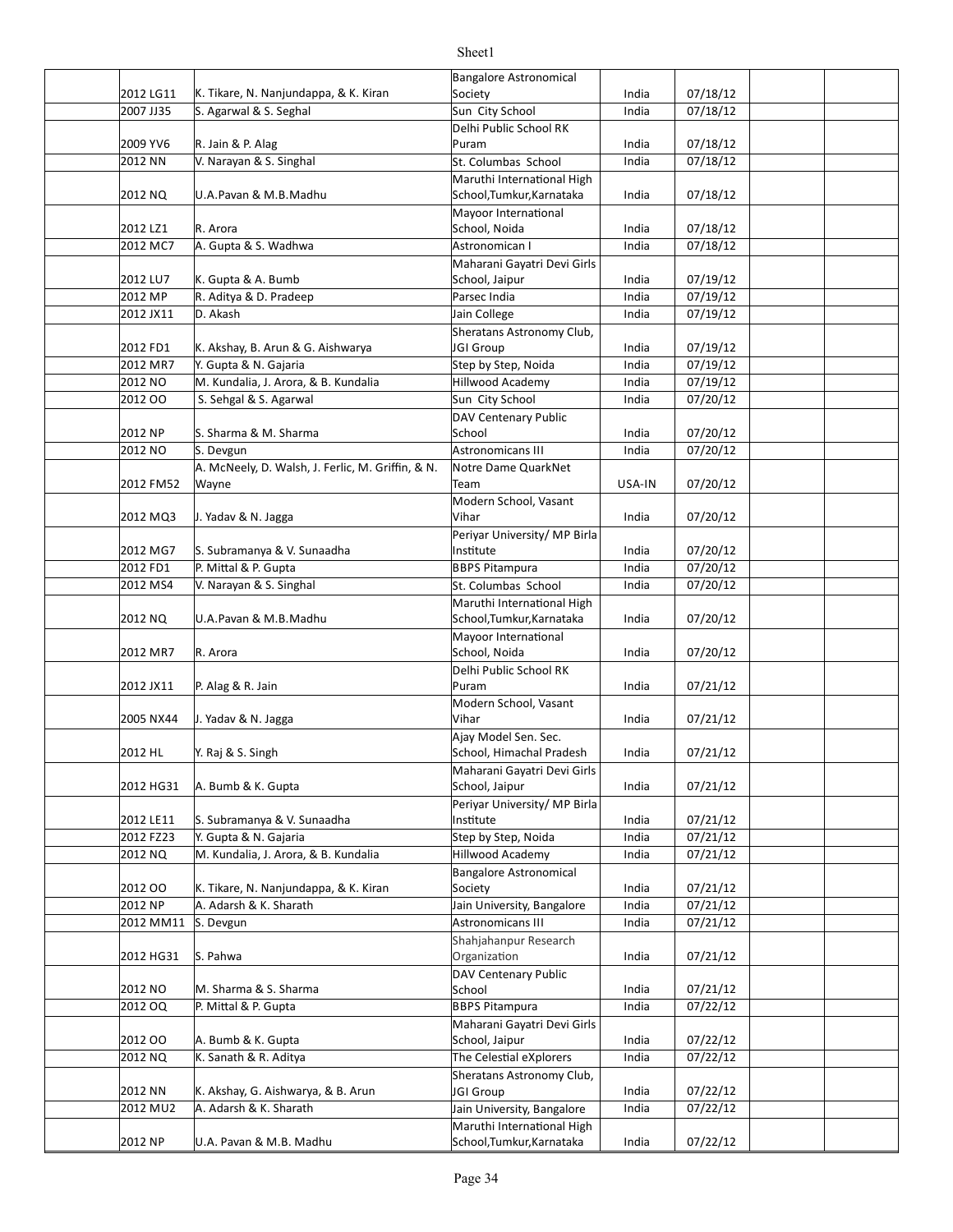| 2012 OC1  | S. Wadhwa & A. Gupta                              | Astronomican I                               | India  | 07/23/12 |  |
|-----------|---------------------------------------------------|----------------------------------------------|--------|----------|--|
|           |                                                   | <b>DAV Centenary Public</b>                  |        |          |  |
| 2012 MK6  | S. Sharma & M. Sharma                             | School                                       | India  | 07/23/12 |  |
|           |                                                   | Navy Children School,                        |        |          |  |
| TOV6LA    | A. Sandhu                                         | Chanakyapuri                                 | India  | 07/23/12 |  |
|           |                                                   | Periyar University/ MP Birla                 |        |          |  |
| 2012 OD1  | S. Subramanya & V. Sunaadha                       | Institute                                    | India  | 07/23/12 |  |
|           |                                                   | M.P. Birla Institute of                      |        |          |  |
| 2012 MV4  | N. Dibyajyoti & S. Amar                           | Fundamental Research &<br>Nikaya Observatory | India  | 07/23/12 |  |
|           |                                                   | Maharani Gayatri Devi Girls                  |        |          |  |
| 2012 HR2  | K. Gupta & A. Bumb                                | School, Jaipur                               | India  | 07/23/12 |  |
|           |                                                   | Mayoor International                         |        |          |  |
| 2012 FM52 | R. Arora                                          | School, Noida                                | India  | 07/23/12 |  |
| 2012 MB7  | A. Tandon & R. Chhabra                            | <b>SPACE Team II</b>                         | India  | 07/23/12 |  |
|           |                                                   | Shahjahanpur Research                        |        |          |  |
| 2012 OZ   | S. Pahwa & I. Human                               | Organization                                 | India  | 07/23/12 |  |
|           | N. Wayne, J. Ferlic, M. Griffin, M. McNeely, & D. | Notre Dame QuarkNet                          |        |          |  |
| 2012 NQ   | Walsh                                             | Team                                         | USA-IN | 07/23/12 |  |
| 2012 HG31 | M. Kundalia, J. Arora, & B. Kundalia              | <b>Hillwood Academy</b>                      | India  | 07/24/12 |  |
| 2012 FE58 | D. Akash & R. Aditya                              | Jain College                                 | India  | 07/24/12 |  |
|           |                                                   | DAV Centenary Public                         |        |          |  |
| 2012 MU2  | S. Sharma & M. Sharma                             | School                                       | India  | 07/26/12 |  |
|           |                                                   | Delhi Public School RK                       |        |          |  |
| 2012 NN   | P. Alag & R. Jain                                 | Puram                                        | India  | 07/26/12 |  |
|           |                                                   | Sheratans Astronomy Club,                    |        |          |  |
| 2012 MQ3  | M. Vasist, V. Mohan, & S. Kumble                  | JGI Group                                    | India  | 07/26/12 |  |
| 2012 00   | V. Narayan & S. Singhal                           | St. Columbas School                          | India  | 07/26/12 |  |
|           |                                                   | Maruthi International High                   |        |          |  |
| 2012 NP   | U.A. Pavan & M.B. Madhu                           | School, Tumkur, Karnataka                    | India  | 07/26/12 |  |
|           |                                                   | Mayoor International                         |        |          |  |
| 2012 OA1  | R. Arora & M. Jha                                 | School, Noida                                | India  | 07/26/12 |  |
| 2012 OD1  | A. Tandon & R. Chhabra                            | <b>SPACE Team II</b>                         | India  | 07/26/12 |  |
|           |                                                   | Shahjahanpur Research                        |        |          |  |
| 2012 MV4  | S. Pahwa & I. Human                               | Organization                                 | India  | 07/26/12 |  |
|           |                                                   | Ajay Model Sen. Sec.                         |        |          |  |
| 2012 FM52 | Y. Raj & S. Singh                                 | School, Himachal Pradesh                     | India  | 07/28/12 |  |
|           |                                                   | Navy Children School,                        |        |          |  |
| 2012 HG31 | A. Sandhu & V. Raju                               | Chanakyapuri                                 | India  | 07/28/12 |  |
|           |                                                   | M.P. Birla Institute of                      |        |          |  |
|           |                                                   | <b>Fundamental Research &amp;</b>            |        |          |  |
| 2012 NO   | N. Dibyajyoti & K. Sanath                         | Nikaya Observatory                           | India  | 07/28/12 |  |
|           |                                                   | Maharani Gayatri Devi Girls                  |        |          |  |
| 2012 OZ   | A. Bumb & K. Gupta                                | School, Jaipur                               | India  | 07/28/12 |  |
| 2012 OE1  | R. Aditya, D. Pradeep, & K. Sanath                | Parsec India                                 | India  | 07/28/12 |  |
|           |                                                   | Sheratans Astronomy Club,                    |        |          |  |
| 2012 OA1  | K. Akshay, B. Arun, & G. Aishwarya                | JGI Group                                    | India  | 07/28/12 |  |
| 2012 OB1  | A. Adarsh & K. Sharath                            | Jain University, Bangalore                   | India  | 07/28/12 |  |
| 2012 FD23 | V. Narayan & S. Singhal                           | St. Columbas School                          | India  | 07/28/12 |  |
|           |                                                   | Maruthi International High                   |        |          |  |
| 2007 PH25 | U.A. Pavan & M.B. Madhu                           | School, Tumkur, Karnataka                    | India  | 07/28/12 |  |
|           |                                                   | Mayoor International                         |        |          |  |
| 2012 MU2  | R. Arora & M. Jha                                 | School, Noida                                | India  | 07/28/12 |  |
|           |                                                   | Periyar University/ MP Birla                 |        |          |  |
| 2012 NQ   | S. Subramanya & V. Sunaadha                       | Institute                                    | India  | 07/28/12 |  |
| 2012 NP   | D. Akash & R. Aditya                              | Jain College                                 | India  | 07/28/12 |  |
|           |                                                   | Delhi Public School RK                       |        |          |  |
| 2012 OZ   | P. Alag & R. Jain                                 | Puram                                        | India  | 07/29/12 |  |
|           |                                                   | Ajay Model Sen. Sec.                         |        |          |  |
| 2012 OE1  | Y. Raj & S. Singh                                 | School, Himachal Pradesh                     | India  | 07/29/12 |  |
|           |                                                   | Navy Children School,                        |        |          |  |
| 2012 NP   | A. Sandhu & V. Raju                               | Chanakyapuri                                 | India  | 07/29/12 |  |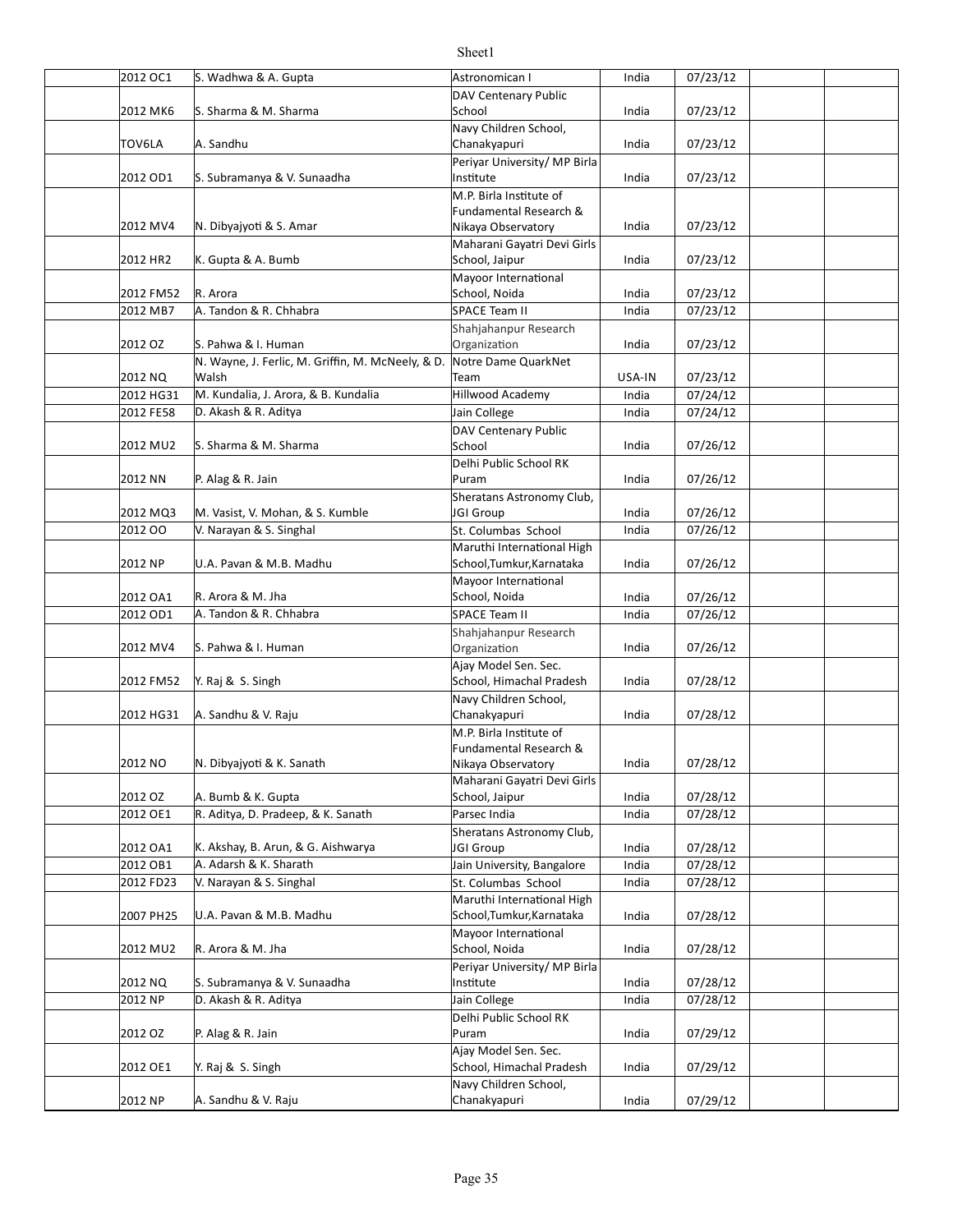|           |                                                 | M.P. Birla Institute of                               |        |          |  |
|-----------|-------------------------------------------------|-------------------------------------------------------|--------|----------|--|
|           |                                                 | Fundamental Research &                                |        |          |  |
| 2012 OD1  | N. Dibyajyoti & K. Sanath                       | Nikaya Observatory<br>Maharani Gayatri Devi Girls     | India  | 07/29/12 |  |
| 2012 OC1  | K. Gupta & A. Bumb                              | School, Jaipur                                        | India  | 07/29/12 |  |
|           |                                                 | DAV Centenary Public                                  |        |          |  |
| 2012 NN   | S. Sharma & M. Sharma                           | School                                                | India  | 07/29/12 |  |
|           |                                                 | Navy Children School,                                 |        |          |  |
| 2012 NP   | A. Sandhu & V. Raju                             | Chanakyapuri                                          | India  | 07/29/12 |  |
| 2009 QB36 | Y. Gupta & N. Gajaria                           | Step by Step, Noida                                   | India  | 07/29/12 |  |
| 2012 MV4  | A. Gupta & S. Wadhwa                            | Astronomican I                                        | India  | 07/30/12 |  |
| 2012 NN   | Y. Raj & S. Singh                               | Ajay Model Sen. Sec.<br>School, Himachal Pradesh      | India  | 07/30/12 |  |
|           |                                                 | Navy Children School,                                 |        |          |  |
| 2008 JQ14 | A. Sandhu & V. Raju                             | Chanakyapuri                                          | India  | 07/30/12 |  |
|           |                                                 | M.P. Birla Institute of                               |        |          |  |
|           |                                                 | Fundamental Research &                                |        |          |  |
| 2012 OE1  | N. Dibyajyoti & K. Sanath                       | Nikaya Observatory                                    | India  | 07/30/12 |  |
| 2012 MU2  | R. Aditya, K. Sanath, & V. Aniruddha            | The Celestial eXplorers                               | India  | 07/30/12 |  |
| 2012 ML6  | M. Vasist, V. Mohan, & S. Kumble                | Sheratans Astronomy Club,<br>JGI Group                | India  | 07/30/12 |  |
|           |                                                 | <b>Bangalore Astronomical</b>                         |        |          |  |
| 2012 OZ   | K. Tikare, N. Nanjundappa, & K. Kiran           | Society                                               | India  | 07/30/12 |  |
| 2012 OC1  | A. Adarsh                                       | Jain University, Bangalore                            | India  | 07/30/12 |  |
|           |                                                 | Shahjahanpur Research                                 |        |          |  |
| 2012 OB1  | S. Pahwa & I. Human                             | Organization                                          | India  | 07/30/12 |  |
| 2001 WN1  | S. Wadhwa & A. Gupta                            | Astronomican I                                        | India  | 08/01/12 |  |
|           |                                                 | DAV Centenary Public                                  |        |          |  |
| 87311     | S.Shamra & M.Sharma                             | School                                                | India  | 08/01/12 |  |
|           |                                                 | Delhi Public School RK                                |        |          |  |
| 2005 UC   | P. Alag & R. Jain                               | Puram                                                 | India  | 08/01/12 |  |
|           |                                                 | Ajay Model Sen. Sec.<br>School, Himachal Pradesh      |        | 08/01/12 |  |
| 5143      | Y. Raj & S. Singh                               | Navy Children School,                                 | India  |          |  |
| 2008 XE3  | A. Sandhu & V. Raju                             | Chanakyapuri                                          | India  | 08/01/12 |  |
|           |                                                 | Periyar University/ MP Birla                          |        |          |  |
| 2012 OE1  | S. Subramanya & V. Sunaadha                     | Institute                                             | India  | 08/01/12 |  |
|           |                                                 | M.P. Birla Institute of                               |        |          |  |
|           |                                                 | Fundamental Research &                                |        |          |  |
| 2012 OB1  | N. Dibyajyoti & K. Sanath                       | Nikaya Observatory                                    | India  | 08/01/12 |  |
|           |                                                 |                                                       |        |          |  |
| 2012 HG31 | A. Shirbhate & A. Shirvastva                    | Indo Public School & Ajmer<br>Institute of Technology | India  | 08/01/12 |  |
|           | A. McNeely, D. Walsh, J. Ferlic, N. Wayne, & M. | Notre Dame QuarkNet                                   |        |          |  |
| 2012 OA1  | Griffin                                         | Team                                                  | USA-IN | 08/01/12 |  |
|           | 2011 WV134 S. Wadhwa & A. Gupta                 | Astronomican I                                        | India  | 08/02/12 |  |
| 2000 OY21 | S. Sehgal & S. Aggarwal                         | Sun City School                                       | India  | 08/02/12 |  |
|           |                                                 | DAV Centenary Public                                  |        |          |  |
| 4257      | S. Sharma & M. Sharma                           | School                                                | India  | 08/02/12 |  |
|           |                                                 | Ajay Model Sen. Sec.                                  |        |          |  |
| 2006 WW1  | Y. Raj & S. Singh                               | School, Himachal Pradesh                              | India  | 08/02/12 |  |
|           |                                                 | Navy Children School,                                 |        |          |  |
| 2001 LM5  | A. Sandhu & V. Raju                             | Chanakyapuri                                          | India  | 08/02/12 |  |
| 1993 OM7  | S. Subramanya & V. Sunaadha                     | Periyar University/ MP Birla<br>Institute             | India  | 08/02/12 |  |
| 2005 UC   | N. Shah & A. Dubey                              | Navrachna School, Gujarat                             | India  | 08/02/12 |  |
|           |                                                 | Sheratans Astronomy Club,                             |        |          |  |
| 2000 RN77 | M. Vasist, V. Mohan, & S. Kumble                | JGI Group                                             | India  | 08/02/12 |  |
| 2012 OA1  | V. Narayan & S. Singhal                         | St. Columbas School                                   | India  | 08/02/12 |  |
|           |                                                 | Maruthi International High                            |        |          |  |
| 2012 NP   | U.A. Pavan & M.B. Madhu                         | School, Tumkur, Karnataka                             | India  | 08/02/12 |  |
|           |                                                 | Mayoor International                                  |        |          |  |
| 2012 BC20 | R. Arora & M. Jha                               | School, Noida                                         | India  | 08/02/12 |  |
| 2012 NQ   | R. Aditya & D. Pradeep                          | Parsec India                                          | India  | 08/04/12 |  |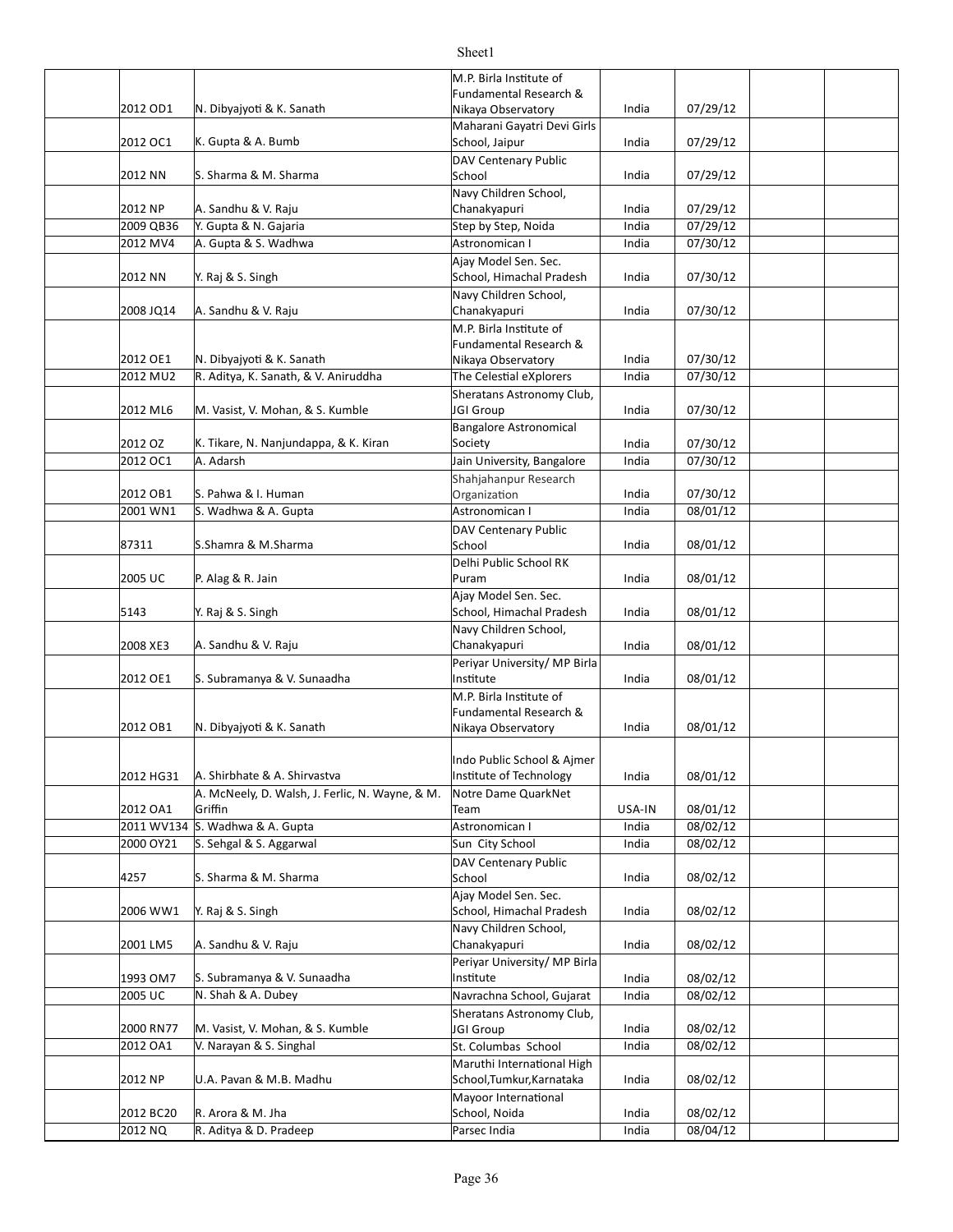| AVK0033          | A. Bumb & K. Gupta                                         | Maharani Gayatri Devi Girls<br>School, Jaipur            | India          | Preliminary                    | 07/10/12    | AAB0099       |
|------------------|------------------------------------------------------------|----------------------------------------------------------|----------------|--------------------------------|-------------|---------------|
| <b>Object</b>    | <b>Students</b>                                            | <b>School</b>                                            | Location       | <b>Status</b>                  | <b>Date</b> | <b>Linked</b> |
|                  | <b>Main Belt Asteroid Discoveries</b>                      |                                                          |                | All-India, 2012 Jul 9 - Aug 13 |             |               |
|                  |                                                            |                                                          |                |                                |             |               |
| 2012 FJ          | A. McNeely, D. Walsh, N. Wayne, J. Ferlic, & M.<br>Griffin | Notre Dame QuarkNet<br>Team                              | USA-IN         | 08/11/12                       |             |               |
| 2012 LU7         | M. Vasist, V. Mohan, & S. Kumble                           | JGI Group                                                | India          | 08/11/12                       |             |               |
| 2012 HG31        | R. Aditya, K. Sanath, & V. Aniruddha                       | The Celestial eXplorers<br>Sheratans Astronomy Club,     | India          | 08/11/12                       |             |               |
| 2005 HD4         | S. Sharma & M. Sharma                                      | School                                                   | India          | 08/11/12                       |             |               |
|                  |                                                            | Nikaya Observatory<br>DAV Centenary Public               |                |                                |             |               |
| 2012 NP          | N. Dibyajyoti & K. Sanath                                  | <b>Fundamental Research &amp;</b>                        | India          | 08/08/12                       |             |               |
| 2012 OE1         | S. Subramanya & V. Sunaadha                                | Institute<br>M.P. Birla Institute of                     | India          | 08/08/12                       |             |               |
|                  |                                                            | Periyar University/ MP Birla                             |                |                                |             |               |
| 2012 FY23        | A. Sandhu & V. Raju                                        | Chanakyapuri                                             | India          | 08/08/12                       |             |               |
| 2012 MO3         | P. Alag & R. Jain                                          | Puram<br>Navy Children School,                           | India          | 08/08/12                       |             |               |
|                  | Griffin                                                    | Team<br>Delhi Public School RK                           |                | 08/07/12                       |             |               |
| 2012 OZ          | A. McNeely, D. Walsh, N. Wayne, J. Ferlic, & M.            | Notre Dame QuarkNet                                      | USA-IN         |                                |             |               |
| 2012 LD1         | A. McNeely, D. Walsh, J. Ferlic, N. Wayne, & M.<br>Griffin | Notre Dame QuarkNet<br>Team                              | USA-IN         | 08/07/12                       |             |               |
| 2012 NN          | A. Sandhu & V. Raju                                        | Chanakyapuri                                             | India          | 08/07/12                       |             |               |
|                  |                                                            | Navy Children School,                                    |                |                                |             |               |
| 2012 MA7         | U.A. Pavan & M.B. Madhu                                    | Maruthi International High<br>School, Tumkur, Karnataka  | India          | 08/07/12                       |             |               |
| 2012 FM52        | V. Narayan & S. Singhal                                    | St. Columbas School                                      | India          | 08/07/12                       |             |               |
| 2012 ML6         | N. Dibyajyoti & K. Santh                                   | Fundamental Research &<br>Nikaya Observatory             | India          | 08/07/12                       |             |               |
|                  |                                                            | M.P. Birla Institute of                                  |                |                                |             |               |
| 2012 MU2         | S. Subramanya & V. Sunaadha                                | Periyar University/ MP Birla<br>Institute                | India          | 08/07/12                       |             |               |
| 2007 PH25        | Y. Raj & S. Singh                                          | School, Himachal Pradesh                                 | India          | 08/07/12                       |             |               |
| 2012 MN2         | P. Alag & R. Jain                                          | Puram<br>Ajay Model Sen. Sec.                            | India          | 08/07/12                       |             |               |
|                  |                                                            | Delhi Public School RK                                   |                |                                |             |               |
| 2012 OE1         | S. Sharma & M. Sharma                                      | <b>DAV Centenary Public</b><br>School                    | India          | 08/07/12                       |             |               |
| 2001 OG142       | A. Adarsh                                                  | Jain University, Bangalore                               | India          | 08/06/12                       |             |               |
| 4581             | K. Kiran & N. Nanjundappa                                  | Society                                                  | India          | 08/06/12                       |             |               |
| 68350            | M. Vasist, V. Mohan, & S. Kumble                           | JGI Group<br><b>Bangalore Astronomical</b>               | India          | 08/06/12                       |             |               |
|                  |                                                            | Sheratans Astronomy Club,                                |                |                                |             |               |
| 2012 OD1         | D. Akash                                                   | Jain College                                             | India          | 08/06/12                       |             |               |
| 2012 FA14<br>887 | K. Gupta & A. Bumb<br>R. Aditya & D. Pradeep               | School, Jaipur<br>Parsec India                           | India<br>India | 08/06/12<br>08/06/12           |             |               |
|                  |                                                            | Maharani Gayatri Devi Girls                              |                |                                |             |               |
| 2012 NN          | N. Dibyajyoti & K. Sanath                                  | Fundamental Research &<br>Nikaya Observatory             | India          | 08/06/12                       |             |               |
|                  |                                                            | M.P. Birla Institute of                                  |                |                                |             |               |
| 2012 LE11        | S. Subramanya & V. Sunaadha                                | Periyar University/ MP Birla<br>Institute                | India          | 08/06/12                       |             |               |
| 2012 OC1         | S. Sharma & M. Sharma                                      | School                                                   | India          | 08/06/12                       |             |               |
|                  |                                                            | DAV Centenary Public                                     |                |                                |             |               |
| 2012 NN          | R. Arora & M. Jha                                          | Mayoor International<br>School, Noida                    | India          | 08/04/12                       |             |               |
| 1991 FE          | U.A. Pavan & M.B. Madhu                                    | School, Tumkur, Karnataka                                | India          | 08/04/12                       |             |               |
| 2012 NO          | A. Adarsh                                                  | Jain University, Bangalore<br>Maruthi International High | India          | 08/04/12                       |             |               |
| 2012 LU7         | K. Tikare & N. Nanjundappa                                 | Society                                                  | India          | 08/04/12                       |             |               |
|                  |                                                            | <b>Bangalore Astronomical</b>                            |                |                                |             |               |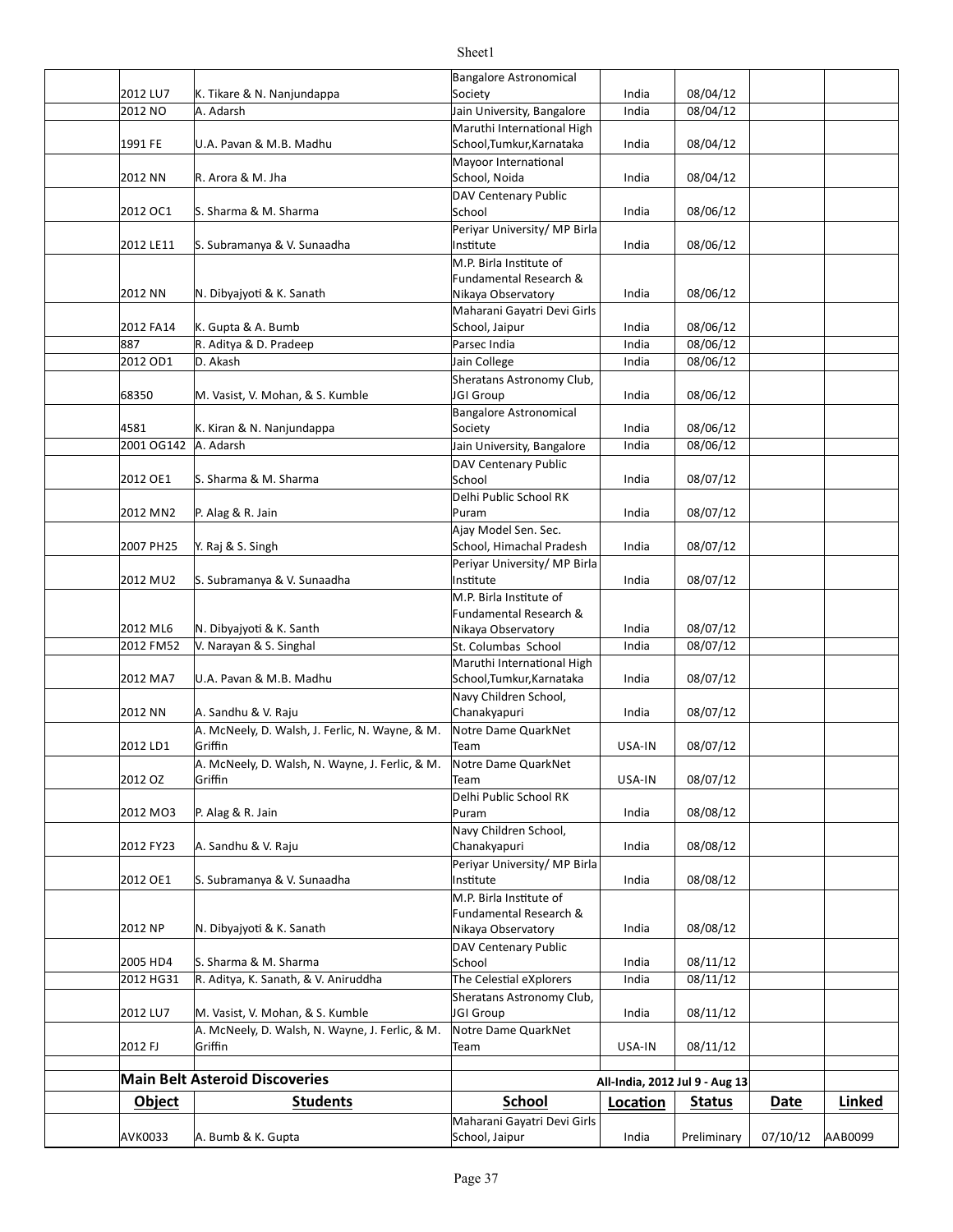| AVK0037<br>AVK0038       | M. Kundalia, B. Kundalia, & J. Arora<br>R. Aditya, K. Sanath, & V. Aniruddha | Hillwood Academy<br>The Celestial eXplorers | India                                  | Preliminary          | 07/12/12<br>07/12/12 | HILLS001<br><b>TCX2002</b> |
|--------------------------|------------------------------------------------------------------------------|---------------------------------------------|----------------------------------------|----------------------|----------------------|----------------------------|
|                          |                                                                              | Ajay Model Sen. Sec.                        | India                                  | Preliminary          |                      |                            |
| <b>TOV6KE</b>            | Y. Raj & S. Singh                                                            | School, Himachal Pradesh                    | India                                  | Preliminary          | 07/14/12             | ABC0001                    |
|                          |                                                                              | Sheratans Astronomy Club,                   |                                        |                      |                      |                            |
| TOV6KF                   | K. Akshay, B. Arun, & G. Aishwarya                                           | JGI Group                                   | India                                  | Preliminary          | 07/15/12             | SAC2001                    |
| <b>TOV6KH</b>            | P. Mittal & P. Gupta                                                         | <b>BBPS Pitampura</b>                       | India                                  | Preliminary          | 07/16/12             | <b>BBP0007</b>             |
| <b>TOV6KI</b>            | R. Aditya & D. Pradeep                                                       | Parsec India                                | India                                  | Preliminary          | 07/16/12             | PAR0001                    |
| TOV6KJ                   | R. Aditya & D. Pradeep                                                       | Parsec India                                | India                                  | Preliminary          | 07/16/12             | PAR0002                    |
| TOV6KS                   | Y. Gupta & N. Gajaria                                                        | Step by Step, Noida                         | India                                  | Preliminary          | 07/17/12             | SBS0051                    |
|                          |                                                                              | <b>DAV Centenary Public</b>                 |                                        |                      |                      |                            |
| 2012 OH3                 | S. Sharma & M. Sharma                                                        | School                                      | India                                  | <b>Provisional</b>   | 07/17/12             | SMM0004                    |
|                          |                                                                              | Delhi Public School RK                      |                                        |                      |                      |                            |
| AVK0039                  | R. Jain & P. Alag                                                            | Puram                                       | India                                  | Preliminary          | 07/18/12             | DPS0013                    |
|                          |                                                                              | Ajay Model Sen. Sec.                        |                                        |                      |                      |                            |
| TOV6KU                   | Y. Raj & S. Singh                                                            | School, Himachal Pradesh                    | India                                  | Preliminary          | 07/19/12             | <b>SKR0001</b>             |
|                          |                                                                              | Sheratans Astronomy Club,                   |                                        |                      |                      |                            |
| TOV6KW                   | K. Akshay, B. Arun & G. Aishwarya                                            | JGI Group                                   | India                                  | Preliminary          | 07/19/12             | SAC1002                    |
| 2012 OA3                 | S. Wadhwa & A. Gupta                                                         | <b>Astronomican I</b>                       | India                                  | Provisional          | 07/20/12             | AST1111                    |
| CGS1734                  | P. Mittal & P. Gupta                                                         | <b>BBPS Pitampura</b>                       | India                                  | Preliminary          | 07/20/12             | BBP0001                    |
| TOV6L8                   | J. Yadav & N. Jagga                                                          | Modern School, Vasant<br>Vihar              | India                                  | Preliminary          | 07/21/12             | AAA0001                    |
| TOV6L3                   | R. Aditya, K. Sanath, & V. Aniruddha                                         | The Celestial eXplorers                     | India                                  | Preliminary          | 07/21/12             | <b>TCX0001</b>             |
| TOV6LL                   | D. Akash & R. Aditya                                                         | Jain College                                | India                                  | Preliminary          | 07/24/12             | JNC0051                    |
| TOV6ME                   | A. Gupta & S. Wadhwa                                                         | Astronomican I                              | India                                  | Preliminary          | 07/29/12             | AKS1111                    |
|                          |                                                                              | Maruthi International High                  |                                        |                      |                      |                            |
| TOV6MG                   | U.A. Pavan & M.B. Madhu                                                      | School, Tumkur, Karnataka                   | India                                  | Preliminary          | 07/30/12             | MIS1234                    |
|                          |                                                                              | Shahjahanpur Research                       |                                        |                      |                      |                            |
| TOV6MH                   | S. Pahwa & I. Human                                                          | Organization                                | India                                  | Preliminary          | 07/30/12             | GGG0022                    |
|                          |                                                                              | <b>Delhi Public School RK</b>               |                                        |                      |                      |                            |
| 2012 PC6                 | P. Alag & R. Jain                                                            | Puram                                       | India                                  | <b>Provisional</b>   | 08/11/12             | <b>DPS0001</b>             |
|                          |                                                                              |                                             |                                        |                      |                      |                            |
|                          |                                                                              |                                             |                                        |                      |                      |                            |
|                          |                                                                              | All-India, 2012 Jul 9 - Aug                 |                                        |                      |                      |                            |
| <b>NEO Confirmations</b> |                                                                              | 13                                          |                                        |                      |                      |                            |
| <b>Object</b>            | <b>Students</b>                                                              | <b>School</b>                               | Location                               | Date                 |                      |                            |
| 2012 OZ                  | R. Aditya, K. Sanath, & V. Aniruddha                                         | The Celestial eXplorers                     | India                                  | 07/21/12             |                      |                            |
| 2012 OC1                 | R. Aditya & D. Akash                                                         | Jain College                                | India                                  | 07/21/12             |                      |                            |
| 2012 OJ4                 | R. Aditya & K. Sanath                                                        | The Celestial eXplorers                     | India                                  | 07/28/12             |                      |                            |
|                          |                                                                              |                                             |                                        |                      |                      |                            |
|                          |                                                                              | Indo Public School & Aimer                  |                                        |                      |                      |                            |
| 2012 PM4                 | A. Shirbhate & A. Shrivastva                                                 | Institute of Technology                     | India                                  | 08/10/12             |                      |                            |
| TOV6MV                   | S. Wadhwa & A. Gupta                                                         | Astronomican I                              | India                                  | 08/11/12             |                      |                            |
|                          |                                                                              |                                             |                                        |                      |                      |                            |
|                          |                                                                              |                                             |                                        |                      |                      |                            |
| 2012 Aug 14 - Sep 18     |                                                                              |                                             |                                        |                      |                      |                            |
|                          | <b>All-Brazil Asteroid Search Campaign</b>                                   |                                             |                                        |                      |                      |                            |
|                          | <b>SGAC Asteroid Search Campaign</b>                                         |                                             |                                        |                      |                      |                            |
|                          |                                                                              |                                             |                                        |                      |                      |                            |
| <b>NEO Observations</b>  |                                                                              |                                             | All-Brazil, SGAC, 2012 Aug 14 - Sep 18 |                      |                      |                            |
| <b>Object</b>            | <b>Students</b>                                                              | <b>School</b>                               | Location                               | Date                 |                      |                            |
|                          |                                                                              | Clube de Astronomia Louis                   |                                        |                      |                      |                            |
| 2012 MK6                 | V. Silva & N. Rosa                                                           | Cruls                                       | Brazil                                 | 08/12/12             |                      |                            |
|                          |                                                                              | Universidade Federal de                     |                                        |                      |                      |                            |
| 2012 OE1                 | E. Morais, R. Cuzinatto, & C. Melo                                           | Alfenas                                     | Brazil                                 | 08/12/12             |                      |                            |
|                          | V. Aiyar, P. Chawla, A. Dixit, A. Gupta, & N.                                |                                             |                                        |                      |                      |                            |
| 2012 OB1                 | Tekriwal                                                                     | Astra Castra                                | India                                  | 08/12/12             |                      |                            |
| 2012 NP                  | R. Rodriguez                                                                 | L.A.S.R. Quest                              | nany, Canada,                          | 08/12/12             |                      |                            |
| 2012 LE11                | R. Laird, R. Gogoi, R. Painter, Y. Stylianou, & S.<br>Williams               | <b>UKSEDS Asteroid Chasers</b>              | Inited Kingdon                         | 08/12/12             |                      |                            |
|                          | A. Dobre, C. Dumitrescu, B. Jakab, R. Muresan,                               |                                             |                                        |                      |                      |                            |
| 2007 FE20                | & V. Stefanovici                                                             | <b>Bright Matter</b>                        | Romania                                | 08/12/12             |                      |                            |
| 2012 PA<br>2012 00       | B. Nedelchev & V. Radeva<br>V. Thu, D. Tri, & P. Thai                        | Student Space Agency<br>Team Curiosity      | <b>Bulgaria</b><br>Viet Nam            | 08/12/12<br>08/12/12 |                      |                            |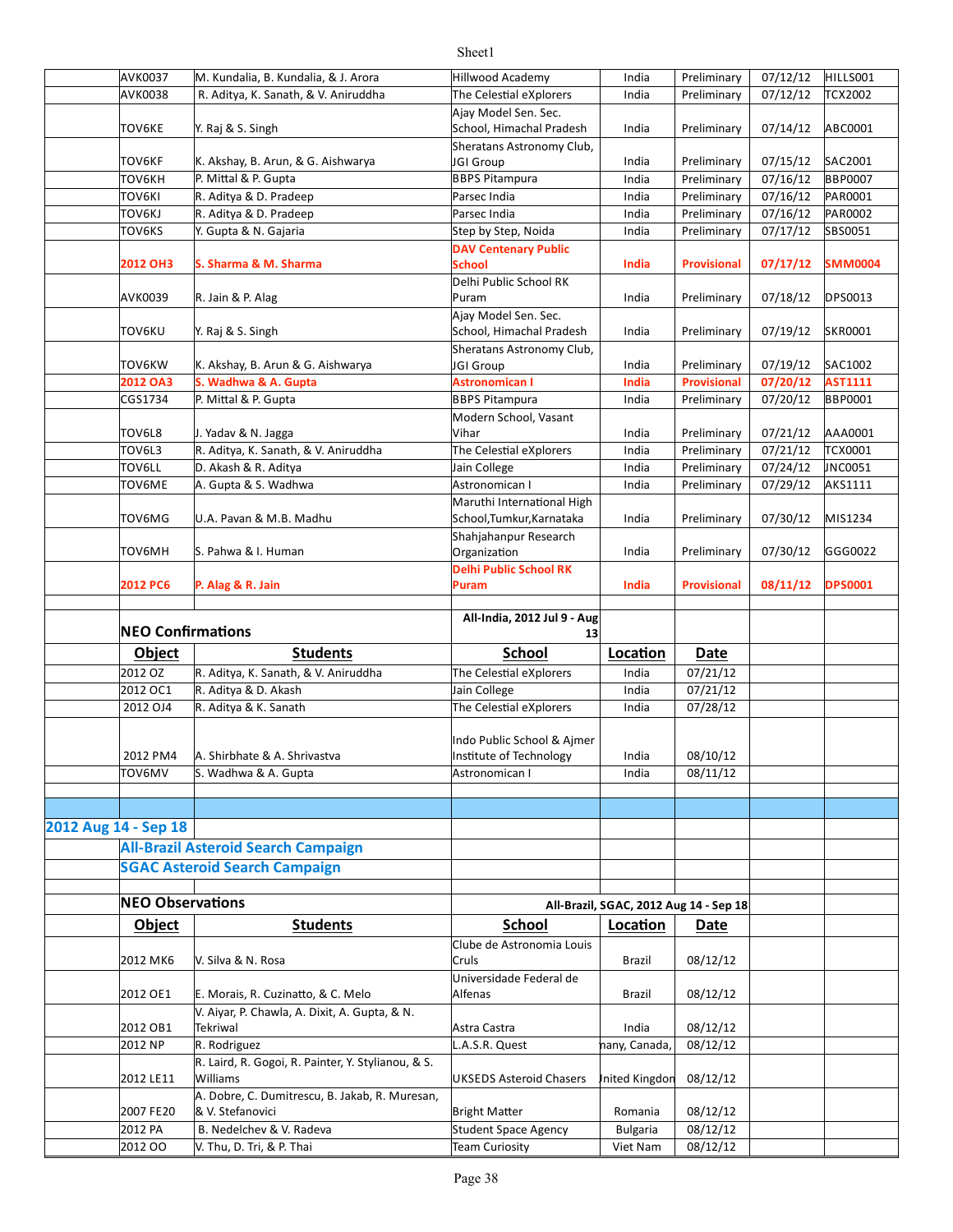|           |                                                                            | Clube de Astronomia Louis          |                           |          |  |
|-----------|----------------------------------------------------------------------------|------------------------------------|---------------------------|----------|--|
| 2012 PX   | L. Anjos, R. Chagas, & E. Pereira                                          | Cruls                              | <b>Brazil</b>             | 08/13/12 |  |
|           | L. Buinhas, L. William, A. Khokhlov, C. Taylor, &                          |                                    |                           |          |  |
| 2012 PG5  | A. Socaci                                                                  | <b>ET Rock Voyeurs</b>             | mania, Nether             | 08/15/12 |  |
|           |                                                                            | Clube de Astronomia Louis          |                           |          |  |
| 2012 PS17 | O. Jardim & L. Freitas                                                     | Cruls                              | Brazil                    | 08/16/12 |  |
|           | A. Poudel, B. Subedi, J. Lamsal, M. Uprety, & T.                           |                                    |                           |          |  |
| 2012 LF11 | Dahal                                                                      | <b>Team Everest Nepal</b>          | Nepal                     | 08/16/12 |  |
|           |                                                                            | Universidade Federal de            |                           |          |  |
| 2012 PX   | R. Cuzinatto, L. Peanha, & C. Melo                                         | Alfenas                            | Brazil                    | 08/16/12 |  |
|           |                                                                            | <b>Bill Collins (IASC</b>          |                           |          |  |
| 2012 PS17 | <b>B.</b> Collins                                                          | Astronomer)                        | USA - LA                  | 08/18/12 |  |
| 2006 PW   | R. Rodriguez                                                               | L.A.S.R. Quest                     | nany, Canada,             | 08/18/12 |  |
| 2012 OD1  | L. Sodre, D. Batista, G. Duarte, & M. Souza                                | De Olho no Espaço                  | <b>Brazil</b>             | 08/18/12 |  |
| 2012 PJ6  | A. Lazzarini, H. Schulz, & H. Rios                                         | Educativa                          | <b>Brazil</b>             | 08/20/12 |  |
|           | C. Souza, P. Magalhães, V. Pereira, A. Silva, & C.                         | Centro Universitário               |                           |          |  |
| 2012 PW   | Moreira                                                                    | Assunção (UNIFAI)                  | Brazil                    | 08/20/12 |  |
|           |                                                                            |                                    |                           |          |  |
|           | A. Dobre, C. Dumitrescu, B. Jakab, R. Muresan,<br>& V. Stefanovici         |                                    |                           |          |  |
| 2012 PG6  |                                                                            | <b>Bright Matter</b>               | Romania                   | 08/20/12 |  |
| 2006 PW   | L. Anjos, R. Chagas, & E. Pereira                                          | Clube de Astronomia Louis<br>Cruls | Brazil                    | 08/20/12 |  |
| 2012 DH4  | S. Pal                                                                     | L.A.S.R. Quest                     | nany, Canada,             | 08/20/12 |  |
| 2012 PP24 | M. Emanuelli, A.Rivolta, P. Campi, & A. Turconi                            | Italian Armadillos                 | therlands & It            | 08/20/12 |  |
| 2012 OB1  | V. Radeva & S. Tork                                                        | <b>Student Space Agency</b>        |                           | 08/21/12 |  |
|           |                                                                            |                                    | <b>Bulgaria</b>           |          |  |
| 2012 PN   | R. Aditya & K. Sanath                                                      | The Celestial eXplorers            | India                     | 08/21/12 |  |
| 2012 MU2  | M. Buchert, A. Grossmann, & C. Hill                                        | 3tars                              | Germany                   | 08/21/12 |  |
|           |                                                                            |                                    |                           |          |  |
| 2012 PX   | A. Dobre, C. Dumitrescu, B. Jakab, & R. Muresan Bright Matter              |                                    | Romania                   | 08/21/12 |  |
|           | L. Buinhas, L. William, A. Khokhlov, C. Taylor, &                          |                                    |                           |          |  |
| 2012 QJ2  | A. Socaci                                                                  | <b>ET Rock Voyeurs</b>             | mania, Nether             | 08/21/12 |  |
|           |                                                                            | Clube de Astronomia Louis          |                           |          |  |
| 2012 ME7  | L. Pereira, P. Soares, & Joyce Caroline                                    | Cruls                              | <b>Brazil</b>             | 08/22/12 |  |
|           |                                                                            |                                    |                           |          |  |
| 2012 PS17 | A. Dobre, C. Dumitrescu, B. Jakab, & R. Muresan Bright Matter              |                                    | Romania                   | 08/22/12 |  |
| 2012 QJ2  | L. Sodré, D. Batista, G. Duarte, & M. Souza                                | De Olho no Espaço                  | <b>Brazil</b>             | 08/22/12 |  |
| 2008 XE2  | V. Radeva & S. Tork                                                        | Student Space Agency               | <b>Bulgaria</b>           | 08/22/12 |  |
| 2012 PN28 | R. Aditya & K. Sanath                                                      | The Celestial eXplorers            | Brazil                    | 08/22/12 |  |
|           | A. Poudel, B. Subedi, J. Lamsal, M. Uprety, & T.                           |                                    |                           |          |  |
| 2012 PP24 | Dahal                                                                      | Team Everest Nepal                 | Nepal                     | 08/22/12 |  |
|           | H.A. Kayýhan, S. Yýldýz, H.E. Yalvaç, L.                                   |                                    |                           |          |  |
| 2012 PC20 | Mayangsari, & C.A. Vyas                                                    | Team Alpine                        | ey, India, Indor 08/22/12 |          |  |
| 2012 OB1  | A. Khokhlov                                                                | <b>ET Rock Voyeurs</b>             | mania, Nether             | 08/22/12 |  |
|           |                                                                            | <b>Bill Collins (IASC</b>          |                           |          |  |
| 2006 PW   | <b>B. Collins</b>                                                          | Astronomer)                        | USA - LA                  | 08/22/12 |  |
|           | V. Aiyar, N. Tekriwal, A. Dixit, A. Gupta, & P.                            |                                    |                           |          |  |
| 2012 PG6  | Chawla                                                                     | Astra Castra                       | India                     | 08/23/12 |  |
| 2012 LD1  | V. Radeva, B. Nedelchev, & C. Iordanov                                     | Student Space Agency               | <b>Bulgaria</b>           | 08/23/12 |  |
|           |                                                                            | Universidade Federal de            |                           |          |  |
| 2011 YA   | C. Naldoni, L. Peanha, & C. Melo                                           | Alfenas                            | Brazil                    | 08/23/12 |  |
|           | L. Buinhas, L. William, A. Khokhlov, C. Taylor, &                          |                                    |                           |          |  |
| 2012 PJ6  | A. Socaci                                                                  | <b>ET Rock Voyeurs</b>             | mania, Nether             | 08/23/12 |  |
|           | V. Silva, R. Chagas, H. Abreu, B. Rodrigues, & N.<br>Rosa                  | Clube de Astronomia Louis<br>Cruls |                           |          |  |
| 2012 QJ2  |                                                                            |                                    | <b>Brazil</b>             | 08/24/12 |  |
|           | V. Aiyar, N. Tekriwal, A. Dixit, A. Gupta, & P.                            |                                    |                           |          |  |
| 2012 PP17 | Chawla<br>A. Poudel, B. Subedi, J. Lamsal, M. Uprety, & T.                 | Astra Castra                       | India                     | 08/24/12 |  |
| 2012 QD8  | Dahal                                                                      | <b>Team Everest Nepal</b>          |                           | 08/24/12 |  |
| 2009 KT21 | A. Dobre & B. Jakab                                                        |                                    | Nepal                     |          |  |
|           | C. Jordanov & V. Radeva                                                    | <b>Bright Matter</b>               | Romania                   | 08/24/12 |  |
| 2012 PP28 |                                                                            | Student Space Agency               | <b>Bulgaria</b>           | 08/24/12 |  |
| 2012 PG6  | <b>B.</b> Meskoob                                                          | Eyes of 51 Degrees                 | Iran                      | 08/24/12 |  |
| 2012 MA7  | V. Radeva & C. Jordanov                                                    | <b>Student Space Agency</b>        | <b>Bulgaria</b>           | 08/25/12 |  |
| 1990 UO   | L. Sodré, D. Batista, G. Duarte, & M. Souza                                | De Olho no Espaço                  | Brazil                    | 08/25/12 |  |
|           | R. Cuzinatto, L. Peanha, C. Naldoni, C. Melo, & E. Universidade Federal de |                                    |                           |          |  |
| 2012 OD1  | Morais                                                                     | Alfenas                            | <b>Brazil</b>             | 08/25/12 |  |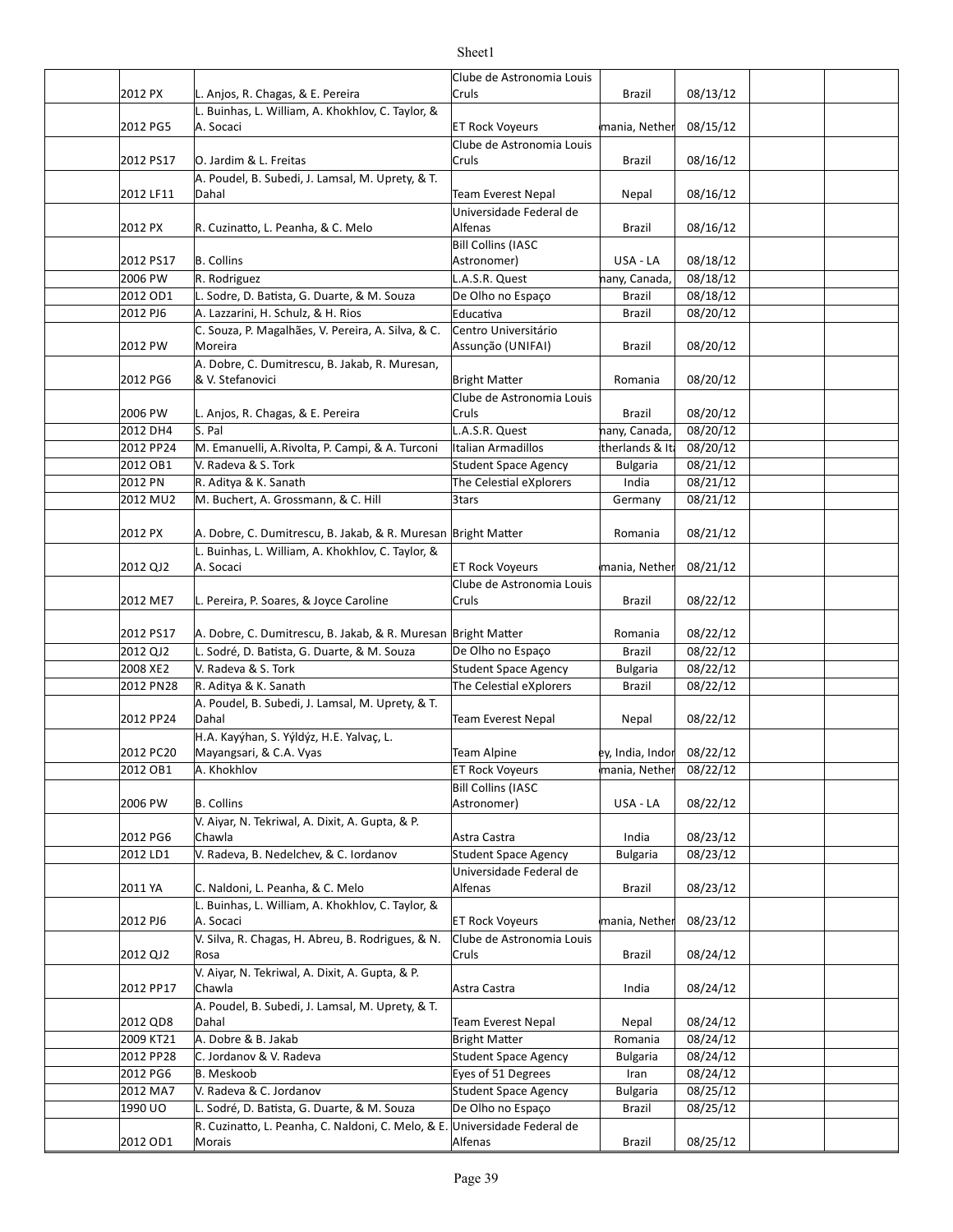|                         | H. Schulz, F. Souza, T. Fernandes, M. Biscassi, &              |                                                       |                 |                      |  |
|-------------------------|----------------------------------------------------------------|-------------------------------------------------------|-----------------|----------------------|--|
| 2012 QB17               | M. Carbonero                                                   | Educativa                                             | <b>Brazil</b>   | 08/26/12             |  |
| 1998 FX134              | M.C. Molina, J.E.S. Fonseca, & F.B. Ribeiro                    | <b>UNESP Rio Claro</b>                                | Brazil          | 08/26/12             |  |
|                         | A. Poudel, B. Subedi, J. Lamsal, M. Uprety, & T.               |                                                       |                 |                      |  |
| 2012 PN                 | Dahal                                                          | <b>Team Everest Nepal</b>                             | Nepal           | 08/26/12             |  |
|                         | A. Poudel, B. Subedi, J. Lamsal, M. Uprety, & T.               | Educativa                                             |                 |                      |  |
| 2012 PN28               | Dahal                                                          |                                                       | Brazil          | 08/26/12             |  |
| 2012 PM28               | L. Buinhas                                                     | <b>ET Rock Voyeurs</b>                                | mania, Nether   | 08/26/12             |  |
| 2002 XG4                | V. Radeva, B. Nedelchev, & C. Jordanov                         | Student Space Agency                                  | <b>Bulgaria</b> | 08/26/12             |  |
| 2012 OD1                | H. Rios & H. Salles                                            | Educativa                                             | <b>Brazil</b>   | 08/28/12             |  |
|                         | C. Perpétua, P. Magalhães, C. Souza, R. Oliveira,              | Centro Universitário                                  |                 |                      |  |
| 2012 PP17               | & R. Alves                                                     | Assunção (UNIFAI)                                     | Brazil          | 08/28/12             |  |
|                         |                                                                | Clube de Astronomia Louis                             |                 |                      |  |
| 2012 QW17               | P. Pessanha, E. Pereira, L. Miriam, & L. Anjos                 | Cruls                                                 | Brazil          | 08/28/12             |  |
| 2012 PC20<br>1998 FX134 | <b>B.</b> Meskoob<br>V. Radeva, B. Nedelchev, & C. Jordanov    | Eyes of 51 Degrees                                    | Iran            | 08/28/12<br>08/28/12 |  |
|                         |                                                                | Student Space Agency                                  | <b>Bulgaria</b> |                      |  |
| 2012 QB18               | R. Aditya & K. Sanath                                          | The Celestial eXplorers                               | India           | 08/28/12             |  |
| 2012 QE50               | L. Sodré, D. Batista, G. Duarte, & M. Souza                    | De Olho no Espaço                                     | <b>Brazil</b>   | 08/29/12             |  |
| 2012 QC18               | L. Anjos, R. Chagas, B. Rodrigues, & E. Pereira                | Clube de Astronomia Louis<br>Cruls                    |                 |                      |  |
|                         | B. Meskoob                                                     |                                                       | Brazil          | 08/29/12             |  |
| 2012 QD18               |                                                                | Eyes of 51 Degrees                                    | Iran            | 08/29/12             |  |
| 2012 QQ10               | R. Laird, R. Gogoi, R. Painter, Y. Stylianou, & S.<br>Williams | UKSEDS Asteroid Chasers                               | Inited Kingdon  | 08/29/12             |  |
| 2012 QV2                | M. Buchert, A. Grossmann, & C. Hill                            |                                                       |                 | 08/29/12             |  |
| 2012 OD1                | V. Radeva, B. Nedelchev, & C. Jordanov                         | 3tars                                                 | Germany         | 08/29/12             |  |
|                         |                                                                | <b>Student Space Agency</b><br><b>UNESP Rio Claro</b> | <b>Bulgaria</b> |                      |  |
| 2012 QF42               | M.C. Molina, J.E.S. Fonseca, & F.B. Ribeiro                    |                                                       | <b>Bulgaria</b> | 08/30/12             |  |
| 2006 DY                 | <b>B.</b> Meskoob                                              | Eyes of 51 Degrees                                    | Iran            | 08/30/12             |  |
| 2012 NP                 | A. Gupta, A. Dixit, V. Aiyar, N. Tekriwal, & P.<br>Chawla      | Astra Castra                                          | India           | 08/30/12             |  |
|                         |                                                                |                                                       |                 |                      |  |
| 2001 QG142              | R. Laird, R. Gogoi, R. Painter, Y. Stylianou, & S.<br>Williams | UKSEDS Asteroid Chasers                               | Inited Kingdon  | 08/30/12             |  |
|                         | A. Poudel, B. Subedi, J. Lamsal, M. Uprety, & T.               |                                                       |                 |                      |  |
| 2000 NL10               | Dahal                                                          | <b>Team Everest Nepal</b>                             | Nepal           | 08/30/12             |  |
| 2012 LU7                | L. Sodré, D. Batista, G. Duarte, & M. Souza                    | De Olho no Espaço                                     | <b>Brazil</b>   | 08/30/12             |  |
| 2000 RN77               | L. Buinhas                                                     | <b>ET Rock Voyeurs</b>                                | mania, Nether   | 08/30/12             |  |
| 2012 PG5                | R. Aditya & K. Sanath                                          | The Celestial eXplorers                               | India           | 08/30/12             |  |
|                         |                                                                | Colégio Militar de Porto                              |                 |                      |  |
| 2012 PG5                | G. Bruscato                                                    | Alegre                                                | Brazil          | 08/31/12             |  |
|                         |                                                                | Colégio Militar de Porto                              |                 |                      |  |
| 1998 QC1                | G. Bruscato                                                    | Alegre                                                | Brazil          | 08/31/12             |  |
| 2000 SD8                | B. Meskoob                                                     | Eyes of 51 Degrees                                    | Iran            | 08/31/12             |  |
|                         | A. Dixit, A. Gupta, P. Chawla, N. Tekriwal, & V.               |                                                       |                 |                      |  |
| 2007 PA8                | Aiyar                                                          | Astra Castra                                          | <b>Brazil</b>   | 08/31/12             |  |
|                         | A. Dixit, A. Gupta, P. Chawla, N. Tekriwal, & V.               |                                                       |                 |                      |  |
| 2012 NP                 | Aiyar                                                          | Astra Castra                                          | <b>Brazil</b>   | 08/31/12             |  |
|                         | R. Laird, R. Gogoi, R. Painter, Y. Stylianou, & S.             |                                                       |                 |                      |  |
| 2012 LF11               | Williams                                                       | UKSEDS Asteroid Chasers                               | Inited Kingdon  | 08/31/12             |  |
|                         | A. Poudel, B. Subedi, J. Lamsal, M. Uprety, & T.               |                                                       |                 |                      |  |
| 2012 QV2                | Dahal                                                          | Team Everest Nepal                                    | Nepal           | 08/31/12             |  |
| 2012 QB17               | R. Aditya & K. Sanath                                          | The Celestial eXplorers                               | India           | 08/31/12             |  |
| 2012 PC20               | F. Pedersen, G. Ityanagui, & J. Stefani                        | UFSCar - Araras                                       | Brazil          | 09/04/12             |  |
| 2001 MA8                | H. Rios, M. Biscassi, F. Souza, & H. Schulz                    | Educativa                                             | Brazil          | 09/02/12             |  |
|                         |                                                                | Centro Universitário                                  |                 |                      |  |
| 2002 EZ2                | J. Reis, V. Pereira, L. Godoy, & D. Pedrassa                   | Assunção (UNIFAI)                                     | Brazil          | 09/02/12             |  |
|                         |                                                                | Colégio Militar de Porto                              |                 |                      |  |
| 2008 XE3                | G. Bruscato & L. Gomes                                         | Alegre                                                | Brazil          | 09/02/12             |  |
| 2012 OS22               | M. Buchert, A. Grossmann, & C. Hill                            | 3tars                                                 | Germany         | 09/02/12             |  |
|                         | A.Poudel, B. Subedi, J. Lamsal, M. Uprety, & T.                |                                                       |                 |                      |  |
| 2001 WN1                | Dahal                                                          | <b>Team Everest Nepal</b>                             | Nepal           | 09/02/12             |  |
| 2012 QB17               | L. Sodre, D. Batista, G. Duarte, & M. Souza                    | De Olho no Espaço                                     | Brazil          | 09/02/12             |  |
| 2012 PX                 | L. Buinhas                                                     | <b>ET Rock Voyeurs</b>                                | mania, Nether   | 09/02/12             |  |
| 2012 LE11               | V. Radeva                                                      | Student Space Agency                                  | <b>Bulgaria</b> | 09/02/12             |  |
| 2012 BZ76               | R. Aditya & K. Sanath                                          | The Celestial eXplorers                               | India           | 09/02/12             |  |
| 2012 BC20               | M.C. Molina, J.E.S. Fonseca, & F.B. Ribeiro                    | <b>UNESP Rio Claro</b>                                | Brazil          | 09/04/12             |  |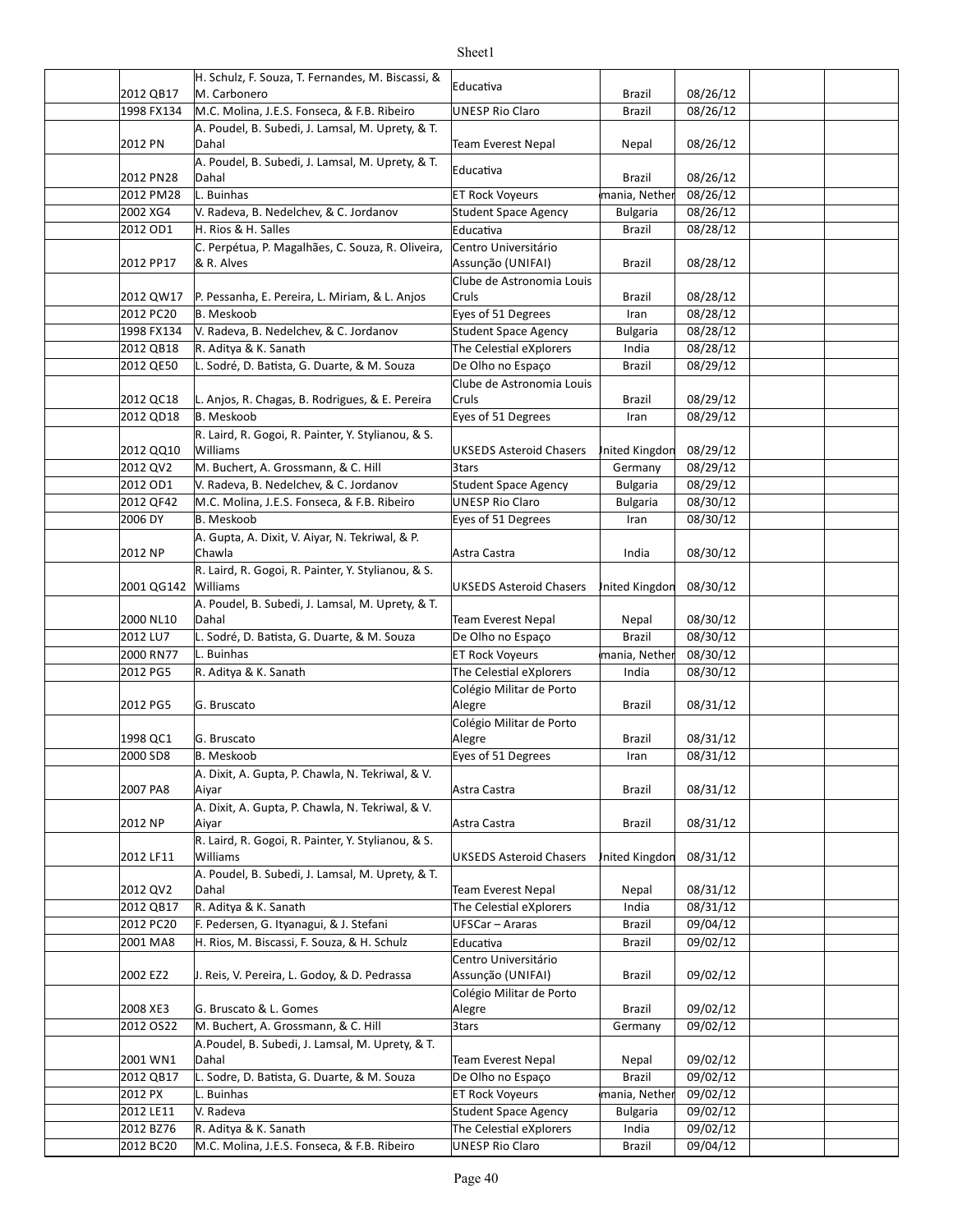|           |                                                                         | Clube de Astronomia Louis                |                 |          |  |
|-----------|-------------------------------------------------------------------------|------------------------------------------|-----------------|----------|--|
| 2012 MN2  | B. Rodrigues, N. Rosa, & V. Silva                                       | Cruls                                    | Brazil          | 09/04/12 |  |
| 2012 QG42 | J. Lui, A. Schuck, K. Grayson, F. Stojcevski, & P.<br>Blaber            | Team Hayabusa                            | Australia       | 09/04/12 |  |
|           | A. Poudel, B. Subedi, J. Lamsal, M. Uprety, & T.                        |                                          |                 |          |  |
| 2012 QE50 | Dahal                                                                   | <b>Team Everest Nepal</b>                | Nepal           | 09/04/12 |  |
| 2012 QY14 | H. Salles & H. Rios                                                     | Educativa                                | <b>Brazil</b>   | 09/04/12 |  |
|           |                                                                         | Colégio Militar de Porto                 |                 |          |  |
| 2012 PG5  | G. Bruscato & L. Gomes                                                  | Alegre<br>Colégio Militar de Porto       | Brazil          | 09/04/12 |  |
| 2012 QG42 | G. Bruscato & L. Gomes                                                  | Alegre                                   | Brazil          | 09/05/12 |  |
| 2012 PP24 | M.C. Molina, J.E.S. Fonseca, & F.B. Ribeiro                             | <b>UNESP Rio Claro</b>                   | Brazil          | 09/05/12 |  |
| 2012 PA20 | L. Sodre, D. Batista, G. Duarte, & M. Souza                             | De Olho no Espaco                        | <b>Brazil</b>   | 09/05/12 |  |
| 2012 QY14 | L. Buinhas                                                              | <b>ET Rock Voyeurs</b>                   | mania, Nether   | 09/05/12 |  |
| 2012 LG11 | V. Radeva, B. Nedelchev, & C. Jordanov                                  | Student Space Agency                     | <b>Bulgaria</b> | 09/05/12 |  |
|           | B. Meskoob, S. Tanbakouei, M. Ghasemi, A.                               |                                          |                 |          |  |
| 2012 PP17 | Alizadeh, & L. Ghasemzadeh                                              | Eyes of 51 Degrees                       | Iran            | 09/06/12 |  |
| 2012 QX17 | V. Aiyar, N. Tekriwal, A. Dixit, A. Gupta, & P.<br>Chawla               | Astra Castra                             | India           | 09/06/12 |  |
|           | R. Rodriguez, A. Kindrat, L. Le Melinaidre, & S.                        |                                          |                 |          |  |
| 2012 QB17 | Pal                                                                     | L.A.S.R. Quest                           | nany, Canada,   | 09/06/12 |  |
| 2012 QC18 | R. Laird, R. Gogoi, R. Painter, Y. Stylianou, & S.<br>Williams          | <b>UKSEDS Asteroid Chasers</b>           | Inited Kingdon  | 09/06/12 |  |
|           | A. Poudel, B. Subedi, J. Lamsal, M. Uprety, & T.                        |                                          |                 |          |  |
| 2012 QF42 | Dahal                                                                   | Team Everest Nepal                       | Nepal           | 09/06/12 |  |
|           | L. Buinhas, L. William, A. Khokhlov, C. Taylor, &                       |                                          |                 |          |  |
| 2012 LG11 | A. Socaci                                                               | <b>ET Rock Voyeurs</b>                   | mania, Nether   | 09/06/12 |  |
| 2012 PJ6  | V. Radeva, B. Nedelchev, & C. Jordanov                                  | Student Space Agency                     | <b>Bulgaria</b> | 09/06/12 |  |
| 2012 MA7  | <b>B.</b> Collins                                                       | <b>Bill Collins (IASC</b><br>Astronomer) | USA - LA        | 09/06/12 |  |
| 2012 QY14 | R. Aditya & K. Sanath                                                   | The Celestial eXplorers                  | India           | 09/06/12 |  |
|           | B. Meskoob, S. Tanbakouei, M. Ghasemi, A.                               |                                          |                 |          |  |
| 2012 OA1  | Alizadeh, & L. Ghasemzadeh                                              | Eyes of 51 Degrees                       | Iran            | 09/07/12 |  |
|           | P. Chawla, A. Gupta, V. Aiyar, N. Tekriwal, & A.                        |                                          |                 |          |  |
| 2012 QJ2  | Dixit                                                                   | Astra Castra                             | India           | 09/07/12 |  |
| 2012 QG49 | A. Poudel, B. Subedi, J. Lamsal, M. Uprety, & T.<br>Dahal               | Team Everest Nepal                       | Nepal           | 09/07/12 |  |
|           | A. Dobre, C. DUmitrescu, B. Jakab, R. Muresan,                          |                                          |                 |          |  |
| 2012 QX17 | & V. Stefanovici                                                        | <b>Bright Matter</b>                     | Romania         | 09/07/12 |  |
| 2012 PP24 | L. Sodre, D. Batista, G. Duarte, & M. Souza                             | De Olho no Espaço                        | Brazil          | 09/07/12 |  |
| 2012 PM28 | M. Buchert, A. Grossmann, & C. Hill                                     | Student Space Agency                     | Bulgaria        | 09/07/12 |  |
|           | G. Souza, R.R. Alves, J. Reis, V. Pereira, D.                           | Centro Universitário                     |                 |          |  |
| 2012 QY14 | Pedrassa, & L. Godoy                                                    | Assunção (UNIFAI)                        | Brazil          | 09/09/12 |  |
| 2012 QE50 | N. Alff & G. Bruscato                                                   | Colégio Militar de Porto                 |                 |          |  |
|           | R. Laird, R. Gogoi, R. Painter, Y. Stylianou, & S.                      | Alegre                                   | Brazil          | 09/09/12 |  |
| 2003 SJ84 | Williams                                                                | <b>UKSEDS Asteroid Chasers</b>           | Inited Kingdon  | 09/09/12 |  |
| 2012 QE50 | F.A. Pedersen, G. Itvanagui, & J. Stefani                               | UFSCar - Araras                          | Brazil          | 09/10/12 |  |
|           |                                                                         | Centro Universitário                     |                 |          |  |
| 2012 QF42 | J. Reis, V. Pereira, L. Godoy, & D. Pedrassa                            | Assunção (UNIFAI)                        | Brazil          | 09/10/12 |  |
| 2012 QG8  | B. Meskoob, S. Tanbakouei, M. Ghasemi, A.<br>Alizadeh, & L. Ghasemzadeh | Eyes of 51 Degrees                       | Iran            | 09/10/12 |  |
|           | A. Poudel, B. Subedi, J. Lamsal, M. Uprety, & T.                        |                                          |                 |          |  |
| 2012 QG49 | Dahal                                                                   | Team Everest Nepal                       | Nepal           | 09/10/12 |  |
| 2012 PX   | A. Poudel, B. Subedi, J. Lamsal, M. Uprety, & T.<br>Dahal               | Team Everest Nepal                       | Nepal           | 09/10/12 |  |
|           | A. Dobre, C. Dumitrescu, B. Jakab, R. Muresan,                          |                                          |                 |          |  |
| 2012 PC20 | & V. Stefanovici                                                        | <b>Bright Matter</b>                     | Romania         | 09/10/12 |  |
| 2012 OB1  | V. Radeva & B. Nedelchev                                                | Student Space Agency                     | <b>Bulgaria</b> | 09/10/12 |  |
| 2012 PP24 | F. Souza, H. Rios, V. Amaral, & H. Schulz                               | Educativa                                | Brazil          | 09/11/12 |  |
| 2012 QF42 | G. Bruscato & L. Gomes                                                  | Colégio Militar de Porto<br>Alegre       | Brazil          | 09/11/12 |  |
|           |                                                                         | Universidade Federal de                  |                 |          |  |
| 2012 PZ19 | C. Melo & L. Peanha                                                     | Alfenas                                  | Brazil          | 09/11/12 |  |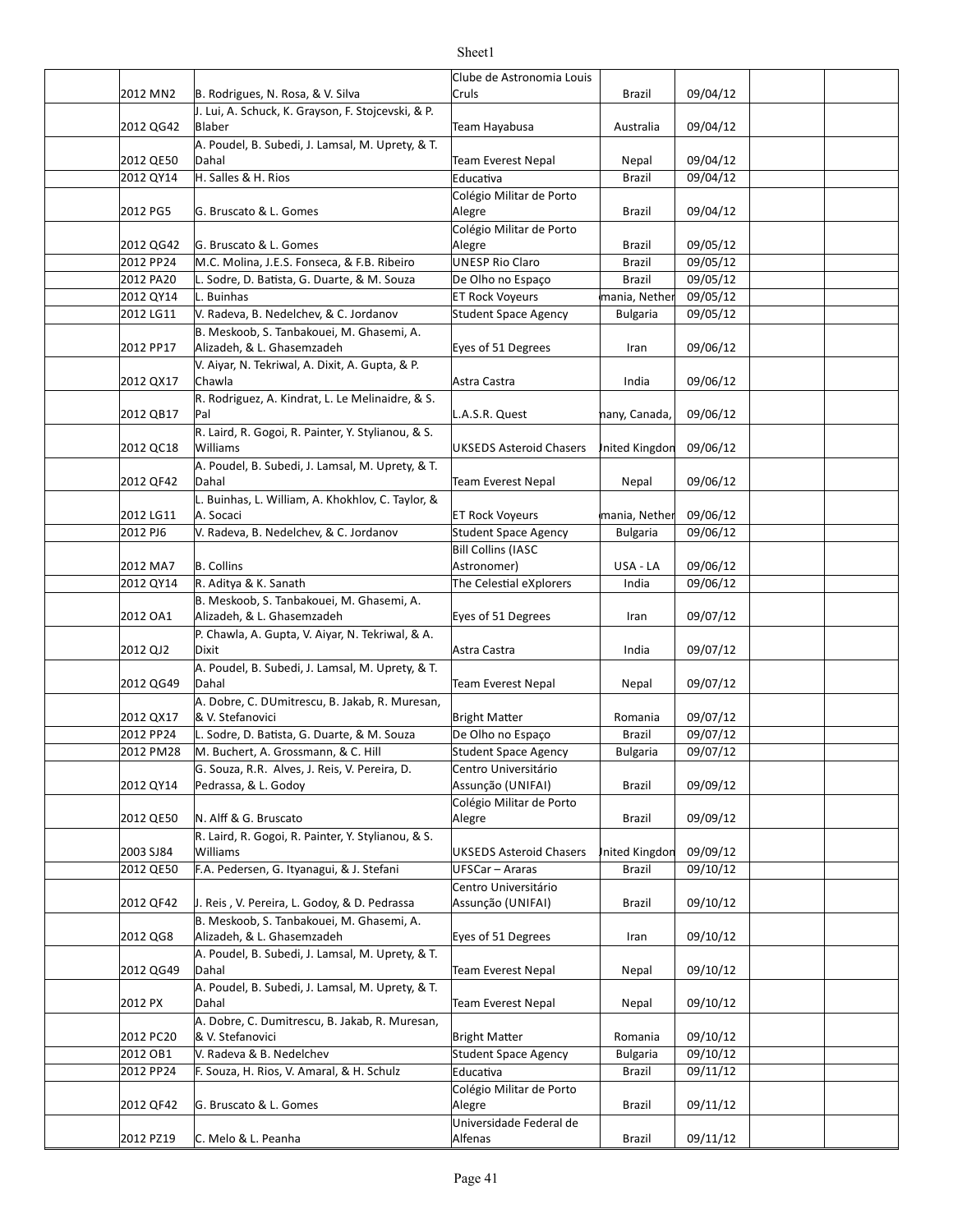|                     | B. Meskoob, S. Tanbakouei, M. Ghasemi, A.          |                                          |                                        |                                   |                      |                           |
|---------------------|----------------------------------------------------|------------------------------------------|----------------------------------------|-----------------------------------|----------------------|---------------------------|
| 2012 QJ2            | Alizadeh, & L. Ghasemzadeh                         | Eyes of 51 Degrees                       | Iran                                   | 09/11/12                          |                      |                           |
|                     | A. Gupta, A. Dixit, P. Chawla, N. Tekriwal, & V.   |                                          |                                        |                                   |                      |                           |
| 2012 QQ10           | Aiyar                                              | Astra Castra                             | India                                  | 09/11/12                          |                      |                           |
| 2012 QG42           | L. Buinhas                                         | <b>ET Rock Voyeurs</b>                   | mania, Nether                          | 09/11/12                          |                      |                           |
| 2012 NN             | T. Radeva & B. Nedelchev                           | Student Space Agency                     | <b>Bulgaria</b>                        | 09/11/12                          |                      |                           |
| 2012 QE50           | R. Aditya & K. Sanath                              | The Celestial eXplorers                  | India                                  | 09/11/12                          |                      |                           |
|                     |                                                    |                                          |                                        |                                   |                      |                           |
| 2012 PS17           | J. Silveira, R. Bizarria, & R. Martinez            | UFSCar - Araras                          | <b>Brazil</b>                          | 09/11/12                          |                      |                           |
|                     | J. Lui, A. Schuck, K. Grayson, F. Stojcevski, & P. |                                          |                                        |                                   |                      |                           |
| 2012 PD20           | Blaber                                             | Team Hayabusa                            | Australia                              | 09/11/12                          |                      |                           |
|                     | A. Lazzarini, F. Souza, H. Schulz, H. Salles, & M. | Educativa                                |                                        |                                   |                      |                           |
| 2012 PP24           | Carbonero                                          |                                          | Brazil                                 | 09/12/12                          |                      |                           |
|                     |                                                    | Colégio Militar de Porto                 |                                        |                                   |                      |                           |
| 2012 QC18           | G. Bruscato                                        | Alegre                                   | Brazil                                 | 09/12/12                          |                      |                           |
|                     | B. Meskoob, S. Tanbakouei, M. Ghasemi, A.          |                                          |                                        |                                   |                      |                           |
| 2012 QF49           | Alizadeh, & L. Ghasemzadeh                         | Eyes of 51 Degrees                       | Iran                                   | 09/12/12                          |                      |                           |
|                     | P. Chawla, A. Dixit, A. Gupta, N. Tekriwal, & V.   |                                          |                                        |                                   |                      |                           |
| 2009 YV6            | Aiyar                                              | Astra Castra                             | India                                  | 09/12/12                          |                      |                           |
|                     |                                                    |                                          |                                        |                                   |                      |                           |
|                     | A. Poudel, B. Subedi, J. Lamsal, M. Uprety, & T.   |                                          |                                        |                                   |                      |                           |
| 2012 PP28           | Dahal                                              | <b>Team Everest Nepal</b>                | Nepal                                  | 09/12/12                          |                      |                           |
|                     | A. Dobre, C. DUmitrescu, B. Jakab, R. Muresan,     |                                          |                                        |                                   |                      |                           |
| 2012 RH3            | & V. Stefanovici                                   | <b>Bright Matter</b>                     | Romania                                | 09/12/12                          |                      |                           |
| 2000 CR101          | V. Radeva & B. Nedelchev                           | Student Space Agency                     | <b>Bulgaria</b>                        | 09/12/12                          |                      |                           |
| 2012 QX17           | W. Lim                                             | <b>ET Rock Voyeurs</b>                   | mania, Nether                          | 09/12/12                          |                      |                           |
|                     |                                                    | Colégio Militar de Porto                 |                                        |                                   |                      |                           |
| 2009 TB8            | G. Bruscato                                        | Alegre                                   | <b>Brazil</b>                          | 09/13/12                          |                      |                           |
|                     |                                                    |                                          |                                        |                                   |                      |                           |
|                     | A. Poudel, B. Subedi, J. Lamsal, M. Uprety, & T.   |                                          |                                        |                                   |                      |                           |
| 2012 RM2            | Dahal                                              | <b>Team Everest Nepal</b>                | Nepal                                  | 09/13/12                          |                      |                           |
|                     | A. Dobre, C. DUmitrescu, B. Jakab, R. Muresan,     |                                          |                                        |                                   |                      |                           |
| 2012 PC20           | & V. Stefanovici                                   | <b>Bright Matter</b>                     | Romania                                | 09/13/12                          |                      |                           |
| 2012 QE50           | K. Sanath & R. Aditya                              | The Celestial eXplorers                  | India                                  | 09/13/12                          |                      |                           |
|                     | J. Lui, A. Schuck, K. Grayson, F. Stojcevski, & P. |                                          |                                        |                                   |                      |                           |
|                     |                                                    |                                          |                                        |                                   |                      |                           |
| 2012 RH3            | Blaber                                             | Team Hayabusa                            | Australia                              | 09/13/12                          |                      |                           |
| 2012 PS17           |                                                    | De Olho no Espaço                        | <b>Brazil</b>                          |                                   |                      |                           |
|                     | D. Batista, G. Duarte, L. Gomes, & M. Souza        |                                          |                                        | 09/13/12                          |                      |                           |
|                     |                                                    |                                          |                                        |                                   |                      |                           |
|                     | <b>Main Belt Asteroid Discoveries</b>              |                                          | All-Brazil, SGAC, 2012 Aug 14 - Sep 18 |                                   |                      |                           |
| <b>Object</b>       | <b>Students</b>                                    | <b>School</b>                            | Location                               | <b>Status</b>                     | Date                 | Linked                    |
|                     |                                                    | Colégio Militar de Porto                 |                                        |                                   |                      |                           |
| TOV6N6              | G. Bruscato                                        | Alegre                                   | <b>Brazil</b>                          | Preliminary                       | 08/12/12             | CMP0001                   |
| TOV6NF              | B. Alonso & L. Davila                              | Colégio Equipe                           | <b>Brazil</b>                          | Preliminary                       | 08/12/12             | EQP0001                   |
|                     |                                                    |                                          |                                        |                                   |                      |                           |
|                     |                                                    | Colégio Militar de Porto                 |                                        |                                   |                      |                           |
| TOV6NN              | G. Bruscato                                        | Alegre                                   | <b>Brazil</b>                          | Preliminary                       | 08/13/12             | <b>CMP0004</b>            |
|                     |                                                    | Colégio Militar de Porto                 |                                        |                                   |                      |                           |
| TOV6NO              | G. Bruscato                                        | Alegre                                   | <b>Brazil</b>                          | Preliminary                       | 08/13/12             | <b>CMP0006</b>            |
| TOV6NV              | A. Lazzarini & H. Rios                             | Educativa                                | Brazil                                 | Preliminary                       | 08/15/12             | K12P18L                   |
| TOV6NY              | A. Lazzarini & H. Rios                             | Educativa                                | Brazil                                 | Preliminary                       | 08/15/12             | EDU0001                   |
|                     |                                                    | Colégio Militar de Porto                 |                                        |                                   |                      |                           |
| TOV6OV              | G. Bruscato                                        | Alegre                                   | <b>Brazil</b>                          | Preliminary                       | 08/15/12             | CMP0009                   |
|                     | V. Aiyar, N. Tekriwal, A. Dixit, A. Gupta, & P.    |                                          |                                        |                                   |                      |                           |
| TOV605              | Chawla                                             | Astra Castra                             | India                                  | Preliminary                       | 08/15/12             | K12P15E                   |
|                     |                                                    |                                          |                                        |                                   |                      |                           |
|                     | V. Aiyar, N. Tekriwal, A. Dixit, A. Gupta, & P.    |                                          |                                        |                                   |                      |                           |
| TOV6ON              | Chawla                                             | Astra Castra                             | India                                  | Preliminary                       | 08/16/12             | IND4010                   |
|                     | V. Aiyar, N. Tekriwal, A. Dixit, A. Gupta, & P.    |                                          |                                        |                                   |                      |                           |
| <b>TOV600</b>       | Chawla                                             | Astra Castra                             | India                                  | Preliminary                       | 08/16/12             | <b>IND4008</b>            |
| TOV6PQ              | M. Buchert, A. Grossmann, & C. Hill                | 3tars                                    | Germany                                | Preliminary                       | 08/18/12             | UST0001                   |
| TOV6PS              | M. Buchert, A. Grossmann, & C. Hill                | 3tars                                    | Germany                                | Preliminary                       | 08/18/12             | K10E72E                   |
|                     | H.A. Kayýhan, S. Yýldýz, H.E. Yalvaç, L.           |                                          |                                        |                                   |                      |                           |
| TOV6PB              | Mayangsari, & C.A. Vyas                            | Team Alpine                              | ey, India, Indor                       | Preliminary                       | 08/18/12             | ALN0001                   |
|                     |                                                    |                                          |                                        |                                   |                      |                           |
| TOV6PD              | H.A. Kayýhan, S. Yýldýz, H.E. Yalvaç, L.           | <b>Team Alpine</b>                       | ey, India, Indor Preliminary           |                                   | 08/18/12             | ALN0003                   |
|                     | Mayangsari, & C.A. Vyas                            |                                          |                                        |                                   |                      |                           |
|                     | H.A. Kayýhan, S. Yýldýz, H.E. Yalvaç, L.           |                                          |                                        |                                   |                      |                           |
| TOV6PC              | Mayangsari, & C.A. Vyas                            | <b>Team Alpine</b>                       | ey, India, Indor                       | Preliminary                       | 08/18/12             | <b>ALN0004</b>            |
| TOV6P8<br>2012 QV32 | V. Radeva<br>A. Lazzarini, H. Schulz, & H. Rios    | Student Space Agency<br><b>Educativa</b> | <b>Bulgaria</b><br><b>Brazil</b>       | Preliminary<br><b>Provisional</b> | 08/18/12<br>08/20/12 | VSR0001<br><b>EDU0002</b> |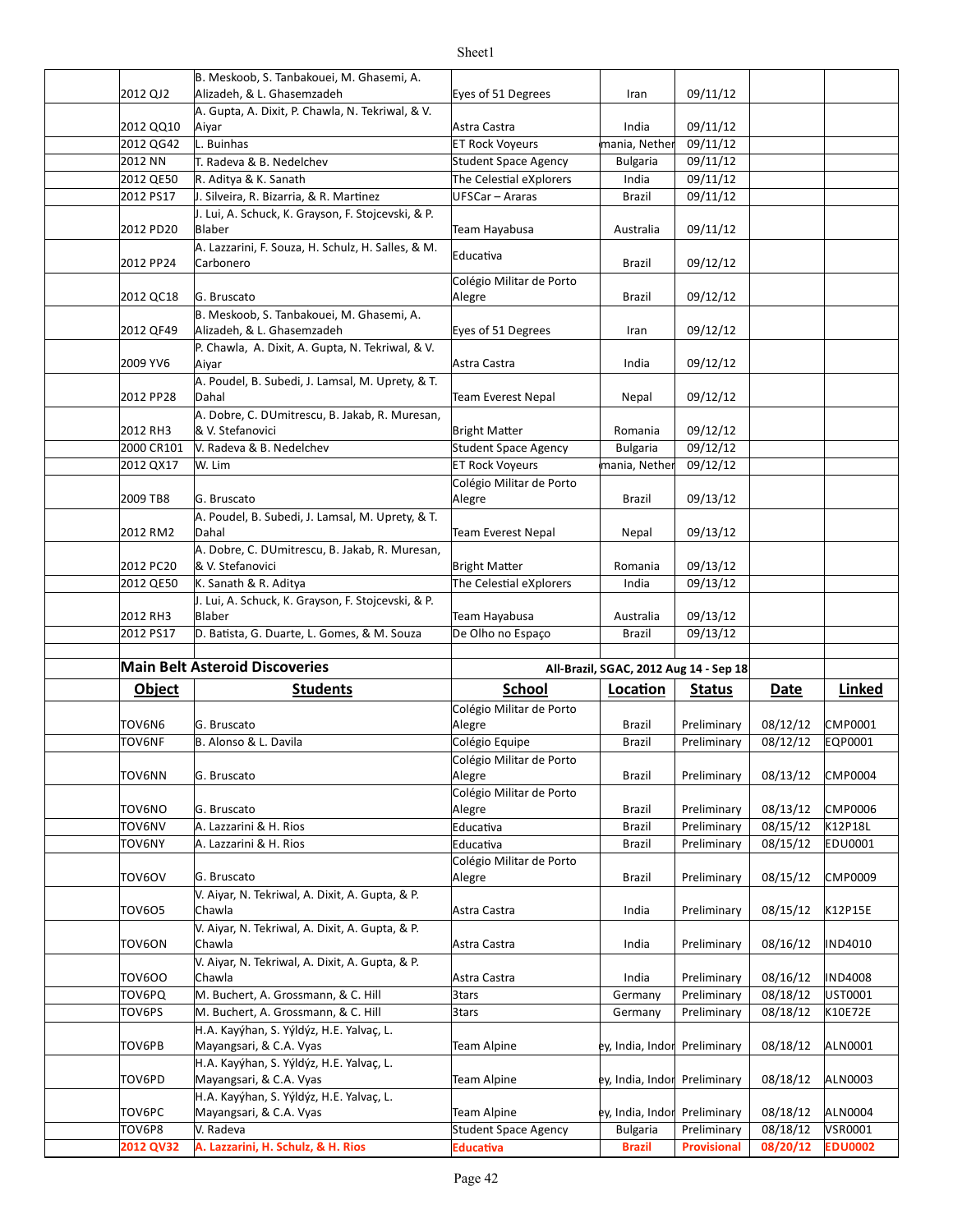| TOV6QB        | V. Aiyar, N. Tekriwal, A. Dixit, A. Gupta, & P.<br>Chawla                                 | Astra Castra                   | India            | Preliminary        | 08/20/12          | <b>IND3001</b> |
|---------------|-------------------------------------------------------------------------------------------|--------------------------------|------------------|--------------------|-------------------|----------------|
|               | V. Aiyar, N. Tekriwal, A. Dixit, A. Gupta, & P.                                           |                                |                  |                    |                   |                |
| TOV6QD        | Chawla                                                                                    | Astra Castra                   | India            | Preliminary        | 08/20/12          | <b>IND4016</b> |
| 2012 QC15     | R. Aditya & K. Sanath                                                                     | <b>The Celestial eXplorers</b> | India            | <b>Provisional</b> | 08/20/12          | <b>TCX0001</b> |
| <b>TOV6QI</b> | W. Lim                                                                                    | <b>ET Rock Voyeurs</b>         | mania, Nether    | Preliminary        | 08/20/12          | <b>ERV0016</b> |
|               |                                                                                           | <b>Bill Collins (IASC</b>      |                  |                    |                   |                |
| TOV6QZ        | <b>B.</b> Collins                                                                         | Astronomer)                    | USA - LA         | Preliminary        | 08/20/12          | 52746          |
| TOV6RR        | V. Thu, D. Tri, P. Thai, & N. Hoang                                                       | Team Curiosity                 | Viet Nam         | Preliminary        | 08/20/12          | <b>FSP0001</b> |
| TOV6RT        | M. Emanuelli, A.Rivolta, P. Campi, & A. Turconi                                           | Italian Armadillos             | etherlands, Ital | Preliminary        | 08/21/12          | ARM0001        |
|               | A. Dobre, C. Dumitrescu, B. Jakab, & R.                                                   |                                |                  |                    |                   |                |
| 2012 QN44     | <b>Muresan</b>                                                                            | <b>Bright Matter</b>           | Romania          | <b>Provisional</b> | 08/21/12          | <b>UPB0003</b> |
|               |                                                                                           | <b>Bill Collins (IASC</b>      |                  |                    |                   |                |
| TOV6RX        | <b>B.</b> Collins                                                                         | Astronomer)                    | USA - LA         | Preliminary        | 08/21/12          | A3374          |
|               | M. Biscassi, H. Salles, A. Lazzarini, H. Schulz, F.                                       | Educativa                      |                  |                    |                   |                |
| TOV6SK        | Souza, & T. Fernandes                                                                     |                                | Brazil           | Preliminary        | 08/22/12          | <b>EDU0001</b> |
| TOV6SK        | H. Higashi, H. Rios, M. Carbonero, & M. Modolo                                            | Educativa                      | Brazil           | Preliminary        | 08/22/12          | <b>EDU0001</b> |
| TOV6T4        | F. Pedersen, G. Ityanagui & J. Stefani                                                    | UFSCar - Araras                | <b>Brazil</b>    | Preliminary        | 08/22/12          | ARA0001        |
|               | C. Perpétua, P. Magalhães, C. Souza, V. Pereira,                                          | Centro Universitário           |                  |                    |                   |                |
| TOV6TA        | A. Silva, & C. Moreira                                                                    | Assunção (UNIFAI)              | Brazil           | Preliminary        | 08/22/12          | <b>FAI0007</b> |
|               |                                                                                           | Colégio Militar de Porto       |                  |                    |                   |                |
| TOV6TB        | G. Bruscato                                                                               | Alegre                         | Brazil           | Preliminary        | 08/22/12          | CMP0012        |
|               | J. Lui, A. Schuck, K. Grayson, F. Stojcevski, & P.                                        |                                |                  |                    |                   |                |
| 2012 QX36     | <b>Blaber</b>                                                                             | <b>Team Hayabusa</b>           | <b>Australia</b> | <b>Provisional</b> | 08/22/12          | <b>HAY1006</b> |
|               | A. Poudel, B. Subedi, J. Lamsal, M. Uprety, & T.                                          |                                |                  |                    |                   |                |
| TOV6SL        | Dahal                                                                                     | <b>Team Everest Nepal</b>      | Nepal            | Preliminary        | 08/22/12          | <b>TEN0006</b> |
|               | M. Biscassi, H. Rios, M. Carbonero, & T.                                                  |                                |                  |                    |                   |                |
| AVK0045       | Fernandes                                                                                 | Educativa                      | Brazil           | Preliminary        | 08/23/12          | <b>EDU0001</b> |
| AVK0046       | J. Silveira, R. Bizarria, & R. Martinez                                                   | UFSCar - Araras                | <b>Brazil</b>    | Preliminary        | 08/23/12          | ARA0001        |
|               |                                                                                           | <b>Bill Collins (IASC</b>      |                  |                    |                   |                |
| 2012 QW44     | <b>B. Collins</b>                                                                         | <b>Astronomer)</b>             | USA - LA         | <b>Provisional</b> | 08/23/12          | 70803          |
|               | R. Cuzinatto, L. Peanha, C. Naldoni, E. Morais, &                                         | Universidade Federal de        |                  |                    |                   |                |
| TOV6UY        | C. Melo                                                                                   | Alfenas                        | Brazil           | Preliminary        | 08/24/12          | K08SF1G        |
| 2012 QN50     | H. Rios                                                                                   | <b>Educativa</b>               | <b>Brazil</b>    | <b>Provisional</b> | 08/25/12          | <b>EDU0001</b> |
| TOV6VI        | B. Meskoob                                                                                | Eyes of 51 Degrees             | Iran             | Preliminary        | 08/25/12          | <b>EFD0003</b> |
| AVK0049       | T. Fernandes & H. Rios                                                                    | Educativa                      | Brazil           | Preliminary        | 08/26/12          | <b>EDU0001</b> |
|               |                                                                                           | Colégio Militar de Porto       |                  |                    |                   |                |
| AVK0052       | G. Bruscato                                                                               | Alegre                         | Brazil           | Preliminary        | 08/26/12          | <b>CMP0014</b> |
|               | V. Aiyar, N. Tekriwal, A. Dixit, A. Gupta, & P.                                           |                                |                  |                    |                   |                |
| TOV6VY        | Chawla                                                                                    | Astra Castra                   | India            | Preliminary        | 08/26/12  IND4044 |                |
| AVK0055       | M.C. Molina, J.E.S. Fonseca, & F.B. Ribeiro                                               | <b>UNESP Rio Claro</b>         | Brazil           | Preliminary        | 08/26/12          | UNP0001        |
| 2012 QO50     | <b>B. Meskoob</b>                                                                         | <b>Eyes of 51 Degrees</b>      | Iran             | <b>Provisional</b> | 08/26/12          | <b>EFD0006</b> |
| TOV6VT        | M. Buchert, A. Grossmann, & C. Hill<br>R. Laird, R. Gogoi, R. Painter, Y. Stylianou, & S. | 3tars                          | Germany          | Preliminary        | 08/26/12          | UST0004        |
| TOV6W4        | Williams                                                                                  | <b>UKSEDS Asteroid Chasers</b> | Inited Kingdon   | Preliminary        | 08/28/12          | <b>UKS0001</b> |
| TOV6W5        | M. Buchert, A. Grossmann, & C. Hill                                                       | 3tars                          | Germany          | Preliminary        | 08/28/12          | K12Q41N        |
| AVK0057       | V. Thu, D. Tri, P. Thai, & N. Hoang                                                       | Team Curiosity                 | Viet Nam         | Preliminary        | 08/29/12          | <b>FSP0001</b> |
| TOV6WV        | <b>B.</b> Meskoob                                                                         | Eyes of 51 Degrees             | Iran             | Preliminary        | 08/31/12          | <b>EFD0001</b> |
| 2012 RG27     | F. Pedersen, G. Ityanagui, & J. Stefani                                                   | <b>UFSCar - Araras</b>         | <b>Brazil</b>    | Preliminary        | 09/04/12          | <b>ARA0001</b> |
|               |                                                                                           | Clube de Astronomia Louis      |                  |                    |                   |                |
| TOV6XK        | L. Miriam, R. Chagas, H. Abreu, & J. Caroline                                             | Cruls                          | Brazil           | Preliminary        | 09/10/12          | PJA0001        |
|               | B. Meskoob, S. Tanbakouei, M. Ghasemi, A.                                                 |                                |                  |                    |                   |                |
| TOV6XQ        | Alizadeh, & L. Ghasemzadeh                                                                | Eyes of 51 Degrees             | Iran             | Preliminary        | 09/10/12          | <b>EFD0003</b> |
|               | B. Meskoob, S. Tanbakouei, M. Ghasemi, A.                                                 |                                |                  |                    |                   |                |
| TOV6XP        | Alizadeh, & L. Ghasemzadeh                                                                | Eyes of 51 Degrees             | Iran             | Preliminary        | 09/10/12          | K04V59Z        |
|               | B. Meskoob, S. Tanbakouei, M. Ghasemi, A.                                                 |                                |                  |                    |                   |                |
| TOV6XU        | Alizadeh, & L. Ghasemzadeh                                                                | Eyes of 51 Degrees             | Iran             | Preliminary        | 09/10/12          | <b>EFD0002</b> |
| TOV6XE        | D. Batista. G. Duarte. L. Gomes, & M. Souza                                               | De Olho no Espaço              | <b>Brazil</b>    | Preliminary        | 09/10/12          | K07X34O        |
| TOV6Y4        | F. Souza, H. Rios, V. Amaral, & H. Schulz                                                 | Educativa                      | Brazil           | Preliminary        | 09/11/12          | <b>EDU0002</b> |
|               | R.R. Alves, J. Reis, V. Pereira, D. Pedrassa, & L.                                        | Centro Universitário           |                  |                    |                   |                |
| 12SL10        | Godoy                                                                                     | Assunção (UNIFAI)              | Brazil           | Preliminary        | 09/11/12          | <b>FAI0016</b> |
| 12SL08        | M. Emanuelli, P. Campi, A. Rivolta, & A. Turconi                                          | Italian Armadillos             | etherlands, Ita  | Preliminary        | 09/11/12          | <b>ITA0002</b> |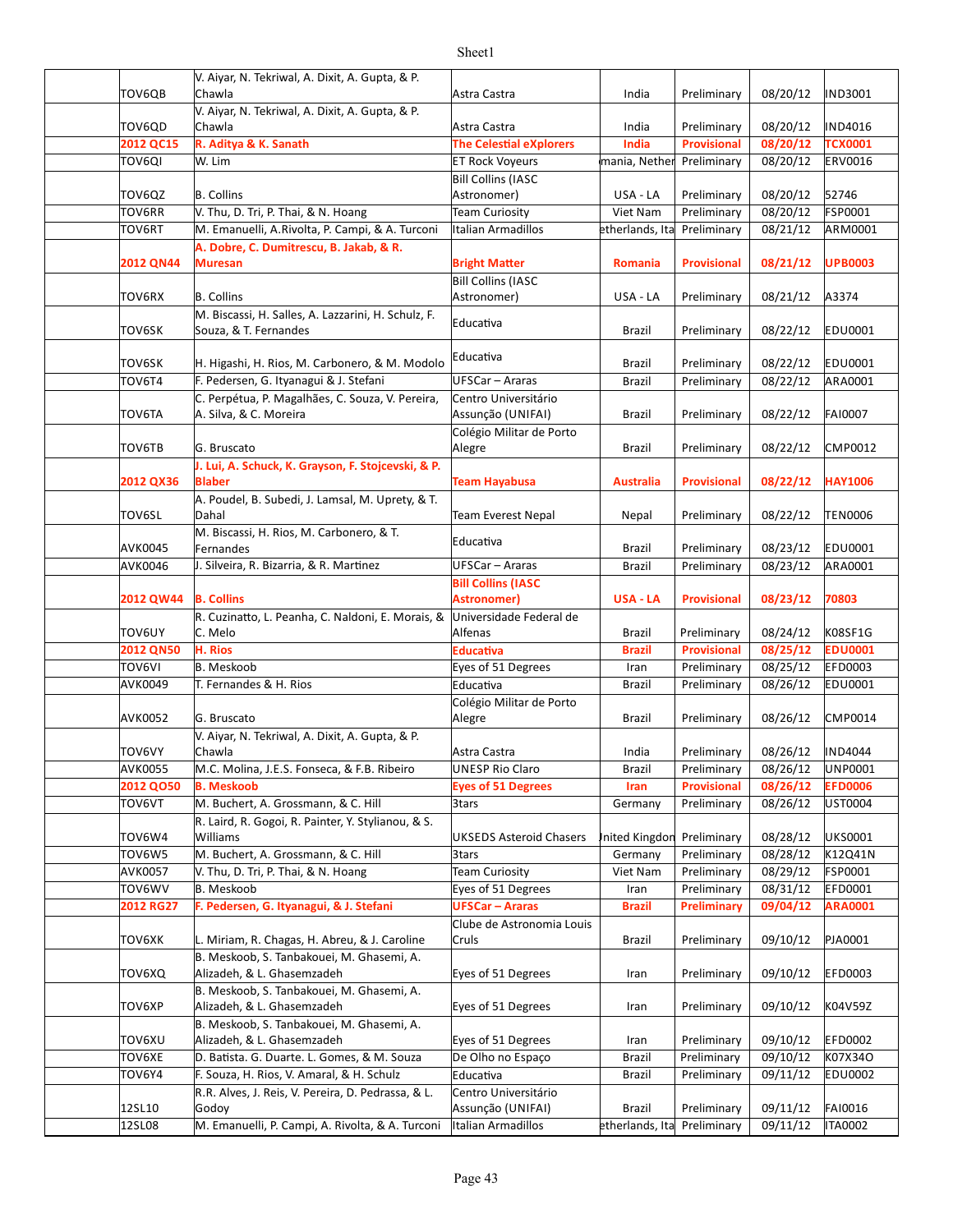| TOV6YQ                   | A. Lazzarini, F. Souza, H. Schulz, H. Salles, & M.<br>Carbonero     | Educativa                                 | <b>Brazil</b>                          | Preliminary | 09/12/12 | <b>EDU0002</b> |
|--------------------------|---------------------------------------------------------------------|-------------------------------------------|----------------------------------------|-------------|----------|----------------|
| TOV6YS                   | A. Lazzarini, F. Souza, H. Schulz, H. Salles, & M.<br>Carbonero     | Educativa                                 | <b>Brazil</b>                          | Preliminary | 09/12/12 | EDU0001        |
| TOV6YT                   | A. Lazzarini, F. Souza, H. Schulz, H. Salles, & M.<br>Carbonero     | Educativa                                 | Brazil                                 | Preliminary | 09/12/12 | <b>EDU0003</b> |
| TOV6YO                   | R. Aditya & K. Sanath                                               | The Celestial eXplorers                   | India                                  | Preliminary | 09/12/12 | TCX1000        |
| TOV6YM                   | W. Lim                                                              | <b>ET Rock Voyeurs</b>                    | mania, Nether                          | Preliminary | 09/12/12 | ERV0033        |
| TOV6ZL                   | A. Poudel, B. Subedi, J. Lamsal, M. Uprety, & T.<br>Dahal           | <b>Team Everest Nepal</b>                 | Nepal                                  | Preliminary | 09/13/12 | <b>TEN0114</b> |
|                          |                                                                     | Bill Collins (IASC                        |                                        |             |          |                |
| TOV70E                   | <b>B. Collins</b>                                                   | Astronomer)                               | USA - LA                               | Preliminary | 09/15/12 | K06806         |
| TOV70B                   | J. Lui, A. Schuck, K. Grayson, F. Stojcevski, & P.<br>Blaber        | Team Hayabusa                             | Australia                              | Preliminary | 09/15/12 | HAY3008        |
| TOV70C                   | J. Lui, A. Schuck, K. Grayson, F. Stojcevski, & P.<br>Blaber        | Team Hayabusa                             | Australia                              | Preliminary | 09/15/12 | HAY3009        |
| <b>NEO Confirmations</b> |                                                                     |                                           | All-Brazil, SGAC, 2012 Aug 14 - Sep 18 |             |          |                |
| <b>Object</b>            | <b>Students</b>                                                     | <b>School</b>                             | Location                               | Date        |          |                |
|                          |                                                                     |                                           |                                        |             |          |                |
| 2012 PS18                | A. Dobre, C. Dumitrescu, B. Jakab, R. Muresan,<br>& V. Stefanovici  | <b>Bright Matter</b>                      | Romania                                | 08/15/12    |          |                |
| 2012 PA20                | H.A. Kayýhan, S. Yýldýz, H.E. Yalvaç, L.<br>Mayangsari, & C.A. Vyas | <b>Team Alpine</b>                        | v, India, Indol                        | 08/16/12    |          |                |
| 2012 PL24                | A. Dobre, C. Dumitrescu, B. Jakab, R. Muresan,<br>& V. Stefanovici  | <b>Bright Matter</b>                      | Romania                                | 08/16/12    |          |                |
|                          |                                                                     | Team Hayabusa                             |                                        |             |          |                |
| 2012 PP28                | K. Grayson                                                          |                                           | Australia                              | 08/16/12    |          |                |
| 2012 QS2                 | <b>B.</b> Meskoob                                                   | Eyes of 51 Degrees                        | Iran                                   | 08/18/12    |          |                |
| 2012 PP28                | V. Aiyar, N. Tekriwal, A. Dixit, A. Gupta, & P.<br>Chawla           | Astra Castra                              | India                                  | 08/18/12    |          |                |
| 2012 QH2                 | A. Khokhlov                                                         | <b>ET Rock Voyeurs</b>                    | mania, Nether                          | 08/18/12    |          |                |
| 2012 QK2                 | V. Silva & N. Rosa                                                  | Clube de Astronomia Louis<br>Cruls        | <b>Brazil</b>                          | 08/18/12    |          |                |
|                          |                                                                     | Universidade Federal de                   |                                        |             |          |                |
| 2012 QU2                 | R. Cuzinatto, L. Peanha, & C. Melo                                  | Alfenas                                   | Brazil                                 | 08/18/12    |          |                |
| 2012 QO2                 | J. Lui, A. Schuck, K. Grayson, F. Stojcevski, & P.<br>Blaber        | Team Hayabusa                             | Australia                              | 08/18/12    |          |                |
|                          | C. Souza, P. Magalhães, V. Pereira, A. Silva, & C.                  | Centro Universitário                      |                                        |             |          |                |
| 2012 QF8                 | Moreira                                                             | Assunção (UNIFAI)                         | Brazil                                 | 08/20/12    |          |                |
| TOV6N1                   | G. Bruscato                                                         | Colégio Militar de Porto<br>Alegre        | Brazil                                 | 08/20/12    |          |                |
| 2012 QE10                | P. Blaber                                                           | Team Hayabusa                             | Australia                              | 08/21/12    |          |                |
|                          | H.A. Kayýhan, S. Yýldýz, H.E. Yalvaç, L.                            |                                           |                                        |             |          |                |
| 2012 QD10                | Mayangsari, & C.A. Vyas                                             | <b>Team Alpine</b>                        | y, India, Indo                         | 08/21/12    |          |                |
| 2012 KH47                | J. Lui, A. Schuck, K. Grayson, F. Stojcevski, & P.<br>Blaber        | Team Hayabusa                             | Australia                              | 08/22/12    |          |                |
| 2012 QU14                | H.A. Kayýhan, S. Yýldýz, H.E. Yalvaç, L.<br>Mayangsari, & C.A. Vyas | <b>Team Alpine</b>                        | y, India, Indo                         | 08/24/12    |          |                |
| 2012 QY14                | M. Buchert, A. Grossmann, & C. Hill                                 | 3tars                                     | Germany                                | 08/24/12    |          |                |
| 2012 RA                  | M. Biscassi & F. Souza                                              | Educativa                                 | Brazil                                 | 09/05/12    |          |                |
| 2012 RF                  | J. Silveira, R. Bizarria, & R. Martinez                             | UFSCar - Araras                           | Brazil                                 | 09/05/12    |          |                |
|                          | A. Lazzarini, H. Salles, H. Schulz, M. Carbonero,                   |                                           |                                        |             |          |                |
| 2012 RC2                 | & M. Biscassi                                                       | Educativa                                 | Brazil                                 | 09/09/12    |          |                |
| 2012 RY1                 | R. Aditya & K. Sanath                                               | The Celestial eXplorers                   | India                                  | 09/09/12    |          |                |
| 2012 RK2                 | L. Buinhas                                                          | <b>ET Rock Voyeurs</b>                    | mania, Nether                          | 09/10/12    |          |                |
| 2012 RO2                 | R. Aditya & K. Sanath                                               | The Celestial eXplorers                   | India                                  | 09/10/12    |          |                |
| 2012 QY14                | R.R. Alves & G.R. Souza                                             | Centro Universitário<br>Assunção (UNIFAI) | Brazil                                 | 09/11/12    |          |                |
|                          |                                                                     | Clube de Astronomia Louis                 |                                        |             |          |                |
| 2012 LL11                | N. Rosa, P. Pessanha, V. Silva, & B. Rodrigues                      | Cruls                                     | Brazil                                 | 09/11/12    |          |                |
| 2012 RT4                 | D. Batista, G. Duarte, L. Gomes, & M. Souza                         | De Olho no Espaço                         | Brazil                                 | 09/11/12    |          |                |
| TR1AC69                  | B. Nedelchev & V. Radeva                                            | Student Space Agency                      | <b>Bulgaria</b>                        | 09/15/12    |          |                |
|                          |                                                                     |                                           |                                        |             |          |                |
|                          |                                                                     |                                           |                                        |             |          |                |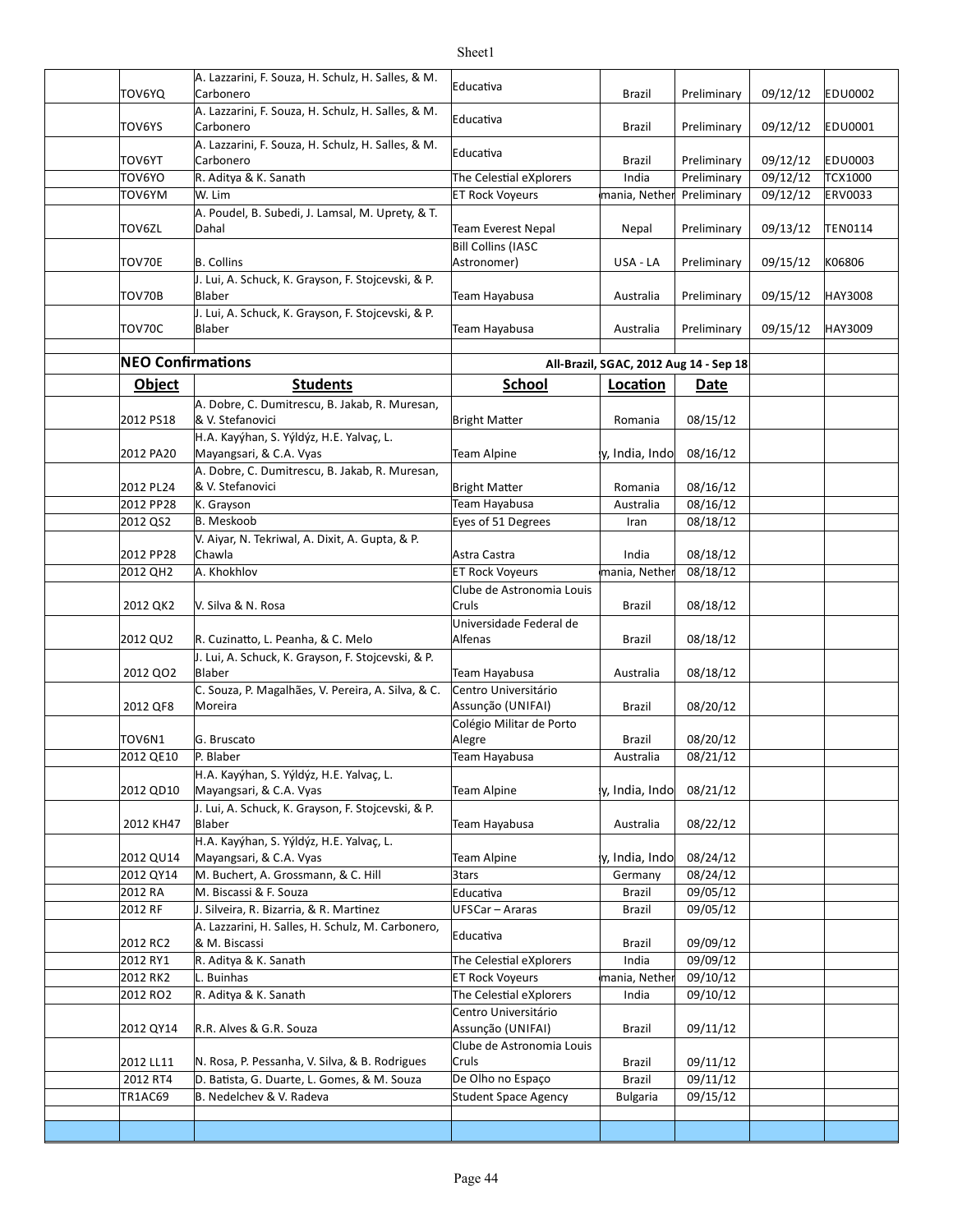|                          | 2012 Sep 19 - Oct 24   All-Poland Asteroid Search Campaign                                  |                                                                  |                       |                      |  |
|--------------------------|---------------------------------------------------------------------------------------------|------------------------------------------------------------------|-----------------------|----------------------|--|
|                          | <b>All-Venezuela Asteroid Search</b>                                                        |                                                                  |                       |                      |  |
|                          | <b>Campaign</b>                                                                             |                                                                  |                       |                      |  |
|                          | <b>International Asteroid Search</b>                                                        |                                                                  |                       |                      |  |
|                          | <b>Campaign</b>                                                                             |                                                                  |                       |                      |  |
|                          | 2012 Sep 25 - Oct 30 All-China Asteroid Search Campaign                                     |                                                                  |                       |                      |  |
|                          |                                                                                             |                                                                  |                       |                      |  |
| <b>NEO Observations</b>  |                                                                                             | All-Poland, All-Venezuela, IASC, All-China, 2012 Sep 19 - Oct 30 |                       |                      |  |
| <b>Object</b>            | <b>Students</b>                                                                             | <b>School</b>                                                    | Location              | Date                 |  |
|                          | J. Guerrero, O. Alvarado, A. Mendoza, & G.                                                  |                                                                  |                       |                      |  |
| 2012 QG42                | Sanchez                                                                                     | <b>ALDA Team A</b><br>Liceo América Fernández                    | Venezuela             | 09/16/12             |  |
| 2002 SV                  | L. Alejandro. K. Perez. D. Vasquez. & E. Rivero                                             | de Leoni                                                         | Venezuela             | 09/17/12             |  |
|                          | M. Gadzinski, F. Baginski, M. Majorkowska, P.                                               |                                                                  |                       |                      |  |
| 2005 HM3                 | Okraszewska, & K. Urbanski                                                                  | Liceum Ogólnokształcące                                          | Poland                | 09/17/12             |  |
|                          | T. Czarkowski, K. Nowakowski, M. Nowakowska,                                                | Zespół Szkól nr 10 w                                             |                       |                      |  |
| 2012 LE11                | & J. Koter<br>M. Grala, M. Naroznik, T. Kwasniewski, & T.                                   | Toruniu<br>I Liceum Ogólnokształcące                             | Poland                | 09/17/12             |  |
| 2012 RH10                | Chudzicki                                                                                   | w Tczewie                                                        | Poland                | 09/17/12             |  |
| 2012 RM15                | S. Gussoni, V.M. Oquendo, & J.L. García                                                     | IES Carmen Martín Gaite                                          | Spain                 | 09/17/12             |  |
|                          | 2009 BM136 B. Sun, Y.Li, & H. Wang                                                          | China Hands-On Universe                                          | China                 | 09/18/12             |  |
|                          | 2009 BM136 S. Gu, S. Guo, & Z. Wang                                                         | Tian Yi High School                                              | China                 | 09/18/12             |  |
| 2012 RX16                | J. Guerrero, O. Alvarado, A. Mendoza, & G.<br>Sanchez                                       | <b>ALDA Team A</b>                                               | Venezuela             | 09/19/12             |  |
|                          |                                                                                             | Instituto Universitario Jesús                                    |                       |                      |  |
| 2012 QF49                | J. Rodriguez, H. Osorio, & L. Suarez                                                        | Obrero                                                           | Venezuela             | 09/19/12             |  |
|                          | I. Ikier, J. Krakowski, M. Mysera, B. Golebiewski,                                          |                                                                  |                       |                      |  |
| 2012 HN13                | & W. Peplinski                                                                              | Gimnazjum Miejskie                                               | Poland                | 09/19/12             |  |
| 2011 LX10                | M. Gadzinski, F. Baginski, M. Majorkowska, P.<br>Okraszewska, & K. Urbanski                 | Liceum Ogólnokształcące                                          | Poland                | 09/19/12             |  |
|                          |                                                                                             | Zespół Szkoły i Gimnazjum                                        |                       |                      |  |
|                          |                                                                                             | im. W. Orkana w                                                  |                       |                      |  |
| 2012 RH15                | M. Talar                                                                                    | Niedźwiedziu                                                     | Poland                | 09/19/12             |  |
| 2010 EC100<br>2010 EC100 | A. Le & Y. Gao<br>R. Tao, R. Zhu, Q. Yang, & T. Li                                          | China Hands-On Universe<br>Beijing 101 High School               | China<br>China        | 09/19/12<br>09/19/12 |  |
| 2010 EC100               | R. Tao, R. Zhu, Q. Yang, & T. Li                                                            | Beijing 101 High School                                          | China                 | 09/19/12             |  |
| 2010 EC100               | A. Le & Y. Gao                                                                              | China Hands-On Universe                                          | China                 | 09/19/12             |  |
|                          |                                                                                             | Beijing No. 35 Middle                                            |                       |                      |  |
| 2007 TT143               | C. Zhang                                                                                    | School                                                           | China                 | 09/19/12             |  |
| 2007 TT143               | R.Tao, R. Zhu, Q. Yang, & T. Li                                                             | Beijing 101 High School                                          | China                 | 09/19/12             |  |
| 2010 LW86                | Z. Lu, C. Shao, W. Zhu, Z. Zhao, S. Guo, S. Gu, &<br>Z. Wang                                | Tian Yi High School                                              | China                 | 09/19/12             |  |
|                          | Z. Lu, C. Shao, W. Zhu, Z. Zhao, S. Guo, S. Gu, &                                           |                                                                  |                       |                      |  |
| 2004 TV92                | Z. Wang                                                                                     | Tian Yi High School                                              | China                 | 09/19/12             |  |
|                          |                                                                                             | Edinburgh University                                             |                       |                      |  |
| 2012 RX16                | V. Yotov & D. Saynova                                                                       | Astronomy Society                                                | Inited Kingdon        | 09/20/12             |  |
|                          | M. Puchala, M. Nadybska, A. Pewinska, B.                                                    | Zespól Szkół<br>Ogólnokształcących nr 10 w                       |                       |                      |  |
| 2012 RH3                 | Kaczmarek, & I. Senftleben                                                                  | Poznaniu                                                         | Poland                | 09/20/12             |  |
| 2012 RH15                | J. Witas, A. Tomaszek, & E. Kijas                                                           | I LO im. M. Kopernika                                            | Poland                | 09/20/12             |  |
|                          |                                                                                             | I LO im. M. Kopernika w                                          |                       |                      |  |
| 2012 SA3                 | M. Domagalska & M. Soltyszewska                                                             | Toruniu                                                          | Poland                | 09/20/12             |  |
| 2012 RQ16<br>2012 SX2    | K. Jones, A. Taylor, R. Robinson, & M. Kukawa<br>R. Barrios, C. Sales, A. Sales, & L. Rojas | Delta State University<br>ALDA Team B                            | USA - MS<br>Venezuela | 09/20/12<br>09/21/12 |  |
|                          |                                                                                             | Liceo El Ujano - Club de                                         |                       |                      |  |
|                          |                                                                                             | Astronomía "Víctor                                               |                       |                      |  |
| 2012 RX16                | M. Castillo, M. Lamus, & R. Aguilar                                                         | Rodríguez"                                                       | Venezuela             | 09/21/12             |  |
|                          |                                                                                             | XXVII LO im Tadeusza                                             |                       |                      |  |
| 2012 SK8                 | M. Gwiazda & J. Szulc                                                                       | Czackiego                                                        | Poland                | 09/21/12             |  |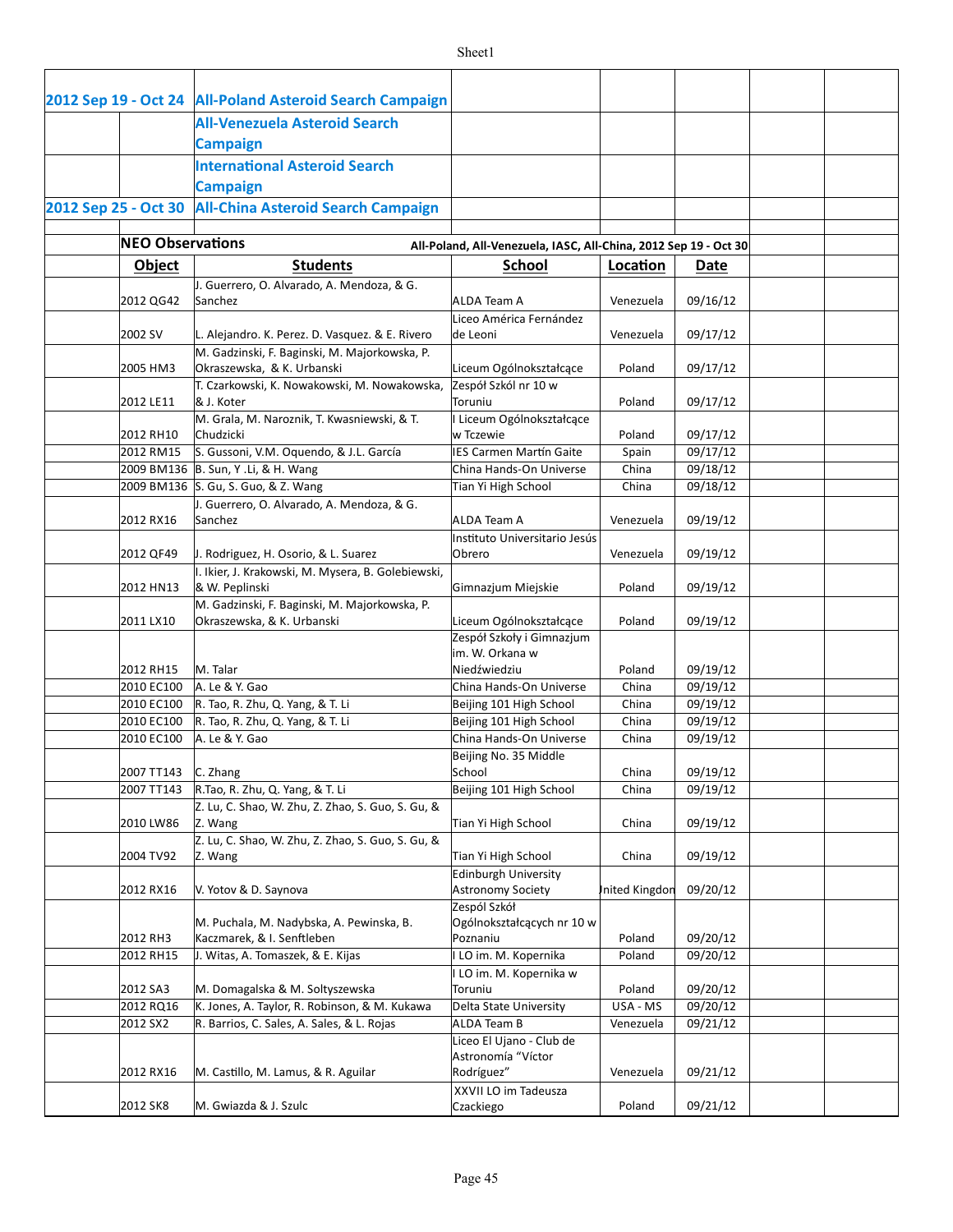| 2008 JQ14               | F. Kielpikowski, M. Stocka, A. Trepala, & G.<br>Wojewoda                     | Zespół Szkół<br>Ogólnokształcących nr 1 w<br>Bydgoszczy            | Poland         | 09/21/12             |  |
|-------------------------|------------------------------------------------------------------------------|--------------------------------------------------------------------|----------------|----------------------|--|
|                         | J. Krakowski, A. Osiowy, T. Plesniak, M.                                     |                                                                    |                |                      |  |
| 2012 PO17               | Przybojewski, & J. Wieszczynski                                              | Gimnazjum Miejskie                                                 | Poland         | 09/21/12             |  |
| 2003 NC                 | S. Subramanya, R. Aditya, & R. Chandan                                       | M.P. Birla Institute of<br><b>Fundamental Research</b>             | India          | 09/21/12             |  |
|                         |                                                                              | M.P. Birla Institute of                                            |                |                      |  |
| 2012 RJ10               | S. Subramanya, R. Aditya, & R. Chandan                                       | <b>Fundamental Research</b>                                        | India          | 09/21/12             |  |
| 2002 PY38<br>2003 SU111 | Z. Lu, C. Shao, W. Zhu, S. Guo, S. Gu, & Z. Wang<br>S. Guo, S. Gu, & Z. Wang | Tian Yi High School                                                | China<br>China | 09/21/12<br>09/21/12 |  |
|                         |                                                                              | Tian Yi High School                                                |                |                      |  |
| 2003 SU111<br>2005 WS29 | J. Qu, H. Wang, & B. Sun                                                     | China Hands-On Universe                                            | China<br>China | 09/21/12             |  |
| 2005 WS29               | Z. Lu, C. Shao, W. Zhu, & Z. Zhao<br>A. Le & Y. Gao                          | Tian Yi High School<br>China Hands-On Universe                     | China          | 09/21/12             |  |
|                         |                                                                              |                                                                    |                | 09/21/12             |  |
| 2008 VC4<br>2008 VC4    | Z. Lu, C. Shao, W. Zhu, & Z. Zhao<br>A. Le & Y. Gao                          | Tian Yi High School<br>China Hands-On Universe                     | China<br>China | 09/21/12<br>09/21/12 |  |
| 2003 SX148              |                                                                              | Tian Yi High School                                                | China          | 09/21/12             |  |
|                         | S. Guo, S. Gu, & Z. Wang                                                     | Beijing No. 35 Middle                                              |                |                      |  |
| 2003 SX148              | Y. Li, Z. Li, & C. Zhang                                                     | School                                                             | China          | 09/21/12             |  |
| 2006 QF183              | S. Guo, S. Gu, & Z. Wang                                                     | Tian Yi High School                                                | China          | 09/21/12             |  |
|                         |                                                                              | Beijing No. 35 Middle                                              |                |                      |  |
| 2006 QF183              | Y. Li, Z. Li, & C. Zhang                                                     | School                                                             | China          | 09/21/12             |  |
| 2012 RN10               | S. Guo, S. Gu, & Z. Wang                                                     | Tian Yi High School                                                | China          | 09/21/12             |  |
|                         |                                                                              | Beijing No. 35 Middle                                              |                |                      |  |
| 2012 RN10               | Y. Li, Z. Li, & C. Zhang                                                     | School                                                             | China          | 09/21/12             |  |
| 2001 TN176              | Z. Lu, C. Shao, W. Zhu, & Z. Zhao                                            | Tian Yi High School                                                | China          | 09/21/12             |  |
| 2001 TN176              | Y. Li & Z. Li                                                                | Beijing No. 35 Middle<br>School                                    | China          | 09/21/12             |  |
|                         |                                                                              | Beijing No. 35 Middle                                              |                |                      |  |
| 2006 RC104              | Y. Li & Z. Li                                                                | School                                                             | China          | 09/21/12             |  |
| 2006 RC104              | Z. Lu, C. Shao, W. Zhu, & Z. Zhao                                            | Tian Yi High School                                                | China          | 09/21/12             |  |
| 2008 GS38               | S. Guo, W. Zhu, Z. Zhao, S. Gu, Z. Wang, & Z. Lu                             | Tian Yi High School                                                | China          | $\frac{09}{21}$ 1/12 |  |
| 2002 QF108              | Z. Lu, C. Shao, W. Zhu, Z. Zhao, S. Gu, & S. Guo                             | Tian Yi High School                                                | China          | 09/21/12             |  |
| 2012 RR16               | J. Guerrero, O. Alvarado, A. Mendoza, & G.<br>Sanchez                        | ALDA Team A                                                        | Venezuela      | 09/23/12             |  |
| 1999 AF4                | J. Rodriguez & H. Osorio                                                     | Instituto Universitario Jesús<br>Obrero                            | Venezuela      | 09/23/12             |  |
|                         |                                                                              | Gimnazjum nr 1 im.                                                 |                |                      |  |
| 2012 RH10               | M. Dudek, K. Gramza, B. Kular, & F. Michalski                                | Polskich Olimpijczyków w<br>Skokach                                | Poland         | 09/23/12             |  |
| 2012 RH15               | D. Ciurla, K. Gach, & K. Wiœniowski                                          | I LO im. M. Kopernika                                              | Poland         | 09/23/12             |  |
| 2012 SB22               | R. Barrios, A. Sales, C. Sales, & L. Rojas                                   | ALDA Team B                                                        | Venezuela      | 09/23/12             |  |
|                         |                                                                              | Liceo América Fernández                                            |                |                      |  |
| 2012 00                 | L. Alejandro, K.Perez, D. Vasquez, & E. Rivero                               | de Leoni<br>Liceo El Ujano - Club de                               | Venezuela      | 09/23/12             |  |
| 2012 SU9                | M. Lamus, M. Castillo, & R. Aguilar                                          | Astronomía "Víctor<br>Rodríguez"<br>Planetarium i<br>Obserwatorium | Venezuela      | 09/23/12             |  |
| 2012 RM2                | S. Soberski, K. Ulatowska, M. Zylowski, D.<br>Gondek, & B. Markowicz         | Astronomiczne                                                      | Poland         | 09/23/12             |  |
| 2012 SK8                | V. Yotov, D. Saynova, & I. Hristova                                          | <b>Edinburgh University</b><br>Astronomy Society                   | Inited Kingdon | 09/23/12             |  |
| 2012 SK8                | D. Diaz, C. Moran, E. Boza, & R. Gil                                         | Liceo Hermano Juan - Club<br>de Astronomía                         | Venezuela      | 09/24/12             |  |
| 2001 SQ140              | J. Qu                                                                        | China Hands-On Universe                                            | China          | 09/23/12             |  |
| 2001 SQ140              | S. Guo, S. Gu, Z. Wang, Z. Lu, & Z. Zhao                                     | Tian Yi High School                                                | China          | 09/23/12             |  |
| 2006 RS28               | J. Qu                                                                        | China Hands-On Universe                                            | China          | 09/23/12             |  |
| 2006 RS28               | Z. Lu, Z. Zhao, S. Guo, S. Gu, & Z. Wang                                     | Tian Yi High School                                                | China          | 09/23/12             |  |
| 2007 BA76               | J. Qu                                                                        | China Hands-On Universe                                            | China          | 09/23/12             |  |
| 2007 BA76               | Z. Lu, Z. Zhao, S. Guo, S. Gu, & Z. Wang                                     | Tian Yi High School                                                | China          | 09/23/12             |  |
| 2007 GF63               | J. Qu                                                                        | China Hands-On Universe                                            | China          | 09/23/12             |  |
| 2007 GF63               | Z. Lu, Z. Zhao, S. Guo, S. Gu, & Z. Wang                                     | Tian Yi High School                                                | China          | 09/23/12             |  |
| 2008 RC63<br>2008 RC63  | J. Qu                                                                        | China Hands-On Universe                                            | China          | 09/23/12             |  |
|                         | Z. Lu, Z. Zhao, S. Guo, S. Gu, & Z. Wang                                     | Tian Yi High School                                                | China          | 09/23/12             |  |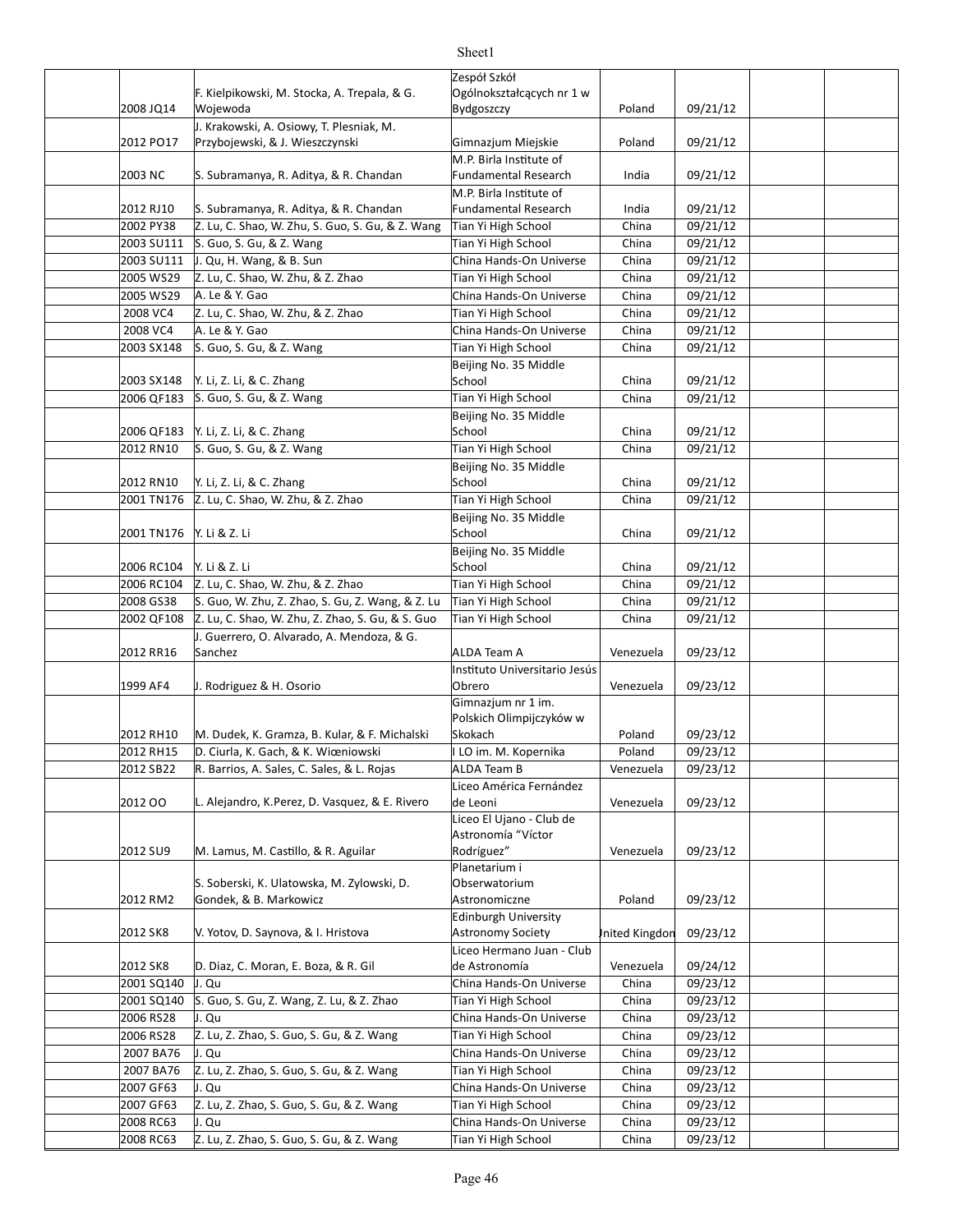#### 2008 SF234 J. Qu China Hands-On Universe China 09/23/12 2008 SF234 Z. Lu, Z. Zhao, S. Guo, S. Gu, & Z. Wang Tian Yi High School | China | 09/23/12 2012 QF49 L. Mendoza Colegio San Pedro Venezuela | 09/24/12 2012 QY14 | Okraszewska, & K. Urbanski | Liceum Ogólnokształcące | Poland | 09/24/12 2012 RR16 K. Perez, L. Aejandro, D. Vasquez, & E. Rivero de Leoni (and the context of the context of the p9/24/12 2012 SB22 D. Sanchez, A. Rios, & M. Vazquez Yépez Venezuela | 09/24/12 2012 QB17 M. Lamus, M. Castillo, & R. Aguilar M. Rodríguez" Nenezuela | 09/24/12 2012 SW20 Gondek, & B. Markowicz **Conserver Astronomiczne** Poland | 09/24/12 2012 SY2 F. Krzan, K. Smyksy, & M.Talar November 2012 Niedźwiedziu and Poland | 09/24/12 2012 RV16 M. Pomarzynski, M. Slawinowski, & J. Koszowski Wilkońskiego and a miejschard a c9/24/12 2012 RO15 S. Gussoni, V.M. Oquendo, & J.L. García Sumen Martín Gaite Spain | 09/24/12 2012 RX16 N. Zinca, K. Jones, & R. Robinson N. Delta State University N. USA - MS 309/24/12 2012 SK8 D. Diaz, C. Moran, E. Boza, & R. Gil de Astronomía (Venezuela | 09/24/12 2012 QE50 R. Barrios, A. Sales, C. Sales, & L. Rojas ALDA Team B Venezuela 09/24/12 2012 EM124 S. Guo, S. Gu, & Z. Wang Tian Yi High School Tian Yi High School China | 09/24/12 2012 EM124 C. Zhang, Y. Li, & Z. Li School School China | 09/24/12 2012 FX47 S. Guo, S. Gu, & Z. Wang Tian Yi High School School China | 09/24/12 2012 FX47 C. Zhang, Y. Li, & Z. Li China control China control China control China control China control China 2001 TB69 S. Guo, S. Gu, & Z. Wang Tian Yi High School School China | 09/24/12 2001 TB69 C. Zhang, Z. Li, & Y. Li School School China 09/24/12 2005 SH62 S. Guo, S. Gu, & Z. Wang Tian Yi High School Shina | 09/24/12 2005 SH62 | C. Zhang, Z. Li, & Y. Li China | China | China | O9/24/12 2010 JW89 S. Guo, S. Gu, & Z. Wang Tian Yi High School School China | 09/24/12 2010 JW89 C. Zhang, Z. Li, & Y. Li School School China 09/24/12 2006 QA152 | Z. Lu, C. Shao, W. Zhu, & Z. Zhao Tian Yi High School | China | 09/24/12 2006 QA152 R. Tao & T. Li Beijing 101 High School China | 09/24/12 2012 AO118 | Z. Lu, C. Shao, W. Zhu, & Z. Zhao Tian Yi High School | China | 09/24/12 2012 AO118 R. Tao & T. Li China China China China China China China China China China China China China China C 2011 FC154 China 09/24/12 Z. Lu, C. Shao, W. Zhu, & Z. Zhao Tian Yi High School 2011 FC154 R. Tao & T. Li **Beijing 101 High School** China 09/24/12 |2003 SX148 |C. Zhang, N. Wang, H. Tu, Z. Li, & Y. Li | School | China | 09/25/12 2003 SX148 T. Li **CHING COMENT CONTROLLY CHING COMENT CONTROL** Beijing 101 High School | China | 09/25/12 2012 SP50 C. Zhang, N. Wang, H. Tu, Z. Li, & Y. Li School China 09/25/12  $2012$  SP50 T. Li  $B$ eijing 101 High School China 09/25/12 2012 SJ55 H. Tu, Z. Li, & Y. Li China in School China in O9/25/12 2012 SJ55 |H. Sima, F. Yang, & W. Zhao | Beijing 101 High School | China | 09/25/12 2005 WS29 H. Tu, Z. Li, & Y. Li China (19/25/12) China (19/25/12) 2005 WS29 H. Sima, F. Yang, & W. Zhao Beijing 101 High School | China | 09/25/12 2012 SM55 R. Jiang, Y. Liu, & Y. Shi Beijing 101 High School China 09/25/12 2012 SM55 H. Tu, Z. Li, & Y. Li China control China control China control China control China control China co 2012 SN55 R. Jiang, Y. Liu, & Y. Shi Beijing 101 High School China 09/25/12 2012 SN55 H. Tu, Z. Li, & Y. Li China COS/25/12 M. Gadzinski, F. Baginski, M. Majorkowska, P. Liceo América Fernández de Leoni Liceo Fernando Garmendia Yépez Liceo El Ujano - Club de Astronomía "Víctor Rodríguez" S. Soberski, K. Ulatowska, M. Zylowski, D. Planetarium i Obserwatorium Astronomiczne Zespół Szkoły i Gimnazjum im. W. Orkana w Niedźwiedziu Gimnazjum nr 4 im. Z. Liceo Hermano Juan - Club de Astronomía Beijing No. 35 Middle School Beijing No. 35 Middle School Beijing No. 35 Middle School Beijing No. 35 Middle School Beijing No. 35 Middle School Beijing No. 35 Middle School Beijing No. 35 Middle School Beijing No. 35 Middle School Beijing No. 35 Middle School R. Jiang, Y. Liu, & Y. Shi Beijing No. 35 Middle School R. Jiang, Y. Liu, & Y. Shi Beijing No. 35 Middle School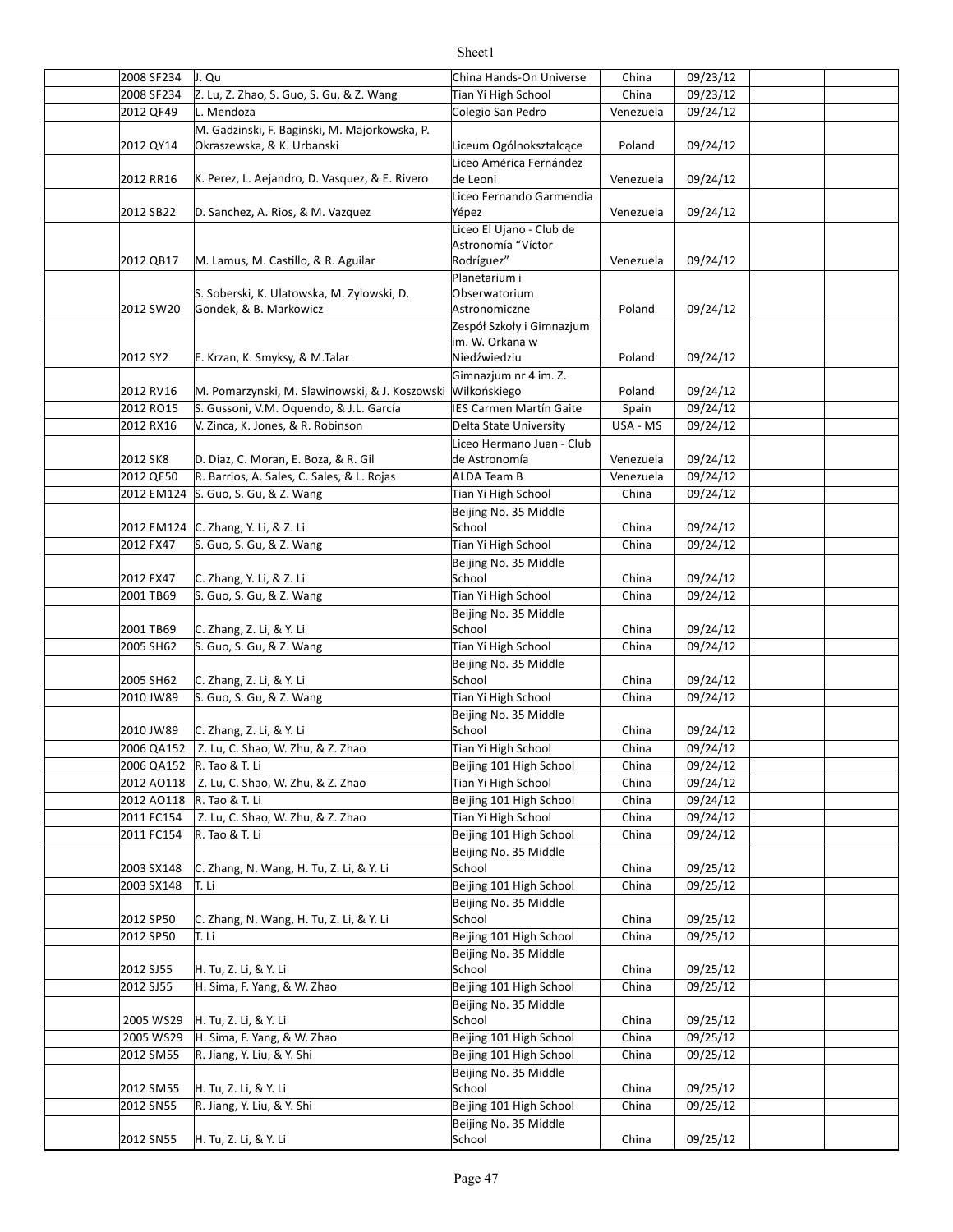|                          |                                                                       | Beijing No. 35 Middle          |           |          |  |
|--------------------------|-----------------------------------------------------------------------|--------------------------------|-----------|----------|--|
|                          | 2008 WS109 H. Tu, Z. Li, & Y. Li                                      | School                         | China     | 09/25/12 |  |
|                          | 2008 WS109 M. Zhao, R. Zheng, & M. Yang                               | Beijing 101 High School        | China     | 09/25/12 |  |
|                          |                                                                       | Beijing No. 35 Middle          |           |          |  |
| 2012 RX39                | H. Tu, Z. Li, & Y. Li                                                 | School                         | China     | 09/25/12 |  |
| 2012 RX39                | M. Zhao, R. Zheng, & M. Yang                                          | Beijing 101 High School        | China     | 09/25/12 |  |
| 2008 UD299               | Y. Li, C. Chen, Y. Duan, & S. Jiang                                   | Beijing 101 High School        | China     | 09/25/12 |  |
|                          |                                                                       | Beijing No. 35 Middle          |           |          |  |
| 2008 UD299 Z. Li & Y. Li |                                                                       | School                         | China     | 09/25/12 |  |
| 2012 SZ55                | Y. Li, C. Chen, Y. Duan, & S. Jiang                                   | Beijing 101 High School        | China     | 09/25/12 |  |
|                          |                                                                       | Beijing No. 35 Middle          |           |          |  |
| 2012 SZ55                | Z. Li & Y. Li                                                         | School                         | China     | 09/25/12 |  |
|                          |                                                                       |                                |           |          |  |
| 2002 CA63                | R. Jiang, Y. Liu, Y. Shi, J. Song, L. Wang, & B.                      |                                | China     | 09/26/12 |  |
|                          | Zhang                                                                 | Beijing 101 High School        |           |          |  |
|                          | R. Jiang, Y. Liu, Y. Shi, J. Song, L. Wang, & B.                      |                                | China     |          |  |
| 2006 DQ93                | Zhang                                                                 | Beijing 101 High School        |           | 09/26/12 |  |
|                          | M. Zhao, R. Zheng, M. Yang, H. SiMa, F. Yang, &                       |                                |           |          |  |
| 2005 TG12                | W. Zhao                                                               | Beijing 101 High School        | China     | 09/26/12 |  |
| 2003 VA9                 | R. Tao, R. Zhu, H. Zou, & T. Li                                       | Beijing 101 High School        | China     | 09/26/12 |  |
| 2003 VA9                 | Z. Lu & Z. Zhao                                                       | Tian Yi High School            | China     | 09/26/12 |  |
|                          |                                                                       |                                |           |          |  |
| 2005 WE38                | Z. Wang, Z. Zhao, Z. Lu, C. Shao, W. Zhu, & S. Gu Tian Yi High School |                                | China     | 09/26/12 |  |
|                          | J. Guerrero, O. Alvarado, A. Mendoza, & G.                            |                                |           |          |  |
| 5731                     | Sanchez                                                               | <b>ALDA Team A</b>             | Venezuela | 09/29/12 |  |
|                          | I. Ikier, J. Krakowski, M. Narodzonek, B.                             |                                |           |          |  |
| 2012 OP17                | Golebiewski, & W. Peplinski                                           | Gimnazjum Miejskie             | Poland    | 09/29/12 |  |
|                          |                                                                       | Gimnazjum nr 1 im.             |           |          |  |
|                          |                                                                       | Polskich Olimpijczyków w       |           |          |  |
| 2012 SK8                 | K. Konieczny, J. Szymanski, & M. Dudek                                | Skokach                        | Poland    | 09/29/12 |  |
| 2012 HO15                | J. Witas, A. Tomaszek, & E. Kijas                                     | I LO im. M. Kopernika          | Poland    | 09/29/12 |  |
|                          |                                                                       | Zespół Szkoły i Gimnazjum      |           |          |  |
|                          |                                                                       | im. W. Orkana w                |           |          |  |
| 2012 SB22                | M. Talar                                                              | Niedźwiedziu                   | Poland    | 09/29/12 |  |
| 2012 QF49                | S. Gussoni, V.M. Oquendo, & J.L. García                               | IES Carmen Martín Gaite        | Spain     | 09/29/12 |  |
| 1620                     | R.Barrios, A. Sales, C. Sales, & L. Rojas                             | <b>ALDA Team B</b>             | Venezuela | 09/30/12 |  |
|                          |                                                                       | Liceo Hermano Juan - Club      |           |          |  |
| 1990 SB                  | D. Diaz, C. Moran, E. Boza, & R. Gil                                  | de Astronomía                  | Venezuela | 09/30/12 |  |
|                          |                                                                       | Liceo Fernando Garmendia       |           |          |  |
| 4487                     | D. Sanchez, A. Rios, & M. Vasquez                                     | Yépez                          | Venezuela | 09/30/12 |  |
|                          |                                                                       | Instituto Universitario Jesús  |           |          |  |
| 2003 HB6                 | J. Rodriguez & H. Osorio                                              | Obrero                         | Venezuela | 09/30/12 |  |
|                          |                                                                       | Liceo El Ujano - Club de       |           |          |  |
|                          |                                                                       | Astronomía "Víctor             |           |          |  |
| 1997 US9                 | M. Lamus, M. Castillo, & R. Aguilar                                   | Rodríguez"                     | Venezuela | 09/30/12 |  |
|                          |                                                                       | Zespół Szkół                   |           |          |  |
|                          | P. Panka, J. Szmelter, & F. Kielpikowski, M.                          | Ogólnokształcących nr 1 w      |           |          |  |
| 1993 MF                  | Owczarzak                                                             | Bydgoszczy                     | Poland    | 09/30/12 |  |
|                          | I. Ikier, J. Krakowski, M. Narodzonek, B.                             |                                |           |          |  |
| 2012 QQ50                | Golebiewski, & W. Peplinski                                           | Gimnazjum Miejskie             | Poland    | 09/30/12 |  |
|                          | M. Rokita, W. Sobczuk, M. Nowakowska, & T.                            | Zespół Szkól nr 10 w           |           |          |  |
| 2002 XA40                | Czarkowski                                                            | Toruniu                        | Poland    | 09/30/12 |  |
|                          |                                                                       | Zespól Szkół                   |           |          |  |
|                          |                                                                       | Ogólnokształcących nr 10 w     |           |          |  |
| 2012 QO10                | I. Senftleben                                                         | Poznaniu                       | Poland    | 09/30/12 |  |
| 2012 QB17                | G. Czerwinska, M. Koba, J. Glab, & J. Moskal                          | Zespół Szkół Miejskich nr 3    | Poland    | 09/30/12 |  |
|                          |                                                                       | I Liceum Ogólnokształcące      |           |          |  |
| 2012 SH32                | O. Rygosik, M. Karas, & M. Kowalewski                                 | w Tczewie                      | Poland    | 10/04/12 |  |
|                          |                                                                       | I LO im. M. Kopernika w        |           |          |  |
| 2012 SN30                | M. Domagalska & M. Soltyszewska                                       | Toruniu                        | Poland    | 10/04/12 |  |
| 2012 SA59                | K. Camitta & J. Payne                                                 | Mt. San Antonio College        | USA - CA  | 10/04/12 |  |
| 2012 RV16                | S. Gussoni, V.M. Oquendo, & J.L. García                               | <b>IES Carmen Martín Gaite</b> | Spain     | 10/04/12 |  |
|                          |                                                                       | M.P. Birla Institute of        |           |          |  |
| 2012 QY14                | S. Subramanya, R. Aditya, & R. Chandan                                | <b>Fundamental Research</b>    | India     | 10/04/12 |  |
| 2012 QE50                | J. Guerrero, O. Alvarado, & G. Sanchez                                | ALDA Team A                    | Venezuela | 10/06/12 |  |
|                          |                                                                       |                                |           |          |  |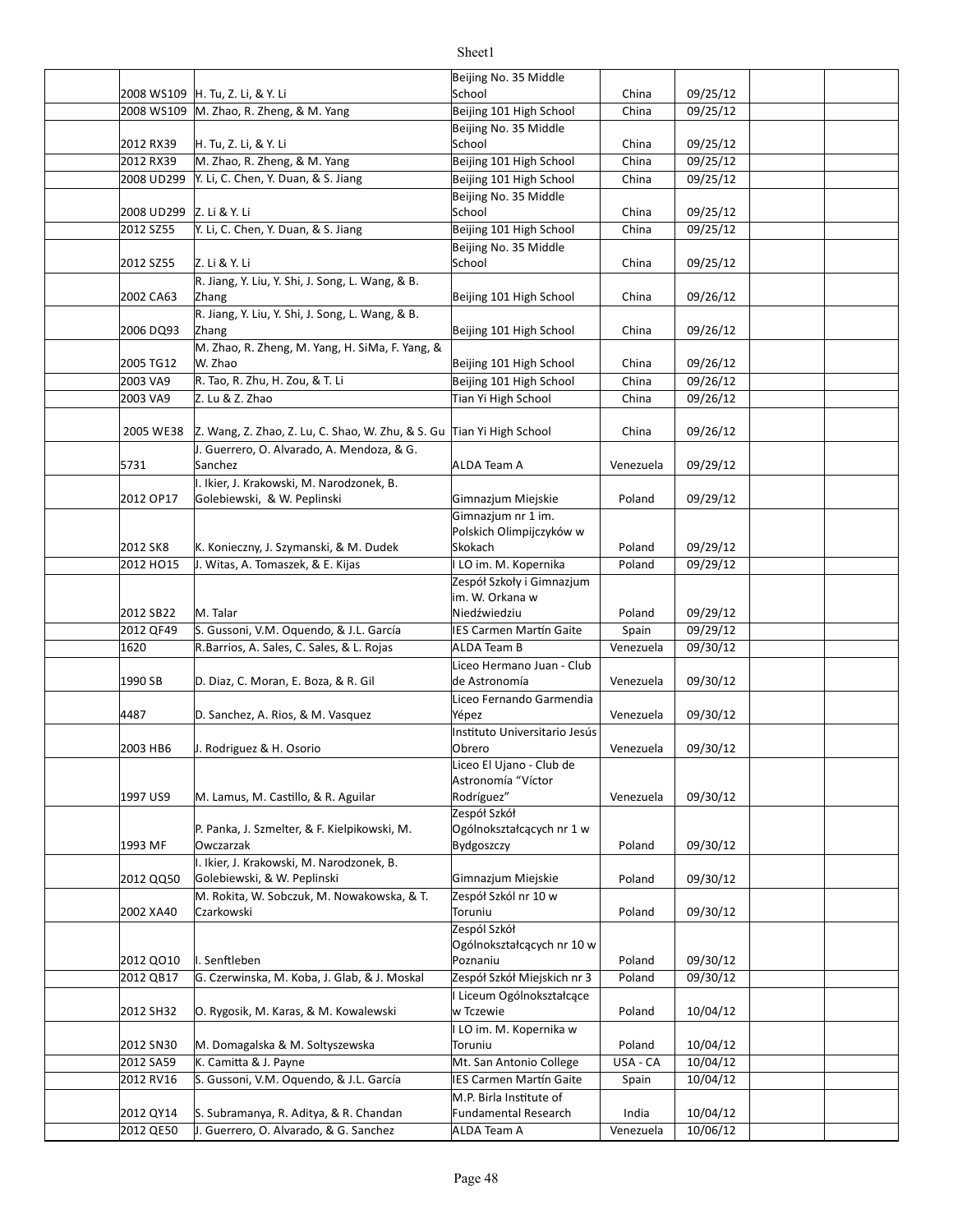#### 2012 QF42 R. Barrios, A. Sales, C. Sales, & L. Roja ALDA Team B Venezuela | 10/06/12 2004 FO145 |M. Lamus, M. Castillo, & R. Aguilar | Rodríguez" | Venezuela | 10/06/12 2012 SR56 Poland 10/06/12 Okraszewska, & K. Urbanski Liceum Ogólnokształcące 2012 SK50 M. Rokita & W. Sobczuk Toruniu Toruniu and Poland 10/06/12 2012 SK8 W. Gatnar & A. Frankowski |Walentego w Jankowicach | Poland | 10/06/12 2012 RX16 J. Glab, M. Koba, G. Czerwinska, & J. Moskal Zespół Szkół Miejskich nr 3 | Poland | 10/06/12 2012 JR17 B. Kular, D. Stajkowski, & M. Dudek Skokach Skokach Poland 10/06/12 2012 QF49 S. Subramanya, R. Aditya & R. Chandan Suman Fundamental Research and india indio 10/06/12 2012 QF49 | J. Kowalczyk & B. Tumula Walentego w Jankowicach | Poland | 10/08/12 2012 QF49 Poland 10/08/12 Moskal Zespół Szkół Miejskich nr 3 2012 FD23 Poland 10/08/12 D. Krajewski & K. Jankowski 2012 QF49 S. Subramanya, R. Aditya, & R. Chandan Suman Fundamental Research and india indi $\sqrt{0.08/12}$ 2012 JR17 | K. Gach, D. Ciurla, & K. Wiœniowski | III LO im. M. Kopernika | Poland | 10/08/12 2012 OO Y. Yotov & D. Saynova Astronomy Society Astronomy Society Anited Kingdom 10/08/12 2012 TC4 J. Guerrero, O. Alvarado, & G. Sanchez ALDA Team A Venezuela | 10/09/12 2008 PV9 C. Moran, E. Boza, R. Gil, & D. Diaz de Astronomía de la venezuela | 10/09/12 2012 SB22 B.Kular, D. Stajkowski, & M. Dudek Skokach Skokach Poland 10/09/12 2012 HM1 | A. Kaminska, E. Mikusek, & K. Czernecka | I LO im. M. Kopernika | Poland | 10/09/12 2012 QE50 S. Subramanya, R. Aditya, & R. Chandan Fundamental Research | India | 10/09/12 2012 RP15 J. Guerrero, O. Alvarado, & G. Sanchez ALDA Team A Venezuela 10/09/12 2012 TS R. Barrios, A. Sales, C. Sales, & L. Rojas ALDA Team B Venezuela 10/09/12 2012 SY20 M. Talar Niedźwiedziu Poland 10/09/12 2012 SQ56 V. Yotov & D. Saynova Astronomy Society Astronomy Society Anited Kingdom 10/09/12 2012 GV17 R. Barrios. C. Sales, A. Sales, & L. Rojas ALDA Team B Venezuela 10/11/12 2012 SA59 D. Oviedo J. Pérez, & D. Niazoa (Carolina Agazzi / Venezuela | 10/11/12 2008 XO21 Przybojewski, & J. Wieszczynski Gimnazjum Miejskie | Poland | 10/11/12 2012 TR20 M. Pawlus, K. Kubien, & M. Duraj Internacional Alexandre M. Kopernika | Poland | 10/11/12 2012 QF32 K. Smyksy & M. Talar North Controller Microsoft Mediation and the Poland 10/11/12 2012 QY14 J. Guerrero, O. Alvarado, & G. Sanchez ALDA Team A Venezuela 10/13/12 2012 PS17 R. Barrios, A. Sales, C. Sales, & L. Rojas ALDA Team B Venezuela 10/13/12 2012 TS H. Osorio & J. Rodríguez Rodríguez Rodríguez Rodríguez Poland 10/13/12 2012 SH32 Poland 10/13/12 2012 RV16 Poland 10/13/12 2012 TT5 Przybojewski, & J. Wieszczynski Gimnazjum Miejskie | Poland | 10/13/12 Liceo El Ujano - Club de Astronomía "Víctor Rodríguez" M. Gadzinski, F. Baginski, M. Majorkowska, P. Zespół Szkól nr 10 w Toruniu W. Gatnar & A. Frankowski Gimnazjum im. Ks. Gimnazjum nr 1 im. Polskich Olimpijczyków w Skokach M.P. Birla Institute of Fundamental Research Gimnazjum im. Ks. Walentego w Jankowicach J. Glab, G. Czerwinska, S. Michalowski, & J. LO im. M. Kopernika w Toruniu M.P. Birla Institute of Fundamental Research Edinburgh University Astronomy Society Liceo Hermano Juan - Club de Astronomía Gimnazjum nr 1 im. Polskich Olimpijczyków w Skokach M.P. Birla Institute of Fundamental Research A. Krzan, K. Krzan, M. Szczygiel, G. Borowiec, & M. Talar Zespół Szkoły i Gimnazjum im. W. Orkana w Niedźwiedziu **Edinburgh University** Astronomy Society Unidad Educativa Rosa y Carolina Agazzi D. Lubinski, A. Osiowy, T. Plesniak, M. Zespół Szkoły i Gimnazjum im. W. Orkana w Niedźwiedziu Liceo El Ujano - Club de Astronomía "Víctor Rodríguez" M. Ciesielska, M. Gwiazda M. Szkopiñski, & B. Dluzewska XXVII LO im Tadeusza Czackiego J. Szmelter, F. Kielpikowski, M. Owczarzak, & G. Wojewoda Zespół Szkół Ogólnokształcących nr 1 w Bydgoszczy D. Lubinski, A. Osiowy, T. Plesniak, M.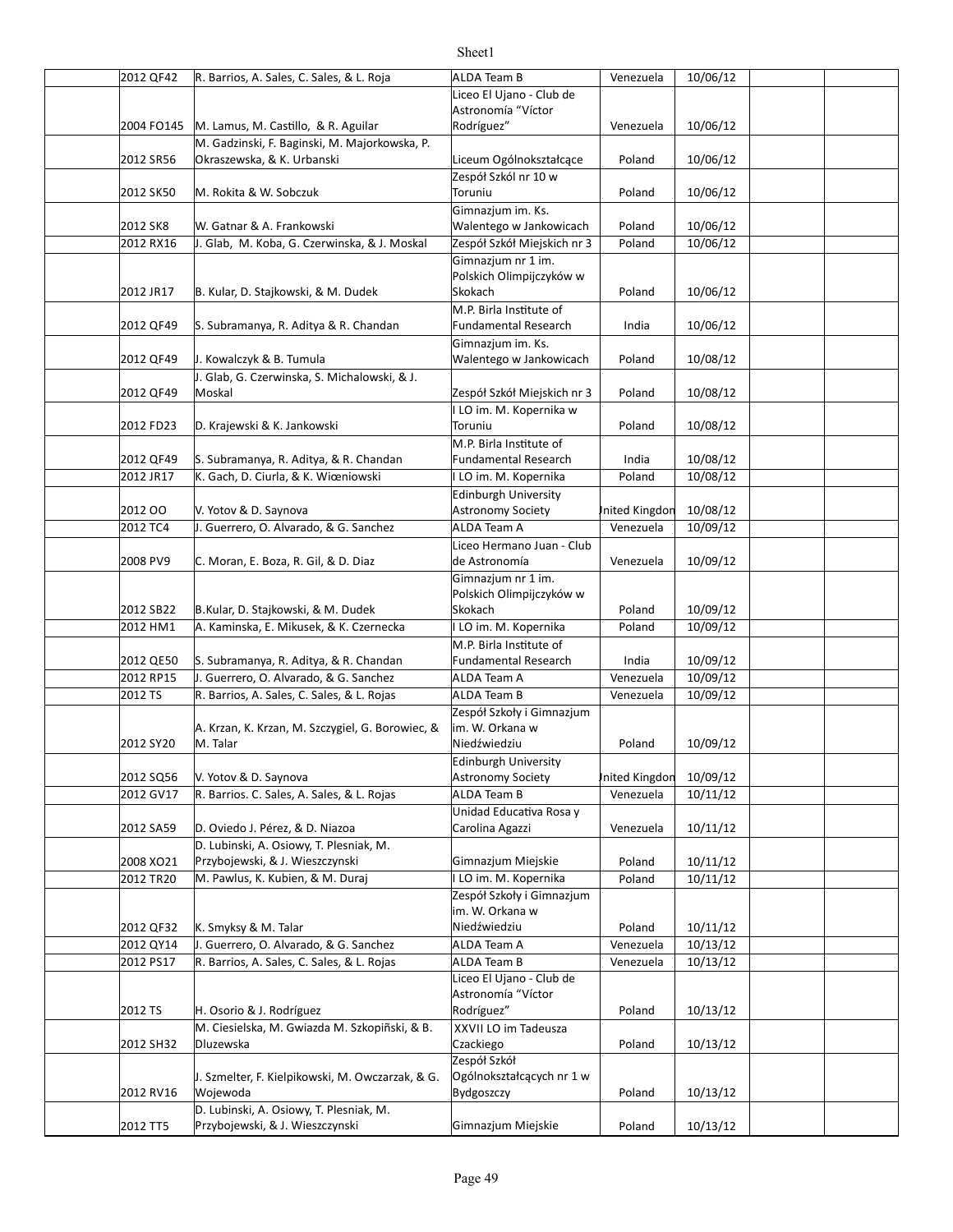|            | M. Gadzinski, F. Baginski, M. Majorkowska, P.             |                             |           |          |  |
|------------|-----------------------------------------------------------|-----------------------------|-----------|----------|--|
| 2012 SN30  | Okraszewska, & K. Urbanski                                | Liceum Ogólnokształcące     | Poland    | 10/13/12 |  |
|            |                                                           | Zespół Szkól nr 10 w        |           |          |  |
| 2012 TB53  | W. Sobczuk, M. Rokita, T. Czarkowski, & A. Bereza Toruniu |                             | Poland    | 10/13/12 |  |
| 2011 FP11  | Z. Lu, C. Shao, W. Zhu, & Z. Zhao                         | Tian Yi High School         | China     | 10/15/12 |  |
| 2011 FP11  | Y. Jin & Y. Chen                                          | China Hands-On Universe     | China     | 10/15/12 |  |
| 2004 GF71  | S. Guo, S. Gu, Z. Wang, Z. Lu, & Z. Zhao                  | Tian Yi High School         | China     | 10/15/12 |  |
| 2008 YJ83  | T. Li                                                     | Beijing 101 High School     | China     | 10/15/12 |  |
| 2006 BM24  | Z. Lu, Z. Zhao, S. Guo, S. Gu, & Z. Wang                  | Tian Yi High School         | China     | 10/15/12 |  |
| 2006 BM24  | R. Tao                                                    | Beijing 101 High School     | China     | 10/15/12 |  |
| 2006 BM24  | S. Guo, S. Gu, Z. Wang, Z. Zhao, & Z. Lu                  | Tian Yi High School         | China     | 10/15/12 |  |
| 2006 BM24  | H. Zou                                                    | Beijing 101 High School     | China     | 10/15/12 |  |
| 2005 UN44  | S. Guo, S. Gu, & Z. Wang                                  | Tian Yi High School         | China     | 10/15/12 |  |
| 2005 UN44  | H. SiMa, F. Yang, & W. Zhao                               | Beijing 101 High School     | China     | 10/15/12 |  |
|            |                                                           | Liceo Fernando Garmendia    |           |          |  |
| 2000 SD175 | D. Sanchez, A. Rios & M. Vazquez                          | Yépez                       | Venezuela | 10/16/12 |  |
|            |                                                           | Unidad Educativa Rosa y     |           |          |  |
| 2003 TW17  | J. Pérez D. Oviedo, & D. Niazoa                           | Carolina Agazzi             | Venezuela | 10/16/12 |  |
|            |                                                           | Liceo El Ujano - Club de    |           |          |  |
|            |                                                           | Astronomía "Víctor          |           |          |  |
| 2012 SX20  | M. Lamus, M. Castillo, & R. Aguilar                       | Rodríguez"                  | Venezuela | 10/16/12 |  |
|            |                                                           | XXVII LO im Tadeusza        |           |          |  |
| 2012 SY2   | M. Gwiazda M. Szkopiñski, & B. Dlużewska                  | Czackiego                   | Poland    | 10/16/12 |  |
|            |                                                           | Zespół Szkół                |           |          |  |
|            | F. Kielpikowski, A. Trepala, P.Panka, & G.                | Ogólnokształcących nr 1 w   |           |          |  |
| 2012 LA    | Wojewoda                                                  | Bydgoszczy                  | Poland    | 10/16/12 |  |
|            | I. Ikier, J. Krakowski, B. Golebiewski, A. Osiowy,        |                             |           |          |  |
| 2012 RO15  | & W. Peplinski                                            | Gimnazjum Miejskie          | Poland    | 10/16/12 |  |
|            | M. Gadzinski, F. Baginski, M. Majorkowska, P.             |                             |           |          |  |
| 2006 RB14  | Okraszewska, & K. Urbanski                                | Liceum Ogólnokształcące     | Poland    | 10/16/12 |  |
|            |                                                           | Gimnazjum im. Ks.           |           |          |  |
| 2012 TS    | A. Goralczyk & D. Tomas                                   | Walentego w Jankowicach     | Poland    | 10/16/12 |  |
|            | G. Czerwinska, J. Glab, D. Szafarz, & S.                  |                             |           |          |  |
| 2012 TZ52  | Michalowski                                               | Zespół Szkół Miejskich nr 3 | Poland    | 10/16/12 |  |
|            |                                                           | Planetarium i               |           |          |  |
|            | S. Soberski, K. Ulatowska, M. Zylowski, D.                | Obserwatorium               |           |          |  |
| 2012 TS5   | Gondek, & B. Markowicz                                    | Astronomiczne               | Poland    | 10/16/12 |  |
|            |                                                           | Zespół Szkoły i Gimnazjum   |           |          |  |
|            |                                                           | im. W. Orkana w             |           |          |  |
| 2012 TT5   | M. Talar                                                  | Niedźwiedziu                | Poland    | 10/16/12 |  |
|            | R. Zhu, Q. Yang, S. Jiang, W. Zhao, R. Jiang, & J.        |                             |           |          |  |
| 2012 TG258 | Song                                                      | Beijing 101 High School     | China     | 10/17/12 |  |
| 2012 TF258 | C. Shao & W. Zu                                           | Tian Yi High School         | China     | 10/17/12 |  |
| 2012 TF258 | R. Tao, R. Zhu, H. Zou, & Q. Yang                         | Beijing 101 High School     | China     | 10/17/12 |  |
| 2008 YJ83  | C. Shao & W. Zu                                           | Tian Yi High School         | China     | 10/17/12 |  |
| 2008 YJ83  | R. Tao, R. Zhu, H. Zou, & Q. Yang                         | Beijing 101 High School     | China     | 10/17/12 |  |
| 2012 TX230 | C. Shao & W. Zu                                           | Tian Yi High School         | China     | 10/17/12 |  |
|            |                                                           | Beijing No. 35 Middle       |           |          |  |
| 2012 TX230 | C. Zhang, H. Tu, Z. Li, & Y. Li                           | School                      | China     | 10/17/12 |  |
| 2012 TW230 | C. Shao & W. Zu                                           | Tian Yi High School         | China     | 10/17/12 |  |
|            |                                                           | Beijing No. 35 Middle       |           |          |  |
| 2012 TW230 | $ C.$ Zhang, H. Tu, Z. Li, & Y. Li                        | School                      | China     | 10/17/12 |  |
| 2012 TJ258 | S. Jiang, W. Zhao, R. Jiang, & J. Song                    | Beijing 101 High School     | China     | 10/17/12 |  |
| 2012 TJ258 | C. Shao & W. Zu                                           | Tian Yi High School         | China     | 10/17/12 |  |
| 2012 LA    | J. Guerrero, O. Alvarado, & G. Sanchez                    | ALDA Team A                 | Venezuela | 10/21/12 |  |
|            |                                                           | Liceo Hermano Juan - Club   |           |          |  |
| 2008 UN47  | D. Diaz, C. Moran, E. Boza, & R. Gil                      | de Astronomía               | Venezuela | 10/21/12 |  |
| 2005 OS19  | J. Glab, D. Szafarz, & J. Moskal                          | Zespół Szkół Miejskich nr 3 | Poland    | 10/21/12 |  |
|            |                                                           | Gimnazjum nr 1 im.          |           |          |  |
|            |                                                           | Polskich Olimpijczyków w    |           |          |  |
| 2002 XR15  | D. Stajkowski, B. Kular, & M. Dudek                       | Skokach                     | Poland    | 10/21/12 |  |
|            |                                                           | Planetarium i               |           |          |  |
|            | S. Soberski, J. Szydlowska, K. Ulatowska, M.              | Obserwatorium               |           |          |  |
| 2012 SE    | Zylowski, & D. Gondek                                     | Astronomiczne               | Poland    | 10/21/12 |  |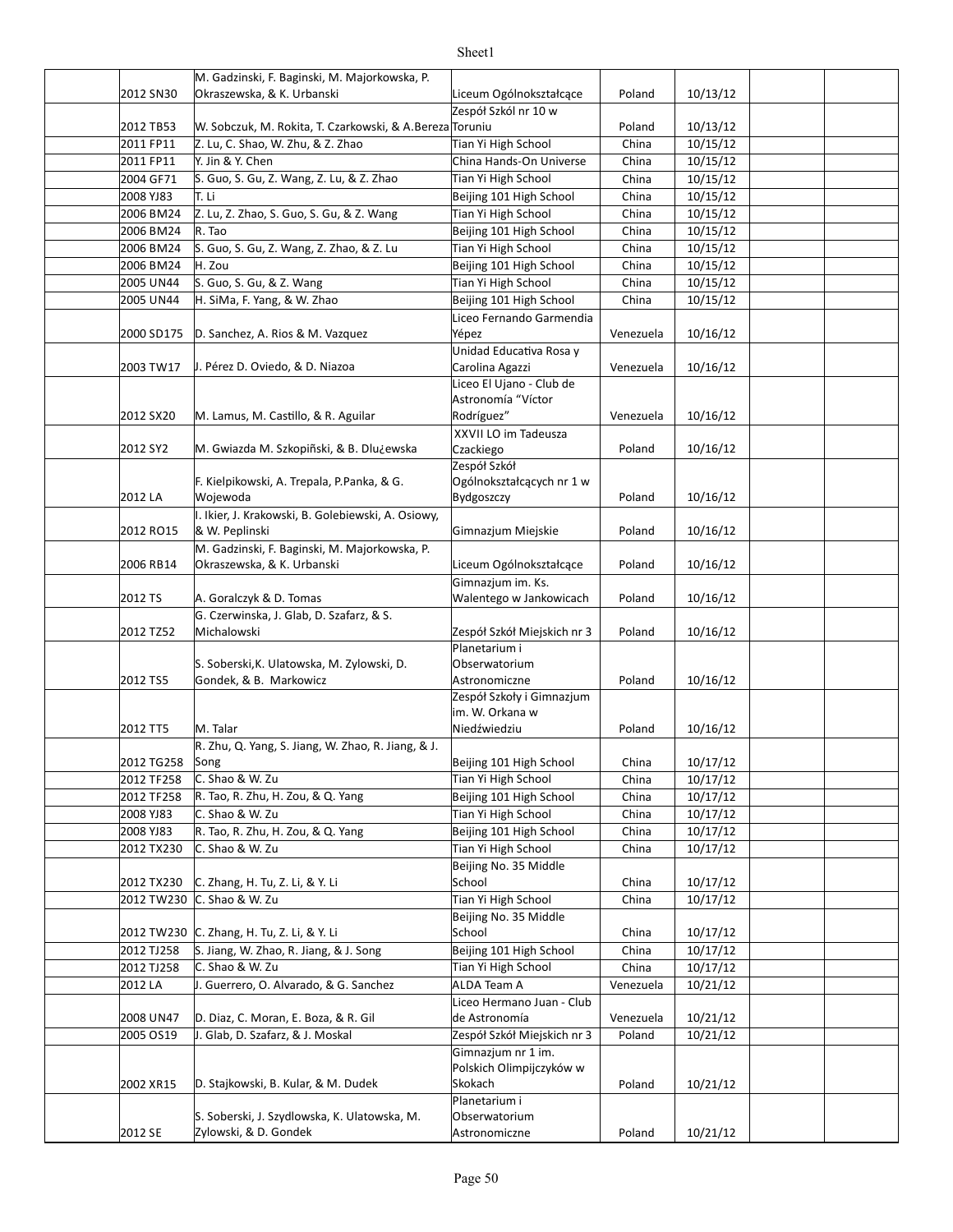| 2012 TJ146    | M. Kowalewski & T. Kacik                                        | I Liceum Ogólnokształcące<br>w Tczewie | Poland         | 10/21/12           |          |                                                                  |
|---------------|-----------------------------------------------------------------|----------------------------------------|----------------|--------------------|----------|------------------------------------------------------------------|
|               | M. Domagalska, M. Soltyszewska, D. Krajewski,                   | I LO im. M. Kopernika w                |                |                    |          |                                                                  |
| 2001 VP205    | & K. Jankowski                                                  | Toruniu                                | Poland         | 10/21/12           |          |                                                                  |
| 2007 TB222    | S. Gussoni, V.M. Oquendo, & J.L. García                         | <b>IES Carmen Martín Gaite</b>         | Spain          | 10/21/12           |          |                                                                  |
| 2001 QC252    | S. Gussoni, V.M. Oquendo, & J.L. García                         | IES Carmen Martín Gaite                | Spain          | 10/21/12           |          |                                                                  |
|               |                                                                 | <b>Edinburgh University</b>            |                |                    |          |                                                                  |
| 2012 TQ139    | V. Yotov & D. Saynova                                           | Astronomy Society                      | Inited Kingdon | 10/21/12           |          |                                                                  |
|               |                                                                 | M.P. Birla Institute of                |                |                    |          |                                                                  |
| 2012 US9      | S. Subramanya, R. Aditya, & R. Chandan                          | <b>Fundamental Research</b>            | India          | 10/21/12           |          |                                                                  |
|               |                                                                 | Unidad Educativa Rosa y                |                |                    |          |                                                                  |
| 2012 RV16     | D. Oviedo J. Pérez, & D. Niazoa                                 | Carolina Agazzi                        | Venezuela      | 10/22/12           |          |                                                                  |
|               |                                                                 |                                        |                |                    |          |                                                                  |
|               | <b>Main Belt Asteroid Discoveries</b>                           |                                        |                |                    |          | All-Poland, All-Venezuela, IASC, All-China, 2012 Sep 19 - Oct 30 |
| <b>Object</b> | <b>Students</b>                                                 | <b>School</b>                          | Location       | <b>Status</b>      | Date     | Linked                                                           |
|               |                                                                 | Zespół Szkół                           |                |                    |          |                                                                  |
|               |                                                                 | Ogólnokształcących nr 1 w              |                |                    |          |                                                                  |
| 2012 TQ105    | G. Wojewoda                                                     | <b>Bydgoszczy</b>                      | Poland         | <b>Provisional</b> | 09/16/12 | <b>LOB0020</b>                                                   |
|               | M. Gadzinski, F. Baginski, M. Majorkowska, P.                   |                                        |                |                    |          |                                                                  |
| TOV70J        | Okraszewska, & K. Urbanski                                      | Liceum Ogólnokształcące                | Poland         | Preliminary        | 09/16/12 | LOS0001                                                          |
|               |                                                                 | Zespól Szkół                           |                |                    |          |                                                                  |
|               | M.Labijak, D.Grzelska, M.Trzaska, J.Tomkiel,                    | Ogólnokształcących nr 10 w             |                |                    |          |                                                                  |
| TOV70Q        | J.Jarocka, & I.Senftleben                                       | Poznaniu                               | Poland         | Preliminary        | 09/16/12 | POZ0004                                                          |
|               |                                                                 |                                        |                |                    |          |                                                                  |
| 2012 SC21     | S. Michalowski & J. Moskal                                      | Zespół Szkół Miejskich nr 3            | <b>Poland</b>  | <b>Provisional</b> | 09/16/12 | <b>ZSM0004</b>                                                   |
| <b>TOV715</b> | S. Michalowski & J. Moskal                                      | Zespół Szkół Miejskich nr 3            | Poland         | Preliminary        | 09/16/12 | K05T99M                                                          |
| TOV719        | S. Michalowski & J. Moskal                                      | Zespół Szkół Miejskich nr 3            | Poland         | Preliminary        | 09/16/12 | ZSM0006                                                          |
|               |                                                                 | Gimnazjum nr 1 im.                     |                |                    |          |                                                                  |
|               |                                                                 | Polskich Olimpijczyków w               |                |                    |          |                                                                  |
| TOV71A        | M. Dudek, D. Stajkowski, & B. Kular                             | Skokach                                | Poland         | Preliminary        | 09/16/12 | GSP0001                                                          |
|               | J. Guerrero, O. Alvarado, A. Mendoza, & G.                      |                                        |                |                    |          |                                                                  |
| <b>TOV711</b> | Sanchez                                                         | ALDA Team A                            | Venezuela      | Preliminary        | 09/17/12 | ALD0001                                                          |
|               |                                                                 | Zespół Szkół                           |                |                    |          |                                                                  |
|               |                                                                 | Ogólnokształcących nr 1 w              |                |                    |          |                                                                  |
| TOV71E        | A. Trepala, J. Szmelter, P. Panka, & G. Wojewoda                | Bydgoszczy                             | Poland         | Preliminary        | 09/17/12 | LOB0003                                                          |
|               | K. Mirecki, A. Osiowy, T. Plesniak, M.                          |                                        |                |                    |          |                                                                  |
| TOV71C        | Przybojewski, & J. Wieszczynski                                 | Gimnazjum Miejskie                     | Poland         | Preliminary        | 09/17/12 | CGS0001                                                          |
|               | M. Gadzinski, F. Baginski, M. Majorkowska, P.                   |                                        |                |                    |          |                                                                  |
| <b>TOV71L</b> | Okraszewska, & K. Urbanski                                      | Liceum Ogólnokształcące                | Poland         | Preliminary        | 09/17/12 | K12R19M                                                          |
| <b>TOV71M</b> | Z. Zhao, Z. Lu, C. Shao, & W. Zhu                               | Tian Yi High School                    | China          | Preliminary        | 09/18/12 | <b>TYS0006</b>                                                   |
| TOV71M        | <b>B.</b> Sun & Y. Li                                           | China Hands-On Universe                | China          | Preliminary        | 09/18/12 | <b>TYS0006</b>                                                   |
| <b>TOV71Q</b> | <b>B.</b> Sun & Y. Li                                           | China Hands-On Universe                | China          | Preliminary        | 09/18/12 | K08UU2S                                                          |
| <b>TOV71Q</b> | Z. Zhao, Z. Lu, C. Shao, & W. Zhu                               | Tian Yi High School                    | China          | Preliminary        | 09/18/12 | K08UU2S                                                          |
| 2012 SK9      | B. Sun, Y. Li, H. Wang, & J. Qu                                 | <b>China Hands-On Universe</b>         | <b>China</b>   | <b>Provisional</b> | 09/18/12 | <b>CNC0032</b>                                                   |
| 2012 SK9      | C. Shao & W. Zu                                                 | <b>Tian Yi High School</b>             | China          | <b>Provisional</b> | 09/18/12 | <b>CNC0032</b>                                                   |
|               | I. Ikier, J. Krakowski, M. Mysera, B. Golebiewski,              |                                        |                |                    |          |                                                                  |
| TOV739        | & W. Peplinski                                                  | Gimnazjum Miejskie                     | Poland         | Preliminary        | 09/19/12 | CGS0003                                                          |
|               | I. Ikier, J. Krakowski, M. Mysera, B. Golebiewski,              |                                        |                |                    |          |                                                                  |
| TOV73A        | & W. Peplinski<br>M. Gadzinski, F. Baginski, M. Majorkowska, P. | Gimnazjum Miejskie                     | Poland         | Preliminary        | 09/19/12 | CGS0004                                                          |
| TOV73J        | Okraszewska, & K. Urbanski                                      | Liceum Ogólnokształcące                | Poland         | Preliminary        | 09/19/12 | LOS0002                                                          |
|               |                                                                 | I LO im. M. Kopernika w                |                |                    |          |                                                                  |
| TOV71T        | M. Soltyszewska & M. Domagalska                                 | Toruniu                                | Poland         | Preliminary        | 09/19/12 | HST0002                                                          |
| TOV721        | J. Bray-Ali & J. Payne                                          | Mt. San Antonio College                | USA - CA       | Preliminary        | 09/19/12 | MSC0003                                                          |
| TOV722        | J. Bray-Ali & J. Payne                                          | Mt. San Antonio College                | USA - CA       | Preliminary        | 09/19/12 | MSC0004                                                          |
|               |                                                                 | <b>Edinburgh University</b>            |                |                    |          |                                                                  |
| 12SL17        | V. Yotov & D. Saynova                                           | <b>Astronomy Society</b>               | Inited Kingdon | Preliminary        | 09/19/12 | EUA0001                                                          |
|               | S. Guo, S. Gu, Z. Wang, Z. Lu, C. Shao, W. Zhu, &               |                                        |                |                    |          |                                                                  |
| AVK0070       | Z. Zhao                                                         | Tian Yi High School                    | China          | Preliminary        | 09/19/12 | WZF0020                                                          |
|               | Z. Lu, C. Shao, W. Zhu, Z. Zhao, S. Guo, S. Gu, &               |                                        |                |                    |          |                                                                  |
| AVK0071       | Z. Wang                                                         | Tian Yi High School                    | China          | Preliminary        | 09/19/12 | ZZX0021                                                          |
|               | Z. Lu, C. Shao, W. Zhu, Z. Zhao, S. Guo, S. Gu, &               |                                        |                |                    |          |                                                                  |
| AVK0072       | Z. Wang                                                         | Tian Yi High School                    | China          | Preliminary        | 09/19/12 | LZM0025                                                          |
|               |                                                                 |                                        |                |                    |          |                                                                  |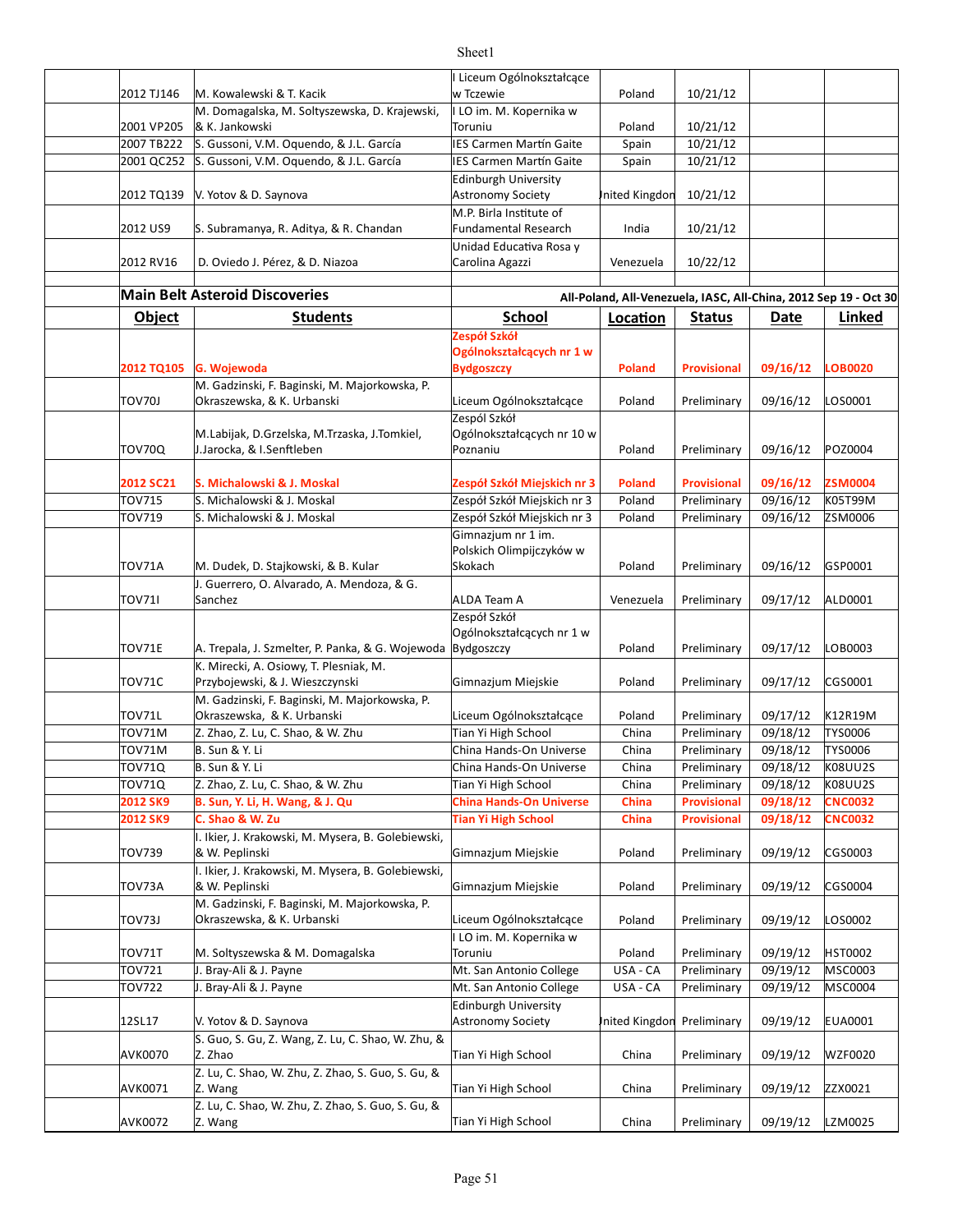| AVK0073           | Z. Lu, C. Shao, W. Zhu, Z. Zhao, S. Guo, S. Gu, &<br>Z. Wang                                 | Tian Yi High School                            | China              | Preliminary                | 09/19/12             | LZM0029            |
|-------------------|----------------------------------------------------------------------------------------------|------------------------------------------------|--------------------|----------------------------|----------------------|--------------------|
|                   | Z. Lu, C. Shao, W. Zhu, Z. Zhao, S. Guo, S. Gu, &                                            |                                                |                    |                            |                      |                    |
| AVK0075           | Z. Wang                                                                                      | Tian Yi High School                            | China              | Preliminary                | 09/19/12             | K12S09H            |
|                   | J. Guerrero, O. Alvarado, A. Mendoza, & G.                                                   |                                                |                    |                            |                      |                    |
| TOV746            | Sanchez<br>J. Guerrero, O. Alvarado, A. Mendoza, & G.                                        | ALDA Team A                                    | Venezuela          | Preliminary                | 09/20/12             | K12S09D            |
| TOV741            | Sanchez                                                                                      | ALDA Team A                                    | Venezuela          | Preliminary                | 09/20/12             | ALD0002            |
|                   | J. Guerrero, O. Alvarado, A. Mendoza, & G.                                                   |                                                |                    |                            |                      |                    |
| 2012 SP29         | Sanchez                                                                                      | <b>ALDA Team A</b>                             | <b>Venezuela</b>   | <b>Provisional</b>         | 09/20/12             | <b>K12S09E</b>     |
| TOV744            | J. Guerrero, O. Alvarado, A. Mendoza, & G.<br>Sanchez                                        | ALDA Team A                                    | Venezuela          | Preliminary                | 09/20/12             | K05Q61B            |
| TOV73T            | S. Gussoni, V.M. Oquendo, & J.L. García                                                      | IES Carmen Martín Gaite                        | Spain              | Preliminary                | 09/20/12             | CMG0001            |
|                   | M. Gadzinski, F. Baginski, M. Majorkowska, P.                                                |                                                |                    |                            |                      |                    |
| TOV74N            | Okraszewska, & K. Urbanski                                                                   | Liceum Ogólnokształcące                        | Poland             | Preliminary                | 09/21/12             | LOS0004            |
| TOV74K            | M. Gadzinski, F. Baginski, M. Majorkowska, P.<br>Okraszewska, & K. Urbanski                  | Liceum Ogólnokształcące                        | Poland             | Preliminary                | 09/21/12             | LOS0002            |
|                   | M. Gadzinski, F. Baginski, M. Majorkowska, P.                                                |                                                |                    |                            |                      |                    |
| TOV74L            | Okraszewska, & K. Urbanski                                                                   | Liceum Ogólnokształcące                        | Poland             | Preliminary                | 09/21/12             | LOS0005            |
|                   | M. Gadzinski, F. Baginski, M. Majorkowska, P.                                                |                                                |                    |                            |                      |                    |
| TOV74M            | Okraszewska, & K. Urbanski                                                                   | Liceum Ogólnokształcące                        | Poland             | Preliminary                | 09/21/12             | LOS0006            |
| AVK0091           | A. Li, S. Li, M. Cui, C. Zhang, Y. Li, & Z. Li                                               | Beijing No. 35 Middle<br>School                | China              | Preliminary                | 09/21/12             | LAD0001            |
| AVK0087           | S. Guo, S. Gu, Z. Wang, Z. Lu, C. Shao, & W. Zhu                                             | Tian Yi High School                            | China              | Preliminary                | 09/21/12             | J99TP6Q            |
| AVK0088           | S. Guo, S. Gu, Z. Wang, Z. Lu, C. Shao, & W. Zhu                                             | Tian Yi High School                            | China              | Preliminary                | 09/21/12             | K06Q14K            |
|                   |                                                                                              |                                                |                    |                            |                      |                    |
| TOV753            | S. Gu, Z. Wang, Z. Lu, C. Shao, W. Zhu, & Z. Zhao Tian Yi High School                        |                                                | China              | Preliminary                | 09/21/12             | SCH0020            |
| TOV753            | S. Guo, S. Gu, & Z. Wang                                                                     | Tian Yi High School                            | China              | Preliminary                | 09/21/12             | <b>WZF0020</b>     |
| 2012 SM55         | J. Qu, H. Wang, & B. Sun                                                                     | <b>China Hands-On Universe</b>                 | China              | <b>Provisional</b>         | 09/21/12             | <b>WZF0020</b>     |
| AVK0084           | Z. Lu, C. Shao, W. Zhu, & Z. Zhao                                                            | Tian Yi High School                            | China              | Preliminary                | 09/21/12             | K03UY5X            |
| AVK0084           | A. Le & Y. Gao                                                                               | China Hands-On Universe                        | China              | Preliminary                | 09/21/12             | K03UY5X            |
|                   |                                                                                              | Instituto Universitario Jesús                  |                    |                            |                      |                    |
|                   |                                                                                              |                                                |                    |                            |                      |                    |
| TOV76P            | J. Rodriguez & H. Osorio                                                                     | Obrero                                         | Venezuela          | Preliminary                | 09/23/12             | UJ00001            |
|                   |                                                                                              | Zespół Szkół                                   |                    |                            |                      |                    |
| 2012 SB56         | J. Szmelter, P. Panka, A. Trepala, & G.<br>Wojewoda                                          | Ogólnokształcących nr 1 w<br><b>Bydgoszczy</b> | <b>Poland</b>      | <b>Provisional</b>         | 09/23/12             | LOB0041            |
|                   |                                                                                              | Zespół Szkół                                   |                    |                            |                      |                    |
|                   |                                                                                              | Ogólnokształcących nr 1 w                      |                    |                            |                      |                    |
| TOV76R            | J. Szmelter, P. Panka, A. Trepala, & G. Wojewoda Bydgoszczy                                  |                                                | Poland             | Preliminary                | 09/23/12             | LOB0040            |
|                   | J. Szmelter, P. Panka, A. Trepala, & G.                                                      | Zespół Szkół                                   |                    |                            |                      |                    |
| <b>2012 SY50</b>  | Wojewoda                                                                                     | Ogólnokształcących nr 1 w<br>Bydgoszczy        | Poland             | <b>Provisional</b>         | 09/23/12 LOB0042     |                    |
|                   |                                                                                              | Liceo Hernán Valera - Club                     |                    |                            |                      |                    |
|                   | J. Guerrero, O. Alvarado, A. Mendoza, & G.                                                   | de Astronomía "Nicolás                         |                    |                            |                      |                    |
| TOV760            | Sanchez                                                                                      | Copérnico"                                     | Venezuela          | Preliminary                | 09/23/12             | K12S32L            |
|                   |                                                                                              | Liceo El Ujano - Club de<br>Astronomía "Víctor |                    |                            |                      |                    |
| TOV76F            | M. Lamus, M. Castillo, & R. Aguilar                                                          | Rodríguez"                                     | Venezuela          | Preliminary                | 09/23/12             | LBU0001            |
|                   |                                                                                              | Liceo El Ujano - Club de                       |                    |                            |                      |                    |
|                   |                                                                                              | Astronomía "Víctor                             |                    |                            |                      |                    |
| <b>TOV761</b>     | M. Lamus, M. Castillo, & R. Aguilar                                                          | Rodríguez"                                     | Venezuela          | Preliminary                | 09/23/12             | LBU0002            |
| TOV776            | M. Domagalska & M. Soltyszewska                                                              | I LO im. M. Kopernika w<br>Toruniu             | Poland             | Preliminary                | 09/24/12             | <b>HST0001</b>     |
|                   |                                                                                              | Liceo Fernando Garmendia                       |                    |                            |                      |                    |
| TOV77M            | D. Sanchez, A. Rios, & M. Vazquez                                                            | Yépez                                          | Venezuela          | Preliminary                | 09/24/12             | FGY0001            |
|                   |                                                                                              | Zespół Szkół                                   |                    |                            |                      |                    |
|                   | M. Owczarzak, J. Szmelter, P. Panka, & G.                                                    | Ogólnokształcących nr 1 w                      |                    |                            |                      |                    |
| TOV77W            | Wojewoda                                                                                     | Bydgoszczy<br>Zespół Szkół                     | Poland             | Preliminary                | 09/24/12             | LOB0052            |
|                   | M. Owczarzak, J. Szmelter, P. Panka, & G.                                                    | Ogólnokształcących nr 1 w                      |                    |                            |                      |                    |
| TOV77X            | Wojewoda                                                                                     | Bydgoszczy                                     | Poland             | Preliminary                | 09/24/12             | LOB0050            |
| TOV77C            | B. Chi, J. Payne, & R. Powers                                                                | Mt. San Antonio College                        | USA - CA           | Preliminary                | 09/24/12             | SAC0001            |
| TOV77G            | S. Gussoni, V.M. Oquendo, & J.L. García                                                      | IES Carmen Martín Gaite                        | Spain              | Preliminary                | 09/24/12             | <b>CMG0005</b>     |
| 12SL32<br>AVK0098 | P. Betancourt, N. Flores, M. Parra, & L. Perrota<br>S. Guo, S. Gu, Z. Wang, Z. Lu, & Z. Zhao | Colegio Las Colinas<br>Tian Yi High School     | Venezuela<br>China | Preliminary<br>Preliminary | 09/24/12<br>09/24/12 | K12Q13D<br>K08SS2Z |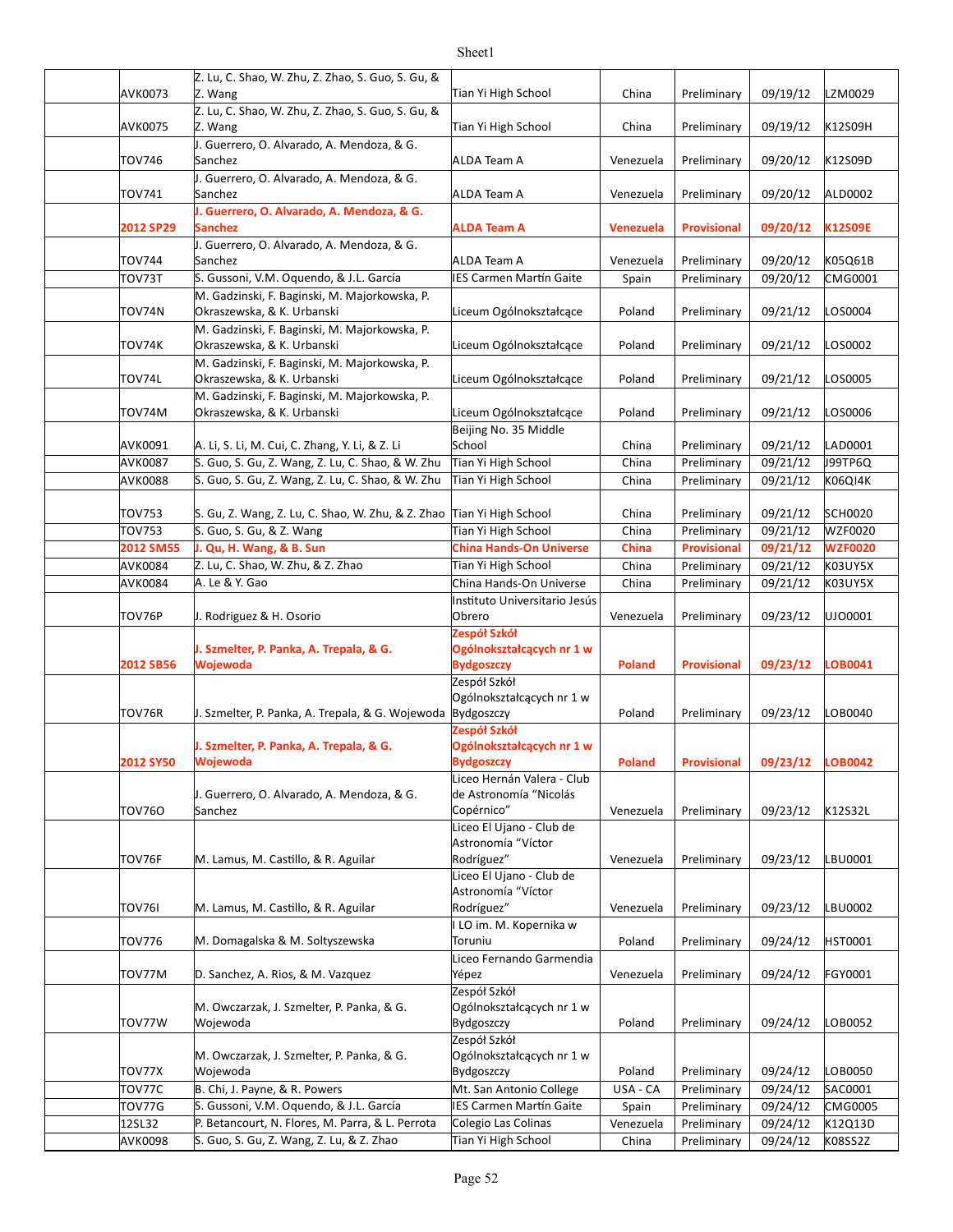|               |                                                                       | Beijing No. 35 Middle                            |           |                    |          |                |
|---------------|-----------------------------------------------------------------------|--------------------------------------------------|-----------|--------------------|----------|----------------|
| AVK0098       | C. Zhang, Y. Li, & Z. Li                                              | School                                           | China     | Preliminary        | 09/24/12 | K08SS2Z        |
| <b>TOV780</b> | C. Zhang, N. Wang, & H.Tu, Z. Li, & Y. Li                             | Beijing No. 35 Middle<br>School                  | China     | Preliminary        | 09/25/12 | K07UD5F        |
|               |                                                                       | Beijing No. 35 Middle                            |           |                    |          |                |
| TOV78R        | C. Zhang, N. Wang, H. Tu, Z. Li, & Y. Li                              | School                                           | China     | Preliminary        | 09/25/12 | K12T05Z        |
| TOV78R        | T. Li                                                                 | Beijing 101 High School                          | China     | Preliminary        | 09/25/12 | K12T05Z        |
| 201W SC56     | C. Wang                                                               | <b>Beijing 101 High School</b>                   | China     | <b>Provisional</b> | 09/25/12 | GSY0015        |
|               |                                                                       | <b>Beijing No. 35 Middle</b>                     |           |                    |          |                |
| 201W SC56     | C. Zhang, N. Wang, H. Tu, Z. Li, & Y. Li                              | <b>School</b>                                    | China     | <b>Provisional</b> | 09/25/12 | GSY0015        |
| <b>TOV796</b> | Y. Li, C. Chen, Y. Duan, & S. Jiang                                   | Beijing 101 High School                          | China     | Preliminary        | 09/25/12 | <b>CNC0046</b> |
|               |                                                                       | Beijing No. 35 Middle                            |           |                    |          |                |
| TOV796        | Z. Li & Y. Li                                                         | School                                           | China     | Preliminary        | 09/25/12 | <b>CNC0046</b> |
|               | M. Zhao, R. Zheng, T. Li, M. Yang, T. Xu, & Z.                        |                                                  |           |                    |          |                |
| <b>TOV798</b> | Zhang                                                                 | Beijing 101 High School                          | China     | Preliminary        | 09/26/12 | GSC0024        |
| TOV79F        | S. Gu, C. Shao, S. Guo, Z.Wang, Z. Lu, & Z. Zhao                      | Tian Yi High School                              | China     | Preliminary        | 09/26/12 | K06BR8K        |
| <b>TOV79J</b> | R. Tao, R. Zhu, H. Zou, & T. Li                                       | Beijing 101 High School                          | China     | Preliminary        | 09/26/12 | GSY0023        |
| <b>TOV79J</b> | Z. Lu & Z. Zhao                                                       | Tian Yi High School                              | China     | Preliminary        | 09/26/12 | GSY0023        |
|               | Z. Wang, W. Zhu, S. Guo, S. Gu, C. Shao, & Z.                         |                                                  |           |                    |          |                |
| TOV79K        | Zhao                                                                  | Tian Yi High School                              | China     | Preliminary        | 09/26/12 | ZWY0073        |
|               | Z. Wang, W. Zhu, S. Guo, S. Gu, C. Shao, & Z.                         |                                                  |           |                    |          |                |
| TOV79N        | Zhao                                                                  | Tian Yi High School                              | China     | Preliminary        | 09/26/12 | <b>WZF0005</b> |
|               |                                                                       |                                                  |           |                    |          |                |
| TOV79P        | Z. Wang, Z. Zhao, Z. Lu, C. Shao, W. Zhu, & S. Gu Tian Yi High School |                                                  | China     | Preliminary        | 09/26/12 | ZZX0045        |
| TOV79W        | Z. Zhao, S. Guo, Z. Wang, Z. Lu, C. Shao, & W.                        |                                                  |           |                    |          | K08UE4B        |
|               | Zhu                                                                   | Tian Yi High School<br>Zespół Szkoły i Gimnazjum | China     | Preliminary        | 09/26/12 |                |
|               |                                                                       | im. W. Orkana w                                  |           |                    |          |                |
| TOV7A7        | A. Krzan, K. Krzan, M. Szczygiel, & M. Talar                          | Niedźwiedziu                                     | Poland    | Preliminary        | 10/06/12 | KAP1020        |
| <b>TOV7AC</b> | S. Gussoni, V.M. Oquendo, & J.L. García                               | <b>IES Carmen Martín Gaite</b>                   | Spain     | Preliminary        | 10/06/12 | <b>CMG0007</b> |
|               |                                                                       | Zespół Szkoły i Gimnazjum                        |           |                    |          |                |
|               |                                                                       | im. W. Orkana w                                  |           |                    |          |                |
| <b>TOV7AT</b> | A. Krzan, K. Krzan, M. Szczygiel, & M. Talar                          | Niedźwiedziu                                     | Poland    | Preliminary        | 10/08/12 | KAP1001        |
|               |                                                                       | Zespół Szkół                                     |           |                    |          |                |
|               | A. Trepala, J. Szmelter, M. Owczarzak, & G.                           | Ogólnokształcących nr 1 w                        |           |                    |          |                |
| TOV7BI        | Wojewoda                                                              | Bydgoszczy                                       | Poland    | Preliminary        | 10/09/12 | LOB0612        |
|               |                                                                       | Zespól Szkół                                     |           |                    |          |                |
|               | M. Kaczmarek, D. Grzelska, M., Labijak, & I.                          | Ogólnokształcących nr 10 w                       |           |                    |          |                |
| <b>TOV7AI</b> | Senftleben                                                            | Poznaniu                                         | Poland    | Preliminary        | 10/08/12 | POZ0087        |
|               | M. Kaczmarek, D. Grzelska, M., Labijak, & I.                          | Zespól Szkół<br>Ogólnokształcących nr 10 w       |           |                    |          |                |
| <b>TOV7AH</b> | Senftleben                                                            | Poznaniu                                         | Poland    | Preliminary        | 10/08/12 | POZ0083        |
|               |                                                                       | I Liceum Ogólnokształcące                        |           |                    |          |                |
| TOV7AU        | O. Rygosik & T. Kacik                                                 | w Tczewie                                        | Poland    | Preliminary        | 10/08/12 | ILO0001        |
| TOV7B0        | L. Mendoza                                                            | Colegio San Pedro                                | Venezuela | Preliminary        | 10/09/12 | K12T16Z        |
| TOV7B4        | L. Mendoza                                                            | Colegio San Pedro                                | Venezuela | Preliminary        | 10/09/12 | K12T27M        |
|               |                                                                       | <b>Instituto Universitario</b>                   |           |                    |          |                |
| 2012 TE71     | J. Rodriguez & H. Osorio                                              | Jesús Obrero                                     | Venezuela | <b>Provisional</b> | 10/09/12 | K10B23H        |
|               | M. Gwiazda, M. Szkopiñski, M. Ciesielska, & K.                        | XXVII LO im Tadeusza                             |           |                    |          |                |
| TOV7BD        | Pietraszewski                                                         | Czackiego                                        | Poland    | Preliminary        | 10/09/12 | CHS0002        |
|               | M. Gwiazda, M. Szkopiñski, M. Ciesielska, & K.                        | XXVII LO im Tadeusza                             |           |                    |          |                |
| <b>TOV7BG</b> | Pietraszewski                                                         | Czackiego                                        | Poland    | Preliminary        | 10/09/12 | CHS0001        |
|               | M. Gwiazda, M. Szkopiñski, M. Ciesielska, & K.                        | XXVII LO im Tadeusza                             |           |                    |          |                |
| TOV7BF        | Pietraszewski                                                         | Czackiego                                        | Poland    | Preliminary        | 10/09/12 | <b>CHS0003</b> |
|               |                                                                       | Zespól Szkół                                     |           |                    |          |                |
|               | M. Kaczmarek, D. Grzelska, M. Labijak, & I.                           | Ogólnokształcących nr 10 w                       |           |                    |          |                |
| TOV7BV        | Senftleben                                                            | Poznaniu                                         | Poland    | Preliminary        | 10/09/12 | POZ0002        |
|               | B. Golebiewski, I. Ikier, J. Krakowski, & W.                          |                                                  |           |                    |          |                |
| <b>TOV7BN</b> | Peplinski<br>B. Golebiewski, I. Ikier, J. Krakowski, & W.             | Gimnazjum Miejskie                               | Poland    | Preliminary        | 10/09/12 | CGS0008        |
| TOV7BK        | Peplinski                                                             | Gimnazjum Miejskie                               | Poland    | Preliminary        | 10/09/12 | CSG0006        |
|               | B. Golebiewski, I. Ikier, J. Krakowski, & W.                          |                                                  |           |                    |          |                |
| TOV7BL        | Peplinski                                                             | Gimnazjum Miejskie                               | Poland    | Preliminary        | 10/09/12 | CSG0009        |
|               | B. Golebiewski, I. Ikier, J. Krakowski, & W.                          |                                                  |           |                    |          |                |
| TOV7BM        | Peplinski                                                             | Gimnazjum Miejskie                               | Poland    | Preliminary        | 10/09/12 | K08CJ1D        |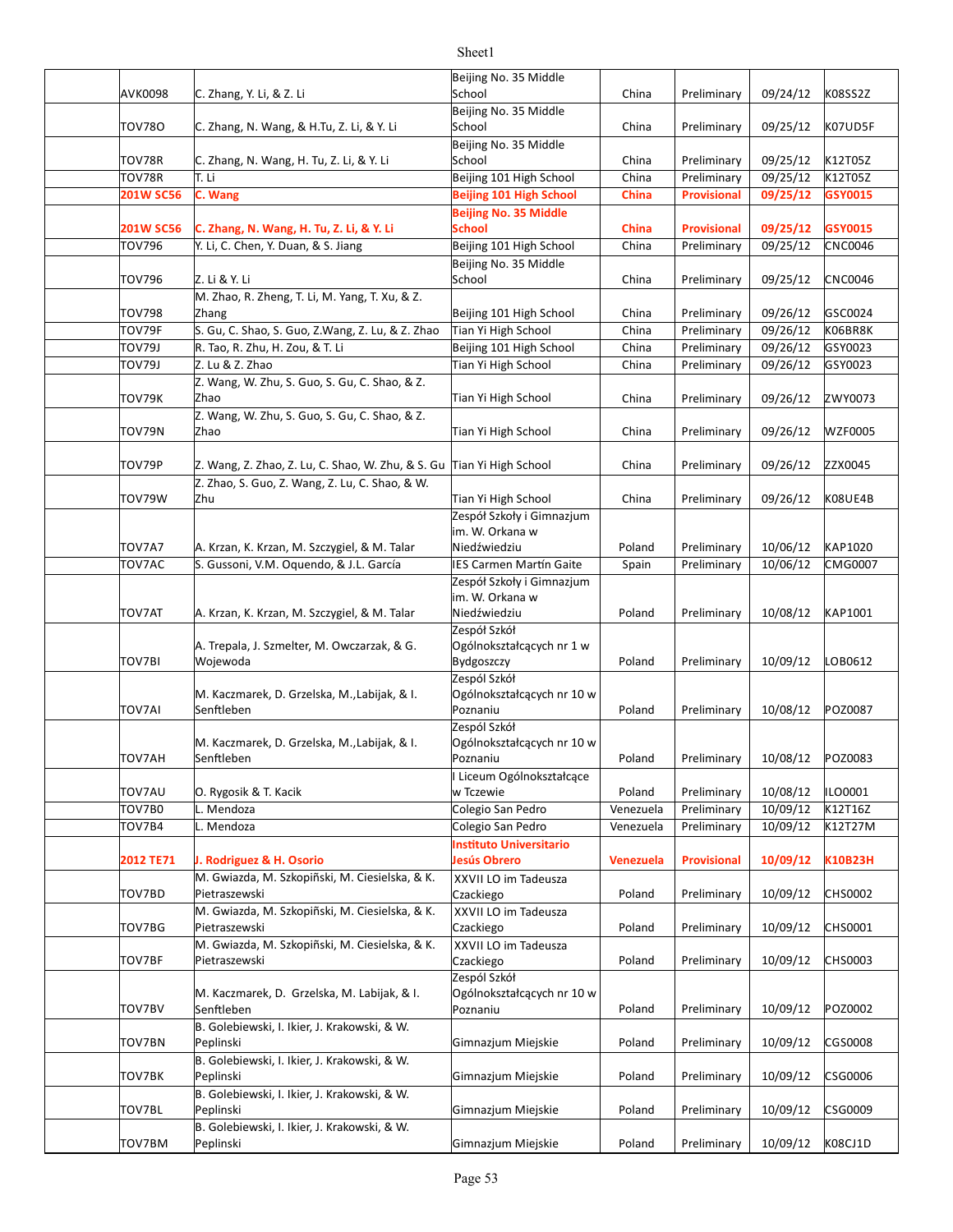|                |                                                          | Gimnazjum im. Ks.              |               |                    |          |                |
|----------------|----------------------------------------------------------|--------------------------------|---------------|--------------------|----------|----------------|
| TOV7AW         | M. Krakowczyk                                            | Walentego w Jankowicach        | Poland        | Preliminary        | 10/09/12 | K12S63Q        |
|                | W. Sobczuk, M. Rokita, A. Bereza, & T.                   | Zespół Szkól nr 10 w           |               |                    |          |                |
| 12SM08         | Czarkowski                                               | Toruniu                        | Poland        | Preliminary        | 10/11/12 | ZST0001        |
|                |                                                          | Zespół Szkoły i Gimnazjum      |               |                    |          |                |
|                |                                                          | im. W. Orkana w                |               |                    |          |                |
| TOV7CG         | K. Smyksy & M. Talar                                     | Niedźwiedziu                   | Poland        | Preliminary        | 10/11/12 | K12T59H        |
|                | A. Taylor, R. Robinson, K. Jones, V. Zinca, & M.         |                                |               |                    |          |                |
| 2012 TO274     | Kukawa                                                   | <b>Delta State University</b>  | USA - MS      | <b>Provisional</b> | 10/11/12 | <b>DSU0002</b> |
|                |                                                          | Zespół Szkól nr 10 w           |               |                    |          |                |
| TOV7CO         | W. Sobczuk, M. Rokita, T. Czarkowski, & A.Bereza Toruniu |                                | Poland        | Preliminary        | 10/13/12 | ZST0003        |
|                |                                                          |                                |               |                    |          |                |
| 2012 TF256     | S. Guo, S. Gu, Z. Wang, Z. Lu, & Z. Zhao                 | <b>Tian Yi High School</b>     | China         | <b>Provisional</b> | 10/15/12 | GSY0039        |
| 2012 TF256     | T. Li                                                    | Beijing 101 High School        | China         | <b>Provisional</b> | 10/15/12 | <b>K12TP6C</b> |
| 2012 TC256     | S. Guo, S. Gu, Z. Wang, Z. Lu, & Z. Zhao                 | <b>Tian Yi High School</b>     | China         | Provisional        | 10/15/12 | GSY0039        |
| 2012 TC256     | T. Li                                                    | <b>Beijing 101 High School</b> | China         | <b>Provisional</b> | 10/15/12 | <b>K12TP6C</b> |
| 2012 TF258     | Z. Lu, Z. Zhao, S. Guo, S. Gu, & Z. Wang                 | <b>Tian Yi High School</b>     | China         | <b>Provisional</b> | 10/15/12 | <b>K12TP8F</b> |
| 2012 TF258     | R. Tao                                                   | <b>Beijing 101 High School</b> | China         | <b>Provisional</b> | 10/15/12 | <b>K12TP8F</b> |
| 2012 NW        | S. Guo, S. Gu, Z. Wang, Z. Zhao, & Z. Lu                 | <b>Tian Yi High School</b>     | China         | <b>Provisional</b> | 10/15/12 | K12TN0W        |
| 2012 NW        | H. Zou                                                   | Beijing 101 High School        | China         | Provisional        | 10/15/12 | K12TN0W        |
| <b>2012 NX</b> | S. Guo, S. Gu, & Z. Wang                                 | <b>Tian Yi High School</b>     | China         | <b>Provisional</b> | 10/15/12 | K12TN0X        |
| <b>2012 NX</b> | H. SiMa, F. Yang, & W. Zhao                              | Beijing 101 High School        | China         | Provisional        | 10/15/12 | <b>K12TN0X</b> |
| 2012 TG258     | S. Guo, S. Gu, Z. Wang, Z. Lu, & Z. Zhao                 | <b>Tian Yi High School</b>     | China         | Provisional        | 10/15/12 | GSY0040        |
| 2012 TG258     | T. Li                                                    | <b>Beijing 101 High School</b> | China         | <b>Provisional</b> | 10/15/12 | GSY0040        |
| TOV7CR         | Z. Lu, C. Shao, W. Zhu, & Z. Zhao                        | Tian Yi High School            | China         | Preliminary        | 10/15/12 | LZM0070        |
| TOV7CS         | Z. Lu, C. Shao, W. Zhu, & Z. Zhao                        | Tian Yi High School            | China         | Preliminary        | 10/15/12 | LZM0071        |
| TOV7CR         | Y. Jin & Y. Chen                                         | China Hands-On Universe        | China         |                    | 10/15/12 | LZM0070        |
|                |                                                          |                                |               | Preliminary        |          |                |
| TOV7CS         | Y. Jin & Y. Chen                                         | China Hands-On Universe        | China         | Preliminary        | 10/15/12 | LZM0071        |
|                | Z. Lu, C. Shao, W. Zhu, Z. Zhao, S. Guo, S. Gu, &        |                                |               |                    |          |                |
| TOV7CV         | Z. Wang                                                  | Tian Yi High School            | China         | Preliminary        | 10/15/12 | K07Y48E        |
| TOV7D0         | S. Guo, S. Gu, Z. Wang, Z. Lu, & Z. Zhao                 | Tian Yi High School            | China         | Preliminary        | 10/15/12 | GSY0035        |
| TOV7D0         | T. Li                                                    | Beijing 101 High School        | China         | Preliminary        | 10/15/12 | GSY0035        |
| TOV7CZ         | S. Guo, S. Gu, Z. Wang, Z. Lu, & Z. Zhao                 | Tian Yi High School            | China         | Preliminary        | 10/15/12 | GSY0038        |
| TOV7CZ         | T. Li                                                    | Beijing 101 High School        | China         | Preliminary        | 10/15/12 | GSY0038        |
| TOV7D8         | Z. Lu, Z. Zhao, S. Guo, S. Gu, & Z. Wang                 | Tian Yi High School            | China         | Preliminary        | 10/15/12 | K12TL9D        |
| TOV7D8         | R. Tao                                                   | Beijing 101 High School        | China         | Preliminary        | 10/15/12 | K12TL9D        |
| TOV7DB         | Z. Lu, Z. Zhao, S. Guo, S. Gu, & Z. Wang                 | Tian Yi High School            | China         | Preliminary        | 10/15/12 | K12TP6C        |
| TOV7DB         | R. Tao                                                   | Beijing 101 High School        | China         | Preliminary        | 10/15/12 | <b>K12TP6C</b> |
| 2012 TE256     | Z. Lu, Z. Zhao, S. Guo, S. Gu, & Z. Wang                 | <b>Tian Yi High School</b>     | China         | <b>Provisional</b> | 10/15/12 | <b>K12TP6E</b> |
| 2012 TE256     | R. Tao                                                   | <b>Beijing 101 High School</b> | China         | Provisional        | 10/15/12 | <b>K12TP6E</b> |
| TOV7DA         | Z. Lu, Z. Zhao, S. Guo, S. Gu, & Z. Wang                 | Tian Yi High School            | China         | Preliminary        | 10/15/12 | K12TP8F        |
| TOV7DA         | R. Tao                                                   | Beijing 101 High School        | China         | Preliminary        | 10/15/12 | K12TP8F        |
|                | S. Guo, S. Gu, Z. Wang, Z. Zhao, & Z. Lu                 | <b>Tian Yi High School</b>     |               |                    | 10/15/12 | <b>K05WE2U</b> |
| 2012 TG256     | H. Zou                                                   |                                | China         | <b>Provisional</b> |          |                |
| 2012 TG256     |                                                          | <b>Beijing 101 High School</b> | China         | <b>Provisional</b> | 10/15/12 | K05WE2U        |
|                |                                                          | Liceo Fernando Garmendia       |               |                    |          |                |
| 12SM22         | D. Sanchez, A. Rios & M. Vazquez                         | Yépez                          | Venezuela     | Preliminary        | 10/16/12 | <b>FGY0004</b> |
|                | G. Czerwinska, J. Glab, D. Szafarz, & S.                 |                                |               |                    |          |                |
| CFH9901        | Michalowski                                              | Zespół Szkół Miejskich nr 3    | Poland        | Preliminary        | 10/16/12 | ZSM0081        |
|                |                                                          | Instituto Universitario Jesús  |               |                    |          |                |
| TOV7E5         | H. Osorio & J. Rodríguez                                 | Obrero                         | Venezuela     | Preliminary        | 10/16/12 | UJ00004        |
|                |                                                          | XXVII LO im Tadeusza           |               |                    |          |                |
| TOV7E8         | M. Gwiazda M. Szkopiñski, & B. Dlu¿ewska                 | Czackiego                      | Poland        | Preliminary        | 10/16/12 | <b>CHS0004</b> |
|                | I. Ikier, J. Krakowski, B. Golebiewski, A. Osiowy,       |                                |               |                    |          |                |
| TOV7E9         | & W. Peplinski                                           | Gimnazjum Miejskie             | Poland        | Preliminary        | 10/16/12 | CGS0010        |
|                | W. Sobczuk, K. Koseda, M. Rokita, A. Bereza, T.          | Zespół Szkól nr 10 w           |               |                    |          |                |
| 2012 UE69      | Czarkowski, & E. Plonka                                  | Toruniu                        | Poland        | <b>Provisional</b> | 10/16/12 | <b>ZST0004</b> |
|                | W. Sobczuk, K. Koseda, M. Rokita, A. Bereza, T.          | Zespół Szkól nr 10 w           |               |                    |          |                |
| TOV7EJ         | Czarkowski, & E. Plonka                                  | Toruniu                        | Poland        | Preliminary        | 10/16/12 | K12T86F        |
|                | W. Sobczuk, K. Koseda, M. Rokita, A. Bereza, T.          | Zespół Szkól nr 10 w           |               |                    |          |                |
| TOV7EK         | Czarkowski, & E. Plonka                                  | Toruniu                        | Poland        | Preliminary        | 10/16/12 | <b>K12T80E</b> |
|                |                                                          | Zespól Szkół                   |               |                    |          |                |
|                |                                                          | Ogólnokształcących nr 10       |               |                    |          |                |
| 2012 UY127     | I. Senftleben & D. Hewelt                                | w Poznaniu                     | <b>Poland</b> | <b>Provisional</b> | 10/16/12 | <b>POZ0021</b> |
|                |                                                          | Gimnazjum im. Ks.              |               |                    |          |                |
| TOV7EM         | J. Kowalczyk & B. Tumula                                 | Walentego w Jankowicach        | Poland        | Preliminary        | 10/16/12 | KAJ0103        |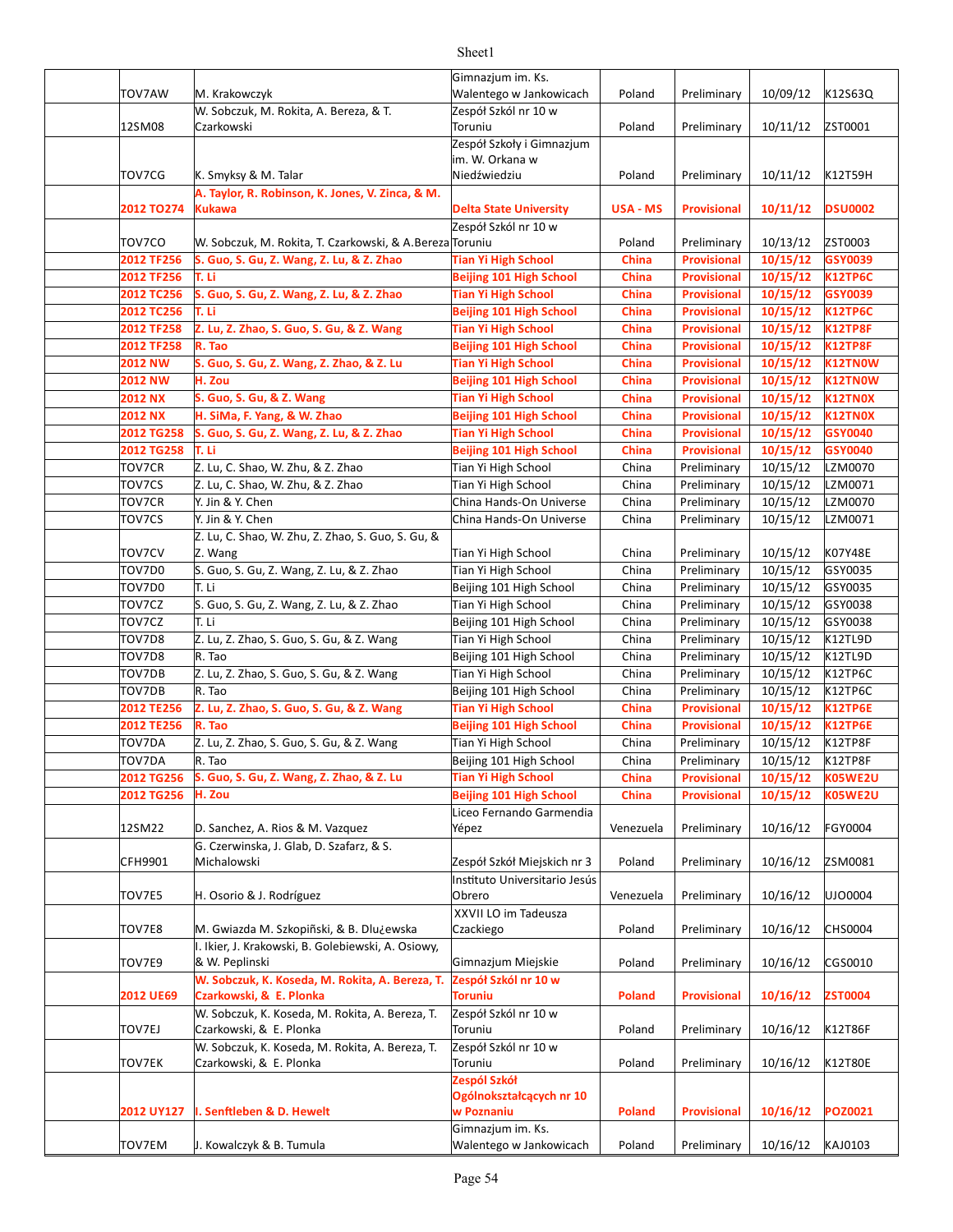|                          | K. Kamitta, J. Payne, R. Powers, J. Borunda, & B.   |                                                                  |                |                    |          |                |
|--------------------------|-----------------------------------------------------|------------------------------------------------------------------|----------------|--------------------|----------|----------------|
| 12SM19                   | Chi                                                 | Mt. San Antonio College                                          | USA - CA       | Preliminary        | 10/16/12 | SAC0001        |
| TOV7EZ                   | J. Glab, D. Szafarz, & J. Moskal                    | Zespół Szkół Miejskich nr 3                                      | Poland         | Preliminary        | 10/21/12 | ZSM0101        |
|                          |                                                     | Gimnazjum nr 1 im.                                               |                |                    |          |                |
|                          |                                                     | Polskich Olimpijczyków w                                         |                |                    |          |                |
| TOV7ES                   | D. Stajkowski, B. Kular, & M. Dudek                 | Skokach                                                          | Poland         | Preliminary        | 10/21/12 | GSP3057        |
|                          |                                                     | Liceum Ogólnokształcące                                          |                |                    |          |                |
| TOV7F4                   | M. Kowalewski & T. Kacik                            | w Tczewie                                                        | Poland         | Preliminary        | 10/21/12 | K11F19U        |
|                          | C. Shao & W. Zu                                     |                                                                  |                |                    |          |                |
| 2012 UC137               |                                                     | <b>Tian Yi High School</b>                                       | China          | <b>Provisional</b> | 10/17/12 | GSY0050        |
| 2012 UC137               | R. Tao, R. Zhu, H. Zou, & Q. Yang                   | <b>Beijing 101 High School</b>                                   | China          | <b>Provisional</b> | 10/17/12 | GSY0050        |
|                          | R. Zhu, Q. Yang, S. Jiang, W. Zhao, R. Jiang, & J.  |                                                                  |                |                    |          |                |
| <b>TOV7ER</b>            | Song                                                | Beijing 101 High School                                          | China          | Preliminary        | 10/17/12 | <b>K12TP8G</b> |
| TOV7ER                   | C. Shao & W. Zu                                     | Tian Yi High School                                              | China          | Preliminary        | 10/17/12 | K12TP8G        |
| TOV7ER                   | R. Tao, R. Zhu, H. Zou, & Q. Yang                   | Beijing 101 High School                                          | China          | Preliminary        | 10/17/12 | K12TP8G        |
|                          |                                                     |                                                                  |                |                    |          |                |
| <b>NEO Confirmations</b> |                                                     | All-Poland, All-Venezuela, IASC, All-China, 2012 Sep 19 - Oct 30 |                |                    |          |                |
| <b>Object</b>            | <b>Students</b>                                     | School                                                           | Location       | Date               |          |                |
|                          |                                                     |                                                                  |                |                    |          |                |
|                          |                                                     | Liceo América Fernández                                          |                |                    |          |                |
| 2012 RO16                | L. Alejandro, K. Perez, D. Vasquez, & E. Rivero     | de Leoni                                                         | Venezuela      | 09/16/12           |          |                |
|                          |                                                     | Liceo Fernando Garmendia                                         |                |                    |          |                |
| 2012 RX16                | D. Sanchez, A. Rios, & M. Vasquez                   | Yépez                                                            | Venezuela      | 09/16/12           |          |                |
|                          |                                                     | Instituto Universitario Jesús                                    |                |                    |          |                |
| 2012 SA                  | J. Rodriguez, H. Osorio, & L. Suarez                | Obrero                                                           | Venezuela      | 09/16/12           |          |                |
|                          |                                                     | Zespół Szkół                                                     |                |                    |          |                |
|                          |                                                     | Ogólnokształcących nr 1 w                                        |                |                    |          |                |
| 2012 SH6                 | G. Wojewoda                                         | Bydgoszczy                                                       | Poland         | 09/16/12           |          |                |
|                          | K. Mirecki, A. Osiowy, T. Plesniak, M.              |                                                                  |                |                    |          |                |
| 2012 RJ15                | Przybojewski, & J. Wieszczynski                     | Gimnazjum Miejskie                                               | Poland         | 09/16/12           |          |                |
|                          | M. Gadzinski, F. Baginski, M. Majorkowska, P.       |                                                                  |                |                    |          |                |
| 2012 RD16                | Okraszewska, & K. Urbanski                          | Liceum Ogólnokształcące                                          | Poland         | 09/16/12           |          |                |
|                          |                                                     | Zespól Szkół                                                     |                |                    |          |                |
|                          | M. Labijak, D. Grzelska, M. Trzaska, J. Tomkiel, J. | Ogólnokształcących nr 10 w                                       |                |                    |          |                |
| 2012 RV16                | Jarocka, & I. Senftleben                            | Poznaniu                                                         | Poland         | 09/16/12           |          |                |
|                          |                                                     | Gimnazjum im. Ks.                                                |                |                    |          |                |
| 2012 RC16                | J. Kowalczyk & B. Tumula                            | Walentego w Jankowicach                                          | Poland         | 09/16/12           |          |                |
|                          |                                                     | Gimnazjum nr 1 im.                                               |                |                    |          |                |
|                          |                                                     | Polskich Olimpijczyków w                                         |                |                    |          |                |
| 2012 RK16                | M. Dudek, D. Stajkowski, & B. Kular                 | Skokach                                                          | Poland         | 09/16/12           |          |                |
|                          | J. Guerrero, O. Alvarado, A. Mendoza, & G.          |                                                                  |                |                    |          |                |
| 2012 SO6                 | Sanchez                                             |                                                                  | Venezuela      | 09/17/12           |          |                |
|                          |                                                     | ALDA Team A                                                      |                |                    |          |                |
|                          | K. Mirecki, A. Osiowy, T. Plesniak, M.              |                                                                  |                |                    |          |                |
| TS95B94                  | Przybojewski, & J. Wieszczynski                     | Gimnazjum Miejskie                                               | Poland         | 09/17/12           |          |                |
|                          |                                                     | Edinburgh University                                             |                |                    |          |                |
| SW40NN                   | V. Yotov & D. Saynova                               | Astronomy Society                                                | Inited Kingdon | 09/19/12           |          |                |
|                          |                                                     | Edinburgh University                                             |                |                    |          |                |
| 2012 SR8                 | V. Yotov & D. Saynova                               | Astronomy Society                                                | Inited Kingdon | 09/19/12           |          |                |
| 2012 SU9                 | R.Barrios, A. Sales, C. Sales, & L. Rojas           | ALDA Team B                                                      | Venezuela      | 09/19/12           |          |                |
|                          |                                                     | Liceum Ogólnokształcące                                          |                |                    |          |                |
| 2012 SQ8                 | O. Rygosik, M. Karas, & M. Kowalewski               | w Tczewie                                                        | Poland         | 09/19/12           |          |                |
| 2012 ST7                 | S. Gussoni, V.M. Oquendo, & J.L. García             | IES Carmen Martín Gaite                                          | Spain          | 09/19/12           |          |                |
| 2012 SF32                | S. Gussoni, V.M. Oquendo, & J.L. García             | IES Carmen Martín Gaite                                          | Spain          | 09/23/12           |          |                |
| <b>TOV79G</b>            | S. Gu, W. Zhu, S. Guo, Z.Wang, Z. Lu, & Z. Zhao     | Tian Yi High School                                              | China          | 09/26/12           |          |                |
|                          | T. Chudzicki, M.Grala, M. Naro¿nik, & T.            | I Liceum Ogólnokształcące                                        |                |                    |          |                |
| 2012 SC50                | Kwasniewski                                         | w Tczewie                                                        | Poland         | 09/24/12           |          |                |
|                          |                                                     | Edinburgh University                                             |                |                    |          |                |
| 2012 SL50                | V. Yotov, D. Saynova, & I. Hristova                 | Astronomy Society                                                | Inited Kingdon | 09/24/12           |          |                |
|                          | I. Ikier, J. Krakowski, M. Narodzonek, B.           |                                                                  |                |                    |          |                |
| P104HOE                  | Golebiewski, & W. Peplinski                         | Gimnazjum Miejskie                                               | Poland         | 09/29/12           |          |                |
|                          |                                                     |                                                                  |                |                    |          |                |
|                          | M. Gadzinski, F. Baginski, M. Majorkowska, P.       |                                                                  |                |                    |          |                |
| 2012 SA59                | Okraszewska, & K. Urbanski                          | Liceum Ogólnokształcące                                          | Poland         | 09/29/12           |          |                |
|                          |                                                     | Liceo Hermano Juan - Club                                        |                |                    |          |                |
| 2012 TS                  | D. Diaz, C. Moran, E. Boza, & R. Gil                | de Astronomía                                                    | Venezuela      | 10/06/12           |          |                |
|                          |                                                     | Unidad Educativa Rosa y                                          |                |                    |          |                |
| 2012 SK22                | D. Oviedo D. Niazoa, & J. Pérez                     | Carolina Agazzi                                                  | Venezuela      | 10/06/12           |          |                |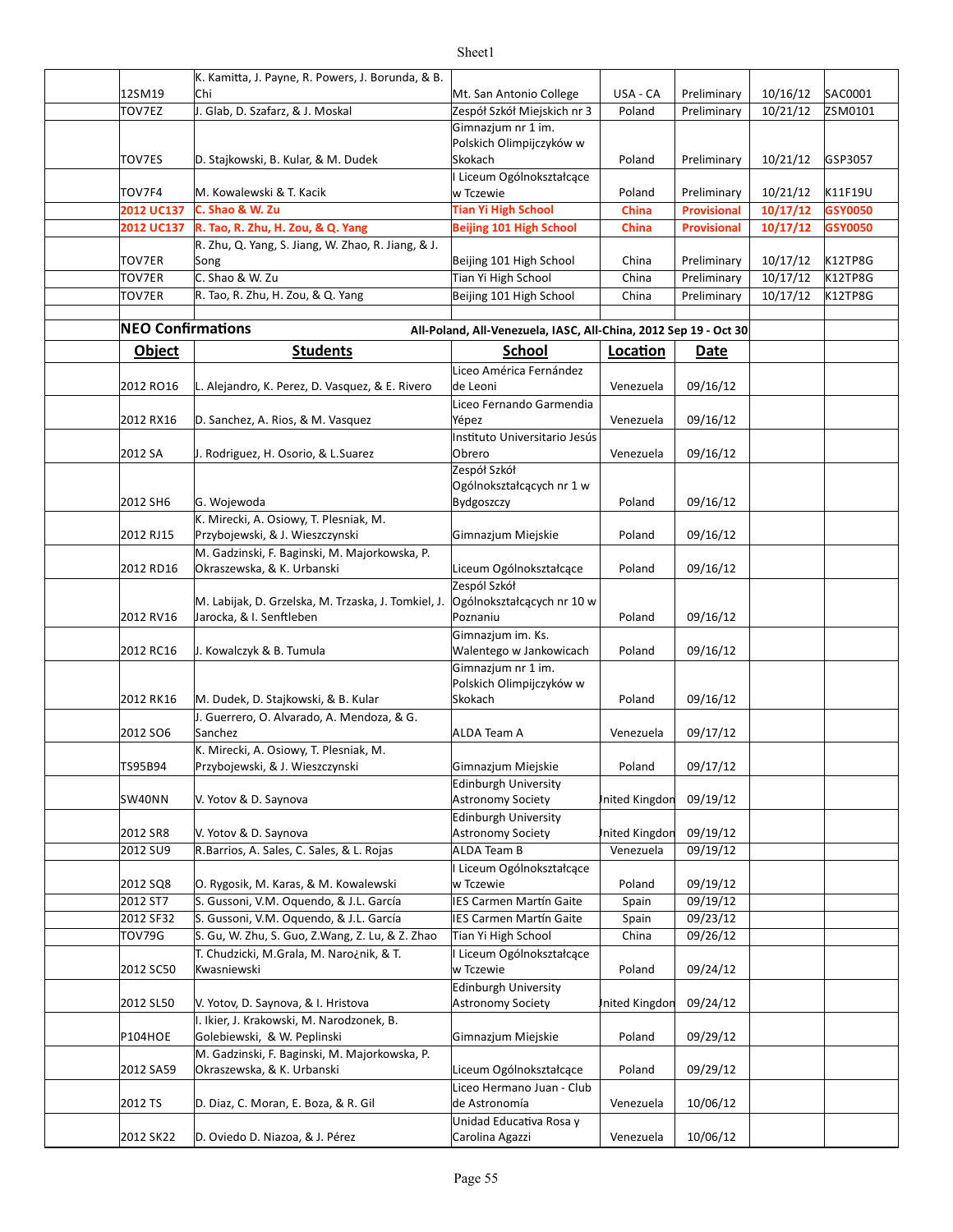#### 2012 TD4 L. Mendoza Colegio San Pedro Venezuela | 10/06/12 2012 TL4 J. Rodriguez & H. Osorio (Dbrero Network: 2012 TL4 J1/06/12 2012 TZ17 M. Lamus, M. Castillo, & R. Aguilar M. Rodríguez" Rodríguez | Venezuela | 10/06/12 2012 TB5 P. Panka, J. Szmelter, A. Trepala, & G. Wojewoda Bydgoszczy and the Poland and 10/06/12 2012 TX4 S. Gussoni, V.M. Oquendo, & J.L. García | IES Carmen Martín Gaite | Spain | 10/06/12 2012 TV4 Mt. San Antonio College USA - CA 10/06/12 2012 TZ14 D. Sanchez, A. Rios, & M. Vazquez  $\begin{array}{|c|c|c|c|c|}\hline \text{Yépez} & \text{Venezuela} & 10/08/12 \\\hline \end{array}$ 2012 TQ14 J. Rodriguez & H. Osorio  $\vert$  Obrero  $\vert$  Venezuela | 10/08/12 2012 TR14 M. Szkopinski & M.G.B. Dluzewska (Czackiego Carego Poland 10/08/12 2012 TS14 Poland 10/08/12 P104L19 D. Wieszczynski ale entropy i Gimnazjum Miejskie die Poland die 10/08/12 P104KUC | Okraszewska, & K. Urbanski | Liceum Ogólnokształcące | Poland | 10/08/12 2012 TO5 S. Gussoni & V.M. Oquendo, J.L. García Subsection and Martín Gaite Spain 10/08/12 2012 TR20 M. Lamus, M. Castillo, & R. Aguilar M. Rodríguez" Nenezuela | 10/09/12 2012 TL20 Poland 10/09/12 Peplinski Gimnazjum Miejskie TTAB568 Okraszewska, & K. Urbanski Liceum Ogólnokształcące Poland 10/09/12 2012 TD53 Pietraszewski a strong cządkiego a poland 10/09/12 2012 TC35 S. Gussoni, V.M. Oquendo, & J.L. García Subsection and Martín Gaite Spain 10/09/12 2012 TH78 J. Rodriguez & H. Osorio  $\vert$ Obrero  $\vert$  Venezuela  $\vert$  10/11/12 2012 TY78 V. Yotov & D. Saynova Astronomy Society Astronomy Society Anited Kingdom 10/11/12 PLS4216 Poland 10/16/12 **2012 Oct 25 - Nov 29 All-Portugal Asteroid Search Campaign International Asteroid Search Campaign NEO Observations All-Portugal, IASC, 2012 Oct 25 - Nov 29 Object Students School <b>Location** Date 1990 SB M. Borges & J. Carolino **Excola Secundária** de Alvide Portugal | 10/24/12 2012 TP274 Fernandes, J. Rodrigues, & M. Pessoa Matias Aires Mation Music Rottugal | 10/24/12 2012 JC70 C. Direitinho **C. Direitinho** and the set of the set of the set of the set of the set of the set of th 2012 QY14 J. Vieira Portugal 10/24/12 2012 UB69 A. Lopes, C. Teixeira, A. Figueira, & L. Pires Valpaços and Portugal | 10/24/12 2001 HG31 D. Ruela, V. Lopes, & D. Teixeira entries and Rosa Araújo and Prortugal | 10/24/12 Instituto Universitario Jesús Obrero Liceo El Ujano - Club de Astronomía "Víctor Rodríguez" Zespół Szkół Ogólnokształcących nr 1 w Bydgoszczy B. Chi, J. Payne, R. Powers, E. Wittenberg &  $K.Camitta$ Liceo Fernando Garmendia Yépez Instituto Universitario Jesús Obrero **XXVII LO im Tadeusza** Czackiego M. Owczarzak, F. Kielpikowski, A. Trepala, & G. Wojewoda Zespół Szkół Ogólnokształcących nr 1 w Bydgoszczy D. Lubinski, K. Mirecki, A. Osiowy, T. Plesniak, & M. Gadzinski, F. Baginski, M. Majorkowska, P. Liceo El Ujano - Club de Astronomía "Víctor Rodríguez" B. Golebiewski, I. Ikier, J. Krakowski, & W. M. Gadzinski, F. Baginski, M. Majorkowska, P. M. Gwiazda, M. Szkopiñski, M. Ciesielska, & K. XXVII LO im Tadeusza Czackiego Instituto Universitario Jesús Obrero Edinburgh University Astronomy Society M. Grala, M. Naroznik, T. Kwasniewski, & T. Chudzicki Liceum Ogólnokształcące w Tczewie W. Soares, R. Assunção, R. Passarinho, M. Escola Secundária de Matias Aires C. Direitinho Escola Básica 2,3 D. Martinho Vaz de Castelo Branco Escola Secundária de Sacavém Agrupamento de Escolas de Valpaços Escola Básica 2,3 Matilde Rosa Araújo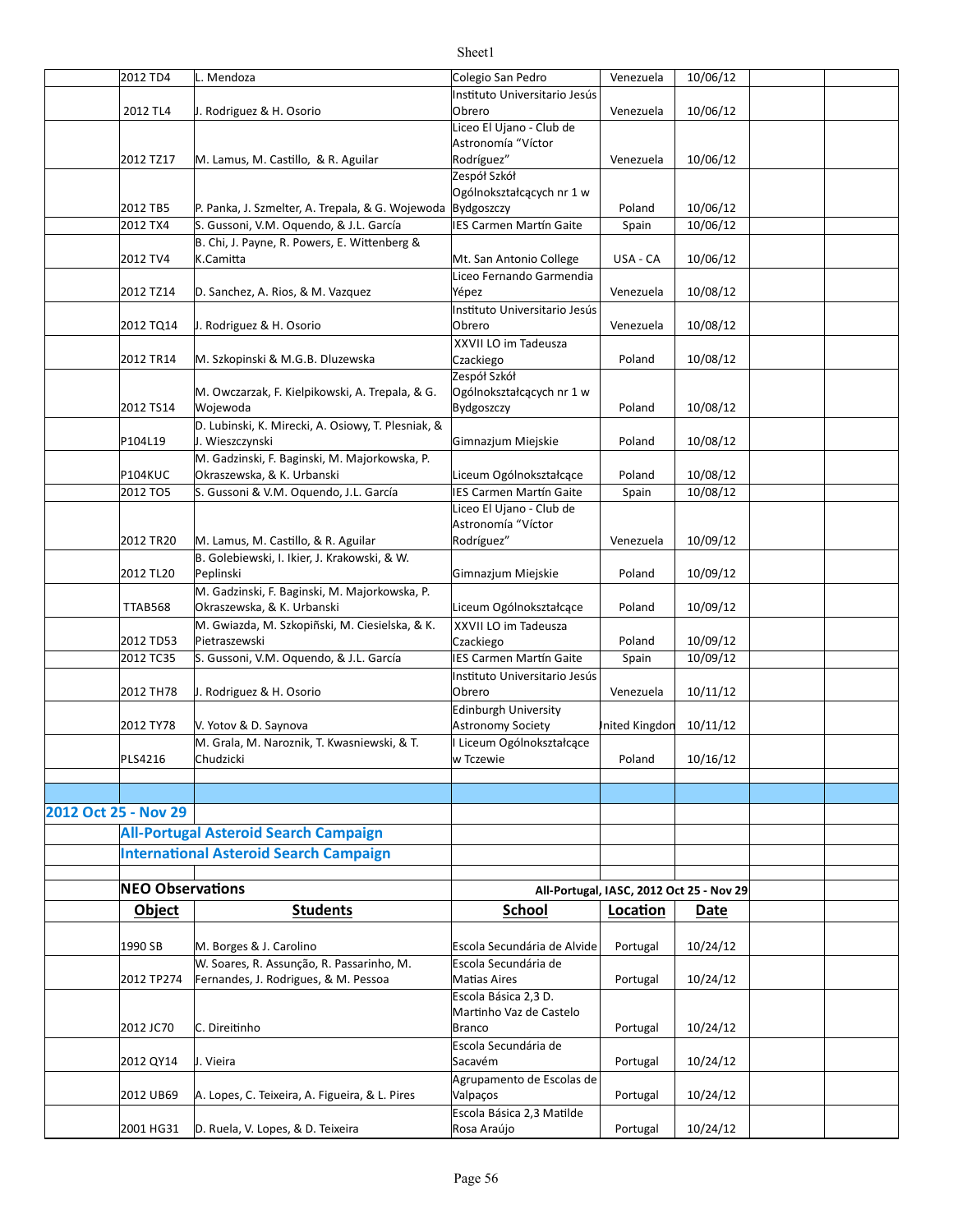#### 2012 TA79 V. Radeva & T. Atanasova Society, Shumen University | Bulgaria 10/24/12 2012 UG V. Radeva & I. Popov Astronomical Observatory Bulgaria 10/24/12  $2005$  EQ31 N. Maharmeh  $\overline{R}$  The Governor's School USA - VA 10/24/12 2012 TZ52 R. Oliveira Portugal 10/24/12 2012 PS17 |Almeida, & B. Soares |Il Portugal | 10/25/12 2012 QO10 SA. Lopes, C. Teixeira, A. Figueira, & L. Pires (Valpaços Santilla Portugal | 10/25/12 2002 RC118 P. Gual **Contract Contract Contract Contract Contract Contract Contract Contract Contract Contract Contract Contract Contract Point Contract Contract Point Contract Contract Contract Contract Contract Contract C** 2012 TZ52 D. Ruela, V. Lopes, & D. Teixeira entries en la Rosa Araújo entries de la Portugal de 10/25/12 2012 UB69 Portugal 10/25/12 de Santa Maria 2012 UZ68 Portugal 10/25/12 2012 TJ146 A. Fonte, F. Silva, & J. Codeço Caldas das Taipas Raipas Robusta (10/25/12 2012 UV68 |A. Fonte, F. Silva, & J. Codeço Caldas das Taipas Portugal | 10/25/12 2012 TQ139 F. MirandA, M. Silva, & G. Bettencourt Andrade Andrade Portugal 10/25/12 2012 TG53 N. Yalias, E. Carvalho, & C. Sanches Ciclos Prof Ruy Luís Gomes Portugal | 10/25/12 2012 UW27 |J. Carneiro, B. Barros, J. Neves, & R. Calheno | Amarante | Portugal | 10/25/12 2012 QF49 M. Murphy November 2012 QF49 M. Murphy November 2012 Ravenscroft School November 2012 USA - NC | 10/25/12 2012 UX27 Y. Radeva & E. Sali North Controllers (Society, Shumen University | Bulgaria | 10/25/12 2012 JR17 Bulgaria 10/25/12 Astronomical Observatory 2012 OO Team ALDA-A Venezuela 10/25/12 1998 WZ6 N. Maharmeh & M. Hossain The Governor's School | USA - VA | 10/25/12 2012 QQ50 C. Direitinho Branco Portugal | 10/25/12 2012 UD Portugal 10/25/12 1998 UO1 R. Oliveira Portugal 10/25/12 2011 DL19 C. Sanches, N. Yalias, & E. Carvalho Sanches Prof Ruy Luís Gomes | Portugal | 10/25/12 2012 TA79 Rodieck **Example 2012** TA79 Rodieck **County High School USA** - GA 10/25/12 2012 TA79 |B. Silva, J. Coelho, L. Teixiera, & S. Bruschy | Cidadela | Portugal | 10/27/12 2012 SQ56 C. Martins & J. Carolino **Excola Secundária de Alvide** Portugal | 10/27/12 2012 TM139 Carneiro Andorinho Portugal | 10/27/12 1990 SB S. Costa, N. Yalias, & E. Carvalho S. Portugal ciclos Prof Ruy Luís Gomes | Portugal | 10/27/12 2002 XA40 Neves extended a proportional control and Amarante and Portugal 10/27/12 V. Radeva & T. Atanasova Student Astronomical V. Radeva & I. Popov Student Astronomical Club, N. Maharmeh Escola Básica 2,3 Cego do Maio J. Vieira, I. Costeira, S. Oliveira, M. Rocha, M. Escola Secundária D. Maria II Agrupamento de Escolas de Valpaços P. Gual Escola Secundária de Serafim Leite Escola Básica 2,3 Matilde Rosa Araújo A. Raposo, A. Mendonça, D. Melo, H. Cabral, & T. Arraial Escola Básica e Secundária T. Cunha, F. Sousa, C. Silva, A. Vieira, & P. Carneiro Escola Básica de Vilar de Andorinho **Escola Secundária de** Caldas das Taipas Escola Secundária de Caldas das Taipas Escola Secundária J E Andrade Escola Secundária c/ 2º e 3º ciclos Prof Ruy Luís Gomes Escola Secundária Carlos Amarante V. Radeva & E. Sali Student Astronomical V. Radeva & I. Popov Student Astronomical Club, R. Barrios, J. Rodriguez, L. Mendoza, & L. Alejandro C. Direitinho Escola Básica 2,3 D. Martinho Vaz de Castelo Branco C. Direitinho Escola Básica 2,3 D. Martinho Vaz de Castelo Branco Escola Básica 2,3 Cego do Maio Escola Secundária c/ 2º e 3º ciclos Prof Ruy Luís Gomes C. Moore, C. Palmer, A. Ragsdale, S. Rocklin, & C. Rodieck Escola Secundária da Cidadela T. Cunha, P. Lima, R. Lourenço, A. Xavier, & P. Escola Básica de Vilar de Andorinho Escola Secundária c/ 2º e 3º ciclos Prof Ruy Luís Gomes J. Carneiro, T. Martins, I. Silva, S. Sofia, & J. Neves Escola Secundária Carlos Amarante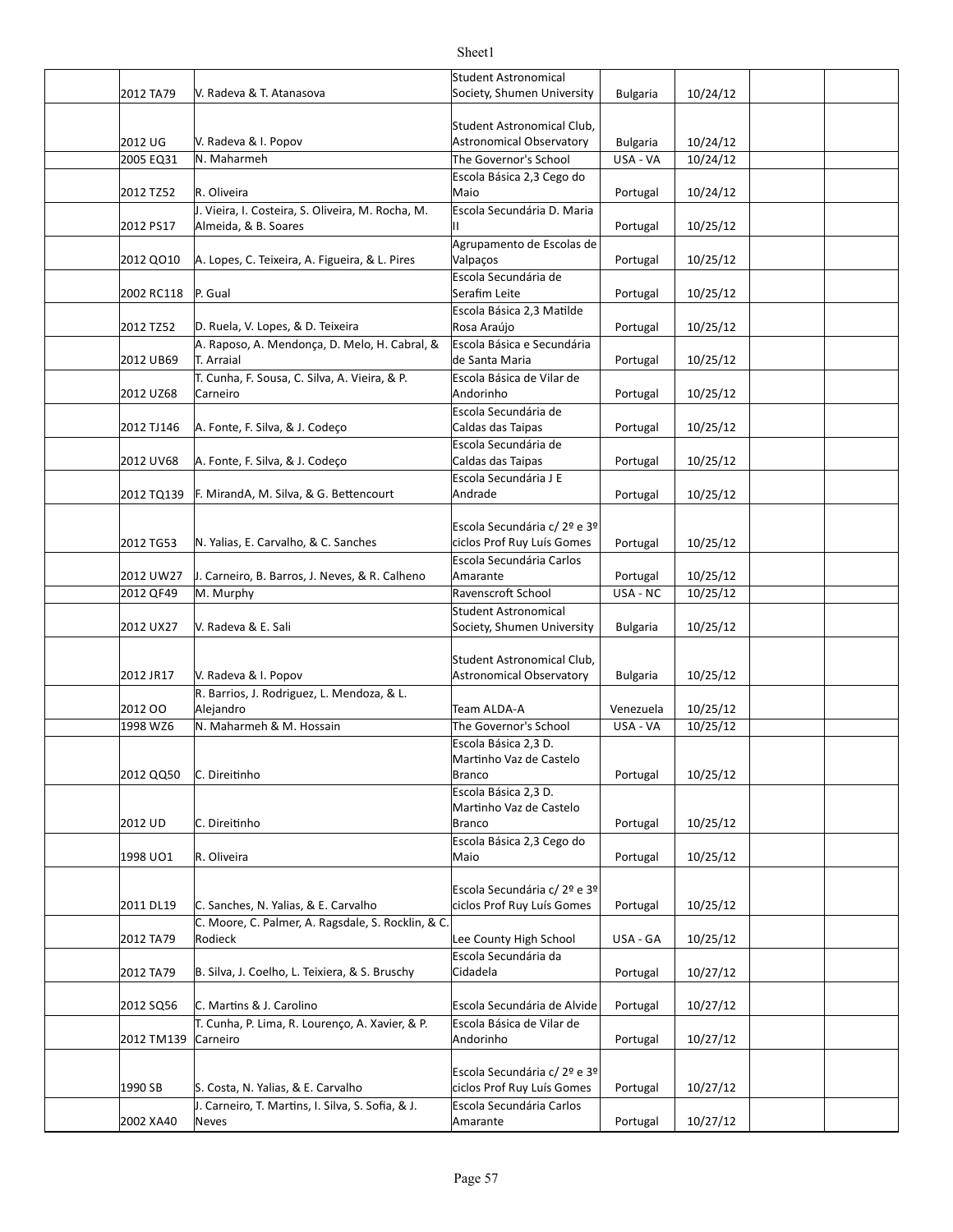#### 3908 C. Jordanov, I. Schtirkov, & V. Radeva Society, Shumen University | Portugal | 10/27/12 2012 UD C. Jordanov, I. Stirkov, I. Popov, & V. Radeva Society, Shumen University | Portugal | 10/27/12 2012 TP274 Team ALDA-A Venezuela 10/27/12 4947 K. Ide & E. Tanabe Shizuoka University Japan 10/27/12 2002 TR190 J-M Biets **Dutch Meteor Society** Belgium 10/27/12 2012 TQ139 J. Guerrero, H. Osorio, O. Alvarado, & D. Oviedo Team ALDA-B Venezuela | 10/27/12 2012 QO10 |I. Angelov, N. Iliyanov, & V. Radeva | Astronomical Observatory | Bulgaria | 10/27/12 2004 RJ84 N. Maharmeh & M. Hossain The Governor's School | USA - VA | 10/27/12 2012 US136 T. Conde, E. Mendes, & F. Teixeira Branco Portugal | 10/29/12 2012 QQ50 Roroa, J. Rodrigues, & M. Pessoa Sacavém Sacavém Rortugal 10/29/12 1993 MF R. Oliveira, B. Ventura, D. Barroso, & N. Marques Maio 1993 MF Portugal 20/29/12 1990 SB Portugal 10/29/12 2012 QY10 C. Fonseca, M. Raimundo, & M. Pereira (Rosa Araújo Santal Portugal | 10/29/12 2003 HB6 F. Silva, J. Codeco, & A. Fonte France Caldas das Taipas France 2003 HB6 France 20029/12 2000 VE62 J. Carneiro, M. Silva, T. Martins, & I. Silva Amarante Amarante Refugal | 10/29/12 2002 UA31 M. Murphy Ravenscroft School | USA - NC | 10/29/12 2007 TR65 DJ. Coelho & H. Brites The Communication of Cidadela The Portugal 2007 TR65 DJ 11/01/12 2012 TQ78 Portugal 11/01/12 Costeira, & M. Ba]sta 2012 TY79 Portugal 11/01/12 2004 TL19  $\,$  C. Martins, M. Borges, M. Silva, & J. Carolino  $\,$  Escola Secundária de Alvide  $\,$  Portugal  $\,$   $\,$  11/01/12 2012 UC69 C. Martins & J. Carolino **Escola Secundária de Alvide** Portugal | 11/01/12 2012 UW27 Viegas & M. Pessoa **M. Executes A. A. S. A. S. A. A. S. A. A. Portugal 11/01/12** 2012 JS11 Portugal 11/01/12 2012 UX27 Portugal 11/01/12 de Santa Maria 2012 UV68 A. Fonte, F. Silva, & J. Codeço Caldas das Taipas Raipas Robustian (11/01/12 2012 TQ139 |M. Silva, M. Menezes, & L. Barroso | Andrade | Portugal | 11/01/12 2012 TA79  $\parallel$  J. Neves, R. Viana, I. Silva, D. Augusto, & S. Sofia Amarante  $\parallel$  Portugal 11/01/12 2012 US136 |V. Radeva, C. Jordanov, & T. Atanasova | Society, Shumen University | Bulgaria | 11/01/12 2012 US9 Bulgaria 11/01/12 Society, Shumen University 2012 QQ50 V. Radeva, N. Dimov, & I. Popov Astronomical Observatory | Bulgaria | 11/01/12 2012 TO231 Bulgaria 11/01/12 Astronomical Observatory 2012 GO10 Rodriguez Team ALDA-A Venezuela 11/01/12 Student Astronomical Society, Shumen University **Student Astronomical** Society, Shumen University L. Mendoza, J. Rodriguez, R. Barrios, & L. Alejandro K. Ide & E. Tanabe J-M Biets Student Astronomical Club, Astronomical Observatory Escola Básica 2,3 D. Martinho Vaz de Castelo Branco M. Penedo, M. Fernandes, R. Passarinho, B. Escola Secundária de Sacavém Escola Básica 2,3 Cego do A. Lopes, A. Mesquita, C. Teixeira, A. Filho, & D. Parauta Agrupamento de Escolas de Valpaços Escola Básica 2,3 Matilde Rosa Araújo Escola Secundária de Caldas das Taipas Escola Secundária Carlos Amarante A. Yochem, J. Bednar, R. Vaughan, S. Sellete, & Escola Secundária da Cidadela J. Vieira, D. Diaz, I. Afonso, S. Oliveira, I. Escola Secundária D. Maria II J. Vieira, M. Batista, S. Oliveira, I. Costeira, & P. Oliveira Escola Secundária D. Maria II I. Henriques, D. Xavier, L. Pécurto, T. Simões, M. Escola Secundária de **Matias Aires** A. Lopes, A. Mesquita, C. Teixeira, A. Filho, & D. Parauta Agrupamento de Escolas de Valpaços A. Raposo, A. Mendonça, D. Melo, H. Cabral, & **T.** Arraial Escola Básica e Secundária **Escola Secundária de** Caldas das Taipas **Escola Secundária J E** Andrade Escola Secundária Carlos Amarante Student Astronomical Society, Shumen University V. Radeva Student Astronomical Student Astronomical Club, Astronomical Observatory I. Popov & V. Radeva Student Astronomical Club, R.Barrios, L. Alejandro, L. Mendoza, & J. Rodriguez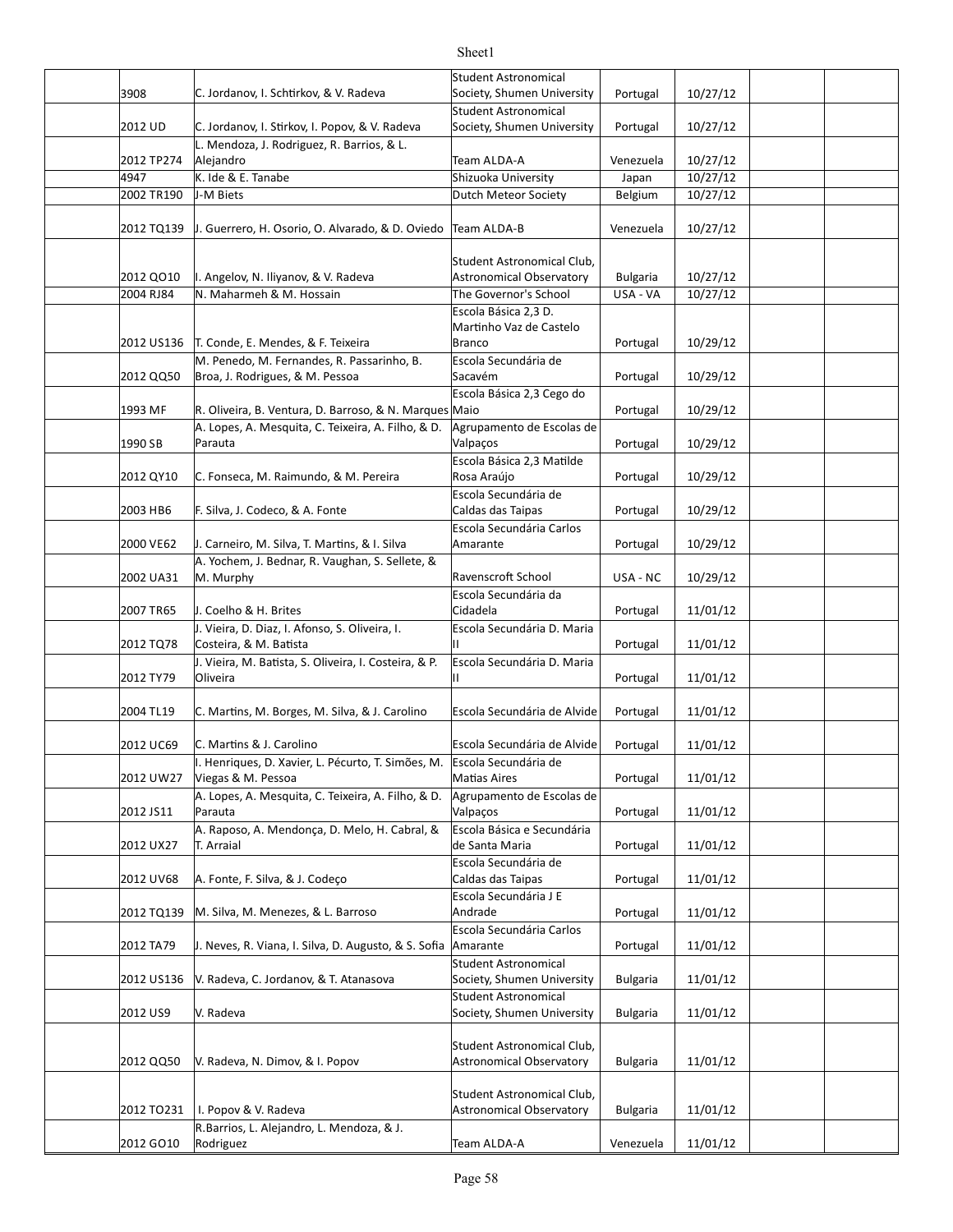|            | L. Mendoza, R. Barrios, J. Rodriguez, & L.                                   |                                  |                 |          |  |
|------------|------------------------------------------------------------------------------|----------------------------------|-----------------|----------|--|
| 2012 TK123 | Alejandro                                                                    | Team ALDA-A                      | Venezuela       | 11/01/12 |  |
| 1998 HM3   | J-M Biets                                                                    | Dutch Meteor Society             | Belgium         | 11/01/12 |  |
| 2012 TJ146 | J-M Biets                                                                    | Dutch Meteor Society             | Belgium         | 11/01/12 |  |
|            |                                                                              | Student Astronomical             |                 |          |  |
| 2012 TP274 | V. Radeva, I. Grudev, & I. Georgiev                                          | Society, Shumen University       | <b>Bulgaria</b> | 11/03/12 |  |
|            |                                                                              |                                  |                 |          |  |
|            |                                                                              | Student Astronomical Club,       |                 |          |  |
| 2012 UD    | V. Radeva, I. Georgiev, I. Grudev, & I. Popov                                | Astronomical Observatory         | <b>Bulgaria</b> | 11/03/12 |  |
|            |                                                                              | Escola Básica 2,3 D.             |                 |          |  |
|            |                                                                              | Martinho Vaz de Castelo          |                 |          |  |
| 2012 LE11  | B. Silva, C. Lourenco, & A. Cabrita                                          | Branco                           | Portugal        | 11/01/12 |  |
|            |                                                                              | Escola Básica 2,3 Cego do        |                 |          |  |
| 2012 TS231 | R. Oliveira, B. Ventura, D. Barroso, & N. Marques Maio                       |                                  | Portugal        | 11/01/12 |  |
|            | T. Cunha, F. Sousa, C. Silva, A. Vieira, & P.                                | Escola Básica de Vilar de        |                 |          |  |
| 2012 JR17  | Carneiro                                                                     | Andorinho                        | Portugal        | 11/01/12 |  |
| 2002 XA40  | N. Maharmeh & M. Hossain                                                     | The Governor's School            | USA - VA        | 11/01/12 |  |
| 2012 LA    | N. Maharmeh & M. Hossain                                                     | The Governor's School            | USA - VA        | 11/03/12 |  |
|            |                                                                              |                                  |                 |          |  |
|            |                                                                              | Student Astronomical Club,       |                 |          |  |
|            | 2003 UO124 V. Radeva, S. Tork, & I. Grudev                                   | Astronomical Observatory         | <b>Bulgaria</b> | 11/05/12 |  |
| 2012 TT5   | J-M Biets                                                                    | Dutch Meteor Society             | Belgium         | 11/05/12 |  |
|            |                                                                              | Escola Secundária da             |                 |          |  |
| 2012 TV197 | S. Bruschy                                                                   | Cidadela                         | Portugal        | 11/05/12 |  |
| 2009 AU21  |                                                                              | Escola Secundária da<br>Cidadela |                 |          |  |
|            | S. Bruschy                                                                   |                                  | Portugal        | 11/05/12 |  |
|            | M. Borges, R. Costa, C. Martins, & J. Carolino                               | Escola Secundária de Alvide      |                 | 11/05/12 |  |
| 2012 UR158 | L. Alejandro, R. Barrios, J. Rodriguez, & L.                                 |                                  | Portugal        |          |  |
| 2012 UX27  | Mendoza                                                                      | Team ALDA-A                      | Venezuela       | 11/05/12 |  |
|            | R. Calado, D. Barreira, M. Pinheiro, D. Parauta, & Agrupamento de Escolas de |                                  |                 |          |  |
| 2005 GT172 | A. Filho                                                                     | Valpaços                         | Portugal        | 11/06/12 |  |
|            |                                                                              |                                  |                 |          |  |
| 2012 UV68  | T. Gouveia, M. Silva, C. Martins, & J. Carolino                              | Escola Secundária de Alvide      | Portugal        | 11/09/12 |  |
|            | D. André, G. Cardoso, R. Santos, O. Martins, K.                              | Escola Secundária de             |                 |          |  |
| 2012 TQ139 | Tavares, & M. Pessoa                                                         | <b>Matias Aires</b>              | Portugal        | 11/09/12 |  |
|            |                                                                              | Escola Secundária de             |                 |          |  |
| 2001 KQ1   | A. Costa & M. Calado                                                         | Sacavém                          | Portugal        | 11/09/12 |  |
|            | A. Batista, A. Lopes, A. Mesquita, C. Teixeira, &                            | Agrupamento de Escolas de        |                 |          |  |
| 2012 LZ1   | A. Filho                                                                     | Valpaços                         | Portugal        | 11/09/12 |  |
|            |                                                                              | Escola Secundária de             |                 |          |  |
| 2012 RN11  | P. Gual                                                                      | Serafim Leite                    | Portugal        | 11/09/12 |  |
|            | A. Raposo, A. Mendonça, D. Melo, H. Cabral, &                                | Escola Básica e Secundária       |                 |          |  |
| 2012 US136 | T. Arraial                                                                   | de Santa Maria                   | Portugal        | 11/09/12 |  |
|            | T. Cunha, F. Sousa, C. Silva, A. Vieira, & P.                                | Escola Básica de Vilar de        |                 |          |  |
| 2012 QC18  | Carneiro                                                                     | Andorinho                        | Portugal        | 11/09/12 |  |
|            | T. Cunha, F. Sousa, C. Silva, A. Vieira, & P.                                | Escola Básica de Vilar de        |                 |          |  |
| 2006 SB58  | Carneiro                                                                     | Andorinho                        | Portugal        | 11/09/12 |  |
|            | J. Carvalho, A. Castro, S. Cruz, C. Gonçalves, & J.                          | Escola Secundária de             |                 |          |  |
| 2012 UL    | Ribeiro                                                                      | Caldas das Taipas                | Portugal        | 11/09/12 |  |
|            |                                                                              | Escola Secundária J E            |                 |          |  |
| 2008 ET81  | A. Veiga, A. Tavares, A. Teles, & G. Santos                                  | Andrade                          | Portugal        | 11/09/12 |  |
|            |                                                                              |                                  |                 |          |  |
|            |                                                                              | Student Astronomical Club,       |                 |          |  |
| 2012 UK171 | V. Radeva, I. Grudev, & I. Popov                                             | Astronomical Observatory         | <b>Bulgaria</b> | 11/09/12 |  |
|            | L. Alejandro, R. Barrios, J. Rodriguez, & L.                                 |                                  |                 |          |  |
| 2012 VH5   | Mendoza                                                                      | Team ALDA-A                      | Venezuela       | 11/09/12 |  |
| 2012 VG26  | J-M Biets                                                                    | Dutch Meteor Society             | Belgium         | 11/09/12 |  |
|            |                                                                              |                                  |                 |          |  |
| 2012 VZ25  | J. Guerrero, H. Osorio, O. Alvarado, & D. Oviedo                             | Team ALDA-B                      | Venezuela       | 11/09/12 |  |
|            | J. Vieira, M. Batista, B. Oliveira, I. Costeira, S.                          | Escola Secundária D. Maria       |                 |          |  |
| 2006 GG42  | Oliveira, & M. Rocha                                                         |                                  | Portugal        | 11/13/12 |  |
|            |                                                                              | Escola Básica 2,3 Matilde        |                 |          |  |
| 2012 TT78  | C. Fonseca, M. Raimundo, & M. Pereira                                        | Rosa Araújo                      | Portugal        | 11/13/12 |  |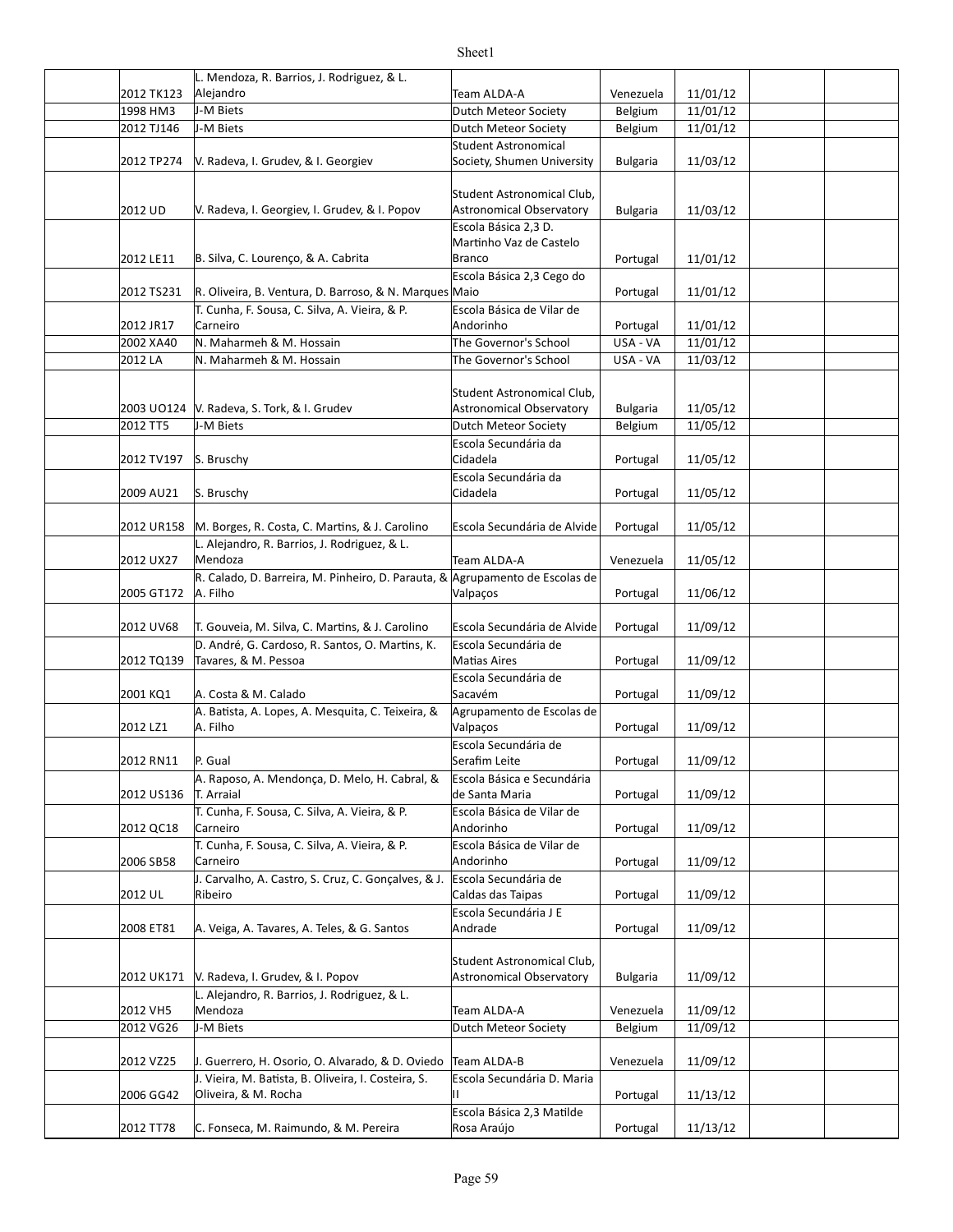| 2012 UW68     | V. Radeva, T. Atanasova, & M. Dimitrova                                                      | Student Astronomical<br>Society, Shumen University            | <b>Bulgaria</b> | 11/13/12 |  |
|---------------|----------------------------------------------------------------------------------------------|---------------------------------------------------------------|-----------------|----------|--|
|               | J. Rodriguez, R. Barrios, L. Mendoza, & L.                                                   |                                                               |                 |          |  |
| 2012 RW38     | Alejandro                                                                                    | Team ALDA-A                                                   | Venezuela       | 11/13/12 |  |
|               | 2005 UM294 E. Sano & K. Masuda                                                               | Shizuoka University                                           | Japan           | 11/13/12 |  |
| 2007 RS177    | E. Sano & K. Masuda                                                                          | Shizuoka University                                           | Japan           | 11/13/12 |  |
| T0V7JG        | J-M.Biets                                                                                    | <b>Dutch Meteor Society</b>                                   | Belgium         | 11/13/12 |  |
| 2009 HW       | N. Maharmeh                                                                                  | The Governor's School                                         | USA - VA        | 11/13/12 |  |
| 2007 UW13     | D. Oviedo J. Guerrero, H. Osorio, & O. Alvarado                                              | Team ALDA-B                                                   | Venezuela       | 11/13/12 |  |
| 2012 VZ25     | I. Oliveira, B. Maia, D. Maia, & B. Cepeda                                                   | Agrupamento de Escolas de<br>Valpaços                         | Portugal        | 11/13/12 |  |
| 2012 VN6      | A. Raposo, A. Mendonça, D. Melo, H. Cabral & T. Escola Básica e Secundária<br>Arraial        | de Santa Maria                                                | Portugal        | 11/13/12 |  |
| 2008 TE6      | A. Raposo, A. Mendonça, D. Melo, H. Cabral & T. Escola Básica e Secundária<br>Arraial        | de Santa Maria                                                | Portugal        | 11/13/12 |  |
| 2012 VE6      | T. Cunha, F. Sousa, C. Silva, A. Vieira, & P.<br>Carneiro                                    | Escola Básica de Vilar de<br>Andorinho                        | Portugal        | 11/13/12 |  |
|               | T. Cunha, F. Sousa, C. Silva, A. Vieira, & P.                                                | Escola Básica de Vilar de                                     |                 |          |  |
| 2003 CX       | Carneiro                                                                                     | Andorinho                                                     | Portugal        | 11/13/12 |  |
| 2012 UZ68     | D. Freitas, G. Bettencourt, A. Sousa, I.<br>Dapkevicius, & C. Vieira                         | Escola Secundária J E<br>Andrade                              | Portugal        | 11/13/12 |  |
| 2012 UG       | C. Sanches, E. Carvalho, & N. Yalias                                                         | Escola Secundária c/ 2º e 3º<br>ciclos Prof Ruy Luís Gomes    | Portugal        | 11/13/12 |  |
| 2007 NB       | J. Carneiro, S. Silva, J. Moreira, & T. Martins                                              | Escola Secundária Carlos<br>Amarante                          | Portugal        | 11/13/12 |  |
| 2012 VJ38     | T. Gouveia, C. Martins, & J. Carolino                                                        | Escola Secundária de Alvide                                   | Portugal        | 11/14/12 |  |
|               | J. Carvalho, A. Castro, C. Gonçalves, J. Ribeiro, &                                          | Escola Secundária de                                          |                 |          |  |
| 2012 US68     | J.Codeco<br>L. Whitley, M. Ocampo, E. Stumpo, R. Ormand,                                     | Caldas das Taipas                                             | Portugal        | 11/13/12 |  |
| 2005 EY       | & M. Murphy                                                                                  | Ravenscroft School                                            | USA - NC        | 11/13/12 |  |
| 2012 UK171    | J. Rodriguez, R. Barrios, L. Alejandro, & L.<br>Mendoza                                      | Team ALDA-A                                                   | Venezuela       | 11/14/12 |  |
| 2012 RX16     | S. Adachi & N. Yamanashi                                                                     | Shizuoka University                                           | Japan           | 11/14/12 |  |
| 2012 VJ38     | J. Vieira, I. Afonso, S. Oliveira, M. Rocha, B.<br>Oliveira & M. Almeida                     | Escola Secundária D. Maria<br>П.                              | Portugal        | 11/14/12 |  |
| 2012 VF46     | V. Radeva & I. Grudev                                                                        | Student Astronomical Club,<br><b>Astronomical Observatory</b> | <b>Bulgaria</b> | 11/14/12 |  |
| 2012 VE37     | N. Maharmeh                                                                                  | The Governor's School                                         | USA - VA        | 11/14/12 |  |
|               |                                                                                              |                                                               |                 |          |  |
| 2012 VJ38     | J. Guerrero, H. Osorio, O. Alvarado, & D. Oviedo                                             | Team ALDA-B                                                   | Venezuela       | 11/14/12 |  |
| 2012 VJ38     | S. Bruschy                                                                                   | Escola Secundária da<br>Cidadela                              | Portugal        | 11/14/12 |  |
| 2012 VC37     | V. Radeva & K. Kostadinov                                                                    | Student Astronomical Club,<br><b>Astronomical Observatory</b> | <b>Bulgaria</b> | 11/15/12 |  |
| 2012 VW76     | J-M. Biets                                                                                   | Dutch Meteor Society                                          | Belgium         | 11/15/12 |  |
| 2012 US136    | A. Fernandes, D. Nunes, S. Diallo, I. Diallo, F. Vaz, Escola Secundária de<br>& M. Pessoa    | <b>Matias Aires</b>                                           | Portugal        | 11/15/12 |  |
| 2012 VS76     | I. Oliveira, A. Filho, B. Maia, D. Maia, & B.<br>Cepeda                                      | Agrupamento de Escolas de<br>Valpaços                         | Portugal        | 11/15/12 |  |
| 2012 VP76     | A. Ferreira, C. Silva, C. Furtado, B. Rocha, & P.<br>Gual                                    | Escola Secundária de<br>Serafim Leite                         | Portugal        | 11/15/12 |  |
|               |                                                                                              | Escola Básica 2,3 Matilde                                     |                 |          |  |
| 2012 VO76     | C. Fonseca, M. Raimundo, & M. Pereira<br>J. Carvalho, J. Castro, C. Gonçalves, J. Ribeiro, & | Rosa Araújo<br>Escola Secundária de                           | Portugal        | 11/15/12 |  |
| 2012 UO58     | J. Codeco                                                                                    | Caldas das Taipas                                             | Portugal        | 11/15/12 |  |
| 2008 UD276    | J. Carvalho, J. Castro, C. Gonçalves, J. Ribeiro, &<br>J. Codeco                             | Escola Secundária de<br>Caldas das Taipas                     | Portugal        | 11/15/12 |  |
|               |                                                                                              | Escola Secundária Carlos                                      |                 |          |  |
| <b>TCV298</b> | J. Carneiro, T. Martins, & S. Silva                                                          | Amarante                                                      | Portugal        | 11/15/12 |  |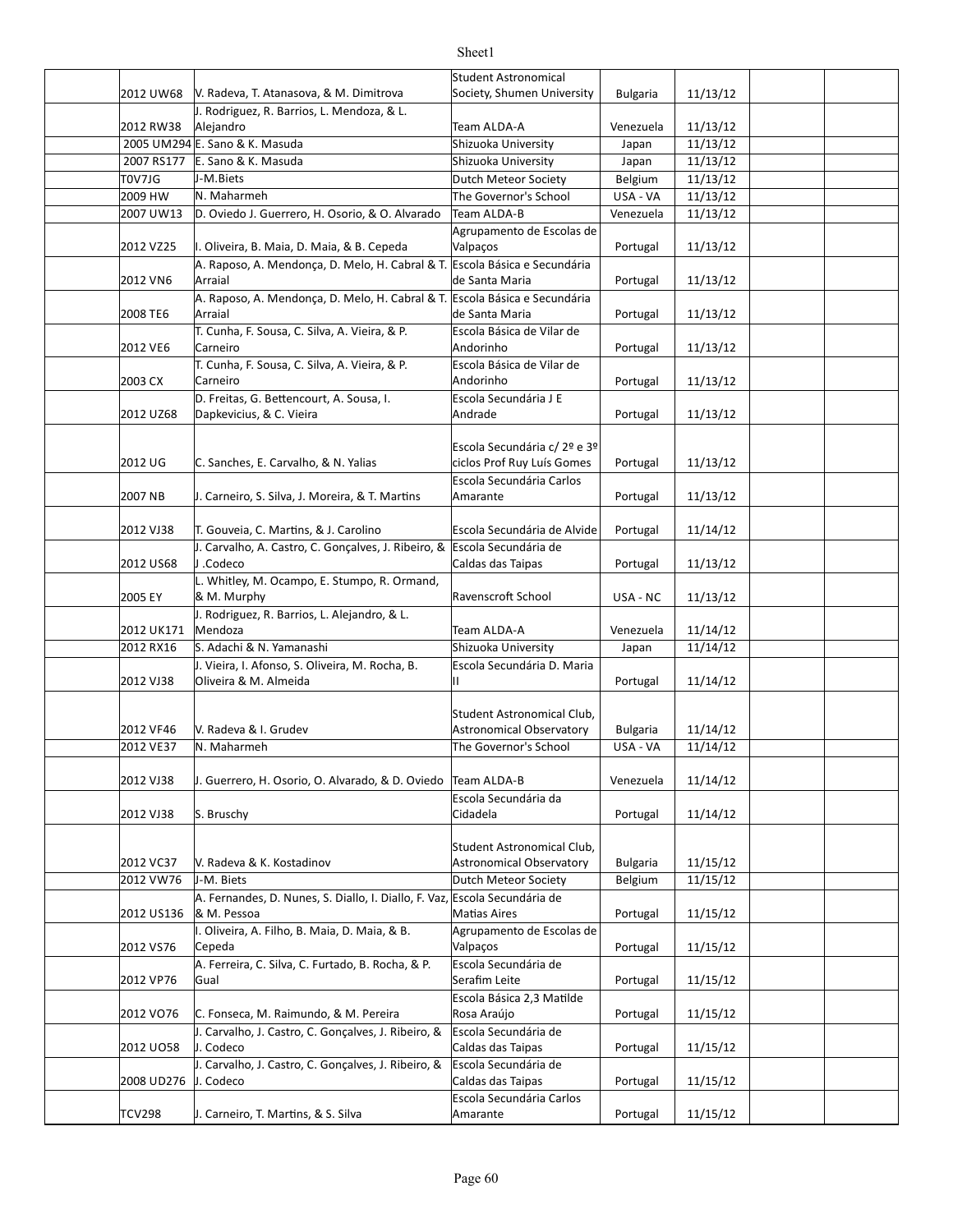|                        |                                                     | <b>Student Astronomical</b>      |                      |                      |  |
|------------------------|-----------------------------------------------------|----------------------------------|----------------------|----------------------|--|
|                        | 2007 WZ309 V. Radeva & T. Atanasova                 | Society, Shumen University       | <b>Bulgaria</b>      | 11/16/12             |  |
|                        |                                                     |                                  |                      |                      |  |
|                        |                                                     | Student Astronomical Club,       |                      |                      |  |
| 2012 VH46              | V. Radeva & I. Grydev                               | Astronomical Observatory         | <b>Bulgaria</b>      | 11/16/12             |  |
|                        | W. Soares, R. Assunção, R. Passarinho, M.           | Escola Secundária de             |                      |                      |  |
| 2012 VJ77              | Fernandes, J. Rodrigues, & M. Pessoa                | Matias Aires                     | Portugal             | 11/16/12             |  |
|                        |                                                     | Escola Básica 2,3 D.             |                      |                      |  |
|                        |                                                     | Martinho Vaz de Castelo          |                      |                      |  |
| 2012 VD77              | A. Ferreira, J. Ramos, & R. Cristiano               | Branco                           | Portugal             | 11/16/12             |  |
|                        |                                                     | Escola Básica 2,3 Cego do        |                      |                      |  |
| 2012 VP76              | R. Oliveira & B.Ventura                             | Maio                             | Portugal             | 11/16/12             |  |
|                        | A. Ferreira, C. Silva, C. Furtado, B. Rocha, & P.   | Escola Secundária de             |                      |                      |  |
| 2012 VO76              | Gual                                                | Serafim Leite                    | Portugal             | 11/16/12             |  |
|                        |                                                     | Escola Básica 2,3 Matilde        |                      |                      |  |
| 2012 VV76              | C. Fonseca, M. Raimundo, & M. Pereira               | Rosa Araújo                      | Portugal             | 11/16/12             |  |
|                        | J. Carvalho, J. Castro, C. Gonçalves, J. Ribeiro, & | Escola Secundária de             |                      |                      |  |
| 2012 VU76              | J. Codeco                                           | Caldas das Taipas                | Portugal             | 11/16/12             |  |
|                        |                                                     | Escola Secundária Carlos         |                      |                      |  |
| 2012 VJ38              | J. Carneiro & T. Martins                            | Amarante                         | Portugal             | 11/16/12             |  |
|                        | R. Barrios, J. Rodriguez, L. Mendoza, & L.          |                                  |                      |                      |  |
| 2012 VD26              | Alejandro<br>K. Daicho & K. Ide                     | Team ALDA-A                      | Venezuela            | 11/16/12             |  |
| 2010 OZ20              |                                                     | Shizuoka University              | Japan                | 11/16/12             |  |
|                        |                                                     | Escola Secundária da<br>Cidadela |                      |                      |  |
| 2012 VG6               | S. Bruschy                                          |                                  | Portugal             | 11/17/12             |  |
| 2012 VO7               | J. Vieira, M. Batista, B. Soares, B. Oliveira, D.   | Escola Secundária D. Maria       |                      |                      |  |
|                        | Diaz, & S. Oliveira                                 | П.                               | Portugal             | 11/17/12             |  |
| 2012 VC4               | C. Martins, T. Gouveia, & J. Carolino               | Escola Secundária de Alvide      |                      | 11/17/12             |  |
|                        | T. Cunha, F. Sousa, C. Silva, A. Vieira, & P.       | Escola Básica de Vilar de        | Portugal             |                      |  |
| 2012 VC5               | Carneiro                                            | Andorinho                        | Portugal             | 11/17/12             |  |
|                        | G. Caria, H. Lanova, M. Rocha, R. Soares, & R.      | Escola Secundária J E            |                      |                      |  |
| 2012 VZ25              | Pires                                               | Andrade                          | Portugal             | 11/17/12             |  |
|                        |                                                     |                                  |                      |                      |  |
|                        |                                                     | Escola Secundária c/ 2º e 3º     |                      |                      |  |
| 2012 SL8               | S. Costa, E. Carvalho, & N. Yalias                  | ciclos Prof Ruy Luís Gomes       | Portugal             | 11/17/12             |  |
|                        |                                                     | Escola Secundária Carlos         |                      |                      |  |
| 2012 SW20              | J. Carneiro & I. Silva                              | Amarante                         | Portugal             | 11/17/12             |  |
|                        |                                                     | <b>Edmonson County High</b>      |                      |                      |  |
| 2012 VC36              | D. Carroll, D. Jones, & A. Lindsey                  | School - 2                       | USA - KY             | 11/17/12             |  |
|                        |                                                     | <b>Edmonson County High</b>      |                      |                      |  |
|                        | 2007 RC234  D. Carroll, D. Jones, & A. Lindsey      | School - 2                       | USA - KY             | 11/17/12             |  |
| 2012 VS76              | J-M.Biets                                           | Dutch Meteor Society             | Belgium              | 11/17/12             |  |
| 2012 VA5               | N. Maharmeh                                         | The Governor's School            | USA - VA             | 11/17/12             |  |
|                        |                                                     |                                  |                      |                      |  |
| 2012 VF46              |                                                     |                                  |                      |                      |  |
|                        | O. Alvarado, J. Guerrero, H. Osorio, & D. Oviedo    | Team ALDA-B                      | Venezuela            | 11/17/12             |  |
|                        | J. Vieira, I. Costeira, B. Soares, M. Almeida, B.   | Escola Secundária D. Maria       |                      |                      |  |
| 2012 TE15              | Oliveira, & M. Batista                              | Н.                               | Portugal             | 11/18/12             |  |
|                        |                                                     |                                  |                      |                      |  |
| 2006 GZ                | T. Gouveia & J. Carolino                            | Escola Secundária de Alvide      | Portugal             | 11/18/12             |  |
|                        | I. Oliveira, B. Maia, B. Cepeda, D. Maia, & A.      | Agrupamento de Escolas de        |                      |                      |  |
| 2012 TJ146             | Filho                                               | Valpaços                         | Portugal             | 11/18/12             |  |
|                        |                                                     | Escola Básica 2,3 Matilde        |                      |                      |  |
| 2012 VF82              | C. Fonseca, M. Raimundo, & M. Pereira               | Rosa Araújo                      | Portugal             | 11/18/12             |  |
|                        | T. Cunha, F. Sousa, C. Silva, A. Vieira, & P.       | Escola Básica de Vilar de        |                      |                      |  |
| 2007 UW5               | Carneiro                                            | Andorinho                        | Portugal             | 11/18/12             |  |
|                        |                                                     | Escola Secundária J E            |                      |                      |  |
| 2012 VJ77              | M. Silva, I. Dapkevicius, & C. Vieira               | Andrade                          | Portugal             | 11/18/12             |  |
|                        |                                                     |                                  |                      |                      |  |
|                        |                                                     | Escola Secundária c/ 2º e 3º     |                      |                      |  |
| 2012 VE82              | E. Carvalho, N. Yalias, S. Costa, & S. Sanches      | ciclos Prof Ruy Luís Gomes       | Portugal             | 11/18/12             |  |
|                        |                                                     | Escola Secundária Carlos         |                      |                      |  |
| 2012 VB20<br>2012 VZ25 | J. Carneiro & D. Augusto<br>M. Murphy               | Amarante<br>Ravenscroft School   | Portugal<br>USA - NC | 11/18/12<br>11/18/12 |  |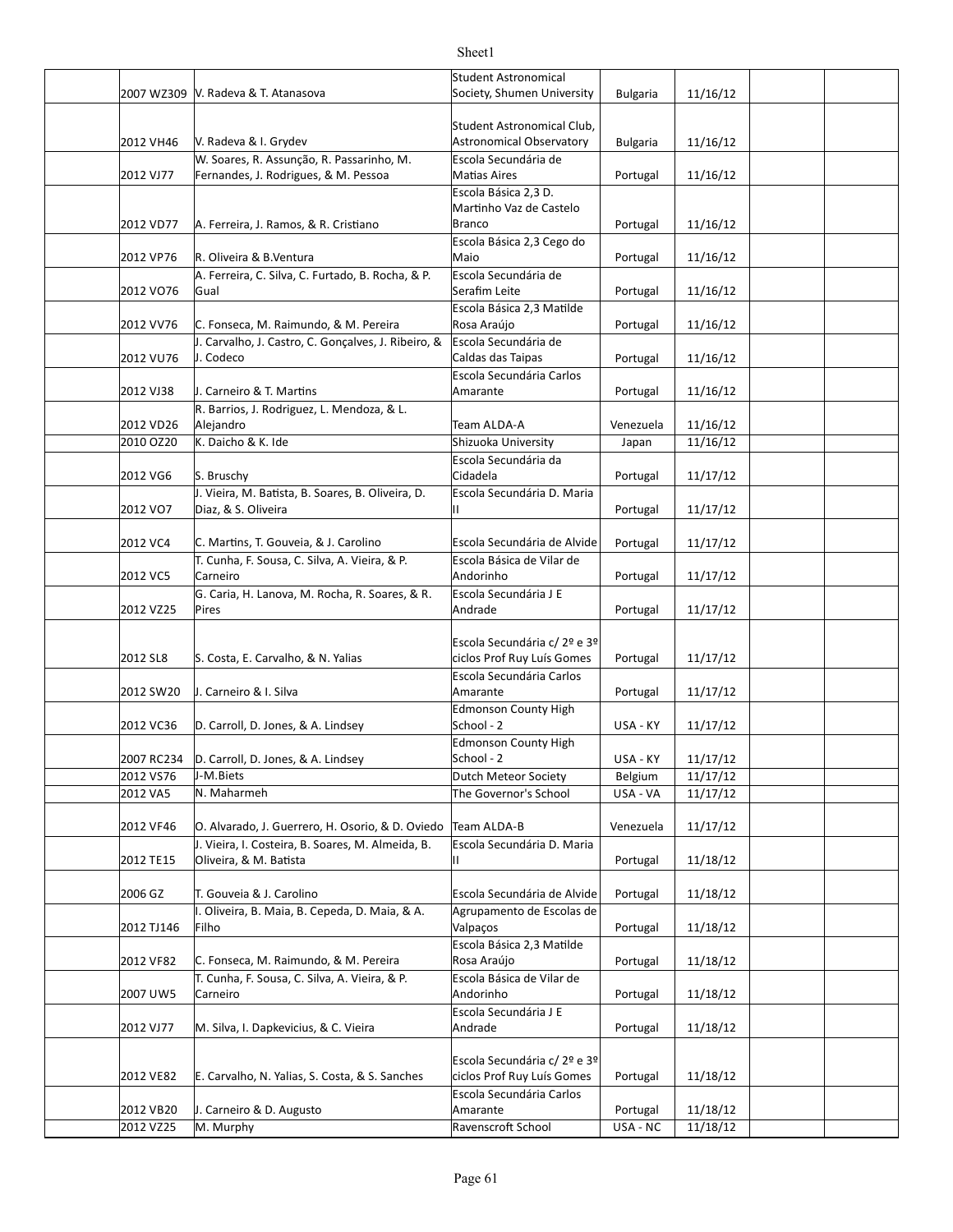|            |                                                                       | Escola Secundária Carlos                     |                 |          |  |
|------------|-----------------------------------------------------------------------|----------------------------------------------|-----------------|----------|--|
|            | 2003 UO124 J. Carneiro & D. Augusto                                   | Amarante                                     | Portugal        | 11/18/12 |  |
|            |                                                                       | Haddam-Killingworth High                     |                 |          |  |
| 2012 VE82  | D. Nixon & K. Cianci                                                  | School                                       | USA - CT        | 11/18/12 |  |
|            | D. Gouveia, J. Lopes, M. Silva, K. Manghnani, T.                      |                                              |                 |          |  |
| 2012 US136 | Gouveia, & J. Carolino                                                | Escola Secundária de Alvide                  | Portugal        | 11/19/12 |  |
| 2012 WG    | J. Mendes, F. José, M. Penedo, M. Fernandes, D.<br>Nunes, & M. Pessoa | Escola Secundária de<br>Matias Aires         |                 | 11/19/12 |  |
|            |                                                                       | Student Astronomical                         | Portugal        |          |  |
| 2012 VF46  | I. Grudev, S. Sterev, S. Tork, & V. Radeva                            | Society, Shumen University                   | <b>Bulgaria</b> | 11/19/12 |  |
|            |                                                                       |                                              |                 |          |  |
|            |                                                                       | Student Astronomical Club,                   |                 |          |  |
| 2012 VF82  | I. Grudev, S. Sterev, S. Tork, & V. Radeva                            | Astronomical Observatory                     | <b>Bulgaria</b> | 11/19/12 |  |
| 2012 VJ77  | J. Rodriguez, R. Barrios, L. Mendoza, & L.<br>Alejandro               | Team ALDA-A                                  | Venezuela       | 11/19/12 |  |
| 2012 VK82  | J-M.Biets                                                             | Dutch Meteor Society                         | Belgium         | 11/19/12 |  |
| 2012 TA219 | N. Maharmeh                                                           | The Governor's School                        | USA - VA        | 11/19/12 |  |
|            |                                                                       |                                              |                 |          |  |
| 2012 TF59  | J. Guerrero, H. Osorio, O. Alvarado, & D. Oviedo Team ALDA-B          |                                              | Venezuela       | 11/19/12 |  |
|            |                                                                       |                                              |                 |          |  |
| 2012 TQ52  | J. Guerrero, H. Osorio, O. Alvarado, & D. Oviedo                      | Team ALDA-B                                  | Venezuela       | 11/19/12 |  |
| 2012 VM82  | K. Manion & K. Riley                                                  | <b>Barren County High School</b>             | USA - KY        | 11/19/12 |  |
| 2012 WH    | J. Guerrero, H. Osorio, O. Alvarado, & D. Oviedo Team ALDA-B          |                                              | Venezuela       | 11/19/12 |  |
|            |                                                                       |                                              |                 |          |  |
| 2012 TF59  | J. Guerrero, H. Osorio, O. Alvarado, & D. Oviedo   Team ALDA-B        |                                              | Venezuela       | 11/19/12 |  |
|            |                                                                       |                                              |                 |          |  |
| 2012 TQ52  | J. Guerrero, H. Osorio, O. Alvarado, & D. Oviedo                      | Team ALDA-B                                  | Venezuela       | 11/19/12 |  |
|            |                                                                       | Escola Secundária da                         |                 |          |  |
| 2012 TY79  | S. Bruschy                                                            | Cidadela                                     | Portugal        | 11/22/12 |  |
|            | J. Vieira, A. Lopes, S. Oliveira, I. Costeira, D. Diaz,               | Escola Secundária D. Maria                   |                 |          |  |
| 2012 TD53  | & M. Batista<br>D. Nunes, M. Ferreira, A. Fonseca, J. Mendes, I.      | Escola Secundária de                         | Portugal        | 11/22/12 |  |
| 2012 VM76  | Diallo, & M. Pessoa                                                   | <b>Matias Aires</b>                          | Portugal        | 11/22/12 |  |
|            |                                                                       | Escola Básica 2,3 D.                         |                 |          |  |
|            |                                                                       | Martinho Vaz de Castelo                      |                 |          |  |
| 2012 TO231 | D. Silva, P. Santos, & G. Ferreira                                    | Branco                                       | Portugal        | 11/22/12 |  |
|            |                                                                       | Escola Básica 2,3 D.                         |                 |          |  |
| 2012 WQ3   | F. Ferreira, S. Dias, & F. Menoito                                    | Martinho Vaz de Castelo<br>Branco            | Portugal        | 11/22/12 |  |
|            |                                                                       | Escola Básica 2,3 Cego do                    |                 |          |  |
| 2012 VK77  | R. Oliveira, B.Ventura, & N. Marques                                  | Maio                                         | Portugal        | 11/22/12 |  |
|            | A. Lopes, A. Mesquita, D. Parauta, C. Teixeira, &                     | Agrupamento de Escolas de                    |                 |          |  |
| 2012 VF46  | A. Filho                                                              | Valpaços                                     | Portugal        | 11/22/12 |  |
|            |                                                                       | Agrupamento de Escolas de                    |                 |          |  |
| 2008 VU4   | I. Oliveira, R. Calado, D. Barreira, & M. Pinheiro                    | Valpaços                                     | Portugal        | 11/22/12 |  |
| 2012 HY33  | A. Raposo, A. Mendonça, D. Melo, H. Cabral, &<br>T. Arraial           | Escola Básica e Secundária<br>de Santa Maria | Portugal        | 11/22/12 |  |
|            |                                                                       | Escola Básica de Vilar de                    |                 |          |  |
| 2012 QB17  | F. Sousa, C. Silva, T. Cunha, P. Lima, & P. Carneiro Andorinho        |                                              | Portugal        | 11/22/12 |  |
|            |                                                                       | Escola Secundária J E                        |                 |          |  |
| 2012 VD77  | F. Miranda & M. Silva                                                 | Andrade                                      | Portugal        | 11/22/12 |  |
|            | R. Barrios, J. Rodriguez, L. Mendoza, & L.                            |                                              |                 |          |  |
| 2012 VF37  | Alejandro                                                             | Team ALDA-A                                  | Venezuela       | 11/22/12 |  |
| 2012 WR3   | A. Kobayashi & Y. Teramoto                                            | Shizuoka University                          | Japan           | 11/22/12 |  |
| 2012 WH1   | H. Slaton, N. Harris, Z. Simmons, M. Lybarger, &<br>E. Houston        | Lee County High School                       | USA - GA        | 11/22/12 |  |
| 2012 WP3   | J-M.Biets                                                             | Dutch Meteor Society                         | Belgium         | 11/22/12 |  |
| 2012 VB37  | N. Maharmeh                                                           | The Governor's School                        | USA - VA        | 11/22/12 |  |
|            |                                                                       | Haddam-Killingworth High                     |                 |          |  |
| 2012 US136 | D. Nixon & K. Cianci                                                  | School                                       | USA - CT        | 11/22/12 |  |
| 2012 VJ77  | D. Oviedo J. Guerrero H. Osorio, & O. Alvarado                        | Team ALDA-B                                  | Venezuela       | 11/22/12 |  |
|            |                                                                       |                                              |                 |          |  |
| 2012 VP76  | M. Borges, T. Gouveia, & J. Carolino                                  | Escola Secundária de Alvide                  | Portugal        | 11/24/12 |  |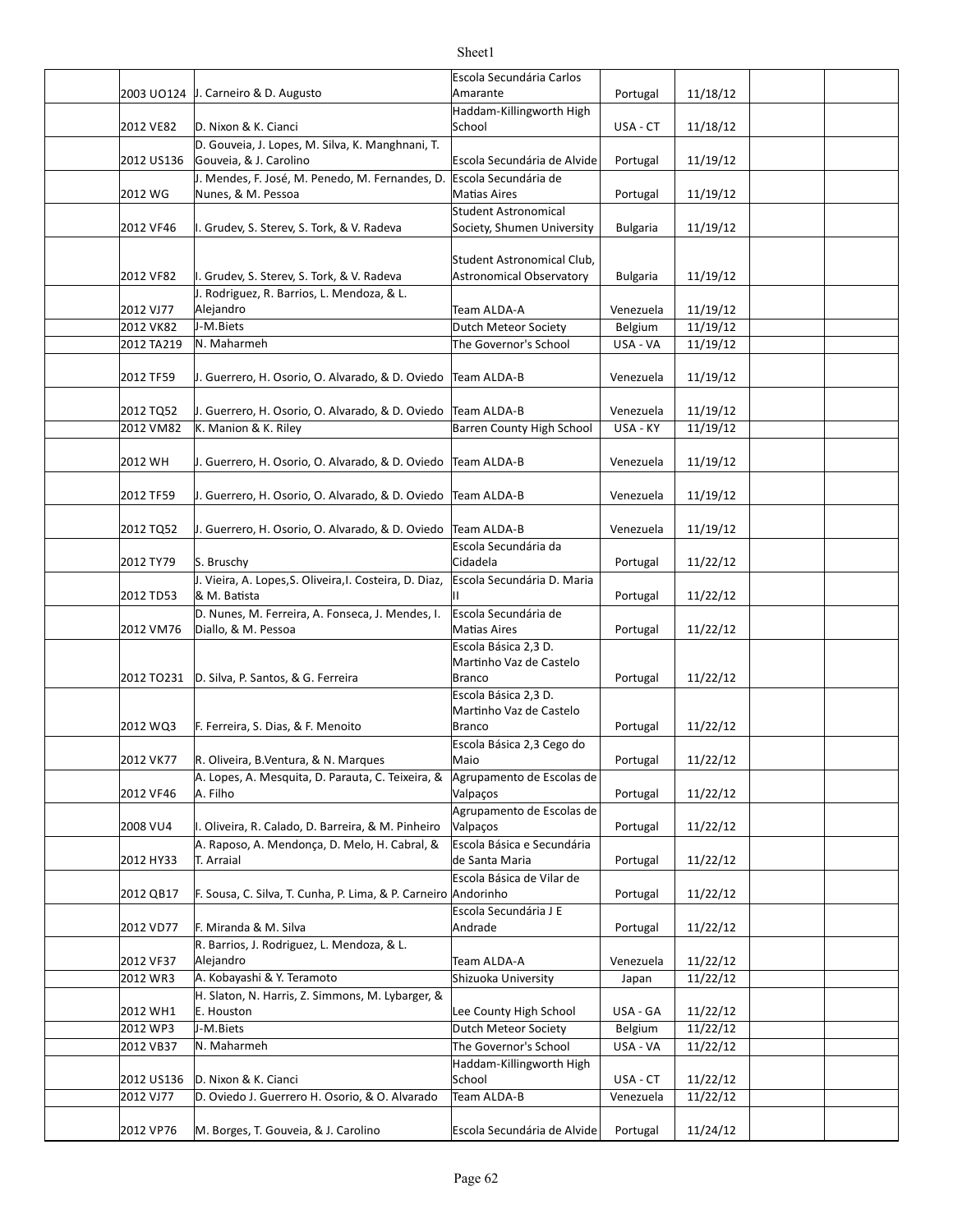|                  |                                                                                                         | Escola Secundária de                                   |                 |                                          |             |                |
|------------------|---------------------------------------------------------------------------------------------------------|--------------------------------------------------------|-----------------|------------------------------------------|-------------|----------------|
| 2012 VF37        | D. Nunes, A. Fonseca, & M. Pessoa                                                                       | <b>Matias Aires</b>                                    | Portugal        | 11/24/12                                 |             |                |
| 2012 WR3         | F. Sousa, C. Silva, T. Cunha, P. Lima, & P. Carneiro Andorinho                                          | Escola Básica de Vilar de                              | Portugal        | 11/24/12                                 |             |                |
|                  | J. Carvalho, B. Ferreira, S. Cruz, M. Silva, & C.                                                       | Escola Secundária de                                   |                 |                                          |             |                |
| 2012 WP3         | Gonçalves                                                                                               | Caldas das Taipas                                      | Portugal        | 11/24/12                                 |             |                |
|                  |                                                                                                         |                                                        |                 |                                          |             |                |
|                  |                                                                                                         | Escola Secundária c/ 2º e 3º                           |                 |                                          |             |                |
| 2009 OP9         | E. Carvalho, N. Yalias, S. Costa, & S. Sanches                                                          | ciclos Prof Ruy Luís Gomes<br>Escola Secundária Carlos | Portugal        | 11/24/12                                 |             |                |
| 2011 BK11        | J. Carneiro, M. Silva, R. Viana, & I. Silva                                                             | Amarante                                               | Portugal        | 11/24/12                                 |             |                |
|                  |                                                                                                         |                                                        |                 |                                          |             |                |
| 2012 WQ10        | J. Guerrero, H. Osorio, O. Alvarado, & D. Oviedo   Team ALDA-B                                          |                                                        | Venezuela       | 11/24/12                                 |             |                |
|                  |                                                                                                         |                                                        |                 |                                          |             |                |
|                  | <b>Main Belt Asteroid Discoveries</b>                                                                   |                                                        |                 | All-Portugal, IASC, 2012 Oct 25 - Nov 29 |             |                |
| <b>Object</b>    | <b>Students</b>                                                                                         | <b>School</b>                                          | Location        | <b>Status</b>                            | <b>Date</b> | <b>Linked</b>  |
| TOV7GB           | D. Nixon                                                                                                | Haddam-Killingworth High<br>School                     | USA - CT        |                                          | 10/24/12    | K12UC6D        |
| TOV7GG           | J. Guerrero, H. Osorio, O. Alvarado & D. Oviedo                                                         | Team ALDA-B                                            | Venezuela       | Preliminary<br>Preliminary               | 10/24/12    | ALD0001        |
|                  | J. Vieira, S. Oliveira, M. Batista, B. Soares, I.                                                       | <b>Escola Secundária D. Maria</b>                      |                 |                                          |             |                |
| 2012 VM16        | Costeira, & D. Diaz                                                                                     | Ш                                                      | Portugal        | <b>Provisional</b>                       | 11/05/12    | ESDM004        |
|                  |                                                                                                         |                                                        |                 |                                          |             |                |
| 12SN19           | J. Guerrero, H. Osorio, O. Alvarado, & D. Oviedo                                                        | Team ALDA-B                                            | Venezuela       | Preliminary                              | 11/05/12    | K12UG4Y        |
| TOV7HD           | S. Bruschy                                                                                              | Escola Secundária da<br>Cidadela                       |                 | Preliminary                              | 11/05/12    | ESC0008        |
|                  | T. Cunha, P.Lima, R.Lourenço, A.Xavier, & P.                                                            | Escola Básica de Vilar de                              | Portugal        |                                          |             |                |
| 12SN03           | Carneiro                                                                                                | Andorinho                                              | Portugal        | Preliminary                              | 11/05/12    | EVA7007        |
|                  |                                                                                                         | Escola Secundária de                                   |                 |                                          |             |                |
| 12SN05           | A. Fonte, F. Silva, & J. Codeço                                                                         | Caldas das Taipas                                      | Portugal        | Preliminary                              | 11/05/12    | EST0001        |
| 12SN07           |                                                                                                         | Escola Secundária J E<br>Andrade                       |                 |                                          |             |                |
|                  | M. Silva, B. Silva, & B. Martins<br>J. Carneiro, J. Neves, R. Viana, I. silva, D.                       | Escola Secundária Carlos                               | Portugal        | Preliminary                              | 11/05/12    | JEA0003        |
| 12SN08           | Augusto, & S. Sofia                                                                                     | Amarante                                               | Portugal        | Preliminary                              | 11/05/12    | <b>SCA0004</b> |
|                  |                                                                                                         | Escola Básica 2,3 Cego do                              |                 |                                          |             |                |
| TOV7HQ           | R. Oliveira, B. Ventura, D. Barroso, & N. Marques Maio                                                  |                                                        | Portugal        | Preliminary                              | 11/06/12    | ECM0031        |
|                  |                                                                                                         | Escola Básica 2,3 Cego do                              |                 |                                          |             |                |
| <b>TOV7HR</b>    | R. Oliveira, B. Ventura, D. Barroso, & N. Marques Maio<br>T. Cunha, F. Sousa, C. Silva, A. Vieira, & P. | Escola Básica de Vilar de                              | Portugal        | Preliminary                              | 11/06/12    | ECM0035        |
| <b>TOV7IW</b>    | Carneiro                                                                                                | Andorinho                                              | Portugal        | Preliminary                              | 11/09/12    | EVA8004        |
|                  | T. Cunha, F. Sousa, C. Silva, A. Vieira, & P.                                                           | Escola Básica de Vilar de                              |                 |                                          |             |                |
| <b>2012 VL62</b> | Carneiro                                                                                                | Andorinho                                              | Portugal        | <b>Provisional</b>                       | 11/09/12    | K04RV3P        |
|                  | T. Cunha, F. Sousa, C. Silva, A. Vieira, & P.                                                           | Escola Básica de Vilar de                              |                 |                                          |             |                |
| TOV7IQ           | Carneiro<br>T. Cunha, F. Sousa, C. Silva, A. Vieira, & P.                                               | Andorinho<br>Escola Básica de Vilar de                 | Portugal        | Preliminary                              | 11/09/12    | EVA8001        |
| 2012 VM62        | <b>Carneiro</b>                                                                                         | <b>Andorinho</b>                                       | Portugal        | <b>Provisional</b>                       | 11/09/12    | <b>EVA8002</b> |
|                  |                                                                                                         | Student Astronomical                                   |                 |                                          |             |                |
| TOV7JK           | V. Radeva, T. Atanasova, & M. Dimitrova                                                                 | Society, Shumen University                             | <b>Bulgaria</b> | Preliminary                              | 11/13/12    | K07VW4S        |
|                  |                                                                                                         | Student Astronomical                                   |                 |                                          |             |                |
| <b>TOV7JL</b>    | V. Radeva, T. Atanasova, & M. Dimitrova<br>D. Freitas, G. Bettencourt, A. Sousa, I.                     | Society, Shumen University<br>Escola Secundária J E    | <b>Bulgaria</b> | Preliminary                              | 11/13/12    | <b>VSR0001</b> |
| TOV7KF           | Dapkevicius, & C. Vieira                                                                                | Andrade                                                | Portugal        | Preliminary                              | 11/13/12    | <b>JEA0004</b> |
|                  |                                                                                                         |                                                        |                 |                                          |             |                |
|                  |                                                                                                         | Escola Secundária c/ 2º e 3º                           |                 |                                          |             |                |
| TOV7KH           | C. Sanches, E. Carvalho, & N. Yalias<br>J. Carvalho, A. Castro, C. Gonçalves, J. Ribeiro, &             | ciclos Prof Ruy Luís Gomes<br>Escola Secundária de     | Portugal        | Preliminary                              | 11/13/12    | RLG1403        |
| TOV7K9           | J.Codeco                                                                                                | Caldas das Taipas                                      | Portugal        | Preliminary                              | 11/13/12    | EST0011        |
|                  | J. Carvalho, A. Castro, C. Gonçalves, J. Ribeiro, &                                                     | Escola Secundária de                                   |                 |                                          |             |                |
| TOV7KA           | J.Codeco                                                                                                | Caldas das Taipas                                      | Portugal        | Preliminary                              | 11/13/12    | K12U40N        |
|                  | J. Carvalho, A. Castro, C. Gonçalves, J. Ribeiro, &                                                     | Escola Secundária de                                   |                 |                                          |             |                |
| TOV7KB           | J .Codeco                                                                                               | Caldas das Taipas                                      | Portugal        | Preliminary                              | 11/13/12    | K12U40L        |
| TOV7JQ           | D. Nixon & K. Cianci                                                                                    | Haddam-Killingworth High<br>School                     | USA - CT        | Preliminary                              | 11/13/12    | K12UA3T        |
|                  | . Oliveira, A. Filho, B. Maia, D. Maia, & B.                                                            | Agrupamento de Escolas de                              |                 |                                          |             |                |
| TOV7LO           | Cepeda                                                                                                  | Valpaços                                               | Portugal        | Preliminary                              | 11/15/12    | DBI0015        |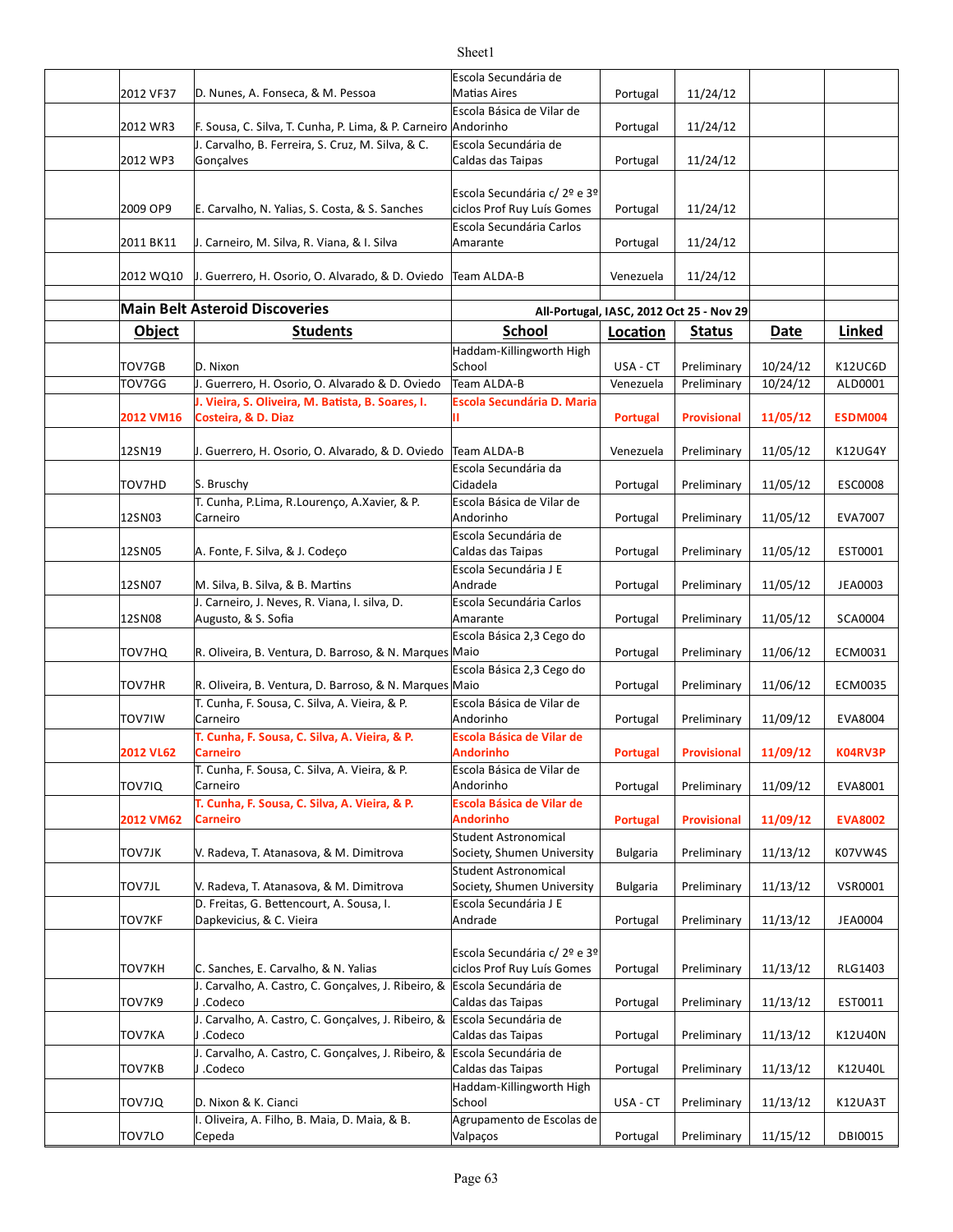#### 12SN35 Portugal Preliminary 11/15/12 K12V31J 12SN32 Portugal Preliminary 11/15/12 EST0001 Caldas das Taipas 12SN39 |J. Carneiro, T. Martins, & S. Silva | Amarante | Portugal | Preliminary | 11/15/12 | SCA0001 12SN41 |J. Carneiro, T. Martins, & S. Silva | Amarante | Portugal | Preliminary | 11/15/12 | SCA0002 12SN42 |J. Carneiro, T. Martins, & S. Silva | Amarante | Portugal | Preliminary | 11/15/12 | SCA0005 CFH9899 Team ALDA-A Venezuela Preliminary 11/15/12 ALD0010 TOV7NG |V. Radeva & T. Atanasova Society, Shumen University | Bulgaria | Preliminary | 11/16/12 | VSR02 **2012 WR Bulgaria Provisional 11/16/12 VSR01 V. Radeva & I. Grydev 2012 WQ Bulgaria Provisional 11/16/12 VSR02 V. Radeva & I. Grydev 2012 WJ Portugal Provisional 11/16/12 ESMA0086 Fernandes, J. Rodrigues, & M. Pessoa 2012** WN T. Gouveia, C. Martins, & J. Carolino Alvide Alvide Portugal | Provisional | 11/16/12 | ESA0032 TOV7NS C. Martins, T. Gouveia, & J. Carolino Escola Secundária de Alvide Portugal Preliminary | 11/17/12 | ESA0033 TOV7NU R. Oliveira & B.Ventura Portugal Preliminary 11/17/12 K12W00K **2012 WN2 Portugal Provisional 11/17/12 BRM0019 S. Araújo, & E. Araújo** TOV7NX Gual Gual Research Serafim Leite Network Portugal Preliminary 11/17/12 K12UF3J TOV7NQ C. Fonseca, M. Raimundo, & M. Pereira | Rosa Araújo | Portugal | Preliminary | 11/17/12 | MRA0022 TOV7O1 Portugal Preliminary 11/17/12 EST0003 Caldas das Taipas TOV7O3 Portugal Preliminary 11/17/12 EST0002 Caldas das Taipas TOV7O5 Portugal Preliminary 11/17/12 EST0001 TOV7OG D. Carroll, D. Jones, & A. Lindsey School - 2 USA - KY Preliminary 11/17/12 ADD0001 TOV7ON |J. Carneiro & D. Augusto | Amarante Portugal | Preliminary | 11/18/12 | ESCA002 TOV7OP |J. Carneiro & D. Augusto Amarante Portugal | Preliminary | 11/18/12 | ESCA004 TOV7PE Portugal Preliminary 11/19/12 ESA0037 Gouveia, & J. Carolino Escola Secundária de Alvide TOV7Q2 |F. Ferreira, S. Dias, & F. Menoito | Branco | Portugal | Preliminary | 11/22/12 | EDM0020 **2012 WK16 R. Oliveira, B.Ventura, & N. Marques Portugal Provisional 11/22/12 ECM0080** TOV7QB |I. Oliveira, R. Calado, D. Barreira, & M. Pinheiro |Valpaços | Portugal | Preliminary | 11/22/12 | BRM0029 12SN57 USA - KY Preliminary 11/22/12 K10E11M **NEO Confirmations All-Portugal, IASC, 2012 Oct 25 - Nov 29 Object Students School <b>Location** Date 2012 US136 Portugal 10/24/12 2012 TF17 Portugal 10/24/12 J. Carvalho, J. Castro, C. Gonçalves, J. Ribeiro, & J. Codeco Escola Secundária de Caldas das Taipas J. Carvalho, J. Castro, C. Gonçalves, J. Ribeiro, & J. Codeco Escola Secundária de Escola Secundária Carlos Amarante Escola Secundária Carlos Amarante Escola Secundária Carlos Amarante L. Mendoza, R. Barrios, L. Alejandro, & J. Rodriguez V. Radeva & T. Atanasova Student Astronomical **Student Astronomical Club, Astronomical Observatory Student Astronomical Club, Astronomical Observatory** W. Soares, R. Assunção, R. Passarinho, M. **Escola Secundária de Matias Aires Escola Secundária de Alvide** Escola Básica 2,3 Cego do Maio D. Barreira, R. Calado, M. Pinheiro, I. Oliveira, **Agrupamento de Escolas de Valpaços** A. Ferreira, C. Silva, C. Furtado, B. Rocha, & P. Gual Escola Secundária de Serafim Leite Escola Básica 2,3 Matilde Rosa Araújo J. Carvalho, A. Castro, S. Cruz, J. Ribeiro, & J. Codeco Escola Secundária de J. Carvalho, A. Castro, S. Cruz, J. Ribeiro, & J. Codeco Escola Secundária de J. Carvalho, A. Castro, S. Cruz, J. Ribeiro, & J. Codeco Escola Secundária de Caldas das Taipas Edmonson County High School -  $2$ Escola Secundária Carlos Amarante Escola Secundária Carlos Amarante D. Gouveia, J. Lopes, M. Silva, K. Manghnani, T. Escola Básica 2,3 D. Martinho Vaz de Castelo Branco **Escola Básica 2,3 Cego do Maio**  Agrupamento de Escolas de Valpaços J. Bryant, D. Carroll, H. Cameron, D. Jones, & C. Ragland Edmonson County High  $\delta$ chool -  $2$ J. Vieira, I. Costeira, S. Oliveira, M. Rocha & M. Almeida Escola Secundária D. Maria II J. Vieira, B. Soares, I. Costeira, S. Oliveira, & M. Rocha Escola Secundária D. Maria II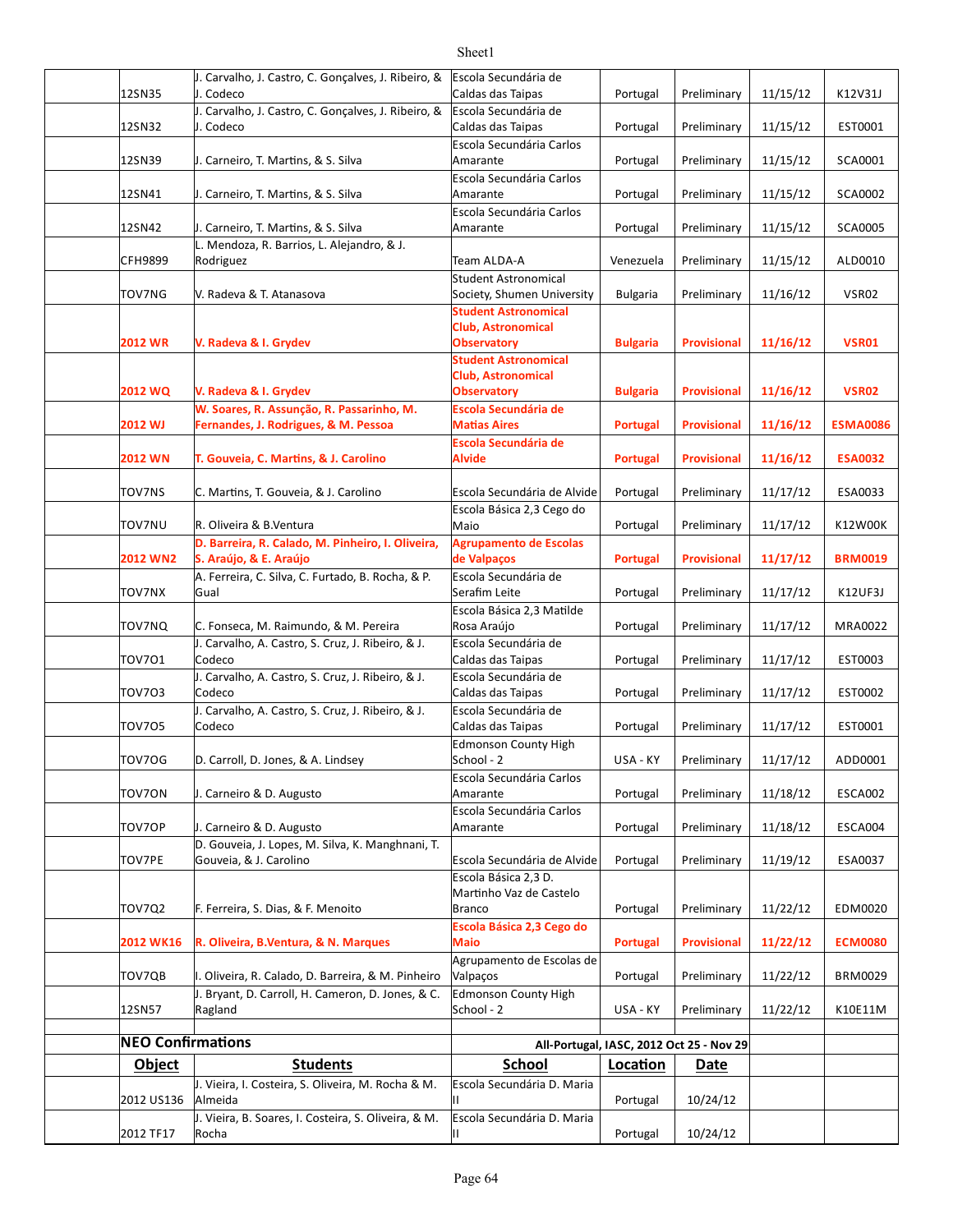|                         | A. Raposo, A. Mendonça, D. Melo, H. Cabral, &         | Escola Básica e Secundária                             |                 |          |  |
|-------------------------|-------------------------------------------------------|--------------------------------------------------------|-----------------|----------|--|
| 2012 TO77               | T. Arraial                                            | de Santa Maria                                         | Portugal        | 10/24/12 |  |
|                         | R. Barrios, J. Rodriguez, L. Mendoza, & L.            |                                                        |                 |          |  |
| 2012 TD231              | Alejandro                                             | Team ALDA-A                                            | Venezuela       | 10/24/12 |  |
|                         | 2012 UN104 S. Adachi & M. Sugiyama                    | Shizuoka University                                    | Japan           | 10/24/12 |  |
|                         |                                                       | Haddam-Killingworth High                               |                 |          |  |
| 2012 TS196              | D. Nixon                                              | School                                                 | USA - CT        | 10/24/12 |  |
| 2012 UX136              | M. Murphy                                             | Ravenscroft School                                     | USA - NC        | 10/24/12 |  |
|                         | J. Mendes, D. Nunes, F. Vaz, I. Dias, A. Silva, &     | Escola Secundária de                                   |                 |          |  |
| 2012 UO138  M. Pessoa   |                                                       | <b>Matias Aires</b>                                    | Portugal        | 10/25/12 |  |
|                         |                                                       |                                                        |                 |          |  |
|                         | 2012 UD166 V. Radeva & N. Iliyanov                    | Student Astronomical Club,<br>Astronomical Observatory | <b>Bulgaria</b> | 10/27/12 |  |
|                         | J. Vieira, B. Soares, S. Oliveira, I. Afonso, & M.    | Escola Secundária D. Maria                             |                 |          |  |
| 2012 MU4                | Batista                                               | Ш                                                      | Portugal        | 10/27/12 |  |
|                         | B. Imbundé, M. Araújo, M. Oliveira, N. Cá, K.         |                                                        |                 |          |  |
| 2012 UL174              | Fernandes, & M.Pessoa                                 | Escola Secundária de Alvide                            | Portugal        | 11/01/12 |  |
|                         |                                                       |                                                        |                 |          |  |
|                         |                                                       | Student Astronomical Club,                             |                 |          |  |
| TV88160                 | V. Radeva, S. Tork, & I. Grudev                       | <b>Astronomical Observatory</b>                        | <b>Bulgaria</b> | 11/05/12 |  |
|                         | T. Cunha, P. Lima, R. Lourenço, A. Xavier, & P.       | Escola Básica de Vilar de                              |                 |          |  |
| 2012 TW71               | Carneiro                                              | Andorinho                                              | Portugal        | 11/05/12 |  |
|                         | A. Fonseca, D. Nunes, E. Pedro, P. Sebastião, D.      | Escola Secundária de                                   |                 |          |  |
| 2012 VC6                | Ferreira, & M. Pessoa                                 | <b>Matias Aires</b>                                    | Portugal        | 11/06/12 |  |
|                         | J. Vieira, B. Soares, I. Afonso, D. Diaz, M. Batista, | Escola Secundária D. Maria                             |                 |          |  |
| 2012 VL34               | & M. Rocha                                            | Ш                                                      | Portugal        | 11/09/12 |  |
| 2012 VW36               | Y. Sato & H. Hyodo                                    | Shizuoka University                                    | Japan           | 11/09/12 |  |
|                         |                                                       | Haddam-Killingworth High                               |                 |          |  |
| 2012 VF37               | D. Nixon & K. Cianci                                  | School                                                 | USA - CT        | 11/09/12 |  |
|                         |                                                       |                                                        |                 |          |  |
|                         |                                                       | Student Astronomical Club,                             |                 |          |  |
| 2012 VG46               | V. Radeva & I. Grudev                                 | Astronomical Observatory                               | <b>Bulgaria</b> | 11/13/12 |  |
| 2012 TP256              | N. Maharmeh                                           | The Governor's School                                  | USA - VA        | 11/13/12 |  |
|                         | H. Slaton, P. Miller, E. Houston, Z. Simmons, & S.    |                                                        |                 |          |  |
| 2012 VK76               | Freeman                                               | Lee County High School                                 | USA - GA        | 11/13/12 |  |
|                         |                                                       | <b>Student Astronomical</b>                            |                 |          |  |
| 2012 VP76               | V. Radeva & T. Atanasova                              | Society, Shumen University                             | <b>Bulgaria</b> | 11/14/12 |  |
| 2012 VM76               | J-M.Biets                                             | Dutch Meteor Society                                   | Belgium         | 11/14/12 |  |
| 2012 VF82               | D. Oviedo J. Guerrero, H. Osorio, & O. Alvarado       | Team ALDA-B                                            | Venezuela       | 11/16/12 |  |
|                         |                                                       |                                                        |                 |          |  |
| 2012 VJ82               | T. Gouveia, C. Martins, & J. Carolino                 | Escola Secundária de Alvide                            | Portugal        | 11/16/12 |  |
|                         |                                                       |                                                        |                 |          |  |
| 2012 VK                 | C. Martins, T. Gouveia, & J. Carolino                 | Escola Secundária de Alvide                            | Portugal        | 11/17/12 |  |
|                         | A. Ferreira, C. Silva, C. Furtado, B. Rocha, & P.     | Escola Secundária de                                   |                 |          |  |
| 2012 UJ36               | Gual                                                  | Serafim Leite                                          | Portugal        | 11/17/12 |  |
|                         |                                                       | Haddam-Killingworth High                               |                 |          |  |
| 2012 VM82               | D. Nixon & K. Cianci                                  | School                                                 | USA - CT        | 11/17/12 |  |
|                         |                                                       | Student Astronomical                                   |                 |          |  |
| 2012 VL94               | V. Radeva & T. Atanasova                              | Society, Shumen University                             | <b>Bulgaria</b> | 11/18/12 |  |
|                         |                                                       |                                                        |                 |          |  |
|                         |                                                       | Escola Secundária c/ 2º e 3º                           |                 |          |  |
| 2012 UT49               | E. Carvalho, N. Yalias, S. Costa, & S. Sanches        | ciclos Prof Ruy Luís Gomes                             | Portugal        | 11/22/12 |  |
|                         |                                                       |                                                        |                 |          |  |
|                         |                                                       |                                                        |                 |          |  |
| 2012 Dec 1 - 2013 Jan 5 |                                                       |                                                        |                 |          |  |
|                         | <b>All-Portugal Asteroid Search Campaign</b>          |                                                        |                 |          |  |
|                         |                                                       |                                                        |                 |          |  |
|                         | All-Venezuela Asteroid Search Campaign                |                                                        |                 |          |  |
|                         |                                                       |                                                        |                 |          |  |
| <b>NEO Observations</b> |                                                       | All-Portugal, All-Venezuela, 2012 Dec 1 - 2013 Jan 5   |                 |          |  |
| Object                  | <b>Students</b>                                       | <b>School</b>                                          | Location        | Date     |  |
|                         |                                                       | NUCLIO - Núcleo Interativo                             |                 |          |  |
| 2012 VZ25               | E. Cristo & C. Silva                                  | de Astronomia                                          | Portugal        | 11/26/12 |  |
| 3838                    | A. Kraus & M. Neta                                    | Escola Secundária de Loulé                             | Portugal        | 11/26/12 |  |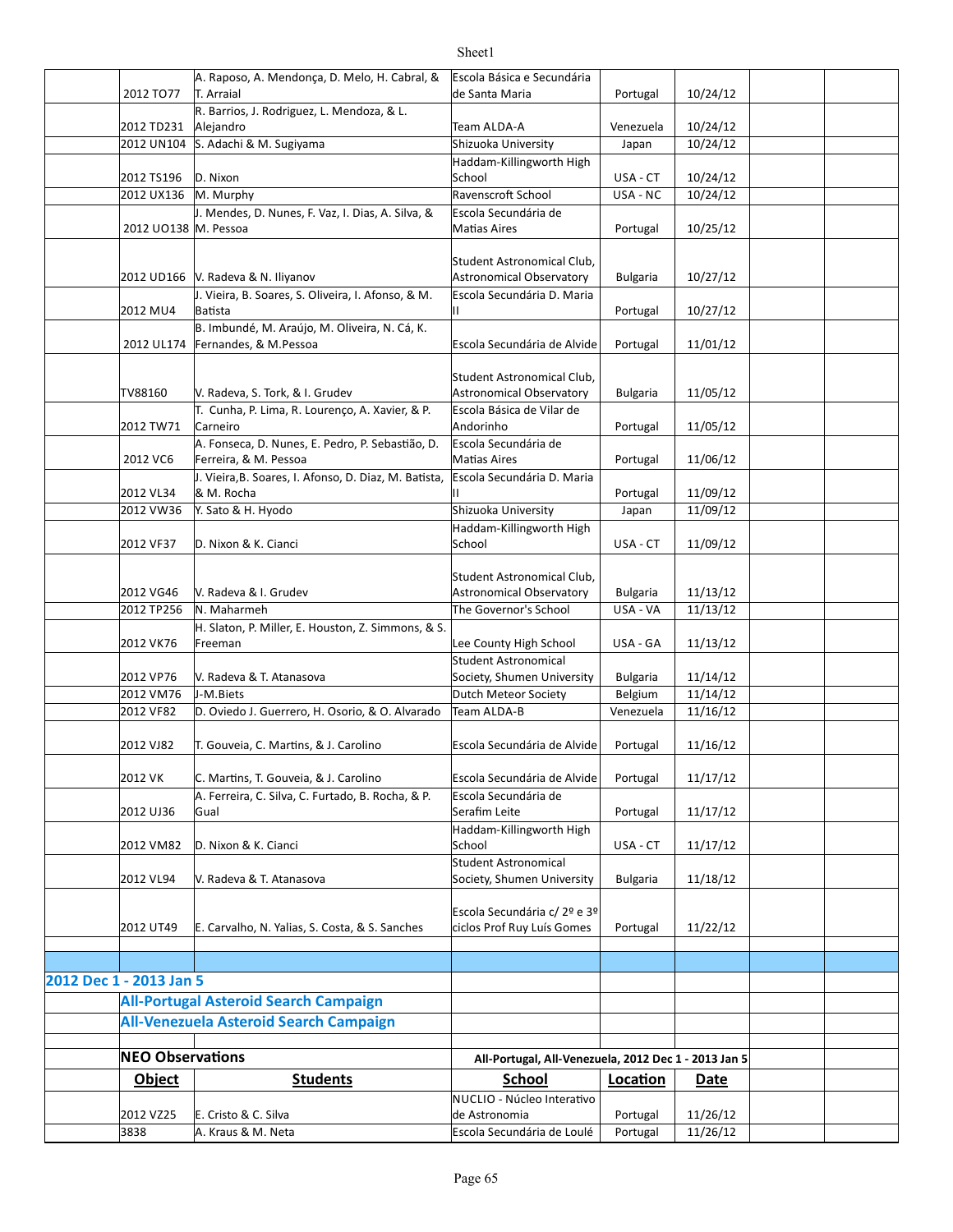|            |                                                                      | Escola Secundária Ibn                            |           |          |  |
|------------|----------------------------------------------------------------------|--------------------------------------------------|-----------|----------|--|
| 2001 XR1   | A. Queiroz                                                           | Mucana                                           | Portugal  | 11/26/12 |  |
|            |                                                                      | Agrupamento de Escolas do                        |           |          |  |
| 2012 KU42  | I. Fernandes & D. Damas                                              | Cerco, Porto                                     | Portugal  | 11/26/12 |  |
|            |                                                                      | Agrupamento de Escolas de                        |           |          |  |
| 1999 CV3   | J. Burecas, J. Coelho, & D. Burrego                                  | Coruche                                          | Portugal  | 11/26/12 |  |
|            |                                                                      | Escola Básica e Secundária                       |           |          |  |
| 2012 VL94  | A. Costa & S. Correia                                                | de Albufeira                                     | Portugal  | 11/26/12 |  |
|            | M. Viegas, F. Moniz, T. Simões, A. Martins, A.                       | Escola Secundária Matias                         |           |          |  |
| 2012 WH1   | Mendes, & M. Pessoa                                                  | Aires                                            | Portugal  | 11/26/12 |  |
|            |                                                                      | Escola Secundária Mães                           |           |          |  |
| 2012 VP76  | G. Colcer & O. Augusto                                               | d'Água                                           | Portugal  | 11/26/12 |  |
|            | B. Ribeiro, C. Pereira, J. Vieira, I. Ferreira, & R.                 | ORION - Sociedade<br>Científica de Astronomia do |           |          |  |
| 2012 TS149 | Barbosa                                                              | Minho                                            | Portugal  | 11/26/12 |  |
|            |                                                                      | NUCLIO - Núcleo Interativo                       |           |          |  |
| 2002 AM31  | E. Cristo & C. Silva                                                 | de Astronomia                                    | Portugal  | 11/28/12 |  |
|            |                                                                      | Escola Secundária                                |           |          |  |
| 2001 HH31  | C. Miranda                                                           | Sebastião e Silva                                | Portugal  | 11/28/12 |  |
| 1999 KX4   | A. Kraus                                                             | Escola Secundária de Loulé                       | Portugal  | 11/28/12 |  |
|            |                                                                      | Escola Secundária Ibn                            |           |          |  |
| 2012 VM82  | A. Queiroz                                                           | Mucana                                           | Portugal  | 11/28/12 |  |
|            |                                                                      | Agrupamento de Escolas do                        |           |          |  |
| 2002 XA40  | I. Fernandes & D. Damas                                              | Cerco, Porto                                     | Portugal  | 11/28/12 |  |
|            |                                                                      | Agrupamento de Escolas de                        |           |          |  |
| 2012 HJ1   | J. Burecas, J. Coelho, & D. Burrego                                  | Coruche                                          | Portugal  | 11/28/12 |  |
|            |                                                                      | Escola Básica e Secundária                       |           |          |  |
| 2012 WP3   | A. Costa & S. Correia                                                | de Albufeira                                     | Portugal  | 11/28/12 |  |
|            | J. Carvalho, J. Castro, C. Gonçalves, J. Ribeiro, &                  | Escola Secundária de                             |           |          |  |
| 2012 TK123 | J. Codeco                                                            | Caldas das Taipas                                | Portugal  | 11/28/12 |  |
| 1993 MF    | T. Gouveia & J. Carolino                                             | Escola Secundária de Alvide                      | Portugal  | 11/28/12 |  |
| 2001 YM2   | J. Rodriguez, L. Mendoza, & O. Alvarado                              | <b>ALDA Barquisimeto</b>                         | Venezuela | 11/28/12 |  |
|            |                                                                      | Universidad Politécnica                          |           |          |  |
|            |                                                                      | Territorial Andrés Eloy                          |           |          |  |
| 137052     | H. Osorio & J. Guerrero                                              | Blanco                                           | Venezuela | 11/28/12 |  |
|            |                                                                      | Escola Secundária                                |           |          |  |
| 2012 SA59  | C. Miranda                                                           | Sebastião e Silva                                | Portugal  | 11/29/12 |  |
|            |                                                                      | Agrupamento de Escolas do                        |           |          |  |
| 2012 WP3   | D. Damas & I. Fernandes                                              | Cerco, Porto                                     | Portugal  | 11/29/12 |  |
|            |                                                                      | Escola Básica e Secundária                       |           |          |  |
| 2003 KU3   | A. Costa & S. Correia                                                | de Albufeira                                     | Portugal  | 11/29/12 |  |
|            | F. Ribeiro, F.Medeiros, G. Pereira, I. Cunha, J.                     | Escola Secundária Stuart                         |           |          |  |
| 2000 BJ19  | Carreira, & J. Mateus                                                | Carvalhais                                       | Portugal  | 11/29/12 |  |
| 1990 SB    | N. Cá, B. Imbundé, M. Araújo, A. Sousa, K.<br>Fernandes, & M. Pessoa | Escola Secundária Matias<br>Aires                | Portugal  | 11/29/12 |  |
|            |                                                                      | Escola Secundária Mães                           |           |          |  |
| 2012 QF49  | I. Gomes & V. Santos                                                 | d'Água                                           | Portugal  | 11/29/12 |  |
|            | J. Vieira, B. Soares, D. Diaz, M. Batista, B.                        | Escola Secundária D. Maria                       |           |          |  |
| 2008 HV4   | Oliveira, & B. Igreja                                                | Н.                                               | Portugal  | 11/29/12 |  |
|            | J. Carvalho, J. Castro, C. Gonçalves, J. Ribeiro, &                  | Escola Secundária de                             |           |          |  |
| 2001 JW2   | J. Codeco                                                            | Caldas das Taipas                                | Portugal  | 11/29/12 |  |
| 2006 VB14  | J. Rodriguez, L. Mendoza, & O. Alvarado                              | <b>ALDA Barquisimeto</b>                         | Venezuela | 11/29/12 |  |
|            |                                                                      | Universidad Politécnica                          |           |          |  |
|            |                                                                      | Territorial Andrés Eloy                          |           |          |  |
| 2012 HY33  | H. Osorio & J. Guerrero                                              | Blanco                                           | Venezuela | 11/29/12 |  |
| 2002 AM31  | R. Gil                                                               | Escola Secundária de Loulé                       | Portugal  | 12/01/12 |  |
|            | A. Queiroz, D. Chendo, & D. Gomes                                    | Escola Secundária Ibn                            |           |          |  |
| 1999 CV3   | J. Machado, P.Ruiz, H.Henriques, D. Damas, & I.                      | Mucana<br>Agrupamento de Escolas do              | Portugal  | 12/01/12 |  |
| 2001 HH31  | Fernandes                                                            | Cerco, Porto                                     | Portugal  | 12/01/12 |  |
|            |                                                                      | Escola Básica Pedro Jacques                      |           |          |  |
| 1999 KX4   | A. Ferreira, A. Preto, & F. Palma                                    | de Magalhães                                     | Portugal  | 12/01/12 |  |
|            |                                                                      | Agrupamento de Escolas de                        |           |          |  |
| 2003 UN20  | J. Burecas, J. Coelho, & D. Burrego                                  | Coruche                                          | Portugal  | 12/01/12 |  |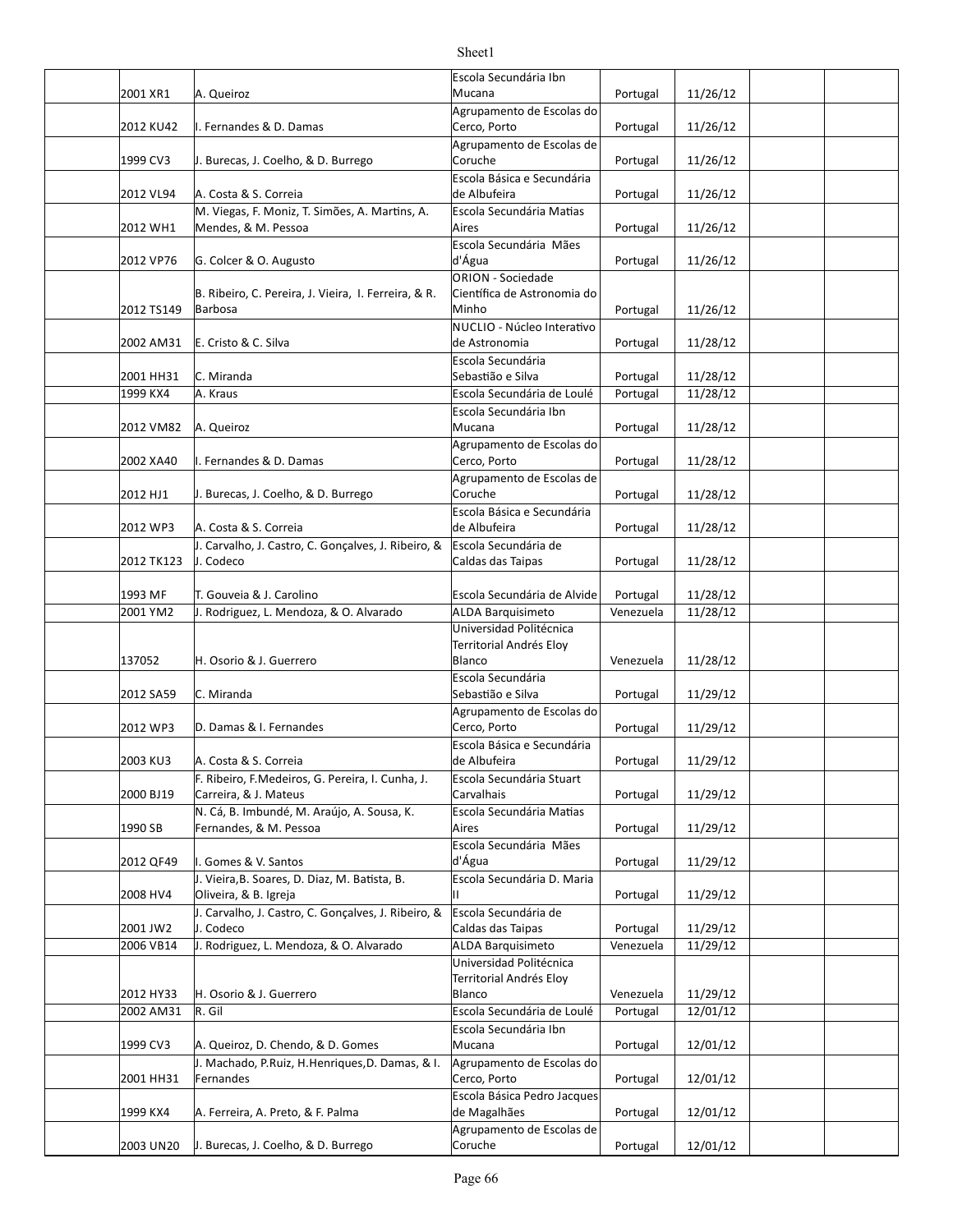#### 2012 TV78 S. Correia, J. Belchior, I. Fernandes, & T. Mendes de Albufeira S. [2011] Portugal | 12/01/12 2012 VM82 Amaro, & D. Mestre **Amaro, Amaro, Amaro, Amaro, Amaro, Amaro, Amaro, Amaro, Amaro, Amaro, Amaro, Ama** 2004 EW9 Portugal 12/01/12 Costa Colégio da Bafureira 2008 EX2 Diallo, & M. Pessoa and the control of the portugal definition of the portugal in the 12/01/12 2000 WN10  $\,$  J. Pereira, A. Alves, & T. Pimenta  $\,$  d'Água $\,$  Portugal  $\,$  12/01/12 2012 VJ82 Portugal 12/01/12 Padre Benjamim Salgado 2012 SA59 A. do Vale & L. Chagas entitled a series of Francisco Fernandes Lopes | Portugal | 12/01/12 1998 FR11 Portugal 12/01/12 Oliveira, & B. Igreja 2012 VP76 Portugal 12/01/12 Oliveira, & B. Igreja 2012 VF37 Portugal 12/01/12 1989 VA Portugal 12/01/12 Caldas das Taipas 2012 VZ25 Portugal 12/01/12 Caldas das Taipas 2012 TA79 Portugal 12/01/12 2001 JL1 Portugal 12/01/12 Carolino Escola Secundária de Alvide 2012 WP3 | J. Lopes, C. Martins, T. Gouveia, & J. Carolino | Escola Secundária de Alvide | Portugal | 12/01/12 11284 R. Barrios & A. Sales A. Sales A. Sales A. D. ALDA Cabudare Venezuela | 12/01/12 2002 NY31 D. Oviedo, M. Yépez, & J. Pérez Antistan Magazzi Agazzi de la Venezuela | 12/01/12 2012 VF37 Portugal 12/05/12 2012 TQ78 C. Miranda Portugal 12/05/12 Sebas]ão e Silva 2012 VN82 Portugal 12/06/12 A. Queiroz, D. Gomes, D. Chendo, & R. Kudla 2012 VM82 Portugal 12/06/12 Caldas das Taipas 2012 MV4 Ferreira, P. Fernandes, & B. Anes de Astronomia de Astronomia de Portugal | 12/06/12 2012 VM76 P. Matias Portugal 12/06/12 Portugal 12/06/12 2012 VE37 Portugal 12/06/12 2012 VK82 Portugal 12/06/12 2012 VJ6 | J. Carneiro & I. Silva Amarante Portugal | 12/06/12 2012 VF82 J. Rodriguez, L. Mendoza & O. Alvarado ALDA Barquisimeto Venezuela 12/06/12 2008 BA77 | J. Carneiro & I. Silva Amarante Portugal | 12/06/12 2012 UA169 J. Rodriguez, L. Mendoza & O. Alvarado ALDA Barquisimeto Venezuela 12/06/12 2005 EK73 R. Barrios & A. Sales And ALDA Cabudare Venezuela | 12/06/12 2005 UE219 Fernandes **Exercise Service Contract Contract Cerco**, Porto **Property Portugal 12/11/12** 2006 QH99 A. Caetano, A. Pires, A. Pereira, & I. Cunha Carvalhais and Portugal | 12/11/12 Escola Básica e Secundária A. Filipe, R. Quina, C. Vieira, D. Diegues, D. Escola Secundária Stuart Carvalhais P. Henriques, D. Lino, R. Crespo, J. Macedo, & F. J. Mendes, I.Pinto, W. Soares, R. Assunção, I. **Escola Secundária Matias** Aires Escola Secundária Mães d'Água C. Deger & I. Almeida Agrupamento de Escolas do Escola Secundária Dr Francisco Fernandes Lopes J. Vieira, B. Soares, D. Diaz, M. Batista, B. Escola Secundária D. Maria II I. Vieira, B. Soares, D. Diaz, M. Batista, B. Escola Secundária D. Maria II B. Ribeiro, C. Pereira, J. Vieira, I. Ferreira, & R. Barbosa ORION - Sociedade Cien}fica de Astronomia do Minho J. Carvalho, B. Ferreira, S. Cruz, M. Silva, & C. Gonçalves Escola Secundária de J. Carvalho, B. Ferreira, S. Cruz, M. Silva, & J. Codeço Escola Secundária de A. Raposo, A. Mendonça, D. Melo, H. Cabral, & T. Arraial Escola Básica e Secundária de Santa Maria M. Borges, J. Lopes, C. Martins, T. Gouveia, & J. **ALDA Cabudare** Colegio Rosa y Carolina Agazzi J. Burecas Agrupamento de Escolas de Coruche Escola Secundária Escola Secundária Ibn Mucana J. Carvalho, B. Ferreira, S. Cruz, M. Silva, & J. Codeço **Escola Secundária de** E. Cristo, S. Bruschy, J. Quental, J. Almeida, M. NUCLIO - Núcleo Interativo de Astronomia Escola Secundária Sebastião e Silva J. Vieira, S. Lopes, S. Fernandes, P. Oliveira, & B. Igreja Escola Secundária D. Maria II A. Raposo, A. Mendonça, D. Melo, H. Cabral, & T. Arraial Escola Básica e Secundária de Santa Maria Escola Secundária Carlos Amarante Escola Secundária Carlos Amarante **ALDA Cabudare** D. Damas, D. Santos, C. Silva, C. Costa, & I. Fernandes Agrupamento de Escolas do Cerco, Porto Escola Secundária Stuart Carvalhais Colégio Bernardete

Romeira

2012 VF46 A. Silva Portugal 12/11/12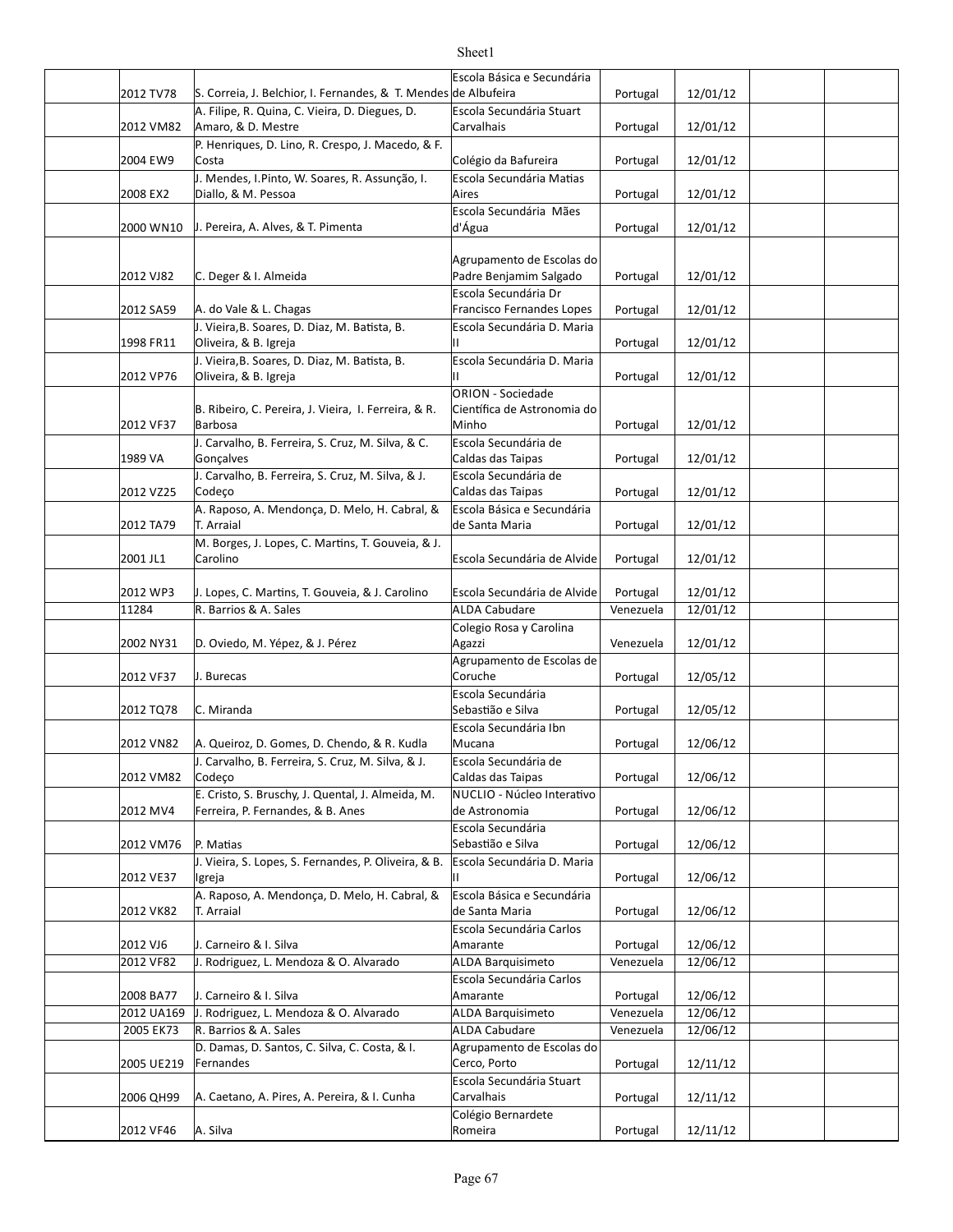| 2012 XF17  | B. Mota & P. Matias                                                 | Escola Secundária<br>Sebastião e Silva                  | Portugal  | 12/11/12 |  |
|------------|---------------------------------------------------------------------|---------------------------------------------------------|-----------|----------|--|
| 2008 BE179 | B. Mota & P. Matias                                                 | Escola Secundária<br>Sebastião e Silva                  | Portugal  | 12/12/12 |  |
|            |                                                                     | Escola Secundária Ibn                                   |           |          |  |
| 2012 WG32  | D. Gomes, D. Chendo, R. Kudla, & A. Queiroz                         | Mucana                                                  | Portugal  | 12/12/12 |  |
| 2012 XC55  | D. Damas, C. Costa, D. Santos, C. Silva, & I.<br>Fernandes          | Agrupamento de Escolas do<br>Cerco, Porto               | Portugal  | 12/12/12 |  |
| 2012 SN111 | L. Mendes, & C. Duarte                                              | Escola Básica Pedro Jacques<br>de Magalhães             | Portugal  | 12/12/12 |  |
| 2005 XE1   | F. Fe, M. Verissimo, G. Pereira, R. Silva, R. Neves,<br>& R. Afonso | Escola Secundária Stuart<br>Carvalhais                  | Portugal  | 12/12/12 |  |
| 2012 UV27  | D. Machado                                                          | Escola Secundária de<br>Romeu Correia                   | Portugal  | 12/12/12 |  |
| 2012 VH6   | A. Mendes, A. Martins, & M. Pessoa                                  | Escola Secundária Matias<br>Aires                       | Portugal  | 12/12/12 |  |
| 2012 XC    | J. Pereira & A. Alves                                               | Escola Secundária Mães<br>d'Água                        |           | 12/12/12 |  |
|            | A. Raposo, A. Mendonça, D. Melo, H. Cabral, &                       | Escola Básica e Secundária                              | Portugal  |          |  |
| 2012 XJ55  | T. Arraial                                                          | de Santa Maria                                          | Portugal  | 12/12/12 |  |
| 2012 XG16  | T. Gouveia & J. Carolino                                            | Escola Secundária de Alvide                             | Portugal  | 12/12/12 |  |
| 4179       | N. Correia, H. Paz, & R. Escudeiro                                  | Escola Secundária Maria<br>Lamas                        | Portugal  | 12/12/12 |  |
|            |                                                                     | Escola Secundária Carlos<br>Amarante                    |           |          |  |
| 2012 XN2   | J. Carneiro, M. Silva, F. Ribeiro, & J. Neves                       | Universidad Politécnica                                 | Portugal  | 12/12/12 |  |
| 2006 SB89  | H. Osorio & J. Guerrero                                             | Territorial Andrés Eloy<br>Blanco                       | Venezuela | 12/12/12 |  |
|            |                                                                     | Universidad Politécnica                                 |           |          |  |
| 2009 BW8   | H. Osorio & J. Guerrero                                             | Territorial Andrés Eloy<br>Blanco                       | Venezuela | 12/12/12 |  |
| 2012 WP3   | L. Alejandro, K. Perez, D. Sanchez, & D. Vasquez                    | Liceo América Fernández<br>de Leoni                     | Venezuela | 12/12/12 |  |
| 2012 VJ82  | J. Carvalho, B. Ferreira, S. Cruz, M. Silva, & J.<br>Codeço         | Escola Secundária de<br>Caldas das Taipas               | Portugal  | 12/12/12 |  |
| 2012 AO2   | J. Mateus, J. Carreira, M. Pires, & V. Tindade                      | Escola Secundária Stuart<br>Carvalhais                  | Portugal  | 12/13/12 |  |
|            | 2009 WD106 C. Pereira, S. Colaço, & D. Machado                      | Escola Secundária de<br>Romeu Correia                   | Portugal  | 12/13/12 |  |
|            |                                                                     | Escola Secundária Matias                                |           |          |  |
| 2012 AB78  | A. Mendes, A. Martins, & M. Pessoa                                  | Aires                                                   | Portugal  | 12/13/12 |  |
|            |                                                                     | Escola Secundária Dr                                    |           |          |  |
| 2012 XG16  | L. Chagas<br>J. Vieira, S. Lopes, S. Fernandes, D. Diaz, B.         | Francisco Fernandes Lopes<br>Escola Secundária D. Maria | Portugal  | 12/13/12 |  |
| 2012 VJ82  | Soares, & B. Oliveira                                               | Н.                                                      | Portugal  | 12/13/12 |  |
|            | B. Ribeiro, C. Pereira, J. Vieira, I. Ferreira, & R.                | <b>ORION - Sociedade</b><br>Científica de Astronomia do |           |          |  |
| 2012 VN2   | Barbosa                                                             | Minho                                                   | Portugal  | 12/13/12 |  |
| 2008 UY168 | T. Gouveia & J. Carolino                                            | Escola Secundária de Alvide                             | Portugal  | 12/13/12 |  |
| 2012 XB112 | J. Carneiro, M. Silva, F. Ribeiro, & J. Neves                       | Escola Secundária Carlos<br>Amarante                    | Portugal  | 12/13/12 |  |
| 2012 VF37  | J. Carvalho, B. Ferreira, S. Cruz, M. Silva, & J.<br>Codeço         | Escola Secundária de<br>Caldas das Taipas               | Portugal  | 12/13/12 |  |
| 2012 UJ36  | J. Carvalho, B. Ferreira, S. Cruz, M. Silva, & J.<br>Codeço         | Escola Secundária de<br>Caldas das Taipas               | Portugal  | 12/13/12 |  |
|            | J. Carvalho, B. Ferreira, S. Cruz, M. Silva, & J.                   | Escola Secundária de                                    |           |          |  |
| 2012 UO65  | Codeço<br>P. Henriques, D. Lino, R. Crespo, J. Macedo, & F.         | Caldas das Taipas                                       | Portugal  | 12/13/12 |  |
| 2003 GA    | Costa<br>J. Vieira, S. Lopes, S. Fernandes, D. Diaz, & B.           | Colégio da Bafureira<br>Escola Secundária D. Maria      | Portugal  | 12/13/12 |  |
| 2012 HY33  | Oliveira                                                            | П                                                       | Portugal  | 12/14/12 |  |
| 2012 XY6   | J. Rodriguez, L. Mendoza, & O. Alvarado                             | ALDA Barquisimeto                                       | Venezuela | 12/14/12 |  |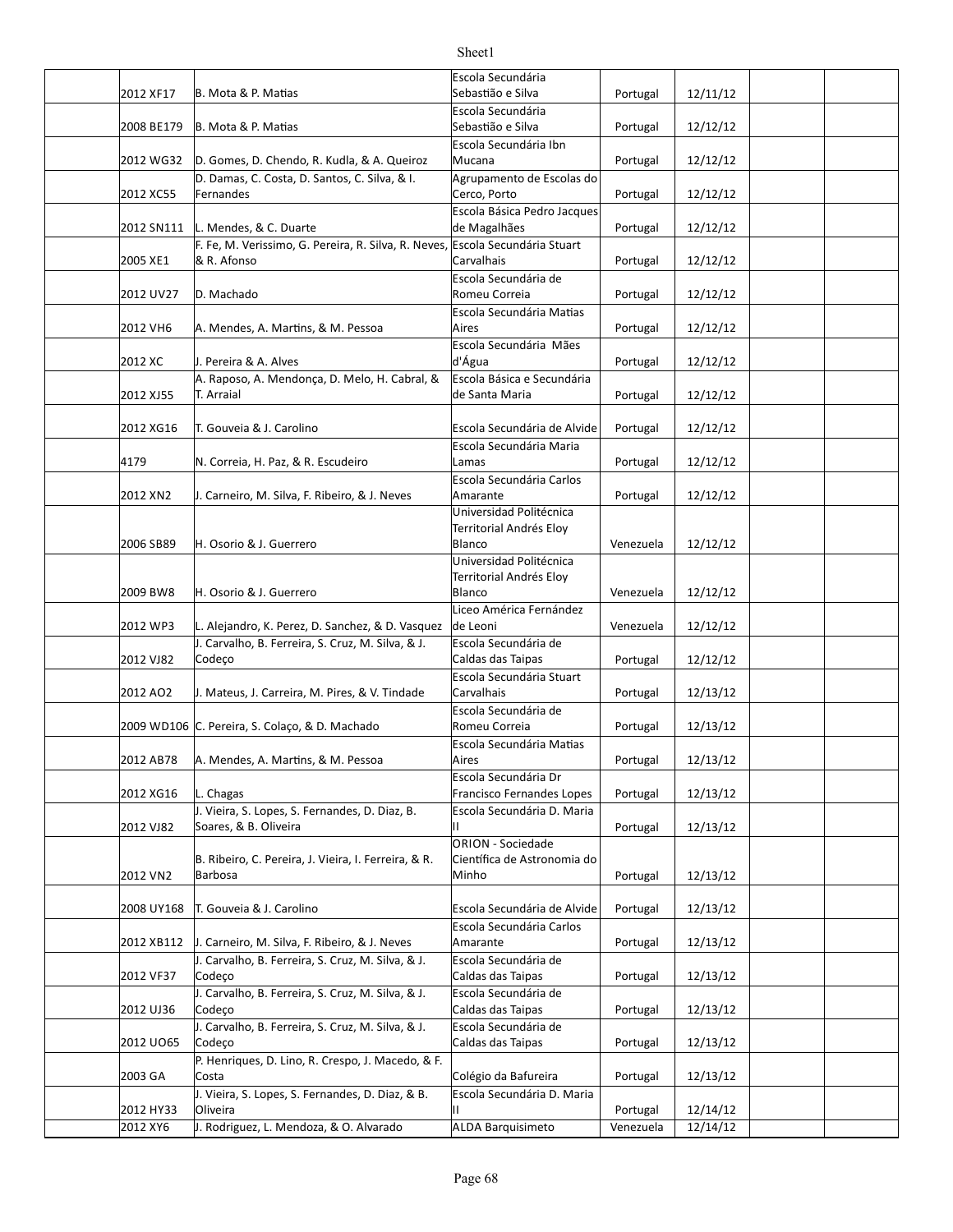|            |                                                            | Escola Secundária Mães                                 |           |          |  |
|------------|------------------------------------------------------------|--------------------------------------------------------|-----------|----------|--|
| 2012 VM82  | J. Pereira                                                 | d'Água                                                 | Portugal  | 12/14/12 |  |
|            |                                                            |                                                        |           |          |  |
|            |                                                            | Agrupamento de Escolas do                              |           |          |  |
| 2012 TQ78  | M. Costa, S. Andrade, & I. Almeida                         | Padre Benjamim Salgado                                 | Portugal  | 12/14/12 |  |
|            |                                                            |                                                        |           |          |  |
|            |                                                            | Agrupamento de Escolas do                              |           |          |  |
| 2012 RF15  | A. Loureiro, M.C. Fonseca, & I. Almeida                    | Padre Benjamim Salgado                                 | Portugal  | 12/14/12 |  |
|            | A. Silva                                                   | Colégio Bernardete<br>Romeira                          |           |          |  |
| 2012 VE82  |                                                            | ORION - Sociedade                                      | Portugal  | 12/14/12 |  |
|            | B. Ribeiro, C. Pereira, J. Vieira, I. Ferreira, & R.       | Científica de Astronomia do                            |           |          |  |
| 2012 VJ82  | Barbosa                                                    | Minho                                                  | Portugal  | 12/14/12 |  |
|            | J. Carvalho, B. Ferreira, S. Cruz, M. Silva, & J.          | Escola Secundária de                                   |           |          |  |
| 2012 XN2   | Codeço                                                     | Caldas das Taipas                                      | Portugal  | 12/14/12 |  |
|            | J. Carvalho, B. Ferreira, S. Cruz, M. Silva, & J.          | Escola Secundária de                                   |           |          |  |
| 2012 XF134 | Codeço                                                     | Caldas das Taipas                                      | Portugal  | 12/14/12 |  |
|            |                                                            |                                                        |           |          |  |
| 2012 XN2   | C. Martins, T. Gouveia, & J. Carolino                      | Escola Secundária de Alvide                            | Portugal  | 12/14/12 |  |
|            |                                                            |                                                        |           |          |  |
| 2002 PG43  | C. Martins, T. Gouveia, & J. Carolino                      | Escola Secundária de Alvide                            | Portugal  | 12/14/12 |  |
|            |                                                            | Escola Secundária Carlos                               |           |          |  |
| 2012 VF37  | J. Carneiro & J. Neves                                     | Amarante                                               | Portugal  | 12/14/12 |  |
| 2012 JT17  | N. Correia, H. Paz, & R. Escudeiro                         | Escola Secundária Maria<br>Lamas                       | Portugal  | 12/19/12 |  |
|            |                                                            | Escola Secundária Carlos                               |           |          |  |
| 2012 TQ78  | J. Carneiro & M. Silva                                     | Amarante                                               | Portugal  | 12/19/12 |  |
|            | 2012 XM145 R. Barrios & A. Sales                           | <b>ALDA Barquisimeto</b>                               | Venezuela | 12/19/12 |  |
|            | E. Cristo, S. Bruschy, J. Quental, J. Almeida, M.          | NUCLIO - Núcleo Interativo                             |           |          |  |
| 2012 VP76  | Ferreira, P. Fernandes & B. Anes                           | de Astronomia                                          | Portugal  | 12/22/12 |  |
| 2012 XF112 | M. Martins                                                 | Escola Secundária de Loulé                             | Portugal  | 12/22/12 |  |
|            |                                                            | Escola Secundária Ibn                                  |           |          |  |
| 2012 XD133 | A. Queiroz                                                 | Mucana                                                 | Portugal  | 12/22/12 |  |
|            | D. Damas, D. Santos, A. Andrade, J. Machado, C.            | Agrupamento de Escolas do                              |           |          |  |
| 2012 XJ134 | Silva, & I. Fernandes                                      | Cerco, Porto                                           | Portugal  | 12/22/12 |  |
|            |                                                            | Escola Básica e Secundária                             |           |          |  |
| 2012 XT93  | S. Correia, F. Figueiredo, C. Silva, & M. Abrantes         | de Albufeira                                           | Portugal  | 12/22/12 |  |
| 2012 XQ55  | F. Medeiros                                                | Escola Secundária Stuart<br>Carvalhais                 | Portugal  | 12/22/12 |  |
|            | D. Nunes, M. Ferreira, A. Fonseca, J. Mendes, I.           | Escola Secundária Matias                               |           |          |  |
| 2012 XD55  | Diallo, & M. Pessoa                                        | Aires                                                  | Portugal  | 12/22/12 |  |
|            |                                                            | Escola Secundária Mães                                 |           |          |  |
| 2012 YN1   | J. Pereira, I. Gomes, A. Alves, & T. Pimenta               | d'Água                                                 | Portugal  | 12/22/12 |  |
|            |                                                            |                                                        |           |          |  |
|            |                                                            | Agrupamento de Escolas do                              |           |          |  |
| 2012 XS134 | C. Deger, A. Loureiro, C. Fonseca, & I. Almeida            | Padre Benjamim Salgado                                 | Portugal  | 12/22/12 |  |
|            |                                                            | Escola Secundária D. Maria                             |           |          |  |
| 2012 XO134 | J. Vieira, S. Lopes, D. Diaz, B. Oliveira, & B. Igreja  II |                                                        | Portugal  | 12/22/12 |  |
|            |                                                            | Escola Secundária D. Maria                             |           |          |  |
| 2001 SZ91  | J. Vieira, S. Lopes, D. Diaz, B. Oliveira, & B. Igreja  II | Escola Secundária D. Maria                             | Portugal  | 12/22/12 |  |
| 2003 SH58  | J. Vieira, S. Lopes, D. Diaz, B. Oliveira, & B. Igreja  II |                                                        | Portugal  | 12/22/12 |  |
|            |                                                            | ORION - Sociedade                                      |           |          |  |
|            | B. Ribeiro, C. Pereira, J. Vieira, I. Ferreira, & R.       | Científica de Astronomia do                            |           |          |  |
| 2012 XK112 | Barbosa                                                    | Minho                                                  | Portugal  | 12/22/12 |  |
|            |                                                            | ORION - Sociedade                                      |           |          |  |
|            | B. Ribeiro, C. Pereira, J. Vieira, I. Ferreira, & R.       | Científica de Astronomia do                            |           |          |  |
| 2012 WX34  | Barbosa                                                    | Minho                                                  | Portugal  | 12/22/12 |  |
|            |                                                            |                                                        |           |          |  |
| 2012 VK77  | T. Gouveia & J. Carolino                                   | Escola Secundária de Alvide<br>Escola Secundária Maria | Portugal  | 12/22/12 |  |
| 2007 LR32  | N. Correia & H. Paz                                        | Lamas                                                  | Portugal  | 12/22/12 |  |
|            |                                                            | Escola Secundária Carlos                               |           |          |  |
| 2012 VC6   | J. Carneiro                                                | Amarante                                               | Portugal  | 12/22/12 |  |
| 2008 CR1   | J. Rodriguez, L. Mendoza, & O. Alvarado                    | <b>ALDA Barquisimeto</b>                               | Venezuela | 12/22/12 |  |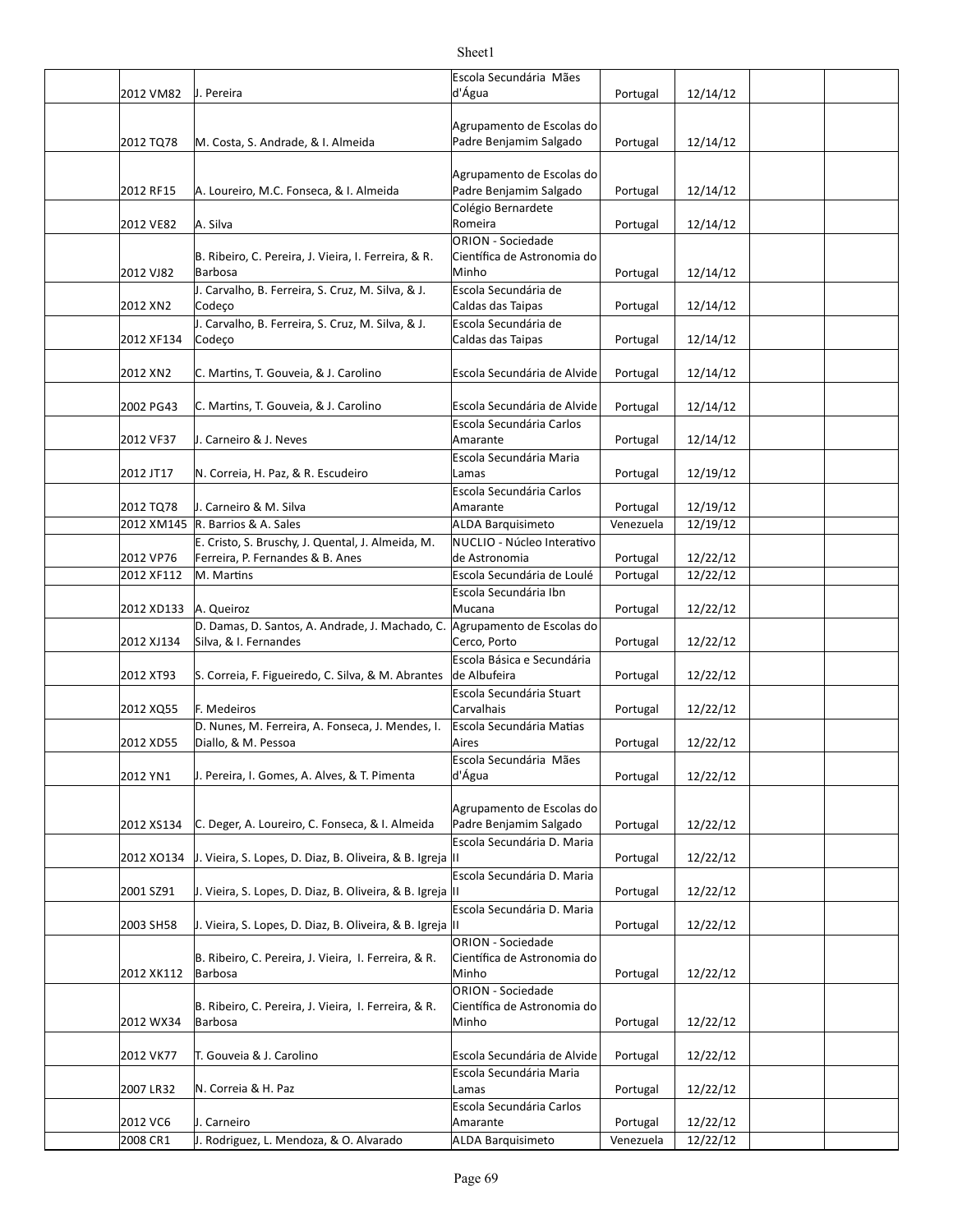|            |                                                                         | Escola Secundária Maria                              |                       |          |  |  |
|------------|-------------------------------------------------------------------------|------------------------------------------------------|-----------------------|----------|--|--|
| 2011 UO39  | N. Correia & H. Paz                                                     | Lamas                                                | Portugal              | 12/22/12 |  |  |
| 2012 XB133 | J. Carvalho, J. Castro, C. Gonçalves, J. Ribeiro, &<br>J. Codeco        | Escola Secundária de<br>Caldas das Taipas            | Portugal              | 12/22/12 |  |  |
|            | E. Cristo, S. Bruschy, J. Quental, J. Almeida, M.                       | NUCLIO - Núcleo Interativo                           |                       |          |  |  |
| 2012 XP55  | Ferreira, P. Fernandes & B. Anes                                        | de Astronomia                                        | Portugal              | 12/23/12 |  |  |
| 2002 AM31  | M. Santiago & M. Neta                                                   | Escola Secundária de Loulé                           | Portugal              | 12/23/12 |  |  |
|            |                                                                         | Escola Secundária Ibn                                |                       |          |  |  |
| 2012 XD133 | A. Queiroz                                                              | Mucana                                               | Portugal              | 12/23/12 |  |  |
|            | D. Damas, D. Santos, A. Andrade, J. Machado, C.                         | Agrupamento de Escolas do                            |                       |          |  |  |
| 2006 WY2   | Silva, & I. Fernandes                                                   | Cerco, Porto                                         | Portugal              | 12/23/12 |  |  |
|            | A. Ferreira, A. Preto, F. Carvalho, J. Ratinho, & F.                    | Escola Básica Pedro Jacques                          |                       |          |  |  |
| 2012 XE112 | Palma                                                                   | de Magalhães                                         | Portugal              | 12/23/12 |  |  |
|            | J. Coelho, M. Letra, D. Borrego, J. Burecas, & S.                       | Agrupamento de Escolas de                            |                       |          |  |  |
| 1992 HE    | Ruivo                                                                   | Coruche                                              | Portugal              | 12/23/12 |  |  |
|            | P. Henriques, D. Lino, R. Crespo, J. Macedo, & F.                       |                                                      |                       |          |  |  |
| 6569       | Costa                                                                   | Colégio da Bafureira                                 | Portugal              | 12/23/12 |  |  |
|            |                                                                         | Escola Secundária de                                 |                       |          |  |  |
| 3838       | D. Machado & S. Colaço                                                  | Romeu Correia                                        | Portugal              | 12/23/12 |  |  |
|            | N. Cá, B. Imbundé, M. Araújo, A. Sousa, K.                              | Escola Secundária Matias                             |                       |          |  |  |
| 1999 WC2   | Fernandes, & M. Pessoa                                                  | Aires                                                | Portugal              | 12/23/12 |  |  |
|            |                                                                         | Escola Secundária Mães                               |                       |          |  |  |
| 2012 XJ134 | J. Pereira, I.Gomes, A. Alves, & V. Santos                              | d'Água                                               | Portugal              | 12/23/12 |  |  |
|            |                                                                         |                                                      |                       |          |  |  |
|            |                                                                         | Agrupamento de Escolas do                            |                       |          |  |  |
| 2002 XY4   | M. Costa, S. Andrade, R. Fernandes, & I. Almeida Padre Benjamim Salgado |                                                      | Portugal              | 12/23/12 |  |  |
|            |                                                                         | Escola Secundária Dr                                 |                       |          |  |  |
| 2012 XB133 | A. Vale                                                                 | Francisco Fernandes Lopes                            | Portugal              | 12/23/12 |  |  |
|            | S. Bruschy, E. Cristo, J. Quental, J. Almeida, M.                       | NUCLIO - Núcleo Interativo                           |                       |          |  |  |
| 2012 XG55  | Ferreira, P. Fernandes, & B. Anes                                       | de Astronomia                                        | Portugal              | 01/02/13 |  |  |
| 2012 XT134 | P. Matias, B. Mota, C. Aparicio, & C. Miranda                           | Escola Secundária<br>Sebastião e Silva               | Portugal              | 01/02/13 |  |  |
| 2012 XF112 | J. Ventosa & M. Neta                                                    | Escola Secundária de Loulé                           | Portugal              | 01/02/13 |  |  |
|            |                                                                         |                                                      |                       |          |  |  |
| 2012 XS134 | A. Queiroz                                                              | Escola Secundária Ibn<br>Mucana                      | Portugal              | 01/02/13 |  |  |
| 2011 UZ93  | J. Ventosa & M. Neta                                                    | Escola Secundária de Loulé                           | Portugal              | 01/02/13 |  |  |
|            |                                                                         | <b>ORION - Sociedade</b>                             |                       |          |  |  |
|            | B. Ribeiro, C. Pereira, J. Vieira, I. Ferreira, & R.                    | Científica de Astronomia do                          |                       |          |  |  |
| 2012 TA219 | <b>Barbosa</b>                                                          | Minho                                                | Portugal              | 01/02/13 |  |  |
|            | A. Raposo, A. Mendonça, D. Melo, H. Cabral, &                           | Escola Básica e Secundária                           |                       |          |  |  |
| 2012 VJ82  | T. Arraial                                                              | de Santa Maria                                       | Portugal              | 01/02/13 |  |  |
|            |                                                                         | Escola Secundária Carlos                             |                       |          |  |  |
| 2012 YO1   | J. Carneiro & J. Neves                                                  | Amarante                                             | Portugal              | 01/02/13 |  |  |
| 2012 YY6   | J. Rodriguez, L. Mendoza, & O. Alvarado                                 | <b>ALDA Barquisimeto</b>                             | Venezuela             | 01/02/13 |  |  |
| 2012 YO3   | R. Barrios & A. Sales                                                   | <b>ALDA Cabudare</b>                                 | Venezuela             | 01/02/13 |  |  |
|            |                                                                         | Colegio Rosa y Carolina                              |                       |          |  |  |
| 2011 QN77  | M. Yépez D. Oviedo, & J. Pérez                                          | Agazzi                                               | Venezuela             | 01/02/13 |  |  |
|            |                                                                         | Escola Secundária                                    |                       |          |  |  |
| 2012 XF112 | C. Aparício, c. Miranda, & P. Matias                                    | Sebastião e Silva                                    | Portugal              | 01/03/13 |  |  |
|            | J. Vieira, D. Diaz, S. Fernandes, S. Oliveira, & S.                     | Escola Secundária D. Maria                           |                       |          |  |  |
| 2012 XE17  | Lopes                                                                   | Ш                                                    | Portugal              | 01/03/13 |  |  |
|            |                                                                         | <b>ORION - Sociedade</b>                             |                       |          |  |  |
|            | B. Ribeiro, C. Pereira, J. Vieira, I. Ferreira, & R.                    | Científica de Astronomia do                          |                       |          |  |  |
| 2012 VJ82  | <b>Barbosa</b>                                                          | Minho                                                | Portugal              | 01/03/13 |  |  |
|            | A. Raposo, A. Mendonça, D. Melo, H. Cabral, &                           | Escola Básica e Secundária                           |                       |          |  |  |
| 2012 XC112 | T. Arraial                                                              | de Santa Maria                                       | Portugal              | 01/03/13 |  |  |
|            |                                                                         |                                                      |                       |          |  |  |
| 2012 YO1   | C. Martins, T. Gouveia, & J. Carolino                                   | Escola Secundária de Alvide                          | Portugal              | 01/03/13 |  |  |
| 1999 VP6   | J. Carneiro & J. Neves                                                  | Escola Secundária Carlos<br>Amarante                 |                       | 01/03/13 |  |  |
| 2012 XQ93  | J. Rodriguez, L. Mendoza, & O. Alvarado                                 | <b>ALDA Barquisimeto</b>                             | Portugal<br>Venezuela | 01/03/13 |  |  |
| 2012 XP111 | R. Barrios & A. Sales                                                   | <b>ALDA Cabudare</b>                                 | Venezuela             | 01/03/13 |  |  |
|            |                                                                         |                                                      |                       |          |  |  |
|            | <b>Main Belt Asteroid Discoveries</b>                                   |                                                      |                       |          |  |  |
|            |                                                                         | All-Portugal, All-Venezuela, 2012 Dec 1 - 2013 Jan 5 |                       |          |  |  |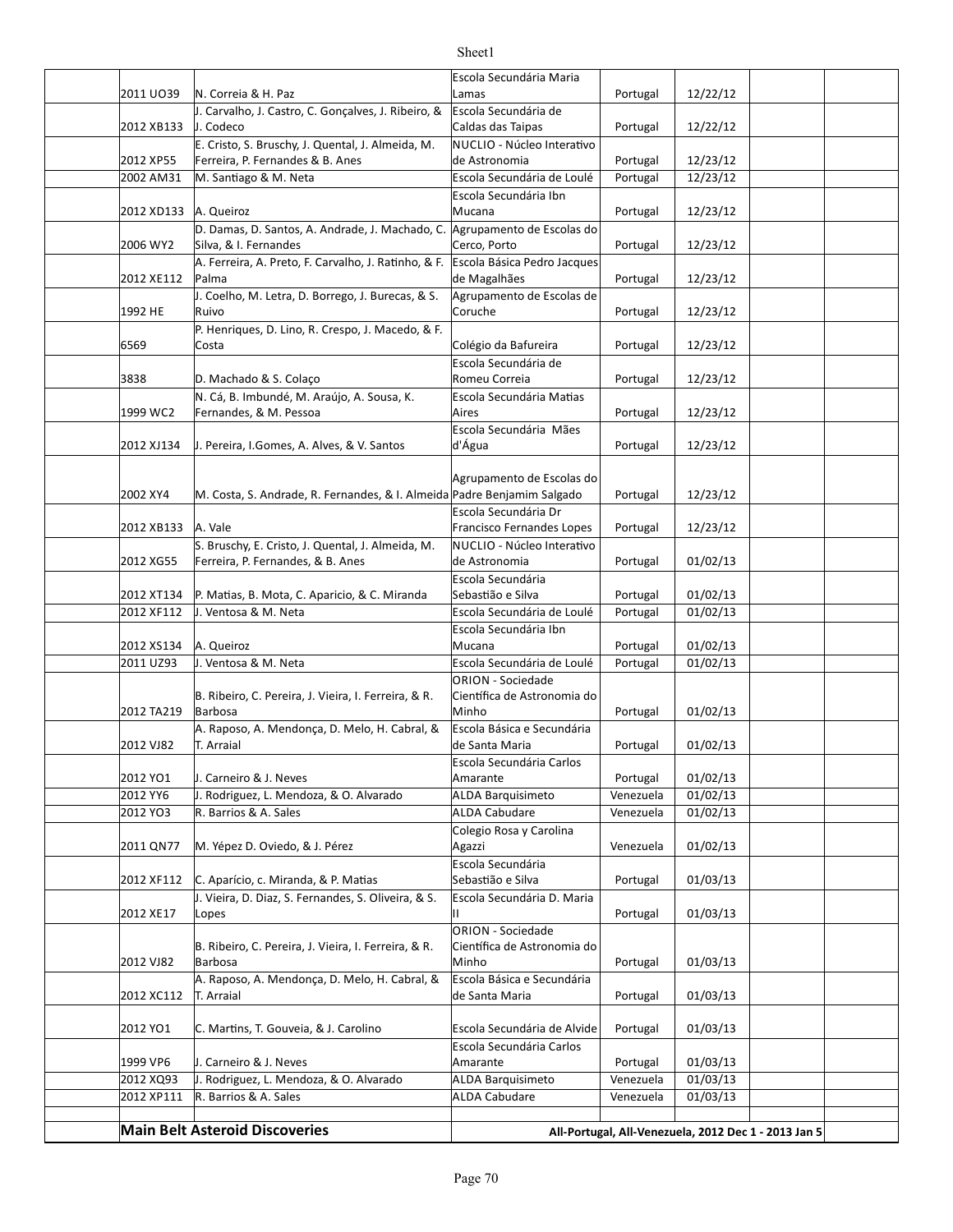| <b>Object</b>  | <b>Students</b>                                                             | <b>School</b>                                            | Location         | <b>Status</b>      | Date     | Linked          |
|----------------|-----------------------------------------------------------------------------|----------------------------------------------------------|------------------|--------------------|----------|-----------------|
|                | J. Machado, P.Ruiz, H.Henriques, D. Damas, & I.   Agrupamento de Escolas do |                                                          |                  |                    |          |                 |
| TOV7QK         | Fernandes                                                                   | Cerco, Porto                                             | Portugal         | Preliminary        | 12/05/12 | <b>CER0025</b>  |
| 12SN60         | A. Fonseca, A. Oliveira, D. Nunes, I. Dias, L.<br>Pécurto, & M. Pessoa      | Escola Secundária Matias<br>Aires                        | Portugal         | Preliminary        | 12/05/12 | <b>ESMA0013</b> |
|                |                                                                             | Escola Secundária                                        |                  |                    |          |                 |
| TOV7QR         | P. Matias                                                                   | Sebastião e Silva                                        | Portugal         | Preliminary        | 12/06/12 | AAA0006         |
| TOV7QU         | M. Mendes & M. Neta                                                         | Escola Secundária de Loulé                               | Portugal         | Preliminary        | 12/06/12 | K04P73X         |
| TOV7RK         | A. Caetano, A. Pires, A. Pereira, & I. Cunha                                | Escola Secundária Stuart<br>Carvalhais                   | Portugal         | Preliminary        | 12/11/12 | SSC0037         |
| <b>TOV7RL</b>  | L. Chagas & E. Bettencourt                                                  | Escola Secundária Dr<br>Francisco Fernandes Lopes        | Portugal         | Preliminary        | 12/11/12 | <b>K11UI8L</b>  |
|                |                                                                             | Escola Secundária Dr                                     |                  |                    |          |                 |
| <b>TOV7RN</b>  | L. Chagas & E. Bettencourt                                                  | Francisco Fernandes Lopes                                | Portugal         | Preliminary        | 12/11/12 | <b>ESO0008</b>  |
| TOV7RZ         | T. Gouveia & J. Carolino                                                    | Escola Secundária de Alvide                              | Portugal         | Preliminary        | 12/12/12 | <b>ESA0070</b>  |
| 12SN69         | R. Barrios & A. Sales                                                       | <b>ALDA Cabudare</b>                                     | Venezuela        | Preliminary        | 12/12/12 | ALC0001         |
| 12SN70         | R. Barrios & A. Sales                                                       | <b>ALDA Cabudare</b>                                     | Venezuela        | Preliminary        | 12/12/12 | <b>ALC0002</b>  |
| 12SN71         | R. Barrios & A. Sales                                                       | <b>ALDA Cabudare</b>                                     | Venezuela        | Preliminary        | 12/12/12 | K07RG6B         |
| 12SN73         | R. Barrios & A. Sales                                                       | <b>ALDA Cabudare</b>                                     | Venezuela        | Preliminary        | 12/12/12 | <b>K12XB0U</b>  |
|                |                                                                             | Universidad Politécnica                                  |                  |                    |          |                 |
|                |                                                                             | Territorial Andrés Eloy                                  |                  |                    |          |                 |
| 12SN61         | H. Osorio & J. Guerrero                                                     | Blanco                                                   | Venezuela        | Preliminary        | 12/12/12 | K12X69Q         |
|                |                                                                             | Universidad Politécnica                                  |                  |                    |          |                 |
|                |                                                                             | Territorial Andrés Eloy                                  |                  |                    |          |                 |
| 12SN62         | H. Osorio & J. Guerrero                                                     | Blanco                                                   | Venezuela        | Preliminary        | 12/12/12 | K12X69O         |
|                |                                                                             | Universidad Politécnica                                  |                  |                    |          |                 |
|                |                                                                             | Territorial Andrés Eloy                                  |                  |                    |          |                 |
| 12SN63         | H. Osorio & J. Guerrero                                                     | Blanco                                                   | Venezuela        | Preliminary        | 12/12/12 | K12X69P         |
|                |                                                                             | <b>ORION - Sociedade</b>                                 |                  |                    |          |                 |
|                | B. Ribeiro, C. Pereira, J. Vieira, I. Ferreira, & R.                        | Científica de Astronomia do                              |                  |                    |          |                 |
| TOV7SB         | <b>Barbosa</b>                                                              | Minho                                                    | Portugal         | Preliminary        | 12/13/12 | <b>ORI0002</b>  |
|                | B. Ribeiro, C. Pereira, J. Vieira, I. Ferreira, & R.                        | ORION - Sociedade<br>Científica de Astronomia do         |                  |                    |          |                 |
| TOV7SP         | <b>Barbosa</b>                                                              | Minho                                                    | Portugal         | Preliminary        | 12/13/12 | CER0001         |
|                |                                                                             | Escola Secundária Ibn                                    |                  |                    |          |                 |
| TOV7SU         | D. Gomes, D. Chendo, R. Kudla, & A. Queiroz                                 | Mucana                                                   | Portugal         | Preliminary        | 12/14/12 | IBN0033         |
|                |                                                                             | <b>Colegio Rosa y Carolina</b>                           |                  |                    |          |                 |
| 2012 XT154     | D. Oviedo M. Yépez, & J. Perez                                              | <b>Agazzi</b>                                            | <b>Venezuela</b> | <b>Provisional</b> | 12/14/12 | <b>RCA0002</b>  |
|                |                                                                             |                                                          |                  |                    |          |                 |
| TOV7TW         | C. Martins, T. Gouveia, & J. Carolino                                       | Escola Secundária de Alvide                              | Portugal         | Preliminary        | 12/14/12 | <b>ESA0073</b>  |
| <b>AVK0112</b> | J. Pereira, I. Gomes, A. Alves, & T. Pimenta                                | Escola Secundária Mães<br>d'Água                         | Portugal         | Preliminary        | 12/22/12 | AMA0005         |
|                |                                                                             | Escola Secundária Maria                                  |                  |                    |          |                 |
| TOV7V0         | N. Correia & H. Paz                                                         | Lamas                                                    | Portugal         | Preliminary        | 12/22/12 | <b>EML1322</b>  |
|                | S. Bruschy, E. Cristo, J. Quental, J. Almeida, M.                           | NUCLIO - Núcleo Interativo                               |                  |                    |          |                 |
| <b>TOV7V6</b>  | Ferreira, P. Fernandes, & B. Anes                                           | de Astronomia                                            | Portugal         | Preliminary        | 01/03/13 | <b>NUC0003</b>  |
|                |                                                                             |                                                          |                  |                    |          |                 |
|                | <b>NEO Confirmations</b>                                                    | All-Portugal, All-Venezuela, 2012 Dec 1 - 2013 Jan 5     |                  |                    |          |                 |
| <b>Object</b>  | <b>Students</b>                                                             | School                                                   | Location         | Date               |          |                 |
| 2012 WY32      | E. Bettencourt                                                              | Escola Secundária Dr<br><b>Francisco Fernandes Lopes</b> | Portugal         | 11/26/12           |          |                 |
|                |                                                                             | Escola Básica e Secundária                               |                  |                    |          |                 |
| 2012 UG93      | S. Correia, D. Malheiro, G. Chaveiro, & C. Silva                            | de Albufeira                                             | Portugal         | 12/05/12           |          |                 |
|                |                                                                             | Universidad Politécnica                                  |                  |                    |          |                 |
|                |                                                                             | Territorial Andrés Eloy                                  |                  |                    |          |                 |
| 2012 XR6       | H. Osorio & J. Guerrero                                                     | Blanco                                                   | Venezuela        | 12/06/12           |          |                 |
|                |                                                                             | Escola Básica Pedro Jacques                              |                  |                    |          |                 |
| 2012 XF112     | R. Bernardo, J. Monteiro, & J. Pires                                        | de Magalhães                                             | Portugal         | 12/11/12           |          |                 |
|                | S. Bruschy, E. Cristo, J. Quental, J. Almeida, M.                           | NUCLIO - Núcleo Interativo                               |                  |                    |          |                 |
| 2012 XE112     | Ferreira, P. Fernandes, & B. Anes                                           | de Astronomia                                            | Portugal         | 12/12/12           |          |                 |
|                |                                                                             | ORION - Sociedade                                        |                  |                    |          |                 |
|                | B. Ribeiro, C. Pereira, J. Vieira, I. Ferreira, & R.                        | Científica de Astronomia do                              |                  |                    |          |                 |
| 2012 XC112     | Barbosa                                                                     | Minho                                                    | Portugal         | 12/12/12           |          |                 |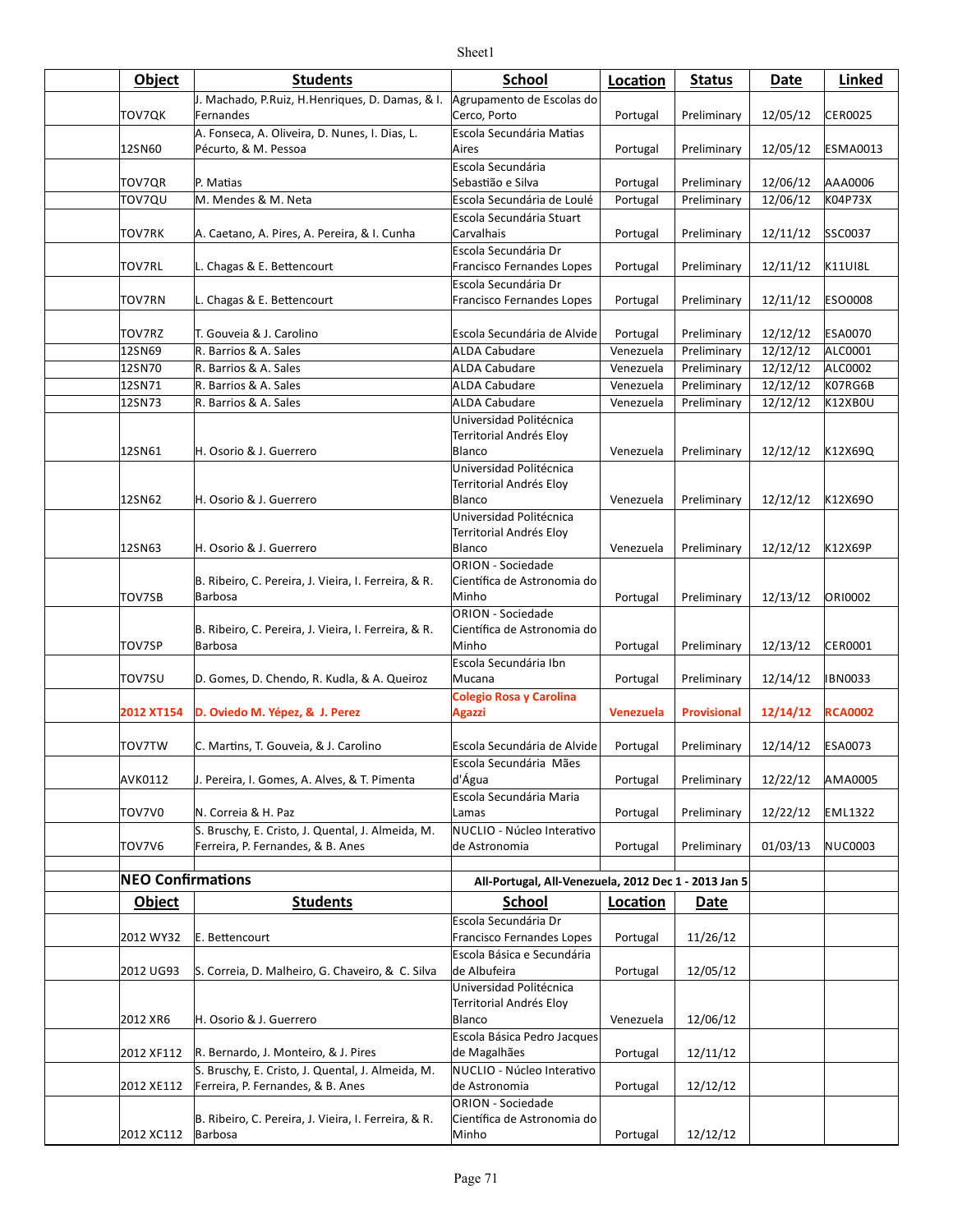|                     |                         | S. Bruschy, E. Cristo, J. Quental, J. Almeida, M. | NUCLIO - Núcleo Interativo                                       |                 |          |  |
|---------------------|-------------------------|---------------------------------------------------|------------------------------------------------------------------|-----------------|----------|--|
|                     | 2012 XH46               | Ferreira, P. Fernandes, & B. Anes                 | de Astronomia                                                    | Portugal        | 12/13/12 |  |
|                     | 2012 XJ134              | J. Rodriguez, L. Mendoza, & O. Alvarado           | ALDA Barquisimeto                                                | Venezuela       | 12/13/12 |  |
|                     |                         |                                                   | Universidad Politécnica                                          |                 |          |  |
|                     |                         |                                                   | Territorial Andrés Eloy                                          |                 |          |  |
|                     | 2012 XF133              | H. Osorio & J. Guerrero                           | Blanco                                                           | Venezuela       | 12/13/12 |  |
|                     |                         |                                                   | Agrupamento de Escolas de                                        |                 |          |  |
|                     | 2012 XS134              | J. Coelho & M. Letra                              | Coruche                                                          | Portugal        | 12/14/12 |  |
|                     |                         |                                                   |                                                                  |                 |          |  |
|                     | 2012 YM7                | C. Martins, T. Gouveia, & J. Carolino             | Escola Secundária de Alvide                                      | Portugal        | 01/02/13 |  |
|                     |                         |                                                   | Universidad Politécnica                                          |                 |          |  |
|                     |                         |                                                   |                                                                  |                 |          |  |
|                     |                         |                                                   | Territorial Andrés Eloy                                          |                 |          |  |
|                     | 2012 YU7                | H. Osorio & J. Guerrero                           | Blanco                                                           | Venezuela       | 01/03/13 |  |
|                     |                         |                                                   |                                                                  |                 |          |  |
|                     |                         |                                                   |                                                                  |                 |          |  |
| 2013 Jan 7 - Feb 11 |                         |                                                   |                                                                  |                 |          |  |
|                     |                         | <b>All-Portugal Asteroid Search Campaign</b>      |                                                                  |                 |          |  |
|                     |                         | <b>All-China Asteroid Search Campaign</b>         |                                                                  |                 |          |  |
|                     |                         |                                                   |                                                                  |                 |          |  |
|                     |                         | Pan-Bulgaria Asteroid Search Campaign             |                                                                  |                 |          |  |
|                     |                         | <b>International Asteroid Search Campaign</b>     |                                                                  |                 |          |  |
|                     |                         |                                                   |                                                                  |                 |          |  |
|                     | <b>NEO Observations</b> |                                                   |                                                                  |                 |          |  |
|                     |                         |                                                   | All-Portugal, All-Chine, Pan-Bulgaria, IASC, 2013 Jan 7 - Feb 11 |                 |          |  |
|                     | <b>Object</b>           | <b>Students</b>                                   | School                                                           | Location        | Date     |  |
|                     |                         | D. Damas, C. Silva, D. Santos, I. Barbosa, & I.   | Agrupamento de Escolas do                                        |                 |          |  |
|                     | 2012 XF112              | Fernandes                                         | Cerco                                                            | Portugal        | 01/04/13 |  |
|                     |                         |                                                   |                                                                  |                 |          |  |
|                     |                         | D. Damas, C. Silva, D. Santos, I. Barbosa, & I.   | Agrupamento de Escolas do                                        |                 |          |  |
|                     | 2012 XF112              | Fernandes                                         | Padre Benjamim Salgado                                           | Portugal        | 01/04/13 |  |
|                     |                         | F. Carvalho, A. Preto, F. Palma, F. Barbosa, R.   | Escola Básica Pedro Jacques                                      |                 |          |  |
|                     | 2012 WK4                | Oliveira, & T. Ferreira                           | de Magalhães                                                     | Portugal        | 01/05/13 |  |
|                     |                         |                                                   |                                                                  |                 |          |  |
|                     |                         | F. Carvalho, A. Preto, F. Palma, F. Barbosa, R.   | Colégio Marista de                                               |                 |          |  |
|                     | 2012 WK4                | Oliveira, & T. Ferreira                           | Carcavelos                                                       | Portugal        | 01/05/13 |  |
|                     |                         |                                                   |                                                                  |                 |          |  |
|                     |                         |                                                   | Escola Secundária c/ 2º e 3º                                     |                 |          |  |
|                     | 2012 UB34               | S. Costa, E. Carvalho, & N. Yalias                | ciclos Prof Ruy Luís Gomes                                       | Portugal        | 01/05/13 |  |
|                     |                         |                                                   | Escola Secundária Romeu                                          |                 |          |  |
|                     | 2012 UB34               | S. Costa, E. Carvalho, & N. Yalias                | Correia                                                          | Portugal        | 01/05/13 |  |
|                     |                         | D. Damas, C. Silva, D. Santos, I. Barbosa, & I.   | Agrupamento de Escolas do                                        |                 |          |  |
|                     | 2008 DM13               | Fernandes                                         | Cerco                                                            | Portugal        | 01/05/13 |  |
|                     |                         |                                                   | Astronomical Club                                                |                 |          |  |
|                     |                         |                                                   | Canopus, Astronomical                                            |                 |          |  |
|                     | 2012 XE112              | V. Radeva, B. Nedelchev, S. Sterev, & D. Sajnova  | Observatory, Varna                                               | <b>Bulgaria</b> | 01/05/13 |  |
|                     |                         |                                                   | Student Space Agency,                                            |                 |          |  |
|                     |                         |                                                   | Astronomical                                                     |                 |          |  |
|                     | 2002 PM17               | V. Radeva                                         | Observatory, Varna                                               | <b>Bulgaria</b> | 01/05/13 |  |
|                     |                         |                                                   |                                                                  |                 |          |  |
|                     |                         |                                                   | Student Space Agency,<br>Astronomical                            |                 |          |  |
|                     |                         |                                                   |                                                                  |                 |          |  |
|                     | 2008 QS25               | V. Radeva                                         | Observatory, Varna                                               | <b>Bulgaria</b> | 01/05/13 |  |
|                     |                         |                                                   | Student Space Agency,                                            |                 |          |  |
|                     |                         |                                                   | Astronomical                                                     |                 |          |  |
|                     | 2012 YQ3                | V. Radeva & B. Nedelchev                          | Observatory, Varna                                               | <b>Bulgaria</b> | 01/05/13 |  |
|                     |                         |                                                   | Mathematical High School,                                        |                 |          |  |
|                     |                         |                                                   | "Dr. Peter Baron", Varna                                         |                 |          |  |
|                     | 2012 XE17               | V. Radeva, B. Nedelchev, & S. Sterev              |                                                                  | <b>Bulgaria</b> | 01/05/13 |  |
|                     |                         |                                                   | Mathematical High School,                                        |                 |          |  |
|                     |                         |                                                   | "Dr. Peter Baron", Varna                                         |                 |          |  |
|                     | 2012 YK7                | V. Radeva, S. Sterev, & B. Nedelchev              |                                                                  | <b>Bulgaria</b> | 01/05/13 |  |
|                     |                         |                                                   | Language High School,                                            |                 |          |  |
|                     |                         |                                                   | "Frederic Joliot-Curie",                                         |                 |          |  |
|                     | 2012 VJ82               | V. Radeva, B. Nedelchev, & A. Fukita              | Varna                                                            | <b>Bulgaria</b> | 01/05/13 |  |
|                     |                         |                                                   | Language High School,                                            |                 |          |  |
|                     |                         |                                                   | "Frederic Joliot-Curie",                                         |                 |          |  |
|                     | 2012 PP28               | V. Radeva, B. Nedelchev, & A. Fukita              | Varna                                                            | <b>Bulgaria</b> | 01/05/13 |  |

T

 $\sqrt{ }$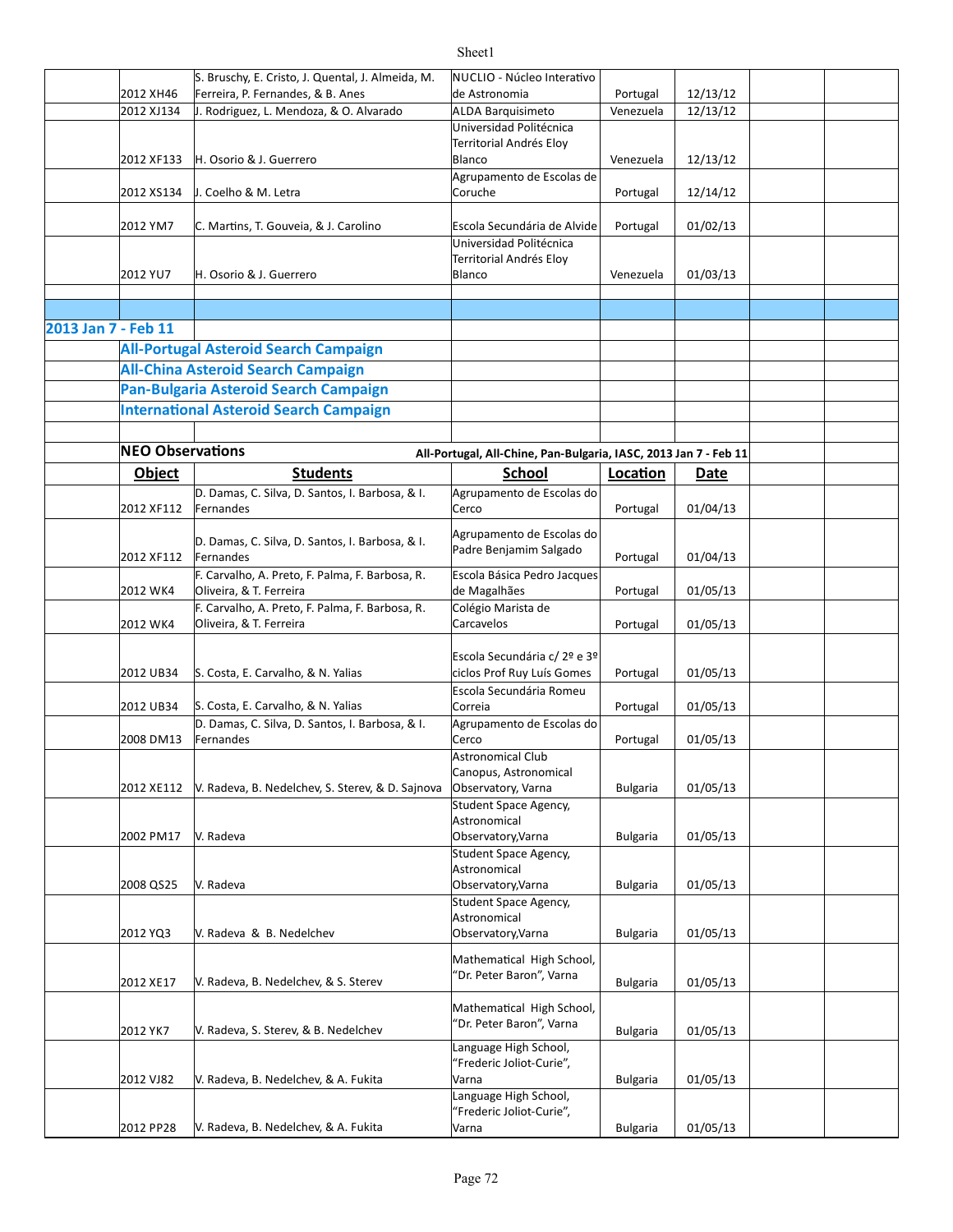|                      |                                                            | "Kliment Ochridski" High                          |                                    |          |  |
|----------------------|------------------------------------------------------------|---------------------------------------------------|------------------------------------|----------|--|
| 2012 XS111           | V. Radeva, S. Tork, & B. Nedelchev                         | School, Varna                                     | <b>Bulgaria</b>                    | 01/05/13 |  |
|                      |                                                            | "Kliment Ochridski" High                          |                                    |          |  |
| 2012 YQ1             | V. Radeva, A. Fukita, & B. Nedelchev                       | School, Varna                                     | <b>Bulgaria</b>                    | 01/05/13 |  |
| 2012 WB25            | R. Rumenova, G. Angelov & M. Dimitrova                     | 'Quark" Club, Shumen                              | <b>Bulgaria</b>                    | 01/05/13 |  |
|                      |                                                            |                                                   |                                    |          |  |
| 2012 YO1             | D. Baleva, D. Dimitrova, G. Ilieva, & A. Marinova          | Astroclub "Orion", Shumen                         | <b>Bulgaria</b>                    | 01/05/13 |  |
|                      | I. Yaneva, D. Yordanov, M. Jelev, & A. Marinova            | Vaptsarov Language School,<br>Shumen              |                                    | 01/05/13 |  |
| 2012 YY6<br>2012 YL6 | V. Radeva & I. Grudev                                      | NPMG, Sofia                                       | <b>Bulgaria</b><br><b>Bulgaria</b> | 01/05/13 |  |
|                      |                                                            | Student Astronomical                              |                                    |          |  |
| 2012 XP111           | V. Radeva & T. Atanasova                                   | Society, Shumen University                        | <b>Bulgaria</b>                    | 01/05/13 |  |
|                      |                                                            | Language High School,                             |                                    |          |  |
|                      |                                                            | "Frederic Joliot-Curie",                          |                                    |          |  |
|                      | 2012 TM182 V. Radeva, B. Nedelchev, & A. Fukita            | Varna                                             | <b>Bulgaria</b>                    | 01/05/13 |  |
|                      |                                                            | Language High School,<br>"Frederic Joliot-Curie", |                                    |          |  |
| 2012 TE136           | V. Radeva, B. Nedelchev, & A. Fukita                       | Varna                                             | <b>Bulgaria</b>                    | 01/05/13 |  |
|                      |                                                            | Language High School,                             |                                    |          |  |
|                      |                                                            | "Frederic Joliot-Curie",                          |                                    |          |  |
| 2008 HY18            | V. Radeva, B. Nedelchev, & A. Fukita                       | Varna                                             | <b>Bulgaria</b>                    | 01/05/13 |  |
|                      |                                                            | "Ioan Exarh" High School,                         |                                    |          |  |
| 2012 XD138           | V. Radeva & S. Turimanova                                  | Varna                                             | <b>Bulgaria</b>                    | 01/05/13 |  |
| 2004 RQ98            | B. Collins                                                 | <b>IASC Astronomer - Bill</b><br>Collins          | USA - LA                           | 01/05/13 |  |
|                      |                                                            | Shree H. J. Doshi IT                              |                                    |          |  |
| 2009 XF2             | D. Himja, K. Pooja, C. Priya, & M. Archana                 | Institute                                         | India                              | 01/05/13 |  |
| 2012 XF55            | J-M. Biets                                                 | Dutch Meteor Society                              | Belgium                            | 01/05/13 |  |
| 2007 WJ27            | J-M. Biets                                                 | Dutch Meteor Society                              | Belgium                            | 01/05/13 |  |
|                      | I. Neves, A. Preto, A. Ferreira, F. Barbosa, & R.          | Escola Básica Pedro Jacques                       |                                    |          |  |
| 2012 TM139           | Oliveira                                                   | de Magalhães                                      | Portugal                           | 01/07/13 |  |
|                      | I. Neves, A. Preto, A. Ferreira, F. Barbosa, & R.          | Colégio Marista de                                |                                    |          |  |
| 2012 TM139           | Oliveira                                                   | Carcavelos                                        | Portugal                           | 01/07/13 |  |
|                      |                                                            | Escola Secundária c/ 2º e 3º                      |                                    |          |  |
| 2008 TL156           | E. Carvalho, N. Yalias, & S. Sanches                       | ciclos Prof Ruy Luís Gomes                        | Portugal                           | 01/07/13 |  |
|                      |                                                            | Escola Secundária Romeu                           |                                    |          |  |
| 2008 TL156           | E. Carvalho, N. Yalias, & S. Sanches                       | Correia                                           | Portugal                           | 01/07/13 |  |
|                      | K. Fedyuk, N. Deus, M. Martins, E. Santos, & M.            | Agrupamento de Escolas                            |                                    |          |  |
| 2012 VK77            | Neta                                                       | Serafim Leite                                     | Portugal                           | 01/07/13 |  |
| 2012 VK77            | K. Fedyuk, N. Deus, M. Martins, E. Santos, & M.<br>Neta    | Escola Secundária de Loulé                        |                                    | 01/07/13 |  |
|                      | K. Fedyuk, N. Deus, M. Martins, E. Santos, & M.            | Agrupamento de Escolas                            | Portugal                           |          |  |
| 2002 RC149           | Neta                                                       | Serafim Leite                                     | Portugal                           | 01/07/13 |  |
|                      | K. Fedyuk, N. Deus, M. Martins, E. Santos, & M.            |                                                   |                                    |          |  |
| 2002 RC149           | Neta                                                       | Escola Secundária de Loulé                        | Portugal                           | 01/07/13 |  |
|                      |                                                            | Student Space Agency,                             |                                    |          |  |
|                      |                                                            | Astronomical                                      |                                    |          |  |
| 2005 WV63            | V. Radeva, S. Sterev, & D. Sainova                         | Observatory, Varna<br>Vaptsarov Language School,  | <b>Bulgaria</b>                    | 01/07/13 |  |
| 2012 XM145           | St. Chanev, T. Arshinkov, & A. Marinova                    | Shumen                                            | <b>Bulgaria</b>                    | 01/07/13 |  |
|                      | D. Damas, D. Santos, J. Machado, C. Deger, & A.            | Agrupamento de Escolas do                         |                                    |          |  |
| 2012 XR111           | Loureiro                                                   | Cerco                                             | Portugal                           | 01/07/13 |  |
|                      |                                                            | Agrupamento de Escolas do                         |                                    |          |  |
|                      | D. Damas, D. Santos, J. Machado, C. Deger, & A.            | Padre Benjamim Salgado                            |                                    |          |  |
| 2012 XR111           | Loureiro                                                   |                                                   | Portugal                           | 01/07/13 |  |
| 2013 AH11            | P. Henriques, D. Lino, R. Crespo, J. Macedo, & F.<br>Costa | Colégio da Bafureira                              | Portugal                           | 01/08/13 |  |
|                      | P. Henriques, D. Lino, R. Crespo, J. Macedo, & F.          | Escola Secundária Dr                              |                                    |          |  |
| 2013 AH11            | Costa                                                      | Francisco Fernandes Lopes                         | Portugal                           | 01/08/13 |  |
|                      |                                                            | Agrupamento de Escolas                            |                                    |          |  |
| 2012 AP20            | L. Santos, C. Silva, C. Furtado, J. Silva, & P. Gual       | Serafim Leite                                     | Portugal                           | 01/08/13 |  |
| 2012 AP20            | L. Santos, C. Silva, C. Furtado, J. Silva, & P. Gual       | Escola Secundária de Loulé                        | Portugal                           | 01/08/13 |  |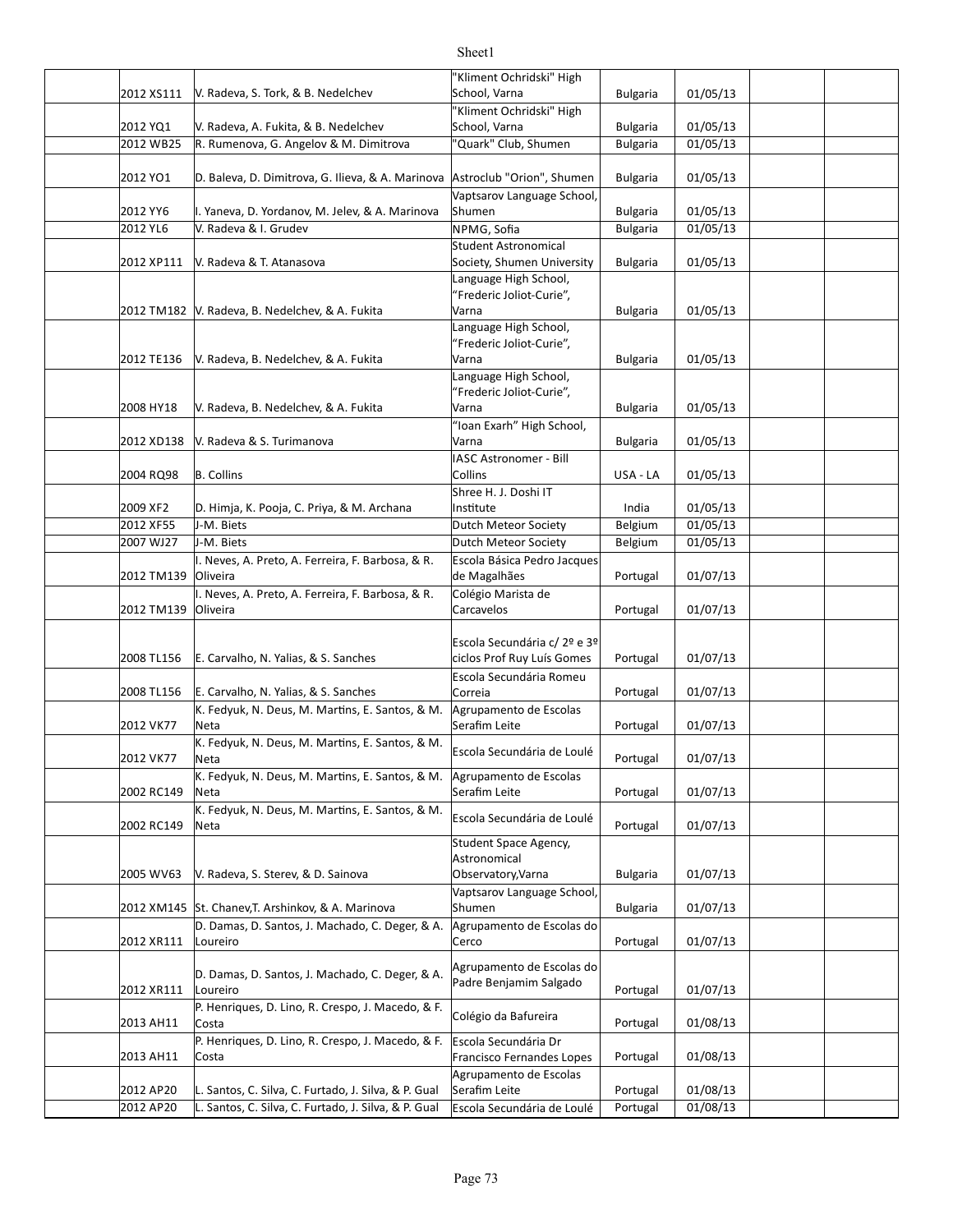#### 2013 AZ31 | V. Radeva & D. Sainova Curie"Varna Bulgaria | 01/08/13 2012 VJ82 V. Radeva & S. Tork School, Varna Bulgaria 01/08/13 2062 D. Baleva, D. Dimitrova, G. Ilieva, & A. Marinova |Astroclub "Orion", Shumen | Bulgaria | 01/08/13 2013 AL11 Bulgaria 01/08/13 I. Yaneva, D. Yordanov, M. Jelev, & A. Marinova 2013 AJ11 | V. Radeva & I. Grudev Society, Shumen University | Bulgaria | 01/08/13 2012 YP6 Bulgaria 01/08/13 V. Radeva & T. Atanasova 2013 AO20 Y. Radeva & C. Iordanov Society, UCTM, Sofia Bulgaria | 01/08/13 2012 XD55 | V. Radeva & S. Turimanova | Varna Bulgaria | 01/08/13 2013 AK20 & E. Schlieper **Network** Meredith College USA - NC 01/08/13 2013 AF4 Portugal 01/08/13 de Magalhães 2013 AF4 Portugal 01/08/13 2012 XF112 Portugal 01/08/13 ciclos Prof Ruy Luís Gomes 2012 XF112 Portugal 01/08/13 2013 AC Portugal 01/08/13 2013 AC Loureiro **Calculation Contract Contract Contract Contract Contract Providence** Portugal 01/08/13 2013 AN20 R. Salvo Uruguay 01/08/13 2013 AV60 Bulgaria 01/15/13 V. Radeva & S. Sterev 2012 XH55 V. Radeva & S. Sterev and Bulgaria and Bulgaria and Bulgaria and Bulgaria 101/15/13 2013 AN20 | V. Radeva & A. Fukita Curie" Varna Bulgaria 01/15/13 2012 XR134 Bulgaria 01/15/13 V. Radeva & A. Fukita 2012 XG55 Bulgaria 01/15/13 V. Radeva & S. Tork 2012 XY6 Bulgaria 01/15/13 Dimitrova "Quark" Club, Shumen 2012 XQ111 |A. Balev, I. Ivanov, D. Mirchev, & M. Dimitrova |"Quark" Club, Shumen | Bulgaria | 01/15/13 2012 PQ28 Sp. Baleva, D. Dimitrova, G. Ilieva, & A. Marinova |Astroclub "Orion", Shumen | Bulgaria | 01/15/13 2013 AL11 Bulgaria 01/15/13 2012 XL95 Bulgaria 01/15/13 2013 AB32 NPMG, Sofia Bulgaria 01/15/13 V. Radeva & I. Grudev 2012 MM11 |V. Radeva & I. Grudev | NPMG, Sofia | Bulgaria | 01/15/13 2010 VW192 NPMG, Sofia Bulgaria 01/15/13 V. Radeva & I. Grudev 2011 BB45 | V. Radeva & T. Atanasova Society, Shumen University | Bulgaria | 01/15/13 2011 BA45 | V. Radeva & T. Atanasova | University of Shumen | Bulgaria | 01/15/13 anguage High School, "Frederic Joliot-Curie"Varna Kliment Ochridski" High School, Varna Vaptsarov Language School, Shumen V. Radeva & I. Grudev Student Astronomical Konstantin Preslavsky University of Shumen Student Astronomical Society, UCTM, Sofia 'Ioan Exarh" High School, Varna C. Byrd, A. Krzywinski, C. McDonald, S. McGrath & E. Schlieper F. Palma, A. Ferreira, L. Mendes, F. Barbosa, & R. Oliveira Escola Básica Pedro Jacques F. Palma, A. Ferreira, L. Mendes, F. Barbosa, & R. Oliveira Colégio Marista de Carcavelos D. Machado Escola Secundária c/ 2º e 3º D. Machado Escola Secundária Romeu Correia D. Damas, D. Santos, J. Machado, C. Deger, & A. Loureiro Agrupamento de Escolas do Cerco D. Damas, D. Santos, J. Machado, C. Deger, & A. Loureiro Agrupamento de Escolas do Padre Benjamim Salgado Observatorios liceales - CES Uruguay Student Space Agency, Astronomical Observatory,Varna Mathematical High School, "Dr. Peter Baron", Varna Language High School, "Frederic Joliot-Curie"Varna Language High School, "Frederic Joliot-Curie"Varna 'Kliment Ochridski" High School, Varna K. Rusev, G. Angelov, P. Pumenova, & M. St. Chanev, T. Arshinkov, A. Antonov, & A. Marinova Vaptsarov Language School, Shumen St. Chanev, T. Arshinkov, A. Antonov, & A. Marinova Vaptsarov Language School, Shumen V. Radeva & T. Atanasova Student Astronomical Konstantin Preslavsky University of Shumen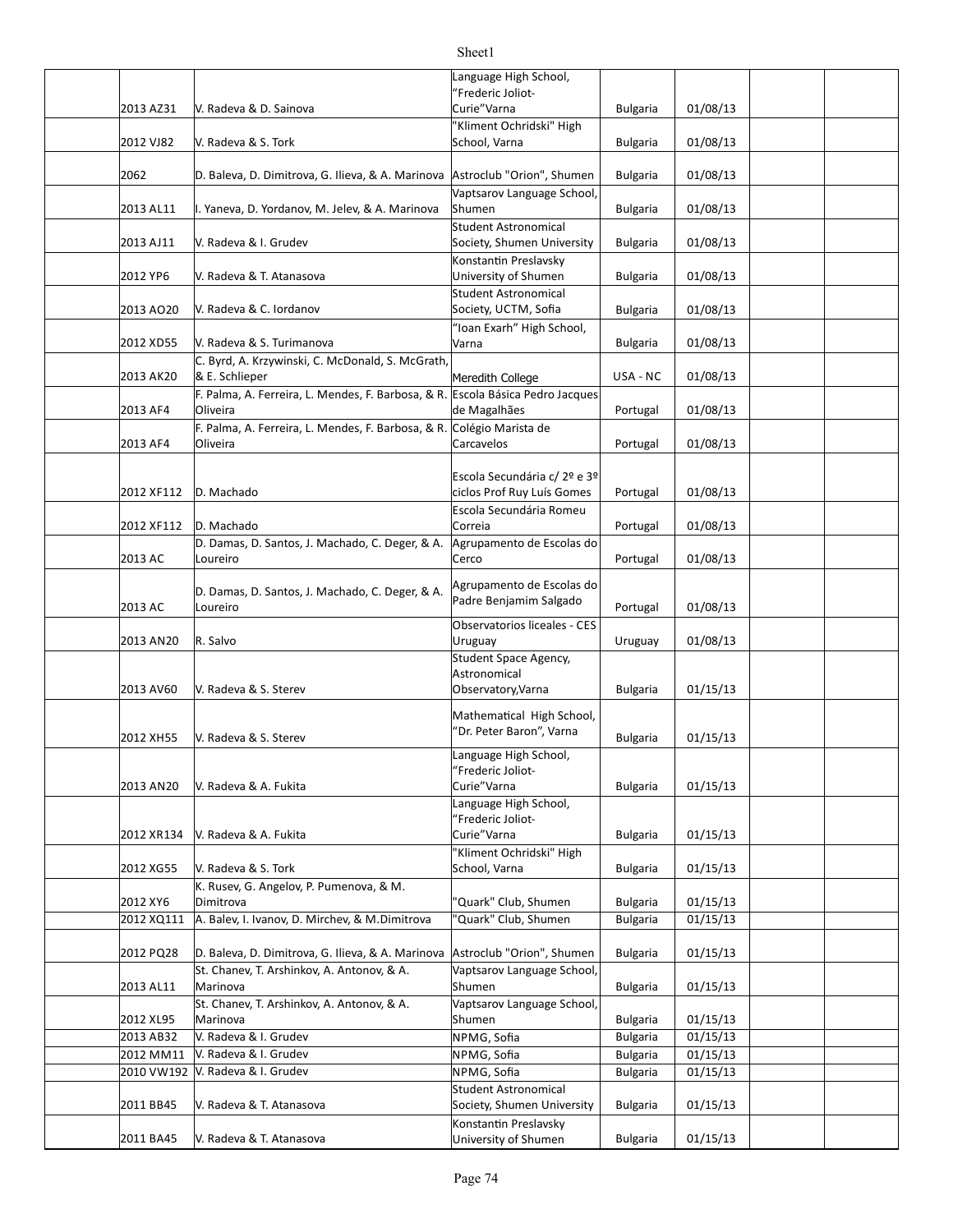#### 2012 YN6 C. Radeva & C. Iordanov Society, UCTM, Sofia Bulgaria | 01/15/13 2013 AS27 | V. Radeva & S. Turimanova | Varna Bulgaria | 01/15/13 2012 YO6 De Martinez **Mult.** San Antonio College USA - CA 01/15/13 2004 DK24 | V. Radeva & T. Atanasova | University of Shumen | Bulgaria | 01/15/13 2012 YN6 Uruguay 01/15/13 R. Salvo & D. Gastelu 2013 AA32 Bulgaria 01/18/13 V. Radeva & D. Saynova 2013 AW60 V. Radeva & S. Sterev **Construction Construction Construction** Construction Bulgaria 1 01/18/13 2010 BB DV. Radeva, S. Sterev, & A. Fukita Curie''Varna Curie''Varna Bulgaria | 01/18/13 2006 KY86 | N. Karakasheva, R. Rumenova, & M. Dimitrova | "Quark" Club, Shumen | Bulgaria | 01/18/13 2013 AD32 NPMG, Sofia Bulgaria 01/18/13 V. Radeva & I. Grudev 2009 HB82 Bulgaria 01/18/13 University of Shumen 2012 XH55 | V. Radeva & C. Iordanov Society, UCTM, Sofia Bulgaria 01/18/13 2001 UK179 |V. Radeva & C. Iordanov Society, UCTM, Sofia Bulgaria 01/18/13 2012 VJ46 | V. Radeva, S. Turimanova, & S. Sterev | Varna | Narveston | Bulgaria | 01/18/13 2003 GP41 | V. Radeva, S. Turimanova, & S. Sterev | Varna | Bulgaria | 01/18/13 2012 XR93 D. Baleva & A. Marinova Andrea Astroclub "Orion", Shumen | Bulgaria | 01/18/13 2012 YK7 D. Machado & S. Colaço entries to color entries the color entries of the color entries to color entri 2012 YK7 D. Machado & S. Colaço Correia Portugal 01/18/13 2013 AE4 Portugal 01/18/13 2013 AE4 Portugal 01/18/13  $2007$  XN19  $\Big|$  Costa  $\Big|$  Conegro da Bardiena  $\Big|$  Portugal  $\Big|$  01/18/13 2007 XN19 Portugal 01/18/13 Francisco Fernandes Lopes 2012 YQ3 S. Chirilenko Serafim Leite Portugal 01/18/13  $2012 \text{ YQ3}$  S. Chirilenko et al. extended a secundaria de Louie | Portugal | 01/18/13 2008 SU231 D. Yordanov & A. Marinova Shumen Bulgaria 01/18/13 2013 AO27 |A. Rashid, & E. Schlieper November 2016 | Meredith College | USA - NC | 01/18/13 2013 AL11  $\,$  S. Volocaru & G. Rosa  $\,$  IES Octavio Paz  $\,$  Spain  $\,$  01/18/13 2013 AF69 R. Salvo & D. Gastelu and Mullet Christian Uruguay and Uruguay | 01/18/13 2006 EV52  $\parallel$  A. Preto, J. Ratinho, F. Barbosa, & R. Oliveira  $\parallel$  de Magalhães  $\parallel$  Portugal  $\parallel$  01/24/13 2006 EV52 A. Preto, J. Ratinho, F. Barbosa, & R. Oliveira Carcavelos and Portugal | 01/24/13 24761 D. Gastelu Fuents Uruguay Uruguay Uruguay 1990 BG India 01/24/13 K. Bhaà, C. Hada, A. Dave, & N. Zala Student Astronomical Society, UCTM, Sofia "Ioan Exarh" High School, Varna B. Chi, J. Payne, R. Ferrufino, M. Sandoval, & L. De Martinez Konstantin Preslavsky University of Shumen Observatorios liceales - CES Uruguay Astronomical Club Canopus, Astronomical Observatory, Varna Mathematical High School, "Dr. Peter Baron", Varna Language High School, "Frederic Joliot-Curie"Varna V. Radeva Konstantin Preslavsky V. Radeva & C. Iordanov Student Astronomical Student Astronomical Society, UCTM, Sofia 'Ioan Exarh" High School, Varna 'Ioan Exarh" High School, Varna D. Machado & S. Colaço Escola Secundária c/ 2º e 3º Escola Secundária Romeu Correia D. Damas, D. Santos, C. Silva, C. Deger, & A. Loureiro Agrupamento de Escolas do Cerco D. Damas, D. Santos, C. Silva, C. Deger, & A. Loureiro Agrupamento de Escolas do Padre Benjamim Salgado P. Henriques, D. Lino, R. Crespo, J. Macedo, & F. Colégio da Bafureira<br>Costa P. Henriques, D. Lino, R. Crespo, J. Macedo, & F. Costa Escola Secundária Dr K. Fedyuk, J. Inez, G. Guerreiro, N. Rodrigues, & S. Chirilenko Agrupamento de Escolas Serafim Leite K. Fedyuk, J. Inez, G. Guerreiro, N. Rodrigues, & R. Fedyak, J. Mez, G. Guerreno, N. Roungues, & Escola Secundária de Loulé<br>S. Chirilenko Vaptsarov Language School, Shumen C. Byrd, A. Krzywinski, C. McDonald, S. McGrath, Observatorios liceales - CES Uruguay Escola Básica Pedro Jacques de Magalhães Colégio Marista de Carcavelos Observatorios liceales - CES Uruguay Shree H. J. Doshi IT Institute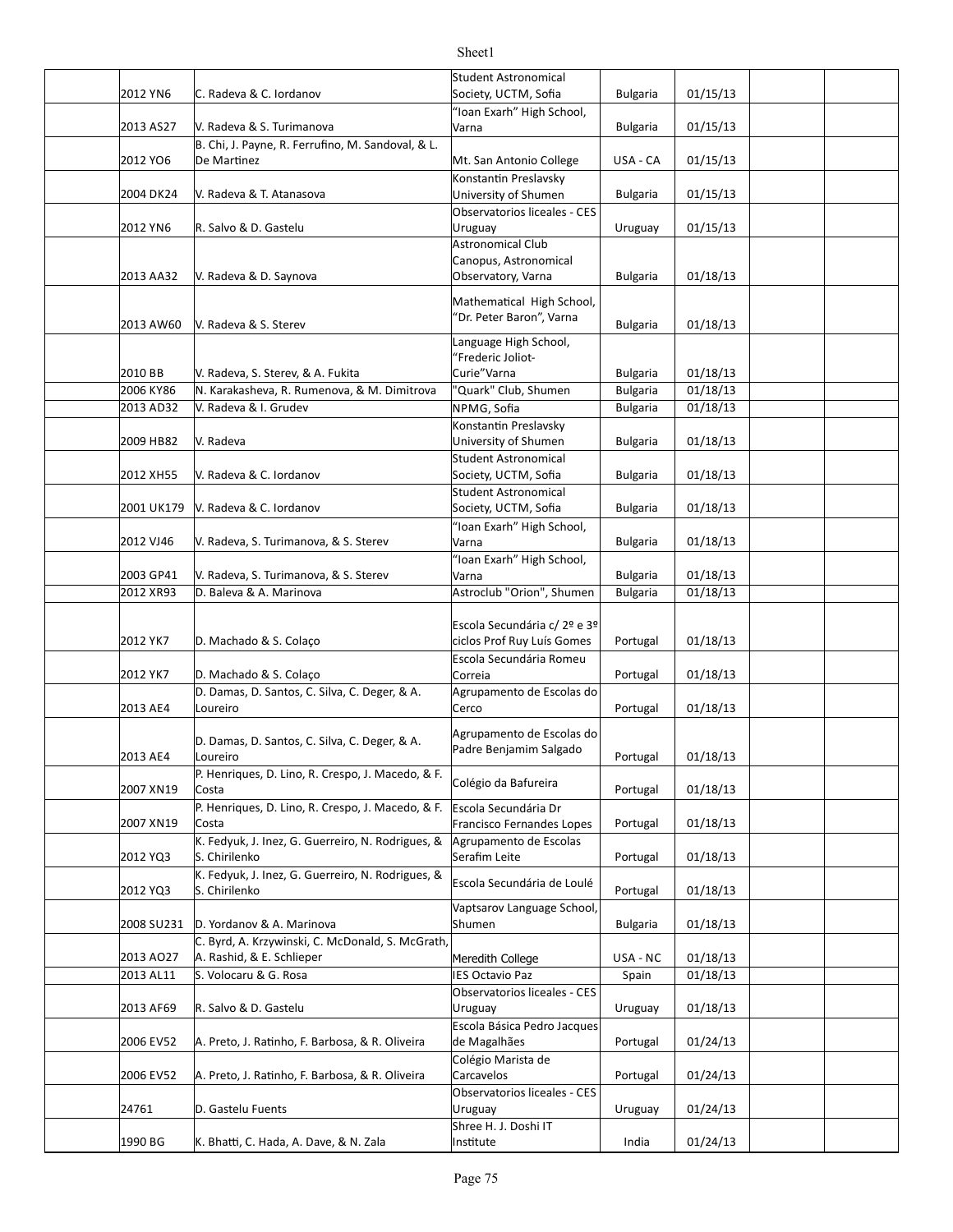| 2000 XM29 | J-M. Biets                                                                    | Dutch Meteor Society                                  | Belgium         | 01/24/13 |  |
|-----------|-------------------------------------------------------------------------------|-------------------------------------------------------|-----------------|----------|--|
|           | A. Preto, A. Ferreira, F. Palma, F. Barbosa, & R.                             | Escola Básica Pedro Jacques                           |                 |          |  |
| 2009 BD2  | Oliveira                                                                      | de Magalhães                                          | Portugal        | 01/26/13 |  |
| 2009 BD2  | A. Preto, A. Ferreira, F. Palma, F. Barbosa, & R.<br>Oliveira                 | Colégio Marista de<br>Carcavelos                      | Portugal        | 01/26/13 |  |
|           |                                                                               |                                                       |                 |          |  |
|           | E. Carvalho, N. Magalhães, R. Oliveira, & N.                                  | Escola Secundária c/ 2º e 3º                          |                 |          |  |
| 2012 YN6  | Yalias                                                                        | ciclos Prof Ruy Luís Gomes                            | Portugal        | 01/26/13 |  |
|           | E. Carvalho, N. Magalhães, R. Oliveira, & N.                                  | Escola Secundária Romeu                               |                 |          |  |
| 2012 YN6  | Yalias                                                                        | Correia                                               | Portugal        | 01/26/13 |  |
| 2013 BC18 | D. Damas, D. Santos, A. Andrade, C. Deger, & A.<br>Loureiro                   | Agrupamento de Escolas do<br>Cerco                    | Portugal        | 01/26/13 |  |
|           |                                                                               |                                                       |                 |          |  |
|           | D. Damas, D. Santos, A. Andrade, C. Deger, & A.                               | Agrupamento de Escolas do                             |                 |          |  |
| 2013 BC18 | Loureiro                                                                      | Padre Benjamim Salgado                                | Portugal        | 01/26/13 |  |
|           |                                                                               | Agrupamento de Escolas do                             |                 |          |  |
| 2012 QD2  | D. Damas, D. Santos, C. Deger, & A. Loureiro                                  | Cerco                                                 | Portugal        | 01/26/13 |  |
|           |                                                                               | Agrupamento de Escolas do                             |                 |          |  |
| 2012 QD2  | D. Damas, D. Santos, C. Deger, & A. Loureiro                                  | Padre Benjamim Salgado                                | Portugal        | 01/26/13 |  |
|           |                                                                               | <b>Astronomical Club</b>                              |                 |          |  |
|           |                                                                               | Canopus, Astronomical                                 |                 |          |  |
| 2013 AT76 | V. Radeva, D. Saynova, & B. Nedelchev                                         | Observatory, Varna                                    | <b>Bulgaria</b> | 01/26/13 |  |
|           |                                                                               | Student Space Agency,<br>Astronomical                 |                 |          |  |
| 2013 AV60 | V. Radeva, D. Saynova, & B. Nedelchev                                         | Observatory, Varna                                    | <b>Bulgaria</b> | 01/26/13 |  |
|           |                                                                               |                                                       |                 |          |  |
|           |                                                                               | Mathematical High School,<br>"Dr. Peter Baron", Varna |                 |          |  |
| 2013 AQ72 | V. Radeva & S. Sterev                                                         |                                                       | <b>Bulgaria</b> | 01/26/13 |  |
|           |                                                                               | Language High School,<br>"Frederic Joliot-            |                 |          |  |
| 12711     | V. Radeva & D. Saynova                                                        | Curie" Varna                                          | <b>Bulgaria</b> | 01/26/13 |  |
| 2013 AA2  | V. Radeva & N. Ivanova                                                        | "Quark" Club, Shumen                                  | <b>Bulgaria</b> | 01/26/13 |  |
| 2013 AW52 | V. Radeva & I. Grudev                                                         | NPMG, Sofia                                           | <b>Bulgaria</b> | 01/26/13 |  |
|           |                                                                               | <b>Student Astronomical</b>                           |                 |          |  |
| 2013 AY52 | V. Radeva & I. Popov                                                          | Society, UCTM, Sofia                                  | <b>Bulgaria</b> | 01/26/13 |  |
|           | B. Chi, J. Payne, R. Ferrufino, M. Sandoval, & T.                             |                                                       |                 |          |  |
| 11284     | Truong                                                                        | Mt. San Antonio College                               | USA - CA        | 01/26/13 |  |
| 1864      | C. Byrd, A. Krzywinski, C. McDonald, S. McGrath,<br>A. Rashid, & E. Schlieper | Meredith College                                      | USA - NC        | 01/26/13 |  |
|           | H. Dattani, P. Kachhadia, A. Madam, & D.                                      | Shree H. J. Doshi IT                                  |                 |          |  |
| 2000 YM29 | Meshvaniya                                                                    | Institute                                             | India           | 01/26/13 |  |
| 2012 PQ28 | J-M. Biets                                                                    | Dutch Meteor Society                                  | Belgium         | 01/26/13 |  |
|           | A. Ferreira, A. Preto, F. Palma, F. Barbosa, R.                               | Escola Básica Pedro Jacques                           |                 |          |  |
| 2007 PU11 | Oliveira, & M. Álvares                                                        | de Magalhães                                          | Portugal        | 01/29/13 |  |
| 2007 PU11 | A. Ferreira, A. Preto, F. Palma, F. Barbosa, R.<br>Oliveira, & M. Álvares     | Colégio Marista de<br>Carcavelos                      | Portugal        | 01/29/13 |  |
|           | D. Damas, C. Silva, D. Santos, I. Barbosa, & A.                               | Agrupamento de Escolas do                             |                 |          |  |
| 2005 EA60 | Andrad                                                                        | Cerco                                                 | Portugal        | 01/29/13 |  |
|           |                                                                               | Agrupamento de Escolas do                             |                 |          |  |
|           | D. Damas, C. Silva, D. Santos, I. Barbosa, & A.                               | Padre Benjamim Salgado                                |                 |          |  |
| 2005 EA60 | Andrad                                                                        |                                                       | Portugal        | 01/29/13 |  |
| 96189     | P. Henriques, D. Lino, R. Crespo, J. Macedo, & F.<br>Costa                    | Colégio da Bafureira                                  | Portugal        | 01/29/13 |  |
|           | P. Henriques, D. Lino, R. Crespo, J. Macedo, & F.                             | Escola Secundária Dr                                  |                 |          |  |
| 96189     | Costa                                                                         | Francisco Fernandes Lopes                             | Portugal        | 01/29/13 |  |
|           |                                                                               | Agrupamento de Escolas                                |                 |          |  |
| 11284     | R. Gil                                                                        | Serafim Leite                                         | Portugal        | 01/29/13 |  |
| 11284     | R. Gil                                                                        | Escola Secundária de Loulé                            | Portugal        | 01/29/13 |  |
|           |                                                                               | <b>Astronomical Club</b><br>Canopus, Astronomical     |                 |          |  |
| 2013 BY45 | V. Radeva, D. Saynova, & B. Nedelchev                                         | Observatory, Varna                                    | <b>Bulgaria</b> | 01/29/13 |  |
| 2013 BY45 | V. Radeva & N. Ivanova                                                        | "Quark" Club, Shumen                                  | <b>Bulgaria</b> | 01/29/13 |  |
| 24761     | I. Yaneva, D. Yordanov, & A. Marinova                                         | Astroclub "Orion", Shumen                             | <b>Bulgaria</b> | 01/29/13 |  |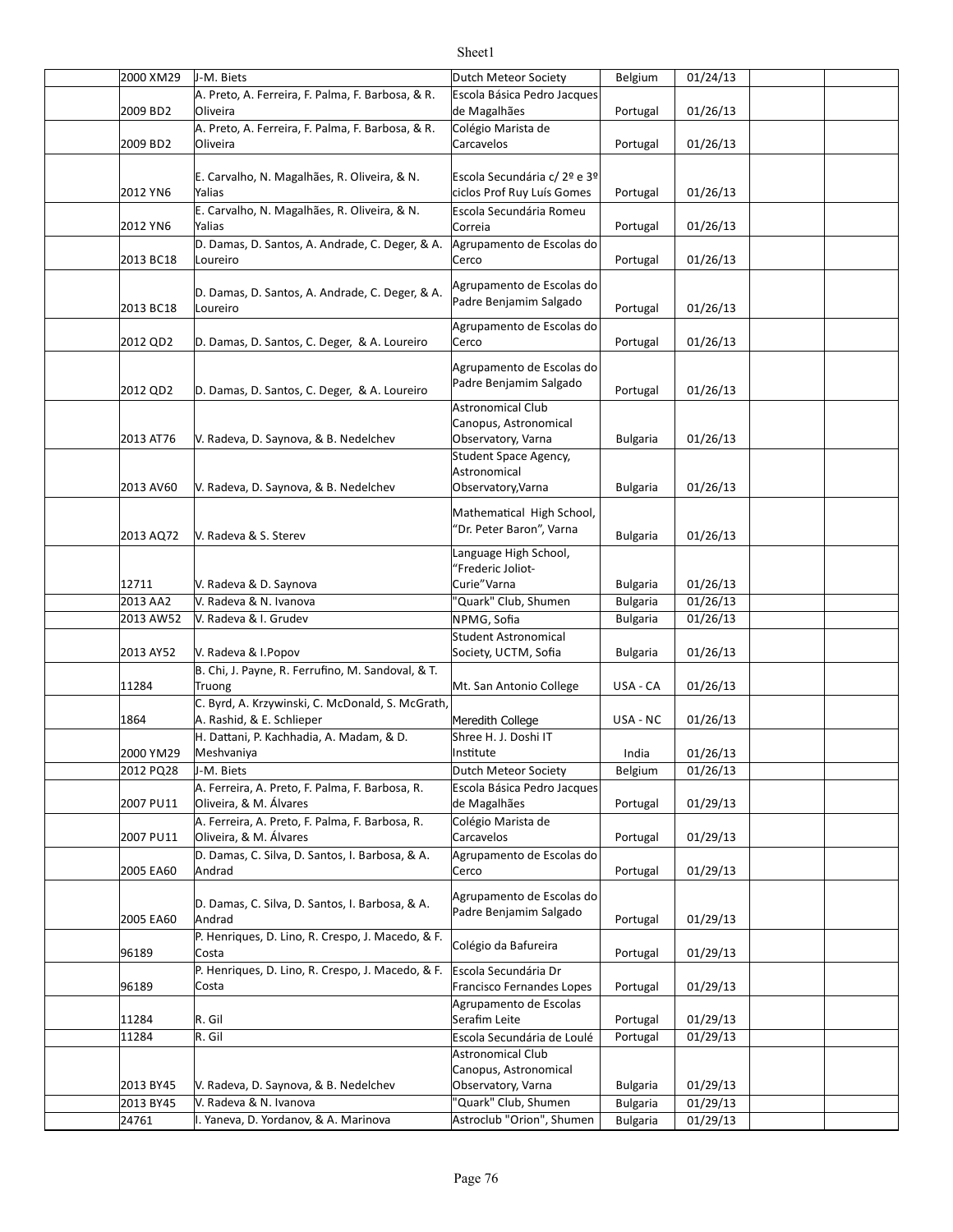|           |                                                   | Vaptsarov Language School,                          |                 |                    |                                                                  |                |
|-----------|---------------------------------------------------|-----------------------------------------------------|-----------------|--------------------|------------------------------------------------------------------|----------------|
| 2062      | D. Baleva, G. Ilieva, D. Dimitrova, & A. Marinova | Shumen                                              | <b>Bulgaria</b> | 01/29/13           |                                                                  |                |
| 2012 VF92 | V. Radeva & I. Grudev                             | NPMG, Sofia                                         | <b>Bulgaria</b> | 01/29/13           |                                                                  |                |
|           |                                                   | Student Astronomical                                |                 |                    |                                                                  |                |
| 2013 AJ91 | V. Radeva & T. Atanasova                          | Society, Shumen University                          | <b>Bulgaria</b> | 01/29/13           |                                                                  |                |
|           |                                                   | "Ioan Exarh" High School,                           |                 |                    |                                                                  |                |
| 2005 DD   | V. Radeva & S. Turimanova                         | Varna                                               | <b>Bulgaria</b> | 01/29/13           |                                                                  |                |
| 2012 YN6  | J-M. Biets                                        | Dutch Meteor Society                                | Belgium         | 01/29/13           |                                                                  |                |
|           |                                                   | Student Space Agency,<br>Astronomical               |                 |                    |                                                                  |                |
| 2013 AM60 | V. Radeva, B. Nedelchev, & D. Saynova             | Observatory, Varna                                  | <b>Bulgaria</b> | 01/29/13           |                                                                  |                |
|           |                                                   |                                                     |                 |                    |                                                                  |                |
|           |                                                   | Mathematical High School,                           |                 |                    |                                                                  |                |
| 2013 AV60 | V. Radeva & S. Shterev                            | 'Dr. Peter Baron", Varna                            | <b>Bulgaria</b> | 01/29/13           |                                                                  |                |
|           |                                                   | Language High School,                               |                 |                    |                                                                  |                |
|           |                                                   | "Frederic Joliot-                                   |                 |                    |                                                                  |                |
| 2013 AB53 | V. Radeva & S. Shterev                            | Curie" Varna                                        | <b>Bulgaria</b> | 01/29/13           |                                                                  |                |
|           |                                                   | "Kliment Ochridski" High                            |                 |                    |                                                                  |                |
| 2013 AG76 | V. Radeva & S. Tork                               | School, Varna                                       | <b>Bulgaria</b> | 01/29/13           |                                                                  |                |
|           |                                                   |                                                     |                 |                    |                                                                  |                |
| 2013 BC74 | K. Rusev, D. Mirchev, S. Yovchev, & M. Dimitrova  | "Quark" Club, Shumen                                | <b>Bulgaria</b> | 01/29/13           |                                                                  |                |
| 2011 SX86 | V. Radeva & I. Grudev                             | NPMG, Sofia                                         | <b>Bulgaria</b> | 02/04/13           |                                                                  |                |
|           |                                                   | Escola Básica Pedro Jacques                         |                 |                    |                                                                  |                |
| 2013 BQ45 | F. Palma, A. Preto, F. Barbosa, & R. Oliveira     | de Magalhães                                        | Portugal        | 02/05/13           |                                                                  |                |
|           |                                                   | Colégio Marista de<br>Carcavelos                    |                 | 02/05/13           |                                                                  |                |
| 2013 BQ45 | F. Palma, A. Preto, F. Barbosa, & R. Oliveira     |                                                     | Portugal        |                    |                                                                  |                |
| 2013 BC18 | V. Radeva & T. Atanasova                          | Konstantin Preslavsky<br>University of Shumen       | <b>Bulgaria</b> | 02/05/13           |                                                                  |                |
|           |                                                   | Student Astronomical                                |                 |                    |                                                                  |                |
| 2012 XS93 | V. Radeva & C. Iordanov                           | Society, UCTM, Sofia                                | <b>Bulgaria</b> | 02/05/13           |                                                                  |                |
|           |                                                   | "Ioan Exarh" High School,                           |                 |                    |                                                                  |                |
| 2006 BE94 | V. Radeva & S. Turimanova                         | Varna                                               | <b>Bulgaria</b> | 02/05/13           |                                                                  |                |
|           |                                                   | Observatorios liceales - CES                        |                 |                    |                                                                  |                |
| 2013 BY45 | R. Salvo, R. Sierra, & D. Gastelu                 | Uruguay                                             | Uruguay         | 02/05/13           |                                                                  |                |
| 2012 XH16 | J-M. Biets                                        | Dutch Meteor Society                                | Belgium         | 02/05/13           |                                                                  |                |
|           | D. Damas, C. Silva, D. Santos, A. Loureiro, & M.  | Agrupamento de Escolas do                           |                 |                    |                                                                  |                |
| 2013 AV60 | Fernandes                                         | Cerco                                               | Portugal        | 02/06/13           |                                                                  |                |
|           |                                                   |                                                     |                 |                    |                                                                  |                |
|           | D. Damas, C. Silva, D. Santos, A. Loureiro, & M.  | Agrupamento de Escolas do<br>Padre Benjamim Salgado |                 |                    |                                                                  |                |
| 2013 AV60 | Fernandes                                         |                                                     | Portugal        | 02/06/13           |                                                                  |                |
|           |                                                   | <b>Astronomical Club</b>                            |                 |                    |                                                                  |                |
|           |                                                   | Canopus, Astronomical                               |                 |                    |                                                                  |                |
| 2013 AF69 | V. Radeva & S. Sterev                             | Observatory, Varna                                  | <b>Bulgaria</b> | 02/06/13           |                                                                  |                |
|           |                                                   | Student Space Agency,<br>Astronomical               |                 |                    |                                                                  |                |
| 2013 BC74 | V. Radeva & S. Sterev                             | Observatory, Varna                                  | <b>Bulgaria</b> | 02/06/13           |                                                                  |                |
|           |                                                   | Language High School,                               |                 |                    |                                                                  |                |
|           |                                                   | "Frederic Joliot-                                   |                 |                    |                                                                  |                |
| 2013 AW52 | V. Radeva & A. Fukita                             | Curie" Varna                                        | <b>Bulgaria</b> | 02/06/13           |                                                                  |                |
|           |                                                   |                                                     |                 |                    |                                                                  |                |
|           | <b>Main Belt Asteroid Discoveries</b>             |                                                     |                 |                    | All-Portugal, All-Chine, Pan-Bulgaria, IASC, 2013 Jan 7 - Feb 11 |                |
| Object    | <b>Students</b>                                   | <b>School</b>                                       | Location        | Status             | Date                                                             | Linked         |
|           | D. Damas, C. Silva, D. Santos, I. Barbosa, & I.   | Agrupamento de Escolas do                           |                 |                    |                                                                  |                |
| TOV7VN    | Fernandes                                         | Cerco                                               | Portugal        | Preliminary        | 01/05/13                                                         | CER0001        |
|           |                                                   |                                                     |                 |                    |                                                                  |                |
|           | D. Damas, C. Silva, D. Santos, I. Barbosa, & I.   | Agrupamento de Escolas do                           |                 |                    |                                                                  |                |
| TOV7VN    | Fernandes                                         | Padre Benjamim Salgado                              | Portugal        | Preliminary        | 01/05/13                                                         | CER0001        |
|           |                                                   | Agrupamento de Escolas                              |                 |                    |                                                                  |                |
| TOV7VO    | E. Santos & M. Neta                               | Serafim Leite                                       | Portugal        | Preliminary        | 01/05/13                                                         | ESL3801        |
| TOV7VO    | E. Santos & M. Neta                               | Escola Secundária de Loulé                          | Portugal        | Preliminary        | 01/05/13                                                         | ESL3801        |
| 2013 AL51 | R. Tao, Y. Jing, T. Li, & Q. Yang                 | <b>Beijing 101 High School</b>                      | China           | <b>Provisional</b> | 01/05/13                                                         | <b>CNC0001</b> |
| 2013 AL51 | M. Tian & S. Zhang                                | <b>China Hands-On Universe</b>                      | China           | <b>Provisional</b> | 01/05/13                                                         | <b>CNC0001</b> |
| 2013 AK51 | R. Tao, Y. Jing, T. Li, & Q. Yang                 | <b>Beijing 101 High School</b>                      | China           | <b>Provisional</b> | 01/05/13                                                         | <b>CNC0003</b> |
| 2013 AK51 | M. Tian & S. Zhang                                | <b>China Hands-On Universe</b>                      | China           | <b>Provisional</b> | 01/05/13                                                         | <b>CNC0003</b> |
| AVK0124   | R. Tao, Y. Jing, T. Li, & Q. Yang                 | Beijing 101 High School                             | China           | Preliminary        | 01/05/13                                                         | YQ0003         |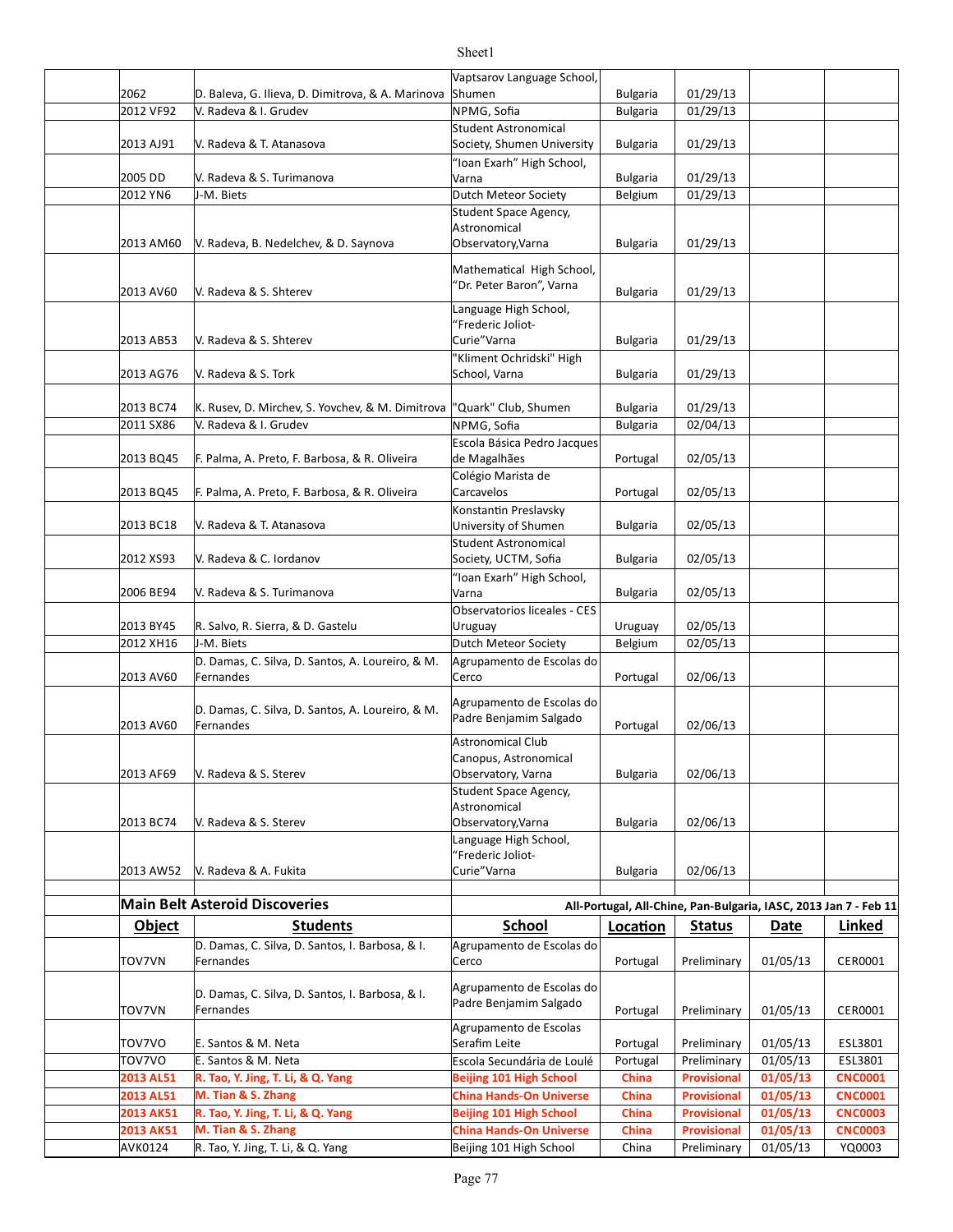| <b>AVK0124</b>   | M. Tian & S. Zhang                                                    | China Hands-On Universe         | China           | Preliminary        | 01/05/13 | YQ0003         |
|------------------|-----------------------------------------------------------------------|---------------------------------|-----------------|--------------------|----------|----------------|
| AVK0127          | C. Shao, Q. He, & Y. Hua                                              | Tian Yi High School             | China           | Preliminary        | 01/05/13 | AAA0005        |
|                  |                                                                       | Beijing No. 35 Middle           |                 |                    |          |                |
| AVK0127          | M. Wang, Q. Tian, & C. Zhang                                          | School                          | China           | Preliminary        | 01/05/13 | AAA0005        |
| 2013 AN51        | R. Tao & Q. Yang                                                      | <b>Beijing 101 High School</b>  | China           | <b>Provisional</b> | 01/05/13 | <b>AAA0029</b> |
| 2013 AN51        | C. Shao, Q. He, & Y. Hua                                              | <b>Tian Yi High School</b>      | China           | Provisional        | 01/05/13 | <b>AAA0029</b> |
|                  |                                                                       | <b>Beijing No. 35 Middle</b>    |                 |                    |          |                |
| 2013 AN51        | M. Wang                                                               | <b>School</b>                   | China           | <b>Provisional</b> | 01/05/13 | <b>AAA0029</b> |
| 2013 AO51        | R. Tao & Q. Yang                                                      | <b>Beijing 101 High School</b>  | China           | Provisional        | 01/05/13 | <b>AAA0031</b> |
| 2013 AO51        | C. Shao, Q. He, & Y. Hua                                              | <b>Tian Yi High School</b>      | China           | Provisional        | 01/05/13 | <b>AAA0031</b> |
|                  |                                                                       | <b>Beijing No. 35 Middle</b>    |                 |                    |          |                |
| 2013 AO51        | M. Wang                                                               | <b>School</b>                   | China           | <b>Provisional</b> | 01/05/13 | <b>AAA0031</b> |
| AVK0130          | L. Yan, J. Li, & M. Tian                                              | China Hands-On Universe         | China           | Preliminary        | 01/05/13 | CNC0301        |
|                  |                                                                       | Beijing No. 35 Middle           |                 |                    |          |                |
| AVK0130          | Z. Jiang, Q. Tian, & M. Wang                                          | School                          | China           | Preliminary        | 01/05/13 | CNC0301        |
| 2013 AR51        | L. Yan, J. Li, & M. Tian                                              | <b>China Hands-On Universe</b>  | <b>China</b>    | <b>Provisional</b> | 01/05/13 | <b>CNC0302</b> |
|                  |                                                                       | <b>Beijing No. 35 Middle</b>    |                 |                    |          |                |
| 2013 AR51        | Z. Jiang, Q. Tian, & M. Wang                                          | <b>School</b>                   | China           | <b>Provisional</b> | 01/05/13 | <b>CNC0302</b> |
| 2013 AS51        | L. Yan, J. Li, & M. Tian                                              | <b>China Hands-On Universe</b>  | China           | <b>Provisional</b> | 01/05/13 | <b>CNC0304</b> |
|                  |                                                                       | <b>Beijing No. 35 Middle</b>    |                 |                    |          |                |
| 2013 AS51        | Z. Jiang, Q. Tian, & M. Wang                                          | <b>School</b>                   | China           | <b>Provisional</b> | 01/05/13 | <b>CNC0304</b> |
| AVK0141          | J. Li, M. Tian, & L. Yan                                              | China Hands-On Universe         | China           | Preliminary        | 01/05/13 | CNN0003        |
|                  |                                                                       | Beijing No. 35 Middle           |                 |                    |          |                |
| AVK0141          | Z. Jiang, Q. Tian, & M. Wang                                          | School                          | China           | Preliminary        | 01/05/13 | CNN0003        |
| TOV7VX           | C. Shao, Q. He, & Y. Hua                                              | Tian Yi High School             | China           | Preliminary        | 01/05/13 | CNB0001        |
|                  |                                                                       |                                 |                 |                    |          |                |
| TOV7VX           | Q. Tian, M. Wang, & Z. Jiang                                          | Beijing No. 35 Middle<br>School | China           | Preliminary        | 01/05/13 | CNB0001        |
|                  |                                                                       |                                 |                 |                    |          |                |
|                  |                                                                       | Escola Secundária c/ 2º e 3º    |                 |                    |          |                |
| TOV7W8           | E. Carvalho, N. Yalias, & S. Sanches                                  | ciclos Prof Ruy Luís Gomes      | Portugal        | Preliminary        | 01/07/13 | <b>RLG0702</b> |
|                  |                                                                       | Escola Secundária Romeu         |                 |                    |          |                |
| TOV7W8           | E. Carvalho, N. Yalias, & S. Sanches                                  | Correia                         | Portugal        | Preliminary        | 01/07/13 | <b>RLG0702</b> |
|                  |                                                                       |                                 |                 |                    |          |                |
|                  |                                                                       | Escola Secundária c/ 2º e 3º    |                 |                    |          |                |
| TOV7WC           | E. Carvalho, N. Yalias, & S. Sanches                                  | ciclos Prof Ruy Luís Gomes      | Portugal        | Preliminary        | 01/07/13 | <b>RLG0701</b> |
|                  |                                                                       | Escola Secundária Romeu         |                 |                    |          |                |
| TOV7WC           | E. Carvalho, N. Yalias, & S. Sanches                                  | Correia                         | Portugal        | Preliminary        | 01/07/13 | RLG0701        |
|                  |                                                                       | Konstantin Preslavsky           |                 |                    |          |                |
| 13SFA4           | V. Radeva & T. Atanasova                                              | University of Shumen            | <b>Bulgaria</b> | Preliminary        | 01/07/13 | K06D42Q        |
|                  | F. Palma, A. Ferreira, L. Mendes, F. Barbosa, & R.                    | Escola Básica Pedro Jacques     |                 |                    |          |                |
| <b>TOV7XA</b>    | Oliveira                                                              | de Magalhães                    | Portugal        | Preliminary        | 01/08/13 | CMC0001        |
|                  | F. Palma, A. Ferreira, L. Mendes, F. Barbosa, & R. Colégio Marista de |                                 |                 |                    |          |                |
| <b>TOV7XA</b>    | Oliveira                                                              | Carcavelos                      | Portugal        | Preliminary        | 01/08/13 | CMC0001        |
|                  |                                                                       |                                 |                 |                    |          |                |
|                  |                                                                       | Escola Secundária c/ 2º e 3º    |                 |                    |          |                |
| TOV7XB           | D. Machado                                                            | ciclos Prof Ruy Luís Gomes      | Portugal        | Preliminary        | 01/08/13 | PJM6034        |
|                  |                                                                       | Escola Secundária Romeu         |                 |                    |          |                |
| TOV7XB           | D. Machado                                                            | Correia                         | Portugal        | Preliminary        | 01/08/13 | PJM6034        |
|                  | Yu. Liu, J. Song, L. Wang, Z. Zhang, B. Zhang, &                      |                                 |                 |                    |          |                |
| AVK0145          | Yi. Liu                                                               | Beijing 101 High School         | China           | Preliminary        | 01/09/13 | <b>CCR0003</b> |
|                  | Yu. Liu, J. Song, L. Wang, Z. Zhang, B. Zhang, &                      |                                 |                 |                    |          |                |
| AVK0146          | Yi. Liu                                                               | Beijing 101 High School         | China           | Preliminary        | 01/09/13 | <b>CCR0004</b> |
| <b>TOV7WY</b>    | J. Huang, J. Zhang, K. Zheng, & M. Xue                                | Tian Yi High School             | China           | Preliminary        | 01/09/13 | HQZ0052        |
| <b>TOV7WY</b>    | X. Chen & Y. Wang                                                     | China Hands-On Universe         | China           | Preliminary        | 01/09/13 | HQZ0052        |
| <b>TOV7X1</b>    | X. Zhu & J. Xu                                                        | China Hands-On Universe         | China           | Preliminary        | 01/09/13 | K13A15P        |
| <b>TOV7X1</b>    | J. Huang, J. Zhang, K. Zheng, & M. Xue                                | Tian Yi High School             | China           | Preliminary        | 01/09/13 | K13A15P        |
| TOV7X2           | X. Zhu & J. Xu                                                        | China Hands-On Universe         | China           | Preliminary        | 01/09/13 | K13A02H        |
| TOV7X2           | J. Huang, J. Zhang, K. Zheng, & M. Xue                                | Tian Yi High School             | China           | Preliminary        | 01/09/13 | K13A02H        |
|                  |                                                                       | <b>Beijing Shi-Jia Primary</b>  |                 |                    |          |                |
| <b>2013 AC78</b> | D. Lv, P. Lu, J. Han, Y. Xiao, Y. Wang, & Z. Cong                     | <b>School</b>                   | China           | <b>Provisional</b> | 01/10/13 | <b>K13A78C</b> |
|                  |                                                                       | <b>Beijing Shi-Jia Primary</b>  |                 |                    |          |                |
| 2013 AD78        | D. Lv, P. Lu, J. Han, Y. Xiao, Y. Wang, & Z. Cong                     | <b>School</b>                   | China           | <b>Provisional</b> | 01/10/13 | <b>K13A78D</b> |
| AVK0229          | S. Ni, J. Huang, J. Zhang, K. Zheng, & M. Xue                         | Tian Yi High School             | China           | Preliminary        | 01/13/13 | <b>CNC0040</b> |
| <b>AVK0229</b>   | Y. Wang                                                               | China Hands-On Universe         | China           | Preliminary        | 01/13/13 | <b>CNC0040</b> |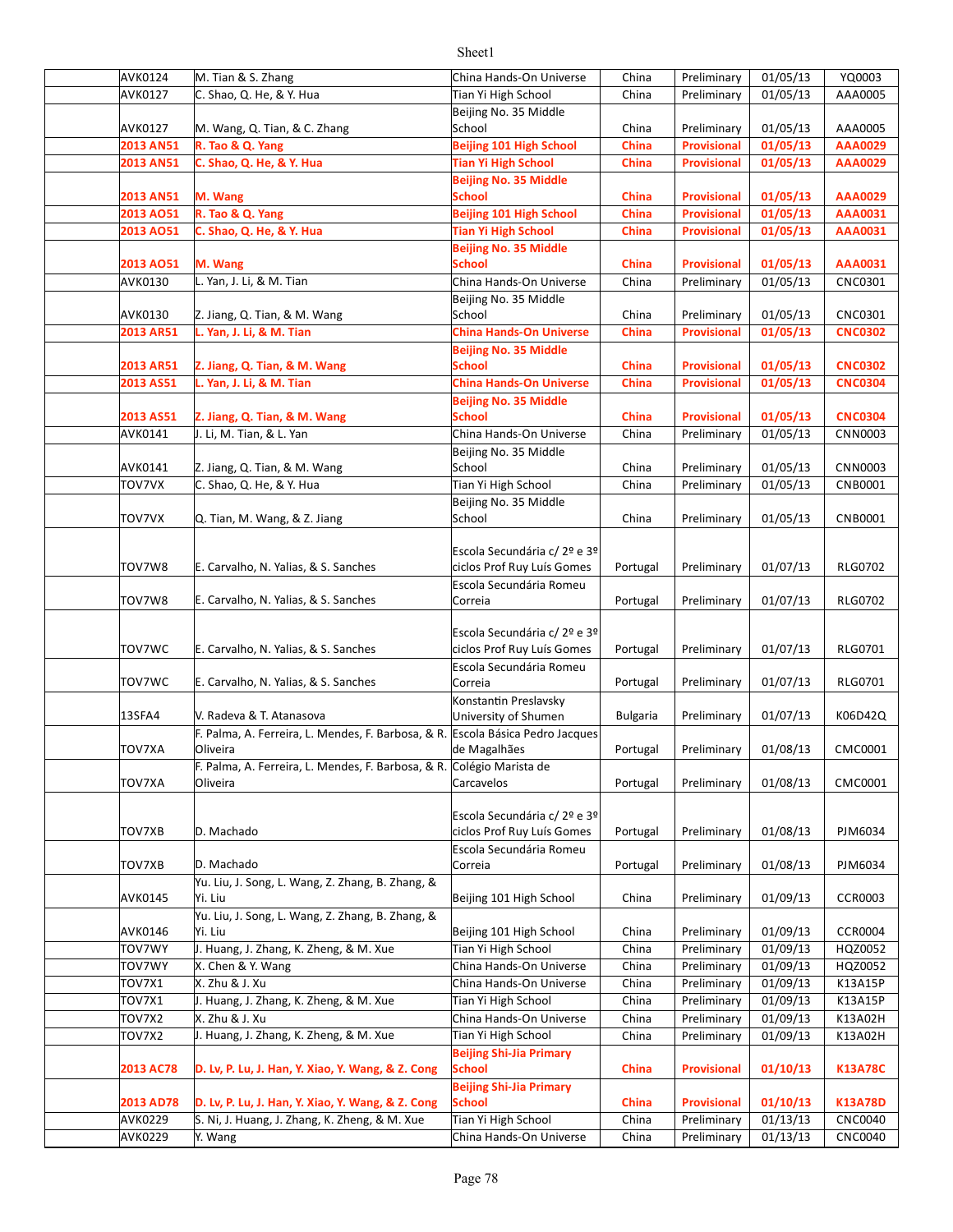#### AVK0230 S. Ni, J. Huang, J. Zhang, K. Zheng, & M. Xue Tian Yi High School | China | Preliminary | 01/13/13 | HYC0074 AVK0230 X. Chen China Hands-On Universe China Preliminary 01/13/13 HYC0074 AVK0234 P. Li China Hands-On Universe China Preliminary 01/13/13 HQZ0003 AVK0234 S. Ni, J. Huang, J. Zhang, K. Zheng, & M. Xue Tian Yi High School | China | Preliminary | 01/13/13 | HQZ0003 TOV7Y0 D. Dimov, D. Dimitrov, E. Enchev, & A. Marinova |Astroclub "Orion", Shumen | Bulgaria | Preliminary | 01/15/13 | 000555 13SFA7 |& E. Schlieper | Neredith College | USA - NC | Preliminary | 01/15/13 | MC00003 TOV7ZI Bulgaria Preliminary 01/15/13 VSR0002 Society, Shumen University TOV7ZD Bulgaria Preliminary 01/15/13 OOO1111 D. Baleva & A. Marinova Astroclub "Orion", Shumen AVK0167 S. Ni, J. Huang, J. Zhang, K.Zheng, & M. Xue Tian Yi High School | China |Preliminary | 01/16/13 | K13A00A AVK0167 Y. Jiang Sanda China Hands-On Universe China Preliminary 01/16/13 K13A00A AVK0170 S. Ni, J. Huang, J. Zhang, K. Zheng, & M. Xue Tian Yi High School | China | Preliminary | 01/16/13 | CNC0053 AVK0170 C. Zhang China Preliminary 01/16/13 CNC0053 AVK0171 S. Ni, J. Huang, J. Zhang, K. Zheng, & M. Xue Tian Yi High School | China | Preliminary | 01/16/13 | K13A91F AVK0171 C. Zhang China Preliminary 01/16/13 K13A91F AVK0174 Liu Luis China Beijing 101 High School China Preliminary 01/16/13 NSK0002 AVK0176 Beijing 101 High School China Preliminary 01/16/13 CNB0055 AVK0178 Liu China Beijing 101 High School | China Preliminary 01/16/13 | HQZ0036 TOV7Z6 Portugal Preliminary 01/18/13 CER0009 TOV7Z6 Portugal Preliminary 01/18/13 CER0009 TOV7YO Uruguay Preliminary 01/18/13 K13AC1Q R. Salvo & D. Gastelu TOV7YP Uruguay Preliminary 01/18/13 K13AB9S R. Salvo & D. Gastelu TOV7YW H. Pitroda, J. Rathod, A. Doshi, & A. Jethva |Institute | India | Preliminary | 01/18/13 | HJD0007 TOV7YY L-M. Biets **Dutch Meteor Society** Belgium Preliminary 01/18/13 JMB0687 **NEO Confirmations All-Portugal, All-Chine, Pan-Bulgaria, IASC, 2013 Jan 7 - Feb 11 Object Students School <b>Location** Date 2013 AM3 | V. Radeva, S. Sterev, & D. Sajnova | Diservatory, Varna | Bulgaria | 01/04/13 2013 AC4 Bulgaria 01/05/13 V. Raqeva & T. Atanasova 2013 AK11 | V. Radeva & C. Iordanov Society, UCTM, Sofia Bulgaria 01/05/13 2013 AJ11 | V. Radeva & S. Turimanova | Varna Bulgaria | 01/05/13 2013 AF4 Spain 01/05/13 S. Gussoni & J.L. García IES Carmen Mar}n Gaite 2013 AM20 |V. Radeva, S. Sterev, & D. Saynova | Observatory, Varna | Bulgaria | 01/07/13 2013 AD20 V. Radeva, S. Sterev, & D. Sainova and B. Peter Baroni, value and Bulgaria | 01/07/13 2013 AJ20  $\parallel$  D. Dimov, D. Dimitrov, E. Enchev, & A. Marinova |Astroclub "Orion", Shumen | Bulgaria | 01/07/13 2012 VC35 NPMG, Sofia Bulgaria 01/07/13 V. Radeva & I. Grydev 2013 AE20 Y. Radeva & T. Atanasova University of Shumen Bulgaria 01/07/13 2013 AO20 | V. Radeva & C. Iordanov Society, UCTM, Sofia Bulgaria 01/07/13 2013 AS27 | V. Radeva & S. Turimanova | Varna Bulgaria | 01/07/13 2012 YK3 S. Gussoni & J.L. García **International State** | Spain | 01/07/13 C. Byrd, A. Krzywinski, C. McDonald, S. McGrath & E. Schlieper V. Radeva Student Astronomical Beijing No. 35 Middle School Beijing No. 35 Middle School B. Zhang, Yu. Liu, J. Song, L. Wang, Z. Zhang & Yi Liu B. Zhang, Yu. Liu, J. Song, L. Wang, Z. Zhang & Yi Liu B. Zhang, Yu. Liu, J. Song, L. Wang, Z. Zhang & Yi Liu D. Damas, D. Santos, C. Silva, C. Deger, & A. Loureiro Agrupamento de Escolas do Cerco D. Damas, D. Santos, C. Silva, C. Deger, & A. Loureiro Agrupamento de Escolas do Padre Benjamim Salgado Observatorios liceales - CES Uruguay Observatorios liceales - CES Uruguay Shree H. J. Doshi IT Institute J-M. Biets Astronomical Club Canopus, Astronomical Observatory, Varna Konstantin Preslavsky University of Shumen Student Astronomical Society, UCTM, Sofia "Ioan Exarh" High School, Varna Astronomical Club Canopus, Astronomical Observatory, Varna Mathematical High School, "Dr. Peter Baron", Varna Konstantin Preslavsky University of Shumen Student Astronomical Society, UCTM, Sofia "Ioan Exarh" High School, Varna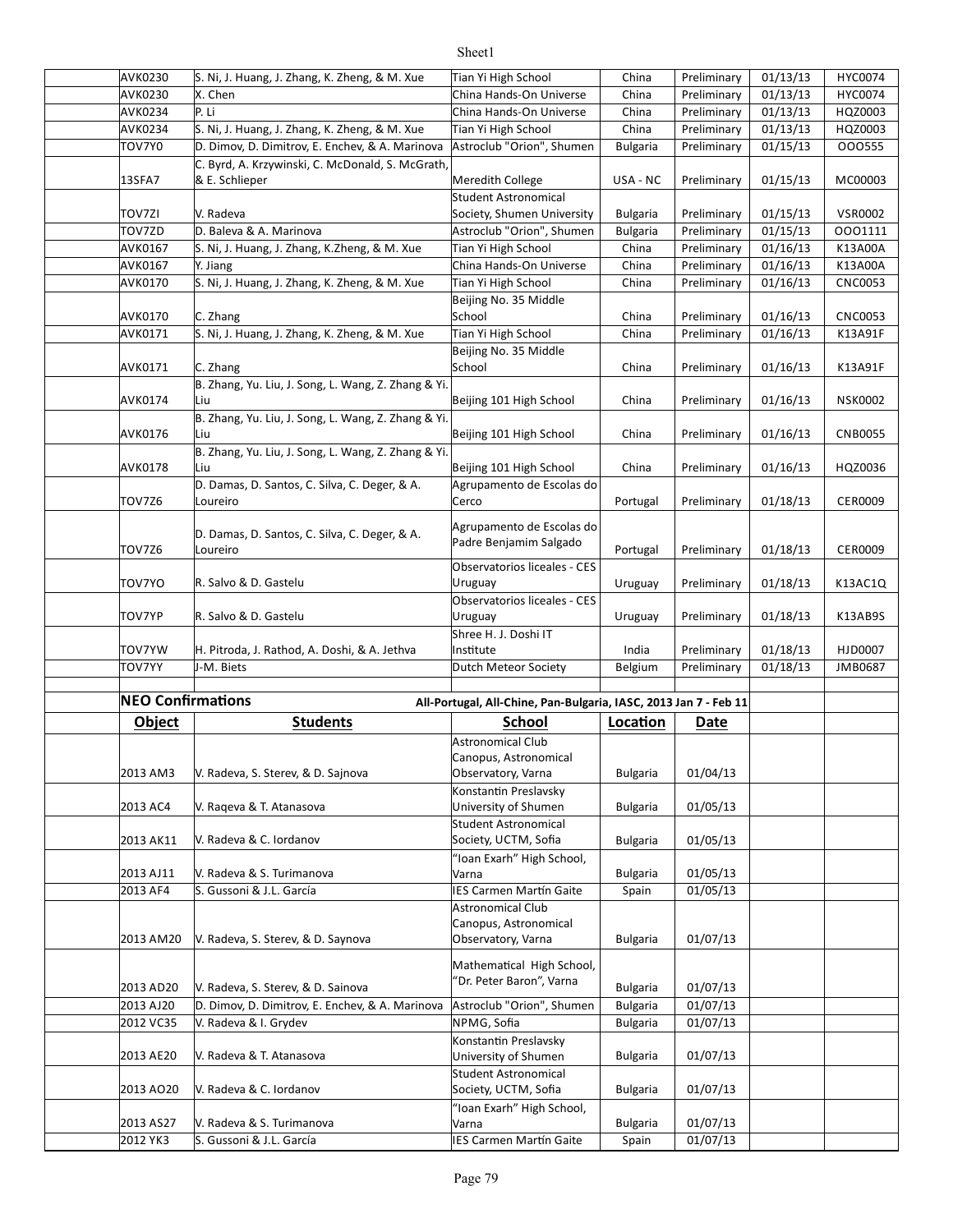|                      | 2013 AU27               | R. Salvo & D. Gastelu                                                        | Observatorios liceales - CES                               |                 | 01/07/13    |  |
|----------------------|-------------------------|------------------------------------------------------------------------------|------------------------------------------------------------|-----------------|-------------|--|
|                      |                         |                                                                              | Uruguay<br>Language High School,                           | Uruguay         |             |  |
|                      |                         |                                                                              | "Frederic Joliot-                                          |                 |             |  |
|                      | 2013 AJ20               | V. Radeva & D. Sainova                                                       | Curie"Varna                                                | <b>Bulgaria</b> | 01/08/13    |  |
|                      | 2013 AA53               | J-M. Biets                                                                   | Dutch Meteor Society                                       | Belgium         | 01/08/13    |  |
|                      |                         |                                                                              |                                                            |                 |             |  |
|                      | 2013 AF76               | C. Sanches                                                                   | Escola Secundária c/ 2º e 3º<br>ciclos Prof Ruy Luís Gomes |                 | 01/15/13    |  |
|                      |                         |                                                                              | Escola Secundária Romeu                                    | Portugal        |             |  |
|                      | 2013 AF76               | C. Sanches                                                                   | Correia                                                    | Portugal        | 01/15/13    |  |
|                      |                         | D. Damas, D. Santos, J. Teixeira, J. Machado, & I. Agrupamento de Escolas do |                                                            |                 |             |  |
|                      | 2013 AQ76               | Fernandes                                                                    | Cerco                                                      | Portugal        | 01/15/13    |  |
|                      |                         |                                                                              | Agrupamento de Escolas do                                  |                 |             |  |
|                      |                         | D. Damas, D. Santos, J. Teixeira, J. Machado, & I.                           | Padre Benjamim Salgado                                     |                 |             |  |
|                      | 2013 AQ76               | Fernandes<br>P. Henriques, D. Lino, R. Crespo, J. Macedo, & F.               |                                                            | Portugal        | 01/15/13    |  |
|                      | 2013 BK16               | Costa                                                                        | Colégio da Bafureira                                       | Portugal        | 01/18/13    |  |
|                      |                         | P. Henriques, D. Lino, R. Crespo, J. Macedo, & F.                            | Escola Secundária Dr                                       |                 |             |  |
|                      | 2013 BK16               | Costa                                                                        | Francisco Fernandes Lopes                                  | Portugal        | 01/18/13    |  |
|                      |                         |                                                                              | Vaptsarov Language School,                                 |                 |             |  |
|                      | 2013 BE18               | D. Yordanov & A. Marinova                                                    | Shumen                                                     | <b>Bulgaria</b> | 01/18/13    |  |
|                      |                         |                                                                              | Student Space Agency,<br>Astronomical                      |                 |             |  |
|                      | 2013 BA73               | V. Radeva, D. Saynova, & B. Nedelchev                                        | Observatory, Varna                                         | <b>Bulgaria</b> | 01/26/13    |  |
|                      |                         |                                                                              |                                                            |                 |             |  |
|                      |                         |                                                                              | Mathematical High School,<br>"Dr. Peter Baron", Varna      |                 |             |  |
|                      | 2013 BJ73               | V. Radeva & S. Sterev                                                        |                                                            | <b>Bulgaria</b> | 01/26/13    |  |
|                      |                         |                                                                              | "Ioan Exarh" High School,                                  |                 |             |  |
|                      | 2013 CX10               | V. Radeva & S. Turimanova                                                    | Varna<br>"Kliment Ochridski" High                          | <b>Bulgaria</b> | 02/05/13    |  |
|                      | 2013 BU65               | V. Radeva & S. Sterev                                                        | School, Varna                                              | <b>Bulgaria</b> | 02/05/13    |  |
|                      | 2013 CR32               | R. Rumenova & M. Dimitrova                                                   | "Quark" Club, Shumen                                       | <b>Bulgaria</b> | 02/05/13    |  |
|                      |                         |                                                                              |                                                            |                 |             |  |
|                      |                         |                                                                              |                                                            |                 |             |  |
| 2013 Feb 13 - Mar 20 |                         |                                                                              |                                                            |                 |             |  |
|                      |                         | <b>All-Portugal Asteroid Search Campaign</b>                                 |                                                            |                 |             |  |
|                      |                         | <b>All-Africa Asteroid Search Campaign</b>                                   |                                                            |                 |             |  |
|                      |                         | <b>International Asteroid Search Campaign</b>                                |                                                            |                 |             |  |
|                      |                         |                                                                              |                                                            |                 |             |  |
|                      | <b>NEO Observations</b> |                                                                              | All-Portugal All-Africa, IASC, 2013 Feb 13 - Mar 20        |                 |             |  |
|                      | <b>Object</b>           | <b>Students</b>                                                              | School                                                     | Location        | <b>Date</b> |  |
|                      | 2013 AM60               | T. Criner, I. Peça, P. Silva, & S. Delgado                                   | Colégio Moderno                                            | Portugal        | 02/12/13    |  |
|                      |                         | T. Cunha, F. Sousa, C. Silva, I. Vieira, & P.                                | Agrupamento de Escolas de                                  |                 |             |  |
|                      | 2013 AM60               | Carneiro                                                                     | Vilar de Andorinho<br>Escola Secundária D.                 | Portugal        | 02/12/13    |  |
|                      | 2013 CN35               | C. Cunha                                                                     | <b>Manuel Martins</b>                                      | Portugal        | 02/12/13    |  |
|                      |                         |                                                                              | Agrupamento de Escolas                                     |                 |             |  |
|                      | 2013 AB53               | A. Ribeiro, A. Rodrigues, R. Ribeiro, & D. Oliveira                          | Padre Benjamim Salgado                                     | Portugal        | 02/12/13    |  |
|                      |                         |                                                                              | ORION - Sociedade                                          |                 |             |  |
|                      |                         |                                                                              | Científica de Astronomia do                                |                 |             |  |
|                      | 2013 AU76               | D. Silva, B. Ribeira, C. Pereira, & J. Vieira                                | Minho<br>Escola Básica D. Duarte,                          | Portugal        | 02/12/13    |  |
|                      | 2013 AL11               | P. Fonseca                                                                   | Viseu                                                      | Portugal        | 02/12/13    |  |
|                      |                         |                                                                              | Escola Básica e Secundária                                 |                 |             |  |
|                      | 2013 CT36               | J. Luna, T. Martins, & A. Gonçalves                                          | de Albufeira                                               | Portugal        | 02/12/13    |  |
|                      |                         |                                                                              | Bareket Observatory Team                                   |                 |             |  |
|                      | 2013 CW35               | A. Assouline                                                                 | - 1                                                        | Israel          | 02/12/13    |  |
|                      | 2009 SN98               |                                                                              | <b>Bareket Observatory Team</b><br>$-2$                    |                 |             |  |
|                      |                         | A. Yosef                                                                     | Student Space Agency,                                      | Israel          | 02/12/13    |  |
|                      | 2003 DC14               | V. Radeva, I. Popov, & S. Sterev                                             | <b>Astronomical Observatory</b>                            | <b>Bulgaria</b> | 02/12/13    |  |
|                      |                         | C. Byrd, A. Krzywinski, C. McDonald, S. McGrath,                             |                                                            |                 |             |  |
|                      | 2012 RV16               | A. Rashid, & E. Schlieper                                                    | Meredith College                                           | USA - NC        | 02/12/13    |  |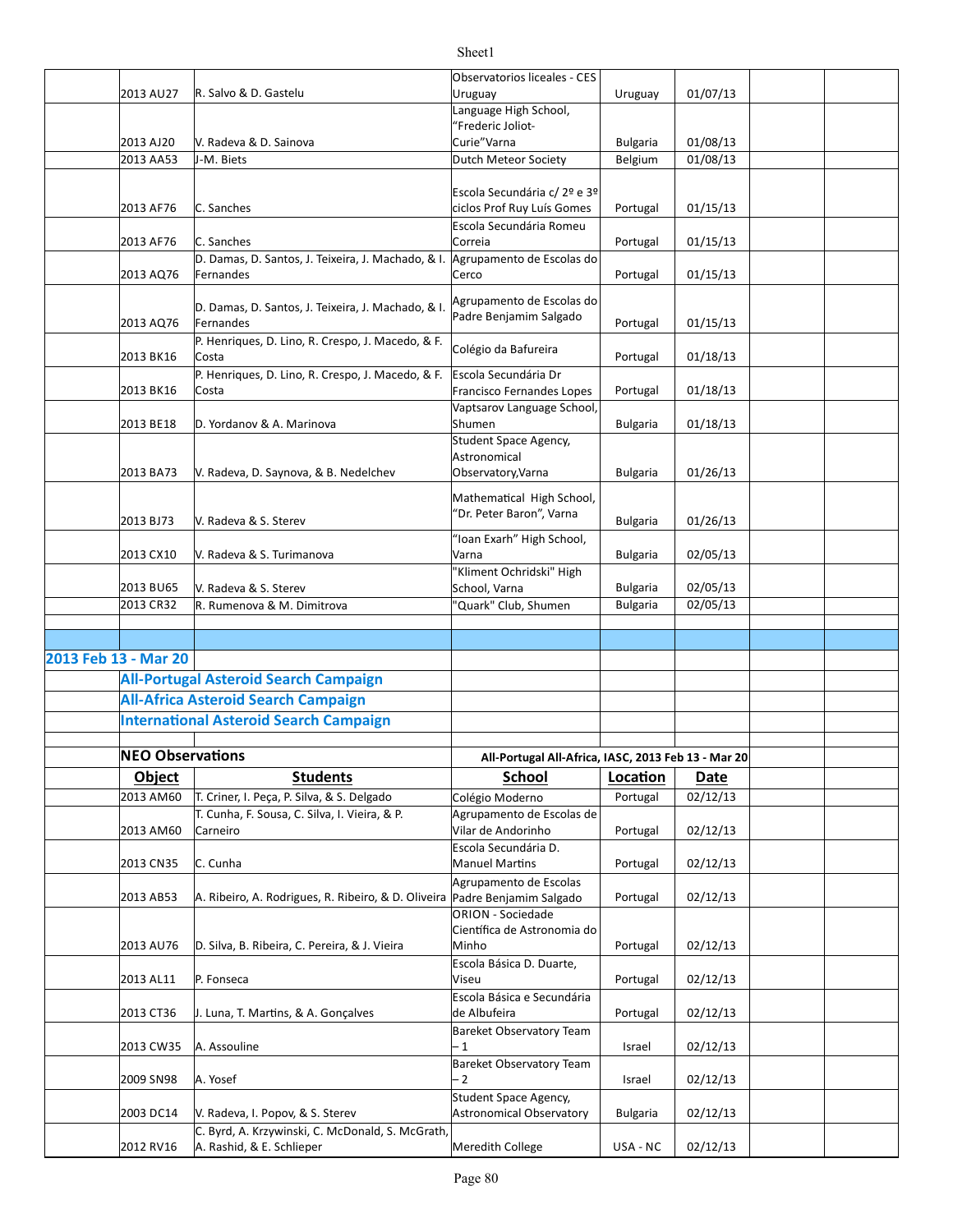#### 2012 WC35 D. Nixon USA - CT 02/12/13 2010 RK64 C. Paulo **Mondane** Mozambique 02/12/13 2013 AM60 R. Carapito & I. Carapito **by the Caracter Control** Batalha **Caracter Control** Portugal 2/14/13 2013 CN35 |I. Peça, P. Silva, & S. Delgado Colégio Moderno | Portugal | 02/14/13 2013 AQ72 Portugal 02/14/13 Vilar de Andorinho 2013 AB53 C. Cunha Manuel Martins Portugal 02/14/13 2013 AW52 |D. Oliveira, F. Silva, J. Azevedo, & M. Fernandes |Padre Benjamim Salgado | Portugal | 02/14/13 2012 XF112 S. Bilbao & F. Bilbao Portugal 1 02/14/13 2013 CR35 Ferreira Gomes Portugal | 02/14/13 2002 PM93 Portugal 02/14/13 2013 CP35 D. Perfeito, S. Silva, & F. Andrade Braamcamp Freire Refugal | 02/14/13 2004 TQ71 D. Perfeito, S. Silva, & F. Andrade Braamcamp Freire Refugal | 02/14/13 2013 CW35 I. Ziv Israel 02/14/13 2013 AE4 | V. Radeva, I. Ivanov, P. Daskalov, & A. Ivanov | Astronomical Observatory | Bulgaria | 02/14/13 2012 TY79 A. Rashid, & E. Schlieper Meredith College Nusa - NC 32/14/13 2013 CD29 C. Ramos & R. Cabral **Cabral Communist Communist Communist Communist Communist Communist Communist Co** 2013 CT36 C. Bento **Delaya External Strutter and Strutter** de Mértola **COVID-14/13** Portugal | 02/14/13 TOV81K Bulgaria 02/16/13 Astronomical Observatory 2013 CP35 |I. Peça, P. Silva, & S. Delgado Colégio Moderno | Portugal | 02/16/13 2013 CT83 | T. Cunha, F. Sousa, C. Silva, P. Lima, & P. Carneiro | Vilar de Andorinho | Portugal | 02/16/13 2013 CJ89 C. Cunha Manuel Martins Portugal | 02/16/13 2013 CQ35 E. Caterina & A. Seguro **Depart to Community Control** Portugal | 02/16/13 2013 AE69 Portugal 02/16/13 2012 XY6 D. Silva, C. Pereira, B. Ribeiro & J. Vieira Minho N. Altonion Minho N. Portugal | 02/16/13 2013 AU76 P. Fonseca **P. Fonseca** Portugal 1 02/16/13 2013 CS83 | J. Luna, T. Martins, & A. Gonçalves | de Albufeira | Portugal | 02/16/13 2013 AY52 S. Buzatu National State of Miron Costin High School | Romania | 02/16/13 2013 AM60 S. Rowlands The Catholic College Australia | 02/16/13 2013 AW52 | A. Barros & J. Rodrigues | Northern Comment | Sao Tome | 02/16/13 2012 QP17 A.Bourioune and the control association and Algeria and O2/16/13 2013 CT36 C. Ramos & R. Cabral **C. Portugal 1996** C. Ramos & R. Cabral **C. Cabral C. Accord C. Portugal 1997** Portugal 1 Haddam-Killingworth High School Universidade Eduardo Mondlane Escola Secundária da Batalha T. Cunha, F. Sousa, C. Silva, I. Vieira, & P. Carneiro Agrupamento de Escolas de Escola Secundária D. Manuel Martins Agrupamento de Escolas Padre Benjamim Salgado Agrupamento de Escolas Duarte Lopes G. Alves, J. Pereira, J. Morais, G. Pereira, & L. Ferreira Escola Secundária Augusto Gomes G. Alves, J. Pereira, J. Morais, G. Pereira, & L. Ferreira Escola Secundária Augusto Gomes Escola Secundária Braamcamp Freire Escola Secundária Braamcamp Freire **Bareket Observatory Team** – 1 Student Space Agency, Astronomical Observatory C. Byrd, A. Krzywinski, C. McDonald, S. McGrath, Escola Secundária Antero de Quental A. Cavaco, C. Guilherme, C. Barbosa, C. Palma, & EB 2,3/ES de São Sebastião C. Bento de Mértola V. Radeva Student Space Agency, Agrupamento de Escolas de Vilar de Andorinho Escola Secundária D. Agrupamento de Escolas Duarte Lopes D. Raposo, G. Palma, J. Pereira, J. Paulino & J. Romana EB 2.3/ES de São Sebastião de Mértola ORION - Sociedade Científica de Astronomia do Minho Escola Básica D. Duarte, Viseu Escola Básica e Secundária de Albufeira F. Vasluianu, A. Vasluianu, I. Buta, A. Anghelus, 8 E. James, A. James, L. Backhaus, M. Marinac, & S. Rowlands **Instituto Superior** Politécnico H. Bounaas, M. Saidani, I. Messaci, & A.Bourioune Sirius Astronomy Association Escola Secundária Antero de Quental

Sheet1

Duarte Lopes

Agrupamento de Escolas 

2008 FN18 D. Oliveira & J. Raio and Allen and Buarte Lopes and Portugal | 02/17/13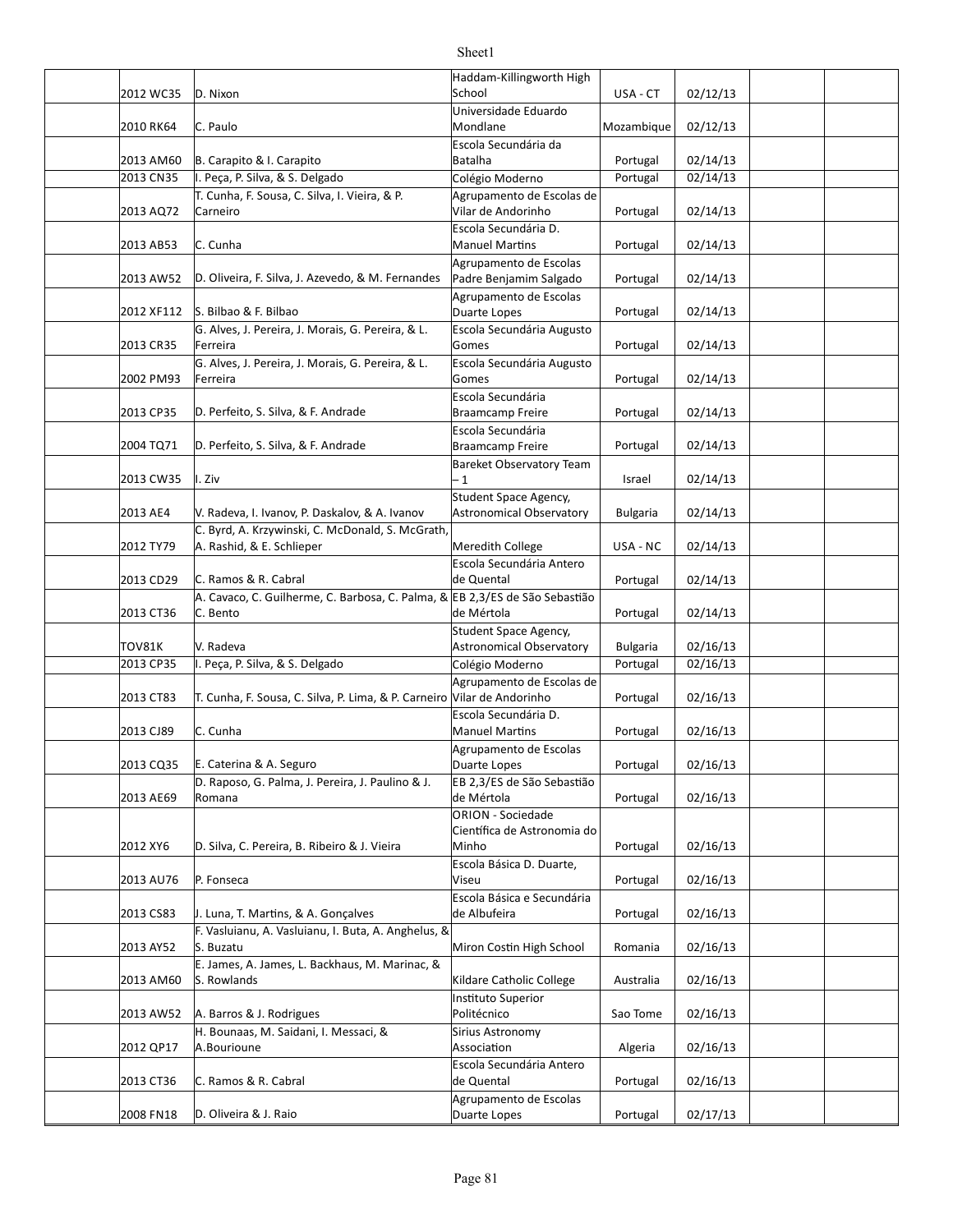|                          |                                                                               | Instituto Superior                                       |                             |                      |  |
|--------------------------|-------------------------------------------------------------------------------|----------------------------------------------------------|-----------------------------|----------------------|--|
| 2010 CV228               | A. Barros & J. Rodrigues                                                      | Politécnico                                              | Sao Tome                    | 02/17/13             |  |
| 2013 CX10                | R. André & V. Vilhena                                                         | Escola Básica José<br>Saramago                           | Portugal                    | 02/17/13             |  |
|                          |                                                                               | Escola Secundária                                        |                             |                      |  |
| 2013 CQ35                | D. Perfeito, S. Silva, F. Andrade, & R. Azevedo                               | Braamcamp Freire                                         | Portugal                    | 02/17/13             |  |
|                          |                                                                               | Escola Básica D. Duarte,                                 |                             |                      |  |
| 2013 AU76                | B. Figueiredo & P. Fonseca                                                    | Viseu                                                    | Portugal                    | 02/17/13             |  |
|                          |                                                                               | Escola Básica e Secundária                               |                             | 02/17/13             |  |
| 2013 CS83                | T. Martins, J. Luna, & A. Gonçalves                                           | de Albufeira<br>Escola Portuguesa de                     | Portugal                    |                      |  |
| 2013 CR35                | F. Carvalho                                                                   | Moçambique - CELP                                        | Mozambique                  | 02/17/13             |  |
|                          |                                                                               | Escola Secundária D. Inês                                |                             |                      |  |
| 2012 CD29                | N. Levytska & P. Carapito                                                     | de Castro                                                | Portugal                    | 02/17/13             |  |
| 2013 CT36                | I. Peça, P. Silva, & S. Delgado                                               | Colégio Moderno                                          | Portugal                    | 02/17/13             |  |
|                          |                                                                               | Escola Secundária D. Inês                                |                             |                      |  |
| 2003 EV158               | N. Levytska & P. Carapito                                                     | de Castro                                                | Portugal                    | 02/17/13             |  |
|                          | N. Levytska & P. Carapito                                                     | Escola Secundária D. Inês<br>de Castro                   |                             | 02/17/13             |  |
| 2010 LO63                |                                                                               | Escola Secundária Maria                                  | Portugal                    |                      |  |
| 2011 UZ317               | N. Correia                                                                    | Lamas                                                    | Portugal                    | 02/17/13             |  |
|                          | J. Cruz, P. Junqueira, R. Pinto, A. Pinheiro,                                 | Agrupamento de Escolas                                   |                             |                      |  |
| 2013 BY45                | C.Pires, & C. Cerqueira                                                       | Fernão de Magalhães                                      | Portugal                    | 02/17/13             |  |
|                          | R. Tiron, V. Vasluianu, F. Vasluianu, I. Buta, & A.                           |                                                          |                             |                      |  |
| 2013 AY52                | Anghelus                                                                      | Miron Costin High School                                 | Romania                     | 02/17/13             |  |
| 2008 RE80                | N. Levytska, J. Quitério, & P. Carapito                                       | Escola Secundária D. Inês<br>de Castro                   |                             | 02/18/13             |  |
|                          |                                                                               | Escola Secundária da                                     | Portugal                    |                      |  |
| 2013 AW52                | B. Carapito & I. Carapito                                                     | Batalha                                                  | Portugal                    | 02/18/13             |  |
| 2013 CW83                | I. Peça, S. Delgado, & P. Silva                                               | Colégio Moderno                                          | Portugal                    | 02/18/13             |  |
|                          | T. Cunha, F. Sousa, C. Silva, I. Vieira, & P.                                 | Agrupamento de Escolas de                                |                             |                      |  |
| 2013 CP35                | Carneiro                                                                      | Vilar de Andorinho                                       | Portugal                    | 02/18/13             |  |
|                          |                                                                               | Agrupamento de Escolas                                   |                             |                      |  |
| 2012 QF23                | P. Martins & F. Estrada                                                       | Duarte Lopes                                             | Portugal                    | 02/18/13             |  |
| 2013 CW35                | M. Domingos & J. Rodrigues                                                    | Instituto Superior<br>Politécnico                        | Sao Tome                    | 02/18/13             |  |
|                          | R. Bessa, L. Ferreira, J. Magalhães, A. Pinheiro, & Escola Secundária Augusto |                                                          |                             |                      |  |
| 2013 DT                  | J. Santos                                                                     | Gomes                                                    | Portugal                    | 02/20/13             |  |
|                          |                                                                               | Escola Secundária Maria                                  |                             |                      |  |
| 2011 UA135               | N. Correia, H. Paz, H. Guerreiro, & R. Escudeiro                              | Lamas                                                    | Portugal                    | 02/20/13             |  |
|                          |                                                                               | Escola Secundária Antero                                 |                             |                      |  |
| 2013 DA                  | C. Ramos & R. Cabral                                                          | de Quental                                               | Portugal                    | 02/20/13             |  |
| 2013 DU                  | J. Cruz, P. Junqueira, R. Pinto, A. Pinheiro,<br>C.Pires, & C. Cerqueira      | Agrupamento de Escolas<br>Fernão de Magalhães            | Portugal                    | 02/20/13             |  |
|                          |                                                                               | Escola Básica D. Duarte,                                 |                             |                      |  |
| 2013 CY129               | I. Barbosa & P. Fonseca                                                       | Viseu                                                    | Portugal                    | 02/20/13             |  |
|                          | V. Vasluianu, R. Ivanesei, D. Nichitoaia, A.                                  |                                                          |                             |                      |  |
| 2013 CX129               | Onofrei, & I. Boroianu                                                        | Miron Costin High School                                 | Romania                     | 02/20/13             |  |
|                          |                                                                               | Student Space Agency,                                    |                             |                      |  |
| 2013 CF129<br>2002 EK155 | V. Radeva, I. Grudev, & S. Sterev<br>N. Maharmeh & M. Hossain                 | <b>Astronomical Observatory</b><br>The Governor's School | <b>Bulgaria</b><br>USA - VA | 02/20/13<br>02/20/13 |  |
| 2004 JS86                | N. Maharmeh & M. Hossain                                                      | The Governor's School                                    | USA - VA                    | 02/20/13             |  |
|                          |                                                                               | Agrupamento de Escolas                                   |                             |                      |  |
| 2001 CV26                | R. Coelho, A. Rodrigues, & F. Silva                                           | Padre Benjamim Salgado                                   | Portugal                    | 02/21/13             |  |
|                          |                                                                               | Escola Básica José                                       |                             |                      |  |
| 2013 CZ133               | S. Pricop & L. Silva                                                          | Saramago                                                 | Portugal                    | 02/21/13             |  |
|                          |                                                                               | Escola Secundária Antero                                 |                             |                      |  |
| 2013 CN129               | D. Mendes, M. Teixeira, & B. Vasconcelos                                      | de Quental                                               | Portugal                    | 02/21/13             |  |
|                          |                                                                               | ORION - Sociedade<br>Científica de Astronomia do         |                             |                      |  |
| 2013 CU129               | D. Silva, C. Pereira, B. Ribeiro, & J. Vieira                                 | Minho                                                    | Portugal                    | 02/21/13             |  |
|                          |                                                                               | Escola Básica D. Duarte,                                 |                             |                      |  |
| 2012 CR35                | I. Barbosa                                                                    | Viseu                                                    | Portugal                    | 02/21/13             |  |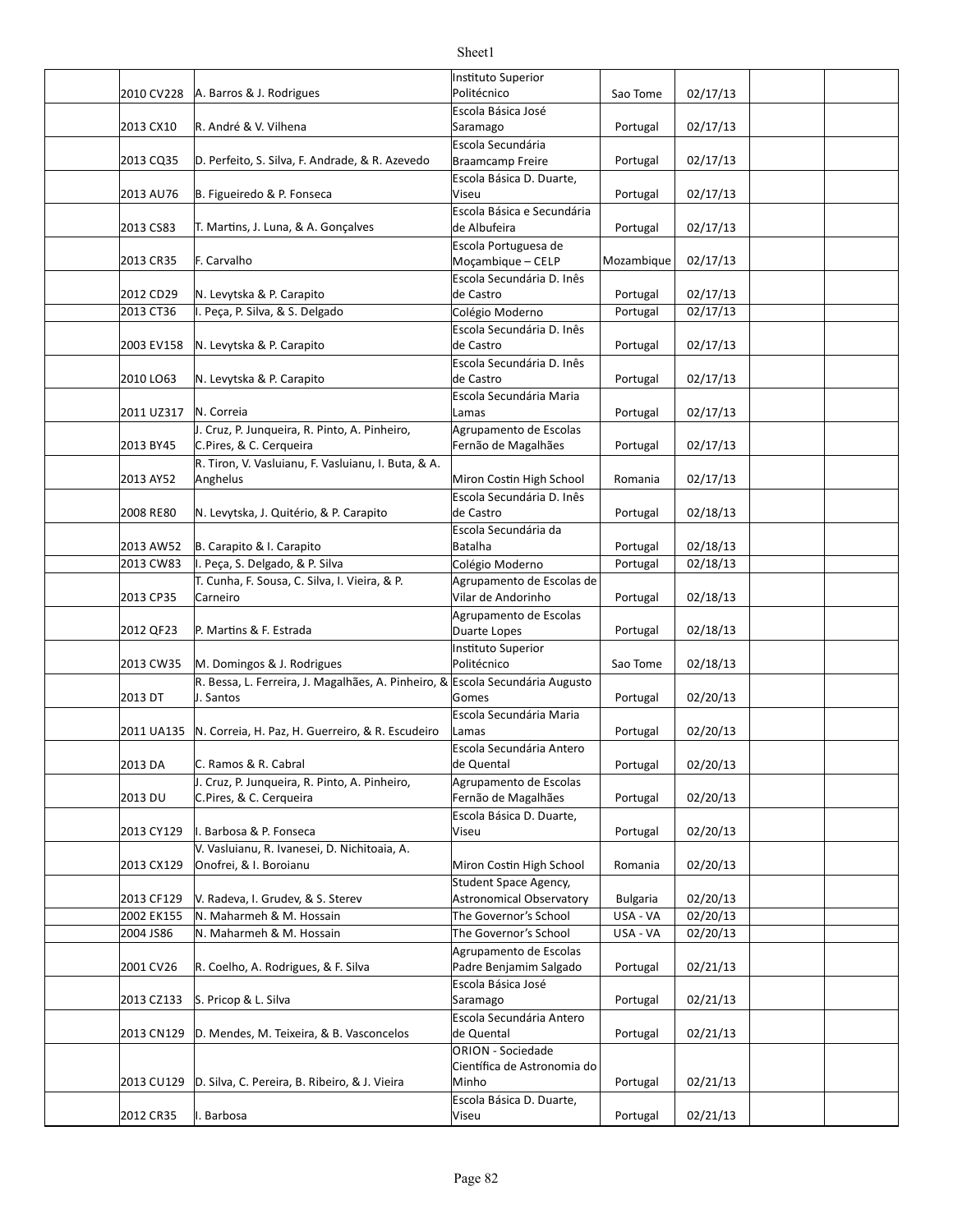|                         |                                                                                   | Escola Básica e Secundária                               |                 |          |  |
|-------------------------|-----------------------------------------------------------------------------------|----------------------------------------------------------|-----------------|----------|--|
| 2013 DU                 | T. Martins, J. Luna, & A. Gonçalves<br>I. Boroianu, F. Vasluianu, R. Ivanesei, D. | de Albufeira                                             | Portugal        | 02/21/13 |  |
| 2013 DA1                | Nichitoaia, & A. Onofrei                                                          | Miron Costin High School                                 | Romania         | 02/21/13 |  |
|                         |                                                                                   | Escola Secundária D. Inês                                |                 |          |  |
| 2013 AU76               | N. Levytska & P. Carapito                                                         | de Castro                                                | Portugal        | 02/23/13 |  |
| 2013 CR35               | I. Peça, P. Silva, & S. Delgado                                                   | Colégio Moderno                                          | Portugal        | 02/23/13 |  |
|                         |                                                                                   | Agrupamento de Escolas de                                |                 |          |  |
| 2007 PU11               | T. Cunha                                                                          | Vilar de Andorinho                                       | Portugal        | 02/23/13 |  |
|                         |                                                                                   | Escola Básica José                                       |                 |          |  |
| 1999 CU3                | S. Pricop & L. Silva                                                              | Saramago                                                 | Portugal        | 02/23/13 |  |
|                         |                                                                                   | Escola Secundária                                        |                 |          |  |
| 7480                    | D. Perfeito, F. Andrade, & S. Silva                                               | Braamcamp Freire                                         | Portugal        | 02/23/13 |  |
| 1917                    | C. Ramos & R. Cabral                                                              | Escola Secundária Antero<br>de Quental                   |                 | 02/23/13 |  |
|                         | J. Cruz, P. Junqueira, R. Pinto, A. Pinheiro, C.                                  | Agrupamento de Escolas                                   | Portugal        |          |  |
| 2003 BB21               | Pires, & C. Cerqueira                                                             | Fernão de Magalhães                                      | Portugal        | 02/23/13 |  |
|                         |                                                                                   | <b>ORION - Sociedade</b>                                 |                 |          |  |
|                         |                                                                                   | Científica de Astronomia do                              |                 |          |  |
| 1991 RB                 | D. Silva, B. Ribeiro, C. Pereira, & J. Veira                                      | Minho                                                    | Portugal        | 02/23/13 |  |
|                         |                                                                                   | Escola Portuguesa de                                     |                 |          |  |
| 2003 BB21               | F. Carvalho                                                                       | Moçambique - CELP                                        | Mozambique      | 02/23/13 |  |
|                         |                                                                                   | Instituto Superior                                       |                 |          |  |
| 1866                    | J. Rodrigues                                                                      | Politécnico                                              | Sao Tome        | 02/23/13 |  |
|                         | H. Bounaas, M. Saidani, R. Boursas, I. Messaci, & Sirius Astronomy<br>A.Bourioune | Association                                              |                 |          |  |
| 99942                   |                                                                                   | Escola Secundária D. Inês                                | Algeria         | 02/23/13 |  |
| 2013 AU76               | N. Levytska & P. Carapito                                                         | de Castro                                                | Portugal        | 02/25/13 |  |
| 2000 DL8                | I. Peça, S. Delgado, & P. Silva                                                   | Colégio Moderno                                          | Portugal        | 02/25/13 |  |
|                         | T. Cunha, F. Sousa, C. Silva, I. Vieira, & P.                                     | Agrupamento de Escolas de                                |                 |          |  |
| 2001 CP44               | Carneiro                                                                          | Vilar de Andorinho                                       | Portugal        | 02/25/13 |  |
|                         |                                                                                   | Agrupamento de Escolas                                   |                 |          |  |
| 2013 DU                 | J. Raio & D. Fonseca                                                              | Duarte Lopes                                             | Portugal        | 02/25/13 |  |
|                         |                                                                                   | Escola Secundária Maria                                  |                 |          |  |
| 2013 BY45               | N. Correia, H. Paz, & R. Escudeiro                                                | Lamas                                                    | Portugal        | 02/25/13 |  |
|                         |                                                                                   | Escola Secundária                                        |                 |          |  |
| 3752                    | D. Perfeito, S. Silva, & F. Andrade                                               | <b>Braamcamp Freire</b>                                  | Portugal        | 02/25/13 |  |
|                         | J. Cruz, P. Junqueira, R. Pinto, A. Pinheiro,                                     | Agrupamento de Escolas                                   |                 |          |  |
| 2000 DN8                | C.Pires, & C. Cerqueira                                                           | Fernão de Magalhães<br><b>ORION - Sociedade</b>          | Portugal        | 02/25/13 |  |
|                         |                                                                                   | Científica de Astronomia do                              |                 |          |  |
| 2006 SO19               | D. Silva, B. Ribeiro, C. Pereira, & J. Veira                                      | Minho                                                    | Portugal        | 02/25/13 |  |
|                         |                                                                                   | Escola Básica D. Duarte,                                 |                 |          |  |
| 99942                   | I. Barbosa & P. Fonseca                                                           | Viseu                                                    | Portugal        | 02/25/13 |  |
|                         |                                                                                   | Escola Básica D. Duarte,                                 |                 |          |  |
| 1036                    | B. Figueiredo & P. Fonseca                                                        | Viseu                                                    | Portugal        | 02/25/13 |  |
|                         |                                                                                   | Escola Básica e Secundária                               |                 |          |  |
| 27461                   | T. Martins, J. Luna, & A. Goncalves                                               | de Albufeira                                             | Portugal        | 02/25/13 |  |
|                         |                                                                                   | Escola Básica e Secundária                               |                 |          |  |
| 2006 WS1                | T. Martins, J. Luna, & A. Gonçalves                                               | de Albufeira                                             | Portugal        | 02/25/13 |  |
| 2010 QD2                | I. Boroianu, F. Vasluianu, I. Neamtu, & B. Ianole                                 | Miron Costin High School                                 | Romania         | 02/25/13 |  |
| 2003 CN17               | V. Radeva & S. Sterev                                                             | Student Space Agency,<br><b>Astronomical Observatory</b> | <b>Bulgaria</b> | 02/25/13 |  |
|                         | C. Byrd, A. Krzywinski, C. McDonald, S. McGrath,                                  |                                                          |                 |          |  |
| 2005 EA60               | A. Rashid, & E. Schlieper                                                         | Meredith College                                         | USA - NC        | 02/25/13 |  |
|                         |                                                                                   | Instituto Superior                                       |                 |          |  |
| 2005 EM30               | J. Rodrigues                                                                      | Politécnico                                              | Sao Tome        | 02/25/13 |  |
|                         |                                                                                   | Instituto Superior                                       |                 |          |  |
| 2010 AJ89               | J. Rodrigues                                                                      | Politécnico                                              | Sao Tome        | 02/25/13 |  |
|                         |                                                                                   | Instituto Superior                                       |                 |          |  |
| 2005 WG140 J. Rodrigues |                                                                                   | Politécnico                                              | Sao Tome        | 02/25/13 |  |
|                         |                                                                                   | Agrupamento de Escolas                                   |                 |          |  |
| 2013 DB                 | J. Azevedo, L. Gomes, P. Coelho, & S. Ribeiro                                     | Padre Benjamim Salgado                                   | Portugal        | 02/25/13 |  |
|                         |                                                                                   | Escola Portuguesa de                                     |                 |          |  |
| 1999 GJ4                | F. Carvalho                                                                       | Moçambique - CELP                                        | Mozambique      | 02/25/13 |  |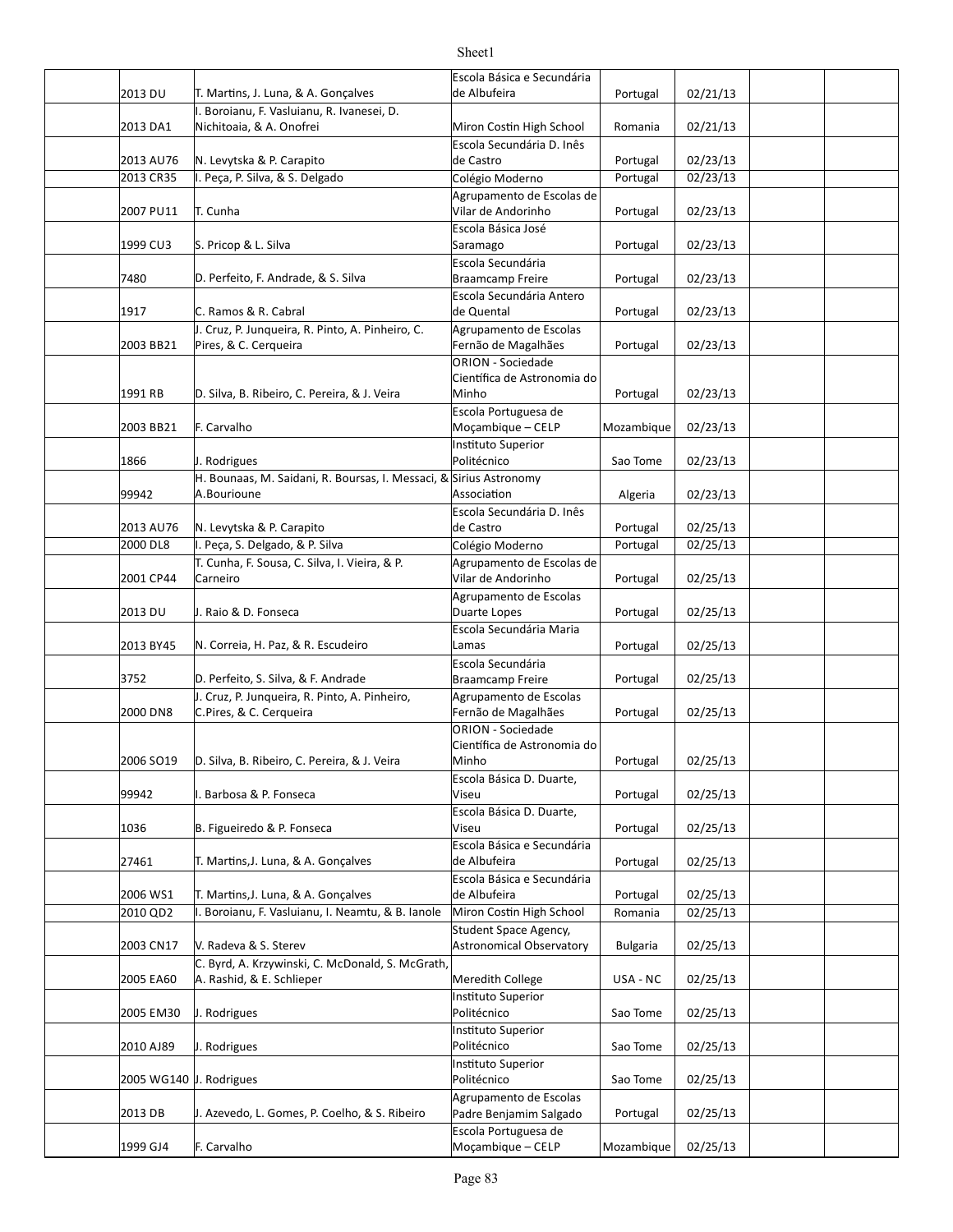# Sheet1 Escola Portuguesa de

|                      |                                                                | Escola Portuguesa de                              |                 |                      |  |
|----------------------|----------------------------------------------------------------|---------------------------------------------------|-----------------|----------------------|--|
| 2004 EV9             | F. Carvalho                                                    | Moçambique - CELP                                 | Mozambique      | 02/25/13             |  |
| 2011 DL19            | N. Levytska & P. Carapito                                      | Escola Secundária D. Inês<br>de Castro            | Portugal        | 03/03/13             |  |
|                      |                                                                | Agrupamento de Escolas de                         |                 |                      |  |
| 2013 CR35            | T. Cunha                                                       | Vilar de Andorinho                                | Portugal        | 03/03/13             |  |
|                      |                                                                | Agrupamento de Escolas                            |                 |                      |  |
| 2013 DR9             | F. Estrada & A. Seguro                                         | Duarte Lopes<br>Escola Secundária Maria           | Portugal        | 03/03/13             |  |
| 2013 DG              | N. Correia & H. Paz                                            | Lamas                                             | Portugal        | 03/03/13             |  |
|                      |                                                                | Escola Básica José                                |                 |                      |  |
| 2013 CX129           | S. Pricop & L. Silva                                           | Saramago                                          | Portugal        | 03/03/13             |  |
| 2013 CE48            | S. Pricop & L. Silva                                           | Escola Básica José<br>Saramago                    | Portugal        | 03/03/13             |  |
|                      |                                                                | EB 2,3/ES de São Sebastião                        |                 |                      |  |
| 2013 BY45            | P. Ginja, P. Alcario, R. Brito, & V. Rosa                      | de Mértola                                        | Portugal        | 03/03/13             |  |
|                      |                                                                | ORION - Sociedade                                 |                 |                      |  |
| 2005 EM30            | B. Ribeiro; D. Silva, J. Vieiram & C. Pereira                  | Científica de Astronomia do<br>Minho              | Portugal        | 03/03/13             |  |
|                      |                                                                | Escola Básica D. Duarte,                          |                 |                      |  |
| 2004 EV9             | I. Barbosa & B. Figueiredo                                     | Viseu                                             | Portugal        | 03/03/13             |  |
|                      | A. Anghelus, A. Vasluianu, I. Buta, F. Vasluianu, &            |                                                   |                 |                      |  |
| 2013 DL1             | L. Buzatu                                                      | Miron Costin High School                          | Romania         | 03/03/13             |  |
|                      |                                                                | Bareket Observatory Team                          |                 |                      |  |
| 2011 VR4             | A. Yosef                                                       | $-1$                                              | Israel          | 03/03/13             |  |
| 2013 DB1             | V. Radeva & S. Sterev                                          | Student Space Agency,<br>Astronomical Observatory |                 | 03/03/13             |  |
|                      |                                                                | Student Space Agency,                             | <b>Bulgaria</b> |                      |  |
| 2001 TR171           | V. Radeva & S. Sterev                                          | Astronomical Observatory                          | <b>Bulgaria</b> | 03/03/13             |  |
|                      | C. Byrd, A. Krzywinski, C. McDonald, S. McGrath,               |                                                   |                 |                      |  |
| 2013 CY129           | A. Rashid, & E. Schlieper                                      | Meredith College                                  | USA - NC        | 03/03/13             |  |
| 2012 XF112           | . Peça, S. Delgado, & P. Silva                                 | Colégio Moderno                                   | Portugal        | 03/03/13             |  |
|                      |                                                                | Escola Secundária D. Inês                         |                 |                      |  |
| 2013 DG<br>2013 CJ89 | N. Levytska & P. Carapito<br>Peça, S. Delgado, & P. Silva      | de Castro                                         | Portugal        | 03/04/13<br>03/04/13 |  |
|                      |                                                                | Colégio Moderno<br>Instituto Superior             | Portugal        |                      |  |
| 2013 DR9             | J. Rodrigues & J. Stock                                        | Politécnico                                       | Sao Tome        | 03/04/13             |  |
|                      |                                                                | Agrupamento de Escolas                            |                 |                      |  |
| 2013 EA              | F. Estrada & J. Raio                                           | Duarte Lopes                                      | Portugal        | 03/08/13             |  |
|                      |                                                                | Escola Básica D. Duarte,                          |                 |                      |  |
| 2007 YV29            | . Barbosa                                                      | Viseu                                             | Portugal        | 03/08/13             |  |
|                      | W. Galeano, R. Nunes, M. Santos, J. Luna, & A.                 | Escola Básica e Secundária                        |                 |                      |  |
| 2005 ES70            | Gonçalves                                                      | de Albufeira                                      | Portugal        | 03/08/13             |  |
| 2002 GA              | W. Galeano, R. Nunes, M. Santos, T. Martins, &<br>A. Gonçalves | Escola Básica e Secundária<br>de Albufeira        | Portugal        | 03/08/13             |  |
|                      |                                                                | Escola Secundária D. Inês                         |                 |                      |  |
| 2013 EC28            | N. Levytska & P. Carapito                                      | de Castro                                         | Portugal        | 03/14/13             |  |
| 2013 CT36            | . Peça, S. Delgado, & P. Silva                                 | Colégio Moderno                                   | Portugal        | 03/14/13             |  |
|                      |                                                                | Agrupamento de Escolas de                         |                 |                      |  |
| 2013 DR9             | T. Cunha & P. Carneiro                                         | Vilar de Andorinho                                | Portugal        | 03/14/13             |  |
| 2009 HQ8             | T. Cunha & P. Carneiro                                         | Agrupamento de Escolas de<br>Vilar de Andorinho   | Portugal        | 03/14/13             |  |
|                      |                                                                | Escola Básica José                                |                 |                      |  |
| 2013 ES11            | S. Pricop & L. Silva                                           | Saramago                                          | Portugal        | 03/14/13             |  |
| 2013 AM14            | M. Guedes                                                      | Agrupamento de Escolas<br>Fernão de Magalhães     | Portugal        | 03/14/13             |  |
|                      |                                                                | Agrupamento de Escolas                            |                 |                      |  |
| 2013 BV29            | M. Guedes                                                      | Fernão de Magalhães<br>Agrupamento de Escolas     | Portugal        | 03/14/13             |  |
| 2012 XJ55            | M. Guedes                                                      | Fernão de Magalhães                               | Portugal        | 03/14/13             |  |
|                      |                                                                | ORION - Sociedade                                 |                 |                      |  |
|                      |                                                                | Científica de Astronomia do                       |                 |                      |  |
| 2013 CW32            | D. Silva, B. Ribeira, C. Pereira, & J. Vieira                  | Minho                                             | Portugal        | 03/14/13             |  |
| 2011 QF23            | B. Figueiredo & P. Fonseca                                     | Escola Básica D. Duarte,<br>Viseu                 | Portugal        | 03/14/13             |  |
|                      |                                                                |                                                   |                 |                      |  |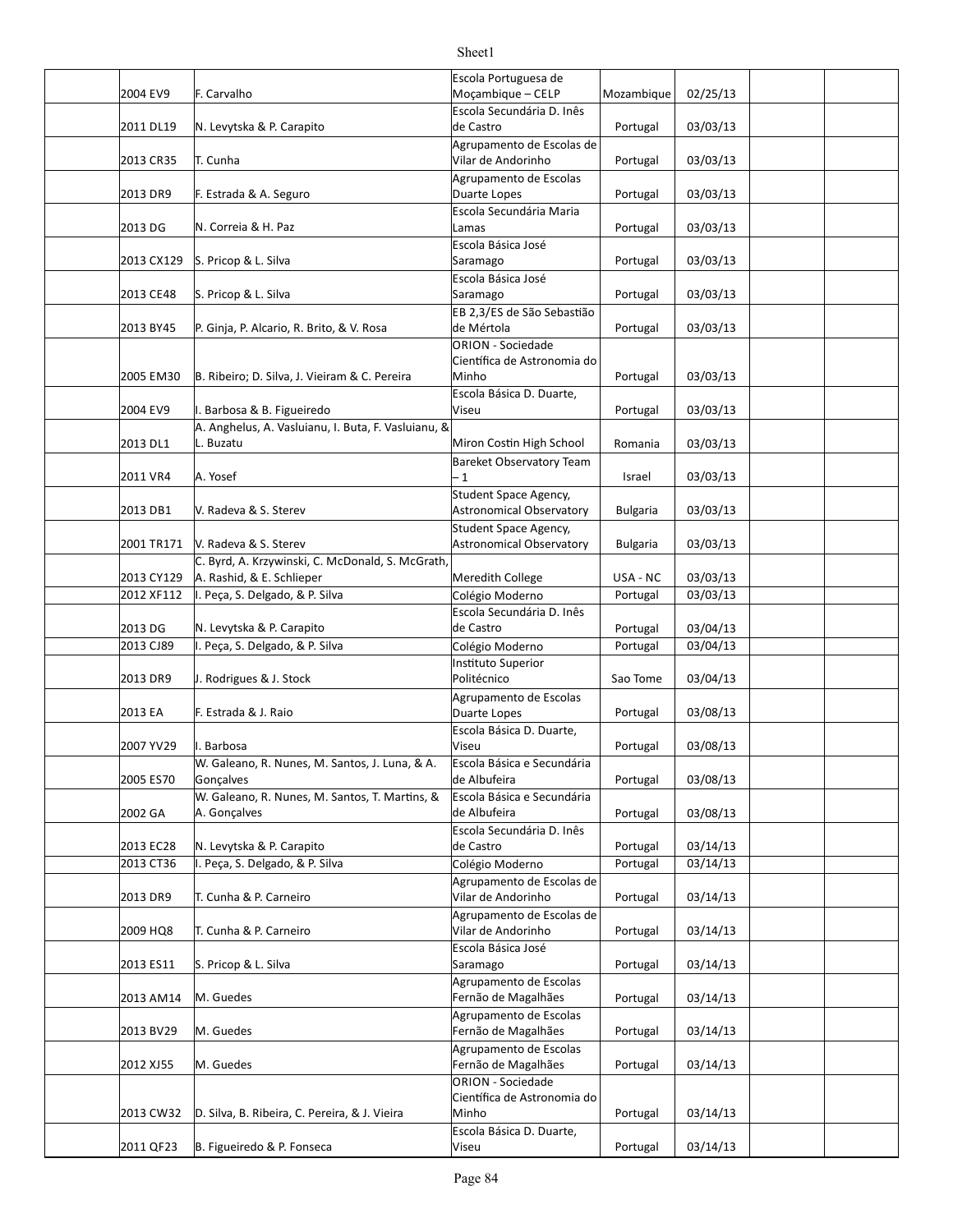#### 2010 FO92 T. Martins, J. Luna, & A. Gonçalves de Albufeira de la portugal de Albufeira de la portugal de 14/13 2006 UN216 Israel 03/14/13 A. Assouline 2013 CU129 J. Rodrigues & J. Stock Politécnico Sao Tome | 03/14/13 2013 CO51 N. Levytska & P. Carapito (de Castro de Castro de Portugal | 03/15/13 2013 CS64 N. Levytska & P. Carapito (de Castro de Castro de la Portugal | 03/15/13 2013 ES11 C. Cunha Cunha Cunha Cunha Cunha Romanuel Martins Reportugal 2015/13 2013 CU129 |V. Radeva, I. Georgiev, A. Ivanov, & T. Ivanov | Astronomical Observatory | Bulgaria | 03/15/13 2013 ED28 F. Carvalho **Moçambique - CELP** Mozambique | 03/15/13 2013 EC28 Algeria 03/15/13 2013 CU129 D. Perfeito, S. Silva, & F. Andrade Braamcamp Freire | Portugal | 03/16/13 2013 EQ4 C. Ramos, R. Cabral, & T. Teves de Quental de Quental Portugal | 03/16/13 2013 EK28 Portugal 03/16/13 Fernão de Magalhães 2013 DU D. Silva, B. Ribeira, C. Pereira, & J. Vieira Minho Numbo Rotugal | 03/16/13 2013 DG B. Figueiredo & I. Barbosa (Viseu Viseu Number 1984) Portugal | 03/16/13 **Main Belt Asteroid Discoveries All-Portugal All-Africa, IASC, 2013 Feb 13 - Mar 20 Object Students School Loca.on Status Date Linked** TOV81K P. Fonseca **Portugal Preliminary Portugal Preliminary** 02/14/13 EDD0003 TOV83I T. Cunha, F. Sousa, C. Silva, P. Lima, & P. Carneiro Vilar de Andorinho | Portugal | Preliminary | 02/16/13 EVA0103 TOV83N C. Cunha Portugal Preliminary 02/16/13 DMM0001 TOV81U I. Ziv Israel Preliminary 02/16/13 ISR2001 TOV82F | C.Pires, & C. Cerqueira Fernão de Magalhães | Portugal | Preliminary | 02/17/13 | CML0004 TOV83Z |N. Correia, H. Paz, & R. Escudeiro |Lamas | Portugal | Preliminary | 02/21/13 |K13C95W TOV840 | N. Correia, H. Paz, & R. Escudeiro | Lamas | Lamas | Portugal | Preliminary | 02/21/13 | K13C90C TOV841 D. Mendes, M. Teixeira, & B. Vasconcelos |de Quental | Portugal | Preliminary | 02/21/13 |ESQ0009 TOV84A |Rodrigues Gomes Portugal Preliminary | 03/03/13 |EAG0001 **2013 EP5 Portugal Provisional 03/03/13 EAG0002 2013 EZ7 Portugal Provisional 03/03/13 ESQ0010 C. Ramos , R. Cabral, & T. Teves** TOV84S N. Gil Israel Preliminary 03/03/13 ISR1001 TOV84V Bulgaria Preliminary 03/03/13 VSR0001 Astronomical Observatory TOV84W Bulgaria Preliminary 03/03/13 VSR0002 Astronomical Observatory TOV84F B. Carapito & I. Carapito And Carapito And Carabito Batalha And Preliminary | 03/04/13 | ESB0028 Escola Básica e Secundária de Albufeira Bareket Observatory Team  $-1$ **Instituto Superior** Politécnico Escola Secundária D. Inês de Castro Escola Secundária D. Inês de Castro Escola Secundária D. Student Space Agency, Astronomical Observatory Escola Portuguesa de I. Messaci, A.Bourioune, H. Bounaas, M. Saidani, Sirius Astronomy & R. Boursas Association Escola Secundária Braamcamp Freire Escola Secundária Antero de Quental M. Guedes Agrupamento de Escolas ORION - Sociedade Científica de Astronomia do Minho Escola Básica D. Duarte, Viseu Escola Básica D. Duarte, Viseu Agrupamento de Escolas de Escola Secundária D. **Manuel Martins** Bareket Observatory Team – 2 J. Cruz, P. Junqueira, R. Pinto, A. Pinheiro, Agrupamento de Escolas Fernão de Magalhães Escola Secundária Maria Lamas Escola Secundária Maria Lamas Escola Secundária Antero de Quental C. Gomes, R. Cruz, M. Neto, M. Paiva, & V. Rodrigues Escola Secundária Augusto Gomes **C. Gomes, R. Cruz, M. Neto, M. Paiva, & V. Rodrigues Escola Secundária Augusto Gomes Escola Secundária Antero de Quental** Bareket Observatory Team – 2 V. Radeva & S. Sterev Student Space Agency, V. Radeva & S. Sterev Student Space Agency, Escola Secundária da Batalha

Sheet1

Mondlane

W. Vilanculo, C. Saude, E. Muguande, P. Saul, &

A. Mabasso

TOV846 Mozambique Preliminary 03/04/13 K11W34Y

Universidade Eduardo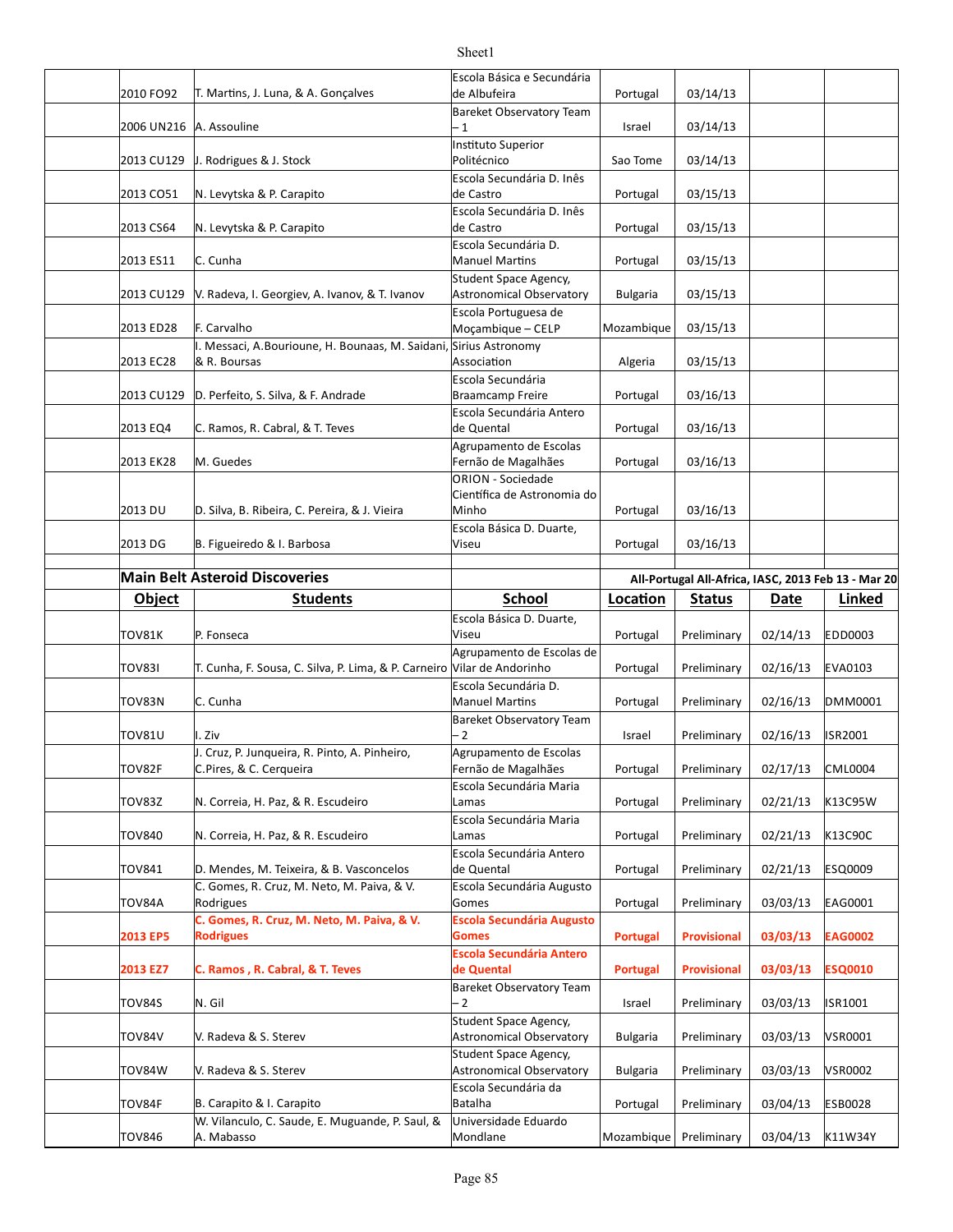| <b>TOV841</b>            | I. Peça, S. Delgado, & P. Silva                                   | Colégio Moderno                                           | Portugal        | Preliminary | 03/04/13 | <b>CML0010</b> |
|--------------------------|-------------------------------------------------------------------|-----------------------------------------------------------|-----------------|-------------|----------|----------------|
|                          |                                                                   | Escola Secundária                                         |                 |             |          |                |
| 13SFAP                   | D. Perfeito, S. Silva, & F. Andrade                               | Braamcamp Freire                                          | Portugal        | Preliminary | 03/08/13 | K13E16F        |
|                          |                                                                   | Escola Secundária Antero                                  |                 |             |          |                |
| TOV85A                   | C. Ramos, R. Cabral, & T. Teves                                   | de Quental                                                | Portugal        | Preliminary | 03/08/13 | EAQ0001        |
|                          |                                                                   | Escola Secundária D. Inês                                 |                 |             |          |                |
| <b>AVK261</b>            | N. Levytska & P. Carapito                                         | de Castro                                                 | Portugal        | Preliminary | 03/14/13 | EIC0349        |
|                          |                                                                   | Escola Secundária da                                      |                 |             |          |                |
| <b>AVK262</b>            | B. Carapito & I. Carapito                                         | <b>Batalha</b>                                            | Portugal        | Preliminary | 03/14/13 | <b>ESB0029</b> |
|                          |                                                                   | Escola Secundária D.                                      |                 |             |          |                |
| AVK264                   | C. Cunha                                                          | <b>Manuel Martins</b>                                     | Portugal        | Preliminary | 03/14/13 | DMM1002        |
|                          |                                                                   | Escola Básica D. Duarte,                                  |                 |             |          |                |
| <b>AVK245</b>            | B. Figueiredo & P. Fonseca                                        | Viseu                                                     | Portugal        | Preliminary | 03/14/13 | K11Q23F        |
|                          |                                                                   | Escola Básica e Secundária                                |                 |             |          |                |
| <b>AVK255</b>            | T. Martins, J. Luna, & A. Gonçalves                               | de Albufeira                                              | Portugal        | Preliminary | 03/14/13 | K13E25E        |
|                          | A. Vasluianu, F. Vasluianu, I. Buta, A. Anghelus, &               |                                                           |                 |             |          |                |
| <b>AVK258</b>            | R. Tiron                                                          | Miron Costin High School                                  | Romania         | Preliminary | 03/14/13 | LMC0037        |
|                          |                                                                   | Bareket Observatory Team                                  |                 |             |          |                |
| <b>AVK259</b>            | A. Assouline                                                      | - 1                                                       | Israel          | Preliminary | 03/14/13 | ISR1002        |
|                          |                                                                   |                                                           |                 |             |          |                |
| <b>NEO Confirmations</b> |                                                                   | All-Portugal All-Africa, IASC, 2013 Feb 13 - Mar 20       |                 |             |          |                |
|                          | <b>Students</b>                                                   | <b>School</b>                                             |                 |             |          |                |
| <b>Object</b>            |                                                                   |                                                           | Location        | Date        |          |                |
|                          |                                                                   | Student Space Agency,                                     |                 |             |          |                |
| 2013 CY128               | V. Radeva, I. Grudev, & I. Popov                                  | Astronomical Observatory                                  | <b>Bulgaria</b> | 02/16/13    |          |                |
|                          |                                                                   | Bareket Observatory Team                                  |                 |             |          |                |
| 2013 CP129               | I. Ziv                                                            | - 2                                                       | Israel          | 02/16/13    |          |                |
| 2013 CJ118               | N. Maharmeh & M. Hossain                                          | The Governor's School                                     | USA - VA        | 02/16/13    |          |                |
|                          |                                                                   | Escola Secundária da                                      |                 |             |          |                |
| 2013 CQ138               | B. Carapito & I. Carapito                                         | <b>Batalha</b>                                            | Portugal        | 02/17/13    |          |                |
|                          | T. Cunha, F. Sousa, C. Silva, I. Vieira, & P.                     | Agrupamento de Escolas de                                 |                 |             |          |                |
| 2013 AF97                | Carneiro                                                          | Vilar de Andorinho                                        | Portugal        | 02/17/13    |          |                |
| 2013 DC1                 | N. Maharmeh & M. Hossain                                          | The Governor's School                                     | USA - VA        | 02/18/13    |          |                |
|                          |                                                                   | Escola Secundária da                                      |                 |             |          |                |
| 2013 DT9                 | B. Carapito & I. Carapito                                         | <b>Batalha</b>                                            | Portugal        | 02/21/13    |          |                |
| 2013 BB25                | N. Maharmeh & M. Hossain                                          | The Governor's School                                     | USA - VA        | 03/04/13    |          |                |
|                          |                                                                   | Escola Secundária Maria                                   |                 |             |          |                |
| 2013 EK20                | N. Correia, H. Paz, & R. Escudeiro                                | Lamas                                                     | Portugal        | 03/08/13    |          |                |
|                          |                                                                   | Escola Básica José                                        |                 |             |          |                |
| 2013 EL20                | S. Pricop & L. Silva                                              | Saramago                                                  | Portugal        | 03/08/13    |          |                |
|                          |                                                                   | ORION - Sociedade                                         |                 |             |          |                |
|                          |                                                                   | Científica de Astronomia do                               |                 |             |          |                |
| 2013 EQ20                | D. Silva, B. Ribeira, C. Pereira, & J. Vieira                     | Minho                                                     | Portugal        | 03/08/13    |          |                |
|                          |                                                                   | Agrupamento de Escolas                                    |                 |             |          |                |
| 2013 ES89                | D. Fonseca & S. Fonseca                                           | Duarte Lopes                                              | Portugal        | 03/14/13    |          |                |
|                          | A. Silva, J. Costa, J. Sequeira, S. Pereira, & B.                 | Escola Secundária Augusto                                 |                 |             |          |                |
| 2013 ER89                | Costa                                                             | Gomes                                                     | Portugal        | 03/14/13    |          |                |
|                          |                                                                   | Escola Secundária da                                      |                 |             |          |                |
| 2013 CC137               | B. Carapito & I. Carapito                                         | <b>Batalha</b>                                            | Portugal        | 03/15/13    |          |                |
|                          |                                                                   | Agrupamento de Escolas de                                 |                 |             |          |                |
| 2013 EM89                | T. Cunha & P. Carneiro                                            | Vilar de Andorinho                                        | Portugal        | 03/15/13    |          |                |
|                          | I. Messaci, A.Bourioune, H. Bounaas, M. Saidani, Sirius Astronomy |                                                           |                 |             |          |                |
| 2013 EH89                | & R. Boursas                                                      | Association                                               | Algeria         | 03/15/13    |          |                |
|                          |                                                                   |                                                           |                 |             |          |                |
|                          |                                                                   |                                                           |                 |             |          |                |
| 2013 Mar 22 - Apr 26     |                                                                   |                                                           |                 |             |          |                |
|                          | <b>All-Uruguay Asteroid Search Campaign</b>                       |                                                           |                 |             |          |                |
|                          |                                                                   |                                                           |                 |             |          |                |
|                          | <b>Global Astronomy Month Asteroid Search Campaign</b>            |                                                           |                 |             |          |                |
|                          |                                                                   |                                                           |                 |             |          |                |
| <b>NEO Observations</b>  |                                                                   | All-Uruguay, Global Astronomy Month, 2013 Mar 22 - Apr 26 |                 |             |          |                |
| <b>Object</b>            | <b>Students</b>                                                   | School                                                    | Location        | Date        |          |                |
| 2013 ER89                | M. Acosta, L. Pontet, & J. Diaz                                   | Colegio San Juan Bautista                                 | Uruguay         | 03/19/13    |          |                |
|                          | R. Katarmal, Z. Mehta, R. Dattani, & D.                           | Shree H.J.Doshi I.T.                                      |                 |             |          |                |
| 4179                     | Meshvaniya                                                        | Institute, Jamnagar                                       | India           | 03/19/13    |          |                |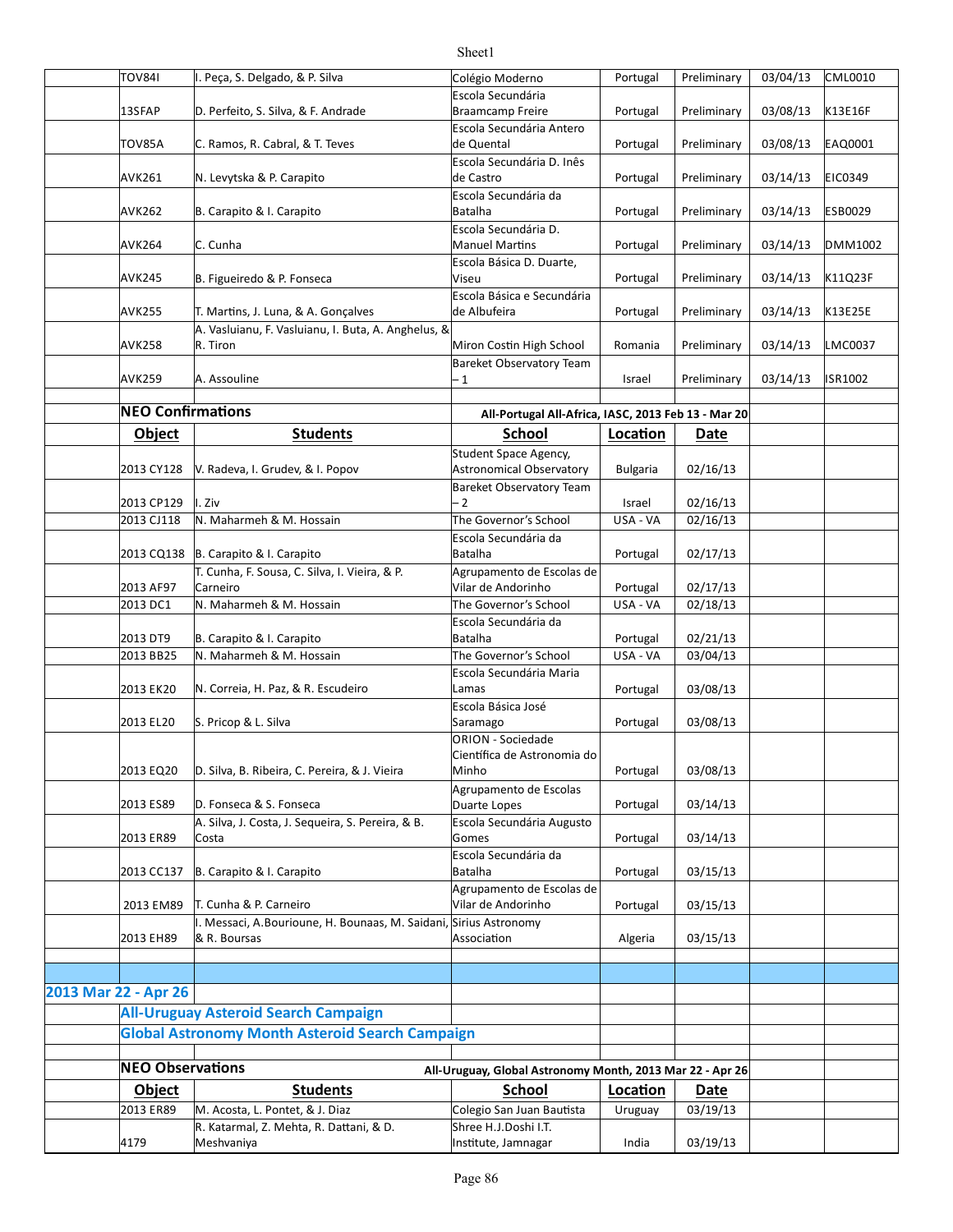| 2009 SC15  | B. Meskoob, Sh. Sahebsara, E. Soltani, E. Aref, R.<br>Fallah, & M. Nagdy      | Eyes of 51 Degrees                                   | Iran          | 03/19/13 |  |
|------------|-------------------------------------------------------------------------------|------------------------------------------------------|---------------|----------|--|
|            |                                                                               |                                                      |               |          |  |
| 2013 DZ    | E. Sandino & E. Vega                                                          | Pierre & Marie Curie School                          | Nicaragua     | 03/19/13 |  |
|            | A. Sadighi, H. Tabatabaie, S. Zarei, M. Hamidi, &                             | Urmia University of                                  |               |          |  |
| 2013 EM89  | R. Zarghamzadeh                                                               | Technology                                           | Iran          | 03/19/13 |  |
| 2013 EH89  | P. Sharma                                                                     | <b>Ahlcon Public School</b>                          | India         | 03/19/13 |  |
| 2013 EQ    | M.C. Molina, J.E.S. Fonseca, & F.B. Ribeiro                                   | <b>UNESP Rio Claro</b><br>Observatorio del Instituto | <b>Brazil</b> | 03/19/13 |  |
| 99942      | P. Rivas, M. Zeballos, & D. Fernández                                         | de Profesores Artigas                                | Uruguay       | 03/20/13 |  |
|            |                                                                               | Observatorio del Instituto                           |               |          |  |
| 2013 EV108 | P. Rivas, M. Zeballos, & D. Fernández                                         | de Profesores Artigas                                | Uruguay       | 03/22/13 |  |
|            | B. Meskoob, Sh. Sahebsara, E. Soltani, E. Aref, R.                            |                                                      |               |          |  |
| 2013 EL89  | Fallah, & M. Nagdy                                                            | Eyes of 51 Degrees                                   | Iran          | 03/22/13 |  |
| 2008 HW1   | A. Sadighi, H. Tabatabaie, S. Zarei, M. Hamid, i &<br>R. Zarghamzadeh         | Urmia University of<br>Technology                    | Iran          | 03/22/13 |  |
| 2013 ES    | P. Sharma                                                                     | Ahlcon Public School                                 | India         | 03/22/13 |  |
| 1999 FB    | M.C. Molina, J. E.S. Fonseca, & F.B. Ribeiro                                  | <b>UNESP Rio Claro</b>                               | <b>Brazil</b> | 03/22/13 |  |
|            |                                                                               | Machine-Electrotechnical                             |               |          |  |
| 2013 AU76  | D. Jovanovic & N. Mijajlovic                                                  | School                                               | Serbia        | 03/22/13 |  |
|            | P. Fernandez Chaves, C. Fernandez, G.                                         |                                                      |               |          |  |
| 2013 EC28  | Fernandez, & M. Gomez                                                         | Liceo de Aiguá                                       | Uruguay       | 03/22/13 |  |
| 2013 EW108 | I. Debenedetti, C. Pignanessi, B. Bouchard, & V.<br>Schierling                | Liceo Juan Luis Perrou<br>Colonia del Sacramento     | Uruguay       | 03/22/13 |  |
|            |                                                                               |                                                      |               |          |  |
| 2009 WL1   | A. Vasluianu, A. Anghelus, I. Buta, & F. Vasluianu Miron Costin High School   |                                                      | Romania       | 03/22/13 |  |
|            | P. Fernandez Chaves, C. Fernandez, G.                                         |                                                      |               |          |  |
| 2009 SC15  | Fernandez, & M. Gomez                                                         | Liceo de Aiguá                                       | Uruguay       | 03/28/13 |  |
|            |                                                                               | Liceo No. 1 Instituto                                |               |          |  |
| 11284      | C. Bitancurt, E. Correa, S. Fabre, & E. García                                | Eduardo Fabini<br>(Observatorio)                     | Uruguay       | 03/28/13 |  |
| 2013 AU76  | M.C. Molina, J.E.S. Fonseca, & F.B. Ribeiro                                   | <b>UNESP Rio Claro</b>                               | <b>Brazil</b> | 03/28/13 |  |
|            | Z. Tomic, M. Stankovic, N. Nedeljkovic, V. &                                  | Serbian Asteroid Search                              |               |          |  |
| 99942      | Djordjevic                                                                    | Team                                                 | Serbia        | 03/28/13 |  |
|            |                                                                               | Shree H.J.Doshi I.T.                                 |               |          |  |
| 2013 AM60  | H. Pitroda, J. Rathod, J. Varia, & D. Meshvaniya                              | Institute, Jamnagar                                  | India         | 03/29/13 |  |
| 2013 FM9   | B. Meskoob, Sh. Sahebsara, E. Soltani, E. Aref, R.<br>Fallah, & M. Naqdy      | Eyes of 51 Degrees                                   | Iran          | 03/29/13 |  |
| 2000 NF5   | P. Sharma                                                                     | Ahlcon Public School                                 | India         | 03/29/13 |  |
| 1999 GJ4   | M.C. Molina, J.E.S. Fonseca, & F.B. Ribeiro                                   | <b>UNESP Rio Claro</b>                               | Brazil        | 03/29/13 |  |
| 2001 CB32  | L. Siddhartha                                                                 | St.Joseph's Public School                            | India         | 03/29/13 |  |
|            | A. Sadighi, H. Tabatabaie, S. Zarei, M. Hamidi &                              | Urmia University of                                  |               |          |  |
| 2013 EV108 | R. Zarghamzadeh                                                               | Technology                                           | Iran          | 03/29/13 |  |
| 2009 UM3   | A. Madam, S. Kubavat, B. Chandarana, & D.<br>Meshvaniya                       | Shree H.J.Doshi I.T.<br>Institute, Jamnagar          | India         | 03/30/13 |  |
|            | B. Meskoob, Sh. Sahebsara, E. Soltani, E. Aref, R.                            |                                                      |               |          |  |
| 1993 EA    | Fallah, & M. Naqdy                                                            | Eyes of 51 Degrees                                   | Iran          | 03/30/13 |  |
| 2013 FQ10  | P. Sharma                                                                     | Ahlcon Public School                                 | India         | 03/30/13 |  |
|            |                                                                               |                                                      |               |          |  |
| 2013 EO126 | A. Vasluianu, A. Anghelus, I. Buta, & F. Vasluianu Miron Costin High School   | Serbian Asteroid Search                              | Romania       | 03/30/13 |  |
| 1866       | Z. Tomic, M. Stankovic, N. Nedeljkovic, & V.<br>Djordjevic                    | Team                                                 | Serbia        | 03/30/13 |  |
|            | A. Sadighi, H. Tabatabaie, S. Zarei, M. Hamidi &                              | Urmia University of                                  |               |          |  |
| 2013 ES89  | R. Zarghamzadeh                                                               | Technology                                           | Iran          | 03/30/13 |  |
|            | B. Meskoob, Sh. Sahebsara, E. Soltani, E. Aref, R.                            |                                                      |               |          |  |
| 2012 TO231 | Fallah, & M. Naqdy                                                            | Eyes of 51 Degrees                                   | Iran          | 04/02/13 |  |
| 2009 KE3   | V. Edwin, S. Enrique, M. Kent, G. Alex, O. Aldair,<br>V. Francis, & S. Andrea | Pierre & Marie Curie School                          |               | 04/02/13 |  |
|            |                                                                               |                                                      | Nicaragua     |          |  |
| 2013 EN89  | A. Anghelus, I. Buta, A. Vasluianu, & F. Vasluianu   Miron Costin High School |                                                      | Romania       | 04/02/13 |  |
| 2013 CN128 | L. Siddhartha                                                                 | St.Joseph's Public School                            | India         | 04/02/13 |  |
|            |                                                                               | Observatorio del Instituto                           |               |          |  |
| 2013 EO126 | P. Rivas, M. Zeballos, & D. Fernández                                         | de Profesores Artigas.                               | Uruguay       | 04/03/13 |  |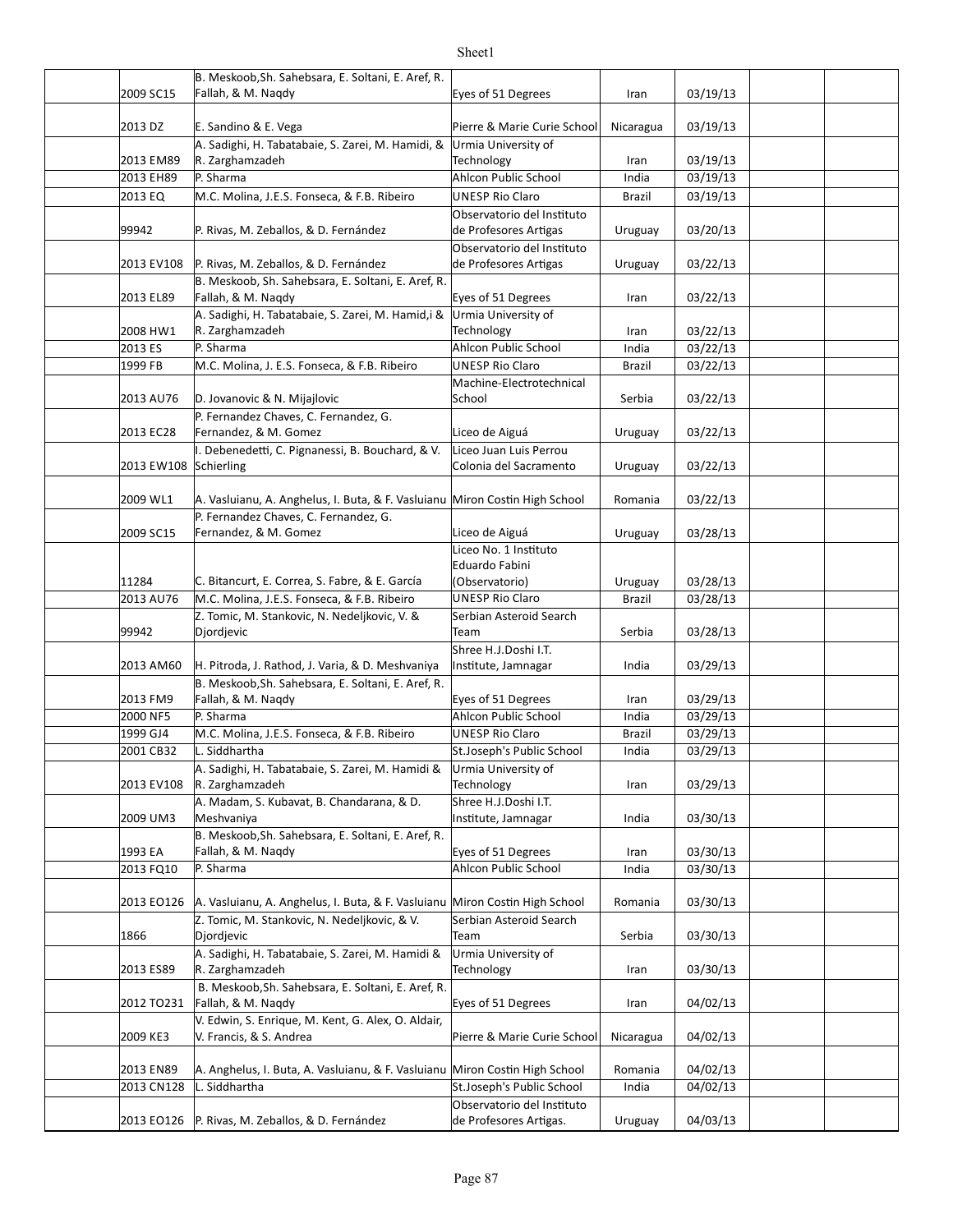|                     |                          | A. Varsakhiya, N. Sheth, S. Kumari, & D.                                                            | Shree H.J.Doshi I.T.                                      |                          |                                      |             |                |
|---------------------|--------------------------|-----------------------------------------------------------------------------------------------------|-----------------------------------------------------------|--------------------------|--------------------------------------|-------------|----------------|
|                     | 2013 EY27                | Meshvaniya<br>B. Meskoob, Sh. Sahebsara, E. Soltani, E. Aref, R.                                    | Institute, Jamnagar                                       | India                    | 04/03/13                             |             |                |
|                     | 2013 EE68                | Fallah, & M. Nagdy                                                                                  | Eyes of 51 Degrees                                        | Iran                     | 04/03/13                             |             |                |
|                     |                          | M. Kent, G. Alex, O. Aldair, V. Francis, & S.                                                       |                                                           |                          |                                      |             |                |
|                     | 2009 KE3                 | Andrea                                                                                              | Pierre & Marie Curie School                               | Nicaragua                | 04/03/13                             |             |                |
|                     | 2013 FW13                | P. Sharma                                                                                           | Ahlcon Public School                                      | India                    | 04/03/13                             |             |                |
|                     | 2013 CU129               | M.C. Molina, J.E.S. Fonseca, & F.B. Ribeiro                                                         | <b>UNESP Rio Claro</b>                                    | <b>Brazil</b>            | 04/03/13                             |             |                |
|                     | 2013 CN222               | L. Siddhartha                                                                                       | St.Joseph's Public School                                 | India                    | 04/03/13                             |             |                |
|                     | 2003 WW87                | A. Sadighi, H. Tabatabaie, S. Zarei, M. Hamidi &<br>R. Zarghamzadeh                                 | Urmia University of<br>Technology                         | Iran                     | 04/03/13                             |             |                |
|                     | 2013 GW68                | L.Siddhartha                                                                                        | St.Joseph's Public School                                 | India                    | 04/20/13                             |             |                |
|                     |                          | P. Fernandez-Chaves, C. Fernandez, G.                                                               |                                                           |                          |                                      |             |                |
|                     | 2013 EL28                | Fernandez, M. Gomez, & B. Pombo                                                                     | Liceo de Aiguá                                            | Uruguay                  | 04/20/13                             |             |                |
|                     |                          | M. Giraudo, F. Perez, U. Ferro, E. Ortiz, & L.                                                      |                                                           |                          |                                      |             |                |
|                     | 2013 GV68                | Pontet                                                                                              | Colegio San Juan Bautista                                 | Uruguay                  | 04/20/13                             |             |                |
|                     | 2013 FQ10                | B. Meskoob, Sh. Sahebsara, E. Soltani, E. Aref, R.<br>Fallah, M. Naqdy                              | Eyes of 51 Degrees                                        | Iran                     | 04/21/13                             |             |                |
|                     |                          | M. Kent, G. Alex, O. Aldair, V. Francis & S.                                                        |                                                           |                          |                                      |             |                |
|                     | 2013 FX13                | Andrea                                                                                              | Pierre & Marie Curie School                               | Nicaragua                | 04/21/13                             |             |                |
|                     | 2000 WJ10                | P. Sharma                                                                                           | Ahlcon Public School                                      | India                    | 04/21/13                             |             |                |
|                     | 2009 SQ104               | P. Fernandez-Chaves, C. Fernandez, G.<br>Fernandez, M. Gomez, & B. Pombo                            | Liceo de Aiguá                                            |                          | 04/22/13                             |             |                |
|                     | 2013 DR9                 | M.C. Molina, J.E.S. Fonseca, & F.B. Ribeiro                                                         | <b>UNESP Rio Claro</b>                                    | Uruguay<br><b>Brazil</b> | 04/22/13                             |             |                |
|                     |                          |                                                                                                     |                                                           |                          |                                      |             |                |
|                     |                          | <b>Main Belt Asteroid Discoveries</b>                                                               | All-Uruguay, Global Astronomy Month, 2013 Mar 22 - Apr 26 |                          |                                      |             |                |
|                     | Object                   | <b>Students</b>                                                                                     | School                                                    | Location                 | <b>Status</b>                        | <b>Date</b> | Linked         |
|                     | <b>AVK282</b>            | M. Acosta, L. Pontet, & J. Diaz                                                                     | Colegio San Juan Bautista                                 | Uruguay                  | Preliminary                          | 03/19/13    | SJB0001        |
|                     | <b>AVK284</b>            | M. Acosta, L. Pontet, & J. Diaz                                                                     | Colegio San Juan Bautista                                 | Uruguay                  | Preliminary                          | 03/19/13    | SBJ0002        |
|                     | <b>AVK281</b>            | M. Acosta, L. Pontet, & J. Diaz                                                                     | Colegio San Juan Bautista                                 | Uruguay                  | Preliminary                          | 03/19/13    | SJB0003        |
|                     |                          | C. Pignanessi, I.Debenedetti, B. Bouchard, & V.                                                     | Liceo Juan Luis Perrou                                    |                          |                                      |             |                |
|                     | <b>AVK279</b>            | Schierling                                                                                          | Colonia del Sacramento                                    | Uruguay                  | Preliminary                          | 03/19/13    | JLP0001        |
|                     | <b>AVK297</b>            | P. Sharma                                                                                           | Ahlcon Public School                                      | India                    | Preliminary                          | 03/22/13    | <b>PRA0006</b> |
|                     |                          | C. Fernández, G. Fernández, M. Gomez, & B.                                                          |                                                           |                          |                                      |             |                |
|                     | 13SFAW                   | Pombo                                                                                               | Liceo de Aiguá                                            | Uruguay                  | Preliminary                          | 04/05/13    | LA0003         |
|                     | 13LB10                   | L. Siddhartha                                                                                       | St. Joseph's Public School                                | India                    | Preliminary                          | 04/05/13    | SID4567        |
|                     | <b>NEO Confirmations</b> |                                                                                                     |                                                           |                          |                                      |             |                |
|                     |                          |                                                                                                     | All-Uruguay, Global Astronomy Month, 2013 Mar 22 - Apr 26 |                          |                                      |             |                |
|                     | Object                   | <b>Students</b>                                                                                     | <b>School</b>                                             | Location                 | Date                                 |             |                |
|                     |                          | A. Sadighi, H. Tabatabaie, S. Zarei, M. Hamidi, & Urmia University of<br>2013 EO126 R. Zarghamzadeh | Technology                                                | Iran                     | 03/20/13                             |             |                |
|                     |                          |                                                                                                     |                                                           |                          |                                      |             |                |
|                     |                          |                                                                                                     |                                                           |                          |                                      |             |                |
| 2013 Apr 28 - Jun 2 |                          |                                                                                                     |                                                           |                          |                                      |             |                |
|                     |                          | <b>All-India Asteroid Search Campaign</b>                                                           |                                                           |                          |                                      |             |                |
|                     |                          | <b>International Asteroid Search Campaign</b>                                                       |                                                           |                          |                                      |             |                |
|                     |                          |                                                                                                     |                                                           |                          |                                      |             |                |
|                     | <b>NEO Observations</b>  |                                                                                                     |                                                           |                          | All-India, IASC, 2013 Apr 28 - Jun 2 |             |                |
|                     | <b>Object</b>            | <b>Students</b>                                                                                     | <b>School</b>                                             | Location                 | Date                                 |             |                |
|                     |                          |                                                                                                     | Ryan International School,                                |                          |                                      |             |                |
|                     | 1999 CV3                 | R.Bakshi & H. Chahal                                                                                | Sector-25, Rohini<br>Ryan International School,           | India                    | 04/25/13                             |             |                |
|                     | 2329                     | R. Bakshi & H. Chahal                                                                               | Sector-25, Rohini                                         | India                    | 04/25/13                             |             |                |
|                     | 2001 XD                  | S. Sachdeva & N. Arora                                                                              | Bal Bharati Public School,<br>Rajinder Nagar              | India                    | 04/25/13                             |             |                |
|                     |                          |                                                                                                     | Bal Bharati Public School,                                |                          |                                      |             |                |
|                     | 2001 GQ2                 | S. Sachdeva & N. Arora                                                                              | Rajinder Nagar                                            | India                    | 04/25/13                             |             |                |
|                     |                          |                                                                                                     |                                                           |                          |                                      |             |                |
|                     |                          |                                                                                                     | Amity International School,<br>Saket                      |                          |                                      |             |                |
|                     | 2013 GQ38                | T. Singh & S. Ranjan                                                                                | Tagore International                                      | India                    | 04/25/13                             |             |                |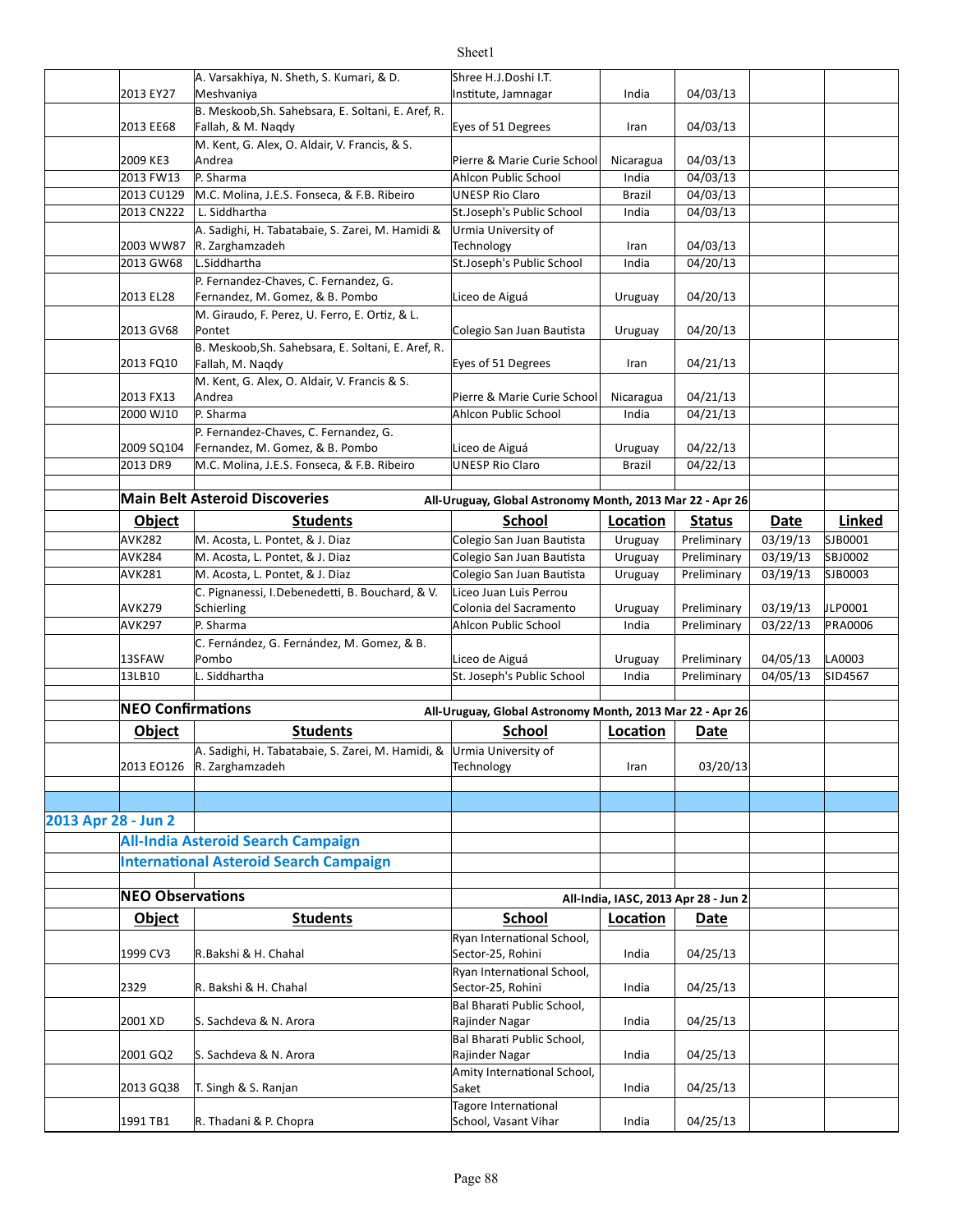| 2013 GR38  | R. Thadani & P. Chopra                                          | Tagore International<br>School, Vasant Vihar              | India           | 04/25/13 |  |
|------------|-----------------------------------------------------------------|-----------------------------------------------------------|-----------------|----------|--|
|            |                                                                 | Delhi Public School, Sector-                              |                 |          |  |
| 2013 GQ38  | J. Sharma                                                       | 45, Gurgaon<br>Bal Bharati Public School.                 | India           | 04/25/13 |  |
| 2011 WU95  | C. Nehal & P. Ranjay                                            | Sector-12, Dwarka                                         | India           | 04/25/13 |  |
| 2002 GT    | S. Kalra & A. Monga                                             | Bal Bharati Public School,<br>Pitampura                   | India           | 04/25/13 |  |
| 2009 SQ104 | Y. Gupta & D. Jain                                              | Step-By-Step School,<br>Sector-132, Noida                 | India           | 04/25/13 |  |
| 2009 BL2   | D. Malik & A. Mushir                                            | G.D. Goenka Public School,<br>Sector-22, Rohini           | India           | 04/25/13 |  |
| 2013 GE84  | V. Radeva, I. Georgiev, I. Grudev, & S. Shterev                 | Astronomical Youth Club,<br>Astronomical Observatory      | <b>Bulgaria</b> | 04/25/13 |  |
| 1866       | V. Radeva, I. Georgiev, I. Grudev, & S. Shterev                 | Asteroid Hunters,<br><b>Astronomical Observatory</b>      | <b>Bulgaria</b> | 04/25/13 |  |
| 1993 UC    | J. Vieira, S. Lopes, S. Fernandes, P. Oliveira & M.<br>Rocha    | Escola Secundária D. Maria<br>П.                          | Portugal        | 04/25/13 |  |
| 2007 JZ20  | M. Alsunni                                                      | Sudan Abu Zer                                             | Sudan           | 04/25/13 |  |
| 2006 FJ9   | R. Siddharth & K. Kumar                                         | St. Mary's School, Sector-<br>19, Dwarka                  | India           | 04/25/13 |  |
| 1998 TA    | R. Siddharth & K. Kumar                                         | St. Mary's School, Sector-<br>19, Dwarka                  | India           | 04/25/13 |  |
| 2013 GU79  | K. Tikare & N. Nanjundappa                                      | <b>Bangalore Astronomical</b><br>Society                  | India           | 04/25/13 |  |
|            |                                                                 | Arwachin International                                    |                 |          |  |
| 2013 GZ79  | B. Shiva Bhaskar & Kushaggra Sharma                             | School, Dilshad Garden                                    | India           | 04/25/13 |  |
| 99942      | K. Tikare & N. Nanjundappa                                      | <b>Bangalore Astronomical</b><br>Society                  | India           | 04/26/13 |  |
| 2013 GR38  | K. Dholakia, J. Nakar, A. Agravat & D.<br>Meshvaniya            | Lakhota Nature Club                                       | India           | 04/26/13 |  |
|            |                                                                 | Bal Bharati Public School,                                |                 |          |  |
| 2012 TV78  | S. Kalra & A. Monga                                             | Pitampura                                                 | India           | 04/26/13 |  |
| 1036       | Y. Gupta & D. Jain                                              | Step-By-Step School,<br>Sector-132, Noida                 | India           | 04/26/13 |  |
| 2001 CV26  | D. Malik & A. Mushir                                            | G.D. Goenka Public School,<br>Sector-22, Rohini           | India           | 04/26/13 |  |
| 11284      | V. Radeva & T. Ivanov                                           | <b>Student Astronomical</b><br>Society, Shumen University | <b>Bulgaria</b> | 04/26/13 |  |
|            |                                                                 | Ryan International School,                                |                 |          |  |
| 1993 UC    | R. Bakshi & H.Chahal                                            | Sector-25, Rohini                                         | India           | 04/27/13 |  |
| 2000 GC2   | J. Vieira, S. Lopes, S. Fernandes, P. Oliveira & S.<br>Oliveira | Escola Secundária D. Maria<br>н.                          | Portugal        | 04/27/13 |  |
| 1990 SP    | M.Alsunni                                                       | Sudan Abu Zer                                             | Sudan           | 04/27/13 |  |
| 2002 JW15  | R. Cabral, C. Ramos & T. Teves                                  | Escola Secundária Antero<br>de Quental                    | Portugal        | 04/27/13 |  |
| 2013 FY13  | I.Khan & Y.Tanwar                                               | Dav Centenary Public<br>School, Paschim Enclave           | India           | 04/27/13 |  |
| 2013 DR9   | S. Sachdeva & N. Arora                                          | Bal Bharati Public School,<br>Rajinder Nagar              | India           | 04/27/13 |  |
| 2013 GF    | R.Thadani                                                       | Tagore International<br>School, Vasant Vihar              | India           | 04/30/13 |  |
| 2013 GQ38  | J. Sharma & C. Bisht                                            | Delhi Public School, Sector-<br>45, Gurgaon               | India           | 04/30/13 |  |
| 2013 GZ79  | S.Kalra & A.Monga,                                              | Bal Bharati Public School,<br>Pitampura                   | India           | 04/30/13 |  |
| 2013 GO3   | Y. Gupta & D. Jain                                              | Step-By-Step School,<br>Sector-132, Noida                 | India           | 04/30/13 |  |
| 2013 EK89  | D. Malik & A. Mushir                                            | G.D. Goenka Public School,<br>Sector-22, Rohini           | India           | 04/30/13 |  |
| 2013 GY68  | J. Vieira, S. Lopes, S. Fernandes, P. Oliveira & M.<br>Rocha    | Escola Secundária D. Maria<br>П.                          | Portugal        | 04/30/13 |  |
| 2013 HO11  | A. Prajapati, N. Ramaiya, S. Jethva & D.<br>Meshvaniya          | Lakhota Nature Club                                       | India           | 04/30/13 |  |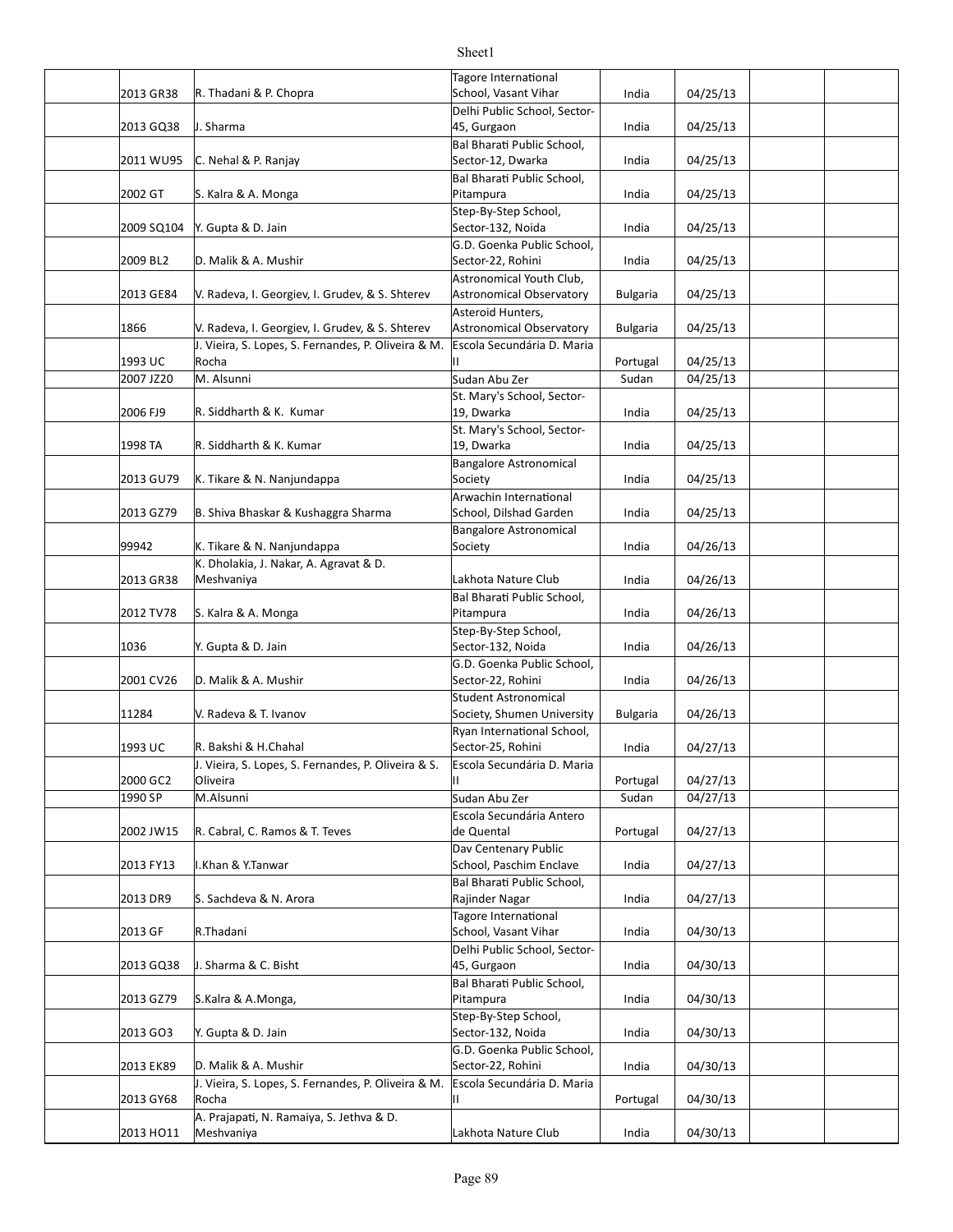#### 2013 GC34 Y. Radeva, S. Schterev, I. Grudev & I. Georgiev Astronomical Observatory | Bulgaria | 04/30/13 2013 HN11 N. Sriram & T. Simran North Communist Charles Mayur Vihar North Communist Communist Communist Commun 2013 GU79 V. Radeva, I. Grudev, I. Georgiev & S. Schterev Astronomical Observatory | Bulgaria | 04/30/13 2013 GU79 India 05/01/13 T. Singh & S. Ranjan 2013 GZ79 R. Thadani & P. Chopra 1988 (School, Vasant Vihar | India | 05/01/13 2013 EC28 C.Bisht & J.Sharma 1988 1998 125, Gurgaon 1998 11 | 11 | 11 | 11 | 05/01/13 1993 FS |N.Caturvedi & R.Popli |Sector-12, Dwarka | India | 05/01/13 2013 GV68 |I.Khan & Y.Tanwar School, Paschim Enclave India 05/01/13 2013 GC34 S. Sachdeva & N. Arora Rajinder Nagar India 05/01/13 2013 HO India 05/01/13 T. Akshita Nau]yal 2013 GY68 India 05/01/13 R. Siddhart &K. Kumar 2013 GQ38 R. Cabral, C.Ramos & T. Teves de antique de Quental de la protugal de 1 05/01/13 2000 OB22 S.Kalra & A.Monga and the control of the pitampura and the control of the control of the control of t 2013 GV79 | Y. Gupta & D. Jain **India** | Cector-132, Noida | India | 05/02/13 2013 GK69 Jethva & D. Meshvaniya Lakhota Nature Club India 05/02/13 2013 GU38 Y. Radeva & T. Ivanov The Society, Shumen University | Bulgaria | 05/02/13 2013 GQ38 Y. Radeva & S. Schterev **Article State Controller Astronomical Observatory** Bulgaria | 05/02/13 2013 GE84 N. Radeva & S. Schterev Astronomical Observatory Bulgaria | 05/02/13 2013 HO11 |V. Radeva & S. Schterev Astronomical Observatory | Bulgaria | 05/02/13 2013 GV68 S.Oliveira & B. Oliveira (1994) And All Control (1994) And Dunnel Development (1995/02/13 2013 HS11 Sudan 05/02/13 M. Alsunni Sudan Abu Zer 2013 EU9 India 05/08/13 J. Sharma & C. Bisht 2013 JF1 India 05/08/13 2103 JF1-1 N.Chaturvedi & R.Popli Sector-12, Dwarka India 05/08/13 2013 JX2 S.Kalra & A.Monga **S.Kalra & A.Monga** S.Kalra B.A. Monga S.C. Pitampura S.C. 2013 JX2 S.C. 105/08/13 2012 XY6 India 05/08/13 R.Bakshi & H.Chahal 2012 XF55 S.Sachdeva & N. Arora Rajinder Nagar India 05/08/13 2013 HO11 India 05/08/13 S.Ranjan & T.Singh 2013 FD11 R. Thadani & P. Chopra 1988 (School, Vasant Vihar | India | 05/08/13 2013 HJ19 India 05/08/13 A.Harjai & P.Teva]a 2013 GU79 India 05/08/13 T. Akshita Nau]yal 2013 JE1 India 05/08/13 K. Tikare & N. Nanjundappa Astronomical Youth Club, Astronomical Observatory Ryan International School, Mayur Vihar Asteroid Hunters, **Astronomical Observatory** Amity International School, Saket Tagore International School, Vasant Vihar Delhi Public School, Sector-45, Gurgaon Bal Bharati Public School, Sector-12, Dwarka .Khan & Y.Tanwar Dav Centenary Public Bal Bharati Public School. Rajinder Nagar St. Gregorios School, Sector-11, Dwarka St. Mary's School, Sector-19. Dwarka Escola Secundária Antero de Quental Bal Bharati Public School, Pitampura Step-By-Step School, Sector-132, Noida Y. Tanwar, I.Khan, A. Prajapati, S. Jethva, D. V. Radeva & T. Ivanov **Student Astronomical** V. Radeva & S. Schterev Student Space Agency, V. Radeva & S. Schterev Astronomical Youth Club, V. Radeva & S. Schterev Asteroid Hunters, J. Vieira, S. Lopes, S. Fernandes, P. Oliveira, Escola Secundária D. Maria II Delhi Public School, Sector-45, Gurgaon R. Siddharth St. Mary's School, Sector-19, Dwarka **Bal Bharati Public School,** Sector-12, Dwarka Bal Bharati Public School, Pitampura Ryan International School, Sector-25, Rohini Bal Bharati Public School, Rajinder Nagar Amity International School, Saket Tagore International School, Vasant Vihar Amity International School, Sector-46, Gurgaon St. Gregorios School, Sector-11, Dwarka Bangalore Astronomical Society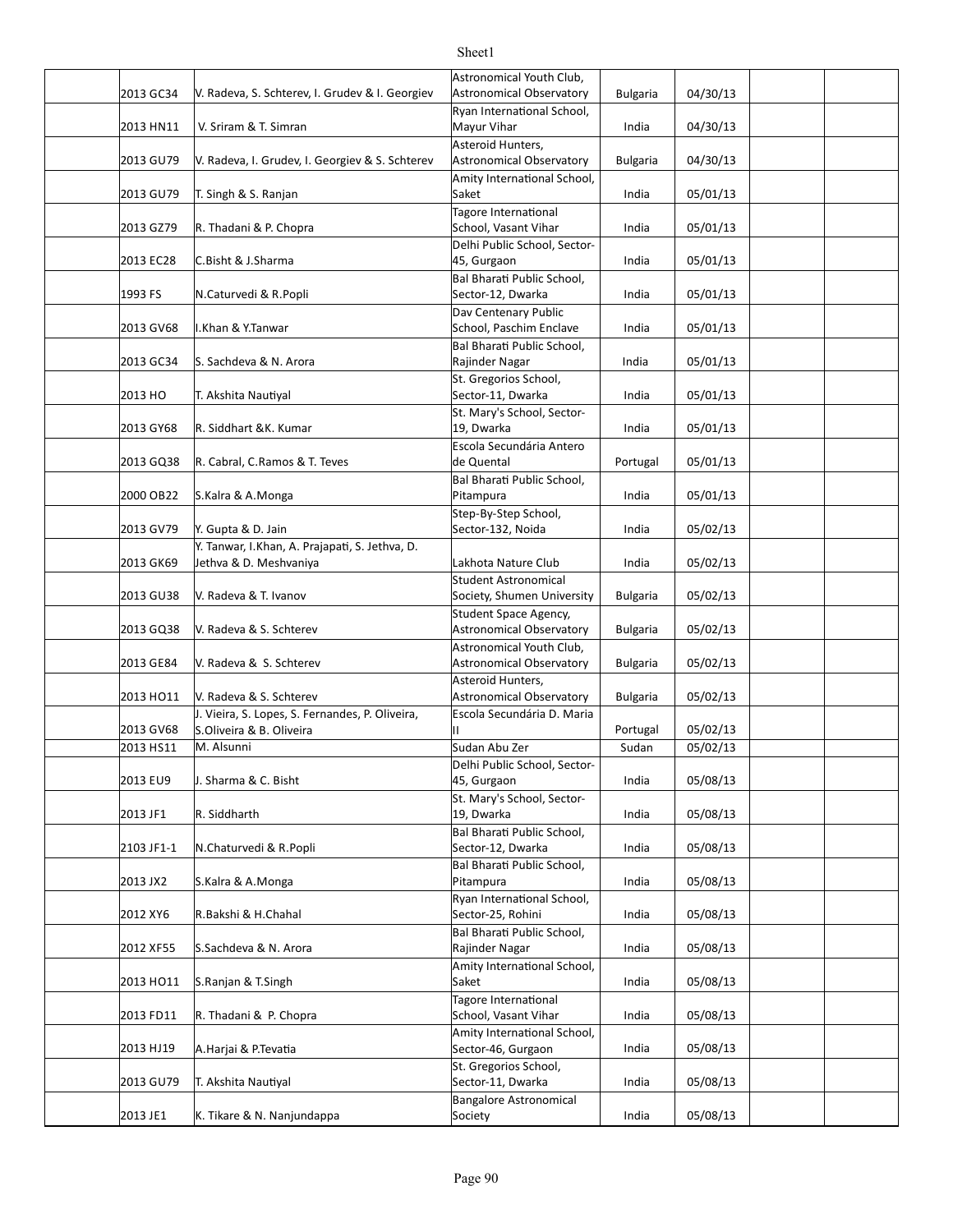#### 2013 GE84 Y. Gupta & D. Jain **India 1998** Sector-132, Noida 195/08/13 2013 GY73 India 05/08/13 K. Joshi, S. Jethva, J. Nakar & D. Meshvaniya Lakhota Nature Club 2013 GQ38 Y. Radeva & S. Scheterev Society, Shumen University | Bulgaria | 05/08/13 2013 HP11 V. Radeva & S. Schterev **Article State Controller Astronomical Observatory** Bulgaria | 05/08/13 2013 JE1 Bulgaria 05/08/13 Astronomical Observatory 2013 GZ79 E. Bettencourt entity and the set of Francisco Fernandes Lopes | Portugal | 05/08/13 2013 FW13 Sudan 05/08/13 M.Alsunni Sudan Abu Zer 2013 GY68 D. Mendes, B. Vasconcelos, M. Teixeira (de Quental de and de la portugal | 05/08/13 2000 EV106  $\left|$ V. Edwin, S. Enrique, M. Kent, G. Alex & O. Aldair $\left| \right|$ Pierre & Marie Curie School $\left| \right|$  Nicaragua  $\left| \right|$  05/08/13 2013 CN222 India 05/09/13 R. Bakshi & H. Chahal 2012 TA219 India 05/09/13 S. Sachdeva & N. Arora 2012 TA219 India 05/09/13 S.Ranjan & T.Singh 2013 HO11 R. Thadani & P. Chopra School, Vasant Vihar | India 05/09/13 2013 GE84 C.Bisht & J.Sharma |45, Gurgaon India 05/09/13 2013 GV68 India 05/09/13 A.Harjai & P.Teva]a 2013 GU79 India 05/09/13 2013 GC34 India 05/09/13 N.Chaturvedi & R.Popli 2013 JF1 |B. Shiva Bhaskar & Kushaggra Sharma |School, Dilshad Garden | India | 05/09/13 2013 GZ79 India 05/09/13 S.Kalra & A.Monga 2013 GU68 India 05/09/13 D. Malik & A.Mushir 2013 GN3 |K. Joshi, S. Jethva, J. Nakar & D. Meshvaniya |Lakhota Nature Club | India | 05/09/13 1998 FJ74 | V. Radeva & S. Schterev | Astronomical Observatory | Bulgaria | 05/09/13 2013 HO11 India 05/12/13 R. Bakshi & H. Chahal 2013 JX2 India 05/12/13 S. Sacjdeva & N. Arora 2013 GE84 India 05/12/13 2013 JH14 |R. Thadani & P. Chopra | School, Vasant Vihar | India | 05/12/13 2013 JE1 Sudan 05/12/13 M. Alsunni Sudan Abu Zer 2013 JF1 India 05/12/13 T. Akshita Nau]yal 1999 CV3 India 05/15/13 2013 HO11 |N.Chaturvedi & R.Popli |Sector-12, Dwarka | India | 05/15/13 2013 GU38 India 05/15/13 B. Shiva Bhaskar & Kushaggra Sharma UJ0B61F India 05/15/13 D.Malik & A.Mushir 2013 GE84 | V. Radeva & S. Shterev | Society, Shumen University | Bulgaria | 05/15/13 2013 HN11 |V. Radeva & S. Shtirkov |Astronomical Observatory | Bulgaria | 05/15/13 Step-By-Step School, Sector-132, Noida V. Radeva & S. Scheterev Student Astronomical V. Radeva & S. Schterev Astronomical Youth Club, V. Radeva & S. Schterev Asteroid Hunters, E. Bettencourt Escola Secundária Dr Escola Secundária Antero de Quental Ryan International School, Sector-25, Rohini Bal Bharati Public School, Rajinder Nagar Amity International School, Saket Tagore International School, Vasant Vihar Delhi Public School, Sector-45, Gurgaon Amity International School, Sector-46, Gurgaon R. Siddharth St. Mary's School, Sector-19, Dwarka Bal Bharati Public School, Sector-12, Dwarka Arwachin International School, Dilshad Garden Bal Bharati Public School, Pitampura G.D. Goenka Public School, Sector-22, Rohini V. Radeva & S. Schterev Astronomical Youth Club. Ryan International School, Sector-25, Rohini Bal Bharati Public School, Rajinder Nagar S. Ranjan Amity International School, Saket Tagore International School, Vasant Vihar St. Gregorios School, Sector-11, Dwarka R. Siddharth St. Mary's School, Sector-19, Dwarka **Bal Bharati Public School,** Sector-12, Dwarka Arwachin International School, Dilshad Garden G.D. Goenka Public School, Sector-22, Rohini V. Radeva & S. Shterev Student Astronomical V. Radeva & S. Shtirkov Student Space Agency,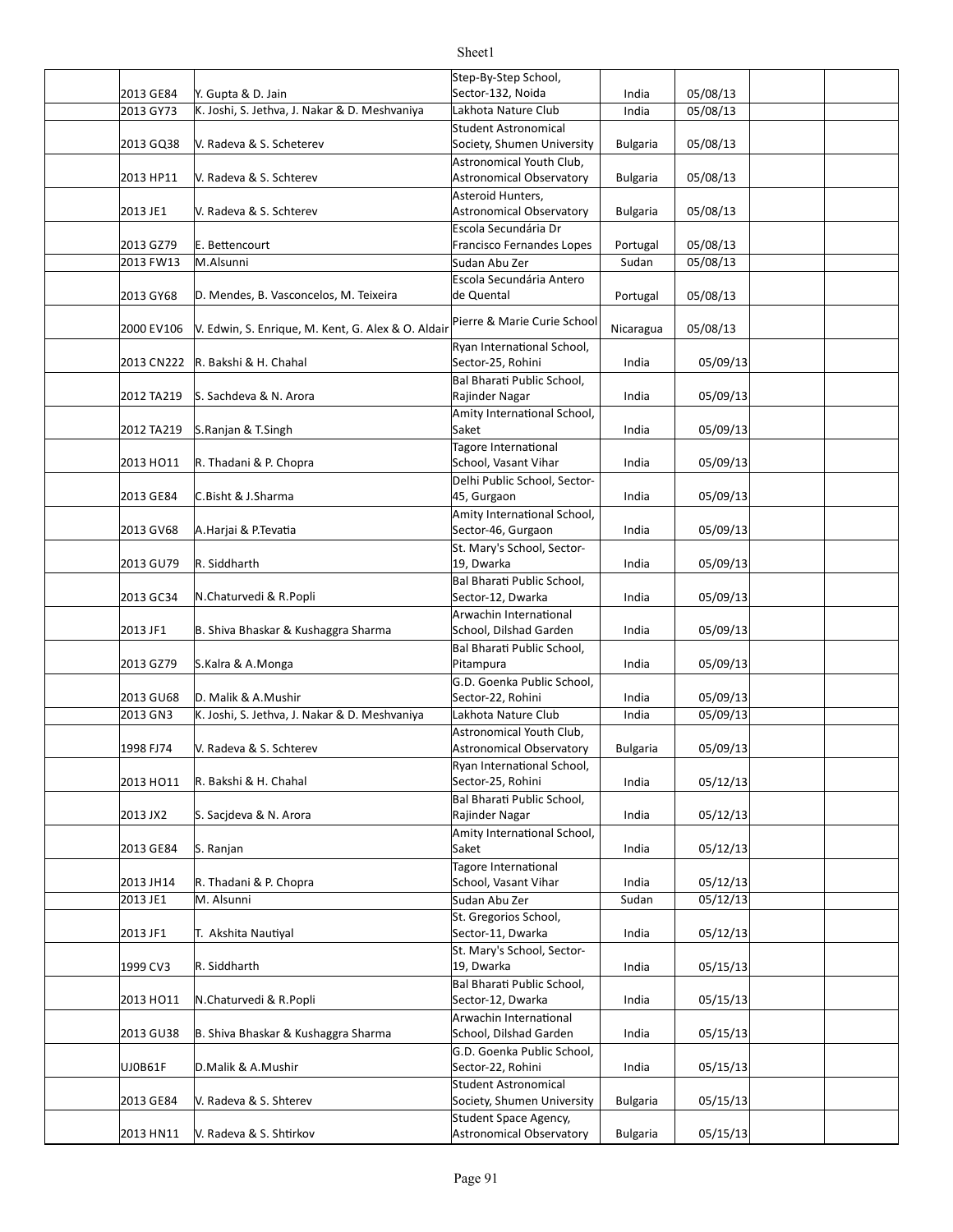#### 2013 JP4 | V. Radeva & S. Shterev | Astronomical Observatory | Bulgaria | 05/15/13 2013 GU79 Bulgaria 05/15/13 Astronomical Observatory 2013 JL22 Portugal 05/15/13 Diaz & M. Rocha 2013 GW79 C. Ramos, T. Teves, & R. Cabral https://de Quental https://www.flood.org/15/13/13/13/19/15/13/13 1999 HF1 India 05/19/13 R.Bakshi & H.Chahal 1999 JD6 India 05/19/13 S. Sachdeva & N. Arora 2013 JE1 India 05/19/13 2013 FY13 |T.Singh & S.Ranjan | Saket | India | 05/19/13 2013 GZ79 India 05/19/13 R.Popli & N.Chaturvedi 2013 JO4 India 05/20/13 R.Bakshi & H.Chahal 3551 India 05/20/13 S. Sachdeva & N. Arora 1999 JV3 |R. Thadani & P. Chopra |School, Vasant Vihar | India | 05/20/13 2013 JX2 | J. Sharma & Chirag Bisht | 45, Gurgaon India | 05/20/13 2006 HB | A. Singh & A. Kumar 10 | 16B, Dwarka | India | 05/20/13 2013 GU79 India 05/20/13 S.Kalra & A.Monga 2002 GT |Y. Gupta & D. Jain India | Sector-132, Noida | India | 05/20/13 1993 UC Sudan 05/20/13 M. Alsunni Sudan Abu Zer 1999 CV3 Portugal 05/20/13 S. Fernandes & João Vieira 2013 ET9 |R. Thadani & P. Chopra |School, Vasant Vihar | India | 05/30/13 2013 JH14 D. Meshvaniya, S. Bhatt, K. Vinchhi & M. Mehta Lakhota Nature Club India 05/30/13 2013 HR11 |V. Radeva & I. Ivanov |Society, Shumen University | Bulgaria | 05/30/13 2013 EK28 | V. Radeva & I. Ivanov | Astronomical Observatory | Bulgaria | 05/30/13 2013 JK22 |V. Radeva & I. Ivanov |Astronomical Observatory | Bulgaria | 05/30/13 2013 JO4 Sudan 05/30/13 M.Alsunni Sudan Abu Zer **Main Belt Asteroid Discoveries All-India, IASC, 2013 Apr 28 - Jun 2 Object Students School Loca.on Status Date Linked** TOV87I | K. Joshi, S. Jethva, J. Nakar & D. Meshvaniya | Lakhota Nature Club | India | Preliminary | 05/09/13 K13H19E 13LB41 India Preliminary 05/12/13 JAI0003 J. Sharma & C. Bisht 13LB37 Portugal Preliminary 05/12/13 ESDM0003 Diaz, & M. Rocha 13LB61 India Preliminary 05/19/13 BBP0106 S.Kalra & A.Monga 13LB59 Bulgaria Preliminary 05/19/13 VSR01 Astronomical Observatory **NEO Confirmations All-India, IASC, 2013 Apr 28 - Jun 2 Object Students School <b>Location** Date V. Radeva & S. Shterev Astronomical Youth Club, V. Radeva & S. Sterev Asteroid Hunters, J. Vieira, S. Lopes, S. Fernandes, P. Oliveira, D. Escola Secundária D. Maria II Escola Secundária Antero de Quental Ryan International School, Sector-25, Rohini Bal Bharati Public School, Rajinder Nagar R. Siddharth St. Mary's School, Sector-19, Dwarka Amity International School, Saket Bal Bharati Public School, Sector-12, Dwarka Ryan International School, Sector-25, Rohini Bal Bharati Public School, Rajinder Nagar Tagore International School, Vasant Vihar Delhi Public School, Sector-45, Gurgaon CRPF Public School, Sector-16B, Dwarka **Bal Bharati Public School,** Pitampura Step-By-Step School, Escola Secundária D. Maria II Tagore International School, Vasant Vihar V. Radeva & I. Ivanov Student Astronomical V. Radeva & I. Ivanov Student Space Agency, V. Radeva & I. Ivanov Astronomical Youth Club, Delhi Public School, Sector-45, Gurgaon J. Vieira, S. Lopes, S. Fernandes, P. Oliveira, D. Escola Secundária D. Maria II **Bal Bharati Public School,** Pitampura V. Radeva & A. Ivanov Student Space Agency, Student Space Agency,

### Sheet1

2013 JJ14 |V. Radeva & S. Schterev | Astronomical Observatory | Bulgaria | 05/09/13

V. Radeva & S. Schterev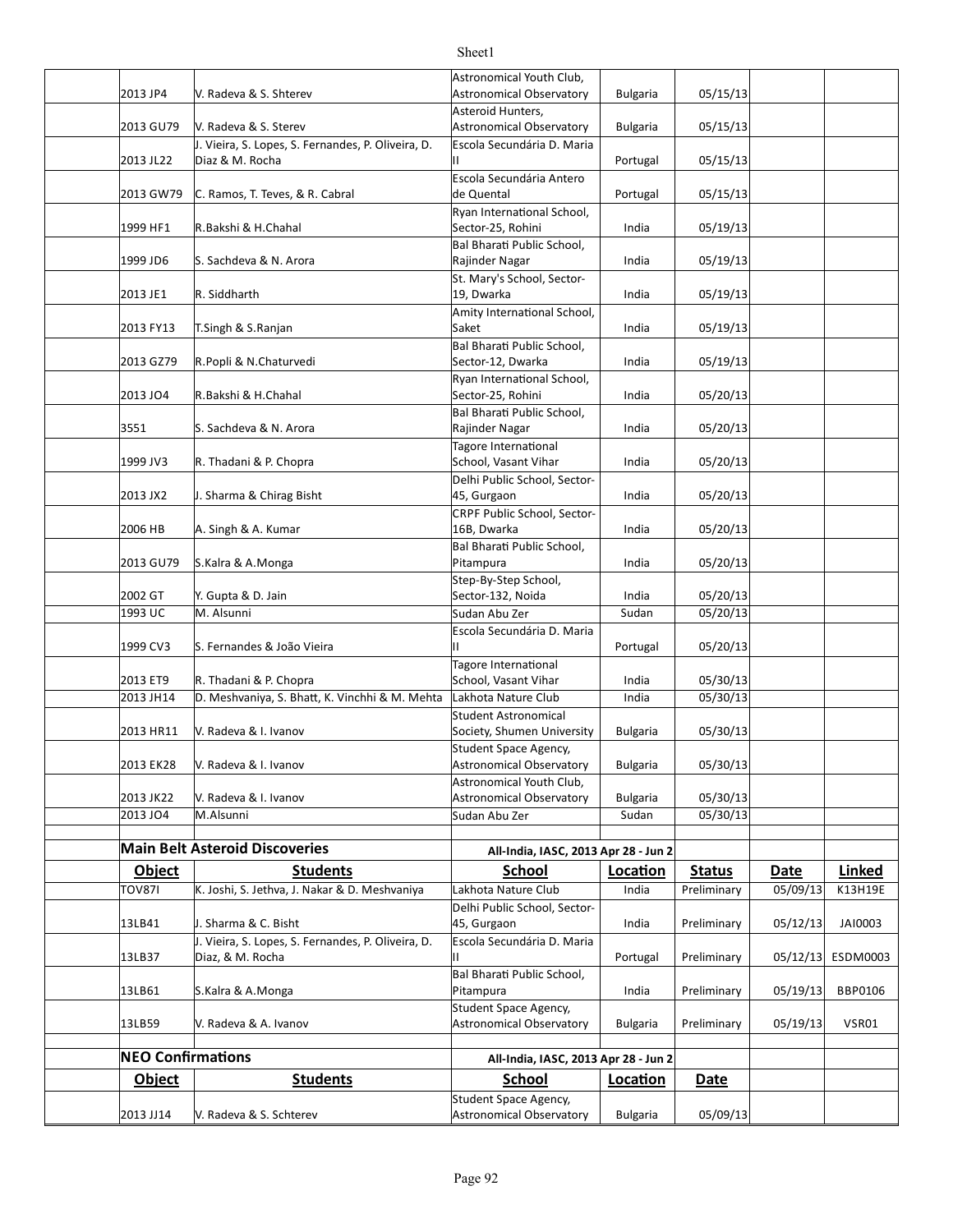|                    |                         |                                           | Asteroid Hunters,                           |                 |                               |  |
|--------------------|-------------------------|-------------------------------------------|---------------------------------------------|-----------------|-------------------------------|--|
|                    | 2013 JD17               | V. Radeva & D. Karakashev                 | <b>Astronomical Observatory</b>             | <b>Bulgaria</b> | 05/12/13                      |  |
|                    |                         |                                           |                                             |                 |                               |  |
|                    |                         |                                           |                                             |                 |                               |  |
|                    |                         |                                           |                                             |                 |                               |  |
| 2013 Jun 3 - Jul 8 |                         |                                           |                                             |                 |                               |  |
|                    |                         | <b>All-India Asteroid Search Campaign</b> |                                             |                 |                               |  |
|                    |                         |                                           |                                             |                 |                               |  |
|                    | <b>NEO Observations</b> |                                           |                                             |                 | All-India, 2013 Jun 3 - Jul 8 |  |
|                    | <b>Object</b>           | <b>Students</b>                           | <b>School</b>                               | Location        | <b>Date</b>                   |  |
|                    |                         |                                           | Ryan International School,                  |                 |                               |  |
|                    | 2013 EU9                | M. Chawla & N. Sharma                     | Vasant Kunj                                 | India           | 06/02/13                      |  |
|                    |                         |                                           | Bal Bharati Public School,                  |                 |                               |  |
|                    |                         |                                           | Sector-14, Rohini, New                      |                 |                               |  |
|                    | 2013 JO4                | D.Singhal & A.Gupta                       | <b>Delhi</b>                                | India           | 06/02/13                      |  |
|                    |                         |                                           | Modern Convent Sr. Sec.                     |                 |                               |  |
|                    | 2013 JQ22               | V.Varshney & V.Goel                       | School, Dwarka                              | India           | 06/02/13                      |  |
|                    |                         |                                           | St. Columba's School,                       |                 |                               |  |
|                    | 2013 JR28               | S.Rawat & M.Singhal                       | <b>Ashok Place</b>                          | India           | 06/02/13                      |  |
|                    |                         |                                           | Summer Fields School,                       |                 |                               |  |
|                    | 2002 FT6                | C. Pandey & U. Menon                      | Kailash Colony, New Delhi                   | India           | 06/02/13                      |  |
|                    |                         |                                           | Navy Children School,                       |                 |                               |  |
|                    | 2000 TO64               | S. Mohanty & M. Joshi                     | Chanakyapuri, New Delhi                     | India           | 06/02/13                      |  |
|                    |                         |                                           | Ryan International School,                  |                 |                               |  |
|                    | 2013 EK28               | M.Chawla & N.Sharma                       | Vasant Kunj                                 | India           | 06/04/13                      |  |
|                    |                         |                                           | <b>Bal Bharati Public School,</b>           |                 |                               |  |
|                    |                         |                                           | Sector-14, Rohini, New                      |                 |                               |  |
|                    | 2008 HD3                | D.Singhal & A.Gupta                       | Delhi                                       | India           | 06/04/13                      |  |
|                    |                         |                                           | Dav Public School, Sector-                  |                 |                               |  |
|                    | 2013 JW17               | A.Chawla & A.Chattaraj                    | 14, Gurgaon                                 | India           | 06/04/13                      |  |
|                    | 1999 HF1                | S. Mannan & N. Tavish                     | Springdales School, Pusa<br>Road, New Delhi |                 | 06/04/13                      |  |
|                    |                         |                                           |                                             | India           |                               |  |
|                    | 2013 KB2                | M. Kundalia & R. Srivastava               | Hillwoods Academy, Preet<br>Vihar, Delhi    | India           |                               |  |
|                    |                         |                                           | Suncity World School,                       |                 | 06/04/13                      |  |
|                    | 2013 JO4                | K. Gupta & A.Varddharajan                 | Suncity, Gurgaon, Haryana                   | India           | 06/04/13                      |  |
|                    |                         |                                           | Ryan International School,                  |                 |                               |  |
|                    |                         |                                           | Greater Noida, Gautam,                      |                 |                               |  |
|                    | 2013 JK22               | V. Kaushik & S. Srivastava                | <b>Budh Nagar</b>                           | India           | 06/04/13                      |  |
|                    |                         |                                           | Birla Vidya Niketan, Sector-                |                 |                               |  |
|                    | 2013 JQ22               | S. Chawla & A. Gupta                      | 4 Pushp Vihar, New Delhi                    | India           | 06/04/13                      |  |
|                    |                         |                                           | Modern School,                              |                 |                               |  |
|                    |                         |                                           | Barakhamba Road, New                        |                 |                               |  |
|                    | 2013 GZ79               | U. Bansal & V. Aggarwal                   | Delhi                                       | India           | 06/04/13                      |  |
|                    |                         |                                           | Gems Akademia                               |                 |                               |  |
|                    |                         |                                           | International School,                       |                 |                               |  |
|                    | 1999 KX4                | V. Agarwal, S. Dasgupta & L. Saha         | Kolkata                                     | India           | 06/04/13                      |  |
|                    | 1866                    | T. Gautam & P. Ningthoukhongjam           | Miranda House University<br>of Delhi, Delhi | India           | 06/04/13                      |  |
|                    |                         |                                           |                                             |                 |                               |  |
|                    |                         |                                           | ACS College of Engineering,                 |                 |                               |  |
|                    | 2013 JZ28               | D. Akash & S. Jithin                      | Kengeri Hobli, Bangaldore                   | India           | 06/04/13                      |  |
|                    |                         |                                           | Modern Convent Sr. Sec.                     |                 |                               |  |
|                    | 1999 HF1                | V. Varshney & V. Goel                     | School, Dwarka                              | India           | 06/11/13                      |  |
|                    |                         |                                           | Bharatiya Vidya Bhavan,                     |                 |                               |  |
|                    |                         |                                           | Kusturba Gandhi Marg,                       |                 |                               |  |
|                    | 2013 KJ6                | S. Dua & U. Gupta                         | New Delhi                                   | India           | 06/11/13                      |  |
|                    |                         |                                           | Summer Fields School,                       |                 |                               |  |
|                    | 2013 KZ1                | C. Pandey & U. Menon                      | Kailash Colony, New Delhi                   | India           | 06/11/13                      |  |
|                    |                         |                                           | Navy Children School,                       |                 |                               |  |
|                    | 2013 KH6                | S. Mohanty & M. Joshi                     | Chanakyapuri, New Delhi                     | India           | 06/11/13                      |  |
|                    |                         |                                           | Apeejay School, Sheikh                      |                 |                               |  |
|                    | 2013 GZ79               | S. Arora & M. Goyal                       | Sarai, New Delhi                            | India           | 06/11/13                      |  |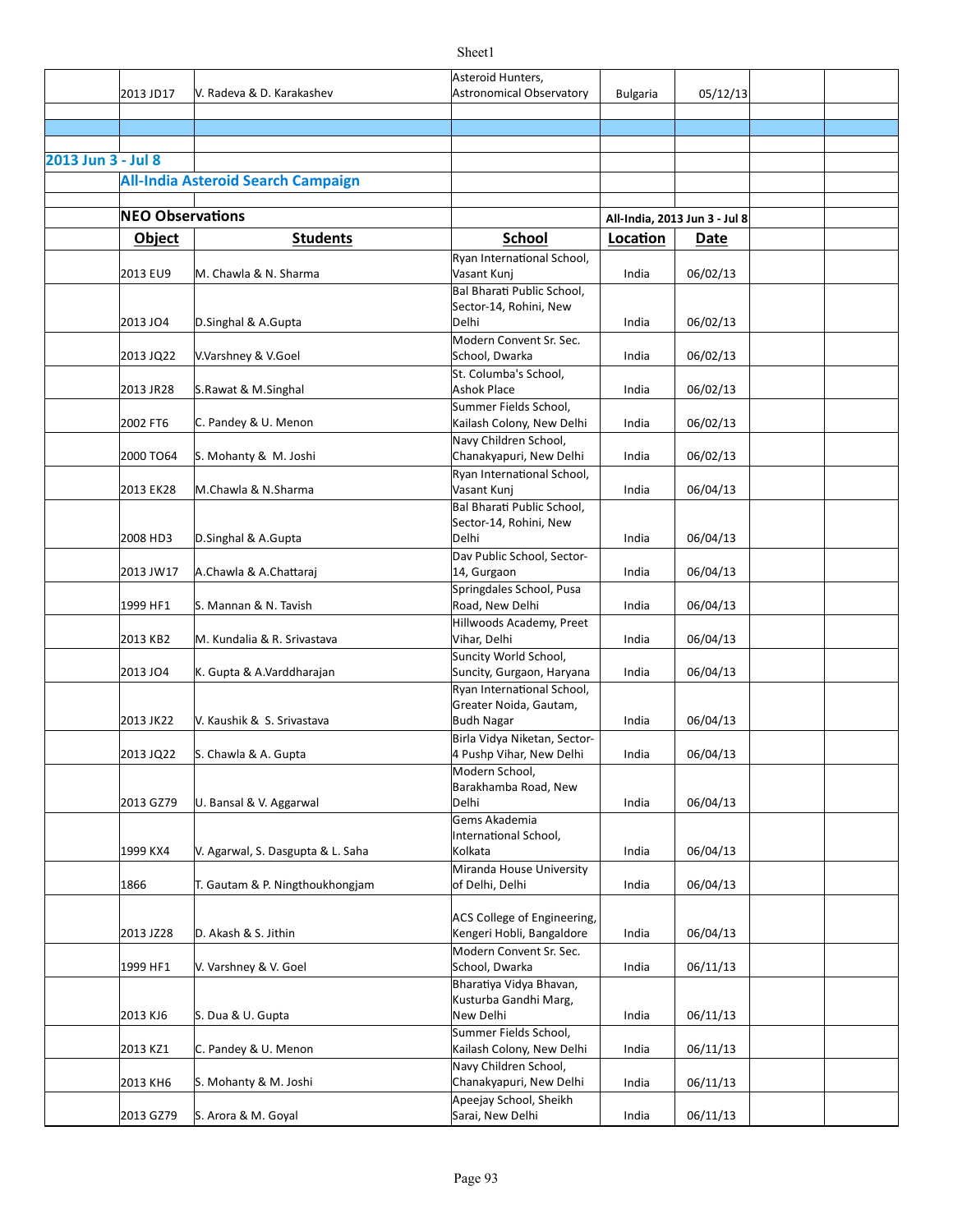|                |                                                         | Ryan International School,<br>Greater Noida, Gautam,  |       |          |  |
|----------------|---------------------------------------------------------|-------------------------------------------------------|-------|----------|--|
| 2000 TO64      | V. Kaushik & S. Srivastava                              | <b>Budh Nagar</b>                                     | India | 06/11/13 |  |
|                |                                                         | Delhi Public School<br>International, Pushp Vihar,    |       |          |  |
| <b>ULB68C2</b> | P. Singh & S. Kulshreshtha                              | Saket, New Delhi                                      | India | 06/11/13 |  |
|                |                                                         |                                                       |       |          |  |
|                | S.Chambial & G.Pati                                     | Amity International School,<br>Pushp Vihar, New Delhi |       |          |  |
| 2013 JZ28      |                                                         | Ryan International School,                            | India | 06/11/13 |  |
| 1866           | M. Chawla & N. Sharma                                   | Vasant Kunj                                           | India | 06/14/13 |  |
|                |                                                         | Dav Public School, Sector-                            |       |          |  |
| 2013 KY5       | A.Chawla & A.Chattaraj                                  | 14, Gurgaon                                           | India | 06/14/13 |  |
|                |                                                         | Bal Bharati Public School,<br>Sector-14, Rohini, New  |       |          |  |
| 2013 JG29      | D.Singhal & A.Gupta                                     | Delhi                                                 | India | 06/14/13 |  |
|                |                                                         | Bharatiya Vidya Bhavan,                               |       |          |  |
| 2013 LB1       |                                                         | Kusturba Gandhi Marg,<br>New Delhi                    |       |          |  |
|                | S.Dua & U.Gupta                                         |                                                       | India | 06/14/13 |  |
|                |                                                         | <b>ASN Senior Seconary</b>                            |       |          |  |
| 2013 LE16      | K. Singh & A. Parashar                                  | School, Mayur Vihar I, Delhi                          | India | 06/14/13 |  |
|                |                                                         | Modern School,                                        |       |          |  |
| 2013 JX2       | U. Bansal & V. Aggarwal                                 | Barakhamba Road, New<br>Delhi                         | India | 06/14/13 |  |
|                |                                                         |                                                       |       |          |  |
|                |                                                         | Vivekanand School, D-Block                            |       |          |  |
| 2013 KJ6       | P.Munjal & S.Mittal                                     | Anand Vihar, New Delhi                                | India | 06/14/13 |  |
| ULB823D        | T.Gautam & P.Ningthoukhongjam                           | Miranda House University<br>of Delhi, Delhi           | India | 06/14/13 |  |
|                |                                                         | ITL Public School, Dwarka,                            |       |          |  |
| 2013 KJ6       | A. Hallan & S. Dutta                                    | New Delhi                                             | India | 06/19/13 |  |
|                |                                                         | St. Margaret Senior                                   |       |          |  |
| 2013 JE1       | V.Chopra                                                | Secondary School, Rohini,<br>New Delhi                | India | 06/19/13 |  |
|                |                                                         | Summer Fields School,                                 |       |          |  |
| 2013 LB2       | C. Pandey & U. Menon                                    | Kailash Colony, New Delhi                             | India | 06/19/13 |  |
|                |                                                         | Springdales School, Pusa                              |       |          |  |
| 2013 LB2-1     | S. Mannan & N. Tavish                                   | Road, New Delhi                                       | India | 06/19/13 |  |
| 2013 GZ79      | D. Singhal & S. Jain                                    | Delhi Public School, R.K.<br>Puram, New Delhi         | India | 06/19/13 |  |
|                |                                                         | Apeejay School, Sheikh                                |       |          |  |
| 1999 YT        | S.Arora & M.Goyal                                       | Sarai, New Delhi                                      | India | 06/19/13 |  |
|                |                                                         | Ryan International School,                            |       |          |  |
| 2013 LF16      | V. Kaushik & S. Srivastava                              | Greater Noida, Gautam,<br><b>Budh Nagar</b>           | India | 06/19/13 |  |
|                |                                                         | Suncity World School,                                 |       |          |  |
| 2013 KB2       | A.Varadarajan & K. Gupta                                | Suncity, Gurgaon, Haryana                             | India | 06/19/13 |  |
|                |                                                         | <b>ASN Senior Seconary</b>                            |       |          |  |
| 1999 QK56      | K. Singh & A. Parashar                                  | School, Mayur Vihar I, Delhi                          | India | 06/19/13 |  |
|                |                                                         | Dav Public School, Sector-                            |       |          |  |
| 2013 LN31      | A.Chattaraj & A.Chawla                                  | 14, Gurgaon                                           | India | 06/20/13 |  |
|                |                                                         | Gems Akademia<br>International School,                |       |          |  |
| 2013 LE16      | V.Agarwal, S.Dasgupta & L.Saha                          | Kolkata                                               | India | 06/20/13 |  |
|                |                                                         |                                                       |       |          |  |
|                |                                                         | ACS College of Engineering,                           |       |          |  |
| 2013 LK31      | D. Akash                                                | Kengeri Hobli, Bangaldore                             | India | 06/20/13 |  |
| 3752           | E. Berryman, V. Agtey, L. Gong, A. McNeely & D.<br>Wals | Quark Net (USA- Indiana)                              | USA   | 06/20/13 |  |
|                |                                                         | Bal Bharati Public School,                            |       |          |  |
|                |                                                         | Sector-14, Rohini, New                                |       |          |  |
| 1993 UC        | D.Singhal                                               | Delhi                                                 | India | 06/21/13 |  |
| 2013 JK22      | V.Varshney & V.Goel                                     | Modern Convent Sr. Sec.<br>School, Dwarka             | India | 06/21/13 |  |
|                |                                                         |                                                       |       |          |  |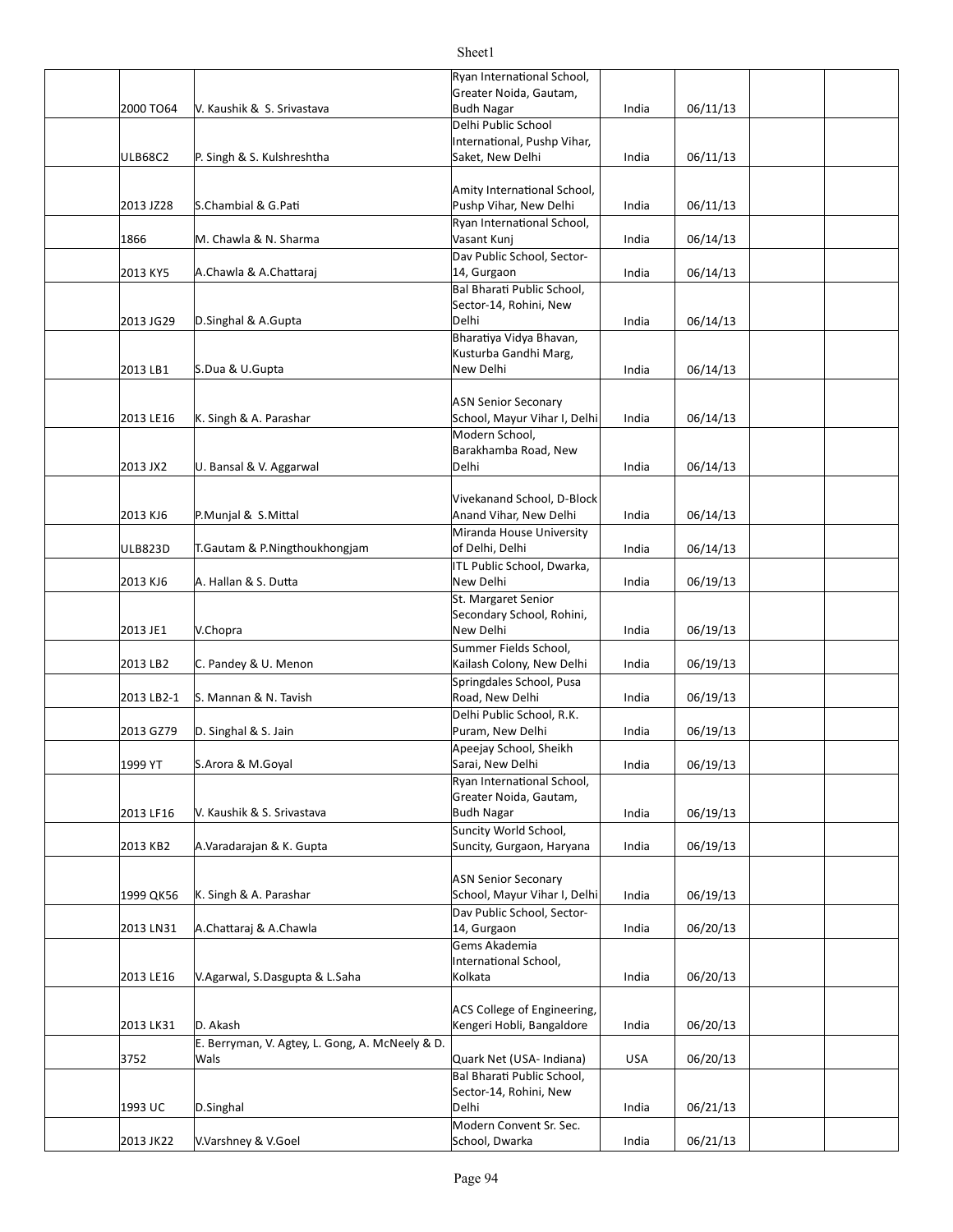| 2010 VA1   | SG. Sukeerat & S. Tanya          | Amity International School,<br>Sec-44, Noida, Up           | India | 06/21/13 |  |
|------------|----------------------------------|------------------------------------------------------------|-------|----------|--|
| 2013 LB1   | U. Menon, U. Krishnan & C.Pandey | Summer Fields School,<br>Kailash Colony, New Delhi         | India | 06/21/13 |  |
|            |                                  | Navy Children School,                                      |       |          |  |
| 2013 MQ    | S. Mohanty & M. Joshi            | Chanakyapuri, New Delhi                                    | India | 06/21/13 |  |
| 2013 LN31  | S. Chawla & A. Gupta             | Birla Vidya Niketan, Sector-<br>4 Pushp Vihar, New Delhi   | India | 06/25/13 |  |
| 1998 QE2   | U. Bansal                        | Modern School,<br>Barakhamba Road, New<br>Delhi            | India | 06/25/13 |  |
|            |                                  | Miranda House University                                   |       |          |  |
| 2013 LK31  | T. Gautam & P. Ningthoukhongjam  | of Delhi, Delhi                                            | India | 06/25/13 |  |
| 1999 KX4   | D. Akash & S. Jithin             | ACS College of Engineering,<br>Kengeri Hobli, Bangaldore   | India | 06/25/13 |  |
| 1999 HF1   | V.Varshney & V.Goel              | Modern Convent Sr. Sec.<br>School, Dwarka                  | India | 06/28/13 |  |
| 2013 LK25  |                                  | St. Columba's School,<br><b>Ashok Place</b>                | India | 06/28/13 |  |
|            | S.Rawat & M.Singhal              | Bharatiya Vidya Bhavan,                                    |       |          |  |
| 2013 LH16  | S.Dua & U.Gupta                  | Kusturba Gandhi Marg,<br>New Delhi                         | India | 06/28/13 |  |
|            |                                  | Summer Fields School,                                      |       |          |  |
| 2013 LB1   | C. Pandey & U. Menon             | Kailash Colony, New Delhi<br>Navy Children School,         | India | 06/28/13 |  |
| 1999 WC2   | S. Mohanty & M. Joshi            | Chanakyapuri, New Delhi                                    | India | 06/28/13 |  |
| 2005 JE46  | S. Mannan & N. Tavish            | Springdales School, Pusa<br>Road, New Delhi                | India | 06/28/13 |  |
|            |                                  | Delhi Public School, R.K.                                  |       |          |  |
| 1999 QN3   | D. Singhal & S. Jain             | Puram, New Delhi                                           | India | 06/28/13 |  |
| 2006 FJ9   | M.Goyal & S. Arora               | Apeejay School, Sheikh<br>Sarai, New Delhi                 | India | 06/28/13 |  |
|            |                                  | The Srijan School, Model                                   |       |          |  |
| 2013 KH6   | V.Gupta & R.Sabharwal            | Town, New Delhi                                            | India | 06/28/13 |  |
| 2013 LG16  | M. Kundalia & R. srivastava      | Hillwoods Academy, Preet<br>Vihar, Delhi                   | India | 06/28/13 |  |
|            |                                  |                                                            |       |          |  |
| 2013 ML3   | S.Chambial & G.Pati              | Amity International School,<br>Pushp Vihar, New Delhi      | India | 06/28/13 |  |
|            |                                  | Suncity World School,                                      |       |          |  |
| 2013 GZ79  | K. Gupta & A. Vardarajan         | Suncity, Gurgaon, Haryana                                  | India | 06/28/13 |  |
|            |                                  | Ryan International School,<br>Greater Noida, Gautam,       |       |          |  |
| 2009 BL2   | V. Kaushik & S. Srivastava       | <b>Budh Nagar</b>                                          | India | 06/28/13 |  |
|            |                                  |                                                            |       |          |  |
| 2013 GY68  | K. Singh & A. Parashar           | <b>ASN Senior Seconary</b><br>School, Mayur Vihar I, Delhi | India | 06/28/13 |  |
|            |                                  | Modern School,                                             |       |          |  |
|            |                                  | Barakhamba Road, New                                       |       |          |  |
| 2004 FX31  | U. Bansal                        | Delhi<br>Bharatiya Vidya Bhavan,                           | India | 06/28/13 |  |
|            |                                  | Kusturba Gandhi Marg,                                      |       |          |  |
| 2013 LB1   | S.Dua & U.Gupta                  | New Delhi                                                  | India | 06/29/13 |  |
| 2013 EW128 | C. Pandey & U. Menon             | Summer Fields School,<br>Kailash Colony, New Delhi         | India | 06/29/13 |  |
| 2013 MX5   | S. Mohanty & M. Joshi            | Navy Children School,<br>Chanakyapuri, New Delhi           | India | 06/29/13 |  |
|            |                                  | Springdales School, Pusa                                   |       |          |  |
| 2013 MY6   | S. Mannan & N. Tavish            | Road, New Delhi                                            | India | 06/29/13 |  |
| 2013 LB1   | M.Goyal & S.Arora                | Apeejay School, Sheikh<br>Sarai, New Delhi                 | India | 06/29/13 |  |
| 2013 MQ    | M. Kundalia & R. Srivastava      | Hillwoods Academy, Preet<br>Vihar, Delhi                   | India |          |  |
|            |                                  |                                                            |       | 06/29/13 |  |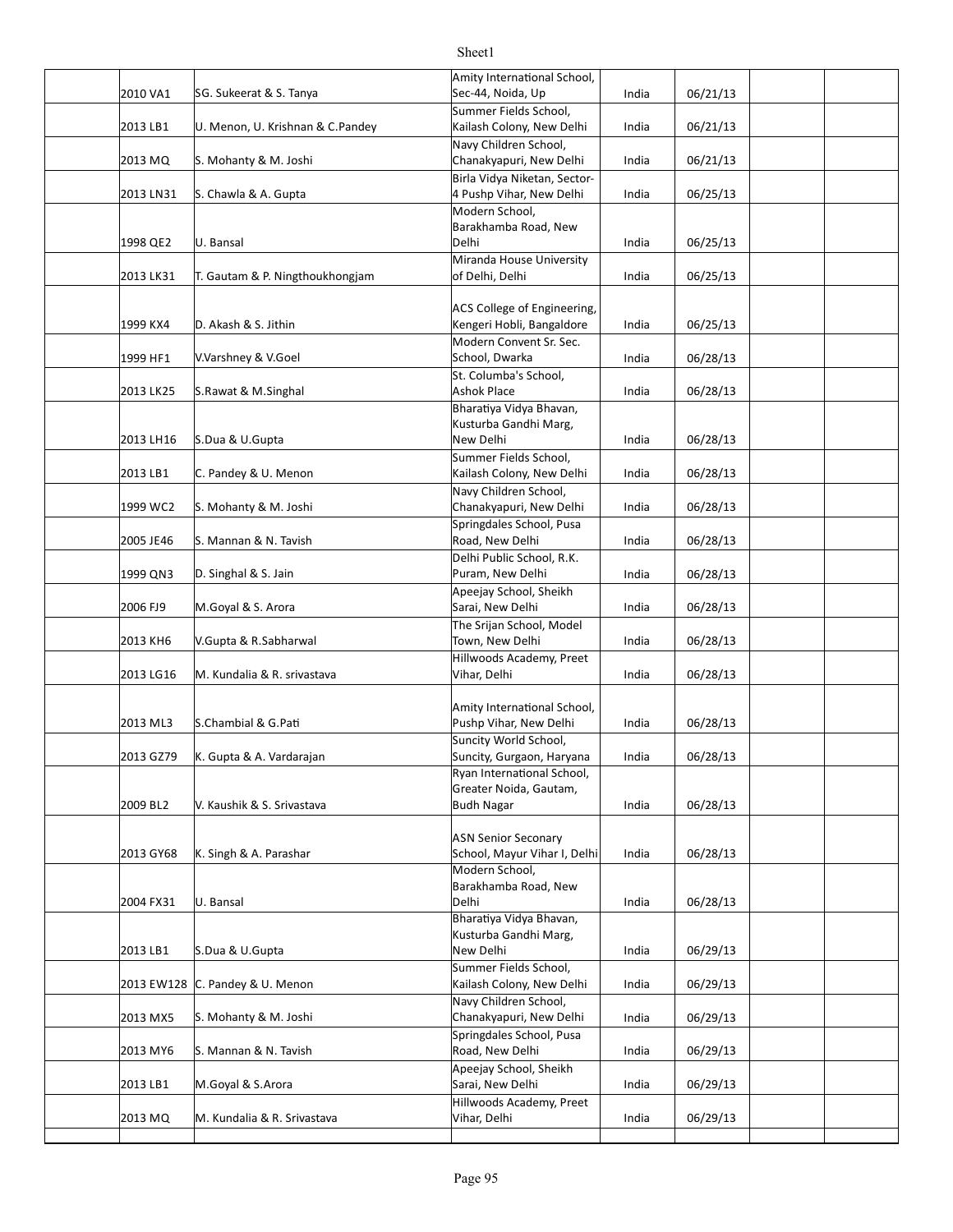|                     | <b>Main Belt Asteroid Discoveries</b> |                                                          |                                                                                                      | All-India, 2013 Jun 3 - Jul 8  |                               |          |                |
|---------------------|---------------------------------------|----------------------------------------------------------|------------------------------------------------------------------------------------------------------|--------------------------------|-------------------------------|----------|----------------|
|                     | Object                                | <b>Students</b>                                          | <b>School</b>                                                                                        | Location                       | <b>Status</b>                 | Date     | <b>Linked</b>  |
|                     | 13LB66                                | M.Chawla & N.Sharma                                      | Ryan International School,<br>Vasant Kunj                                                            | India                          | Preliminary                   | 06/04/13 | NNM0006        |
|                     | 13LB67                                | M.Chawla & N.Sharma                                      | Ryan International School,<br>Vasant Kunj                                                            | India                          | Preliminary                   | 06/04/13 | NNM0007        |
|                     | 2013 LS28                             | S.Chambial & G.Pati                                      | <b>Amity International</b><br><b>School, Pushp Vihar, New</b><br>Delhi<br>Bal Bharati Public School, | India                          | <b>Provisional</b>            | 06/11/13 | <b>SHO0002</b> |
|                     | TOV87R                                | D.Singhal & A.Gupta                                      | Sector-14, Rohini, New<br>Delhi                                                                      | India                          | Preliminary                   | 06/14/13 | ADS203         |
|                     | TOV887                                | M. Kundalia & R. Srivastava                              | Hillwoods Academy, Preet<br>Vihar, Delhi                                                             | India                          | Preliminary                   | 06/29/13 | hill003        |
|                     | <b>NEO Confirmations</b>              |                                                          |                                                                                                      |                                | All-India, 2013 Jun 3 - Jul 8 |          |                |
|                     | <b>Object</b>                         | <b>Students</b>                                          | <b>School</b>                                                                                        | Location                       | <b>Date</b>                   |          |                |
|                     | 2013 MX05                             | U. Bansal & V. Aggarwal                                  | Modern School,<br>Barakhamba Road, New<br>Delhi                                                      | India                          | 6/19/2013                     |          |                |
|                     |                                       |                                                          |                                                                                                      |                                |                               |          |                |
| 2013 Jul 9 - Aug 13 |                                       |                                                          |                                                                                                      |                                |                               |          |                |
|                     |                                       | <b>All-India Asteroid Search Campaign</b>                |                                                                                                      |                                |                               |          |                |
|                     |                                       |                                                          |                                                                                                      |                                |                               |          |                |
|                     | <b>NEO Observations</b>               |                                                          |                                                                                                      | All-India, 2013 Jul 9 - Aug 13 |                               |          |                |
|                     | Object                                | <b>Students</b>                                          | <b>School</b>                                                                                        | Location                       | Date                          |          |                |
|                     | 2013 NV                               | T. Kapoor & P. Varshney                                  | GalaxyTP, Delhi                                                                                      | India                          | 07/08/13                      |          |                |
|                     | 2013 LW28                             | K. Bhargava & S. Bhanushali                              | Astronomica, Delhi                                                                                   | India                          | 07/08/13                      |          |                |
|                     | 2013 LH16                             | S. Khurana & A. Arora                                    | Manav Rachna College of<br>Engineering, Surajkund,<br>Faridabad                                      | India                          | 07/08/13                      |          |                |
|                     |                                       |                                                          | Amateur Astronomers,                                                                                 |                                |                               |          |                |
|                     | 2013 GZ79<br>2013 ML3                 | J.Ghosh & P.Ghosh<br>S. Subramanya Joshi & Sidhant Dhall | MSW, Kolkata, West Bengal<br>Amateur Astronomers,<br>Karnataka                                       | India<br>India                 | 07/08/13<br>07/08/13          |          |                |
|                     | 2013 NX                               | A. Ponselvi, A. Harini & M. Anandhi                      | Shri Natesan Vidyasala<br>Matriculation Higher<br>Secondary School, Chennai                          | India                          | 07/08/13                      |          |                |
|                     | 2013 LZ28                             | S.Garg & T.Ghoshal                                       | Indraprastha World School,<br>Dwarka                                                                 | India                          | 07/08/13                      |          |                |
|                     | 2013 KM6                              | Y.Bhardwaj & Y.Bhardwaj                                  | IndraPrastha International<br>School, Paschim Vihar                                                  | India                          | 07/08/13                      |          |                |
|                     | 2013 ML3                              | U.A.Pavan & M.B.Madhu                                    | Tumkur Astronomical<br>Society, Karnataka                                                            | India                          | 07/10/13                      |          |                |
|                     | 2011 KE3                              | K.Sanath, R.Aditya & V.Malavika                          | The Cosmic eXplorers<br>(TCX), Bangalore, Karnataka<br>Ryan International School,                    | India                          | 07/10/13                      |          |                |
|                     | 2013 KJ6                              | B. Routhu & A. Gupta                                     | Sohna Road, Gurgaon                                                                                  | India                          | 07/10/13                      |          |                |
|                     | 2013 MR6                              | A. Sawhney                                               | Astro Hunters, Delhi                                                                                 | India                          | 07/10/13                      |          |                |
|                     | 2013 LF16                             | S.Khurana & A.Arora                                      | Manav Rachna College of<br>Engineering, Surajkund,<br>Faridabad<br>KPIT Cummins & Modern             | India                          | 07/10/13                      |          |                |
|                     | 2013 MY5                              | N.Dibyajyoti & N.Suvrajyoti                              | Inst. of Technology &<br>Management<br>The Air Force School,                                         | India                          | 07/10/13                      |          |                |
|                     | 2013 GZ79                             | G.Singh & P.Uppal                                        | Subroto Park, Delhi<br>Ajanta Public School,                                                         | India                          | 07/10/13                      |          |                |
|                     | P107YPL                               | A.Mishra & A.Bansal                                      | Gurgaon                                                                                              | India                          | 07/10/13                      |          |                |
|                     | 2008 HD4                              | S.Pundhir                                                | Snoopy Searchers, Delhi                                                                              | India                          | 07/10/13                      |          |                |
|                     | P107YP6                               | N.Ladia                                                  | SPACE Team, Delhi                                                                                    | India                          | 07/10/13                      |          |                |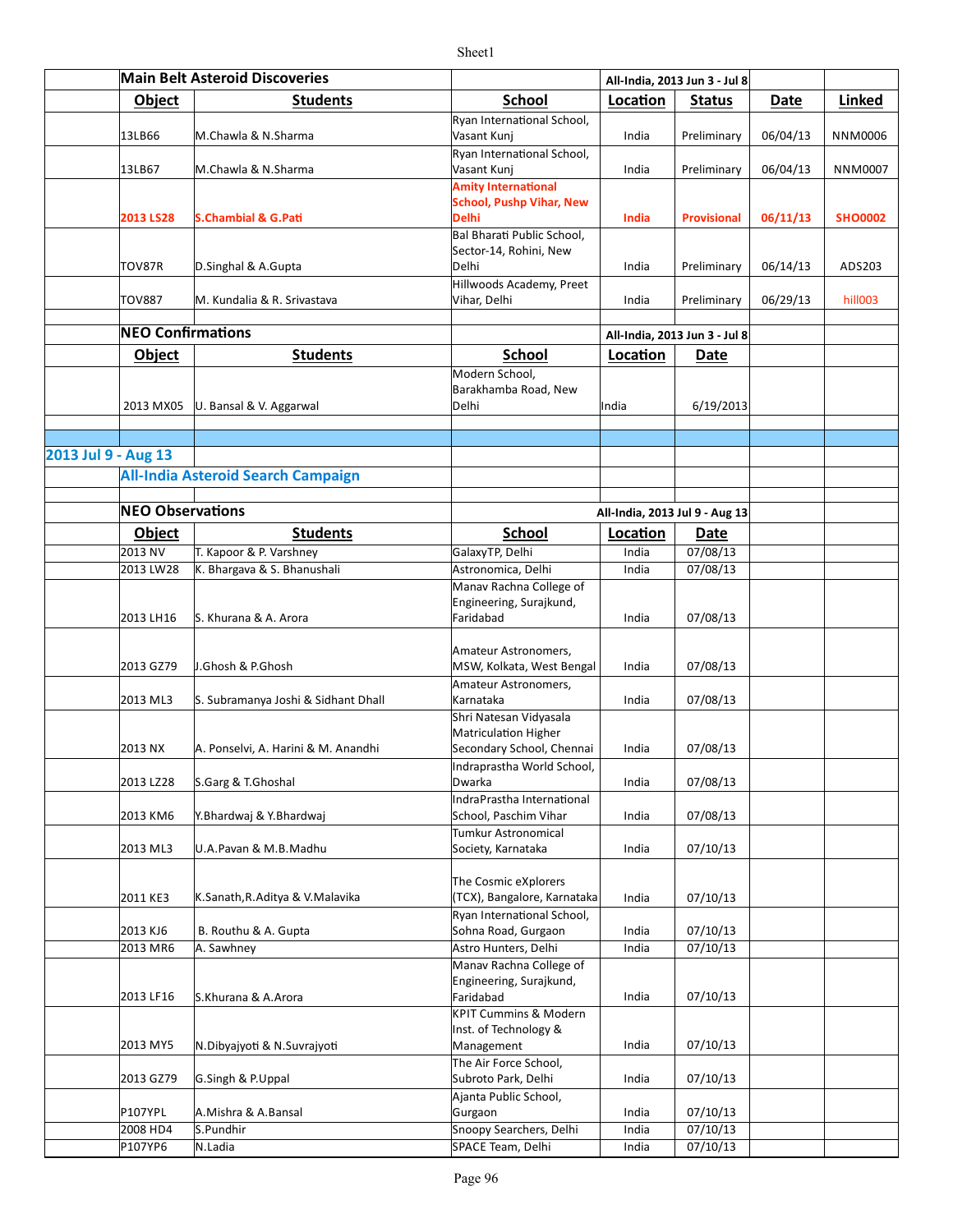| 2013 ML3         | J.Ghosh & P.Ghosh                                        | Amateur Astronomers,<br>MSW, Kolkata, West Bengal               | India          | 07/10/13               |  |
|------------------|----------------------------------------------------------|-----------------------------------------------------------------|----------------|------------------------|--|
| 2013 LB1         | S. Subramanya Joshi & Sidhant Dhall                      | Amateur Astronomers,<br>Karnataka                               | India          | 07/10/13               |  |
| 2013 LH25        | P. Bhasin & A. Bhasin                                    | Amity International School,<br>Sector 43, Gurgaon               | India          | 07/10/13               |  |
|                  |                                                          | Urmia University of                                             |                |                        |  |
| 2013 LF16        | A. Sadighi & S. Zarei                                    | Technology                                                      | India          | 07/10/13               |  |
| 2013 NX          | T. Kapoor & P. Varshneyn                                 | GalaxyTP, Delhi                                                 | India          | 7/12/2013              |  |
| 2013 LW28        | S.Pundhir                                                | Snoopy Searchers, Delhi                                         | India          | 7/12/2013              |  |
| 1999 NC5         | U.A.Pavan & M.B.Madhu                                    | Tumkur Astronomical<br>Society, Karnataka                       | India          | 7/12/2013              |  |
| 2013 MR          | K.Sanath, R.Aditya & V.Malavika                          | The Cosmic eXplorers<br>(TCX), Bangalore, Karnataka             | India          | 7/12/2013              |  |
| 2013 MX5         | S.Khurana & A.Arora                                      | Manav Rachna College of<br>Engineering, Surajkund,<br>Faridabad | India          | 7/12/2013              |  |
| 2013 MY6         | A. Srivastava & M. Soni                                  | Navrachna School, Sama,<br>Vadodara                             | India          | 7/12/2013              |  |
|                  |                                                          | IndraPrastha International                                      |                |                        |  |
| 1999 VO6         | Y.Bhardwaj & Y.Bhardwaj                                  | School, Paschim Vihar                                           | India          | 7/12/2013              |  |
|                  |                                                          | Ryan International School,                                      |                |                        |  |
| 2013 MP11        | B. Routhu & A. Gupta                                     | Sohna Road, Gurgaon                                             | India          | 7/12/2013              |  |
|                  |                                                          | Shri Natesan Vidyasala                                          |                |                        |  |
|                  |                                                          | Matriculation Higher                                            |                |                        |  |
| 2013 NV          | A.Ponselvi, A.Harini & M.Anandhi                         | Secondary School, Chennai                                       | India          | 7/12/2013              |  |
| 2013 NK          | L. Gong, D. Walsh, A. McNeely, V. Agtey & E.<br>Berryman | Quarknet (USA - IN)                                             | <b>USA</b>     |                        |  |
|                  |                                                          | <b>KPIT Cummins &amp; Modern</b>                                |                | 7/12/2013              |  |
|                  |                                                          | Inst. of Technology &                                           |                |                        |  |
| 1999 CV3         | N.Dibyajyoti & N.Suvrajyoti                              | Management                                                      | India          | 7/13/2013              |  |
|                  |                                                          | The Air Force School,                                           |                |                        |  |
| 2013 LK31        | G.Singh & P.Uppal                                        | Subroto Park, Delhi                                             | India          | 7/13/2013              |  |
|                  |                                                          |                                                                 |                |                        |  |
|                  |                                                          | Amateur Astronomers,                                            |                |                        |  |
| 2013 LW28        | J.Ghosh & P.Ghosh                                        | MSW, Kolkata, West Bengal                                       | India          | 7/13/2013              |  |
|                  |                                                          | G.D. Goenka International                                       |                |                        |  |
| 2010 VA1         | M.K.Baatish                                              | School, Gurgaon                                                 | India          | 7/13/2013              |  |
| 2013 ML3         |                                                          | Amity International School,                                     |                |                        |  |
|                  | P. Bhasin & A. Bhasin                                    | Sector 43, Gurgaon<br>Ryan International School,                | India          | 7/13/2013              |  |
| 2006 FJ9         | A. Gupta & B. Routhu                                     | Sohna Road, Gurgaon                                             | India          | 7/13/2013              |  |
|                  |                                                          | Urmia University of                                             |                |                        |  |
| 2013 NW          | A. Sadighi & S. Zarei                                    | Technology                                                      | India          | 7/13/2013              |  |
|                  |                                                          | IndraPrastha International                                      |                |                        |  |
| 2003 BT35        | Y.Bhardwaj & Y.Bhardwaj                                  | School, Paschim Vihar                                           | India          | 7/13/2013              |  |
|                  |                                                          | Ajay Model Senior Sec.                                          |                |                        |  |
| 1999 VO6         | I.Thakur & A. Pathania                                   | School, Saroun                                                  | India          | 7/13/2013              |  |
| 2013 MR6         | S. Subramanya Joshi & Sidhant Dhall                      | Amateur Astronomers,<br>Karnataka                               | India          | 7/13/2013              |  |
| 2011 KE3         | A. Sawhney                                               | Astro Hunters, Delhi                                            | India          | 7/13/2013              |  |
|                  |                                                          |                                                                 |                |                        |  |
|                  |                                                          | The Cosmic eXplorers                                            |                |                        |  |
| 2013 MR6         | K.Sanath ,R.Aditya & V.Malavika                          | (TCX), Bangalore, Karnataka                                     | India          | 7/14/2013              |  |
|                  |                                                          |                                                                 |                |                        |  |
|                  |                                                          | Amateur Astronomers,                                            |                |                        |  |
| 2013 LL31        | J.Ghosh & P.Ghosh                                        | MSW, Kolkata, West Bengal                                       | India          | 7/14/2013              |  |
| 2013 KJ6<br>1866 | S.Pundhir                                                | Snoopy Searchers, Delhi<br>GalaxyTP, Delhi                      | India<br>India | 7/14/2013<br>7/14/2013 |  |
|                  | T. Kapoor & P. Varshney                                  | Convent of Jesus and Mary,                                      |                |                        |  |
|                  |                                                          | Bangla Sahib Marg, New                                          |                |                        |  |
| 2003 BT35        | A.Janova & E. Paul                                       | Delhi                                                           | India          | 7/14/2013              |  |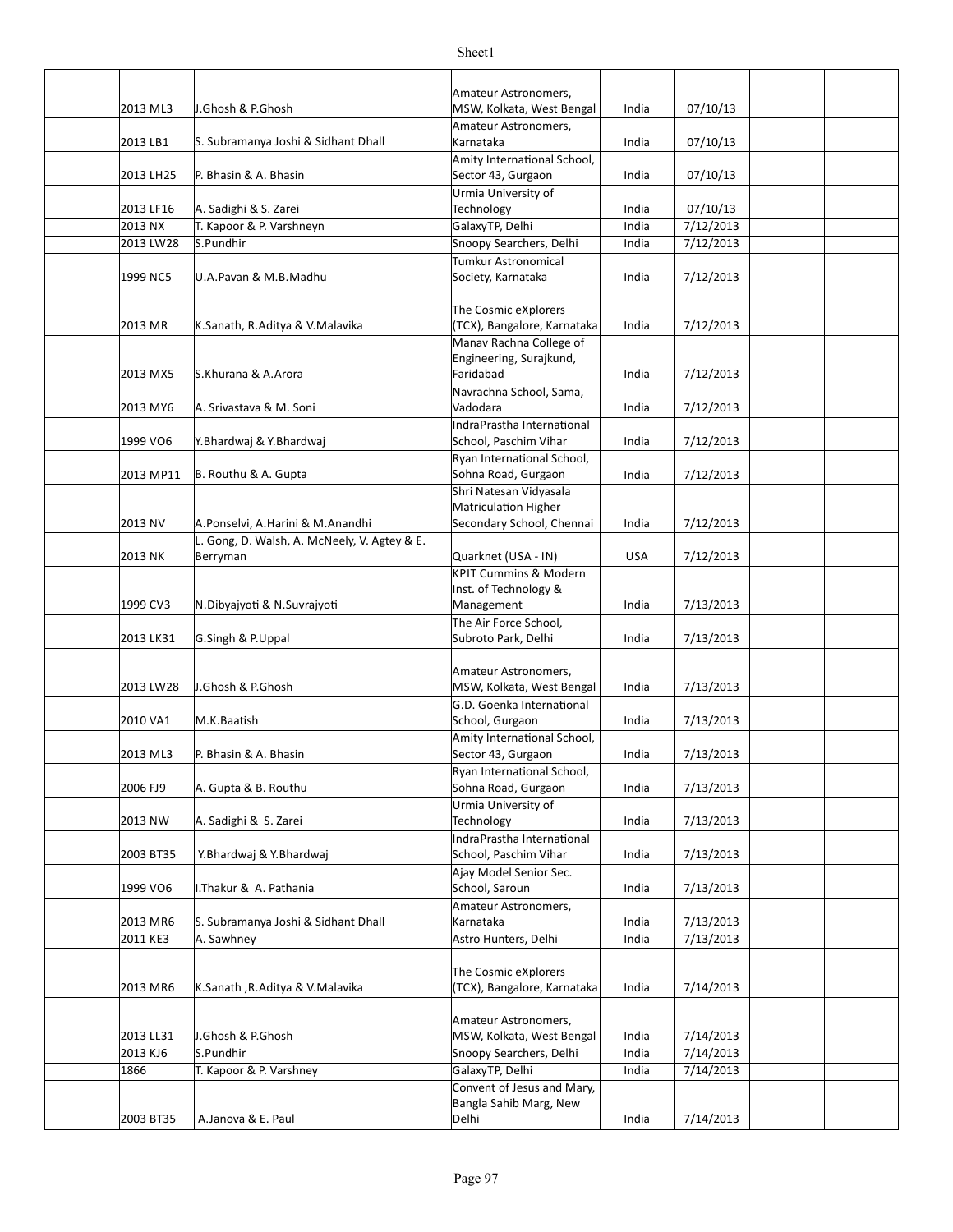|           |                                     | Amateur Astronomers,                               |       |           |  |
|-----------|-------------------------------------|----------------------------------------------------|-------|-----------|--|
| 2013 KB2  | S. Subramanya Joshi & Sidhant Dhall | Karnataka                                          | India | 7/14/2013 |  |
|           |                                     | Manav Rachna College of                            |       |           |  |
|           |                                     | Engineering, Surajkund,                            |       |           |  |
| 2003 XE11 | A.Arora & S.Khurana                 | Faridabad                                          | India | 7/14/2013 |  |
|           |                                     | Shri Natesan Vidyasala                             |       |           |  |
| 3752      | A.Ponselvi, A.Harini & M.Anandhi    | Matriculation Higher<br>Secondary School, Chennai  | India | 7/15/2013 |  |
|           |                                     | Navrachna School, Sama,                            |       |           |  |
| 2013 MR6  | M.Soni & A.Srivastava               | Vadodara                                           | India | 7/15/2013 |  |
|           |                                     | IndraPrastha International                         |       |           |  |
| 2013 JK22 | Y.Bhardwaj & Y.Bhardwaj             | School, Paschim Vihar                              | India | 7/15/2013 |  |
|           |                                     | Ajay Model Senior Sec.                             |       |           |  |
| 2013 LL31 | I. Thakur & A. Pathania             | School, Saroun                                     | India | 7/15/2013 |  |
|           |                                     | <b>KPIT Cummins &amp; Modern</b>                   |       |           |  |
|           |                                     | Inst. of Technology &                              |       |           |  |
| 2013 MY6  | N.Dibyajyoti & N.Suvrajyoti         | Management                                         | India | 7/16/2013 |  |
| 2000 JG5  | G.Singh & P,Uppal                   | The Air Force School,<br>Subroto Park, Delhi       | India | 7/16/2013 |  |
| 2002 OD20 | S. Pundhir                          | Snoopy Searchers, Delhi                            | India | 7/16/2013 |  |
|           |                                     | Convent of Jesus and Mary,                         |       |           |  |
|           |                                     | Bangla Sahib Marg, New                             |       |           |  |
| 2013 NK   | A. Janova & E. Paul                 | Delhi                                              | India | 7/16/2013 |  |
|           |                                     |                                                    |       |           |  |
|           |                                     | Amateur Astronomers,                               |       |           |  |
| 2013 KM6  | J.Ghosh & P.Ghosh                   | MSW, Kolkata, West Bengal                          | India | 7/16/2013 |  |
| 2013 NU   | A.Mishra & A.Bansal                 | Ajanta Public School,                              | India | 7/17/2013 |  |
|           |                                     | Gurgaon<br>IndraPrastha International              |       |           |  |
| 2013 KJ6  | Y.Bhardwaj & Y.Bhardwaj             | School, Paschim Vihar                              | India | 7/17/2013 |  |
|           |                                     | Ajay Model Senior Sec.                             |       |           |  |
| 2013 MY6  | I. Thakur & A. Pathania             | School, Saroun                                     | India | 7/17/2013 |  |
|           |                                     | Ryan International School,                         |       |           |  |
| 2013 NH10 | B. Routhu & A. Gupta                | Sohna Road, Gurgaon                                | India | 7/17/2013 |  |
|           |                                     | IndraPrastha International                         |       |           |  |
| 2013 OF   | Y. Bhardwaj & Y. Bhardwaj           | School, Paschim Vihar                              | India | 7/18/2013 |  |
|           |                                     | Ajay Model Senior Sec.                             |       |           |  |
| 2013 OG   | I.Thakur & A. Pathania              | School, Saroun<br>GalaxyTP, Delhi                  | India | 7/18/2013 |  |
| 2001 KA67 | T. Kapoor & P. Varshney             | Ajanta Public School,                              | India | 7/19/2013 |  |
| 2013 LH16 | A.Mishra & A.Bansal                 | Gurgaon                                            | India | 7/19/2013 |  |
| 2013 OF   | S.Pundhir                           | Snoopy Searchers, Delhi                            | India | 7/19/2013 |  |
|           |                                     | Tumkur Astronomical                                |       |           |  |
| 2007 TX18 | U.A.Pavan & M.B.Madhu               | Society, Karnataka                                 | India | 7/19/2013 |  |
|           |                                     |                                                    |       |           |  |
|           |                                     | The Cosmic eXplorers                               |       |           |  |
| 2013 OG   | K.Sanath, R.Aditya & V.Malavika     | (TCX), Bangalore, Karnataka                        | India | 7/19/2013 |  |
|           |                                     | Manav Rachna College of<br>Engineering, Surajkund, |       |           |  |
| 2013 ML3  | A.Arora & S.Khurana                 | Faridabad                                          | India | 7/19/2013 |  |
|           |                                     | Tumkur Astronomical                                |       |           |  |
| 2013 ON2  | U.A.Pavan & M.B.Madhu               | Society, Karnataka                                 | India | 7/20/2013 |  |
|           |                                     |                                                    |       |           |  |
|           |                                     | The Cosmic eXplorers                               |       |           |  |
| 2013 OM2  | K.Sanath, R.Aditya & V.Malavika     | (TCX), Bangalore, Karnataka                        | India | 7/20/2013 |  |
|           |                                     | The Air Force School,                              |       |           |  |
| 1999 CV3  | G.Singh & P.Uppal                   | Subroto Park, Delhi                                | India | 7/20/2013 |  |
|           |                                     | Amateur Astronomers,                               |       |           |  |
| 2006 FJ9  | J.Ghosh & P.Ghosh                   | MSW, Kolkata, West Bengal                          | India | 7/20/2013 |  |
|           |                                     | Shri Natesan Vidyasala                             |       |           |  |
|           |                                     | Matriculation Higher                               |       |           |  |
| 1999 VO6  | A.Ponselvi, A.Harini & M.Anandhi    | Secondary School, Chennai                          | India | 7/20/2013 |  |
| 2013 OV2  | A. Sawhney                          | Astro Hunters, Delhi                               | India | 7/20/2013 |  |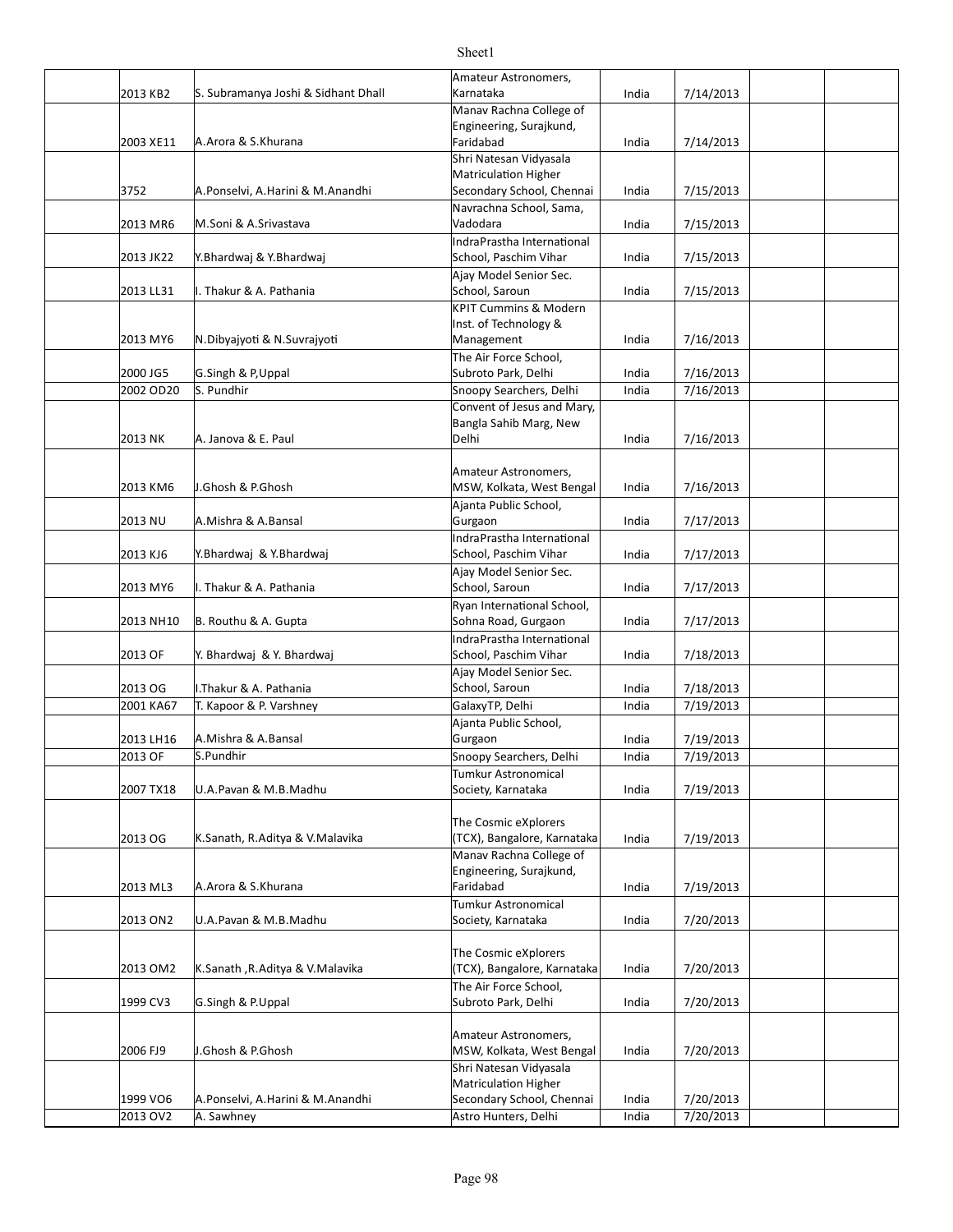|           |                                        | Mira Model School,                       |       |           |  |
|-----------|----------------------------------------|------------------------------------------|-------|-----------|--|
| 2013 NX23 | N.Wadhwa & U.Sehgal                    | Janakpuri, Delhi                         | India | 7/20/2013 |  |
|           | S. Subramanya Joshi & C. H. Subramanya | Amateur Astronomers,                     |       |           |  |
| 2013 NP11 | Praveen                                | Karnataka                                | India | 7/20/2013 |  |
| 1998 QE2  | M.Soni & A.Shrivastava                 | Navrachna School, Sama,<br>Vadodara      | India | 7/20/2013 |  |
|           |                                        | Manav Rachna College of                  |       |           |  |
|           |                                        | Engineering, Surajkund,                  |       |           |  |
| 2006 FJ9  | S.Khurana & A.Arora                    | Faridabad                                | India | 7/23/2013 |  |
|           |                                        | <b>KPIT Cummins &amp; Modern</b>         |       |           |  |
|           |                                        | Inst. of Technology &                    |       |           |  |
| 2013 MR6  | N.Dibyajyoti & N.Suvrajyoti            | Management                               | India | 7/23/2013 |  |
|           |                                        | Convent of Jesus and Mary,               |       |           |  |
|           |                                        | Bangla Sahib Marg, New                   |       |           |  |
| 2009 RB4  | A.Janova & E.Paul                      | Delhi                                    | India | 7/23/2013 |  |
|           |                                        | The Air Force School,                    |       |           |  |
| 2013 OF   | G.Singh & P.Uppal                      | Subroto Park, Delhi                      | India | 7/23/2013 |  |
|           |                                        |                                          |       |           |  |
|           |                                        | Amateur Astronomers,                     |       |           |  |
| 2013 GZ79 | J.Ghosh & P.Ghosh                      | MSW, Kolkata, West Bengal                | India | 7/23/2013 |  |
|           | S. Subramanya Joshi & C. H. Subramanya | Amateur Astronomers,                     |       |           |  |
| 2002 AQ3  | Praveen                                | Karnataka                                | India | 7/23/2013 |  |
| 2004 FX31 | M.Soni & A.Shrivastava                 | Navrachna School, Sama,<br>Vadodara      | India | 7/23/2013 |  |
| 2013 NP11 | S. Pundhir                             | Snoopy Searchers, Delhi                  |       |           |  |
|           |                                        |                                          | India | 7/25/2013 |  |
| 2009 AV   | I. Thakur & A. Pathania                | Ajay Model Senior Sec.<br>School, Saroun | India | 7/25/2013 |  |
|           |                                        | Ajanta Public School,                    |       |           |  |
| 2006 FJ9  | A.Mishra & A.Bansal                    | Gurgaon                                  | India | 7/25/2013 |  |
|           |                                        | Convent of Jesus and Mary,               |       |           |  |
|           |                                        | Bangla Sahib Marg, New                   |       |           |  |
| 2013 OF   | A.Janova & E.Paul                      | Delhi                                    | India | 7/25/2013 |  |
|           |                                        | Manav Rachna College of                  |       |           |  |
|           |                                        | Engineering, Surajkund,                  |       |           |  |
| 2013 OV2  | A.Arora & S.Khurana                    | Faridabad                                | India | 7/25/2013 |  |
|           |                                        | <b>KPIT Cummins &amp; Modern</b>         |       |           |  |
|           |                                        | Inst. of Technology &                    |       |           |  |
| 2013 NC15 | N.Dibyajyoti & N.Suvrajyoti            | Management                               | India | 7/25/2013 |  |
|           |                                        | The Air Force School,                    |       |           |  |
| 2004 FX31 | G.Singh & P.Uppal                      | Subroto Park, Delhi                      | India | 7/25/2013 |  |
|           |                                        | IndraPrastha International               |       |           |  |
| 2013 LW28 | Y.Bhardwaj & Y.Bhardwaj                | School, Paschim Vihar                    | India | 7/25/2013 |  |
|           |                                        | Amity International School,              |       |           |  |
| 2010 LG14 | P. Bhasin & A. Bhasin                  | Sector 43, Gurgaon                       | India | 7/25/2013 |  |
|           |                                        | Ryan International School,               |       |           |  |
| 2010 VA1  | B. Routhu & A. Gupta                   | Sohna Road, Gurgaon                      | India | 7/25/2013 |  |
|           |                                        | Manav Rachna College of                  |       |           |  |
| 4581      | A.Arora & S.Khurana                    | Engineering, Surajkund,<br>Faridabad     | India | 8/5/2013  |  |
|           |                                        |                                          |       |           |  |
|           |                                        | Amateur Astronomers,                     |       |           |  |
| 2013 NP11 | J.Ghosh & P.Ghosh                      | MSW, Kolkata, West Bengal                | India | 8/7/2013  |  |
|           |                                        | Amity International School,              |       |           |  |
| 2013 OS3  | P. Bhasin & A. Bhasin                  | Sector 43, Gurgaon                       | India | 8/7/2013  |  |
|           |                                        | IndraPrastha International               |       |           |  |
| 2013 PA7  | Y.Bhardwaj & Y,Bhardwaj                | School, Paschim Vihar                    | India | 8/7/2013  |  |
|           |                                        | G.D. Goenka International                |       |           |  |
| 2013 OH   | M.K.Baatish                            | School, Gurgaon                          | India | 8/7/2013  |  |
|           |                                        | Urmia University of                      |       |           |  |
| 2013 ON2  | A. Sadighi & S. Zarei                  | Technology                               | India | 8/7/2013  |  |
|           |                                        | KPIT Cummins & Modern                    |       |           |  |
|           |                                        | Inst. of Technology &                    |       |           |  |
| 2013 PU13 | N.Dibyajyoti & N.Suvrajyoti            | Management                               | India | 8/11/2013 |  |
|           |                                        | Manav Rachna College of                  |       |           |  |
|           |                                        | Engineering, Surajkund,                  |       |           |  |
| 2013 OG   | A.Arora & S.Khurana                    | Faridabad                                | India | 8/11/2013 |  |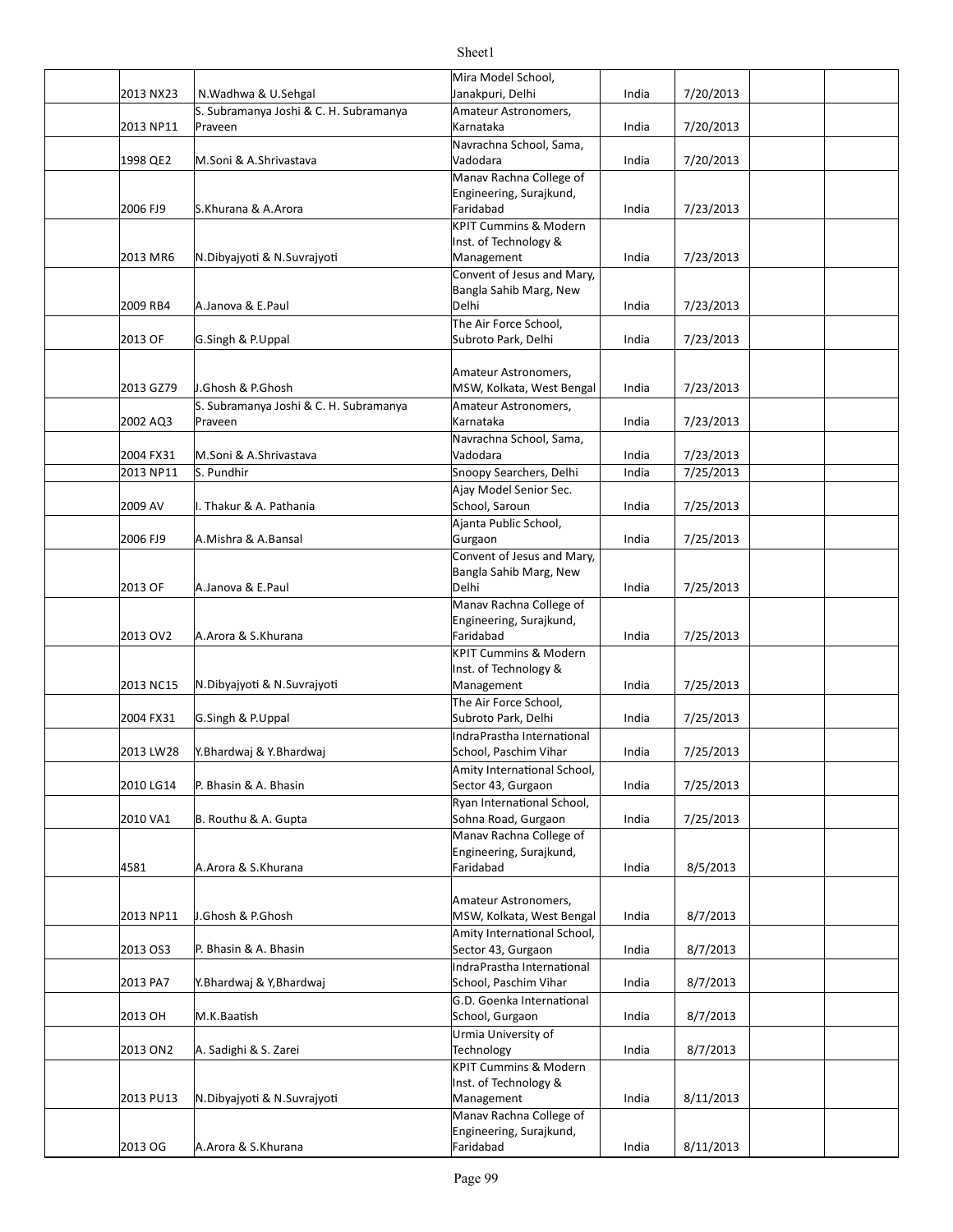|                      |                          |                                                             | Navrachna School, Sama,                             |                                 |                      |          |                |
|----------------------|--------------------------|-------------------------------------------------------------|-----------------------------------------------------|---------------------------------|----------------------|----------|----------------|
|                      | 2008 DV                  | M. Soni & A. Shrivastava                                    | Vadodara                                            | India                           | 8/11/2013            |          |                |
|                      |                          |                                                             |                                                     |                                 |                      |          |                |
|                      |                          |                                                             | Amateur Astronomers,                                |                                 |                      |          |                |
|                      | 2013 NG6                 | J.Ghosh & P.Ghosh                                           | MSW, Kolkata, West Bengal                           | India                           | 8/11/2013            |          |                |
|                      |                          |                                                             | Ajay Model Senior Sec.                              |                                 |                      |          |                |
|                      | 2013 PH10                | I.Thakur & A. Pathania                                      | School, Saroun                                      | India                           | 8/12/2013            |          |                |
|                      |                          |                                                             | Amity International School,                         |                                 |                      |          |                |
|                      | 2001 SO73                | P.Bhasin & A. Bhasin                                        | Sector 43, Gurgaon                                  | India                           | 8/12/2013            |          |                |
|                      |                          |                                                             | Urmia University of                                 |                                 |                      |          |                |
|                      | 2004 TP20                | A. Sadighi & S. Zarei                                       | Technology                                          | India                           | 8/12/2013            |          |                |
|                      |                          | <b>Main Belt Asteroid Discoveries</b>                       |                                                     | All-India, 2013 Jul 9 - Aug 13  |                      |          |                |
|                      |                          |                                                             |                                                     |                                 |                      |          |                |
|                      | Object                   | <b>Students</b>                                             | <b>School</b>                                       | Location                        | <b>Status</b>        | Date     | Linked         |
|                      | TOV89K                   | A. Sawhney                                                  | Astro Hunters, Delhi                                | India                           | Preliminary          | 07/15/13 | SQL0009        |
|                      | <b>TOV891</b>            | A. Sawhney                                                  | Astro Hunters, Delhi                                | India                           | Preliminary          | 07/15/13 | SQL0008        |
|                      |                          |                                                             | Urmia University of                                 |                                 |                      |          |                |
|                      | TOV89Y                   | A. Sadighi & S. Zarei                                       | Technology                                          | India                           | Preliminary          | 08/04/13 | UUT0013        |
|                      |                          |                                                             | <b>Ryan International School,</b>                   |                                 |                      |          |                |
|                      | 2013 PR                  | <b>B. Routhu &amp; A. Gupta</b>                             | <b>Sohna Road, Gurgaon</b>                          | India                           | <b>Provisional</b>   | 08/07/13 | <b>SAM0006</b> |
|                      |                          |                                                             |                                                     |                                 |                      |          |                |
|                      | TOV8AD                   | K.Sanath, R.Aditya & V.Malavika                             | The Cosmic eXplorers<br>(TCX), Bangalore, Karnataka | India                           | Preliminary          |          | <b>TCX2000</b> |
|                      |                          |                                                             | <b>KPIT Cummins &amp; Modern</b>                    |                                 |                      | 08/11/13 |                |
|                      |                          |                                                             | Inst. of Technology &                               |                                 |                      |          |                |
|                      | <b>TOV8AE</b>            | N.Dibyajyoti & N.Suvrajyoti                                 | Management                                          | India                           | Preliminary          | 08/11/13 | <b>DSK0062</b> |
|                      | TOV8AB                   | S. Bhanushali & K. Bhargava                                 | Astronomica, Delhi                                  | India                           | Preliminary          | 08/11/13 | GOD5678        |
|                      | TOV8AC                   | S.Pundhir                                                   | Snoopy Searchers, Delhi                             | India                           | Preliminary          | 08/11/13 | AST1987        |
|                      |                          |                                                             |                                                     |                                 |                      |          |                |
|                      | <b>NEO Confirmations</b> |                                                             |                                                     | All-India, 2013 Jul 9 - Aug 13  |                      |          |                |
|                      | <b>Object</b>            | <b>Students</b>                                             | <b>School</b>                                       | Location                        | Date                 |          |                |
|                      |                          |                                                             |                                                     |                                 |                      |          |                |
|                      |                          |                                                             |                                                     |                                 |                      |          |                |
|                      |                          |                                                             | Urmia University of                                 |                                 |                      |          |                |
|                      | 2013 OV 02               | A. Sadighi & S. Zarei                                       | Technology                                          | India                           | 07/19/13             |          |                |
|                      |                          |                                                             |                                                     |                                 |                      |          |                |
|                      |                          |                                                             |                                                     |                                 |                      |          |                |
| 2013 Aug 14 - Sep 18 |                          |                                                             |                                                     |                                 |                      |          |                |
|                      |                          | <b>SGAC Asteroid Search Campaign</b>                        |                                                     |                                 |                      |          |                |
|                      |                          | <b>International Asteroid Search Campaign</b>               |                                                     |                                 |                      |          |                |
|                      |                          |                                                             |                                                     |                                 |                      |          |                |
|                      | <b>NEO Observations</b>  |                                                             |                                                     | SAG, IASC, 2013 Aug 14 - Sep 18 |                      |          |                |
|                      | <b>Object</b>            | <b>Students</b>                                             | <b>School</b>                                       | Location                        | <b>Date</b>          |          |                |
|                      | 4581                     | P. Chawla, S. Chakravarty & R. Singh                        | Cassiopeia                                          | India                           | 08/14/13             |          |                |
|                      |                          | A. Neumann, A. von Eckartsberg, M. Cordero, J.              |                                                     |                                 |                      |          |                |
|                      | 2013 PX6                 | Wallace & E. Neumann                                        | <b>Team Artemis</b>                                 | any, USA, Cost                  | 08/14/13             |          |                |
|                      | 2013 PV6                 | E.Jayashantha                                               | Sky Trackers                                        | Sri Lanka                       | 08/14/13             |          |                |
|                      | 2013 PD21                | N.D. & D.'iaz                                               | <b>NEO Hunters</b>                                  | a, Bolivia, Pue                 | 08/14/13             |          |                |
|                      | 96189                    | A.I.I.Osman, Samaneh & Yana                                 | <b>Space Explorers</b>                              | any, Morocco,                   | 08/14/13             |          |                |
|                      |                          |                                                             | Gimnazjum im. Ks.                                   |                                 |                      |          |                |
|                      | 2013 OS3                 | A.Goralczy                                                  | Walentego w Jankowicach                             | Poland                          | 08/14/13             |          |                |
|                      | 2013 OT3                 | J. Moskal, SZ. Michalowski & D.Domaslawski                  | Zespół Szkół Miejskich nr 3                         | Poland                          | 08/14/13             |          |                |
|                      |                          |                                                             | Astronomical Youth Club,                            |                                 |                      |          |                |
|                      | 2013 PV13                | V. Radeva & I. Georgiev                                     | Astronomical Observatory                            | <b>Bulgaria</b>                 | 08/14/13             |          |                |
|                      | 2013 OE                  | M.Alsunni                                                   | Abu Zer School                                      | Sudan                           | 08/14/13             |          |                |
|                      | 2013 PJ10                | P. Sharma                                                   | Asterix                                             | India                           | 08/14/13             |          |                |
|                      |                          | D. Meshvaniya, N. Ramaiya, S. Jethva & K.                   |                                                     |                                 |                      |          |                |
|                      | 2013 PC7                 | Dholakia                                                    | Lakhota Nature Club                                 | India                           | 08/14/13             |          |                |
|                      | 2013 PC7                 | A.Beam                                                      | Paco to the Stars                                   | USA, Germany                    | 08/15/13             |          |                |
|                      | 2013 PU13                | P. Chawla, S. Chakravarty & R. Singh                        | Cassiopeia                                          | India                           | 08/15/13             |          |                |
|                      |                          | A. Neumann, A. von Eckartsberg, M. Cordero, J.              |                                                     |                                 |                      |          |                |
|                      | 2013 PX6                 | Wallace & E. Neumann                                        | <b>Team Artemis</b>                                 | any, USA, Cost                  | 08/15/13             |          |                |
|                      | 2013 PV13<br>2013 NJ15   | E.Jayashantha<br>J. Moskal, SZ. Michalowski & D.Domaslawski | Sky Trackers<br>Zespół Szkół Miejskich nr 3         | Sri Lanka<br>Poland             | 08/15/13<br>08/15/13 |          |                |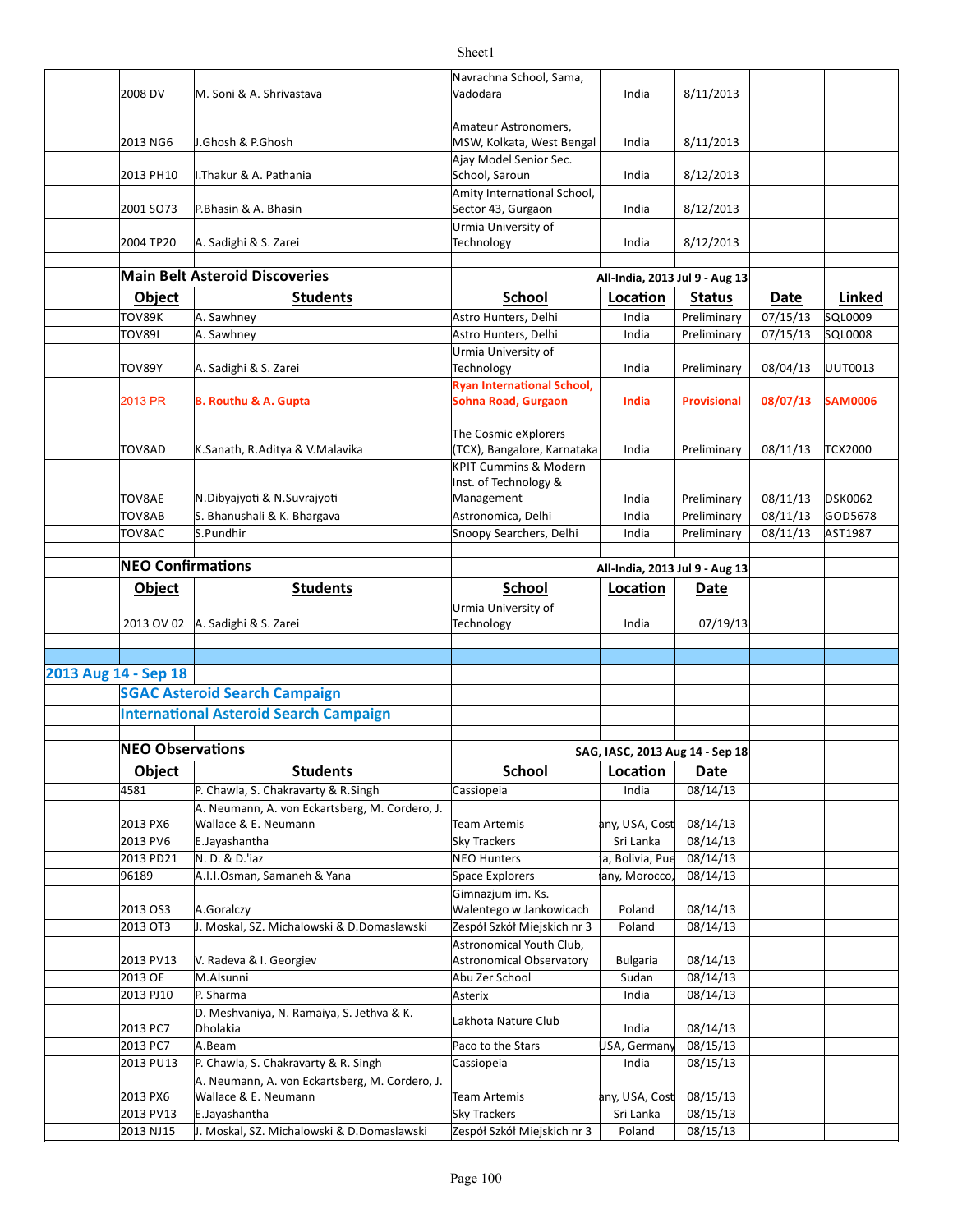| 2013 PW6   | M.Alsunni                                       | Abu Zer School                  | Sudan           | 08/15/13 |  |
|------------|-------------------------------------------------|---------------------------------|-----------------|----------|--|
| 2013 OG    | P. Sharma                                       | Asterix                         | India           | 08/15/13 |  |
| 2013 NH10  | D. Meshvaniya, M. Dave, K. Joshi & D. Jethva    | Lakhota Nature Club             | India           | 08/15/13 |  |
| 2013 PW14  | H. Pitroda, J. Varia, K. Thakar & D. Meshvaniya | Shree H.J. Doshi IT Institute   | India           | 08/15/13 |  |
|            |                                                 | Astronomical Youth Club,        |                 |          |  |
| 2010 NZ1   | V. Radeva, V. Cvetkov & I. Shtirkov             | Astronomical Observatory        | <b>Bulgaria</b> | 08/18/13 |  |
|            |                                                 | Student Space Agency,           |                 |          |  |
|            |                                                 |                                 |                 |          |  |
| 1999 CV3   | V. Radeva & V. Cvetkov                          | <b>Astronomical Observatory</b> | <b>Bulgaria</b> | 08/18/13 |  |
|            |                                                 | Gimnazjum im. Ks.               |                 |          |  |
| 2013 PR43  | M. Aleksandrowicz                               | Walentego w Jankowicach         | Poland          | 08/19/13 |  |
|            |                                                 | Colégio Militar de Porto        |                 |          |  |
| 1998 WQ5   | B. Hummes & G. Bruscato                         | Alegre                          | Brazil          | 08/19/13 |  |
| 1999 VU    | D. Meshvaniya, K. Joshi, N. Ramaiya & D. Jethva | Lakhota Nature Club             | India           | 08/19/13 |  |
|            |                                                 | <b>Student Astronomical</b>     |                 |          |  |
| 2006 EE1   | V. Radeva & V. Cvetkov                          | Society, Shumen University      | <b>Bulgaria</b> | 08/19/13 |  |
|            |                                                 |                                 |                 |          |  |
|            |                                                 | Grupo de Estudos                |                 |          |  |
|            | R. Vieira, A.R. Mendonça, G. Junior & L.        | Astronômicos, University of     |                 |          |  |
| 1998 QE2   | Sobrinho                                        | Maranhão                        | <b>Brazil</b>   | 08/19/13 |  |
|            |                                                 | Grupo de Estudos                |                 |          |  |
|            |                                                 | Astronômicos, University of     |                 |          |  |
| 2003 OB4   | R. Vieira                                       | Maranhão                        | Brazil          | 08/19/13 |  |
| 2000 UV13  | P. Sharma                                       | Asterix                         | India           | 08/19/13 |  |
| 2013 ON5   | L. Karavan, L.Kukharik & K. Polishchuk          | SkyPulse                        | Ukraine         | 08/19/13 |  |
| 1998 MT24  | P. Sharma                                       | Asterix                         | India           | 08/19/13 |  |
|            |                                                 |                                 |                 |          |  |
| 2013 PV13  | A. Karl                                         | Paco to the Stars               | USA, Germany    | 08/19/13 |  |
| 2013 PV6   | E.Jayashantha                                   | <b>Sky Trackers</b>             | Sri Lanka       | 08/19/13 |  |
|            | L. Ghasemzadeh, B. Meskoob, S. Tanbakouei &     |                                 |                 |          |  |
| 2013 PW6   | A. Alizadeh                                     | Eyes of 51 Degrees              | Iran            | 08/19/13 |  |
|            |                                                 |                                 |                 |          |  |
|            | M. Baldina, M. Tochenyuk, S. Litvyak & I.       |                                 |                 |          |  |
| 2006 RO36  | Kolesnik                                        | Enterprise                      | Russia          | 08/19/13 |  |
|            | A.I.I.Osman & Samaneh                           |                                 |                 |          |  |
| 2013 PJ10  |                                                 | Space Explorers                 | any, Morocco,   | 08/19/13 |  |
|            |                                                 | Universidade Estadual do        |                 |          |  |
| 2007 TX18  | A. Oliveira, R. Chagas & T. Assis               | Norte Fluminense                | <b>Brazil</b>   | 08/19/13 |  |
|            |                                                 | Colégio Militar de Porto        |                 |          |  |
| 2013 BO76  | G. Bruscato                                     | Alegre                          | Brazil          | 08/19/13 |  |
| 2004 FX31  | M.Alsunni                                       | Abu Zer School                  | Sudan           | 08/19/13 |  |
| 2013 PB39  | M.Alsunni                                       | Abu Zer School                  | Sudan           | 08/19/13 |  |
|            | T. Pipermentwala, J. Gusani, V. Solani & D.     |                                 |                 |          |  |
|            |                                                 | Shree H.J. Doshi IT Institute   |                 |          |  |
| 2013 005   | Meshvaniya                                      |                                 | India           | 08/19/13 |  |
| 1998 QH2   | A.I.I.Osman                                     | Space Explorers                 | any, Morocco,   | 08/20/13 |  |
| 2000 NL10  | A.Karl                                          | Paco to the Stars               | USA, Germany    | 08/21/13 |  |
|            | D.Markham, A.Alsop, S.Bourne, J.Beck &          |                                 |                 |          |  |
| 2010 VA1   | M.Laverick                                      | The Avengers                    | Inited Kingdon  | 08/21/13 |  |
| 2009 WE253 | M.Koba & J. Moskal                              | Zespół Szkół Miejskich nr 3     | Poland          | 08/21/13 |  |
|            |                                                 |                                 |                 |          |  |
|            | M.Domagalska, M.Soltyszewska, M.Wisniewski      | I LO im. M. Kopernika w         |                 |          |  |
| 2001 PJ9   | & K.Golebiowski                                 | Toruniu                         | Poland          | 08/21/13 |  |
|            |                                                 | Student Space Agency,           |                 |          |  |
| 2009 DM1   | V. Radeva, V. Cvetkov & M. Minev                | <b>Astronomical Observatory</b> | <b>Bulgaria</b> | 08/21/13 |  |
|            |                                                 | Universidade Estadual do        |                 |          |  |
| 2010 TN54  | A. Oliveira, R. Chagas & T. Assis               | Norte Fluminense                | <b>Brazil</b>   | 08/21/13 |  |
|            |                                                 | Grupo de Estudos                |                 |          |  |
|            |                                                 | Astronômicos, University of     |                 |          |  |
| 2003 OB4   | A.R. Mendonça & R. Vieira                       | Maranhão                        | Brazil          | 08/21/13 |  |
|            |                                                 |                                 |                 |          |  |
|            |                                                 | Colégio Militar de Porto        |                 |          |  |
| 1999 CV3   | P. Dias, G. santiago & G. Bruscato              | Alegre                          | Brazil          | 08/21/13 |  |
| 2008 CM    | M.Alsunni                                       | Abu Zer School                  | Sudan           | 08/21/13 |  |
| 1999 VO6   | P. Sharma                                       | Asterix                         | India           | 08/21/13 |  |
| 2006 RO36  | R. Gohil, K. Jadeja, S. Zala & D. Meshvaniya    | Shree H.J. Doshi IT Institute   | India           | 08/21/13 |  |
|            | L. Ghasemzadeh, B. Meskoob, S. Tanbakouei &     |                                 |                 |          |  |
| 2010 TN4   | A. Alizadeh                                     | Eyes of 51 Degrees              | Iran            | 08/22/13 |  |
|            | 2009 WH106 M.Koba, D.Domaslawski & J. Moskal    | Zespół Szkół Miejskich nr 3     |                 |          |  |
|            |                                                 |                                 | Poland          | 08/22/13 |  |
|            | D.Markham, A.Alsop, S.Bourne, J.Beck &          |                                 |                 |          |  |
| 2013 PE26  | M.Laverick                                      | The Avengers                    | Inited Kingdon  | 08/24/13 |  |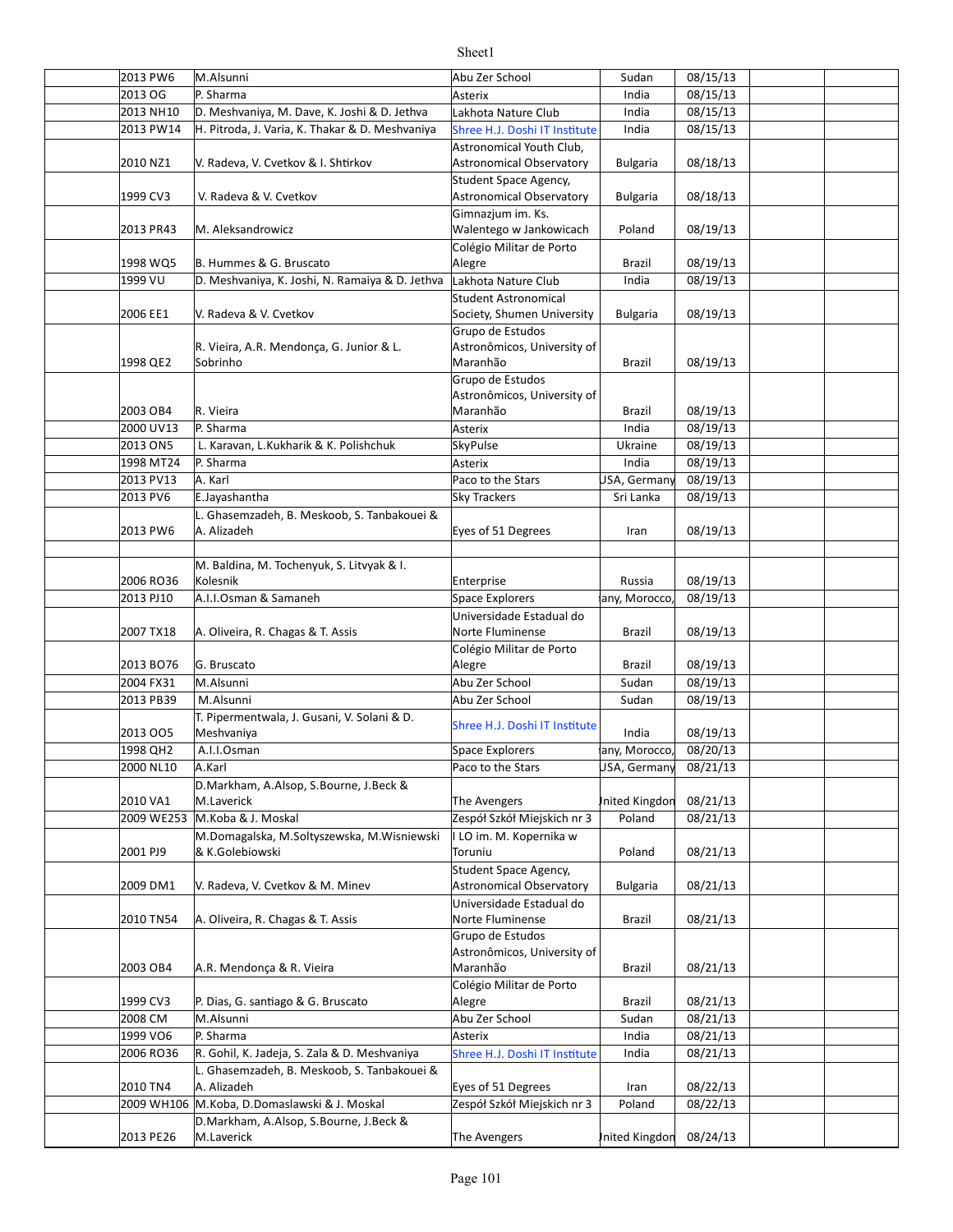#### 2002 OM4 P. Chawla, S. Chakravarty & R. Singh Cassiopeia Cassiopeia and India (198/24/13) 2008 PH9 Asterix India 08/24/13 2013 QU1 | V. Radeva & N. Ivanova Astronomical Observatory | Bulgaria | 08/24/13 2013 PA7 Bulgaria 08/24/13 Astronomical Observatory 2009 SO103 D. Meshvaniya Shree H.J. Doshi IT Institute India 08/24/13 2006 EE1 M.Alsunni aan aan aan ah darii dhamaan Abu Zer School ah Sudan | 08/24/13 2013 PW31 Bulgaria 08/26/13 Astronomical Observatory 2013 NA24 Poland 08/26/13 J.Moskal Zespół Szkół Miejskich nr 3 2013 PA7 Poland 08/26/13 2013 OU3 Vietnam, Romania, Brazil, Russia, Ukraine 08/26/13 2013 PR43 A. Alizadeh **Eyes** of 51 Degrees Iran 08/26/13 1627 Sobrinho Maranhão Brazil 08/26/13 1997 ET30 P. Dias, G. Santiago & G. Bruscato Alegre Alegre Razil | 08/26/13 2013 PX6 Tyro Trans-Tasman Rock Hunters ralia, New Zea 08/28/13 2013 PR43 C. Crespo, E. Oliveira, J. Oliveira & O. Jardim | Norte Fluminense | Brazil | 08/28/13 2013 OO5 T. Meier, G. Guedes & G.Bruscato Alegre Alegre and Brazil | 08/28/13 2013 PU13 Sudan 08/28/13 M.Alsunni Abu Zer School 2009 SO103 India 08/28/13 D. Meshvaniya & N. Ramaiya Lakhota Nature Club 2013 OV2 A.I.I.Osman Space Explorers any, Morocco, 08/29/13 2013 OP3 Poland 08/30/13 & K.Golebiowski 2013 QV1 | V. Radeva & M. Minev | North Controller | Astronomical Observatory | Bulgaria | 08/30/13 2013 PZ38 Y. Radeva & M. Minev The Matronomical Observatory | Bulgaria | 08/30/13 2013 NX23 |K. Thakar, R. Dattani, A. Bhatt & D. Meshvaniya |Shree H.J. Doshi IT Institute | India | 08/30/13 2013 QC11 Karavan, L.Kukharik & K. Polishchuk K. SkyPulse New Yorkaine | 08/31/13  $2013 \text{ MP11}$  T.L. Nguyen  $\overline{AB}$  Abbot hania, Brazil, R  $\overline{08/31/13}$ 2013 QG11 P. Chawla, S. Chakravarty & R. Singh Cassiopeia Cassiopeia and India (199/02/13 2013 QM10\_9 NEO Hunters Argen]na, Bolivia, Puerto Rico 09/02/13 N. D. D'iaz 2013 QM10-3 D. Kang, T. Ernst & H. Segal Names Correspondent Correspondent Correspondent Correspondent Correspond 2013 QN17 Bulgaria 09/02/13 Society, Shumen University 2013 QJ10 Sobrinho Maranhão Brazil 09/02/13 2013 PV6 P. Dias, G. Santiago & G. Bruscato Alegre Alegre Razil | 09/02/13 2013 QD11 Kolesnik **Russia Russia Communist Communist Communist Communist Communist Communist Communist Communist** 2005 EY223 Sudan 09/02/13 M.Alsunni Abu Zer School 2013 NX23 P. Chawla, S. Chakravarty & R. Singh Cassiopeia Cassiopeia and India (199/03/13 2013 YO29 Y. Radeva & I. Georgiev The Matronomical Observatory | Bulgaria | 09/03/13 2013 QJ10 India 09/03/13 2013 PV6 | M.Laverick Controller Controller Communist Controller Controller Philosophy De Avengers Controller 2013 QN17 W.Sobczuk **Carl Marson Communist Communist Communist Communist Communist Communist Communist Communist Communist Communist Communist Poland | 09/04/13** P. Sharma V. Radeva & N. Ivanova Student Space Agency, V. Radeva & N. Ivanova Astronomical Youth Club, V. Radeva & M. Minev Astronomical Youth Club, M.Koba, D.Domaslawski, SZ. Michalowski & M.Domagalska. M.Soltyszewska, M.Wisniewski & K.Golebiowski I LO im. M. Kopernika w Toruniu A. Toldayev, C. Stiubei, H. Dutra, P. Klimenko & T.L. Nguyen Team Memory of Charles Abbot L. Ghasemzadeh, B. Meskoob, S. Tanbakouei & A. Alizadeh R. Vieira, A.R. Mendonça, G. Junior & L. Sobrinho Grupo de Estudos Astronômicos, University of Maranhão Colégio Militar de Porto Alegre K. Grayson, E. Braegen, C. Chen, A. Taylor & O. Tyro Universidade Estadual do Norte Fluminense Colégio Militar de Porto Alegre A.I.I.Osman M.Soltyszewska, M.Domagalska, M.Wiœniewski I LO im. M. Kopernika w Toruniu V. Radeva & M. Minev Student Space Agency, V. Radeva & M. Minev Astronomical Youth Club. A. Toldayev, C. Stiubei, H. Dutra, P. Klimenko & T.L. Nguyen Team Memory of Charles Abbot V. Radeva & I. Georgiev Student Astronomical R. Vieira, A.R. Mendonça, G. Junior & L. Sobrinho Grupo de Estudos Astronômicos, University of Maranhão Colégio Militar de Porto Alegre M. Baldina, M. Tochenyuk, S. Litvyak & I. Kolesnik V. Radeva & I. Georgiev Student Space Agency, V. Solani, N. Makwana, J. Gusani & D. Meshvaniya Shree H.J. Doshi IT Institute<br>Meshvaniya D.Markham, A.Alsop, S.Bourne, J.Beck & M.Laverick K.Frac, M.Frac, E.Plonka, A.Sobczuk & W.Sobczuk Zespół Szkól nr 10 w Toruniu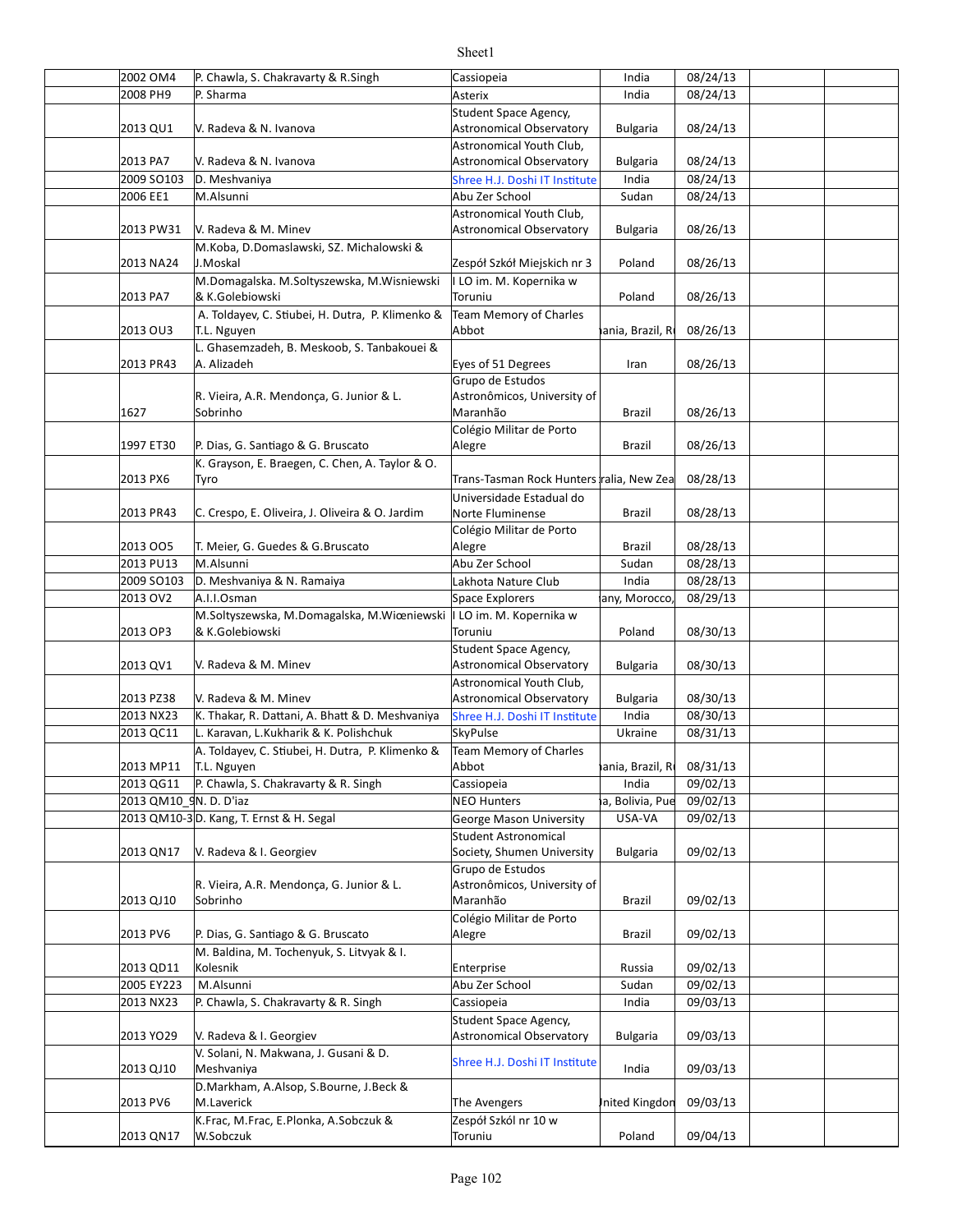#### 2013 QH11 A. Frankowski and the state of the Malentego w Jankowicach | Poland | 09/04/13 2013 QV1 Bulgaria 09/04/13 Astronomical Observatory 2013 PN43 Y. Radeva & I. Georgiev The Matronomical Observatory | Bulgaria | 09/04/13 2013 QM10 Bulgaria 09/04/13 Society, Shumen University 2013 QV1 Brazil 09/04/13 G. Bruscato 2013 PN43 M.Alsunni and the settlement of the Abu Zer School and Sudan 1 09/04/13 2013 PZ38 Asterix India 09/04/13 2013 RV9 P. Chawla, R. Singh & S. Chakravarty Cassiopeia Cassiopeia and India (199/05/13 2013 QD16 Wallace, E. Neumann **Carry Communist Club Containers** Team Artemis **Arror buyout by Artica 09/05/13** 2013 PU13-1 Kolesnik Russia Russia 199/05/13 2013 PN43 A. Kasprzak, K. Mirecki, A. Osiowa & T. Plesniak Gimnazjum Miejskie and Poland | 09/05/13 2013 RR9 Poland 09/05/13 2013 QH11 M. Aleksandrowicz and the state of the Malentego w Jankowicach | Poland | 09/05/13 2013 RU9 Poland 09/05/13 J.Moskal Zespół Szkół Miejskich nr 3 2013 QN17 |V. Radeva & I. Georgiev |Astronomical Observatory | Bulgaria | 09/05/13 2013 RO5 Asterix India 09/05/13 2013 OM9 M.Alsunni and the set of the set of the Abu Zer School and Sudan and O9/05/13 2013 RS9 India 09/05/13 D. Meshvaniya, S. Bhai & N. Ramaiya Lakhota Nature Club 2013 QM10 India 09/05/13 D. Meshvaniya, S. Bhai, N. Ramaiya Lakhota Nature Club 2013 QC11 India 09/05/13 2013 QN17 |V. Radeva & I. Georgiev Astronomical Observatory | Bulgaria | 09/06/13 2013 RK16 Bulgaria 09/06/13 Astronomical Observatory 2013 RS9 A. Kasprzak, K. Mirecki, A. Osiowa & T. Plesniak Gimnazjum Miejskie Poland 09/06/13 2013 RO5 V. Radeva & I. Georgiev Society, Shumen University | Bulgaria 09/06/13 2013 RK16 Bulgaria 09/07/13 Astronomical Observatory 2001 FD90 The Avengers United Kingdom 09/07/13 2013 RO5 V. Radeva & I. Georgiev Astronomical Observatory Bulgaria 09/07/13 2013 RS9 | V. Radeva & I. Georgiev | Society, Shumen University | Bulgaria | 09/07/13 2013 RU9 L. Karavan, L.Kukharik, K. Polishchuk SkyPulse Ukraine 09/07/13 2013 RL21 T.L. Nguyen **Calculation Community Community** Abbot **Calculation and Abbot Community Community** 09/07/13 2013 RR9 Kolesnik Russia 199/07/13 2013 RO11 H. McComber, M. Skaggs & H. Flores George Mason University USA 09/07/13 2013 MP11 P. Dias, G. Santiago & G. Bruscato Alegre Alegre Razil | 09/07/13 1999 TC5 M.Alsunni and the summary of the Abu Zer School and Sudan 09/07/13 2013 PN43 | A. R. Mendonca & R. Vieira Maranhão Brazil | 09/07/13 2011 BA45 Asterix India 09/07/13 2008 JR26 Bulgaria 09/09/13 Astronomical Observatory 2013 QJ10 D. Meshvaniya Lakhota Nature Club India 09/09/13 2013 RV9 M.Alsunni and Abu Zer School Sudan 09/09/13 A. Frankowski Gimnazjum im. Ks. V. Radeva & I. Georgiev Student Space Agency, Astronomical Youth Club, Astronomical Observatory V. Radeva & I. Georgiev Student Astronomical Colégio Militar de Porto Alegre P. Sharma A. Neumann, A. von Eckartsberg, M. Cordero, J. M. Baldina, M. Tochenyuk, S. Litvyak & I. Kolesnik K.Frac, M.Frac, E.Plonka, A.Sobczuk & W.Sobczuk Zespół Szkól nr 10 w Toruniu M. Aleksandrowicz Gimnazjum im. Ks. D.Domaslawski, M.Koba, Sz.Michalowski & Student Space Agency, Astronomical Observatory P. Sharma L. Sham, R. Dattani, H. Pitroda, Z. Mehta & D. L. Shahi, K. Battani, H. Hitloud, L. Mehta & B. Shree H.J. Doshi IT Institute<br>Meshvaniya V. Radeva & I. Georgiev Student Space Agency, V. Radeva & I. Georgiev Astronomical Youth Club, V. Radeva & I. Georgiev Student Astronomical V. Radeva, I. Shtirkov, D. Hadjivelichkov, N. Ivanova & I. Georgiev Student Space Agency, D.Markham, A.Alsop, S.Bourne, J.Beck & M.Laverick V. Radeva & I. Georgiev Astronomical Youth Club, V. Radeva & I. Georgiev Student Astronomical A. Toldayev, C. Stiubei, H. Dutra, P. Klimenko & T.L. Nguyen Team Memory of Charles Abbot M. Baldina, M. Tochenyuk, S. Litvyak & I. Kolesnik Colégio Militar de Porto Alegre Grupo de Estudos Astronômicos, University of Maranhão P. Sharma V. Radeva & I. Georgiev Student Space Agency,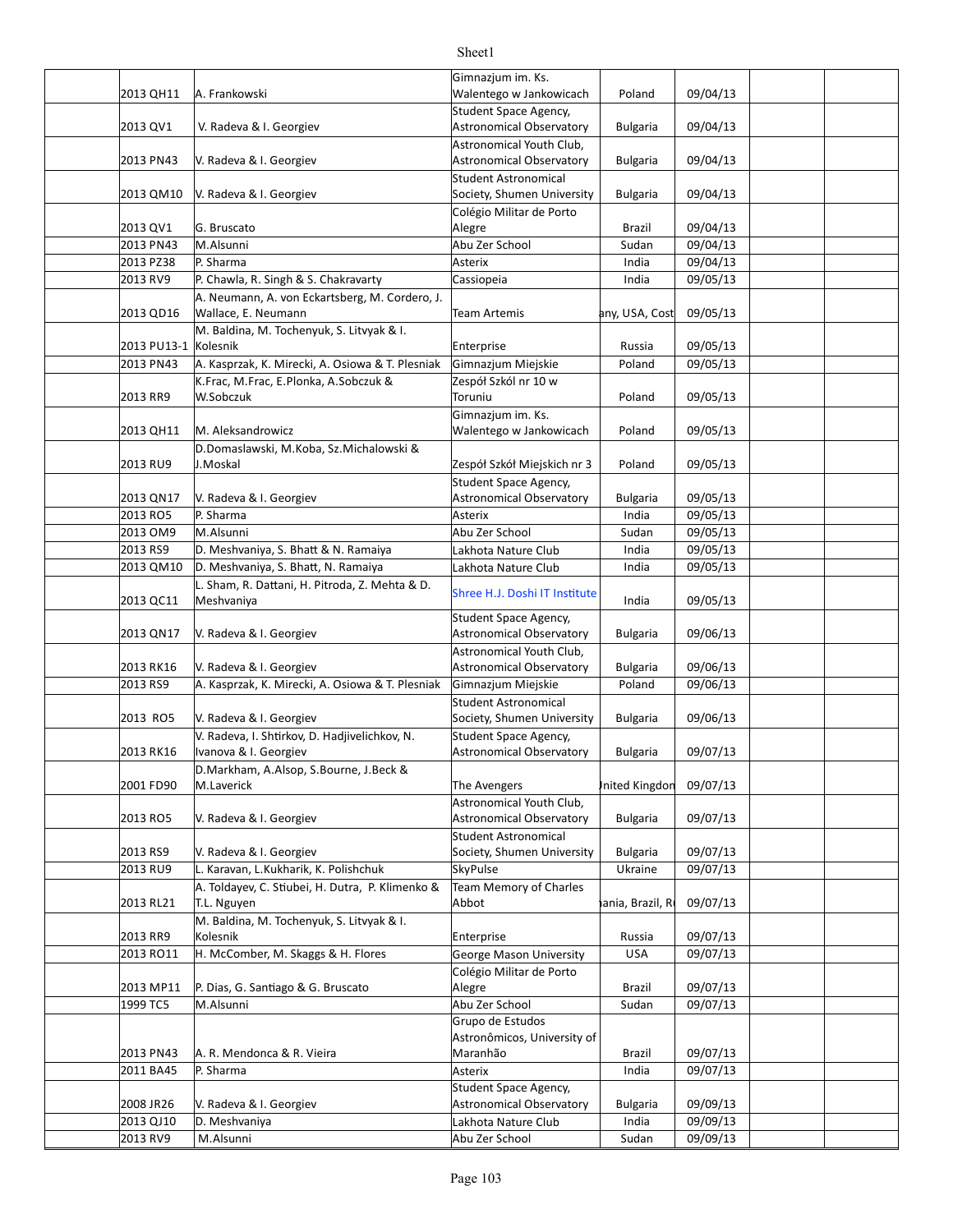#### 2013 RM21 P. Sharma **Asterix** Asterix **Asterix** Asterix **Asterial COM** 2013 RG21 India 09/09/13 2001 FD90 | V. Radeva & I. Georgiev | North Controller Astronomical Observatory | Bulgaria | 09/10/13 2013 RE6 Poland 09/10/13 M.Koba, D.Domaslawski & J.Moskal Zespół Szkół Miejskich nr 3  $2013$  QM10  $|T.L.$  Nguyen  $AB$  Abbot  $A$  ania, Brazil, R $|09/10/13$ 2013 QN11 | A. Oliveira, C. Crespo, J. Oliveira & T. Assis | Norte Fluminense | Brazil | 09/10/13 2013 PN43 M.Alsunni and the settlement of the Abu Zer School and Sudan 1 09/10/13 2013 QF11 Kolesnik **Russia Russia Communist Communist Communist Communist Communist Communist Communist Communist** 2008 DV | Wieszczyñski Gimnazjum Miejskie Poland 09/11/13 2013 RC30 M.Laverick **The Avengers** The Avengers **United Kingdom 09/13/13** 2006 UC63 P. Chawla, S. Chakravarty & R. Singh Cassiopeia Cassiopeia and India (199/13/13) 2013 RO9 DJ.Moilanen Della Controller (Paco to the Stars Dung USA, Germany 09/13/13 2013 QJ10 A. Alizadeh **Exes of 51 Degrees** Iran 09/14/13 2013 RS9 Poland 09/14/13 J.Moskal Zespół Szkół Miejskich nr 3 2013 QD11 | V. Radeva & N. Ivanova Society, Shumen University | Bulgaria | 09/14/13 2013 RN21 P. Sharma **Asterix** Asterix **Asterix** Asterix and India 1 09/14/13 390033 | Wieszczynski Gimnazjum Miejskie Poland 09/15/13 2013 PV6 Poland 09/15/13 **Main Belt Asteroid Discoveries SAG, IASC, 2013** Aug 14 - Sep 18 **Object Students School Loca.on Status Date Linked** TOV8AQ P. Chawla, S. Chakravarty & R.Singh Cassiopeia Cassiopeia | India | Preliminary | 08/14/13 | CAS0014 TOV8AS M.Wisniewski & K.Golebiowski enterties of the lot of the miniminal preliminary and preliminary 08/14/13 LOT0001 TOV8AV Bulgaria Preliminary 08/14/13 VSR01 Astronomical Observatory TOV8B1 D. Meshvaniya, M. Dave, K. Joshi & D. Jethva |Lakhota Nature Club | India | Preliminary | 08/15/13 |LNC0010 TOV8B2 H. Pitroda, J. Varia, K. Thakar & D. Meshvaniya Shree H.J. Doshi IT Institute India Preliminary 08/15/13 HJD0042 TOV8BP Team Artemis Germany, USA, Costa Rica Preliminary 08/26/13 ART0001 Wallace & E. Neumann TOV8BM Bulgaria Preliminary 08/26/13 VRMM1 Astronomical Observatory TL00011 |C. Crespo, E. Oliveira, J. Oliveira & O. Jardim ||Norte Fluminense || Brazil ||Preliminary || 08/28/13 ||CLC0007 TOV8BT | L. Sham, D. Solanki, A. Doshi & D. Meshvaniya | Shree H.J. Doshi IT Institute | Madia | Preliminary | 08/28/13 |HJD0056 **2013 QV47 Eyes of 51 Degrees Iran Provisional 08/29/13 EFD0071** TOV8CV A. Karl USA, Germany Preliminary 09/02/13 PTS0004 Paco to the Stars TOV8CZ A. Karl North Communist Communist Communist Paco to the Stars USA, Germany Preliminary | 09/02/13 PTS0007 TOV8DG NEO Hunters Argen]na, Bolivia, Puerto Rico Preliminary 09/02/13 ND0002 TOV8CI Poland Preliminary 09/02/13 CGS0002 Wieszczyñski Gimnazjum Miejskie TOV8CJ Poland Preliminary 09/02/13 ZSM0137 J.Moskal Zespół Szkół Miejskich nr 3 TOV8CN C. Crespo, E. Oliveira, J. Oliveira & O. Jardim Norte Fluminense | Brazil Preliminary | 09/02/13 CLC0010 TOV8CR Asterix India Preliminary 09/02/13 PRA0002 TOV8CS India Preliminary 09/02/13 HJD0062 TOV8CT India Preliminary 09/02/13 HJD0064 P. Sharma D. Solanki, T. Pipermentwala, V. Solani & D. D. Solariki, I. Fipermentwala, V. Solarii & D.<br>Meshvaniya V. Radeva & I. Georgiev Student Space Agency, A. Toldayev, C. Stiubei, H. Dutra, P. Klimenko & T.L. Nguyen Team Memory of Charles Abbot Universidade Estadual do Norte Fluminense M. Baldina, M. Tochenyuk, S. Litvyak & I. Kolesnik A. Kucharska, K. Mirecki, T. Plesniak & J. D.Markham, A.Alsop, S.Bourne, J.Beck & M.Laverick L. Ghasemzadeh, B. Meskoob, S. Tanbakouei & A. Alizadeh SZ.Michalowski, M.Koba, D.Domaslawski & V. Radeva & N. Ivanova Student Astronomical P. Sharma M. Kucharska, K. Mirecki, T. Plesniak & J. K.Frac, M.Frac, E.Plonka, A.Sobczuk & W.Sobczuk Zespół Szkól nr 10 w Toruniu LO im. M. Kopernika w Toruniu V. Radeva Student Space Agency, A. Neumann, A. von Eckartsberg, M. Cordero, J. V. Radeva & M. Minev Astronomical Youth Club, Universidade Estadual do **Norte Fluminense** L. Ghasemzadeh, B. Meskoob, S. Tanbakouei, **& A. Alizadeh** N. D. D'iaz K. Mirecki, A. Osiowy, T. Plesniak & J. Sz.Michalowski, M.Koba, D.Domaslawski & Universidade Estadual do Norte Fluminense P. Sharma Z. Mehta, R. Katarmal, N. Kundalia & D. z. Menta, K. Katarmar, N. Kunuana & D.<br>Meshvaniya Z. Mehta, R. Katarmal, N. Kundalia & D. L. Menta, M. Katarma, M. Kanaana & B.<br>Meshvaniya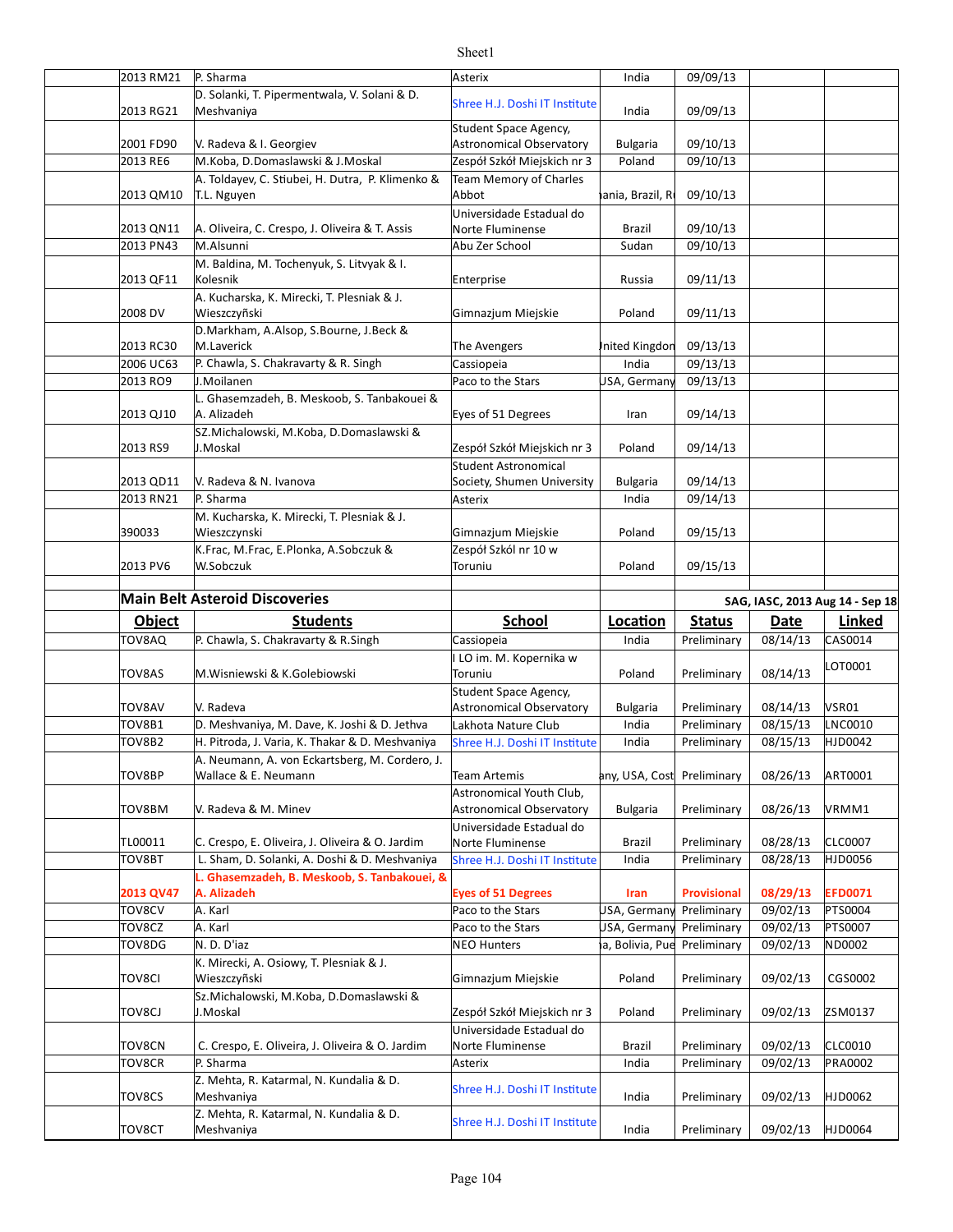|                          | Z. Mehta, R. Katarmal, N. Kundalia & D.                              |                                                                          |                                 |                            |                      |                    |
|--------------------------|----------------------------------------------------------------------|--------------------------------------------------------------------------|---------------------------------|----------------------------|----------------------|--------------------|
| TOV8CU                   | Meshvaniya                                                           | Shree H.J. Doshi IT Institute                                            | India                           | Preliminary                | 09/02/13             | HJD0063            |
| TOV8E3                   | A. Karl                                                              | Paco to the Stars                                                        | USA, Germany                    | Preliminary                | 09/02/13             | <b>PTS0008</b>     |
| TOV8DK                   | L. Karavan, L. Kukharik & K. Polishchuk                              | <b>SkyPulse</b>                                                          | Ukraine                         | Preliminary                | 09/02/13             | <b>SKP0028</b>     |
| TOV8DM                   | L. Karavan, L. Kukharik & K. Polishchuk                              | <b>SkyPulse</b>                                                          | Ukraine                         | Preliminary                | 09/02/13             | <b>SKP0024</b>     |
| TRL0029                  | M. Baldina, M. Tochenyuk, S. Litvyak & I.<br>Kolesnik                | Enterprise                                                               | Russia                          | Preliminary                | 09/04/13             | ENT0011            |
| TOV8EL                   | N. Makwana, J. Varia, J. Gusani, T.<br>Pipermentwala & D. Meshvaniya | Shree H.J. Doshi IT Institute                                            | India                           | Preliminary                | 09/04/13             | HJD0068            |
| MAUR005                  | D.Domaslawski, M.Koba, Sz.Michalowski &<br>J.Moskal                  | Zespół Szkół Miejskich nr 3                                              | Poland                          | Preliminary                | 09/05/13             | ZSM0230            |
| <b>2013 RY31</b>         | A. Oliveira, J. Oliveira, R. Chagas & T. Assis                       | <b>Universidade Estadual do</b><br><b>Norte Fluminense</b>               | <b>Brazil</b>                   | <b>Provisional</b>         | 09/06/13             | <b>CLC0019</b>     |
| 13SFBW                   | M.Soltyszewska, M.Domagalska, M.Wisniewski<br>& K.Golebiowski        | I LO im. M. Kopernika w<br>Toruniu                                       | Poland                          | Preliminary                | 09/06/13             | LOT0003            |
| MAUR010                  | K. Thakar, N. Kundalia, R. Katarmal, V. Solani &<br>D. Meshvaniya    | Shree H.J. Doshi IT Institute                                            | India                           | Preliminary                | 09/06/13             | HJD0082            |
| MAUR011                  | K. Thakar, N. Kundalia, R. Katarmal, V. Solani &<br>D. Meshvaniya    | Shree H.J. Doshi IT Institute                                            | India                           | Preliminary                | 09/06/13             | HJD0083            |
| TOV8FI                   | D.Markham, A.Alsop, S.Bourne, J.Beck &<br>M.Laverick                 | The Avengers                                                             | Inited Kingdon                  | Preliminary                | 09/07/13             | <b>AVE0009</b>     |
| TOV8FC                   | J. Gusani, N. Kundalia, R. Katarmal, Z. Mehta &<br>D. Meshvaniya     | Shree H.J. Doshi IT Institute                                            | India                           | Preliminary                | 09/07/13             | HJD0085            |
| TOV8FD                   | J. Gusani, N. Kundalia, R. Katarmal, Z. Mehta &<br>D. Meshvaniya     | Shree H.J. Doshi IT Institute                                            | India                           | Preliminary                | 09/07/13             | HJD0086            |
| TOV8FG                   | J. Gusani, N. Kundalia, R. Katarmal, Z. Mehta &<br>D. Meshvaniya     | Shree H.J. Doshi IT Institute                                            | India                           | Preliminary                | 09/07/13             | <b>HJD0087</b>     |
|                          | K. Grayson, E. Braegen, C. Chen, A. Taylor & O.                      |                                                                          |                                 |                            |                      |                    |
| MAUR019                  | Tyro                                                                 | Trans-Tasman Rock Hunters ralia, New Zea                                 |                                 | Preliminary                | 09/09/13             | <b>TRH0001</b>     |
| TOV8GK                   | M.Alsunni                                                            | Abu Zer School                                                           | Sudan                           | Preliminary                | 09/09/13             | AZA0101            |
| TOV8H7                   | K. Mirecki, A. Osiowa, T. Plesniak & J.<br>Wieszczyñski              | Gimnazjum Miejskie                                                       | Poland                          | Preliminary                | 09/10/13             | CGS0005            |
|                          |                                                                      | Student Space Agency,                                                    |                                 |                            |                      |                    |
| MAUR026                  | V. Radeva & I. Georgiev                                              | <b>Astronomical Observatory</b>                                          | <b>Bulgaria</b>                 | Preliminary                | 09/10/13             | VSR04              |
|                          |                                                                      | Astronomical Youth Club,                                                 |                                 |                            |                      |                    |
| TOV8H4                   | V. Radeva                                                            | Astronomical Observatory                                                 | <b>Bulgaria</b>                 | Preliminary                | 09/10/13             | VSR02              |
|                          |                                                                      | Astronomical Youth Club,                                                 |                                 |                            |                      |                    |
| TOV8H5                   | V. Radeva                                                            | Astronomical Observatory                                                 | <b>Bulgaria</b>                 | Preliminary                | 09/10/13             | VSR01              |
| TOV8H8                   | D.Domaslawski, M.Koba & J.Moskal                                     | Zespół Szkół Miejskich nr 3                                              | Poland                          | Preliminary                | 09/13/13             | ZSM0338            |
| 13SFC2                   | A. Oliveira, C. Crespo, J. Oliveira & T. Assis                       | Universidade Estadual do<br>Norte Fluminense                             | Poland                          | Preliminary                | 09/13/13             | <b>CLC0023</b>     |
| 13SFC3<br>MAUR039        | T. Meier, G. Guedes, A. Santuri & G. Bruscato<br>P. Sharma           | Colégio Militar de Porto<br>Alegre                                       | <b>Brazil</b>                   | Preliminary<br>Preliminary | 09/13/13<br>09/13/13 | CMP0024<br>PRA0003 |
|                          | M. Kucharska, K. Mirecki, T. Plesniak & J.                           | Asterix                                                                  | India                           |                            |                      |                    |
| TOV8HU                   | Wieszczynski<br>K.Frac, M.Frac, E.Plonka, A.Sobczuk &                | Gimnazjum Miejskie<br>Zespół Szkól nr 10 w                               | Poland                          | Preliminary                | 09/14/13             | CGS0006            |
| TOV8HV                   | W.Sobczuk                                                            | Toruniu                                                                  | Poland                          | Preliminary                | 09/14/13             | ZST0002            |
| MAUR040                  | M. Aleksandrowicz                                                    | Gimnazjum im. Ks.<br>Walentego w Jankowicach                             | Poland                          | Preliminary                | 09/14/13             | KAJ0207            |
| <b>TOV815</b>            | V. Radeva & N. Ivanova                                               | Astronomical Youth Club,<br>Astronomical Observatory<br>Grupo de Estudos | <b>Bulgaria</b>                 | Preliminary                | 09/14/13             | VSR01              |
| MAUR041                  | R. Vieira, G. Magalhaes & L. Sobrinho                                | Astronômicos, University of<br>Maranhão                                  | Brazil                          | Preliminary                | 09/14/13             | GEA0020            |
| <b>NEO Confirmations</b> |                                                                      |                                                                          | SAG, IASC, 2013 Aug 14 - Sep 18 |                            |                      |                    |
| <b>Object</b>            | <b>Students</b>                                                      | <b>School</b>                                                            | Location                        | Date                       |                      |                    |
|                          | M. M. Baldina, M. Tochenuk, S. Litvyak & I.                          |                                                                          |                                 |                            |                      |                    |
| 2013 PT38                | Kolesnik                                                             | Enterprise                                                               | Russia                          | 08/14/13                   |                      |                    |
| 2013 PR38                | L. Karavan, L.Kukharik & K. Polishchuk                               | <b>SkyPulse</b>                                                          | Ukraine                         | 08/14/13                   |                      |                    |
|                          |                                                                      | Astronomical Youth Club,                                                 |                                 |                            |                      |                    |
| 2013 PT21                | V. Radeva & A. Ivanov                                                | Astronomical Observatory                                                 | <b>Bulgaria</b>                 | 08/15/13                   |                      |                    |
| 2013 PO66                | J.Moskal, Sz.Michalowski & M.Koba                                    | Zespół Szkół Miejskich nr 3                                              | Poland                          | 08/18/13                   |                      |                    |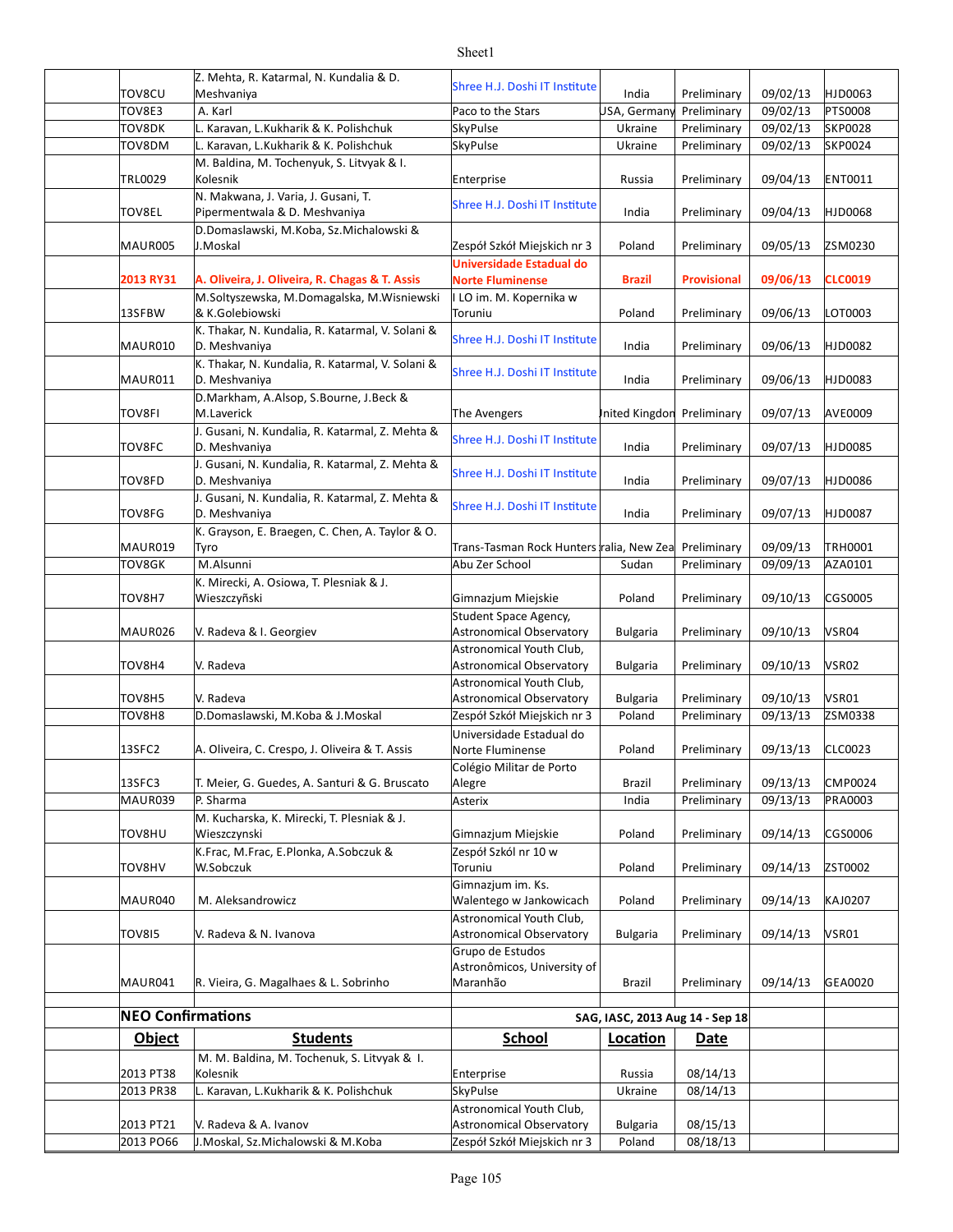| 2013 PO40 | N.D.D'iaz                                        | <b>NEO Hunters</b>                           | ia, Bolivia, Pue | 08/26/13 |  |
|-----------|--------------------------------------------------|----------------------------------------------|------------------|----------|--|
| 2013 QD11 | P. Chawla, S. Chakravarty & R. Singh             | Cassiopeia                                   | India            | 08/28/13 |  |
| 2013 PQ12 | P. Chawla, S. Chakravarty & R. Singh             | Cassiopeia                                   | India            | 08/28/13 |  |
|           |                                                  | <b>Student Astronomical</b>                  |                  |          |  |
| 2013 QA11 | V. Radeva & M. Minev                             | Society, Shumen University                   | <b>Bulgaria</b>  | 08/28/13 |  |
| 2013 QB16 | M.Alsunni                                        | Abu Zer School                               | Sudan            | 08/30/13 |  |
| 2013 QW15 | D. Meshvaniya & N. Ramaiya                       | Lakhota Nature Club                          | India            | 08/30/13 |  |
|           |                                                  | Colégio Militar de Porto                     |                  |          |  |
| 2013 QB17 | P. Dias, G. Santiago & G. Bruscato               | Alegre                                       | Brazil           | 08/30/13 |  |
|           | M. Baldina, M. Tochenyuk, S. Litvyak & I.        |                                              |                  |          |  |
| 2013 QE36 | Kolesnik                                         | Enterprise                                   | Russia           | 09/02/13 |  |
|           | Sz. Michalowski, M. Koba, D. Domaslawski &       |                                              |                  |          |  |
| 2013 QJ36 | J.Moskal                                         | Zespół Szkół Miejskich nr 3                  | Poland           | 09/02/13 |  |
| 2013 PH02 | N.D.D'iaz                                        | <b>NEO Hunters</b>                           | a, Bolivia, Pue  | 09/03/13 |  |
|           | D.Domaslawski, M.Koba, Sz.Michalowski &          |                                              |                  |          |  |
| 2013 RD06 | J.Moskal                                         | Zespół Szkół Miejskich nr 3                  | Poland           | 09/03/13 |  |
|           |                                                  |                                              |                  |          |  |
|           | M. Winny                                         | Gimnazjum im. Ks.<br>Walentego w Jankowicach | Poland           | 09/03/13 |  |
| 2013 QF39 |                                                  |                                              |                  |          |  |
|           |                                                  | Gimnazjum im. Ks.                            |                  |          |  |
| 2013 RY05 | M. Winny                                         | Walentego w Jankowicach                      | Poland           | 09/03/13 |  |
|           | SZ.Michalowski, M.Koba, D.Domaslawski &          |                                              |                  |          |  |
| 2013 RQ05 | J.Moskal                                         | Zespół Szkół Miejskich nr 3                  | Poland           | 09/03/13 |  |
|           |                                                  | Universidade Estadual do                     |                  |          |  |
| 2013 RR16 | A. Oliveira, J. Oliveira, R. Chagas & T. Assis   | Norte Fluminense                             | Brazil           | 09/03/13 |  |
| 2013 QA08 | A. Karl & A. Beam                                | Paco to the Stars                            | USA, Germany     | 09/04/13 |  |
|           | D.Markham, A.Alsop, S.Bourne, J.Beck &           |                                              |                  |          |  |
| 2013 RQ16 | M.Laverick                                       | The Avengers                                 | Inited Kingdon   | 09/04/13 |  |
| 2013 RU09 | P.Chawla, S. Chakravarty & R. Singh              | Cassiopeia                                   | India            | 09/04/13 |  |
| 2013 RP16 | L. Karavan, L.Kukharik & K. Polishchuk           | SkyPulse                                     | Ukraine          | 09/04/13 |  |
| 2013 RE21 | A. Kasprzak, K. Mirecki, A. Osiowa & T. Plesniak | Gimnazjum Miejskie                           | Poland           | 09/04/13 |  |
| 2013 RQ09 | D. Meshvaniya & N. Ramaiya                       | Lakhota Nature Club                          | India            | 09/04/13 |  |
| 2013 RF30 | M.Alsunni                                        | Abu Zer School                               | Sudan            | 09/05/13 |  |
| 2013 ON07 | L. Sham, R. Dattani, H. Pitroda & D. Meshvaniya  | Shree H.J. Doshi IT Institute                | India            | 09/05/13 |  |
|           | M.Koba, Sz.Michalowski, D.Domaslawski &          |                                              |                  |          |  |
| 2013 QO09 | J.Moskal                                         | Zespół Szkół Miejskich nr 3                  | Poland           | 09/06/13 |  |
|           | M.Koba, Sz.Michalowski, D.Domaslawski &          |                                              |                  |          |  |
| 2013 QV12 | J.Moskal                                         | Zespół Szkół Miejskich nr 3                  | Poland           | 09/06/13 |  |
|           | M.Koba, Sz.Michalowski, D.Domaslawski &          |                                              |                  |          |  |
| 2013 QT29 | J.Moskal                                         | Zespół Szkół Miejskich nr 3                  | Poland           | 09/06/13 |  |
|           | M.Koba, Sz.Michalowski, D.Domaslawski &          |                                              |                  |          |  |
| 2013 QX33 | J.Moskal                                         | Zespół Szkół Miejskich nr 3                  | Poland           | 09/06/13 |  |
|           | M.Koba, Sz.Michalowski, D.Domaslawski &          |                                              |                  |          |  |
| 2013 RZ07 | J.Moskal                                         | Zespół Szkół Miejskich nr 3                  | Poland           | 09/06/13 |  |
| 2013 NF24 | L. Karavan, L.Kukharik, K. Polishchuk            | SkyPulse                                     | Ukraine          | 09/06/13 |  |
| 2013 RM30 | M.Alsunni                                        | Abu Zer School                               | Sudan            | 09/06/13 |  |
|           | J. Gusani, N. Kundalia, R. Katarmal, Z. Mehta &  |                                              |                  |          |  |
| 2013 RY31 | D. Meshvaniya                                    | Enterprise                                   | Russia           | 09/07/13 |  |
|           | A. Kucharska, K. Mirecki, T. Plesniak & J.       |                                              |                  |          |  |
| 2013 RM30 | Wieszczyñski                                     | Gimnazjum Miejskie                           | Poland           | 09/07/13 |  |
|           | D. Domaslawski, M. Koba, Sz. Michalowski &       |                                              |                  |          |  |
| 2013 RC32 | J.Moskal                                         | Zespół Szkół Miejskich nr 3                  | Poland           | 09/07/13 |  |
|           | M.Soltyszewska, M.Domagalska, M.Wisniewski       | I LO im. M. Kopernika w                      |                  |          |  |
| 2013 RF30 | & K.Golebiowski                                  | Toruniu                                      | Poland           | 09/07/13 |  |
| 2013 RJ08 | D. Meshvaniya, J. Nakar & S. Bhatt               | Lakhota Nature Club                          | India            | 09/07/13 |  |
|           |                                                  |                                              |                  |          |  |
| 2013 RN30 | D. Meshvaniya, J. Nakar & S. Bhatt               | Lakhota Nature Club                          | India            | 09/07/13 |  |
|           |                                                  | Gimnazjum im. Ks.                            |                  |          |  |
| 2013 QV34 | A. Goralczyk                                     | Walentego w Jankowicach                      | Poland           | 09/10/13 |  |
|           |                                                  | Gimnazjum im. Ks.                            |                  |          |  |
| 2013 RO43 | A. Frankowski                                    | Walentego w Jankowicach                      | Poland           | 09/13/13 |  |
|           |                                                  | Astronomical Youth Club,                     |                  |          |  |
| 2013 QL18 | V. Radeva & N. Ivanova                           | Astronomical Observatory                     | <b>Bulgaria</b>  | 09/13/13 |  |
|           | M.Soltyszewska, M.Domagalska, M.Wisniewski       | I LO im. M. Kopernika w                      |                  |          |  |
| 2013 PY32 | & K.Oram                                         | Toruniu                                      | Poland           | 09/14/13 |  |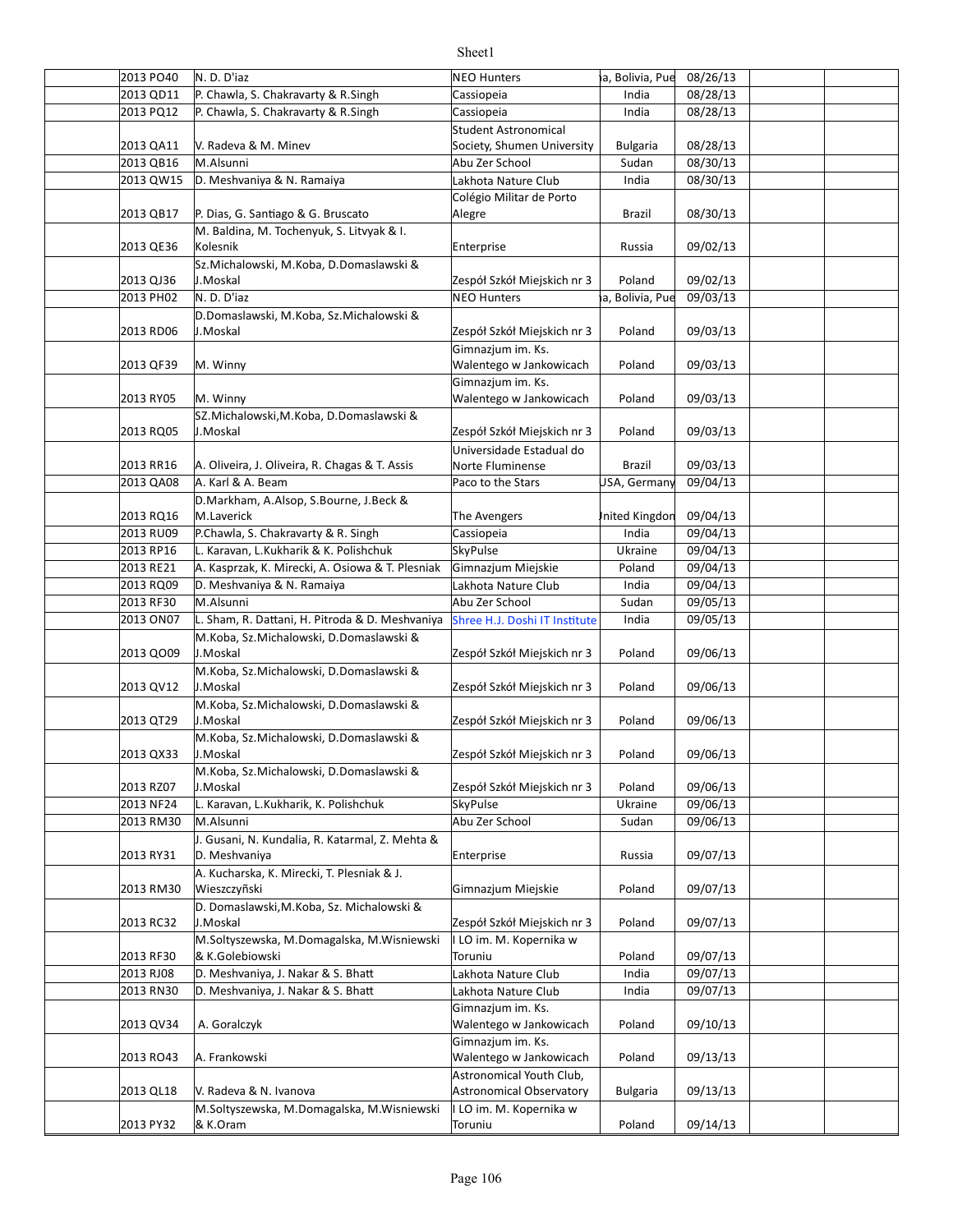|                      |                         | M.Soltyszewska, M.Domagalska, M.Wisniewski                     | II LO im. M. Kopernika w                               |                 |          |  |
|----------------------|-------------------------|----------------------------------------------------------------|--------------------------------------------------------|-----------------|----------|--|
|                      | 2013 PH33               | & K.Oram                                                       | Toruniu                                                | Poland          | 09/14/13 |  |
|                      | 2013 RC17               | M. Baldina, M. Tochenyuk, S. Litvyak & I.<br>Kolesnik          | Enterprise                                             | Russia          | 09/14/13 |  |
|                      | 2013 PP35               | J.Moilanen                                                     | Paco to the Stars                                      | USA, Germany    | 09/15/13 |  |
|                      |                         | D.Domaslawski, M.Koba, Sz.Michalowski                          |                                                        |                 |          |  |
|                      | 2013 RO73               | J.Moskal                                                       | Zespół Szkół Miejskich nr 3                            | Poland          | 09/15/13 |  |
|                      |                         |                                                                | Astronomical Youth Club,                               |                 |          |  |
|                      | 2013 RP16               | V. Radeva, I. Georgirev & N. Ivanova                           | <b>Astronomical Observatory</b>                        | <b>Bulgaria</b> | 09/15/13 |  |
|                      |                         |                                                                |                                                        |                 |          |  |
| 2013 Sep 20 - Oct 25 |                         |                                                                |                                                        |                 |          |  |
|                      |                         | <b>All-Venezuela Asteroid Search Campaign</b>                  |                                                        |                 |          |  |
|                      |                         | <b>International Asteroid Search Campaign</b>                  |                                                        |                 |          |  |
|                      |                         | <b>All-Uruguay Asteroid Search Campaign</b>                    |                                                        |                 |          |  |
|                      |                         |                                                                |                                                        |                 |          |  |
|                      | <b>NEO Observations</b> |                                                                | All-Venezuela, All-Uruguay, IASC, 2013 Sep 20 - Oct 25 |                 |          |  |
|                      | <b>Object</b>           | <b>Students</b>                                                | <b>School</b>                                          | Location        | Date     |  |
|                      |                         |                                                                | Asociación Larense de                                  |                 |          |  |
|                      | 2013 RR5                | F. Gois, D. Seoane, R. Barrios & R. Jiménez                    | Astronomía, ALDA                                       | Venezuela       | 09/22/13 |  |
|                      | 2013 QJ10               | J. Guerrero, J. Gil, D. Ramirez & L. Mendoza                   | Complejo de Observación<br>Astronómica Tayabeixo       | Venezuela       | 09/22/13 |  |
|                      |                         |                                                                | Universidad Pedagógica                                 |                 |          |  |
|                      |                         |                                                                | Experimental Libertador-                               |                 |          |  |
|                      | 2013 RH43               | K Perez, D. Vasquez, L. Alejandro & D. Mogollon                | Barquisimeto                                           | Venezuela       | 09/22/13 |  |
|                      | 2013 RB6                | A. Peña, A. Álvarez & J. Rodríguez                             | Universidad Yacambú                                    | Venezuela       | 09/22/13 |  |
|                      |                         |                                                                | Liceo América de Leoni -                               |                 |          |  |
|                      | 2013 RH74               | V. Francisco, E. Pérez & D. Sánchez                            | Morán                                                  | Venezuela       | 09/22/13 |  |
|                      | 2013 RT73               | T. Hernandez, J. Lopez, E. Ponce, D. Prato & G.<br>Guerrero    | Universidad Pedagógica<br>Experimental Libertador      | Venezuela       | 09/22/13 |  |
|                      |                         | J. Becerra, A. Leal, V. Perez, N. Rincon & A.                  | Grupo Astronómico del                                  |                 |          |  |
|                      | 2013 NX23               | Santiago                                                       | Zulia                                                  | Venezuela       | 09/22/13 |  |
|                      |                         |                                                                | UIET college Kurukshetra                               |                 |          |  |
|                      |                         |                                                                | University & Pooja Modern                              |                 |          |  |
|                      | 2013 QM10               | P.Singh & N.Singh                                              | School                                                 | India           | 09/22/13 |  |
|                      | 2013 RX73               | S. Silva, C. Cabrera, J. Malan, J. Sandomingo & J.<br>Marchini | Liceo D.A.U. Valdense                                  | Uruguay         | 09/22/13 |  |
|                      |                         | C Pérez, M Espinosa, S Gómez, N Lezué & J                      |                                                        |                 |          |  |
|                      | 2013 RY5                | Bordón                                                         | Liceo 1 Flores                                         | Uruguay         | 09/22/13 |  |
|                      | 2013 RX80               | A.Echaider & C.Cosentino                                       | Colegio Monseñor Isasa                                 | Uruguay         | 09/22/13 |  |
|                      | 2013 PV6                | M.Paredes                                                      | Colegio Notre Dame                                     | Uruguay         | 09/22/13 |  |
|                      |                         | J. Fonseca, M. Bertin, M. Melia, V. Alvarez & J.               | Liceo Departamental de                                 |                 |          |  |
|                      | 2013 RJ74               | Terzaghi                                                       | Colonia                                                | Venezuela       | 09/22/13 |  |
|                      | 2013 RT43               | D.Estela, R.Fagundez, J.Dominguez &<br>R.Campaña               | Liceo 58                                               | Uruguay         | 09/22/13 |  |
|                      |                         |                                                                | Iovenis - Juventud                                     |                 |          |  |
|                      | 2013 RT73               | D. Oviedo, A. Sales & C. Sales                                 | Astronómica                                            | Venezuela       | 09/23/13 |  |
|                      |                         |                                                                | UIET college Kurukshetra                               |                 |          |  |
|                      |                         |                                                                | University & Pooja Modern                              |                 |          |  |
|                      | 2013 RH74               | P.Singh & N.Singh                                              | School<br>Instituto de Profesores                      | India           | 09/23/13 |  |
|                      | 2013 RJ43               | R. Barrios, R. Jimenez, F. Gois & D. Seaone                    | Artigas                                                | Uruguay         | 09/23/13 |  |
|                      |                         |                                                                | Liceo América de Leoni-                                |                 |          |  |
|                      | 2013 QM10               | V. Francisco, E. Pérez & D. Sánchez                            | Morán                                                  | Venezuela       | 09/23/13 |  |
|                      |                         | M. Quero, A. Pérez, C. Hernández, A. Nicolacci &               |                                                        |                 |          |  |
|                      | 2013 RH43               | N. Flores                                                      | Colegio Las Colinas                                    | Venezuela       | 09/24/13 |  |
|                      |                         | D.Estela, R.Fagundez, J.Dominguez &<br>R.Campaña               | Colegio Monseñor Isasa                                 |                 |          |  |
|                      | 2013 RR5                |                                                                | Agrupamento de Escolas do                              | Uruguay         | 09/24/13 |  |
|                      | 2013 RX80               | D. Santos, C. Silva, T. Carvalho & I. Pelicano                 | Cerco                                                  | Portugal        | 09/24/13 |  |
|                      | 2007 PF6                | M. Lamus, M. Castillo & J. Cordero                             | Liceo Bolivariano El Ujano                             | Venezuela       | 09/24/13 |  |
|                      |                         | c. Pérez, M. Espinosa, N. Lezué, S. Gómez & J.                 | Liceo 1 Flores                                         |                 |          |  |
|                      | 2013 RB6                | Bordón                                                         |                                                        | Uruguay         | 09/24/13 |  |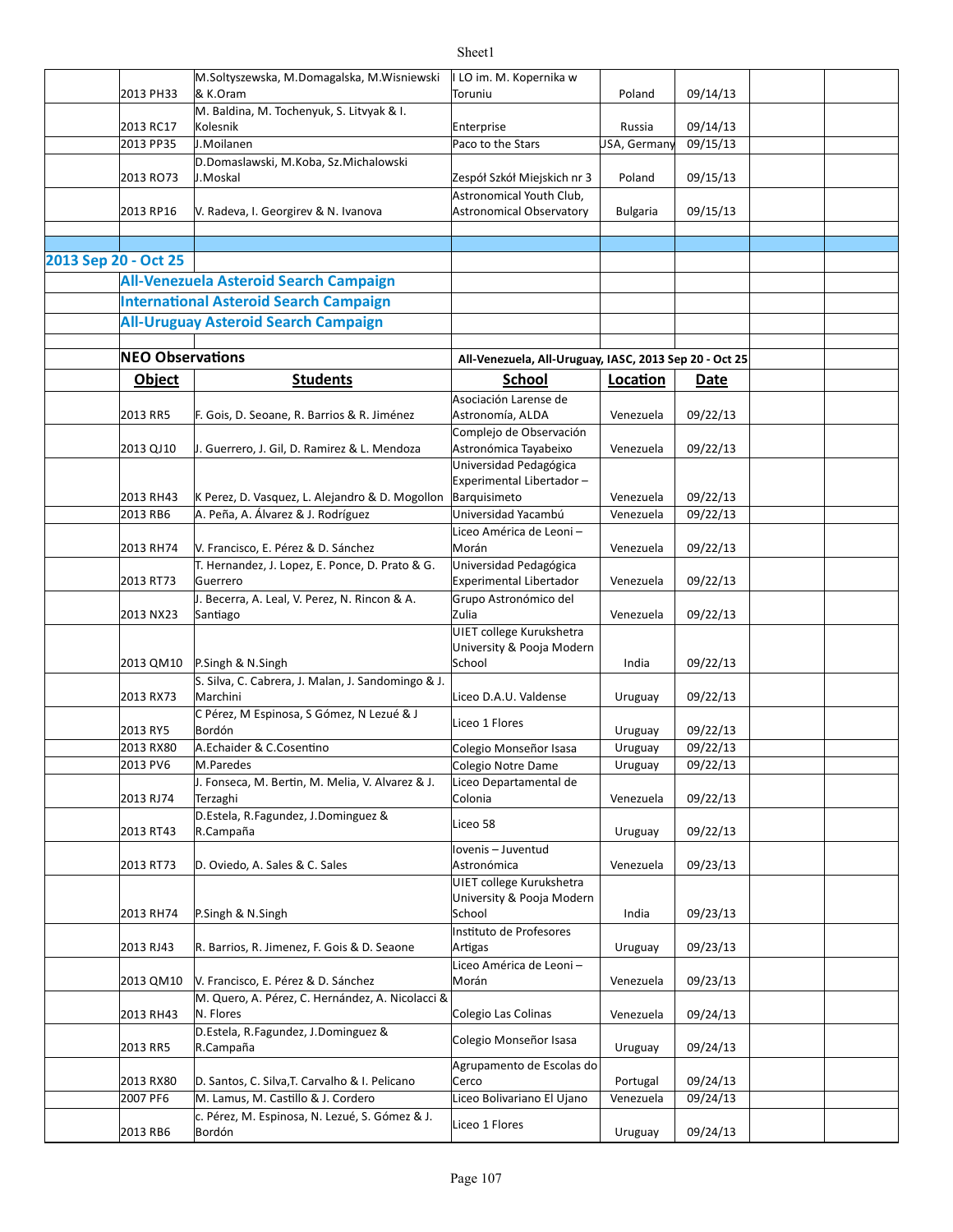|           |                                                                                       | UIET college Kurukshetra<br>University & Pooja Modern |                      |                      |  |
|-----------|---------------------------------------------------------------------------------------|-------------------------------------------------------|----------------------|----------------------|--|
| 2013 RW73 | P.Singh & N.Singh                                                                     | School                                                | India                | 09/26/13             |  |
|           | C. Pérez, S.Gómez, N. Lezué, M. Espinosa & J.                                         | Liceo 1 Flores                                        |                      |                      |  |
| 2013 RH74 | Bordón                                                                                |                                                       | Uruguay              | 09/26/13             |  |
| 2013 RM43 | A. Echaider & C. Cosentino                                                            | Colegio Monseñor Isasa                                | Uruguay              | 09/26/13             |  |
| 2013 ST19 | N. Flores, C. HernÃindez, A. Nicolacci, M. Quero<br>& A. Perez                        | Colegio Las Colinas                                   | Venezuela            | 09/27/13             |  |
| 2013 ST   | A. Leal, V.Perez, J.Becerra, A.Santiago &<br>N.Rincon                                 | Grupo Astronómico del<br>Zulia                        |                      |                      |  |
| 2013 RH74 | L. Díaz L. González L. Correa & F. Martínez                                           | Liceo Nro 3 IDAL                                      | Venezuela<br>Uruguay | 09/27/13<br>09/27/13 |  |
| 2013 RM43 | A. Echaider & C. Cosentino                                                            | Colegio Monseñor Isasa                                | Uruguay              | 09/27/13             |  |
|           |                                                                                       | Asociación de Aficionados a                           |                      |                      |  |
| 2013 RX80 | N.Pereira & A.Pereira                                                                 | la Astronomía                                         | Uruguay              | 09/27/13             |  |
| 2013 RZ73 | C. Pérez, M. Espinosa, N. Lezué, S. Gómez & J.<br>Bordón                              | Liceo 1 Flores                                        | Uruguay              | 09/27/13             |  |
| 2013 SK19 | L. Correia, P. Vairoletti & M. Berazategui                                            | Observatorio Montevideo                               | Uruguay              | 09/27/13             |  |
|           |                                                                                       | Iovenis - Juventud                                    |                      |                      |  |
| 2013 SX19 | A. Sales, C. Sales & D. Oviedo                                                        | Astronómica                                           | Venezuela            | 09/28/13             |  |
| 2013 RH74 | Y. Chirinos, J. Moro & E. Peraza                                                      | Astroaula                                             | Venezuela            | 09/28/13             |  |
| 2013 RW73 | T. Hernandez, J. Lopez, E. Ponce, D. Prato & G.<br>Guerrero                           | Universidad Pedagógica<br>Experimental Libertador     | Venezuela            | 09/28/13             |  |
|           | A. Leal, V.Perez, J.Becerra, A.Santiago &                                             | Grupo Astronómico del                                 |                      |                      |  |
| 2013 RV9  | N.Rincon                                                                              | <b>Zulia</b>                                          | Venezuela            | 09/28/13             |  |
|           |                                                                                       | Escola Secundária Romeu                               |                      |                      |  |
| 2013 SA20 | D.Machado                                                                             | Correia                                               | Portugal             | 09/28/13             |  |
| 2013 RY5  | D. Santos, C. Silva, T. Carvalho & I. Pelicano                                        | Agrupamento de Escolas do<br>Cerco                    | Portugal             | 09/28/13             |  |
| 2013 SQ19 | A.Echaider & C.Cosentino                                                              | Colegio Monseñor Isasa                                | Uruguay              | 09/28/13             |  |
| 2013 RE21 | J.Dominguez & R.Campaña                                                               | Liceo 58                                              | Uruguay              | 09/28/13             |  |
|           | I. Capezzolo, S. Fabre, F. Gonzalez, G. Mesa, R.                                      | Instituto Eduardo Fabini -                            |                      |                      |  |
| 2013 RX80 | Reolon & D. Varela                                                                    | Minas                                                 | Uruguay              | 09/28/13             |  |
|           |                                                                                       | Asociación Larense de                                 |                      |                      |  |
| 2013 SQ19 | R. Barrios, F. Gois, D. Seaone & R. Jimenez                                           | Astronomía, ALDA<br>Complejo de Observación           | Venezuela            | 09/29/13             |  |
| 2013 RE74 | J. Guerrero, D. Ramirez & L. Mendoza                                                  | Astronómica Tayabeixo                                 | Venezuela            | 09/29/13             |  |
|           |                                                                                       | Universidad Pedagógica                                |                      |                      |  |
|           |                                                                                       | Experimental Libertador-                              |                      |                      |  |
| 2013 SK19 | L. Alejandro, D. Mogollon, K. Perez & D. Vasquez Barquisimeto                         |                                                       | Venezuela            | 09/29/13             |  |
| 2013 RW73 | D. Oviedo, A. Sales & C. Sales                                                        | lovenis - Juventud<br>Astronómica                     | Venezuela            | 09/30/13             |  |
|           | N. FLores, C. Hernández, A. Nicolacci, M. Quero                                       |                                                       |                      |                      |  |
| 2013 RS9  | & A. Perez                                                                            | Colegio Las Colinas                                   | Venezuela            | 09/30/13             |  |
| 2013 SW24 | Y. Chirinos, J. Moro & E. Peraza                                                      | Astroaula                                             | Venezuela            | 10/01/13             |  |
|           | T. Hernandez, J. Lopez, E. Ponce, D. Prato & G.                                       | Universidad Pedagógica                                |                      |                      |  |
| 2013 SR24 | Guerrero                                                                              | Experimental Libertador                               | Venezuela            | 10/01/13             |  |
| 2013 SC21 | M.Popescu & M. Neta                                                                   | Agrupamento de Escolas<br>Dra Laura Ayres             | Portugal             | 10/01/13             |  |
|           |                                                                                       | Escola Secundária Romeu                               |                      |                      |  |
| 2013 SN20 | D. Machado                                                                            | Correia                                               | Portugal             | 10/01/13             |  |
|           |                                                                                       | Agrupamento de Escolas do                             |                      |                      |  |
| 2013 SM20 | D. Santos, C. Silva, T. Carvalho & I. Pelicano                                        | Cerco                                                 | Portugal             | 10/01/13             |  |
| 2013 SV24 | C.Cosentino & A.Echaider                                                              | Colegio Monseñor Isasa<br>Liceo de Nueva Helvecia     | Uruguay              | 10/01/13<br>10/01/13 |  |
| 2013 SO19 | D.Gomez , L.Bermudez, V.Quevedo & E. Varela                                           | Asociación Larense de                                 | Uruguay              |                      |  |
| 2013 TL   | R. Barrios, R. Jimenez, F. Gois & D. Seaone                                           | Astronomía, ALDA                                      | Venezuela            | 10/08/13             |  |
|           |                                                                                       | Universidad Politécnica                               |                      |                      |  |
|           |                                                                                       | Territorial Andrés Eloy                               |                      |                      |  |
| 2013 RX80 | H. Osorio & M. Guerrero                                                               | Blanco<br>Universidad Yacambú                         | Venezuela            | 10/08/13             |  |
| 2013 QV1  | J. Rodriguez, A. Alvarez & A. Peña<br>N. FLores, C. Hernández, A. Nicolacci, M. Quero |                                                       | Venezuela            | 10/08/13             |  |
| 2001 CA32 | & A. Perez                                                                            | Colegio Las Colinas                                   | Venezuela            | 10/08/13             |  |
|           | T. Hernandez, J. Lopez, E. Ponce, D. Prato & G.                                       | Universidad Pedagógica                                |                      |                      |  |
| 2013 RA6  | Guerrero                                                                              | Experimental Libertador                               | Venezuela            | 10/08/13             |  |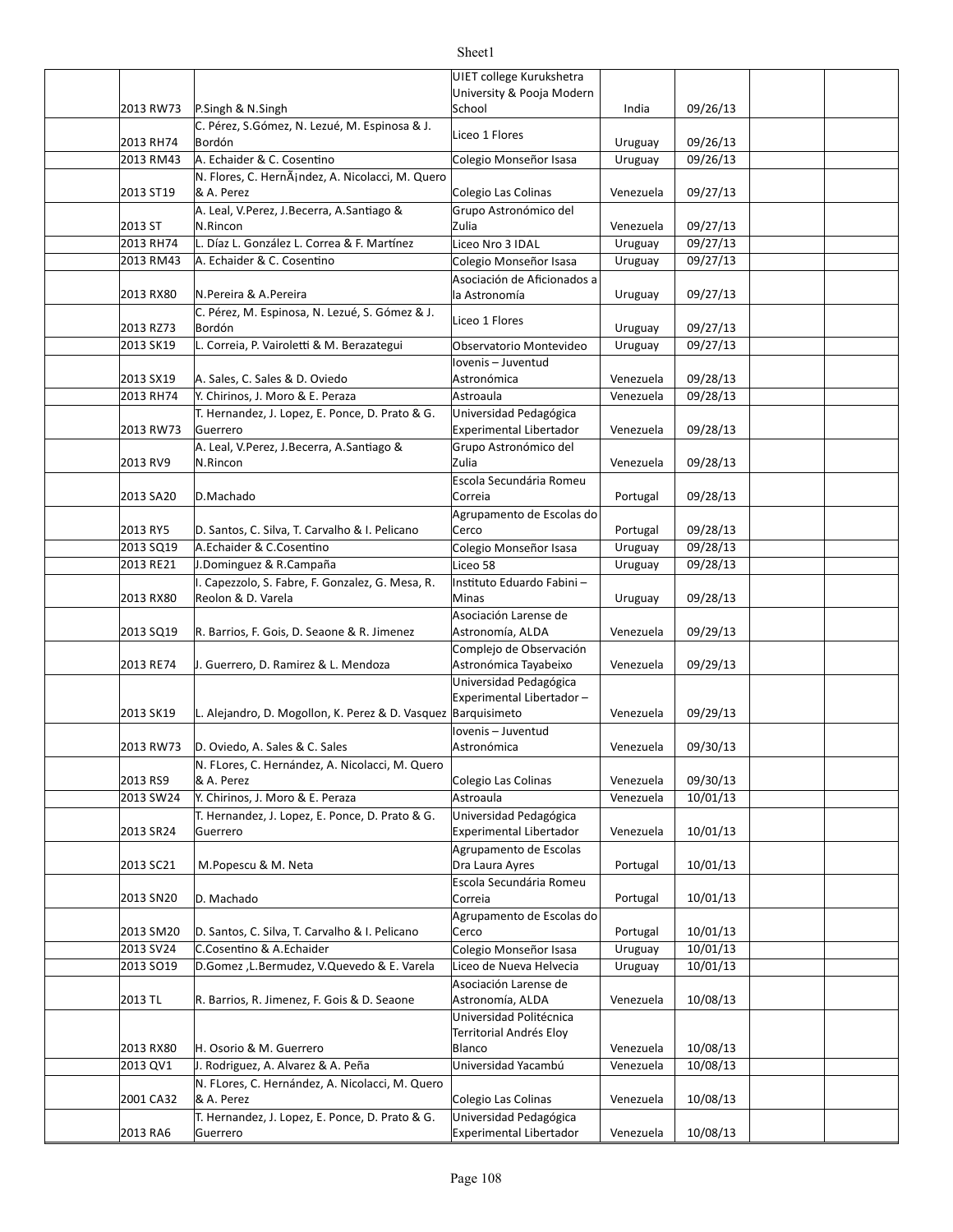| 2013 TE6             | S. Silva & J. Sandomingo                                                                        | Liceo D.A.U. Valdense                               | Uruguay   | 10/08/13 |  |
|----------------------|-------------------------------------------------------------------------------------------------|-----------------------------------------------------|-----------|----------|--|
|                      | C. Pérez, M. Espinosa, N. Lezué, S. Gómez & J.                                                  | Liceo 1 Flores                                      |           |          |  |
| 2013 TF4             | Bordón                                                                                          |                                                     | Uruguay   | 10/08/13 |  |
|                      |                                                                                                 | Universidad Pedagógica                              |           |          |  |
|                      | L. Alejandro, D. Mogollon, K. Perez & D. Vasquez Barquisimeto                                   | Experimental Libertador-                            |           |          |  |
| 2013 TH5             |                                                                                                 |                                                     | Venezuela | 10/08/13 |  |
| 2002 WQ4             | M. Neta                                                                                         | Agrupamento de Escolas<br>Dra Laura Ayres           |           | 10/08/13 |  |
|                      | A. Araujo, M. Rodríguez, L. Maiese, A. Flores & I.                                              |                                                     | Portugal  |          |  |
| UT982A2              | Chabkinion                                                                                      | Liceo de Nueva Helvecia                             | Uruguay   | 10/08/13 |  |
| 2013 TS5             | K.Planas & G.Lorenzo                                                                            | Liceo N°1 San Carlos                                | Uruguay   | 10/08/13 |  |
| 2013 TE              | A.Echaider & C.Cosentino                                                                        | Colegio Monseñor Isasa                              | Uruguay   | 10/08/13 |  |
|                      |                                                                                                 |                                                     |           |          |  |
| 2013 SX24            | M.Fagundez, R.Campaña, J.Dominguez & D.Estela                                                   | Colegio Notre Dame                                  | Uruguay   | 10/08/13 |  |
| 2013 TC6             | L.Correia, P.Vairoletti & M.Berazategui                                                         | Observatorio Montevideo                             | Uruguay   | 10/08/13 |  |
|                      |                                                                                                 | Agrupamento de Escolas do                           |           |          |  |
| 2013 TR5             | D. Santos, C. Silva, T. Carvalho & I. Pelicano                                                  | Cerco                                               | Portugal  | 10/09/13 |  |
|                      |                                                                                                 | UIET college Kurukshetra                            |           |          |  |
|                      |                                                                                                 | University & Pooja Modern                           |           |          |  |
| 2013 RK16            | P. Singh & N. Singh                                                                             | School                                              | India     | 10/09/13 |  |
| 2013 TH69            | A.Echaider & C.Cosentino                                                                        | Colegio Monseñor Isasa                              | Uruguay   | 10/09/13 |  |
|                      |                                                                                                 | Asociación Larense de                               |           |          |  |
| 2011 CQ4             | R. Barrios, D. Seaone, F. Gois & R. Jimenez                                                     | Astronomía, ALDA                                    | Venezuela | 10/10/13 |  |
| 2013 TL69            | J. Rodriguez, A. Alvarez & A. Peña                                                              | Universidad Yacambú                                 | Venezuela | 10/10/13 |  |
| 2013 TC4             | M. Lamus                                                                                        | Liceo Bolivariano El Ujano                          | Venezuela | 10/10/13 |  |
|                      | M. Quero, A. Pérez, C. Hernández, A. Nicolaci &                                                 |                                                     |           |          |  |
| 2013 TJ6             | N. Flores                                                                                       | Colegio Las Colinas                                 | Venezuela | 10/10/13 |  |
| 2013 TN69            | Y. Chirinos, J. Moro & E. Peraza                                                                | Astroaula                                           | Venezuela | 10/10/13 |  |
|                      | T. Hernandez, J, Lopez, E. Ponce, D. Prato & G.                                                 | Universidad Pedagógica                              |           |          |  |
| 2013 TF              | Guerra                                                                                          | Experimental Libertador                             | Venezuela | 10/10/13 |  |
|                      |                                                                                                 | Liceo Departamental de                              |           |          |  |
| 2013 TW68            | J. Fonseca & M. Melia                                                                           | Colonia                                             | Uruguay   | 10/10/13 |  |
|                      |                                                                                                 | Colegio Notre Dame                                  |           |          |  |
| 2009 CP5             | M.Fagundez, R.Campaña, J.Dominguez & D.Estela                                                   |                                                     | Uruguay   | 10/10/13 |  |
|                      | M.Fagundez, R.Campaña, J.Dominguez &                                                            | Liceo 58                                            |           |          |  |
| 2003 YK118           | D.Estela                                                                                        |                                                     | Uruguay   | 10/10/13 |  |
| 2000 WC67            | L.Correia P.Vairoletti & M.Berazategui                                                          | Observatorio Montevideo                             | Uruguay   | 10/10/13 |  |
|                      | K. Almeda & E. Méndez & J. Bentancor &                                                          | Liceo Nro 3 IDAL                                    |           |          |  |
| 2013 TQ12            | N.Colonna                                                                                       |                                                     | Uruguay   | 10/10/13 |  |
|                      |                                                                                                 | Complejo de Observación                             |           |          |  |
| 2013 TL69            | J. Guerrero, J. Gil, D. Ramirez & L. Mendoza                                                    | Astronómica Tayabeixo                               | Venezuela | 10/11/13 |  |
|                      |                                                                                                 | Agrupamento de Escolas                              |           |          |  |
| 2013 TH69            | R. Sancadas & M. Neta                                                                           | Dra Laura Ayres                                     | Portugal  | 10/11/13 |  |
|                      |                                                                                                 | Agrupamento de Escolas do                           |           |          |  |
| 2013 TB80-1          | D. Santos, C. Silva, T. Carvalho & I. Pelicano                                                  | Cerco                                               | Portugal  | 10/11/13 |  |
|                      |                                                                                                 | Instituto de Profesores                             |           |          |  |
|                      | 2013 TB80-3 S. Femenias, N. Silvera & L. Reyes<br>G. Reyes, N. Hernandez, F. Agriel & V. Cepeda | Artigas                                             | Uruguay   | 10/11/13 |  |
| 2013 TE6<br>2002 MT1 | S. Silva, J. Sandomingo, J. Malan & Y. Boudrandi                                                | Liceo Barros Blancos No. 2<br>Liceo D.A.U. Valdense | Uruguay   | 10/11/13 |  |
|                      |                                                                                                 |                                                     | Uruguay   | 10/11/13 |  |
| 2013 PR43            | C. Pérez, M. Espinosa, N. Lezué, S. Gómez & J.<br>Bordón                                        | Liceo 1 Flores                                      | Uruguay   | 10/11/13 |  |
|                      |                                                                                                 |                                                     |           |          |  |
| 2006 BX139           | M.Fagundez, R.Campaña, J.Dominguez & D.Estela                                                   | Colegio Notre Dame                                  | Uruguay   | 10/11/13 |  |
|                      |                                                                                                 | Asociación Larense de                               |           |          |  |
| 2013 SO19            | R. Barrios. D. Seaone, F. Gois & R. Jimenez                                                     | Astronomía, ALDA                                    | Venezuela | 10/12/13 |  |
|                      |                                                                                                 | Liceo América de Leoni-                             |           |          |  |
| 2013 TB80            | V. Francisco, E. Pérez & D. Sanchez                                                             | Morán                                               | Venezuela | 10/12/13 |  |
|                      | Y. Boudrandi, S. Silva, J. Sandomingo & R.                                                      |                                                     |           |          |  |
| 2011 CQ4             | Valiente                                                                                        | Liceo D.A.U. Valdense                               | Uruguay   | 10/12/13 |  |
|                      |                                                                                                 | Escola Secundária Romeu                             |           |          |  |
| 2013 SK19            | D.Machado                                                                                       | Correia                                             | Portugal  | 10/12/13 |  |
|                      |                                                                                                 | Agrupamento de Escolas do                           |           |          |  |
| 2013 SF25            | D. Santos, C. Silva, T. Carvalho & I. Pelicano                                                  | Cerco                                               | Portugal  | 10/12/13 |  |
| 2012 PA              | Y. Chirinos, J. Moro & E. Peraza                                                                | Astroaula                                           | Venezuela | 10/13/13 |  |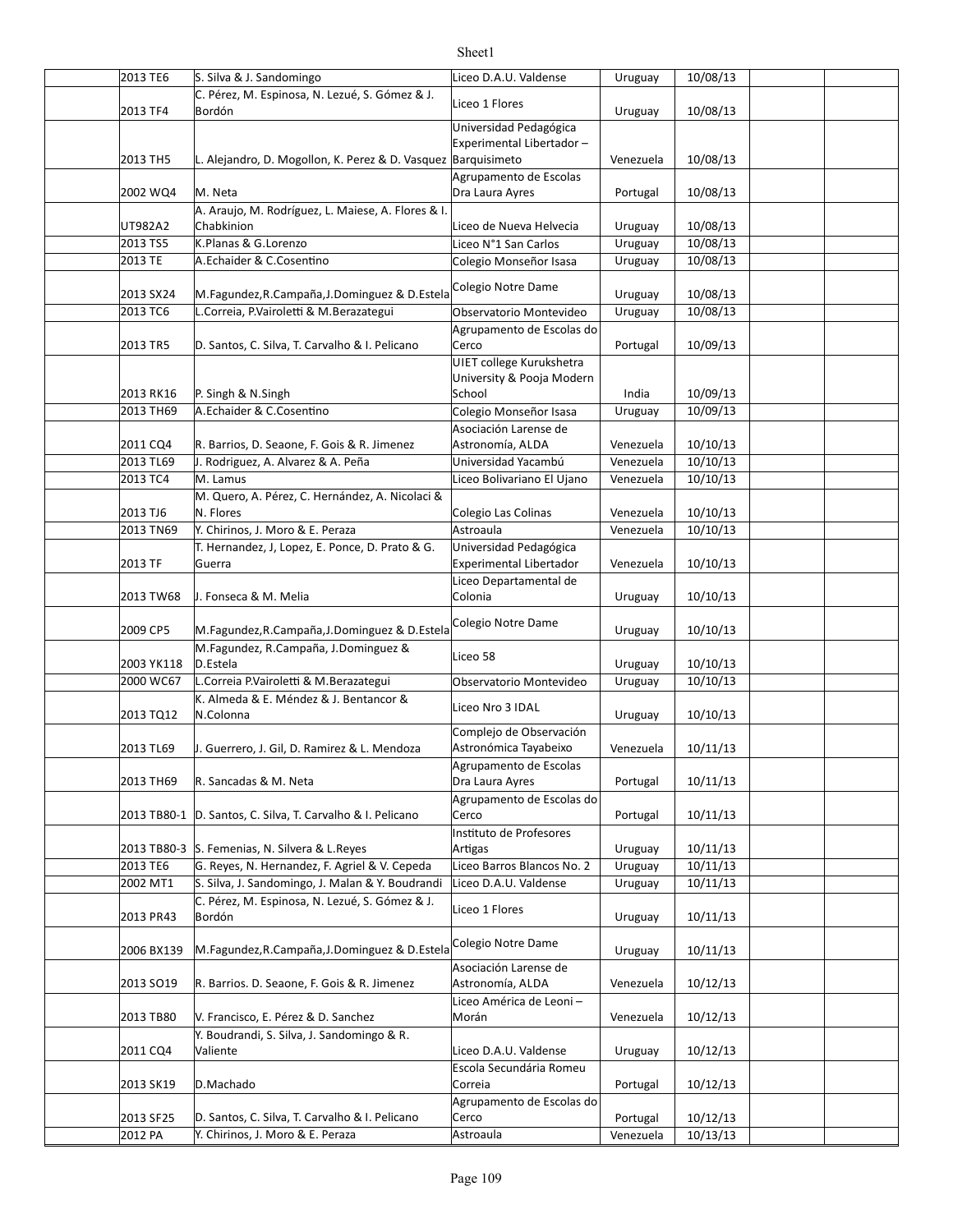#### 2006 BX139 Venezuela 10/13/13 Experimental Libertador  $2013$  TL69 Bordón **Dental Access of the Uruguay** 10/13/13 2002 AW D. Seoane, R. Barrios, R. Jimenez & F. Gois Astronomía, ALDA | Venezuela | 10/17/13  $1998 \text{ WQ5}$  Bordón  $1998 \text{ WQ5}$   $10/17/13$ 2001 XR1 | R.Campaña, D.Estela & J.Dominguez | Liceo 58 | Uruguay | 10/17/13 2013 TL69 Uruguay 10/17/13 N.Pereira & A.Pereira 2013 TH5 D. Santos, C. Silva, T. Carvalho & I. Pelicano Cerco Carrollaris Rottugal | 10/18/13 2012 ER14 R. Sancadas & M. Neta **burned by Carlin Carlin Carlin Carlin Carlin Carlin Carlin Carlin Carlin Carlin C** 2011 QD48 D. Oviedo, A. Sales & C. Sales Venezuela 10/20/13 1992 SL  $\begin{array}{|c|c|c|c|c|}\n\hline\n8 & A. Perez & \multicolumn{1}{c|}{\text{Re}} & \multicolumn{1}{c|}{\text{Colegio Las Colinas}} & \multicolumn{1}{c|}{\text{Venezuela}} & 10/20/13 \\
\hline\n\end{array}$ 1993 PC Guerrero Contract Controlle Experimental Libertador | Venezuela | 10/20/13 2001 SL9 D. Goncalves & M. Neta **D. Computer Computer State Computer** D. Portugal | 10/20/13 2000 RJ34 D. Santos, C. Silva, T. Carvalho & I. Pelicano Cerco Carrolla Portugal | 10/20/13 1998 XM4 D. Gomez, A. Gonzalez, L. Bermudez & F.Moreira Liceo de Nueva Helvecia | Uruguay | 10/20/13 2013 SK19 S. Silva, J. Sandomingo & G. Long Liceo D.A.U. Valdense | Uruguay | 10/20/13 2012 ER14 |A. Carminatti, S. Gonzalez & L. de Souza |Liceo Nro 3 IDAL | Uruguay | 10/20/13 2013 TV135 R.Campaña, D.Estela & J.Dominguez Colegio Notre Dame | Uruguay | 10/20/13 2010 XZ67 Uruguay 10/20/13 N.Pereira & A.Pereira 2013 RM43 R. Barrios, R. Jiménez, F. Gois & D. Seoane Astronomía, ALDA | Venezuela | 10/22/13 2013 PV6 J. Guerrero, D. Ramirez, & L. Mendoza Astronómica Tayabeixo Venezuela | 10/22/13  $1993$  PC Bordón **Delayer Strategy (10/22/13** Uruguay 10/22/13 **Main Belt Asteroid Discoveries All-Venezuela, All-Uruguay, IASC, 2013** Sep 20 - Oct 25 **Object Students School Loca.on Status Date Linked** MAUR052 N. Flores Colegio Las Colinas | Venezuela | Preliminary | 09/24/13 CLC0002 MAUR049 Portugal Preliminary 09/24/13 AAA0001 MAUR071 Uruguay Preliminary 10/01/13 L580001 MAUR078 J.Guerrero, D.Ramirez & L.Mendoza Astronómica Tayabeixo Venezuela Preliminary 10/02/13 CAT0008 MAUR080 J.Guerrero, D.Ramirez & L.Mendoza Astronómica Tayabeixo Venezuela Preliminary 10/02/13 CAT0007 MAUR082 J.Guerrero, D.Ramirez & L.Mendoza Astronómica Tayabeixo Venezuela Preliminary 10/02/13 CAT0006 MAUR074 Portugal Preliminary 10/02/13 ALA0004 M. Neta & H. Pereira MAUR087 |Y. Chirinos, J. Moro & E. Peraza Astroaula | Astroaula | Venezuela | Preliminary | 10/08/13 | AST0002 MAUR088 Venezuela Preliminary 10/08/13 AST0001 Y. Chirinos, J. Moro & E. Peraza Astroaula MAUR085 Venezuela Preliminary 10/08/13 IPM0002 Experimental Libertador 13LBA4 |J. Malan & J. Sandomingo Liceo D.A.U. Valdense | Uruguay | Preliminary | 10/09/13 |DAU0006 MAUR097 Uruguay Preliminary 10/09/13 DAM0009 T. Hernadez, J. Lopez, E. Ponce, D. Prato & G. Guerrero Universidad Pedagógica C. Pérez, M. Espinosa, N. Lezué, S. Gómez & J. Bordón Liceo 1 Flores Asociación Larense de Astronomía, ALDA C. Pérez, M. Espinosa, N. Lezué, S. Gómez & J. e. Ferez, M. Espíriosa, M. Eezde, S. Gomez & J. [Liceo 1 Flores] Asociación de Aficionados a la Astronomía Agrupamento de Escolas do Cerco Agrupamento de Escolas Dra Laura Ayres Iovenis – Juventud Astronómica N. Flores, C. Hernández, A. Nicolacci, M. Quero T. Hernandez, J. Lopez, E. Ponce, D. Prato & G. Guerrero Universidad Pedagógica Agrupamento de Escolas Dra Laura Ayres Agrupamento de Escolas do Cerco Asociación de Aficionados a la Astronomía Asociación Larense de Astronomía, ALDA Complejo de Observación Astronómica Tayabeixo C. Pérez, S.Gómez, N. Lezué, M. Espinosa & J. Bordón Liceo 1 Flores M. Quero, A. Pérez, C. Hernández, A. Nicolacci & D. Machado Escola Secundária Romeu Correia M.Fagundez, R.Campaña, J.Dominguez & Liceo 58 Complejo de Observación Astronómica Tayabeixo Complejo de Observación Astronómica Tayabeixo Complejo de Observación Astronómica Tayabeixo Agrupamento de Escolas Dra Laura Ayres T. Hernandez, J. Lopez, E. Ponce, D. Prato & G. Guerrero Universidad Pedagógica A. Araujo, M. Rodríguez, L. Maiese, A. Flores & I. Liceo Nro 3 IDAL<br>Chabkinion

Sheet1

13SFD6 Portugal Preliminary 10/10/13 ALA0008 D. Palma & M. Neta

Agrupamento de Escolas Dra Laura Ayres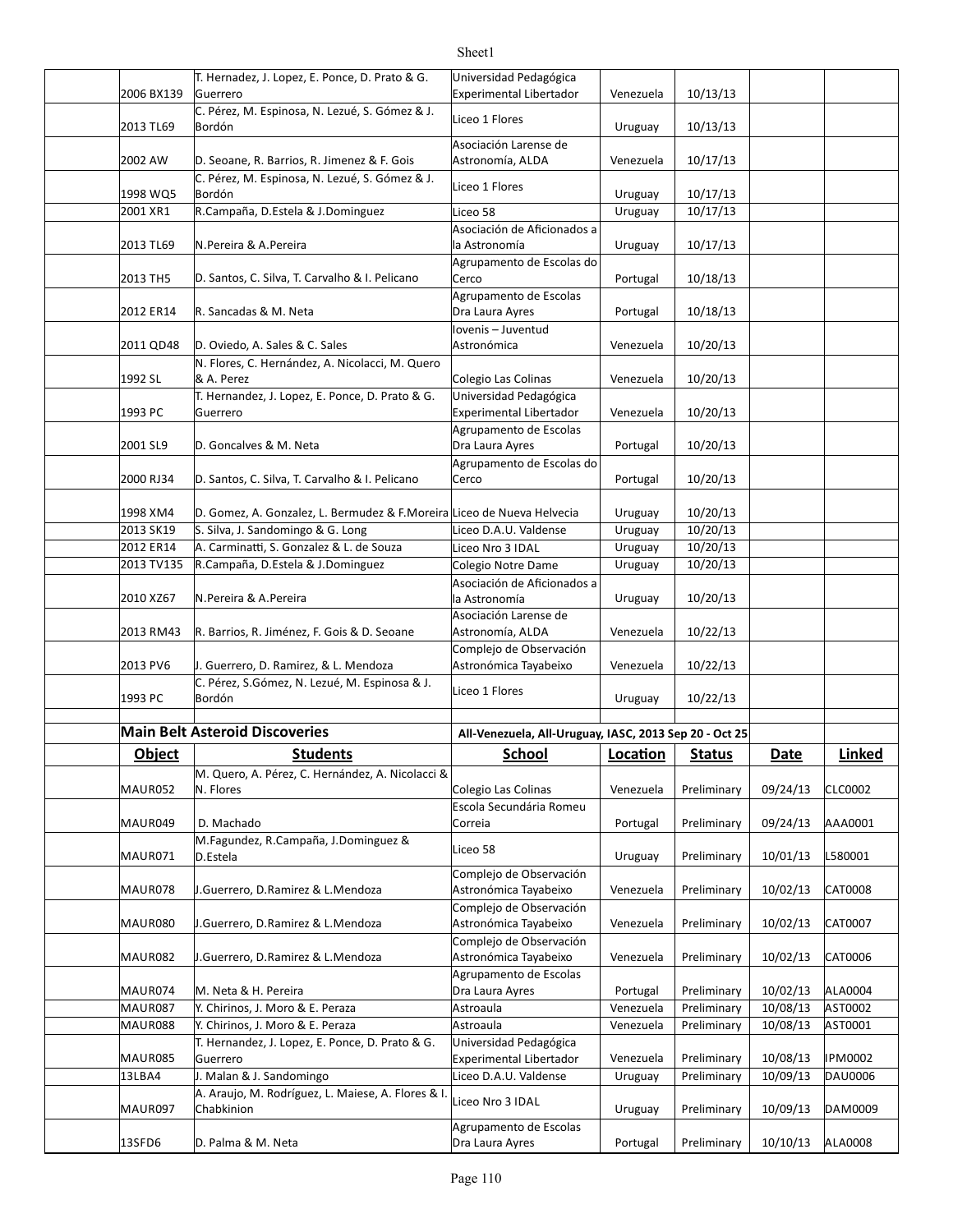|                     |                          |                                                               | Agrupamento de Escolas                                 |           |             |          |                |
|---------------------|--------------------------|---------------------------------------------------------------|--------------------------------------------------------|-----------|-------------|----------|----------------|
|                     | 13SFD7                   | D. Palma & M. Neta                                            | Dra Laura Ayres                                        | Portugal  | Preliminary | 10/10/13 | ALA0009        |
|                     |                          |                                                               | Agrupamento de Escolas do                              |           |             |          |                |
|                     | 13SFD8                   | D. Santos, C. Silva, T. Carvalho & I. Pelicano                | Cerco                                                  | Portugal  | Preliminary | 10/10/13 | CER0031        |
|                     |                          |                                                               | Agrupamento de Escolas do                              |           |             |          |                |
|                     | 13SFE1                   | D. Santos, C. Silva, T. Carvalho & I. Pelicano                | Cerco                                                  | Portugal  | Preliminary | 10/10/13 | <b>CER0029</b> |
|                     | 13SFE7                   | G. Reyes & D. Gastelu                                         | Liceo Barros Blancos No. 2                             | Uruguay   | Preliminary | 10/10/13 | LBB0003        |
|                     |                          | J. Malan, J. Sandomingo, S. Silva, Y. Boudrandi &             |                                                        |           |             |          |                |
|                     | 13SFF1                   | C. Cabrera                                                    | Liceo D.A.U. Valdense                                  | Uruguay   | Preliminary | 10/10/13 | <b>DAU0007</b> |
|                     |                          | F. Martínez & R. Gómez & M. Carrero & J.                      |                                                        |           |             |          |                |
|                     | MAUR099                  | Arandia                                                       | Liceo Nro 3 IDAL                                       | Uruguay   | Preliminary | 10/11/13 | DAM0006        |
|                     |                          | F. Martínez & R. Gómez & M. Carrero & J.                      |                                                        |           |             |          |                |
|                     | MAUR100                  | Arandia                                                       | Liceo Nro 3 IDAL                                       | Uruguay   | Preliminary | 10/11/13 | DAM0005        |
|                     |                          | J. Becerra, A. Leal, V. Perez, N. Rincon & A.                 | Grupo Astronómico del                                  |           |             |          |                |
|                     | MAUR103                  | Santiago                                                      | Zulia                                                  | Venezuela | Preliminary | 10/11/13 | GAZ0005        |
|                     |                          |                                                               | Universidad Politécnica                                |           |             |          |                |
|                     |                          |                                                               | Territorial Andrés Eloy                                |           |             |          |                |
|                     | MAUR109                  | M. Guerrero & H. Osorio                                       | Blanco                                                 | Venezuela | Preliminary | 10/12/13 | <b>UPT0005</b> |
|                     |                          |                                                               | Universidad Politécnica                                |           |             |          |                |
|                     |                          |                                                               | Territorial Andrés Eloy                                |           |             |          |                |
|                     | MAUR111                  | M. Guerrero & H. Osorio                                       | Blanco                                                 | Venezuela | Preliminary | 10/12/13 | <b>UPT0006</b> |
|                     |                          |                                                               | Universidad Politécnica                                |           |             |          |                |
|                     |                          |                                                               | Territorial Andrés Eloy                                |           |             |          |                |
|                     | MAUR110                  | M. Guerrero & H. Osorio                                       | Blanco                                                 | Venezuela | Preliminary | 10/12/13 | UPT0007        |
|                     |                          |                                                               |                                                        |           |             |          |                |
|                     | <b>NEO</b> Confirmations |                                                               | All-Venezuela, All-Uruguay, IASC, 2013 Sep 20 - Oct 25 |           |             |          |                |
|                     | <b>Object</b>            | <b>Students</b>                                               | <b>School</b>                                          | Location  | Date        |          |                |
|                     |                          |                                                               | Complejo de Observación                                |           |             |          |                |
|                     | 2013 QJ10                | J. Guerrero, J. Gil, D. Ramirez & L. Mendoza                  | Astronómica Tayabeixo                                  | Venezuela | 09/23/13    |          |                |
|                     |                          | T. Hernandez, J. Lopez, E. Ponce, D. Prato & G.               | Universidad Pedagógica                                 |           |             |          |                |
|                     | 2013 SK00                | Guerrero                                                      | Experimental Libertador                                | Venezuela | 09/23/13    |          |                |
|                     |                          |                                                               |                                                        |           |             |          |                |
|                     |                          |                                                               |                                                        |           |             |          |                |
|                     |                          | J. Becerra, A. Leal, V. Perez, N. Rincon & A.                 | Grupo Astronómico del                                  |           |             |          |                |
|                     | 2013 SM19                | Santiago                                                      | Zulia                                                  | Venezuela | 09/24/13    |          |                |
|                     |                          |                                                               | Universidad Pedagógica                                 |           |             |          |                |
|                     | 2013 SL11                | L. Alejandro, D. Mogollon, K. Perez & D. Vasquez Barquisimeto | Experimental Libertador-                               | Venezuela | 09/26/13    |          |                |
|                     | 2013 SB14                | J. Rodriguez, A. Alvarez & A. Peña                            | Universidad Yacambú                                    | Venezuela | 09/26/13    |          |                |
|                     |                          |                                                               | Universidad Pedagógica                                 |           |             |          |                |
|                     |                          |                                                               | Experimental Libertador-                               |           |             |          |                |
|                     | 2013 RP16                | L. Alejandro, D. Mogollon, K. Perez & D. Vasquez Barquisimeto |                                                        | Venezuela | 09/28/13    |          |                |
|                     | 2013 SU20                | G. Lorenzo & K.Planas                                         | Liceo N°1 San Carlos                                   | Uruguay   | 09/28/13    |          |                |
|                     |                          |                                                               | Iovenis-Juventud                                       |           |             |          |                |
|                     | 2013 TU79                | D. Oviedo, A. Sales & C. Sales                                | Astronómica                                            | Venezuela | 10/10/13    |          |                |
|                     |                          | J. Becerra, A. Leal, V. Perez, N. Rincon & A.                 | Grupo Astronómico del                                  |           |             |          |                |
|                     | 2013 SD10                | Santiago                                                      | Zulia                                                  | Venezuela | 10/10/13    |          |                |
|                     |                          |                                                               | Agrupamento de Escolas                                 |           |             |          |                |
|                     | 2013 TV79                | D. Palma & M. Neta                                            | Dra Laura Ayres                                        | Portugal  | 10/10/13    |          |                |
|                     |                          |                                                               | Instituto de Profesores                                |           |             |          |                |
|                     | 2013 TB80                | S. Femenias, N. Silvera & L. Reyes                            | Artigas                                                | Uruguay   | 10/10/13    |          |                |
|                     | 2013 PZ15                | G. Reyes & D. Gastelu                                         | Liceo Barros Blancos No. 2                             | Uruguay   | 10/10/13    |          |                |
|                     |                          | J. Malan, J. Sandomingo, S. Silva, Y. Boudrandi &             |                                                        |           |             |          |                |
|                     | 2013 TX79                | C. Cabrera                                                    | Liceo D.A.U. Valdense                                  | Uruguay   | 10/10/13    |          |                |
|                     |                          | J. Becerra, A. Leal, V. Perez, N. Rincon & A.                 | Grupo Astronómico del                                  |           |             |          |                |
|                     | 2013 TLC7                | Santiago                                                      | Zulia                                                  | Venezuela | 10/11/13    |          |                |
|                     |                          | F. Martínez & R. Gómez & M. Carrero & J.                      |                                                        |           |             |          |                |
|                     | 2013 RR54                | Arandia                                                       | Liceo Nro 3 IDAL                                       | Uruguay   | 10/11/13    |          |                |
|                     | 2013 TP132               | J. Rodriguez, A. Alvarez & A. Peña                            | Universidad Yacambú                                    | Venezuela | 10/12/13    |          |                |
|                     |                          | C. Pérez, M. Espinosa, N. Lezué, S. Gómez & J.                |                                                        |           |             |          |                |
|                     | 2013 TT135               | Bordón                                                        | Liceo 1 Flores                                         | Uruguay   | 10/13/13    |          |                |
|                     | 2013 TV135               | R.Campaña, D.Estela & J.Dominguez                             | Colegio Notre Dame                                     | Uruguay   | 10/20/13    |          |                |
|                     |                          |                                                               |                                                        |           |             |          |                |
|                     |                          |                                                               |                                                        |           |             |          |                |
| 2013 Oct 27 - Dec 1 |                          | <b>International Asteroid Search Campaign</b>                 |                                                        |           |             |          |                |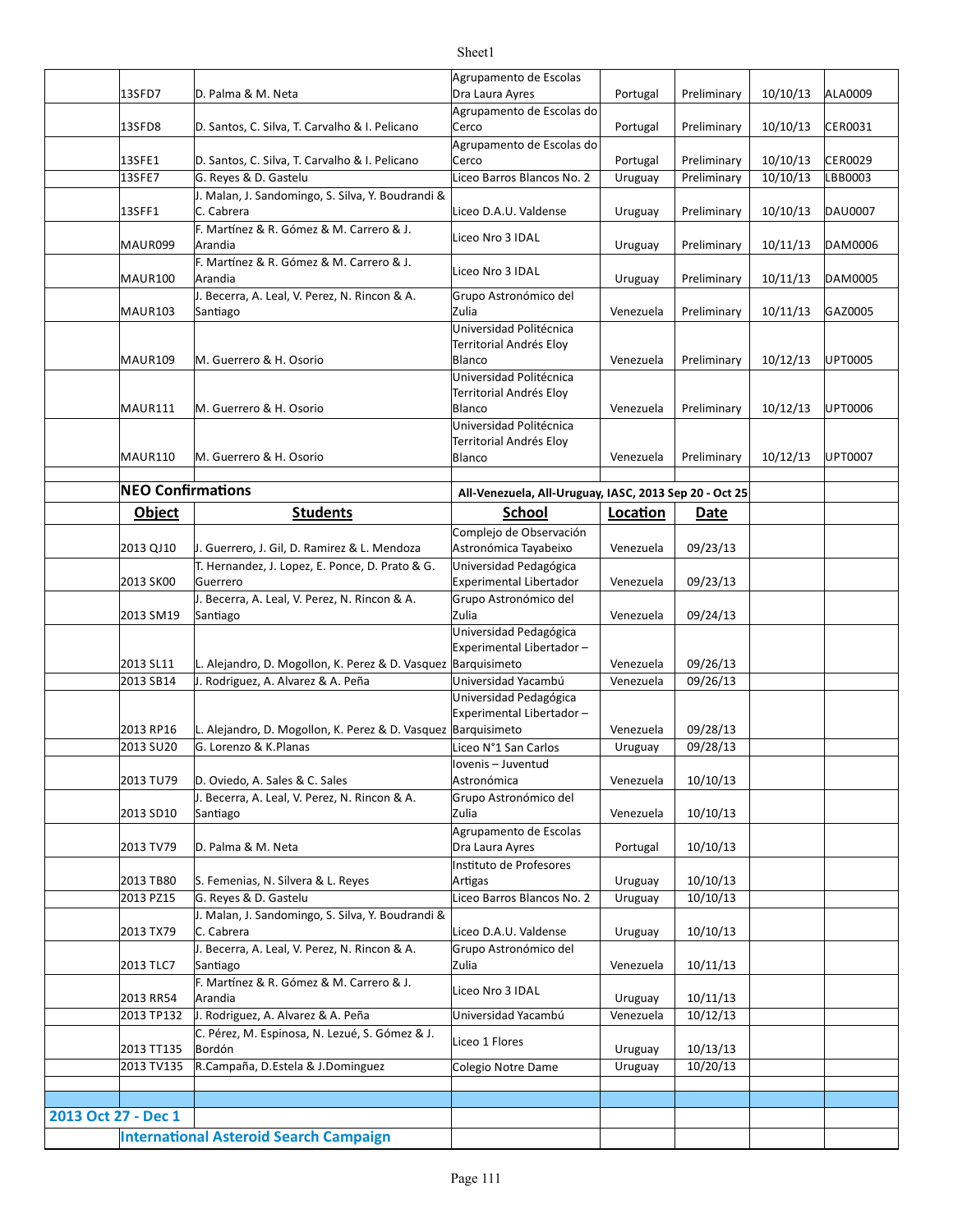|                         | <b>Target Asteroids! Asteroid Search Campaign</b>                         |                                                    |                 |                      |  |
|-------------------------|---------------------------------------------------------------------------|----------------------------------------------------|-----------------|----------------------|--|
|                         |                                                                           |                                                    |                 |                      |  |
| <b>NEO Observations</b> |                                                                           | IASC, Target Asteroids! 2013 Oct 27 - Dec 1        |                 |                      |  |
| <b>Object</b>           | <b>Students</b>                                                           | <b>School</b>                                      | Location        | Date                 |  |
|                         |                                                                           | Foreign Language School                            |                 |                      |  |
| 2013 TB6                | R.Yaneva, N. Valkov & A. Marinova                                         | "N.Y. Vaptsarov"                                   | <b>Bulgaria</b> | 10/25/13             |  |
| 2013 UZ                 | V. Radeva & K. Evtimov                                                    | Astronomy Youth Club,<br>Astronomical Observatory  | <b>Bulgaria</b> | 10/25/13             |  |
|                         |                                                                           | Student Space Agency,<br>Astronomical Observatory  |                 |                      |  |
| 2011 CR42               | V. Radeva, A. Bonin & I. Ignatova                                         | Solisform - Centro de                              | <b>Bulgaria</b> | 10/25/13             |  |
| 2013 UC                 | I. Gírio                                                                  | Formação, Setúbal                                  | Portugal        | 10/25/13             |  |
| 2013 TV135              | G. Lidge, J. Hughes, B. Osborne & M. Kukawa                               | Delta State University                             | USA - MS        | 10/25/13             |  |
| 2013 TV135              | K. Gourley, A. Priest & J. Newton                                         | Piazzi's Observers                                 | USA-CA          | 10/25/13             |  |
| 2013 UX                 | C. Gander                                                                 | TA!                                                | CO, OK, Can     | 10/25/13             |  |
| 2013 RW73               | J. Coelho, C. Sacramento & J. Castanho                                    | Agrupamento de Escolas de<br>Coruche               | Portugal        | 10/26/13             |  |
|                         |                                                                           | Colégio Marista de                                 |                 |                      |  |
| 2013 NK                 | F. Barbosa, R. Oliveira & T. Ferreira                                     | Carcavelos                                         | Portugal        | 10/26/13             |  |
| 2013 UC                 | J. Hughes, G. Lidge & M. Kukawa                                           | Delta State University                             | USA - MS        | 10/26/13             |  |
| 2013 TS4                | E. Polupanov                                                              | Team Russia                                        | Russia          | 10/26/13<br>10/26/13 |  |
| 2013 TC136              | K. Callaway, A. Escobar & H. Noriega                                      | University of Texas, El Paso<br>Grupo M-104 - "Los | USA-TX          |                      |  |
| 2013 SK19               | J. E. S. Fonseca & F. B. Ribeiro                                          | Sombreros"                                         | Brazil          | 10/26/13             |  |
| 2013 TY5                | A Anzaldua, J Hansen & S Miller                                           | <b>Rock Busters</b>                                | USA-AZ          | 10/26/13             |  |
|                         |                                                                           | Astronomy Youth Club,                              |                 |                      |  |
| 2013 RM43               | V. Radeva, A. Ivanov & P. Daskalov                                        | Astronomical Observatory                           | <b>Bulgaria</b> | 10/27/13             |  |
| 2013 UG1                | P Dunckel & S Bull                                                        | NEOphytes                                          | USA-CA          | 10/27/13             |  |
|                         |                                                                           | Colégio Marista de                                 |                 |                      |  |
| 2013 UG1                | F. Barbosa, R. Oliveira & T. Ferreira                                     | Carcavelos                                         | Portugal        | 10/28/13             |  |
| 2013 UB1                | J. Carneiro                                                               | Agrupamento de Escolas<br>Carlos Amarante de Braga | Portugal        | 10/28/13             |  |
| 2013 UQ1                | C. Gander                                                                 | TA!                                                | - CO, OK, Can   | 10/28/13             |  |
| 2013 SK19               | G.K.Oz, K.Berndt & P.Lobao                                                | <b>NEO Hunters</b>                                 | y, Portugal, Sw | 10/28/13             |  |
| 2013 TG4                | P. Crock, P. Hardersen & J. Haynes                                        | TA! Team 13                                        | SA-KY, NM, N    | 10/28/13             |  |
| 2013 TE                 | T. York                                                                   | <b>Rock Finders</b>                                | Australia       | 10/29/13             |  |
|                         |                                                                           | Grupo M-104 - "Los                                 |                 |                      |  |
| 3361                    | J. E. S. Fonseca & F. B. Ribeiro                                          | Sombreros"                                         | Brazil          | 10/29/13             |  |
| 2013 TV135 D. Borrego   |                                                                           | Agrupamento de Escolas de<br>Coruche               | Portugal        | 11/02/13             |  |
|                         |                                                                           | Agrupamento de Escolas                             |                 |                      |  |
| 2006 MF10               | J. Coelho, L. Brioso & J. Carneeiro                                       | Carlos Amarante de Braga                           | Portugal        | 11/02/13             |  |
| 2013 SX24               | F. Barbosa, R. Oliveira & T. Ferreira                                     | Colégio Marista de<br>Carcavelos                   | Portugal        | 11/02/13             |  |
| 2013 RU9                | E. Cristo                                                                 | NUCLIO Asteroid Team                               | Portugal        | 11/02/13             |  |
| 2013 UE1                | D. Meshvaniya & E. Valdueza                                               | Asteroid Chasers                                   | dia, Philippine | 11/02/13             |  |
| 2013 TL117              | S.Harvey & D.Storey                                                       | TA! Rox                                            | Isle of Man     | 11/02/13             |  |
| 2013 TB80               | A. Odasso & A. Tomassini                                                  | Aurelius                                           | Italy, Slovakia | 11/02/13             |  |
|                         |                                                                           | Agrupamento de Escolas de                          |                 |                      |  |
| 2013 NK                 | D. Borrego                                                                | Coruche                                            | Portugal        | 11/03/13             |  |
| 2013 SX24               | F. Barbosa, R. Oliveira & T. Ferreira                                     | Colégio Marista de<br>Carcavelos                   | Portugal        | 11/03/13             |  |
|                         |                                                                           | Agrupamento de Escolas                             |                 |                      |  |
| 2013 TW68               | J. Coelho, L. Brioso & J. Carneiro                                        | Carlos Amarante de Braga                           | Portugal        | 11/03/13             |  |
| 2013 UH9                | Å.Polupanov                                                               | Delta State University                             | USA-MS          | 11/03/13             |  |
| 2013 UR5                | P. Aisen & C. Savage                                                      | Asteroid Pursuit Coalition                         | Canada          | 11/03/13             |  |
| PTF2N9                  | P. Dunckel & S. Bull                                                      | NEOphytes                                          | USA-CA          | 11/03/13             |  |
| 2013 UE3                | A. Odasso & A. Tomassini                                                  | Aurelius                                           | Italy, Slovakia | 11/03/13             |  |
|                         | S. Kaloyanov, S. Stoyanov, N. Feradova, N. Vulkov Foreign Language School |                                                    |                 |                      |  |
| 2013 UQ5                | & M. Dimitrova                                                            | "N.Y. Vaptsarov"                                   | <b>Bulgaria</b> | 11/07/13             |  |
|                         | 2013 SB21-1   V. Radeva & M. Minev                                        | Student Space Agency,<br>Astronomical Observatory  | <b>Bulgaria</b> | 11/07/13             |  |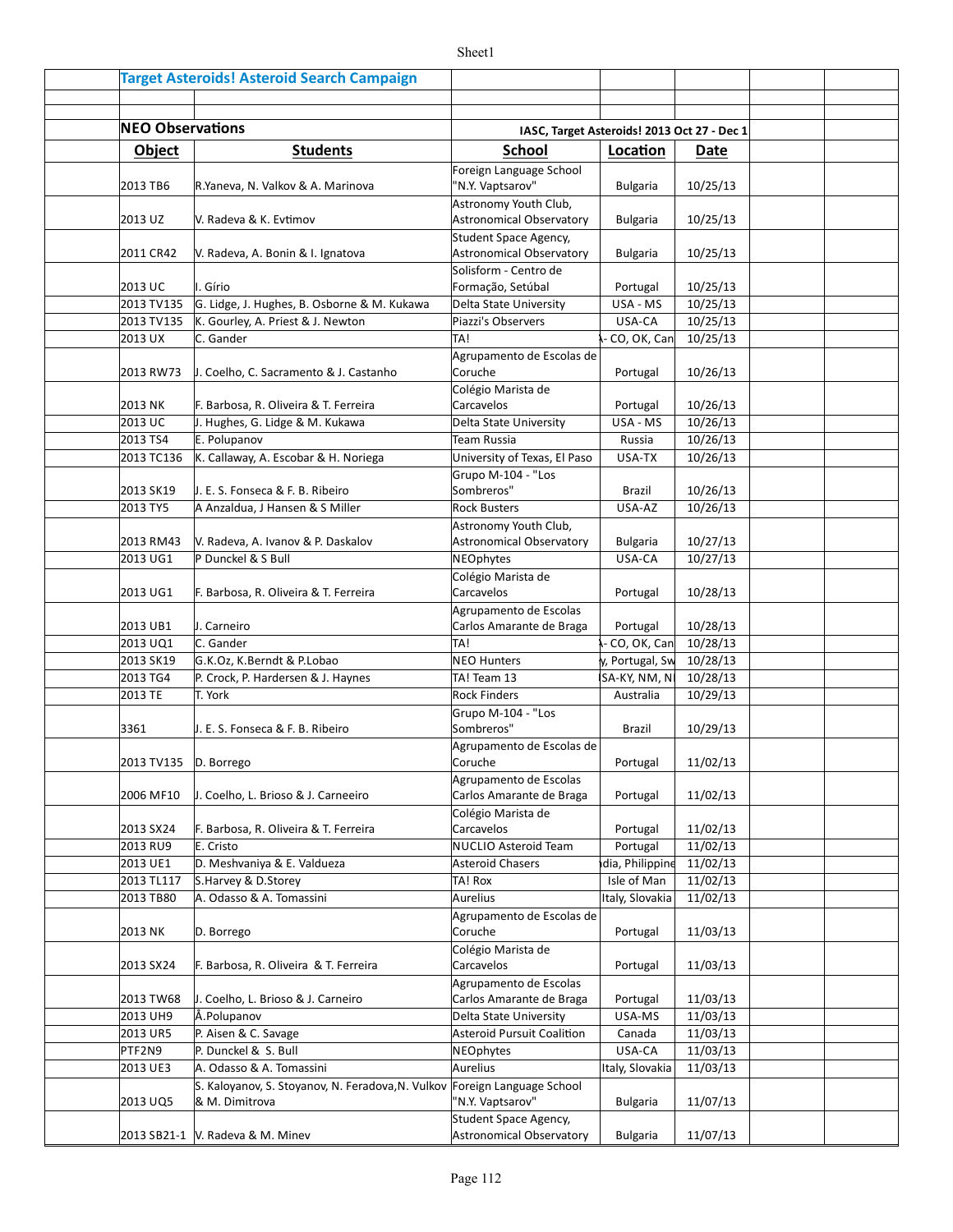#### 2013 SC25 | J.E.S.Fonseca, F.B.Ribeiro & L.Gonçalves da Silva Sombreros" | Brazil | 11/07/13 2013 TB80 A Anzaldua, J Hansen & S Miller Rock Busters And Rock Busters And Music Late and Music Late and Musi 2013 UR3 C Savage & P Aisan Asteroid Pursuit Coalition Canada 11/07/13 2013 UH9 Portugal 11/08/13 Carlos Amarante de Braga 2013 VF2 | J.E.S.Fonseca, F.B.Ribeiro & L.Gonçalves Silva | Sombreros" | Brazil | 11/08/13 2013 UC1 A Anzaldua, J Hansen & S Miller Rock Busters USA-AZ 11/08/13 2013 VO5 B. Young, M. Miller & M. Henrichs AstroSleuths and USA-TX | 11/08/13 2013 VM2 D. Meshvaniya & E. Valdueza Asteroid Chasers and holia, Philippine 11/08/13 2013 UG9 F. Barbosa, R. Oliveira & T. Ferreira Carcavelos Portugal 11/08/13 2013 UR5 Portugal 11/08/13 Formação, Setúbal 2013 UG5 | K. Callaway, A. Escobar & H. Noriega | University of Texas, El Paso | USA-TX | 11/08/13 2013 TL117 Bulgaria 11/09/13 "N.Y. Vaptsarov" 2013 UG5 Y. Radeva,T. Kodzhabasheva & M. Minev Astronomical Observatory | Bulgaria | 11/09/13 2013 TW68 D. Borrego **Contains Exercise Contains Correct Contains Contains Correct Contains Contains Correct Portugal 11/09/13** 2013 UQ5 Portugal 11/09/13 Carlos Amarante de Braga 2013 TO69 E. Cristo NUCLIO Asteroid Team Portugal 11/09/13 2013 VL F. Barbosa, R. Oliveira & T. Ferreira Carcavelos Carcavelos Portugal 11/09/13 2008 YV148 Portugal 11/09/13 Formação, Setúbal 2013 VO5 Bulgaria 11/10/13 "N.Y. Vaptsarov" 2013 VM2 Bulgaria 11/10/13 Astronomical Observatory 2013 VV4 V. Radeva & M. Minev Society, Shumen University | Bulgaria 11/10/13 2013 TV135 S. Bernardo, T. Morais & N. Pereira et Cidadela Company Contrast Portugal | 11/10/13 2013 UR3 E. Cristo NUCLIO Asteroid Team Portugal 11/10/13 2013 UC1 A Anzaldua, J Hansen & S Miller Rock Busters USA-AZ 11/10/13 2013 SC25 N. Levytska & P. Carapito **Castro** Castro **Caragius** Castro **Protugal 11/10/13** 2013 UG5 Portugal 11/10/13 Formação, Setúbal 2013 TH135 F. Barbosa, R. Oliveira & T. Ferreira Delta State University USA-MS 11/10/13 2013 TB80 C Savage & P Aisan Asteroid Pursuit Coalition Canada 11/10/13 2013 VK5 F. Yamasaki & S. Yamamoto Shizouka University Japan 11/11/13 2013 UC1 B. Young, M. Miller & M. Henrichs AstroSleuths and Hammed USA-TX | 11/11/13 2013 UF3 D. Meshvaniya & E. Valdueza Asteroid Chasers hdia, Philippine 11/11/13 2013 VA10 |G.K.Oz, K.Berndt & P.Lobao | NEO Hunters | Ny, Portugal, Sweden 11/11/13 1999 SK10 Noriega **Election State State State Control** University of Texas, El Paso USA-TX 11/11/13 2013 VO13 Ref. Marinova 11/13/13 (PN.Y. Vaptsarov" Bulgaria | 11/13/13 2013 VB10 F. Barbosa, R. Oliveira & T. Ferreira Carcavelos Carcavelos Portugal 11/13/13 2013 UF3 M. Castillo, L. Brioso & J. Carneiro (Carlos Amarante de Braga | Portugal | 11/13/13 2013 VJ13 |I. Gírio, J. Carvalho & J. Fernandes | Formação, Setúbal | Portugal | 11/13/13 2013 UH9 T. Jensen & A. Hitchner The Counters Theory Counters A-DE, NC, Canada11/13/13 2013 SC25 D. Meshvaniya & E. Valdueza Asteroid Chasers hdia, Philippine 11/13/13 1991 VE Bulgaria 11/14/13 "N.Y. Vaptsarov" Grupo M-104 - "Los Sombreros" C Savage & P Aisan J. Coelho, E. Sousa, M. Castillo, L. Brioso & J. Carneiro Agrupamento de Escolas Grupo M-104 - "Los Sombreros" Colégio Marista de Carcavelos I. Gírio Solisform - Centro de B. Petrova, B. Salimova, N. Vulkov, A. Mihailova & M. Dimitrova Foreign Language School Astronomy Youth Club, Astronomical Observatory D. Borrego Agrupamento de Escolas de Coruche J. Coelho, E. Sousa, M. Castillo, L. Brioso & J. Carneiro Agrupamento de Escolas E. Cristo Colégio Marista de Carcavelos Gírio Solisform - Centro de M. Stoyanov, M. Dimitrov, N. Feradova, N. Vulkov Foreign Language School & M. Dimitrova V. Radeva & M. Minev Student Space Agency, V. Radeva & M. Minev Astronomical Student Escola Secundária da Cidadela E. Cristo Escola Secundária Inês de Castro I. Gírio Solisform - Centro de C Savage & P Aisan Shizouka University K. Callaway, A. Escobar, C. Hernandez & H. Noriega N. Vulkov, D. Valerieva, R. Yaneva, K. Chavdarov & A. Marinova Foreign Language School Colégio Marista de Carcavelos Agrupamento de Escolas Carlos Amarante de Braga Solisform - Centro de Formação, Setúbal N. Nenkova, N. Feradova, D. Valerieva & M. Dimitrova Foreign Language School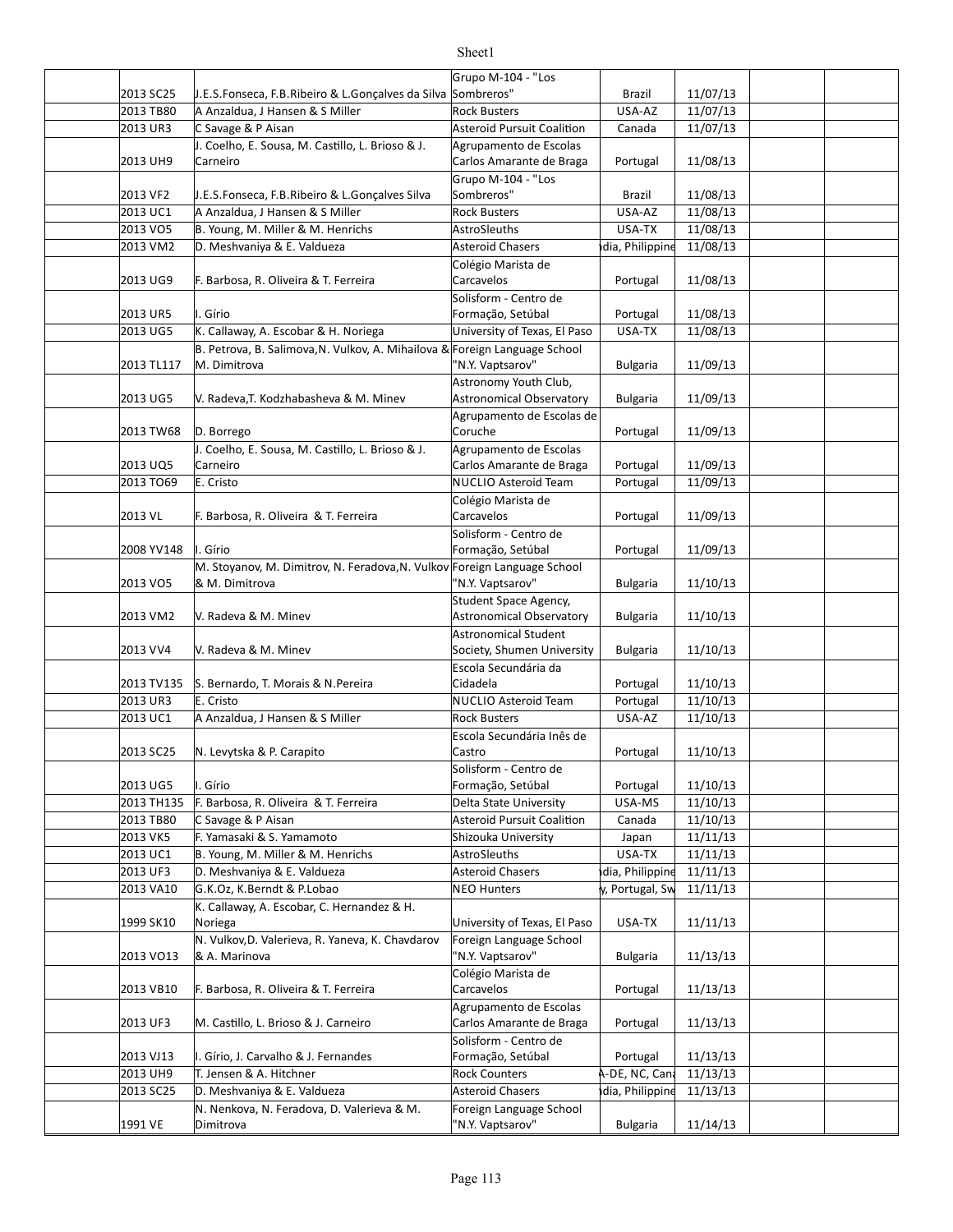#### 2012 ER14 Y. Radeva, T. Kodzhabasheva & K. Momchilova Astronomical Observatory | Bulgaria | 11/14/13 1997 US9 | V. Radeva, T. Kodzhabasheva & K. Momchilova | Astronomical Observatory | Bulgaria | 11/14/13 2011 QD48 Y. Radeva, T. Kodzhabasheva & K. Momchilova Society, Shumen University | Bulgaria | 11/14/13 2013 VD13 Y. Radeva, T. Kodzhabasheva & K. Momchilova Society, Shumen University | Bulgaria | 11/14/13 1981 J. Coelho Portugal 11/14/13 2013 UG9 F. Barbosa, R. Oliveira & T. Ferreira Carcavelos Carcavelos Portugal 11/14/13 2013 UH9 F. Barbosa, R. Oliveira & T. Ferreira Carcavelos Carcavelos Portugal 11/14/13 3691 J. Coelho, M. Castillo & J. Carneiro Carlos Amarante de Braga | Portugal | 11/14/13 2013 SC25 | J. Coelho, M. Castillo & J. Carneiro | Carlos Amarante de Braga | Portugal | 11/14/13 2212 S. Carvalho, C. Carvalho & P. Carapito Castro Castro Portugal | 11/14/13 2000 RJ34 Portugal 11/14/13 2008 HO3 I. Gírio, J. Carvalho & J. Fernandes Formação, Setúbal Portugal 11/14/13 2007 SJ Portugal 11/14/13 I. Gírio, J. Carvalho & J. Fernandes 2013 TB80 G. Lidge, M. Kukawa **Delta State University** USA-MS 11/14/13 2013 UR3 Noriega **Example 2013** University of Texas, El Paso USA-TX 11/14/13 2002 UM11 Brazil 11/14/13 J.E.S.Fonseca, F.B.Ribeiro & L.Gonçalves 2013 TE6 P. Aisen & C Savage Asteroid Pursuit Coalition Canada 11/14/13 2013 TS4 P. Dunckel & S. Bull NEOphytes USA-CA 11/14/13 9950 C. Gander & J. Hall **TA!** Team 6 A-CO,OK, Canada11/14/13 2013 SK19 B. Young, M. Miller & M. Henrichs AstroSleuths and Hammed USA-TX | 11/14/13 1999 VV D. Meshvaniya & E. Valdueza Asteroid Chasers bland and holippine india, Philippine 11/14/13 2013 VY13 |D. Meshvaniya, E. Valdueza Asteroid Chasers hdia, Philippine 11/14/13 2009 DM1 S. Bernardo & N. Pereira & T.Morais Cidadela Company Rortugal | 11/14/13 2009 WE253 S. Bernardo, N. Pereira & L.Cardoso (Cidadela entri entri de la portugal in 11/14/13 2013 TV135 L. Andrade Rock Rangers bia, Ecuador,  $\downarrow$  11/14/13 2013 UH9 | Kodzhabasheva | Society, Shumen University | Bulgaria | 11/19/13 1997 WQ23 D. Borrego & M. Calado **Calado** Coruche **Coruche Portugal 11/19/13** 1943 Aurelius Italy, Slovakia 11/19/13 A. Tomassini, V. Bahyl & A. Odasso 2013 TB80 F. Barbosa, R. Oliveira & T. Ferreira Carcavelos Carcavelos Portugal 11/19/13 2013 UR3 P. Carapito **Department Controller Care Castro** Castro **Castro Controller Portugal 11/19/13** 2002 UM11 |I. Gírio, J.Fernandes & J.Carvalho Formação, Setúbal | Portugal | 11/19/13 2002 TC9 Noriega **Notes and Contract Contract Contract Contract Contract Contract Contract Contract Contract Contract Contract Contract Contract Contract Contract Contract Contract Contract Contract Contract Contract Contr** 2003 HQ32 P. Dunckel & S. Bull NEOphytes USA-CA 11/19/13 1999 VL12 C. Gander & J. Hall TA! Team 6 USA-CO,OK, Canada11/20/13 2013 TL117 M.Minev & K. Momchilova Astronomical Observatory Bulgaria 11/20/13 2000 KA M. Minev & K. Momchilova (Society, Shumen University | Bulgaria | 11/20/13 Astronomy Youth Club, Astronomical Observatory Student Space Agency, **Astronomical Observatory** Astronomical Student Society, Shumen University Astronomical Student Society, Shumen University Agrupamento de Escolas de Coruche Colégio Marista de Carcavelos Colégio Marista de Carcavelos Agrupamento de Escolas Carlos Amarante de Braga Agrupamento de Escolas Carlos Amarante de Braga Escola Secundária Inês de Castro N. Levystka, S. Carvalho, C. Carvalho & P. Carapito **Escola Secundária Inês de** Castro Solisform - Centro de Formação, Setúbal Solisform - Centro de Formação, Setúbal G. Lidge, M. Kukawa K. Callaway, A. Escobar, C. Hernandez & H. Noriega Grupo M-104 - "Los Sombreros" P. Aisen & C Savage NEOphytes Escola Secundária da Cidadela Escola Secundária da Cidadela V. Radeva, N. Ivanova, M. Minev & T. Kodzhabasheva Astronomical Student Agrupamento de Escolas de Coruche Colégio Marista de Carcavelos P. Carapito Escola Secundária Inês de Castro Solisform - Centro de Formação, Setúbal K. Callaway, A. Escobar, C. Hernandez & H. Noriega NEOphytes V. Radeva, I. Ignatova, T. Kodzhabasheva, Student Space Agency, Astronomical Observatory V. Radeva, I. Ignatova, T. Kodzhabasheva, M.Minev & K. Momchilova Astronomical Student Foreign Language School

Sheet1

'N.Y. Vaptsarov"

2212 N. Valkov, M. Dimitrova & A. Marinova | N.Y. Vaptsarov" Bulgaria | 11/20/13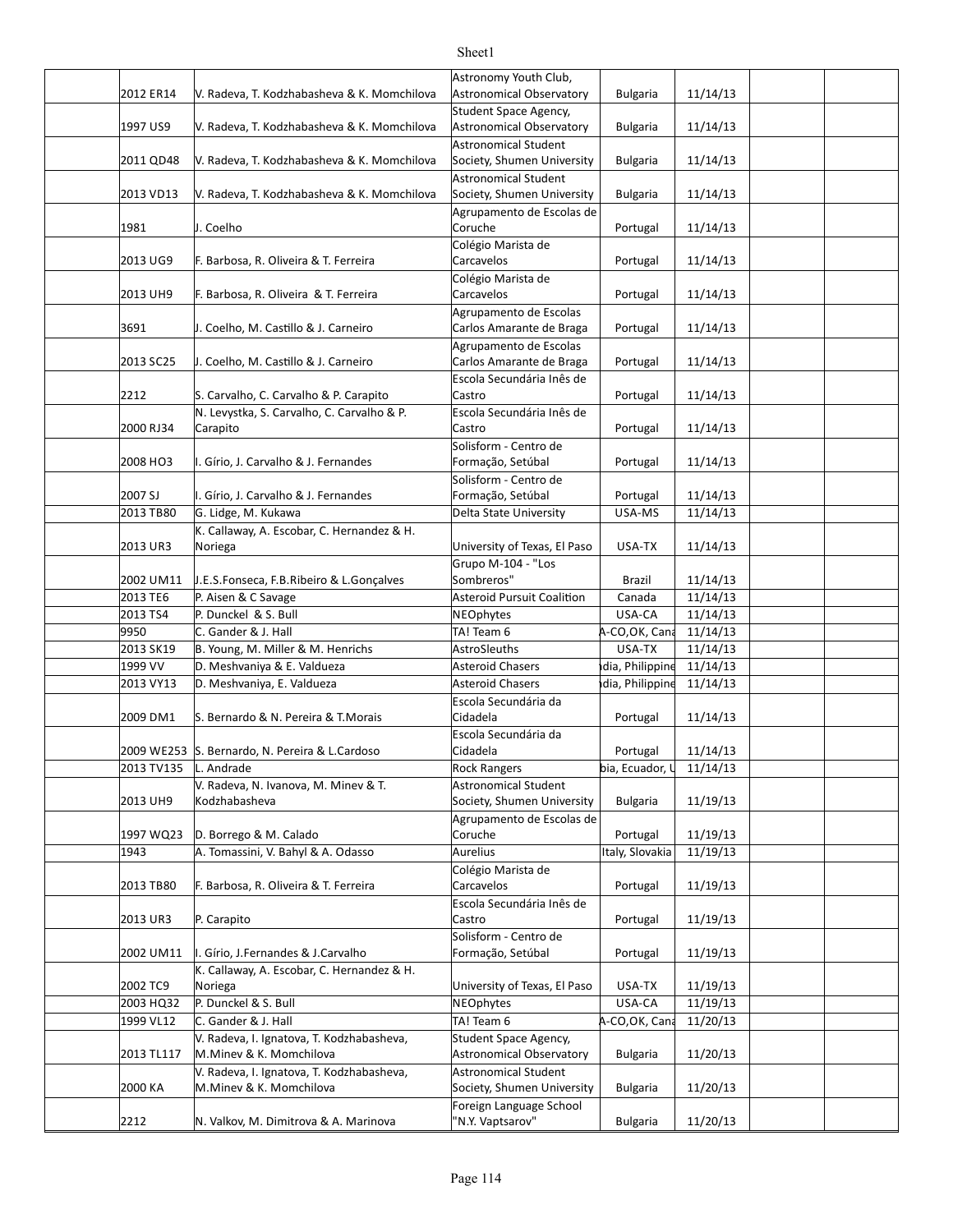|            |                                                    | Escola Secundária da              |                 |          |  |
|------------|----------------------------------------------------|-----------------------------------|-----------------|----------|--|
| 2013 UR3   | S. Bernardo & M. Costa                             | Cidadela                          | Portugal        | 11/20/13 |  |
|            |                                                    | Colégio Marista de                |                 |          |  |
| 2013 VO5   | F. Barbosa, R. Oliveira & T. Ferreira              | Carcavelos                        | Portugal        | 11/20/13 |  |
|            |                                                    | Solisform - Centro de             |                 |          |  |
| 2002 TC9   | I. Gírio, J.Fernandes & J.Carvalho                 | Formação, Setúbal                 | Portugal        | 11/20/13 |  |
| 5143       | E. Cristo                                          | <b>NUCLIO Asteroid Team</b>       | Portugal        | 11/20/13 |  |
|            | K. Callaway, A. Escobar, C. Hernandez & H.         |                                   |                 |          |  |
| 2013 UF3   | Noriega                                            | University of Texas, El Paso      | USA-TX          | 11/20/13 |  |
| 2001 XS30  | A Anzaldua, J Hansen & S Miller                    | <b>Rock Busters</b>               | USA-AZ          | 11/20/13 |  |
| 2003 WX25  | K. Gourley, A. Priest & J. Newton                  | Piazzi's Observers                | USA-CA          | 11/20/13 |  |
| 2009 WE253 | G.K.Oz, K.Berndt & P.Lobao                         | <b>NEO Hunters</b>                | y, Portugal, Sw | 11/20/13 |  |
|            |                                                    | Agrupamento de Escolas de         |                 |          |  |
| 2003 XF11  | J. Coelho                                          | Coruche                           | Portugal        | 11/24/13 |  |
|            |                                                    | Solisform - Centro de             |                 |          |  |
| 12923      | I. Gírio, J.Fernandes, J.Carvalho & N.Kravtsov     | Formação, Setúbal                 | Portugal        | 11/24/13 |  |
| 2012 ER14  | Å.Polupanov                                        | Team Russia                       | Russia          | 11/24/13 |  |
|            | V. Radeva, K. Momchilova, T. Kodzhabasheva &       | Astronomy Youth Club,             |                 |          |  |
| 2013 TS4   | M. Minev                                           | Astronomical Observatory          | Bulgaria        | 11/24/13 |  |
|            |                                                    | Student Space Agency,             |                 |          |  |
| 2013 SK19  | V. Radeva, K. Momchilova & T. Kodzhabasheva        | Astronomical Observatory          | <b>Bulgaria</b> | 11/24/13 |  |
|            |                                                    | Astronomical Student              |                 |          |  |
| 2013 UC    | V. Radeva, K. Momchilova & T. Kodzhabasheva        | Society, Shumen University        | <b>Bulgaria</b> | 11/24/13 |  |
| 2013 TE6   | S.Bernardo, G. Barata & G. Ferreia                 | Escola Secundária da<br>Cidadela  |                 | 11/24/13 |  |
|            |                                                    | Colégio Marista de                | Portugal        |          |  |
| 2013 VV4   | F. Barbosa, R. Oliveira & T. Ferreira              | Carcavelos                        | Portugal        | 11/24/13 |  |
|            | J. Coelho, E. Sousa, M. Castillo, L. Brioso & J.   | Agrupamento de Escolas            |                 |          |  |
| 2010 SL13  | Carneiro                                           | Carlos Amarante de Braga          | Portugal        | 11/24/13 |  |
|            |                                                    | Escola Secundária Inês de         |                 |          |  |
| 2008 TQ2   | N. Levystka & P. Carapito                          | Castro                            | Portugal        | 11/24/13 |  |
|            |                                                    | Grupo M-104 - "Los                |                 |          |  |
| 1999 FN53  | J. E. S. Fonseca & F. B. Ribeiro                   | Sombreros"                        | Brazil          | 11/24/13 |  |
| 2013 VA12  | A Anzaldua, J Hansen & S Miller                    | <b>Rock Busters</b>               | USA-AZ          | 11/24/13 |  |
| 2013 VN4   | C. Gander & J. Hall                                | TA! Team 6                        | A-CO,OK, Cana   | 11/24/13 |  |
| 2011 WM2   | T. Jensen & A. Hitchner                            | <b>Rock Counters</b>              | A-DE, NC, Cana  | 11/24/13 |  |
| 2013 UR3   | D. Meshvaniya & E. Valdueza                        | <b>Asteroid Chasers</b>           | dia, Philippine | 11/24/13 |  |
| 1998 YO4   | D. Meshvaniya & E. Valdueza                        | <b>Asteroid Chasers</b>           | dia, Philippine | 11/24/13 |  |
| 2013 TB80  | S.Harvey & D.Storey                                | TA! Rox                           | Isle of Man     | 11/24/13 |  |
| 2013 VO5   | A. Tomassini, V. Bahyl & A. Odasso                 | <b>Aurelius</b>                   | y, Portugal, Sw | 11/24/13 |  |
| 2013 TC136 | P. Aisen & C. Savage                               | <b>Asteroid Pursuit Coalition</b> | Canada          | 11/24/13 |  |
|            |                                                    | Agrupamento de Escolas de         |                 |          |  |
| 2013 TL117 | J. Coelho                                          | Coruche                           | Portugal        | 11/25/13 |  |
|            | I. Gírio, J.Fernandes, J.Carvalho, N.Kravtsov & B. | Solisform - Centro de             |                 |          |  |
| 2013 VO5   | Amoroso                                            | Formação, Setúbal                 | Portugal        | 11/25/13 |  |
|            | J. Jordanov, M. Gercheva, I. Ivanov, N. Vulkov &   | Foreign Language School           |                 |          |  |
| 2013 UB1   | M. Dimitrova                                       | "N.Y. Vaptsarov"                  | <b>Bulgaria</b> | 11/25/13 |  |
|            | V. Radeva, K. Momchilova, T. Kodzhabasheva &       | Astronomy Youth Club,             |                 |          |  |
| 2013 UG9   | M. Minev                                           | Astronomical Observatory          | <b>Bulgaria</b> | 11/25/13 |  |
|            | V. Radeva, K. Momchilova, T. Kodzhabasheva &       | Student Space Agency,             |                 |          |  |
| 2013 RK16  | M. Minev                                           | Astronomical Observatory          | <b>Bulgaria</b> | 11/25/13 |  |
|            |                                                    | Astronomical Student              |                 |          |  |
| 2013 UH9   | V. Radeva, K. Momchilova & T. Kodzhabasheva        | Society, Shumen University        | <b>Bulgaria</b> | 11/25/13 |  |
|            |                                                    | Escola Secundária da              |                 |          |  |
| 2013 UE3   | S. Bernardo, J. Florêncio, G. Ferreira & G. Barata | Cidadela                          | Portugal        | 11/25/13 |  |
|            |                                                    | Colégio Marista de<br>Carcavelos  |                 |          |  |
| 2013 US3   | F. Barbosa, R. Oliveira & T. Ferreira              | Escola Secundária Inês de         | Portugal        | 11/25/13 |  |
| 2013 UR3   | P. Carapito                                        | Castro                            | Portugal        | 11/25/13 |  |
| 2001 YJ4   | Å.Polupanov                                        | Team Russia                       | Russia          | 11/25/13 |  |
| 2000 WC67  | A. Escobar & H. Noriega                            | University of Texas, El Paso      | USA-TX          | 11/25/13 |  |
|            |                                                    | Colégio Marista de                |                 |          |  |
| 2013 SR24  | F. Barbosa, R. Oliveira & T. Ferreira              | Carcavelos                        | Portugal        | 11/28/13 |  |
|            |                                                    |                                   |                 |          |  |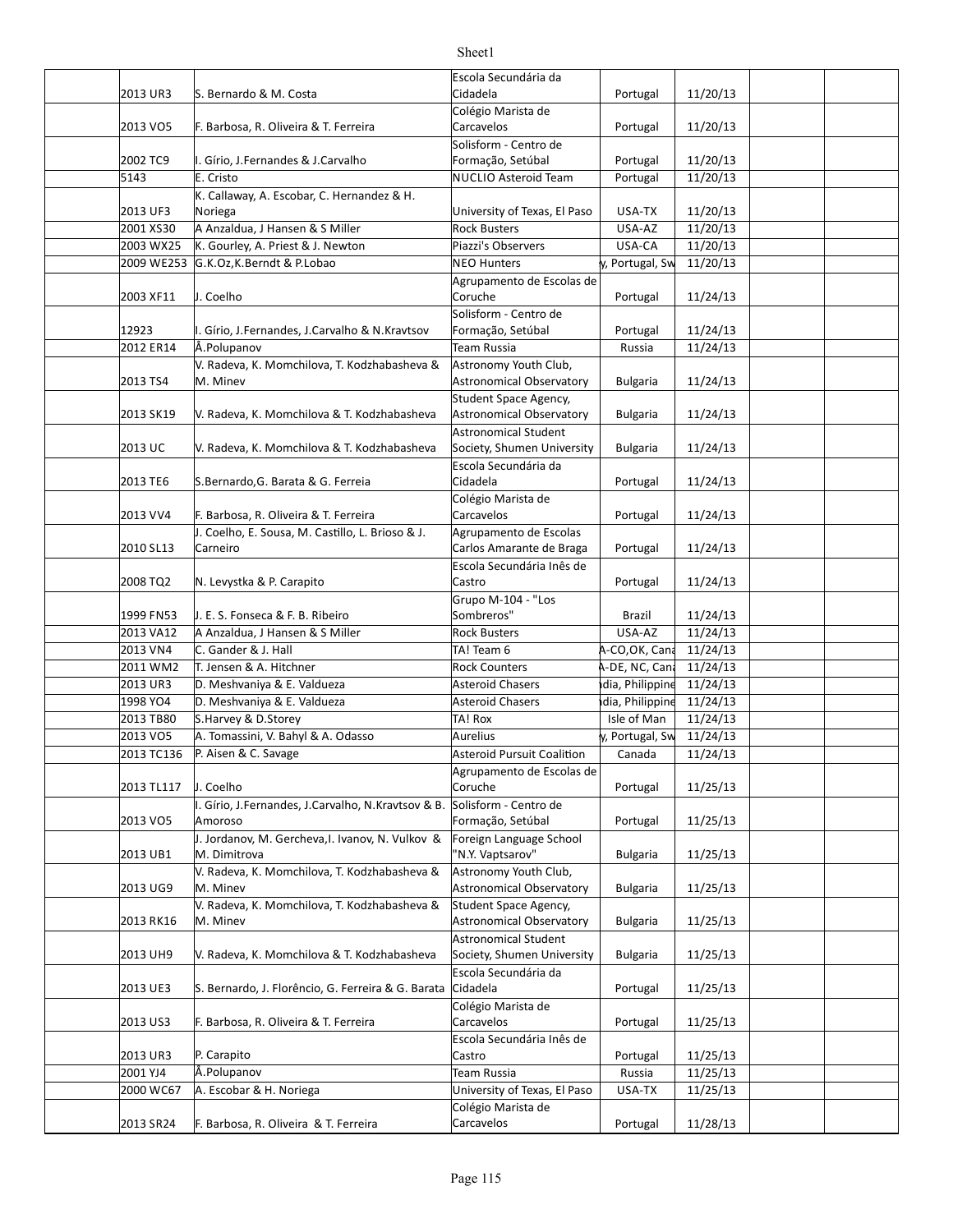|                           |                                                                     | Agrupamento de Escolas                      |                             |                            |                      |                          |
|---------------------------|---------------------------------------------------------------------|---------------------------------------------|-----------------------------|----------------------------|----------------------|--------------------------|
| 1999 FN53                 | M. Castillo, L. Brioso & J. Carneiro                                | Carlos Amarante de Braga                    | Portugal                    | 11/28/13                   |                      |                          |
|                           |                                                                     | Escola Secundária Inês de                   |                             |                            |                      |                          |
| 2004 GY                   | S. Carvalho, C. Carvalho & P. Carapito                              | Castro                                      | Portugal                    | 11/28/13                   |                      |                          |
| 2013 TV135                | J. Hughes, S. Womble & M. Kukawa<br>Å.Polupanov                     | Delta State University                      | USA-MS                      | 11/28/13                   |                      |                          |
| 2013 UR5<br>2013 UR3      | A. Escobar & H. Noriega                                             | Team Russia<br>University of Texas, El Paso | Russia                      | 11/30/13                   |                      |                          |
|                           |                                                                     |                                             | USA-TX                      | 11/30/13                   |                      |                          |
|                           | <b>Main Belt Asteroid Discoveries</b>                               | IASC, Target Asteroids! 2013 Oct 27 - Dec 1 |                             |                            |                      |                          |
|                           |                                                                     |                                             |                             |                            |                      |                          |
| <b>Object</b>             | <b>Students</b>                                                     | School                                      | Location                    | <b>Status</b>              | <b>Date</b>          | Linked                   |
| 13SFF6                    |                                                                     | Grupo M-104 - "Los<br>Sombreros"            |                             |                            |                      |                          |
| 13SFF9                    | J. E. S. Fonseca & F. B. Ribeiro<br>A Anzaldua, J Hansen & S Miller | <b>Rock Busters</b>                         | Brazil<br>USA-AZ            | Preliminary<br>Preliminary | 10/25/13<br>10/25/13 | GLS0001<br>AHM0001       |
| MAUR146                   | K. Callaway, A. Escobar & H. Noriega                                | University of Texas, El Paso                | USA - TX                    | Preliminary                | 10/26/13             | UTP0003                  |
| MAUR148                   | D. Meshvaniya, P. Mishra & E. Valdueza                              | <b>Asteroid Chasers</b>                     | dia, Philippine             | Preliminary                | 10/27/13             | <b>DPE0002</b>           |
|                           |                                                                     | Escola Secundária Inês de                   |                             |                            |                      |                          |
| MAUR173                   | N. Levytska & P. Carapito                                           | Castro                                      | Portugal                    | Preliminary                | 11/02/13             | <b>EIC0349</b>           |
|                           |                                                                     | Agrupamento de Escolas                      |                             |                            |                      |                          |
| MAUR180                   | J. Coelho, L. Brioso & J. Carneeiro                                 | Carlos Amarante de Braga                    | Portugal                    | Preliminary                | 11/02/13             | AECA004                  |
|                           |                                                                     | Agrupamento de Escolas                      |                             |                            |                      |                          |
| MAUR178                   | J. Coelho, L. Brioso & J. Carneeiro                                 | Carlos Amarante de Braga                    | Portugal                    | Preliminary                | 11/02/13             | AECA007                  |
|                           |                                                                     | Agrupamento de Escolas                      |                             |                            |                      |                          |
| MAUR201                   | J. Coelho, L. Brioso & J. Carneeiro                                 | Carlos Amarante de Braga                    | Portugal                    | Preliminary                | 11/03/13             | AECA009                  |
|                           |                                                                     | Escola Secundária Inês de                   |                             |                            |                      |                          |
| MAUR202                   | N. Levytska & P. Carapito                                           | Castro                                      | Portugal                    | Preliminary                | 11/03/13             | EIC0351                  |
|                           |                                                                     | Escola Secundária Inês de                   |                             |                            |                      |                          |
| MAUR205                   | N. Levytska & P. Carapito                                           | Castro                                      | Portugal                    | Preliminary                | 11/03/13             | EIC0352                  |
|                           |                                                                     | Escola Secundária Inês de                   |                             |                            |                      |                          |
| MAUR204                   | N. Levytska & P. Carapito                                           | Castro                                      | Portugal                    | Preliminary                | 11/03/13             | EIC0353                  |
|                           |                                                                     | Escola Secundária Inês de                   |                             |                            |                      |                          |
| MAUR203<br><b>MAUR185</b> | N. Levytska & P. Carapito<br>J.Hall                                 | Castro<br>TA! Team 06                       | Portugal<br>A-CO,OK, Cana   | Preliminary<br>Preliminary | 11/03/13<br>11/03/13 | <b>EIC0354</b><br>JH0001 |
| MAUR186                   | J.Hall                                                              | TA! Team 06                                 | A-CO,OK, Cana               | Preliminary                | 11/03/13             | JH0003                   |
| <b>MAUR187</b>            | J.Hall                                                              | TA! Team 06                                 | A-CO,OK, Cana               | Preliminary                | 11/03/13             | JH0002                   |
| <b>MAUR183</b>            | A. Odasso & A. Tomassini                                            | TA! Team 12                                 | Italy, Slovakia             | Preliminary                | 11/03/13             | TBO0003                  |
| <b>MAUR188</b>            | G.K.Oz, K.Berndt & P.Lobao                                          | <b>NEO Hunters</b>                          | y, Portugal, Sw             | Preliminary                | 11/03/13             | <b>NHU001</b>            |
| MAUR189                   | G.K.Oz, K.Berndt & P.Lobao                                          | <b>NEO Hunters</b>                          | y, Portugal, Sw Preliminary |                            | 11/03/13             | <b>NHU002</b>            |
| 13SFHJ                    | C. Gander & J. Hall                                                 | TA! Team 06                                 | A-CO, OK, Cand Preliminary  |                            | 11/07/13             | JH0004                   |
| MAUR211                   | C. Gander & J. Hall                                                 | TA! Team 06                                 | A-CO,OK, Cand Preliminary   |                            | 11/08/13             | JCG0009                  |
| MAUR223                   | P. Dunckel & S. Bull                                                | <b>NEOphytes</b>                            | USA-CA                      | Preliminary                | 11/10/13             | <b>PBD0007</b>           |
| MAUR222                   | A. Priest, K. Gourley & J. Newton                                   | Piazzi's Observers                          | USA-CA                      | Preliminary                | 11/10/13             | PZ10001                  |
| MAUR220                   | D. Meshvaniya & E. Valdueza                                         | <b>Asteroid Chasers</b>                     | dia, Philippine Preliminary |                            | 11/10/13             | <b>DPE0006</b>           |
| MAUR230                   | P. Crock, P. Hardersen & J. Haynes                                  | TA! Team 13                                 | SA-KY, NM, N                | Preliminary                | 11/13/13             | CHH0003                  |
|                           |                                                                     | Agrupamento de Escolas                      |                             |                            |                      |                          |
| MAUR262                   | M. Castillo, L. Brioso & J. Carneiro                                | Carlos Amarante de Braga                    | Portugal                    | Preliminary                | 11/28/13             | AECA029                  |
|                           |                                                                     | Escola Secundária Inês de                   |                             |                            |                      |                          |
| MAUR263                   | S. Carvalho, C. Carvalho & P. Carapito                              | Castro                                      | Portugal                    | Preliminary                | 11/28/13             | EIC0359                  |
|                           |                                                                     | Escola Secundária Inês de                   |                             |                            |                      |                          |
| MAUR264                   | S. Carvalho, C. Carvalho & P. Carapito                              | Castro                                      | Portugal                    | Preliminary                | 11/28/13             | EIC0360                  |
|                           |                                                                     | Escola Secundária Inês de                   |                             |                            |                      |                          |
| MAUR265                   | S. Carvalho, C. Carvalho & P. Carapito                              | Castro                                      | Portugal                    | Preliminary                | 11/28/13             | EIC0361                  |
|                           |                                                                     | Escola Secundária Inês de                   |                             |                            |                      |                          |
| MAUR266                   | S. Carvalho, C. Carvalho & P. Carapito                              | Castro                                      | Portugal                    | Preliminary                | 11/28/13             | <b>EIC0362</b>           |
|                           |                                                                     | Escola Secundária Inês de                   |                             |                            |                      |                          |
| MAUR267                   | S. Carvalho, C. Carvalho & P. Carapito                              | Castro                                      | Portugal                    | Preliminary                | 11/28/13             | EIC0363                  |
| MAUR269                   | I. Gírio, J.Fernandes, J.Carvalho, N.Kravtsov & F.<br>Luís          | Solisform - Centro de<br>Formação, Setúbal  | Portugal                    | Preliminary                | 11/28/13             | ISA0045                  |
| MAUR246                   | D. Meshvaniya & E. Valdueza                                         | Asteroid Chasers                            | dia, Philippine             | Preliminary                | 11/28/13             | <b>DPE0011</b>           |
|                           |                                                                     |                                             |                             |                            |                      |                          |

MAUR247 D. Meshvaniya & E. Valdueza Asteroid Chasers hdia, Philippine Preliminary | 11/28/13 DPE0012 MAUR248 D. Meshvaniya & E. Valdueza Asteroid Chasers hdia, Philippine Preliminary | 11/28/13 DPE0013 2013 WB62 | A. Tomassini & A. Odasso | Aurelius | Italy, Slovakia | Provisional | 11/28/13 | TBO0001 MAUR259 M.Miller, M. Henrichs & B. Young AstroSleuths and USA-TX Preliminary | 11/29/13 | OBJ008 MAUR286 D. Meshvaniya & E. Valdueza Asteroid Chasers hdia, Philippine Preliminary | 12/02/13 DPE0016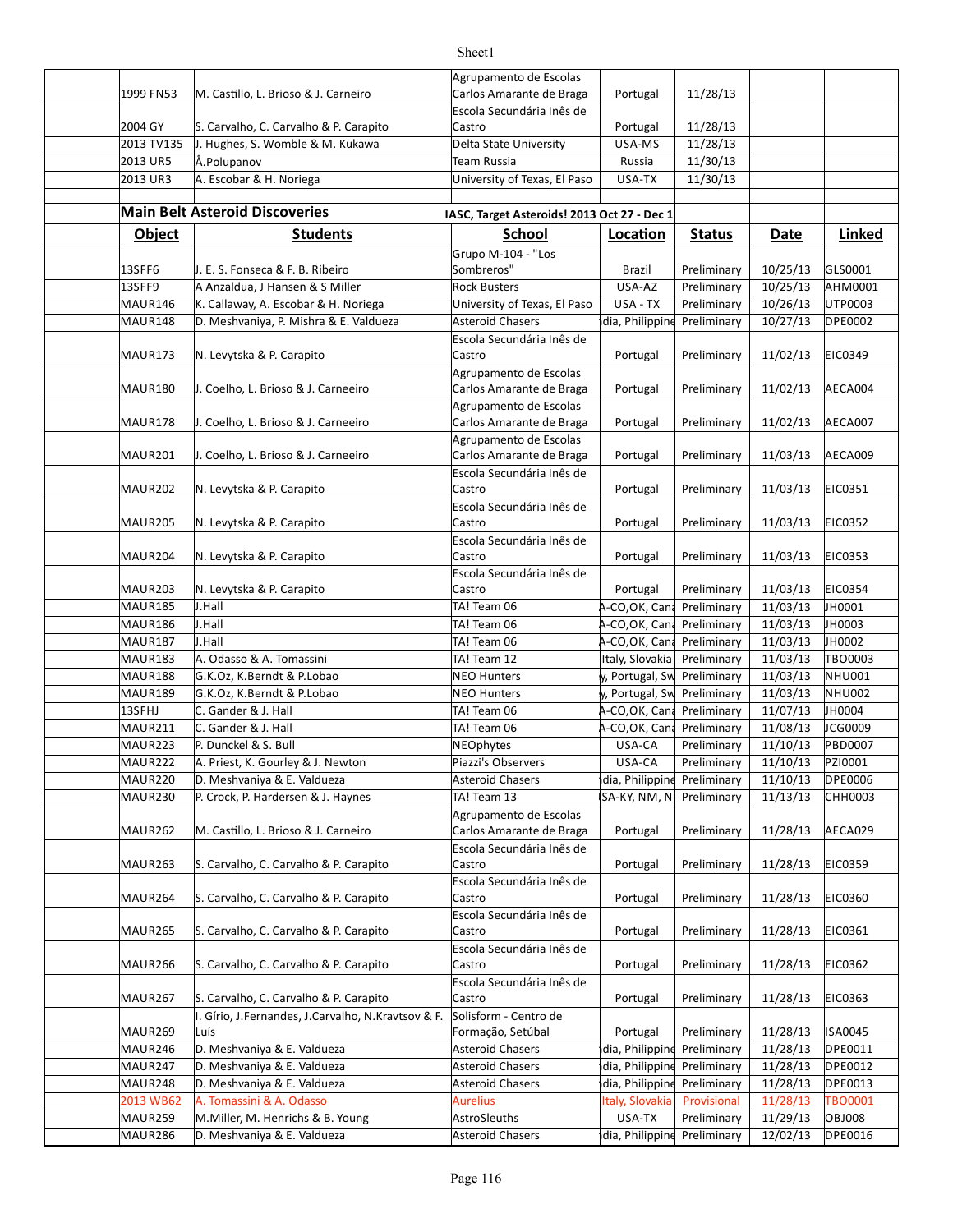| MAUR285                  | D. Meshvaniya & E. Valdueza                                         | <b>Asteroid Chasers</b>                               | dia, Philippine Preliminary |                      | 12/02/13 | <b>DPE0017</b> |
|--------------------------|---------------------------------------------------------------------|-------------------------------------------------------|-----------------------------|----------------------|----------|----------------|
| <b>NEO Confirmations</b> |                                                                     | IASC, Target Asteroids! 2013 Oct 27 - Dec 1           |                             |                      |          |                |
| <b>Object</b>            | <b>Students</b>                                                     | <b>School</b>                                         | Location                    | Date                 |          |                |
| 2013 TX135               | Y. Ikeda & A. Ishikawa                                              | Shizouka University                                   | Japan                       | 10/25/13             |          |                |
|                          |                                                                     | Astronomical Student                                  |                             |                      |          |                |
| 2013 TS104               | V. Radeva & M. Minev                                                | Society, Shumen University                            | <b>Bulgaria</b>             | 10/25/13             |          |                |
|                          |                                                                     | Astronomical Student                                  |                             |                      |          |                |
| 2013 UB03                | V. Radeva & M. Minev                                                | Society, Shumen University                            | <b>Bulgaria</b>             | 10/25/13             |          |                |
| 2013 UQ04                | P Dunckel & S Bull                                                  | NEOphytes                                             | USA-CA                      | 10/25/13             |          |                |
|                          |                                                                     | Student Space Agency,                                 |                             |                      |          |                |
| 2013 UN04                | V. Radeva, A. Bonin & I. Ignatova                                   | Astronomical Observatory<br>Escola Secundária Inês de | <b>Bulgaria</b>             | 10/26/13             |          |                |
| 2013 TC18                | N. Levytska & P. Carapito                                           | Castro                                                | Portugal                    | 10/26/13             |          |                |
|                          |                                                                     | Solisform - Centro de                                 |                             |                      |          |                |
| 2013 UC00                | I. Gírio                                                            | Formação, Setúbal                                     | Portugal                    | 10/26/13             |          |                |
|                          |                                                                     | Solisform - Centro de                                 |                             |                      |          |                |
| 2013 UM04                | I. Gírio                                                            | Formação, Setúbal                                     | Portugal                    | 10/26/13             |          |                |
| 2013 TW98                | E. Cristo                                                           | NUCLIO Asteroid Team                                  | Portugal                    | 10/26/13             |          |                |
| 2013 UO04                | H. Ohhashi & Y. Kadota                                              | Shizouka University                                   | Japan                       | 10/27/13             |          |                |
| 2013 RU72                | B. Young, M. Miller & M. Henrichs                                   | <b>AstroSleuths</b>                                   | USA-TX                      | 10/27/13             |          |                |
| 2013 UG05                | D. Meshvaniya, P. Mishra & E. Valdueza                              | <b>Asteroid Chasers</b>                               | dia, Philippine             | 10/27/13             |          |                |
| 2013 TT98                | P. Crock, P. Hardersen & J. Haynes                                  | TA! Team 13                                           | SA-KY, NM, N                | 10/27/13             |          |                |
|                          |                                                                     | Foreign Language School<br>"N.Y. Vaptsarov"           |                             |                      |          |                |
| 2013 QQ84                | M. Dimitrov, N. Feradova & M. Dimitrova                             | Foreign Language School                               | <b>Bulgaria</b>             | 10/29/13             |          |                |
| 2013 QV93                | M. Dimitrov, N. Feradova & M. Dimitrova                             | "N.Y. Vaptsarov"                                      | <b>Bulgaria</b>             | 10/29/13             |          |                |
|                          |                                                                     | Astronomy Youth Club,                                 |                             |                      |          |                |
| 2013 UR05                | V. Radeva, I. Georgiev & M. Minev                                   | Astronomical Observatory                              | <b>Bulgaria</b>             | 10/29/13             |          |                |
|                          | V. Radeva, I. Georgiev, K. Momchilova & M.                          | Student Space Agency,                                 |                             |                      |          |                |
| 2013 US08                | Minev                                                               | Astronomical Observatory                              | <b>Bulgaria</b>             | 10/29/13             |          |                |
|                          | V. Radeva, I. Georgiev, K. Momchilova & M.                          | <b>Astronomical Student</b>                           |                             |                      |          |                |
| 2013 UT08                | Minev                                                               | Society, Shumen University                            | <b>Bulgaria</b>             | 10/29/13             |          |                |
|                          |                                                                     | Solisform - Centro de                                 |                             |                      |          |                |
| 2013 UB09<br>2013 UG01   | I. Gírio                                                            | Formação, Setúbal                                     | Portugal<br>USA - TX        | 10/29/13<br>10/29/13 |          |                |
|                          | K. Callaway, A. Escobar & H. Noriega                                | University of Texas, El Paso<br>Escola Secundária da  |                             |                      |          |                |
| 2013 VG00                | S. Bernardo & R. Fonseca                                            | Cidadela                                              | Portugal                    | 11/02/13             |          |                |
| 2013 RM60                | P. Crock, P. Hardersen & J. Haynes                                  | TA! Team 13                                           | SA-KY, NM, N                | 11/02/13             |          |                |
| 2013 VK02                | N. Takemoto & M. Dobashi                                            | Shizouka University                                   | Japan                       | 11/03/13             |          |                |
|                          |                                                                     | Astronomy Youth Club,                                 |                             |                      |          |                |
| 2013 VJ02                | V. Radeva & I. Ignatova                                             | <b>Astronomical Observatory</b>                       | <b>Bulgaria</b>             | 11/03/13             |          |                |
|                          | V. Radeva, N. Penkov, T. Kodzhabasheva &                            | Student Space Agency,                                 |                             |                      |          |                |
| 2013 VJ00                | I.Ignatova                                                          | Astronomical Observatory                              | <b>Bulgaria</b>             | 11/03/13             |          |                |
| 2013 TD69                | K. Callaway, A. Escobar & H. Noriega                                | University of Texas, El Paso                          | USA-TX                      | 11/03/13             |          |                |
| 2013 VF02                | J.Hall                                                              | TA! Team 06                                           | A-CO, OK, Cana              | 11/03/13             |          |                |
| 2013 VO05                | B. Young, M. Miller & M. Henrichs                                   | AstroSleuths                                          | USA-TX                      | 11/07/13             |          |                |
| 2013 VO02<br>2013 TV97   | D. Meshvaniya & E. Valdueza<br>K. Callaway, A. Escobar & H. Noriega | Asteroid Chasers<br>University of Texas, El Paso      | dia, Philippine<br>USA-TX   | 11/07/13<br>11/07/13 |          |                |
| 2013 TF76                | A. Priest, K. Gourley & J. Newton                                   | Piazzi's Observers                                    | USA-CA                      | 11/10/13             |          |                |
|                          | K. Callaway, A. Escobar, C. Hernandez & H.                          |                                                       |                             |                      |          |                |
| 2013 VD13                | Noriega                                                             | University of Texas, El Paso                          | USA-TX                      | 11/10/13             |          |                |
|                          |                                                                     | Astronomical Student                                  |                             |                      |          |                |
| 2013VV13                 | V. Radeva, M. Minev & K. Momchilova                                 | Society, Shumen University                            | <b>Bulgaria</b>             | 11/13/13             |          |                |
| 2013 VX13                | K. Callaway, A. Escobar & H. Noriega                                | University of Texas, El Paso                          | USA-TX                      | 11/13/13             |          |                |
| 2013 V005                | P. Dunckel & S. Bull                                                | NEOphytes                                             | USA-CA                      | 11/13/13             |          |                |
| 2013 V004                | A. Costa                                                            | NUCLIO Asteroid Team                                  | Portugal                    | 11/14/13             |          |                |
| 2013 VB17                | C. Gander & J. Hall                                                 | TA! Team 6                                            | A-CO, OK, Can               | 11/14/13             |          |                |
| 2013 V004                | P. Dunckel & S. Bull                                                | NEOphytes                                             | USA-CA                      | 11/14/13             |          |                |
| 2013 WM24                | V. Radeva & M. Minev                                                | Astronomy Youth Club,<br>Astronomical Observatory     | <b>Bulgaria</b>             | 11/28/13             |          |                |
| 2013 WX43                | T. Jensen & A. Hitchner                                             | <b>Rock Counters</b>                                  | A-DE, NC, Cana              | 11/28/13             |          |                |
| 2013 NQ22                | D. Meshvaniya & E. Valdueza                                         | Asteroid Chasers                                      | dia, Philippine             | 11/28/13             |          |                |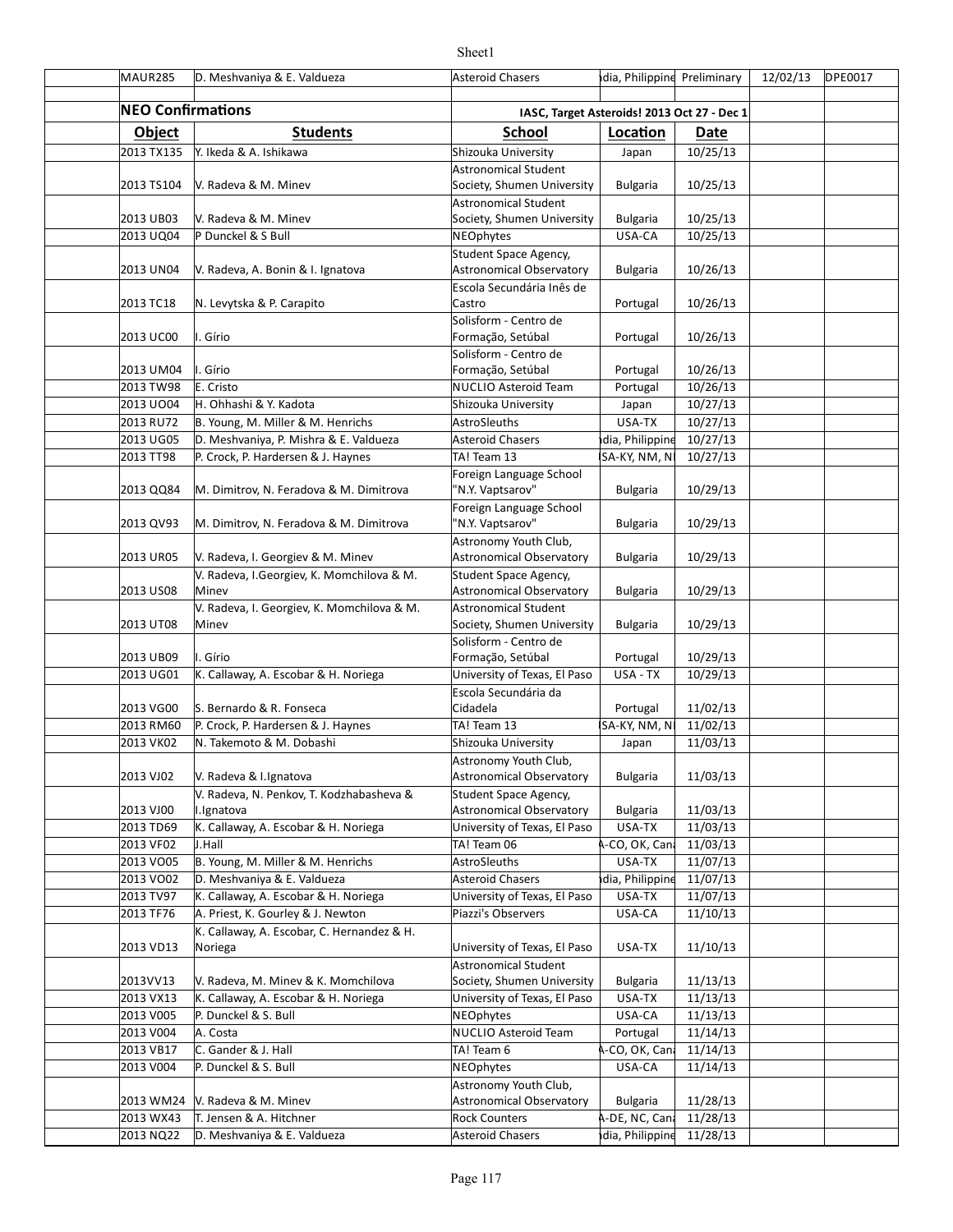#### 2013 WT43 D. Meshvaniya & E. Valdueza Asteroid Chasers hdia, Philippine 11/28/13 2013 WC57 D. Meshvaniya & E. Valdueza Asteroid Chasers hdia, Philippine 11/28/13 2013 WC44 |A. Tomassini & A. Odasso Aurelius |Italy, Slovakia | 11/28/13 2013 WP24 Y. Radeva & M. Minev **Society, Shumen University** Bulgaria 21/29/13 2013 WX24 M. Miller, M. Henrichs & B. Young AstroSleuths National Museum AstroSleuths Assembly USA-TX 11/29/13 2013 WP44 A. Marinova & M. Dimitrova | "N.Y. Vaptsarov" Bulgaria 11/29/13 2013 WF44 S. Bernardo,N. Pereira & G. Barata Santa Cidadela Castal Portugal | 11/29/13 2013 WH67 E. Cristo **NUCLIO** Asteroid Team Portugal 11/30/13 2013 WB64 D. Meshvaniya & E. Valdueza Asteroid Chasers hdia, Philippine 12/02/13 **2013 Dec 3 - 2014 Jan 7 All-Portugal Asteroid Search Campaign All-Venezuela Asteroid Search Campaign Target Asteroids! Asteroid Search Campaign NEO Observations All-Portugal, All-Venezuela, Target Asteroids! 2013 Dec 3 - 2014 Jan 7 Object Students School <b>Location** Date 2013 TH5 M.Neves,R.Neves & L.Alves (Manuel de Melo State of Portugal | 12/07/13 2003 SL215 Portugal 12/07/13 Cister- Alcobaça 2013 VV4 | J. Coelho, C. Sacramento & D. Borrego | Search Team | Portugal | 12/07/13 2013 XX8 Portugal 12/11/13 T. Cunha, A.Rocha & P.Carneiro 2013 WV45 | F. Barbosa, R. Oliveira & T. Ferreira  $\begin{array}{|c|c|c|c|c|c|c|c|c|c|c|c|}\n\hline\n\text{2013} & \text{WV45} & \text{Perfugal} & \text{12/11/13} \\
\hline\n\end{array}$ 2013 XV8 Portugal 12/11/13 I. Goncalves, S. Pereira & J. Vieira 1999 CU3 Portugal 12/11/13 2013 XS3 F.Nunes & T.Cera The Controller Manuel de Melo Prortugal | 12/11/13 2007 SJ D. Goncalves, T. Krusharova & M. Neta (Dra Laura Ayres | Portugal | 12/12/13 2013 UR3 Portugal 12/12/13 I. Goncalves, S. Pereira & J. Vieira 2212 J.Maurício, L.Machado & R.Novais Manuel de Melo Portugal | 12/12/13 2005 UB C. Sacramento Search Team Portugal | 12/12/13 2000 WN10 S Andrade & M. Costa Notel Padre Benjamim Salgado Reportugal 32/12/13 1997 WU22 D. Mendes **Portugal 12/12/13** Correia & A. Quental Portugal 12/12/13 5863 D. Goncalves, T. Krusharova & M. Neta (Dra Laura Ayres | Portugal | 12/13/13 2013 XZ9 D. Goncalves, T.Krusharova & M. Neta | Dra Laura Ayres | Portugal | 12/13/13 2010 XZ67 Portugal 12/13/13 I. Goncalves, S. Pereira & J. Vieira 2008 WK32 R. Passarinho, M. Ferreira, N. Rosa & M. Pessoa Aires New Marchines Reportugal | 12/13/13 V. Radeva & M. Minev Astronomical Student Foreign Language School N.Y. Vaptsarov" Escola Secundária da Cidadela E. Cristo M.Viegas, M.Ricardo, S.Duarte, F.Nunes, EB 2,3 Dom Francisco Manuel de Melo P. Carapito Agrupamento de Escolas de XicoCoruche Asteroid Search Team Agrupamento de Escolas de Vilar de Andorinho Colégio Marista de Carcavelos Escola Secundária D. Maria II P. Martinho, F. Aires, D. S-Rita, A. Potes & J.Flores Escola Secundária Stuart Carvalhais C.Miranda, M.Viegas, M.Ricado, S.Duarte, EB 2,3 Dom Francisco Manuel de Melo Agrupamento de Escolas Dra Laura Ayres Escola Secundária D. Maria II A.Gerardo, C.Miranda, C.Fonte, J.Relvas, EB 2,3 Dom Francisco Manuel de Melo A. Vale, E. Bettencourt, J. Coelho, D. Borrego & C. Sacramento XicoCoruche Asteroid Search Team Agrupamento de Escolas do Escolas Secundárias R. Agrupamento de Escolas Dra Laura Ayres Agrupamento de Escolas Dra Laura Ayres Escola Secundária D. Maria II Escola Secundária Matias Aires Agrupamento de Escolas do

2013 XX8 Portugal 12/13/13 Padre Benjamim Salgado

C. Costa & J. Pereira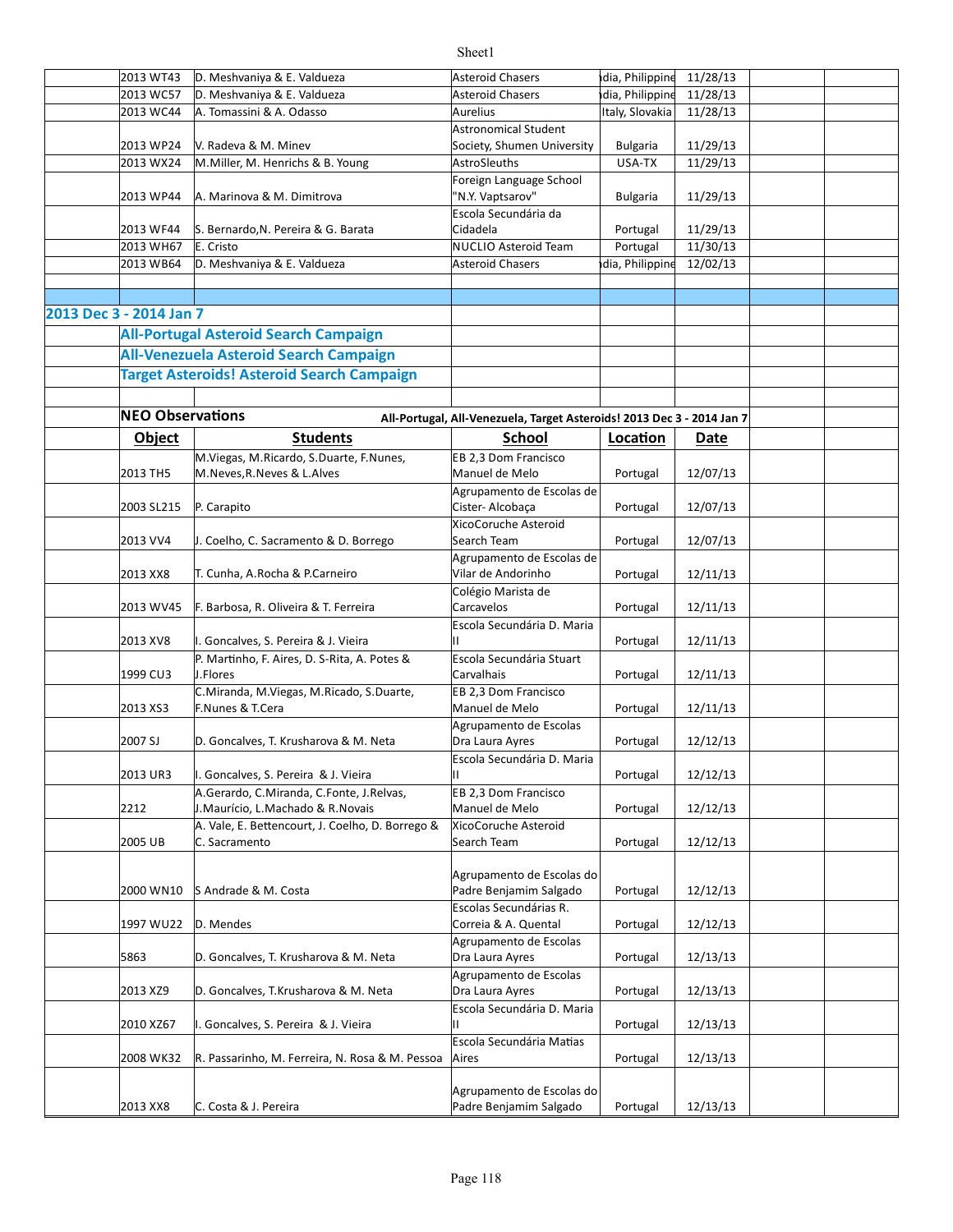| 20460                 | M. Costa & S. Andrade                                                           | Agrupamento de Escolas do<br>Padre Benjamim Salgado       | Portugal  | 12/13/13 |  |
|-----------------------|---------------------------------------------------------------------------------|-----------------------------------------------------------|-----------|----------|--|
| 2009 TM10             | D. Mendes                                                                       | Escolas Secundárias R.<br>Correia & A. Quental            | Portugal  | 12/13/13 |  |
| 2002 VR94             | A. Meren & M. Neta                                                              | Agrupamento de Escolas<br>Dra Laura Ayres                 | Portugal  | 12/19/13 |  |
|                       |                                                                                 | Escola Secundária D. Maria                                |           |          |  |
| 2013 TB80             | I. Goncalves, S. Pereira, D. Diaz & J. Vieira                                   | П.                                                        | Portugal  | 12/19/13 |  |
| 2010 CI19             | C. Costa & J. Pereira                                                           | Agrupamento de Escolas do<br>Padre Benjamim Salgado       | Portugal  | 12/19/13 |  |
| 2011 CQ4              | C.Miranda, D.Seita & H.Cavaco                                                   | EB 2,3 Dom Francisco<br>Manuel de Melo                    | Portugal  | 12/19/13 |  |
| 1627                  | N. Sousa, V. Felix, T. Cunha, A. Rocha &<br>P.Carneiro                          | Agrupamento de Escolas de<br>Vilar de Andorinho           | Portugal  | 12/19/13 |  |
| 1998 YB8              | F. Barbosa, T. Ferreira & R. Oliveira                                           | Colégio Marista de<br>Carcavelos                          | Portugal  | 12/19/13 |  |
| 1986 DA               | D. Santos, C. Silva, I. Pelicano & F. Ruas                                      | Agrupamento de Escolas do<br>Cerco                        | Portugal  | 12/19/13 |  |
| 2003 EB50             | D.Oviedo, A.Sales, C. Sales & L. Alejandro                                      | lovenis – Juventud<br>Astronómica                         | Venezuela | 12/19/13 |  |
| 2011 CQ4              | A. Carolina, L. Almeida, R. Paiva, R. Vicente & R.<br>Nené                      | Escola Secundária Stuart<br>Carvalhais                    | Portugal  | 12/19/13 |  |
| 2008 HO3              | M. Neta                                                                         | Agrupamento de Escolas<br>Dra Laura Ayres                 | Portugal  | 12/27/13 |  |
| 2013 QG17             | S Andrade & M. Costa                                                            | Agrupamento de Escolas do<br>Padre Benjamim Salgado       | Portugal  | 12/27/13 |  |
| 2013 YE               | B. Salvador, D. Silva, L. Rosa, J. Sylla & M. Neves                             | Escola Secundária Stuart<br>Carvalhais                    | Portugal  | 12/27/13 |  |
| 2013 TS4              | N. Sousa, V. Felix, T. Cunha, A. Rocha &                                        | Agrupamento de Escolas de                                 |           |          |  |
| 2013 TH5              | P.Carneiro<br>A. Vale, E. Bettencourt, J. Coelho, D. Borrego &<br>C. Sacramento | Vilar de Andorinho<br>XicoCoruche Asteroid<br>Search Team | Portugal  | 12/27/13 |  |
|                       |                                                                                 | lovenis – Juventud                                        | Portugal  | 12/27/13 |  |
| 2013 UR3              | A.Sales, C. Sales, D. Oviedo & L. Alejandro                                     | Astronómica                                               | Venezuela | 12/27/13 |  |
| 2013 TB80<br>2013 VK5 | Y. Chirinos, F. Gois, E. Peraza & D. Sánchez                                    | Astroaula                                                 | Venezuela | 12/27/13 |  |
|                       | Y. Chirinos, F. Gois, E. Peraza & D. Sánchez                                    | Astroaula<br>Escolas Secundárias R.                       | Venezuela | 12/27/13 |  |
| 2013 JT22             | D. Mendes                                                                       | Correia & A. Quental                                      | Portugal  | 12/27/13 |  |
| 2013 TB80             | D. Nunes, J. Mendes, I. Silveira, I. Pinto, V. Dias,<br>I. Dias & M. Pessoa     | Escola Secundária Matias<br>Aires                         | Portugal  | 01/01/14 |  |
| 2013 YK48             | A. Loureiro & C. Deger                                                          | Agrupamento de Escolas do<br>Padre Benjamim Salgado       | Portugal  | 01/01/14 |  |
| 2013 YE38             | J.Rodrigues & F.Aires                                                           | Escola Secundária Stuart<br>Carvalhais                    | Portugal  | 01/01/14 |  |
| 2013 UR3              | C. Correia, D. Correia, I. Ribeiro & J. Flores                                  | Escola Secundária Stuart<br>Carvalhais                    | Portugal  | 01/01/14 |  |
| 2013 YF               | N. Sousa, V. Felix, T. Cunha, A. Rocha &<br>P.Carneiro                          | Agrupamento de Escolas de<br>Vilar de Andorinho           | Portugal  | 01/01/14 |  |
| 2006 SU131            | N. Sousa, V. Felix, T. Cunha, A. Rocha &<br>P.Carneiro                          | Agrupamento de Escolas de<br>Vilar de Andorinho           | Portugal  | 01/01/14 |  |
| 2013 YK70             | F. Barbosa, R. Oliveira & T. Ferreira                                           | Colégio Marista de<br>Carcavelos                          | Portugal  | 01/01/14 |  |
| 2013 VZ9              | F. Barbosa, T. Ferreira & R. Oliveira                                           | Colégio Marista de<br>Carcavelos                          | Portugal  | 01/01/14 |  |
| 2006 SV19             | C.Miranda, F.Nunes, M.Viegas, M.Ricardo,<br>S.Duarte & T.cêra                   | EB 2,3 Dom Francisco<br>Manuel de Melo                    | Portugal  | 01/01/14 |  |
| 2009 ST19             | S. Carvalho, C. Carvalho & P. Carapito                                          | Agrupamento de Escolas de<br>Cister- Alcobaça             | Portugal  | 01/01/14 |  |
| 2007 FL1              | D. Santos, C. Silva, T. Carvalho, I. Pelicano & F.<br>Ruas                      | Agrupamento de Escolas do<br>Cerco                        | Portugal  | 01/01/14 |  |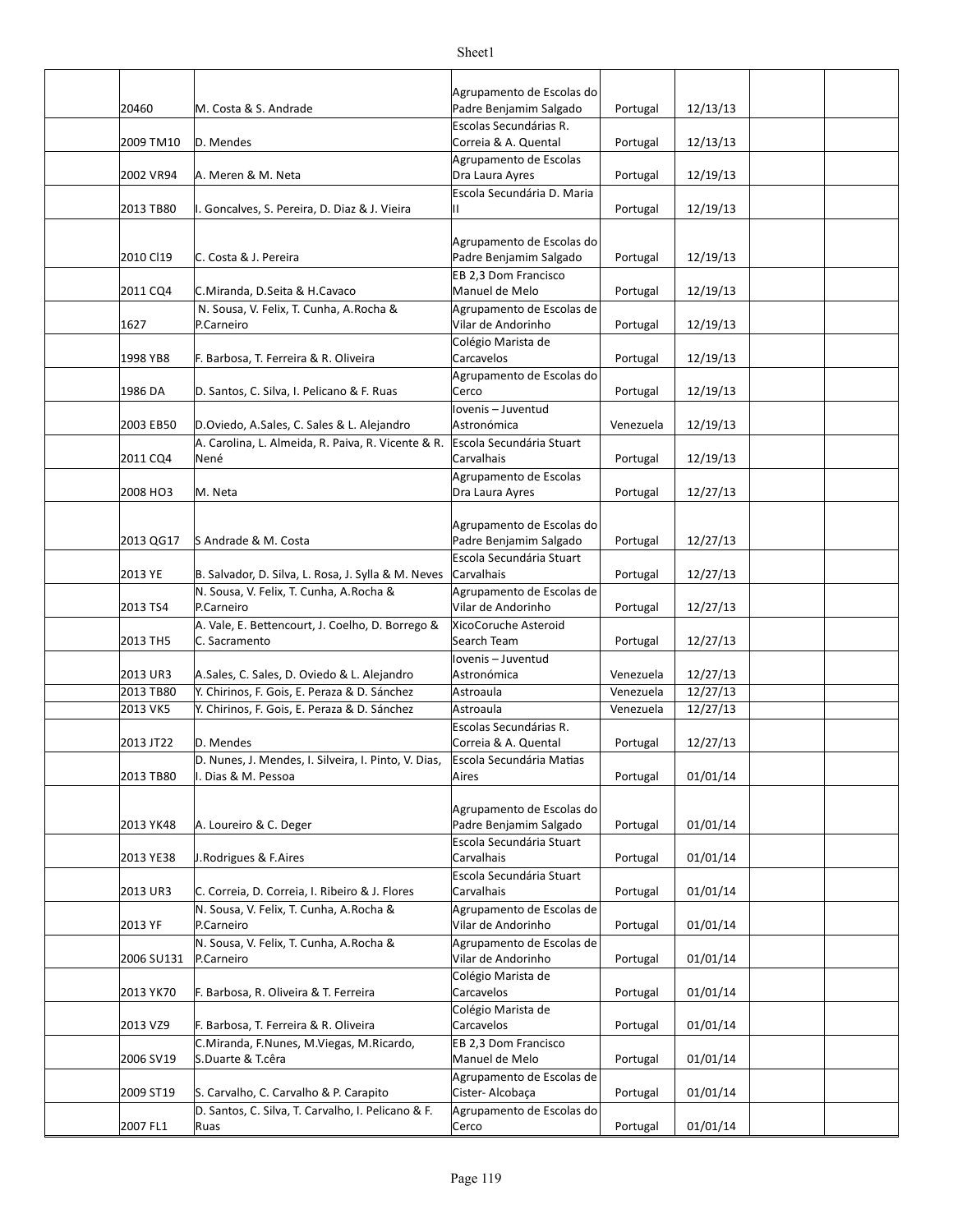|                            | 2005 EJ225               | A. Vale, E. Bettencourt, J. Coelho, D. Borrego &<br>C. Sacramento                            | XicoCoruche Asteroid<br>Search Team                                    | Portugal               | 01/01/14      |          |                |
|----------------------------|--------------------------|----------------------------------------------------------------------------------------------|------------------------------------------------------------------------|------------------------|---------------|----------|----------------|
|                            | 2003 YL                  | T. Krusharova & M. Neta                                                                      | Agrupamento de Escolas<br>Dra Laura Ayres                              | Portugal               | 01/03/14      |          |                |
|                            |                          | C.Fonte, C.Miranda, D.Simões, J.Relvas &                                                     | EB 2,3 Dom Francisco                                                   |                        |               |          |                |
|                            | 2013 YD38                | R.Novais                                                                                     | Manuel de Melo                                                         | Portugal               | 01/03/14      |          |                |
|                            | 2013 YB14                | P. Carapito                                                                                  | Agrupamento de Escolas de<br>Cister-Alcobaça                           | Portugal               | 01/03/14      |          |                |
|                            | 2013 YD48                | D. Santos, C. Silva, T. Carvalho, I. Pelicano & F.<br>Ruas                                   | Agrupamento de Escolas do<br>Cerco                                     | Portugal               | 01/03/14      |          |                |
|                            |                          | A. Vale, E. Bettencourt, J. Coelho, D. Borrego &                                             | XicoCoruche Asteroid                                                   |                        |               |          |                |
|                            | 2013 YB38                | C. Sacramento                                                                                | Search Team<br>Escolas Secundárias R.                                  | Portugal               | 01/03/14      |          |                |
|                            | 2013 YA38                | D. Mendes, J. Mestre, J. Vidal & D. Machado                                                  | Correia & A. Quental                                                   | Portugal               | 01/03/14      |          |                |
|                            | 2013 YJ48                | R. Barrios, R. Jiménez & H. Osorio                                                           | Asociación Larense de<br>Astronomía, ALDA                              | Venezuela              | 01/03/14      |          |                |
|                            |                          | <b>Main Belt Asteroid Discoveries</b>                                                        | All-Portugal, All-Venezuela, Target Asteroids! 2013 Dec 3 - 2014 Jan 7 |                        |               |          |                |
|                            | Object                   | <b>Students</b>                                                                              | School                                                                 | Location               | <b>Status</b> | Date     | Linked         |
|                            |                          |                                                                                              | Colégio Marista de                                                     |                        |               |          |                |
|                            | 2013 XQ4                 | F. Barbosa, R. Oliveira & T. Ferreira                                                        | Carcavelos                                                             | Portugal               | Provisional   | 12/02/13 | <b>CMC3111</b> |
|                            |                          | N. Levitska, S. Carvalho, C. Carvalho & P.                                                   | Agrupamento de Escolas de                                              |                        |               |          |                |
|                            | TOV8J6                   | Carapito<br>N. Sousa, V. Felix, T. Cunha, A. Rocha &                                         | Cister- Alcobaça<br>Agrupamento de Escolas de                          | Portugal               | Preliminary   | 12/11/13 | AEC0003        |
|                            | MAUR297                  | P.Carneiro                                                                                   | Vilar de Andorinho                                                     | Portugal               | Preliminary   | 01/01/14 | <b>EVA4044</b> |
|                            | <b>NEO Confirmations</b> |                                                                                              | All-Portugal, All-Venezuela, Target Asteroids! 2013 Dec 3 - 2014 Jan 7 |                        |               |          |                |
|                            | <b>Object</b>            | <b>Students</b>                                                                              | School                                                                 | Location               | <b>Date</b>   |          |                |
|                            |                          |                                                                                              | Escola Secundária Stuart                                               |                        |               |          |                |
|                            | 2013 WM45                | G. Neves, C. Felício & C. Ferreira                                                           | Carvalhais                                                             | Portugal               | 12/02/13      |          |                |
|                            | 2013 WP67                | T. Cunha, A.Rocha & P.Carneiro                                                               | Agrupamento de Escolas de<br>Vilar de Andorinho                        | Portugal               | 12/02/13      |          |                |
|                            | 2013 WO67                | C. Miranda, C.Santos, J.Teixeira, M.Viegas,<br>M.Ricardo, S.Duarte & T.Cera                  | EB 2,3 Dom Francisco<br>Manuel de Melo                                 | Portugal               | 12/02/13      |          |                |
|                            | 2013 WK45                | A. Vale & E. Bettencourt                                                                     | XicoCoruche Asteroid<br>Search Team                                    | Portugal               | 12/02/13      |          |                |
|                            |                          |                                                                                              | Asociación Larense de                                                  |                        |               |          |                |
|                            | 2013 WK67                | R. Barrios, R. Jiménez & H. Osorio                                                           | Astronomía, ALDA                                                       | Venezuela              | 12/02/13      |          |                |
|                            |                          | 2013 WL104 J. Rodriguez, A. Alvarez & A. Peña                                                | Universidad Yacambú                                                    | Venezuela              | 12/02/13      |          |                |
|                            |                          | 2013 WH64   D. Oviedo, A. Sales, C. Sales & L. Alejandro                                     | Iovenis - Juventud<br>Astronómica                                      | Venezuela              | 12/02/13      |          |                |
|                            | 2013 WF64                |                                                                                              | Astroaula                                                              |                        | 12/02/13      |          |                |
|                            | 2013 XF10                | Y. Chirinos, F. Gois, E. Peraza & D. Sánchez<br>Y. Chirinos, F. Gois, E. Peraza & D. Sánchez | Astroaula                                                              | Venezuela<br>Venezuela |               |          |                |
|                            |                          |                                                                                              | Escola Secundária Matias                                               |                        | 12/11/13      |          |                |
|                            | 2013 XY21                | R. Passarinho, M. Ferreira, N. Rosa & M. Pessoa                                              | Aires                                                                  | Portugal               | 12/11/13      |          |                |
|                            | 2013 XX08                | N.Sousa, V. Félix, T. Cunha, A.Rocha & P.Carneiro                                            | Agrupamento de Escolas de<br>Vilar de Andorinho                        | Portugal               | 12/13/13      |          |                |
|                            | 2013 YX13                | D.Oviedo, A.Sales, C. Sales & L. Alejandro                                                   | Iovenis - Juventud<br>Astronómica                                      | Venezuela              | 12/27/13      |          |                |
|                            |                          | D. Santos, C. Silva, T. Carvalho, I. Pelicano & F.                                           | Agrupamento de Escolas do                                              |                        |               |          |                |
|                            | 2013 WP44                | Ruas<br>A. Vale, E. Bettencourt, J. Coelho, D. Borrego &                                     | Cerco<br>XicoCoruche Asteroid                                          | Portugal               | 01/01/14      |          |                |
|                            | 2013 YY18                | C. Sacramento                                                                                | Search Team                                                            | Portugal               | 01/01/14      |          |                |
|                            | 2013 YZ109               | M. Guerrero, D. Ramirez, L. Mendoza & J.<br>Guerrero                                         | Complejo de Observación<br>Astronómica Tayabeixo                       | Venezuela              | 01/03/14      |          |                |
|                            |                          |                                                                                              |                                                                        |                        |               |          |                |
| 2014 Jan 9 - Feb 13        |                          |                                                                                              |                                                                        |                        |               |          |                |
|                            |                          | <b>All-Portugal Asteroid Search Campaign</b>                                                 |                                                                        |                        |               |          |                |
|                            |                          | Pan-Bulgarian Asteroid Search Campaign                                                       |                                                                        |                        |               |          |                |
|                            |                          | <b>International Asteroid Search Campaign</b>                                                |                                                                        |                        |               |          |                |
|                            |                          |                                                                                              |                                                                        |                        |               |          |                |
| ies & ObseNEO Observations |                          |                                                                                              | All-Portugal, Pan-Bulgarian, IASC, 2014 Jan 9 - Feb 13                 |                        |               |          |                |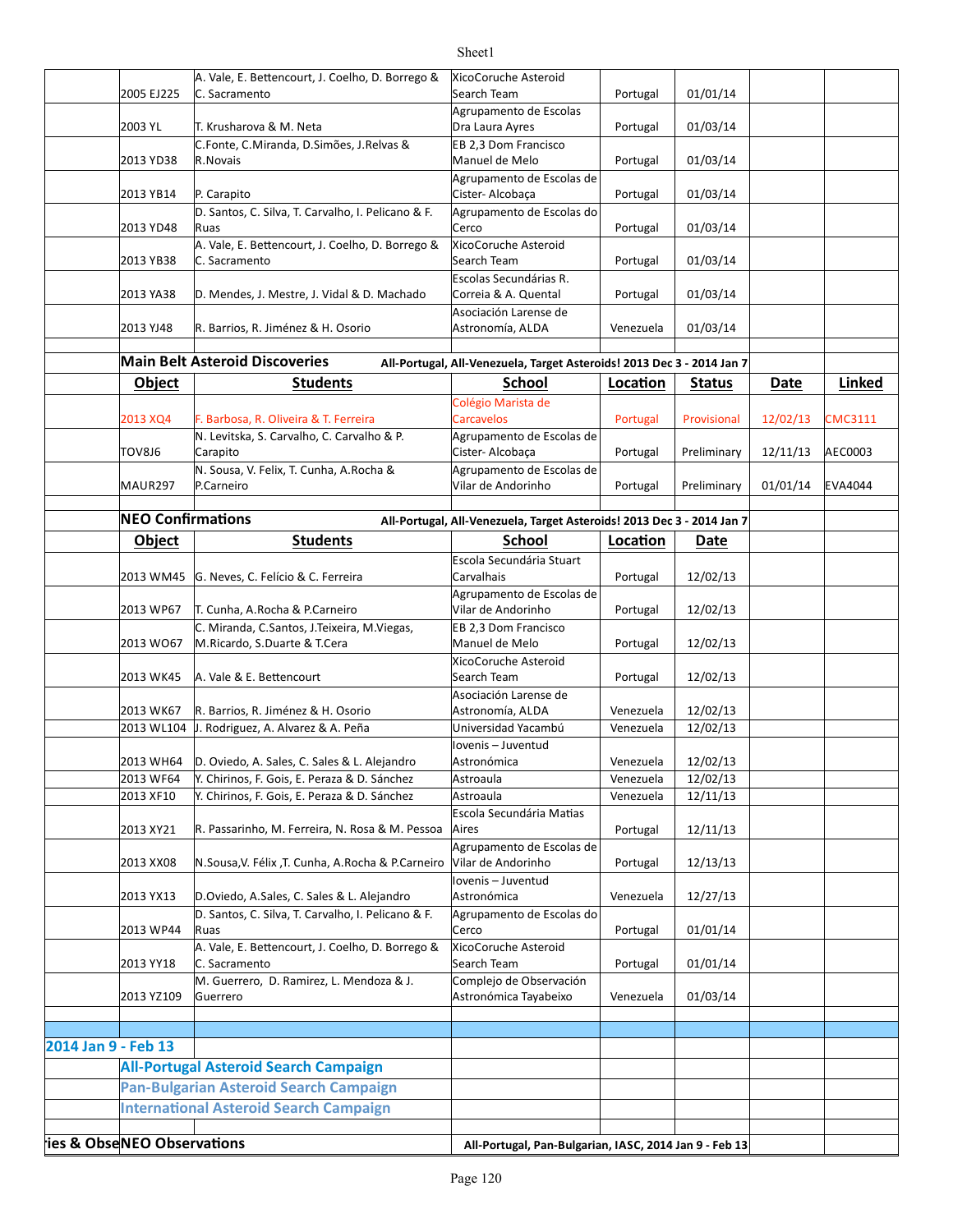| Object               | <b>Students</b>                                                  | <b>School</b>                                       | Location             | Date                 |  |
|----------------------|------------------------------------------------------------------|-----------------------------------------------------|----------------------|----------------------|--|
|                      |                                                                  | Escola Básica e Secundária                          |                      |                      |  |
|                      |                                                                  | D. Martinho Vaz de Castelo                          |                      |                      |  |
| 2013 YL48            | C. Direitinho                                                    | <b>Branco</b>                                       | Portugal             | 01/04/14             |  |
|                      | J.Paulos, D.Barreira, M.Pinheiro, R.Coelho,                      | Agrupamento de Escolas de                           |                      |                      |  |
| 2014 AB<br>2013 YH48 | F.Vieira & P.Damião<br>I.Peça, S.Delgado & P.Silva               | Valpaços<br>Colégio Moderno                         | Portugal<br>Portugal | 01/04/14<br>01/04/14 |  |
|                      |                                                                  | Escola Portuguesa de                                |                      |                      |  |
|                      | 2009 WM139 C. Sousa, A. Biscaia, R. Santos, I. Pinto & N. Fee    | Macau                                               | Portugal             | 01/04/14             |  |
|                      | J. Jordanov, M. Stoyanov, M. Dimitrov & M.                       | Foreign Language School                             |                      |                      |  |
| 2013 TB80            | Dimitrova                                                        | "N.Y. Vaptsarov", Shumen                            | <b>Bulgaria</b>      | 01/12/14             |  |
|                      |                                                                  | Astronomical Club "Orion",                          |                      |                      |  |
| 2014 AL29            | M. Al Saleh, D. Valerieva, P. Ivanov, R. Yaneva &<br>A. Marinova | Foreign Language School<br>"N.Y. Vaptsarov", Shumen | <b>Bulgaria</b>      | 01/12/14             |  |
|                      | K. Bhatti, S. Thaker, T. Pipermentwala & D.                      | Shree H. J. Doshi I.T.                              |                      |                      |  |
| 2013 UH9             | Meshvaniya                                                       | Institute, Jamnagar                                 | India                | 01/12/14             |  |
|                      |                                                                  | Escola Secundária de                                |                      |                      |  |
| 2013 VD13            | M.Silva, F. Assis & J. Codeco                                    | Caldas das Taipas                                   | Portugal             | 01/12/14             |  |
| 2012 ER14            |                                                                  | Agrupamento de Escolas de                           |                      |                      |  |
|                      | F.Vieira, D.Barreira, M.Pinheiro & R.Coelho                      | Valpaços<br>Astronomical Club                       | Portugal             | 01/14/14             |  |
|                      |                                                                  | "Canopus", Astronomical                             |                      |                      |  |
|                      |                                                                  | Observatory and                                     |                      |                      |  |
| 2012 ER14            | V. Radeva, N. Laskov, I. Popov & A. Kovachev                     | Planetarium, Varna                                  | <b>Bulgaria</b>      | 01/14/14             |  |
|                      | S. Stoyanov, S. Kaloyanov, N. Nenkova & M.<br>Dimitrova          | Foreign Language School<br>"N.Y. Vaptsarov", Shumen |                      |                      |  |
| 1999 GJ4             |                                                                  | Astronomical Club "Orion",                          | <b>Bulgaria</b>      | 01/14/14             |  |
|                      | M. Al Saleh, D. Vladimirova, M. Marchev & A.                     | Foreign Language School                             |                      |                      |  |
| 1991 VH              | Marinova                                                         | "N.Y. Vaptsarov", Shumen                            | <b>Bulgaria</b>      | 01/14/14             |  |
|                      | C.Rohrbaugh, E.Hiller, S.Powell, R. Mitchell-                    |                                                     |                      |                      |  |
| 2005 XJ8             | Bagley & Y.Johnson                                               | Dillard Drive Middle School                         | USA-NC               | 01/14/14             |  |
|                      |                                                                  | Agrupamento de Escolas<br>das Piscinas - Olivais -  |                      |                      |  |
| 2010 XZ67            | I. Duarte, C. Cipriano & D. Marques                              | Lisboa                                              | Portugal             | 01/14/14             |  |
|                      |                                                                  | Escola Secundária Antero                            |                      |                      |  |
| 2000 NG11            | D. Mendes & D. Cabral                                            | de Quental                                          | Portugal             | 01/14/14             |  |
| 1998 YW3             | J. Inez, S. Chirilenco & H. Pereira                              | Escola Secundária de Loulé                          | Portugal             | 01/14/14             |  |
| 2011 BT15            | M. Martins, A. Badarau & H. Pereira                              | Escola Secundária de Loulé<br>Escola Portuguesa de  | Portugal             | 01/14/14             |  |
| 2006 WY2             | I. Pinto, R. Lopes & P. Nunes                                    | Macau                                               | Portugal             | 01/14/14             |  |
|                      |                                                                  | Escola Secundária Maria                             |                      |                      |  |
| 2000 UR13            | N. Correia, E. Leal & I. Ferreira                                | Lamas                                               | Portugal             | 01/14/14             |  |
|                      |                                                                  | Agrupamento de Escolas                              |                      |                      |  |
| 2006 WY2             | J.Correia & K. Mees                                              | Clara de Resende                                    | Portugal             | 01/14/14             |  |
| 9950                 | A. Costa & R. Oliveira                                           | Escola Básica 2,3 Cego do<br>Maio                   | Portugal             | 01/14/14             |  |
|                      | D.Barreira, R.Coelho, M.Pinheiro, F.Vieira &                     | Agrupamento de Escolas de                           |                      |                      |  |
| 1998 YO4             | <b>B.Cepeda</b>                                                  | Valpaços                                            | Portugal             | 01/16/14             |  |
|                      |                                                                  | Escola Básica e Secundária                          |                      |                      |  |
| 1986 DA              | D. Rodrigues, D. Antunes, A. Silva, B. Nunes & F.<br>Teixeira    | D. Martinho Vaz de Castelo<br><b>Branco</b>         | Portugal             | 01/16/14             |  |
|                      |                                                                  | Agrupamento de Escolas                              |                      |                      |  |
|                      |                                                                  | das Piscinas - Olivais -                            |                      |                      |  |
| 2062                 | I.Duarte & C.Cipriano                                            | Lisboa                                              | Portugal             | 01/16/14             |  |
|                      | N. Fee, M. Marques, A. Biscaia, V. Teixeira & I.                 | Escola Portuguesa de                                |                      |                      |  |
| 2013 UH9             | Pinto                                                            | Macau<br>Escola Secundária Maria                    | Portugal             | 01/16/14             |  |
| 4055                 | N. Correia, E. Leal & I. Ferreira                                | Lamas                                               | Portugal             | 01/16/14             |  |
|                      |                                                                  | <b>Astronomical Club</b>                            |                      |                      |  |
|                      |                                                                  | 'Canopus", Astronomical                             |                      |                      |  |
|                      |                                                                  | Observatory and                                     |                      |                      |  |
| 2010 XZ67            | V. Radeva<br>M. Gercheva, M. Dimitrov, J. Jordanov & M.          | Planetarium, Varna<br>Foreign Language School       | <b>Bulgaria</b>      | 01/16/14             |  |
| 1997 WU22            | Dimitrova                                                        | "N.Y. Vaptsarov", Shumen                            | <b>Bulgaria</b>      | 01/16/14             |  |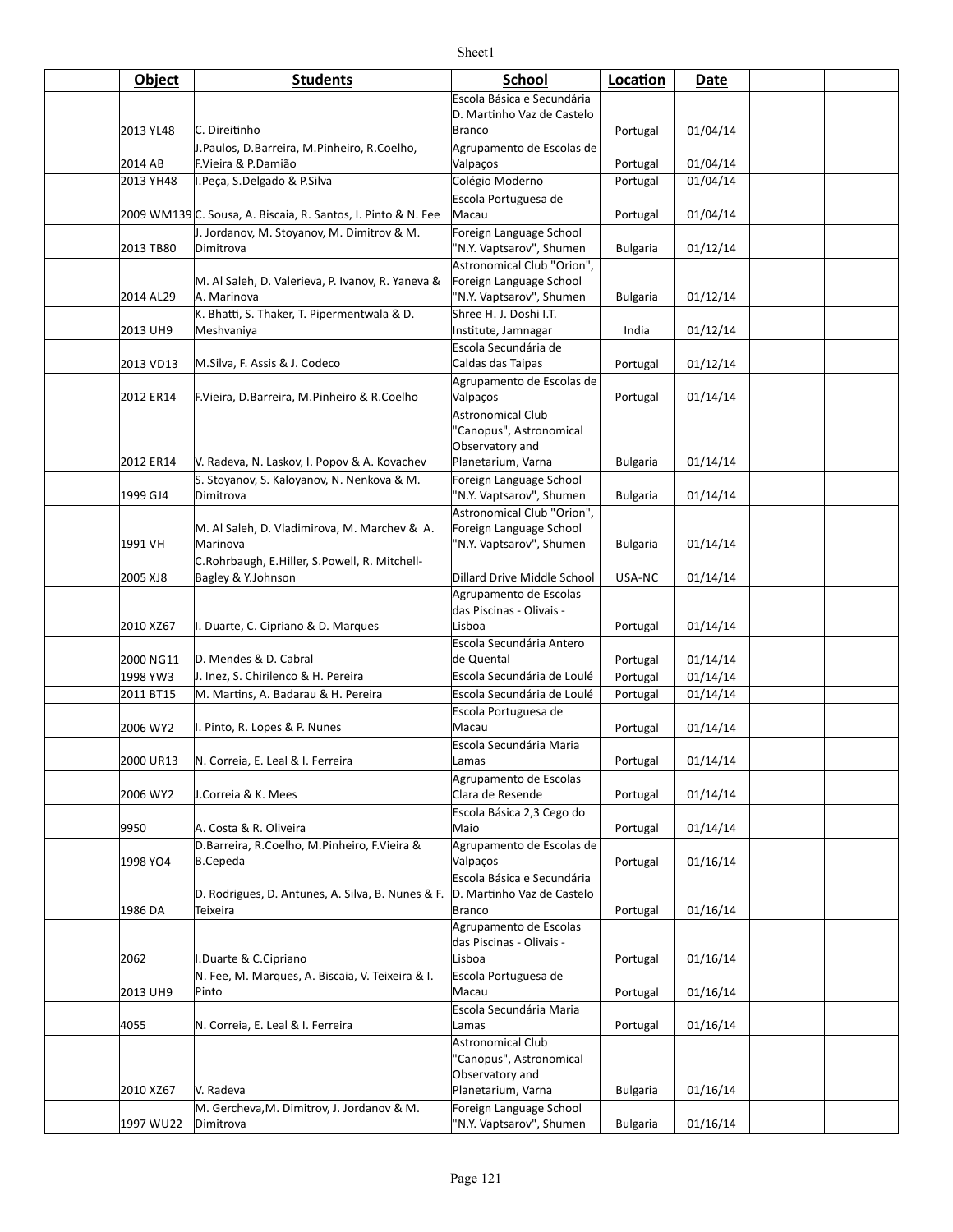| 4055      | Z. Abdeltif                                                                         | Fomalhaut Astronomy Club                                 | Morocco         | 01/16/14 |  |
|-----------|-------------------------------------------------------------------------------------|----------------------------------------------------------|-----------------|----------|--|
| 2013 TB80 | C.Rohrbaugh, E.Hiller, R.Bagley-Mitchell,<br>Y.Johnson, & S.Powell                  | Dillard Drive Middle School                              | USA-NC          | 01/16/14 |  |
| 1999 VV   | A. Costa & R. Oliveira                                                              | Escola Básica 2,3 Cego do<br>Maio                        | Portugal        | 01/16/14 |  |
| 2014 AN51 | T. D.Barreira, I.Oliveira, F.Vieira, R.Coelho,<br>M.Pinheiro, C.Pessoa & D.Teixeira | Agrupamento de Escolas de<br>Valpaços                    | Portugal        | 01/22/14 |  |
| 2014 AF33 | M. Santiago, R. Roque & H. Pereira                                                  | Escola Secundária de Loulé                               | Portugal        | 01/22/14 |  |
|           |                                                                                     | Escola Secundária Maria                                  |                 |          |  |
| 2013 YM70 | N. Correia, E. Leal & I. Ferreira                                                   | Lamas                                                    | Portugal        | 01/22/14 |  |
|           | C.Rohrbaugh, E. Hiller, R.Mitchell-Bagley,                                          |                                                          |                 |          |  |
| 2014 BQ   | S.Powell & Y.Johnson                                                                | Dillard Drive Middle School                              | USA-NC          | 01/22/14 |  |
|           | G. Ferreira, P. Santos, M. Pereira, N. Fitas & R.                                   | Escola Básica e Secundária<br>D. Martinho Vaz de Castelo |                 |          |  |
| 1998 UO1  | Santos                                                                              | <b>Branco</b>                                            | Portugal        | 01/22/14 |  |
| 2013 WN67 | L. Gong, E. Berryman, D. Walsh & A. McNeely                                         | Quarknet                                                 | USA-IN          | 01/22/14 |  |
|           | M. Stoyanov, S. Kaloyanov, S. Stoyanov & M.                                         | Foreign Language School                                  |                 |          |  |
| 2014 BZ2  | Dimitrova                                                                           | 'N.Y. Vaptsarov", Shumen                                 | <b>Bulgaria</b> | 01/24/14 |  |
|           |                                                                                     |                                                          |                 |          |  |
| 2013 UH9  | Z. Abdeltif                                                                         | Fomalhaut Astronomy Club                                 | Morocco         | 01/24/14 |  |
|           |                                                                                     | Barsavosh Asteroid Search                                |                 |          |  |
| 2013 YS2  | M. Movahedi & S.Jafari                                                              | Team                                                     | Iran            | 01/24/14 |  |
|           |                                                                                     | Student Space Agency,                                    |                 |          |  |
|           |                                                                                     | Astronomical Observatory                                 |                 |          |  |
| 2014 BE3  | V. Radev & M. Minev                                                                 | and Planetarium, Varna                                   | <b>Bulgaria</b> | 01/24/14 |  |
|           |                                                                                     | Astronomical Student                                     |                 |          |  |
| 2013 TB80 | V. Radeva & M. Minev                                                                | Society, Shumen University                               | <b>Bulgaria</b> | 01/24/14 |  |
| 2014 AC16 | A. Biscaia, C. Sousa, I. Pinto, V. Teixeira & R.                                    | Escola Portuguesa de<br>Macau                            |                 | 01/24/14 |  |
|           | Lopes                                                                               |                                                          | Portugal        |          |  |
| 2010 VE1  | K. Bhatti, S. Thaker, T. Pipermentwala & D.<br>Meshvaniya                           | Shree H. J. Doshi I.T.<br>Institute, Jamnagar            | India           | 01/24/14 |  |
|           | N. Feradova, B. Salimova, B. Petrova & M.                                           | Foreign Language School                                  |                 |          |  |
| 2002 YB12 | Dimitrova                                                                           | "N.Y. Vaptsarov", Shumen                                 | <b>Bulgaria</b> | 01/26/14 |  |
|           |                                                                                     | Escola Secundária de                                     |                 |          |  |
| 2008 CM   | J.Silva, F. Assis & J. Codeco                                                       | Caldas das Taipas                                        | Portugal        | 01/26/14 |  |
|           |                                                                                     | Escola Secundária Maria                                  |                 |          |  |
| 1986 LA   | N. Correia, E. Leal & I. Ferreira                                                   | Lamas                                                    | Portugal        | 01/26/14 |  |
|           |                                                                                     | Astronomical Club                                        |                 |          |  |
|           |                                                                                     | "Canopus", Astronomical                                  |                 |          |  |
|           |                                                                                     | Observatory and                                          |                 |          |  |
| 2008 XM   | V. Radeva & M. Minev                                                                | Planetarium, Varna                                       | <b>Bulgaria</b> | 01/26/14 |  |
|           | F. Menoito, F. Ferreira, J. Ramos, J. Marques & R. D. Martinho Vaz de Castelo       | Escola Básica e Secundária                               |                 |          |  |
| 2014 BG3  | Andrade                                                                             | <b>Branco</b>                                            | Portugal        | 01/28/14 |  |
|           | A.Filho, D.Parauta, A.Peseiro, J.Teixeira, A.Fraga                                  | Agrupamento de Escolas de                                |                 |          |  |
| 2014 BB3  | & C.Teixeira                                                                        | Valpaços                                                 | Portugal        | 01/28/14 |  |
|           |                                                                                     | Agrupamento de Escolas                                   |                 |          |  |
|           |                                                                                     | das Piscinas - Olivais -                                 |                 |          |  |
| 2014 BG25 | .Duarte & C. Cipriano                                                               | Lisboa                                                   | Portugal        | 01/28/14 |  |
| 2014 BJ25 | .Peca, S.Delgado & P.Silva                                                          | Colégio Moderno                                          | Portugal        | 01/28/14 |  |
|           |                                                                                     | Shree H. J. Doshi I.T.                                   |                 |          |  |
| 2014 BA3  | L. Sham, H. Pitroda, P. Savagavi & D. Meshvaniya                                    | Institute, Jamnagar                                      | India           | 01/28/14 |  |
|           |                                                                                     | <b>Astronomical Club</b>                                 |                 |          |  |
|           |                                                                                     | "Canopus", Astronomical                                  |                 |          |  |
|           |                                                                                     | Observatory and                                          |                 |          |  |
| 2014 AZ51 | V. Radeva, M.Minev & R. Kirina                                                      | Planetarium, Varna                                       | <b>Bulgaria</b> | 01/29/14 |  |
|           |                                                                                     | Student Space Agency,<br>Astronomical Observatory        |                 |          |  |
| 2014 BF3  | V. Radeva, M. Minev & R. Kirina                                                     | and Planetarium, Varna                                   | <b>Bulgaria</b> | 01/29/14 |  |
|           | N. Nenkova, M. Gercheva, K. Varbanova & M.                                          | Foreign Language School                                  |                 |          |  |
| 2014 AL29 | Dimitrova                                                                           | "N.Y. Vaptsarov", Shumen                                 | <b>Bulgaria</b> | 01/29/14 |  |
|           |                                                                                     | Astronomical Club "Orion",                               |                 |          |  |
|           |                                                                                     | Foreign Language School                                  |                 |          |  |
| 2008 XM   | N. Valkov & A. Marinova                                                             | "N.Y. Vaptsarov", Shumen                                 | <b>Bulgaria</b> | 01/29/14 |  |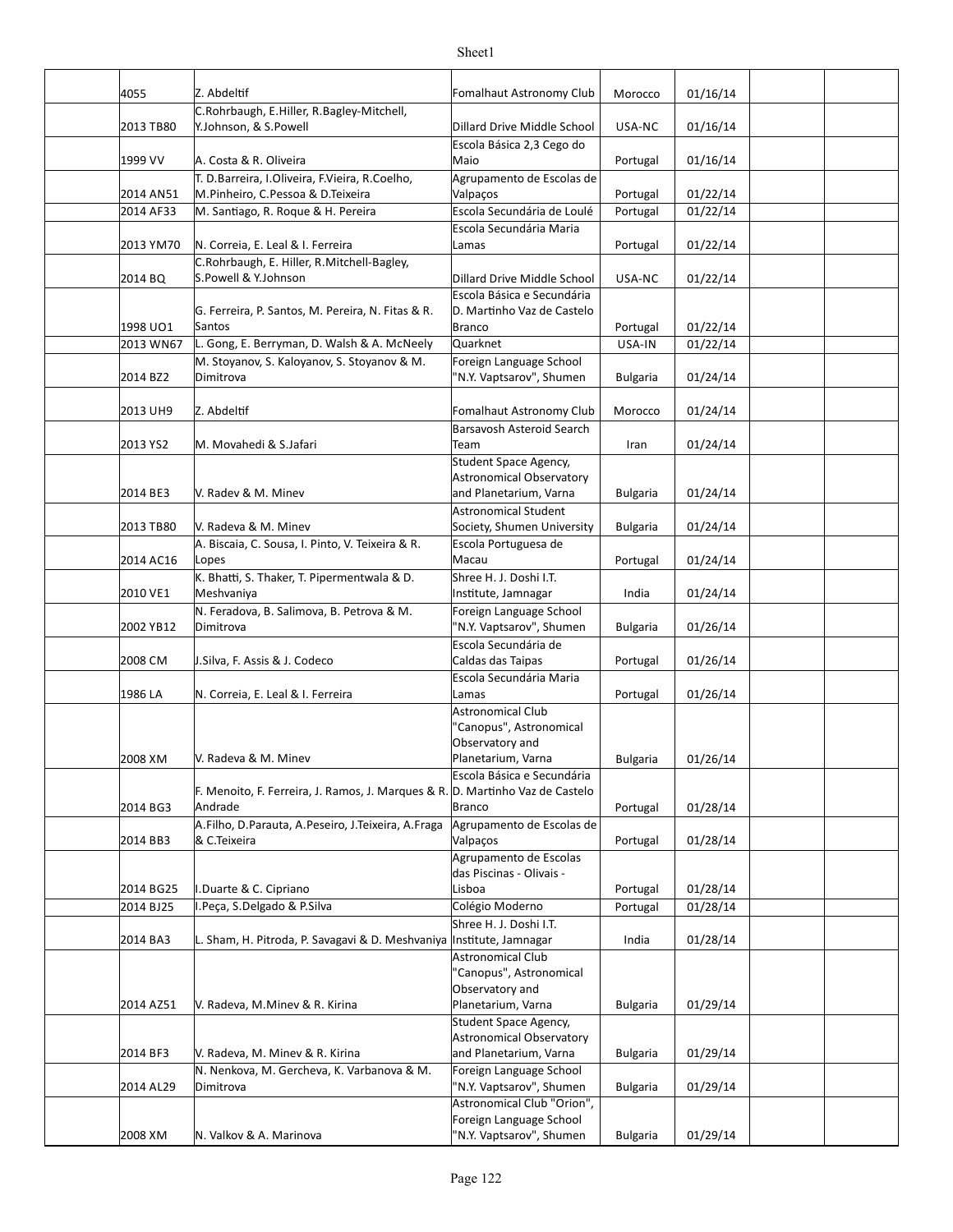#### 2009 XC2 Italy 01/29/14 2003 MC7 Morocco 01/29/14 Z.Mardaoui Fomalhaut Astronomy Club 2014 BL25 NL. Stockly & A. Smith Number 2014 BL25 Number 2014 BL25 Number 2017 29/14 2000 PN8 Portugal 01/30/14 F.Vieira, S.Araújo & E.Araújo 2008 TZ3 |I.Peça, S.Delgado & P.Silva Colégio Moderno | Portugal | 01/30/14 2014 BS32 V. Radeva & M. Minev Carries Mathemateum, Varna Bulgaria | 01/30/14 2014 AR46 Bulgaria 01/30/14 Society, Shumen University 2013 XB10 Bulgaria 01/30/14 "N.Y. Vaptsarov", Shumen 2014 BK3 M. Al Saleh, N. Valkov & A. Marinova M. M. Yaptsarov", Shumen | Bulgaria | 01/30/14 2014 BH25 Z. Mardaoui Chronomy Club | Morocco | 01/30/14 2014 BW32 Iran 01/30/14 M. Movahedi 2014 BQ8 L. Sham, H. Pitroda, P. Savagavi & D. Meshvaniya |Institute, Jamnagar India 01/30/14 2013 XG22 S.Powell & Y.Johnson Dillard Drive Middle School USA-NC 01/30/14 2014 BF3 J.Silva, F. Assis & J. Codeco Caldas das Taipas Portugal 01/30/14 2010 LR33 | I.Duarte & C.Cipriano **Portugal 1201** Portugal 01/30/14 2013 WF108 W. Cur]s USA-ME 01/30/14 Waynflete School 2014 BL62 Mestre **Decision Control Control** de Quental **Control Portugal | 02/04/14** 2014 BT43 Morão & A. Chan and the control of the Macau and Macau and Portugal | 02/04/14 2002 NA31 | J.Silva, F. Assis & J. Codeco Caldas das Taipas | Portugal | 02/04/14 2014 CR de B.Cepeda & P.Damião de compositor de la valoração de la provincia de la portugal de la 2/07/14 2013 YM70 |I.Peça, S.Delgado & P.Silva Colégio Moderno | Portugal | 02/07/14 12711 N. Correia, E. Leal & I. Ferreira Lamas Portugal 02/07/14 2013 XY21 Bulgaria 02/07/14 V. Radeva & A. Ivanov 2014 AA33 Bulgaria 02/07/14 "N.Y. Vaptsarov", Shumen 2012 AU10 |M. Al Saleh & A. Marinova | "N.Y. Vaptsarov", Shumen | Bulgaria | 02/07/14 2013 XF22 | A.Kirchler & C. Wiedemair **Realgymnasium Bruneck** | Realgymnasium Bruneck | Realgymnasium Bruneck | Realgymnasium Bruneck | Realgymnasium Bruneck | Realgymnasium Bruneck | Realgymnasium Bruneck | Realgymnasium 2014 CQ USA-IN 02/07/14 L. Gong, E. Berryman, D. Walsh & A. McNeely Quarknet 2008 CM Portugal 02/11/14 2014 AA33 Portugal 02/11/14 J.Silva, F. Assis & J. Codeco 2014 CA13 | V. Radeva & M. Minev Planetarium, Varna | Bulgaria | 02/11/14 2013 XF22 | V. Radeva & M. Minev and Planetarium, Varna | Bulgaria | 02/11/14 Realgymnasium Bruneck T. I.Oliveira, M.Pinheiro, D.Barreira, R.Coelho, Agrupamento de Escolas de Valpaços Astronomical Club Canopus", Astronomical Observatory and Planetarium, Varna V. Radeva & M. Minev Astronomical Student K. Varbanova, S. Stoyanov, N. Feradova & M. Dimitrova Foreign Language School Astronomical Club "Orion", **Foreign Language School** 'N.Y. Vaptsarov", Shumen Barsavosh Asteroid Search Team Shree H. J. Doshi I.T. C.Rohrbaugh, E.Hiller, R.Mitchell-Bagely, S.Powell & Y.Johnson Escola Secundária de Caldas das Taipas Agrupamento de Escolas das Piscinas - Olivais -Lisboa A. Silveira, M. Amaral, D.Cabral, J. Vidal & J Mestre Escola Secundária Antero de Quental H. Vasconcelos, F. Baguinho, M. Peralta, M. Escola Portuguesa de Macau Escola Secundária de Caldas das Taipas D.Barreira, R.Coelho, M.Pinheiro, F.Vieira, Agrupamento de Escolas de Valpaços Escola Secundária Maria Lamas Astronomical Club 'Canopus", Astronomical Observatory and Planetarium, Varna B. Salimova, B. Petrova, N. Nenkova & M. Dimitrova Foreign Language School M. Al Saleh & A. Marinova Astronomical Club "Orion", Foreign Language School H. Vasconcelos, F. Baguinho, A. Pinto, R. Lopes & M. Peralta Escola Portuguesa de Macau Escola Secundária de Caldas das Taipas V. Radeva & M. Minev Astronomical Club 'Canopus", Astronomical Observatory and V. Radeva & M. Minev Student Space Agency, Astronomical Observatory